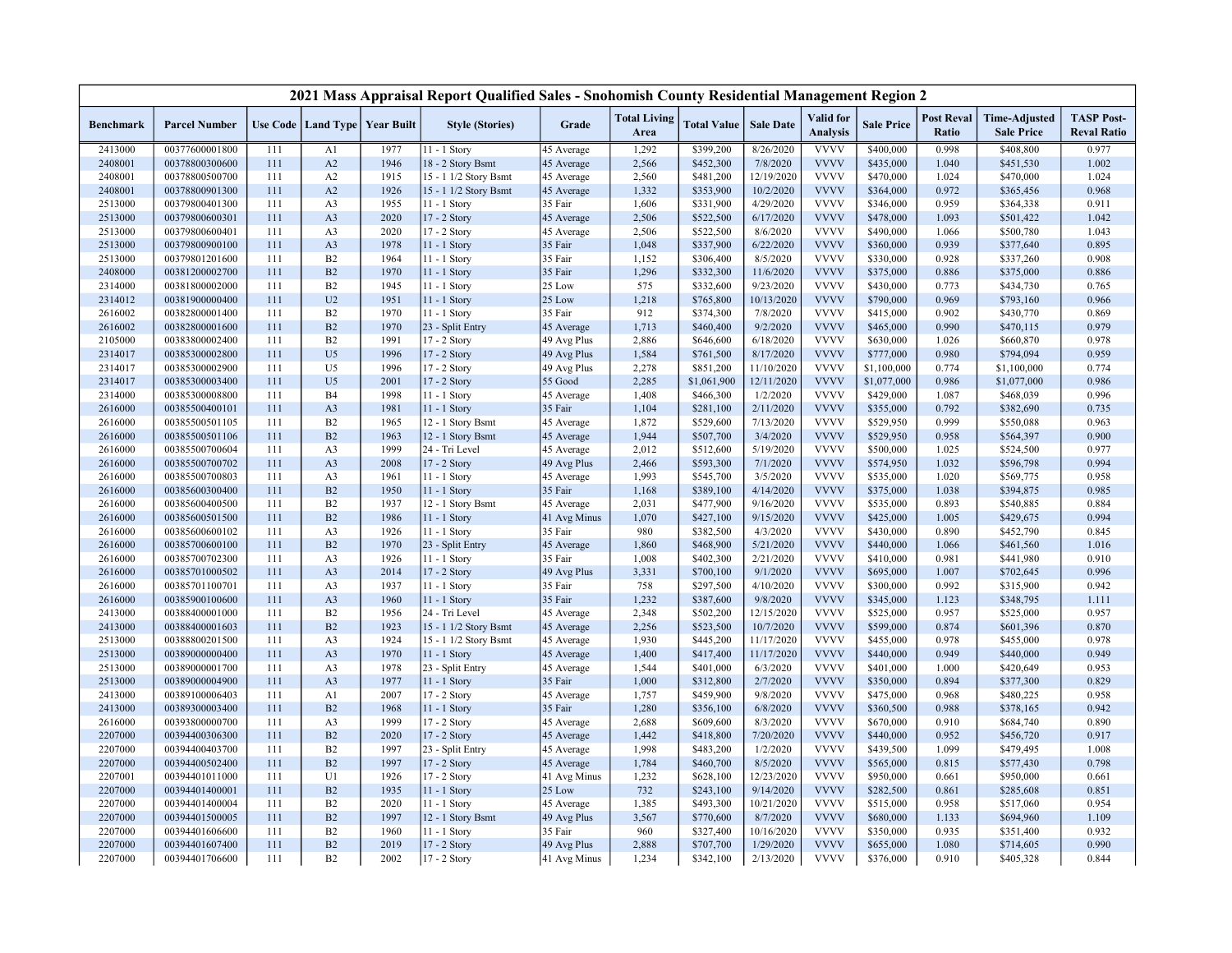|                    |                                  |            |                                   |              | 2021 Mass Appraisal Report Qualified Sales - Snohomish County Residential Management Region 2 |                       |                             |                        |                       |                                     |                        |                            |                                           |                                         |
|--------------------|----------------------------------|------------|-----------------------------------|--------------|-----------------------------------------------------------------------------------------------|-----------------------|-----------------------------|------------------------|-----------------------|-------------------------------------|------------------------|----------------------------|-------------------------------------------|-----------------------------------------|
| <b>Benchmark</b>   | <b>Parcel Number</b>             |            | Use Code   Land Type   Year Built |              | <b>Style (Stories)</b>                                                                        | Grade                 | <b>Total Living</b><br>Area | <b>Total Value</b>     | <b>Sale Date</b>      | <b>Valid</b> for<br><b>Analysis</b> | <b>Sale Price</b>      | <b>Post Reval</b><br>Ratio | <b>Time-Adjusted</b><br><b>Sale Price</b> | <b>TASP Post-</b><br><b>Reval Ratio</b> |
| 2207000            | 00394401804000                   | 111        | B2                                | 2017         | 11 - 1 Story                                                                                  | 41 Avg Minus          | 1,532                       | \$430,900              | 6/26/2020             | <b>VVVV</b>                         | \$419,000              | 1.028                      | \$439,531                                 | 0.980                                   |
| 2207000            | 00394402200100                   | 111        | B2                                | 2002         | 12 - 1 Story Bsmt                                                                             | 45 Average            | 2,699                       | \$481,600              | 7/22/2020             | <b>VVVV</b>                         | \$485,000              | 0.993                      | \$503,430                                 | 0.957                                   |
| 2207000            | 00394402300701                   | 111        | B2                                | 2020         | 11 - 1 Story                                                                                  | 45 Average            | 1,444                       | \$480,100              | 8/18/2020             | <b>VVVV</b>                         | \$499,000              | 0.962                      | \$509,978                                 | 0.941                                   |
| 2207000            | 00394402300900                   | 111        | <b>B4</b>                         | 2020         | 11 - 1 Story                                                                                  | 49 Avg Plus           | 2,549                       | \$706,800              | 12/30/2020            | <b>VVVV</b>                         | \$780,000              | 0.906                      | \$780,000                                 | 0.906                                   |
| 2207000            | 00394402405101                   | 111        | B2                                | 2018         | 11 - 1 Story                                                                                  | 45 Average            | 1,944                       | \$551,400              | 9/1/2020              | <b>VVVV</b>                         | \$560,000              | 0.985                      | \$566,160                                 | 0.974                                   |
| 2207000            | 00394402408400                   | 111        | B2                                | 2018         | 11 - 1 Story                                                                                  | 45 Average            | 1,958                       | \$507,300              | 6/24/2020             | <b>VVVV</b>                         | \$525,000              | 0.966                      | \$550,725                                 | 0.921                                   |
| 2207000            | 00394402503300                   | 111        | B2                                | 2006         | 23 - Split Entry                                                                              | 45 Average            | 1,535                       | \$413,900              | 2/24/2020             | <b>VVVV</b>                         | \$380,000              | 1.089                      | \$409,640                                 | 1.010                                   |
| 2207000            | 00394404100100                   | 111        | B2                                | 2016         | 17 - 2 Story                                                                                  | 45 Average            | 1,919                       | \$482,600              | 5/18/2020             | <b>VVVV</b>                         | \$490,000              | 0.985                      | \$514,010                                 | 0.939                                   |
| 2207000            | 00394404401500                   | 111        | B2                                | 2002         | 23 - Split Entry                                                                              | 45 Average            | 1,700                       | \$410,400              | 10/30/2020            | <b>VVVV</b>                         | \$430,000              | 0.954                      | \$431,720                                 | 0.951                                   |
| 2207000            | 00394404401800                   | 111        | B2                                | 2002         | 23 - Split Entry                                                                              | 45 Average            | 1,692                       | \$399,100              | 9/28/2020             | <b>VVVV</b>                         | \$400,000              | 0.998                      | \$404,400                                 | 0.987                                   |
| 2207001            | 00394405001002                   | 111        | U <sub>5</sub>                    | 2009         | 17 - 2 Story                                                                                  | 55 Good               | 4,281                       | \$1,160,600            | 11/20/2020            | <b>VVVV</b>                         | \$1,300,000            | 0.893                      | \$1,300,000                               | 0.893                                   |
| 2207001            | 00394405004200                   | 111        | U <sub>5</sub>                    | 1930         | 17 - 2 Story                                                                                  | 35 Fair               | 2,568                       | \$667,300              | 9/1/2020              | <b>VVVV</b>                         | \$749,950              | 0.890                      | \$758,199                                 | 0.880                                   |
| 2207001            | 00394405004300                   | 111        | U <sub>5</sub>                    | 1992         | $20 - 2 +$ Story                                                                              | 49 Avg Plus           | 3,615                       | \$948,700              | 11/13/2020            | <b>VVVV</b>                         | \$977,000              | 0.971                      | \$977,000                                 | 0.971                                   |
| 2207000            | 00394406400101                   | 111        | <b>B4</b>                         | 1997         | 17 - 2 Story                                                                                  | 45 Average            | 2,158                       | \$522,800              | 11/11/2020            | <b>VVVV</b>                         | \$547,300              | 0.955                      | \$547,300                                 | 0.955                                   |
| 2207000            | 00394406400801                   | 111        | <b>B4</b>                         | 1999         | 17 - 2 Story                                                                                  | 45 Average            | 1,778                       | \$495,000              | 10/21/2020            | <b>VVVV</b>                         | \$550,000              | 0.900                      | \$552,200                                 | 0.896                                   |
| 2207000            | 00394406601200                   | 111        | G4                                | 1996         | 12 - 1 Story Bsmt                                                                             | 45 Average            | 2,576                       | \$587,100              | 9/28/2020             | <b>VVVV</b>                         | \$735,000              | 0.799                      | \$743,085                                 | 0.790                                   |
| 2314000            | 00394507000902                   | 111        | B2                                | 1994         | 15 - 1 1/2 Story Bsmt                                                                         | 49 Avg Plus           | 5,248                       | \$833,200              | 9/8/2020              | <b>VVVV</b>                         | \$750,000              | 1.111                      | \$758,250                                 | 1.099                                   |
| 2314011            | 00394507100400                   | 111        | U <sub>5</sub>                    | 2005         | 17 - 2 Story                                                                                  | 49 Avg Plus           | 1,919                       | \$768,000              | 8/31/2020             | <b>VVVV</b>                         | \$730,000              | 1.052                      | \$746,060                                 | 1.029                                   |
| 2314011            | 00394507100702                   | 111        | U <sub>5</sub>                    | 1977         | 12 - 1 Story Bsmt                                                                             | 45 Average            | 2,756                       | \$752,300              | 6/9/2020              | <b>VVVV</b>                         | \$801,250              | 0.939                      | \$840,511                                 | 0.895                                   |
| 2314011            | 00394507100800                   | 111        | U <sub>5</sub>                    | 1947         | 11 - 1 Story                                                                                  | 55 Good               | 2,033                       | \$926,400              | 5/26/2020             | <b>VVVV</b>                         | \$919,000              | 1.008                      | \$964,031                                 | 0.961                                   |
| 2207000            | 00394509001500                   | 111        | <b>B4</b>                         | 1995         | 15 - 1 1/2 Story Bsmt                                                                         | 45 Average            | 2,244                       | \$635,200              | 10/24/2020            | <b>VVVV</b>                         | \$775,000              | 0.820                      | \$778,100                                 | 0.816                                   |
| 2207000            | 00394510100200                   | 111        | <b>B4</b>                         | 1992         | 17 - 2 Story                                                                                  | 55 Good               | 3,571                       | \$901,400              | 5/11/2020             | <b>VVVV</b>                         | \$888,000              | 1.015                      | \$931,512                                 | 0.968                                   |
| 2207000            | 00394510100300                   | 111        | <b>B4</b>                         | 1993         | 14 - 1 1/2 Story                                                                              | 45 Average            | 2,792                       | \$708,700              | 3/6/2020              | <b>VVVV</b>                         | \$672,500              | 1.054                      | \$716,213                                 | 0.990                                   |
| 2207000            | 00394510201000                   | 111        | G <sub>4</sub>                    | 2003         | 17 - 2 Story                                                                                  | 49 Avg Plus           | 3,028                       | \$776,400              | 5/12/2020             | <b>VVVV</b>                         | \$749,000              | 1.037                      | \$785,701                                 | 0.988                                   |
| 2207000            | 00394510201200                   | 111        | <b>B4</b>                         | 2000         | 12 - 1 Story Bsmt                                                                             | 55 Good               | 2,780                       | \$884,000              | 11/19/2020            | <b>VVVV</b><br><b>VVVV</b>          | \$886,000              | 0.998                      | \$886,000                                 | 0.998                                   |
| 2207000            | 00394510600400                   | 111        | G <sub>4</sub>                    | 1997         | 17 - 2 Story                                                                                  | 45 Average            | 1,574                       | \$524,200              | 7/28/2020             |                                     | \$575,000              | 0.912                      | \$596,850                                 | 0.878                                   |
| 2513000            | 00395100000900                   | 111        | B2                                | 1964         | 11 - 1 Story                                                                                  | 35 Fair               | 1,584                       | \$394,500              | 7/16/2020             | <b>VVVV</b><br><b>VVVV</b>          | \$435,000              | 0.907<br>0.991             | \$451,530                                 | 0.874                                   |
| 2413000<br>2413000 | 00395200000300<br>00395200001300 | 111<br>111 | A1<br>A1                          | 1967<br>1966 | $11 - 1$ Story                                                                                | 45 Average<br>35 Fair | 2,056<br>1,008              | \$470,800<br>\$350,500 | 9/15/2020<br>5/6/2020 | <b>VVVV</b>                         | \$475,000<br>\$259,000 | 1.353                      | \$480,225<br>\$271,691                    | 0.980<br>1.290                          |
| 2616000            | 00398500000100                   | 111        | A <sub>3</sub>                    | 1970         | 11 - 1 Story<br>24 - Tri Level                                                                | 35 Fair               | 1,433                       |                        | 2/19/2020             | <b>VVVV</b>                         |                        | 0.993                      |                                           |                                         |
| 2616000            | 00398500000900                   | 111        | A <sub>3</sub>                    | 1970         | 11 - 1 Story                                                                                  | 35 Fair               | 1,740                       | \$372,300<br>\$456,700 | 1/29/2020             | <b>VVVV</b>                         | \$375,000<br>\$415,000 | 1.100                      | \$404,250<br>\$452,765                    | 0.921<br>1.009                          |
| 2616000            | 00398500001400                   | 111        | A <sub>3</sub>                    | 2019         | 17 - 2 Story                                                                                  | 45 Average            | 2,653                       | \$640,000              | 6/25/2020             | <b>VVVV</b>                         | \$650,000              | 0.985                      | \$681,850                                 | 0.939                                   |
| 2104000            | 00398600301000                   | 111        | G <sub>4</sub>                    | 1996         | $11 - 1$ Story                                                                                | 41 Avg Minus          | 1,300                       | \$401,100              | 7/13/2020             | <b>VVVV</b>                         | \$400,000              | 1.003                      | \$415,200                                 | 0.966                                   |
| 2616000            | 00401900000400                   | 111        | B2                                | 1969         | 23 - Split Entry                                                                              | 45 Average            | 2,082                       | \$486,600              | 11/11/2020            | <b>VVVV</b>                         | \$471,500              | 1.032                      | \$471,500                                 | 1.032                                   |
| 2513000            | 00402300000900                   | 111        | A <sub>3</sub>                    | 1965         | 11 - 1 Story                                                                                  | 45 Average            | 1,210                       | \$380,600              | 4/3/2020              | <b>VVVV</b>                         | \$394,000              | 0.966                      | \$414,882                                 | 0.917                                   |
| 2616002            | 00402400001701                   | 111        | B2                                | 1966         | 11 - 1 Story                                                                                  | 35 Fair               | 1,404                       | \$445,700              | 6/4/2020              | <b>VVVV</b>                         | \$480,000              | 0.929                      | \$503,520                                 | 0.885                                   |
| 2616000            | 00402800000900                   | 111        | B2                                | 1968         | 24 - Tri Level                                                                                | 45 Average            | 2,244                       | \$478,900              | 10/13/2020            | <b>VVVV</b>                         | \$595,000              | 0.805                      | \$597,380                                 | 0.802                                   |
| 2413000            | 00403200001200                   | 111        | A <sub>3</sub>                    | 1965         | 11 - 1 Story                                                                                  | 45 Average            | 1,396                       | \$416,600              | 8/4/2020              | <b>VVVV</b>                         | \$413,000              | 1.009                      | \$422,086                                 | 0.987                                   |
| 2616002            | 00404000000400                   | 111        | B2                                | 1970         | $11 - 1$ Story                                                                                | 35 Fair               | 1,622                       | \$456,900              | 9/11/2020             | <b>VVVV</b>                         | \$580,000              | 0.788                      | \$586,380                                 | 0.779                                   |
| 2513000            | 00405200000200                   | 111        | B2                                | 1976         | $11 - 1$ Story                                                                                | 45 Average            | 1,942                       | \$454,800              | 9/23/2020             | <b>VVVV</b>                         | \$425,000              | 1.070                      | \$429,675                                 | 1.058                                   |
| 2513000            | 00405200001800                   | 111        | B2                                | 1973         | 17 - 2 Story                                                                                  | 45 Average            | 1,880                       | \$439,600              | 7/29/2020             | <b>VVVV</b>                         | \$430,000              | 1.022                      | \$446,340                                 | 0.985                                   |
| 2513000            | 00405200002600                   | 111        | B2                                | 1972         | 11 - 1 Story                                                                                  | 45 Average            | 1,792                       | \$463,500              | 6/22/2020             | <b>VVVV</b>                         | \$471,000              | 0.984                      | \$494,079                                 | 0.938                                   |
| 2513000            | 00405500000300                   | 111        | A <sub>3</sub>                    | 1963         | $11 - 1$ Story                                                                                | 45 Average            | 1,459                       | \$417,200              | 4/29/2020             | <b>VVVV</b>                         | \$432,000              | 0.966                      | \$454,896                                 | 0.917                                   |
| 2513000            | 00405500001100                   | 111        | A <sub>3</sub>                    | 1962         | 11 - 1 Story                                                                                  | 35 Fair               | 1,417                       | \$373,100              | 9/28/2020             | <b>VVVV</b>                         | \$420,000              | 0.888                      | \$424,620                                 | 0.879                                   |
| 2513000            | 00405500002200                   | 111        | A <sub>3</sub>                    | 1987         | 11 - 1 Story                                                                                  | 45 Average            | 1,828                       | \$473,800              | 10/26/2020            | <b>VVVV</b>                         | \$474,000              | 1.000                      | \$475,896                                 | 0.996                                   |
| 2513000            | 00405500003600                   | 111        | A <sub>3</sub>                    | 1994         | 11 - 1 Story                                                                                  | 45 Average            | 1,304                       | \$418,500              | 3/19/2020             | <b>VVVV</b>                         | \$424,000              | 0.987                      | \$451,560                                 | 0.927                                   |
| 2413000            | 00406500000900                   | 111        | B2                                | 1966         | 12 - 1 Story Bsmt                                                                             | 45 Average            | 2,276                       | \$527,700              | 5/28/2020             | <b>VVVV</b>                         | \$529,000              | 0.998                      | \$554,921                                 | 0.951                                   |
| 2413000            | 00406700003800                   | 111        | A1                                | 1978         | $11$ - $1\,$ Story                                                                            | 35 Fair               | 832                         | \$305,100              | 9/18/2020             | <b>VVVV</b>                         | \$350,000              | 0.872                      | \$353,850                                 | 0.862                                   |
| 2413000            | 00406700004200                   | 111        | A1                                | 1970         | 11 - 1 Story                                                                                  | 35 Fair               | 1,234                       | \$333,000              | 9/10/2020             | <b>VVVV</b>                         | \$390,000              | 0.854                      | \$394,290                                 | 0.845                                   |
| 2413000            | 00406700004400                   | 111        | A1                                | 1970         | 23 - Split Entry                                                                              | 35 Fair               | 1,396                       | \$364,900              | 4/29/2020             | <b>VVVV</b>                         | \$355,000              | 1.028                      | \$373,815                                 | 0.976                                   |
| 2413000            | 00406700005000                   | 111        | A1                                | 1970         | 23 - Split Entry                                                                              | 35 Fair               | 1,932                       | \$344,100              | 9/29/2020             | <b>VVVV</b>                         | \$335,000              | 1.027                      | \$338,685                                 | 1.016                                   |
| 2413000            | 00406700005200                   | 111        | A1                                | 1970         | 23 - Split Entry                                                                              | 35 Fair               | 2,232                       | \$355,700              | 12/1/2020             | <b>VVVV</b>                         | \$355,000              | 1.002                      | \$355,000                                 | 1.002                                   |
| 2413000            | 00406700006600                   | 111        | A1                                | 1977         | 11 - 1 Story                                                                                  | 35 Fair               | 1,019                       | \$302,300              | 2/10/2020             | <b>VVVV</b>                         | \$319,500              | 0.946                      | \$344,421                                 | 0.878                                   |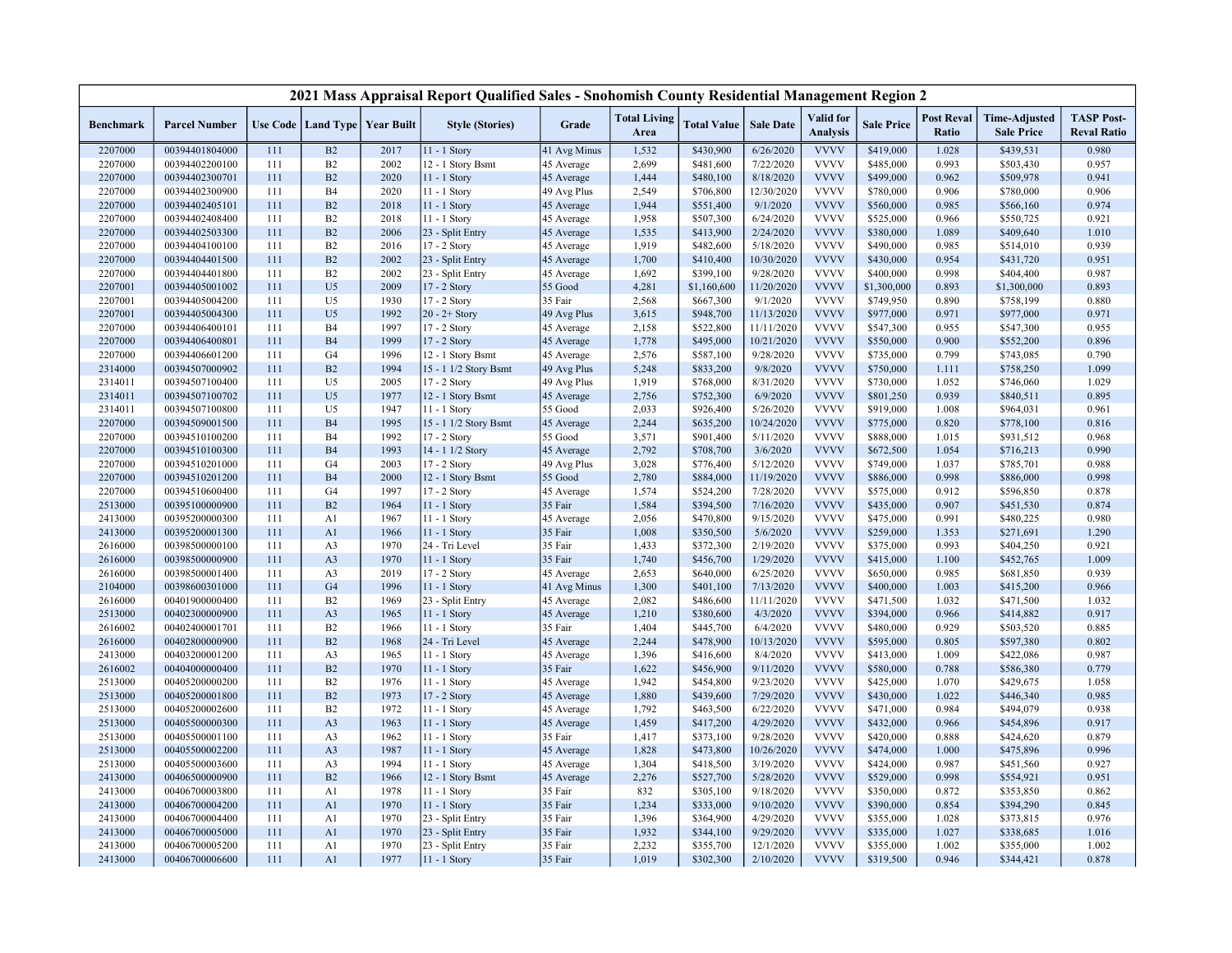|                  |                      |     |                |                                   | 2021 Mass Appraisal Report Qualified Sales - Snohomish County Residential Management Region 2 |                       |                             |                    |                  |                                     |                   |                            |                                           |                                         |
|------------------|----------------------|-----|----------------|-----------------------------------|-----------------------------------------------------------------------------------------------|-----------------------|-----------------------------|--------------------|------------------|-------------------------------------|-------------------|----------------------------|-------------------------------------------|-----------------------------------------|
| <b>Benchmark</b> | <b>Parcel Number</b> |     |                | Use Code   Land Type   Year Built | <b>Style (Stories)</b>                                                                        | Grade                 | <b>Total Living</b><br>Area | <b>Total Value</b> | <b>Sale Date</b> | <b>Valid</b> for<br><b>Analysis</b> | <b>Sale Price</b> | <b>Post Reval</b><br>Ratio | <b>Time-Adjusted</b><br><b>Sale Price</b> | <b>TASP Post-</b><br><b>Reval Ratio</b> |
| 2616000          | 00408400000114       | 111 | A <sub>3</sub> | 1964                              | 23 - Split Entry                                                                              | 45 Average            | 2,080                       | \$487,300          | 6/17/2020        | <b>VVVV</b>                         | \$460,000         | 1.059                      | \$482,540                                 | 1.010                                   |
| 2616000          | 00408400001300       | 111 | A <sub>3</sub> | 1999                              | 17 - 2 Story                                                                                  | 55 Good               | 2,541                       | \$675,300          | 7/13/2020        | <b>VVVV</b>                         | \$675,000         | 1.000                      | \$700,650                                 | 0.964                                   |
| 2513000          | 00408900000500       | 111 | A <sub>3</sub> | 1935                              | 15 - 1 1/2 Story Bsmt                                                                         | 35 Fair               | 1,940                       | \$371,400          | 10/29/2020       | <b>VVVV</b>                         | \$425,000         | 0.874                      | \$426,700                                 | 0.870                                   |
| 2516000          | 00409800000201       | 111 | B2             | 1985                              | 12 - 1 Story Bsmt                                                                             | 45 Average            | 3,168                       | \$624,000          | 6/17/2020        | <b>VVVV</b>                         | \$675,000         | 0.924                      | \$708,075                                 | 0.881                                   |
| 2413000          | 00410000001800       | 111 | B2             | 1976                              | 11 - 1 Story                                                                                  | 35 Fair               | 1,496                       | \$401,100          | 10/12/2020       | <b>VVVV</b>                         | \$399,950         | 1.003                      | \$401,550                                 | 0.999                                   |
| 2413000          | 00410000002000       | 111 | A <sub>3</sub> | 1976                              | 11 - 1 Story                                                                                  | 35 Fair               | 1,496                       | \$363,400          | 1/8/2020         | <b>VVVV</b>                         | \$380,000         | 0.956                      | \$414,580                                 | 0.877                                   |
| 2408001          | 00411500101000       | 111 | A2             | 1980                              | 11 - 1 Story                                                                                  | 35 Fair               | 1,728                       | \$304,600          | 10/8/2020        | <b>VVVV</b>                         | \$343,000         | 0.888                      | \$344,372                                 | 0.885                                   |
| 2408001          | 00411500101700       | 111 | A2             | 2008                              | 17 - 2 Story                                                                                  | 41 Avg Minus          | 1,943                       | \$399,800          | 11/6/2020        | <b>VVVV</b>                         | \$400,000         | 1.000                      | \$400,000                                 | 1.000                                   |
| 2408001          | 00411500400500       | 111 | A2             | 1959                              | 12 - 1 Story Bsmt                                                                             | 35 Fair               | 2,487                       | \$409,800          | 10/8/2020        | <b>VVVV</b>                         | \$442,000         | 0.927                      | \$443,768                                 | 0.923                                   |
| 2408001          | 00411500401200       | 111 | A2             | 1965                              | 11 - 1 Story                                                                                  | 35 Fair               | 1,161                       | \$325,800          | 6/4/2020         | <b>VVVV</b>                         | \$359,000         | 0.908                      | \$376,591                                 | 0.865                                   |
| 2408001          | 00411700400100       | 111 | A2             | 2020                              | 11 - 1 Story                                                                                  | 45 Average            | 1,281                       | \$386,000          | 2/25/2020        | <b>VVVV</b>                         | \$399,950         | 0.965                      | \$431,146                                 | 0.895                                   |
| 2408001          | 00411700400301       | 111 | A2             | 2020                              | $11 - 1$ Story                                                                                | 45 Average            | 1,281                       | \$382,200          | 2/27/2020        | <b>VVVV</b>                         | \$402,500         | 0.950                      | \$433,895                                 | 0.881                                   |
| 2408001          | 00411700400800       | 111 | A2             | 2002                              | 11 - 1 Story                                                                                  | 45 Average            | 1,294                       | \$378,200          | 7/28/2020        | <b>VVVV</b>                         | \$430,000         | 0.880                      | \$446,340                                 | 0.847                                   |
| 2408001          | 00411700401700       | 111 | A2             | 2003                              | $17 - 2$ Story                                                                                | 41 Avg Minus          | 1,372                       | \$357,200          | 12/9/2020        | <b>VVVV</b>                         | \$400,000         | 0.893                      | \$400,000                                 | 0.893                                   |
| 2408001          | 00411700600101       | 111 | A2             | 1971                              | 11 - 1 Story                                                                                  | 45 Average            | 1,170                       | \$328,300          | 1/13/2020        | <b>VVVV</b>                         | \$374,950         | 0.876                      | \$409,070                                 | 0.803                                   |
| 2408001          | 00411700601901       | 111 | A2             | 2009                              | 17 - 2 Story                                                                                  | 45 Average            | 1,620                       | \$379,700          | 7/28/2020        | <b>VVVV</b>                         | \$424,000         | 0.896                      | \$440,112                                 | 0.863                                   |
| 2408001          | 00411701200601       | 111 | A2             | 2019                              | 17 - 2 Story                                                                                  | 41 Avg Minus          | 1,939                       | \$414,400          | 1/23/2020        | <b>VVVV</b>                         | \$435,000         | 0.953                      | \$474,585                                 | 0.873                                   |
| 2314000          | 00412500101902       | 111 | B <sub>2</sub> | 1940                              | 17 - 2 Story                                                                                  | 35 Fair               | 1,536                       | \$390,900          | 11/5/2020        | <b>VVVV</b>                         | \$421,000         | 0.929                      | \$421,000                                 | 0.929                                   |
| 2616000          | 00412600000200       | 111 | A <sub>3</sub> | 1977                              | 17 - 2 Story                                                                                  | 45 Average            | 1,838                       | \$503,000          | 10/15/2020       | <b>VVVV</b>                         | \$590,000         | 0.853                      | \$592,360                                 | 0.849                                   |
| 2616000          | 00412600000500       | 111 | A <sub>3</sub> | 1974                              | 11 - 1 Story                                                                                  | 45 Average            | 1,595                       | \$452,400          | 11/9/2020        | <b>VVVV</b>                         | \$465,000         | 0.973                      | \$465,000                                 | 0.973                                   |
| 2616000          | 00412600000600       | 111 | A <sub>3</sub> | 1974                              | 11 - 1 Story                                                                                  | 35 Fair               | 1,336                       | \$421,300          | 10/27/2020       | <b>VVVV</b>                         | \$465,000         | 0.906                      | \$466,860                                 | 0.902                                   |
| 2413000          | 00412900002000       | 111 | B2             | 1967                              | 11 - 1 Story                                                                                  | 35 Fair               | 1,484                       | \$372,100          | 12/2/2020        | <b>VVVV</b>                         | \$430,000         | 0.865                      | \$430,000                                 | 0.865                                   |
| 2413000          | 00413200000600       | 111 | A1             | 1969                              | 11 - 1 Story                                                                                  | 35 Fair               | 1,248                       | \$356,500          | 3/16/2020        | <b>VVVV</b>                         | \$400,000         | 0.891                      | \$426,000                                 | 0.837                                   |
| 2413000          | 00413200000900       | 111 | A1             | 1969                              | 11 - 1 Story                                                                                  | 35 Fair               | 991                         | \$338,100          | 12/17/2020       | <b>VVVV</b>                         | \$405,000         | 0.835                      | \$405,000                                 | 0.835                                   |
| 2413000          | 00413200001000       | 111 | A1             | 1969                              | 11 - 1 Story                                                                                  | 35 Fair               | 1,236                       | \$355,800          | 9/8/2020         | <b>VVVV</b>                         | \$415,000         | 0.857                      | \$419,565                                 | 0.848                                   |
| 2413000          | 00413200002400       | 111 | B2             | 1968                              | 11 - 1 Story                                                                                  | 35 Fair               | 1,302                       | \$348,800          | 9/22/2020        | <b>VVVV</b>                         | \$395,000         | 0.883                      | \$399,345                                 | 0.873                                   |
| 2413000          | 00413200002900       | 111 | B2             | 1968                              | 11 - 1 Story                                                                                  | 35 Fair               | 1,092                       | \$307,000          | 11/18/2020       | <b>VVVV</b>                         | \$335,000         | 0.916                      | \$335,000                                 | 0.916                                   |
| 2413000          | 00413200003700       | 111 | B2             | 1968                              | 11 - 1 Story                                                                                  | 35 Fair               | 2,150                       | \$409,200          | 1/2/2020         | <b>VVVV</b>                         | \$399,950         | 1.023                      | \$436,345                                 | 0.938                                   |
| 2413000          | 00413200004400       | 111 | B2             | 1969                              | 11 - 1 Story                                                                                  | 35 Fair               | 1,236                       | \$358,200          | 10/5/2020        | <b>VVVV</b>                         | \$380,000         | 0.943                      | \$381,520                                 | 0.939                                   |
| 2105000          | 00413900000600       | 111 | B2             | 1980                              | $11 - 1$ Story                                                                                | 35 Fair               | 924                         | \$312,000          | 3/5/2020         | <b>VVVV</b>                         | \$338,200         | 0.923                      | \$360,183                                 | 0.866                                   |
| 2105000          | 00413900002300       | 111 | B2             | 2007                              | 23 - Split Entry                                                                              | 45 Average            | 1,798                       | \$399,200          | 6/25/2020        | <b>VVVV</b>                         | \$399,999         | 0.998                      | \$419,599                                 | 0.951                                   |
| 2513000          | 00414200001900       | 111 | B2             | 1961                              | $11 - 1$ Story                                                                                | 35 Fair               | 1,386                       | \$349,500          | 12/23/2020       | <b>VVVV</b>                         | \$390,000         | 0.896                      | \$390,000                                 | 0.896                                   |
| 2513000          | 00414200002600       | 111 | A <sub>3</sub> | 1958                              | 11 - 1 Story                                                                                  | 35 Fair               | 1,330                       | \$400,300          | 6/23/2020        | <b>VVVV</b>                         | \$410,000         | 0.976                      | \$430,090                                 | 0.931                                   |
| 2616000          | 00417600100501       | 111 | A3             | 2005                              | 17 - 2 Story                                                                                  | 45 Average            | 2,096                       | \$471,600          | 12/9/2020        | <b>VVVV</b>                         | \$524,950         | 0.898                      | \$524,950                                 | 0.898                                   |
| 2207000          | 00417900002600       | 111 | B2             | 2001                              | 23 - Split Entry                                                                              | 45 Average            | 1,656                       | \$483,200          | 5/28/2020        | <b>VVVV</b>                         | \$439,000         | 1.101                      | \$460,511                                 | 1.049                                   |
| 2413000          | 00418200000200       | 111 | A1             | 1967                              | 11 - 1 Story                                                                                  | 35 Fair               | 1,640                       | \$418,600          | 3/2/2020         | <b>VVVV</b>                         | \$391,000         | 1.071                      | \$416,415                                 | 1.005                                   |
| 2413000          | 00418400000500       | 111 | A1             | 1978                              | 11 - 1 Story                                                                                  | 45 Average            | 1,598                       | \$407,600          | 5/13/2020        | <b>VVVV</b>                         | \$380,000         | 1.073                      | \$398,620                                 | 1.023                                   |
| 2413000          | 00418400001200       | 111 | A1             | 1967                              | 11 - 1 Story                                                                                  | 35 Fair               | 1,584                       | \$467,400          | 12/31/2020       | <b>VVVV</b>                         | \$532,586         | 0.878                      | \$532,586                                 | 0.878                                   |
| 2413000          | 00418400001400       | 111 | A1             | 1966                              | 23 - Split Entry                                                                              | 45 Average            | 2,288                       | \$504,700          | 5/21/2020        | <b>VVVV</b>                         | \$425,000         | 1.188                      | \$445,825                                 | 1.132                                   |
| 2616002          | 00418900000100       | 111 | B2             | 1969                              | 11 - 1 Story                                                                                  | 35 Fair               | 2,182                       | \$458,300          | 11/9/2020        | <b>VVVV</b>                         | \$438,000         | 1.046                      | \$438,000                                 | 1.046                                   |
| 2408000          | 00420000002700       | 111 | B2             | 1971                              | 11 - 1 Story                                                                                  |                       | 1,547                       | \$388,900          | 9/13/2020        | <b>VVVV</b>                         | \$420,000         | 0.926                      | \$424,620                                 | 0.916                                   |
| 2408000          | 00420800003000       | 111 | B2             | 1977                              | 11 - 1 Story                                                                                  | 45 Average<br>35 Fair | 1,008                       | \$342,300          | 10/23/2020       | <b>VVVV</b>                         | \$390,000         | 0.878                      | \$391,560                                 | 0.874                                   |
|                  | 00420900000400       | 111 | A1             | 1970                              |                                                                                               | 35 Fair               | 1,548                       | \$355,100          | 1/17/2020        | <b>VVVV</b>                         | \$370,000         | 0.960                      |                                           | 0.880                                   |
| 2413000          | 00421400002200       | 111 | B2             | 1970                              | 11 - 1 Story                                                                                  | 35 Fair               | 1,056                       |                    | 5/26/2020        | <b>VVVV</b>                         |                   | 0.932                      | \$403,670                                 |                                         |
| 2408000          |                      | 111 | B2             |                                   | 11 - 1 Story                                                                                  |                       |                             | \$312,100          |                  | <b>VVVV</b>                         | \$335,000         | 0.937                      | \$351,415                                 | 0.888                                   |
| 2307000          | 00421600003200       |     |                | 1970                              | 11 - 1 Story                                                                                  | 35 Fair               | 1,232<br>1,392              | \$336,400          | 10/16/2020       | <b>VVVV</b>                         | \$359,000         |                            | \$360,436                                 | 0.933                                   |
| 2408000          | 00422100000300       | 111 | A <sub>3</sub> | 1970                              | 11 - 1 Story                                                                                  | 35 Fair               |                             | \$304,300          | 10/7/2020        |                                     | \$370,000         | 0.822                      | \$371,480                                 | 0.819                                   |
| 2408000          | 00422100001000       | 111 | A <sub>3</sub> | 1970                              | $11 - 1$ Story                                                                                | 35 Fair               | 960                         | \$251,100          | 10/28/2020       | <b>VVVV</b><br><b>VVVV</b>          | \$270,000         | 0.930                      | \$271,080                                 | 0.926                                   |
| 2413000          | 00422300000500       | 111 | A <sub>3</sub> | 1977                              | 23 - Split Entry                                                                              | 45 Average            | 1,608                       | \$407,000          | 12/15/2020       |                                     | \$434,995         | 0.936                      | \$434,995                                 | 0.936                                   |
| 2413000          | 00422300000800       | 111 | A <sub>3</sub> | 1977                              | 23 - Split Entry                                                                              | 45 Average            | 2,356                       | \$502,500          | 10/8/2020        | <b>VVVV</b><br><b>VVVV</b>          | \$510,000         | 0.985                      | \$512,040                                 | 0.981                                   |
| 2413000          | 00422300002000       | 111 | A <sub>3</sub> | 1978                              | 23 - Split Entry                                                                              | 45 Average            | 1,564                       | \$408,500          | 12/31/2020       |                                     | \$450,000         | 0.908                      | \$450,000                                 | 0.908                                   |
| 2413000          | 00422300003000       | 111 | A <sub>3</sub> | 1978                              | 23 - Split Entry                                                                              | 45 Average            | 1,804                       | \$421,800          | 6/24/2020        | <b>VVVV</b>                         | \$425,000         | 0.992                      | \$445,825                                 | 0.946                                   |
| 2413000          | 00422300003300       | 111 | A <sub>3</sub> | 1978                              | 23 - Split Entry                                                                              | 45 Average            | 1,804                       | \$419,500          | 10/21/2020       | <b>VVVV</b>                         | \$425,000         | 0.987                      | \$426,700                                 | 0.983                                   |
| 2413000          | 00422300004800       | 111 | A <sub>3</sub> | 1978                              | 23 - Split Entry                                                                              | 45 Average            | 2,328                       | \$432,100          | 9/6/2020         | <b>VVVV</b>                         | \$415,000         | 1.041                      | \$419,565                                 | 1.030                                   |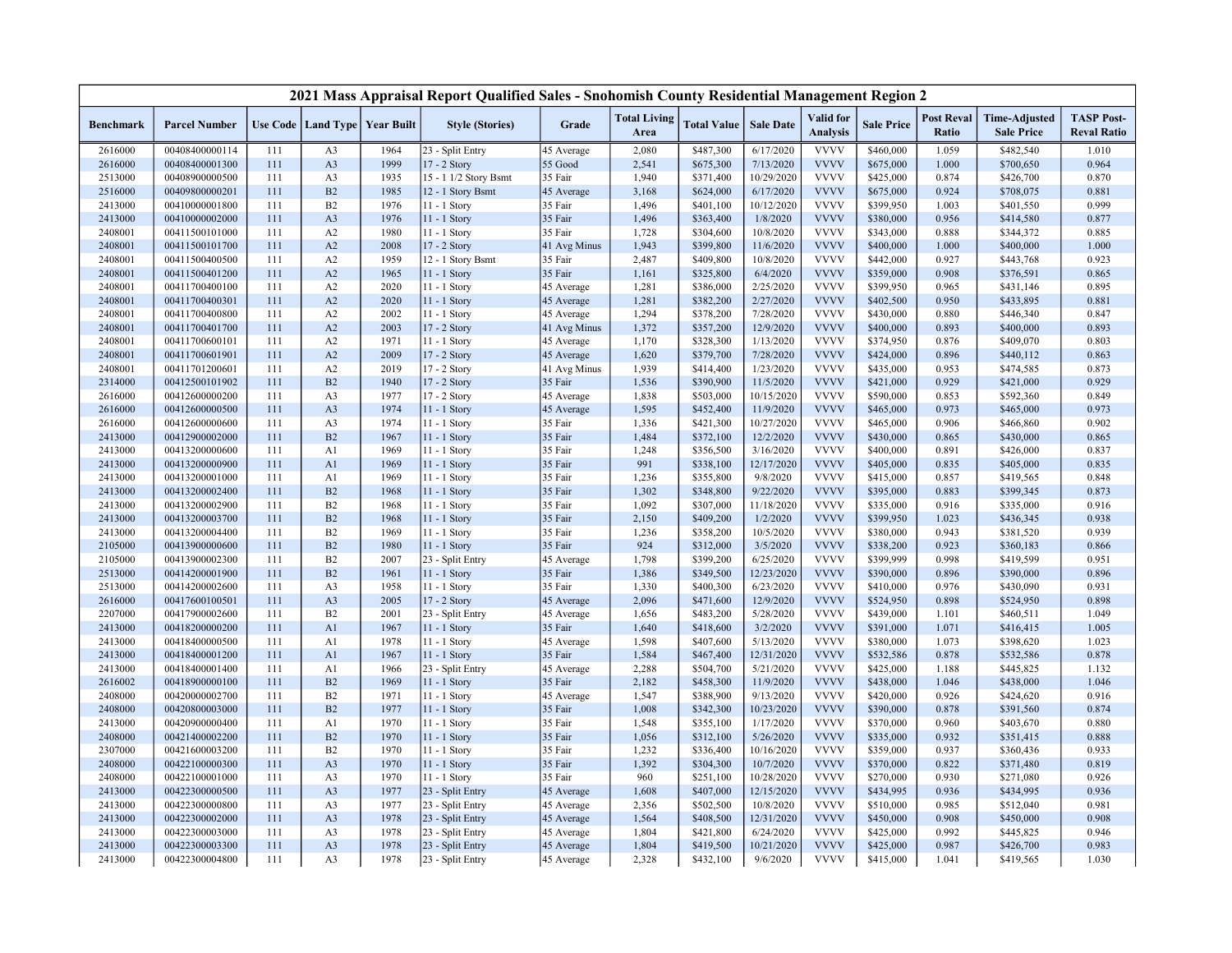|                  |                      |     |                                   |      | 2021 Mass Appraisal Report Qualified Sales - Snohomish County Residential Management Region 2 |              |                             |                    |                  |                                     |                   |                                   |                                           |                                         |
|------------------|----------------------|-----|-----------------------------------|------|-----------------------------------------------------------------------------------------------|--------------|-----------------------------|--------------------|------------------|-------------------------------------|-------------------|-----------------------------------|-------------------------------------------|-----------------------------------------|
| <b>Benchmark</b> | <b>Parcel Number</b> |     | Use Code   Land Type   Year Built |      | <b>Style (Stories)</b>                                                                        | Grade        | <b>Total Living</b><br>Area | <b>Total Value</b> | <b>Sale Date</b> | <b>Valid</b> for<br><b>Analysis</b> | <b>Sale Price</b> | <b>Post Reval</b><br><b>Ratio</b> | <b>Time-Adjusted</b><br><b>Sale Price</b> | <b>TASP Post-</b><br><b>Reval Ratio</b> |
| 2413000          | 00422300006800       | 111 | A <sub>3</sub>                    | 1969 | 11 - 1 Story                                                                                  | 35 Fair      | 1,048                       | \$351,100          | 7/15/2020        | <b>VVVV</b>                         | \$380,000         | 0.924                             | \$394,440                                 | 0.890                                   |
| 2413000          | 00422300014400       | 111 | A <sub>3</sub>                    | 1978 | 23 - Split Entry                                                                              | 45 Average   | 1,804                       | \$419,300          | 7/26/2020        | <b>VVVV</b>                         | \$401,000         | 1.046                             | \$416,238                                 | 1.007                                   |
| 2413000          | 00422300014900       | 111 | A <sub>3</sub>                    | 1978 | 23 - Split Entry                                                                              | 45 Average   | 1,764                       | \$457,200          | 9/13/2020        | <b>VVVV</b>                         | \$480,000         | 0.953                             | \$485,280                                 | 0.942                                   |
| 2413000          | 00422300015600       | 111 | A <sub>3</sub>                    | 1977 | 23 - Split Entry                                                                              | 45 Average   | 2,004                       | \$458,000          | 12/8/2020        | <b>VVVV</b>                         | \$492,000         | 0.931                             | \$492,000                                 | 0.931                                   |
| 2413000          | 00422300015900       | 111 | A <sub>3</sub>                    | 1977 | 11 - 1 Story                                                                                  | 35 Fair      | 1,606                       | \$370,100          | 12/22/2020       | <b>VVVV</b>                         | \$435,000         | 0.851                             | \$435,000                                 | 0.851                                   |
| 2413000          | 00422300016300       | 111 | A <sub>3</sub>                    | 1977 | 23 - Split Entry                                                                              | 45 Average   | 1,848                       | \$381,400          | 11/9/2020        | <b>VVVV</b>                         | \$425,000         | 0.897                             | \$425,000                                 | 0.897                                   |
| 2616002          | 00423100000200       | 111 | B2                                | 1970 | 11 - 1 Story                                                                                  | 35 Fair      | 880                         | \$349,800          | 1/23/2020        | <b>VVVV</b>                         | \$322,500         | 1.085                             | \$351,848                                 | 0.994                                   |
| 2616002          | 00423600000100       | 111 | B2                                | 1971 | $11 - 1$ Story                                                                                | 35 Fair      | 1,248                       | \$378,200          | 4/22/2020        | <b>VVVV</b>                         | \$415,000         | 0.911                             | \$436,995                                 | 0.865                                   |
| 2616002          | 00423600001400       | 111 | B2                                | 1970 | 23 - Split Entry                                                                              | 35 Fair      | 1,713                       | \$432,300          | 11/16/2020       | <b>VVVV</b>                         | \$471,000         | 0.918                             | \$471,000                                 | 0.918                                   |
| 2413000          | 00424600000300       | 111 | A1                                | 1970 | 14 - 1 1/2 Story                                                                              | 35 Fair      | 1,364                       | \$346,800          | 8/27/2020        | <b>VVVV</b>                         | \$370,000         | 0.937                             | \$378,140                                 | 0.917                                   |
| 2413000          | 00424600001000       | 111 | A1                                | 1976 | 11 - 1 Story                                                                                  | 35 Fair      | 1,008                       | \$338,800          | 1/1/2020         | <b>VVVV</b>                         | \$350,000         | 0.968                             | \$381,850                                 | 0.887                                   |
| 2315000          | 00425400002300       | 111 | A2                                | 1977 | 23 - Split Entry                                                                              | 35 Fair      | 1,608                       | \$399,600          | 10/2/2020        | <b>VVVV</b>                         | \$405,000         | 0.987                             | \$406,620                                 | 0.983                                   |
| 2315000          | 00425400002600       | 111 | A2                                | 1977 | 11 - 1 Story                                                                                  | 35 Fair      | 1,036                       | \$345,100          | 10/26/2020       | <b>VVVV</b>                         | \$375,950         | 0.918                             | \$377,454                                 | 0.914                                   |
| 2315000          | 00425400002700       | 111 | A2                                | 1977 | 11 - 1 Story                                                                                  | 35 Fair      | 1,036                       | \$329,700          | 6/10/2020        | <b>VVVV</b>                         | \$330,000         | 0.999                             | \$346,170                                 | 0.952                                   |
| 2315000          | 00425400002900       | 111 | A2                                | 1976 | 23 - Split Entry                                                                              | 35 Fair      | 1,778                       | \$430,400          | 12/10/2020       | <b>VVVV</b>                         | \$465,000         | 0.926                             | \$465,000                                 | 0.926                                   |
| 2408000          | 00426400002400       | 111 | B2                                | 1977 | 24 - Tri Level                                                                                | 45 Average   | 1,597                       | \$407,100          | 11/24/2020       | <b>VVVV</b>                         | \$454,950         | 0.895                             | \$454,950                                 | 0.895                                   |
| 2207000          | 00428500001900       | 111 | B2                                | 1978 | $11 - 1$ Story                                                                                | 35 Fair      | 900                         | \$309,300          | 5/21/2020        | <b>VVVV</b>                         | \$350,000         | 0.884                             | \$367,150                                 | 0.842                                   |
| 2413000          | 00428600001400       | 111 | A1                                | 1976 | 11 - 1 Story                                                                                  | 35 Fair      | 1,008                       | \$328,600          | 4/15/2020        | <b>VVVV</b>                         | \$355,000         | 0.926                             | \$373,815                                 | 0.879                                   |
| 2413000          | 00428600002700       | 111 | A1                                | 1976 | 11 - 1 Story                                                                                  | 35 Fair      | 1,008                       | \$333,000          | 6/2/2020         | <b>VVVV</b>                         | \$359,000         | 0.928                             | \$376,591                                 | 0.884                                   |
| 2413000          | 00428600004000       | 111 | A1                                | 1975 | 23 - Split Entry                                                                              | 35 Fair      | 2,202                       | \$388,700          | 1/16/2020        | <b>VVVV</b>                         | \$370,000         | 1.051                             | \$403,670                                 | 0.963                                   |
| 2207000          | 00429000000200       | 111 | B2                                | 1968 | 11 - 1 Story                                                                                  | 45 Average   | 1,431                       | \$381,400          | 5/20/2020        | <b>VVVV</b>                         | \$405,000         | 0.942                             | \$424,845                                 | 0.898                                   |
| 2413000          | 00430100000200       | 111 | B2                                | 1968 | 11 - 1 Story                                                                                  | 35 Fair      | 1,776                       | \$389,700          | 5/21/2020        | <b>VVVV</b>                         | \$393,000         | 0.992                             | \$412,257                                 | 0.945                                   |
| 2616000          | 00431300201401       | 111 | A <sub>3</sub>                    | 2016 | 17 - 2 Story                                                                                  | 41 Avg Minus | 1,648                       | \$436,400          | 4/22/2020        | <b>VVVV</b>                         | \$435,000         | 1.003                             | \$458,055                                 | 0.953                                   |
| 2616000          | 00431300502101       | 111 | A <sub>3</sub>                    | 2017 | 17 - 2 Story                                                                                  | 41 Avg Minus | 1,112                       | \$353,400          | 7/14/2020        | <b>VVVV</b>                         | \$392,900         | 0.899                             | \$407,830                                 | 0.867                                   |
| 2616000          | 00431300600702       | 111 | A <sub>3</sub>                    | 2016 | 23 - Split Entry                                                                              | 41 Avg Minus | 1,881                       | \$453,200          | 5/1/2020         | <b>VVVV</b>                         | \$445,000         | 1.018                             | \$466,805                                 | 0.971                                   |
| 2616000          | 00431300601001       | 111 | A <sub>3</sub>                    | 2016 | 23 - Split Entry                                                                              | 41 Avg Minus | 1,881                       | \$454,600          | 1/16/2020        | <b>VVVV</b>                         | \$415,000         | 1.095                             | \$452,765                                 | 1.004                                   |
| 2616000          | 00431300700701       | 111 | A <sub>3</sub>                    | 2017 | 23 - Split Entry                                                                              | 41 Avg Minus | 2,100                       | \$474,500          | 2/19/2020        | <b>VVVV</b>                         | \$440,000         | 1.078                             | \$474,320                                 | 1.000                                   |
| 2616000          | 00431300701101       | 111 | A <sub>3</sub>                    | 2016 | 23 - Split Entry                                                                              | 41 Avg Minus | 2,100                       | \$475,800          | 2/5/2020         | <b>VVVV</b>                         | \$445,000         | 1.069                             | \$479,710                                 | 0.992                                   |
| 2616000          | 00431300701301       | 111 | A <sub>3</sub>                    | 2016 | 18 - 2 Story Bsmt                                                                             | 41 Avg Minus | 1,909                       | \$445,100          | 8/18/2020        | <b>VVVV</b>                         | \$475,000         | 0.937                             | \$485,450                                 | 0.917                                   |
| 2616000          | 00431300701902       | 111 | A <sub>3</sub>                    | 2016 | 12 - 1 Story Bsmt                                                                             | 41 Avg Minus | 2,102                       | \$452,800          | 10/26/2020       | <b>VVVV</b>                         | \$477,500         | 0.948                             | \$479,410                                 | 0.944                                   |
| 2616000          | 00431300800402       | 111 | A <sub>3</sub>                    | 2016 | 23 - Split Entry                                                                              | 41 Avg Minus | 2,100                       | \$466,200          | 9/22/2020        | <b>VVVV</b>                         | \$492,000         | 0.948                             | \$497,412                                 | 0.937                                   |
| 2616000          | 00431300800602       | 111 | A <sub>3</sub>                    | 2017 | 23 - Split Entry                                                                              | 41 Avg Minus | 1,514                       | \$412,300          | 5/14/2020        | <b>VVVV</b>                         | \$420,000         | 0.982                             | \$440,580                                 | 0.936                                   |
| 2616000          | 00431300801301       | 111 | A <sub>3</sub>                    | 2017 | 18 - 2 Story Bsmt                                                                             | 41 Avg Minus | 2,489                       | \$485,100          | 10/30/2020       | <b>VVVV</b>                         | \$550,000         | 0.882                             | \$552,200                                 | 0.878                                   |
| 2616000          | 00431301000103       | 111 | A <sub>3</sub>                    | 2016 | 23 - Split Entry                                                                              | 41 Avg Minus | 1,514                       | \$412,300          | 10/8/2020        | <b>VVVV</b>                         | \$419,000         | 0.984                             | \$420,676                                 | 0.980                                   |
| 2616000          | 00431301201301       | 111 | A <sub>3</sub>                    | 2016 | 17 - 2 Story                                                                                  | 41 Avg Minus | 1,821                       | \$417,000          | 9/16/2020        | <b>VVVV</b>                         | \$448,000         | 0.931                             | \$452,928                                 | 0.921                                   |
| 2616000          | 00431400100504       | 111 | B <sub>5</sub>                    | 1956 | 12 - 1 Story Bsmt                                                                             | 45 Average   | 2,080                       | \$575,000          | 7/29/2020        | <b>VVVV</b>                         | \$584,000         | 0.985                             | \$606,192                                 | 0.949                                   |
| 2616000          | 00431400100701       | 111 | B2                                | 1987 | 11 - 1 Story                                                                                  | 45 Average   | 2,182                       | \$589,800          | 8/21/2020        | <b>VVVV</b>                         | \$620,000         | 0.951                             | \$633,640                                 | 0.931                                   |
| 2616000          | 00431400200608       | 111 | B2                                | 2001 | $11 - 1$ Story                                                                                | 45 Average   | 2,005                       | \$565,400          | 3/13/2020        | <b>VVVV</b>                         | \$550,000         | 1.028                             | \$585,750                                 | 0.965                                   |
| 2616000          | 00431400200610       | 111 | A <sub>3</sub>                    | 2017 | 17 - 2 Story                                                                                  | 49 Avg Plus  | 3,771                       | \$771,400          | 1/14/2020        | <b>VVVV</b>                         | \$830,000         | 0.929                             | \$905,530                                 | 0.852                                   |
| 2616000          | 00431400200700       | 111 | B2                                | 1919 | 18 - 2 Story Bsmt                                                                             | 45 Average   | 1,758                       | \$475,600          | 5/28/2020        | <b>VVVV</b>                         | \$460,000         | 1.034                             | \$482,540                                 | 0.986                                   |
| 2616000          | 00431400600101       | 111 | A2                                |      | N/A                                                                                           | N/A          |                             | \$265,100          | 5/26/2020        | <b>VVVV</b>                         | \$725,000         | 0.366                             | \$760,525                                 | 0.349                                   |
| 2616000          | 00431400600106       | 111 | A2                                | 1959 | 12 - 1 Story Bsmt                                                                             | 45 Average   | 3,592                       | \$693,600          | 5/26/2020        | <b>VVVV</b>                         | \$725,000         | 0.957                             | \$760,525                                 | 0.912                                   |
| 2616000          | 00431500000100       | 111 | B2                                | 1967 | 11 - 1 Story                                                                                  | 35 Fair      | 1,354                       | \$397,100          | 1/8/2020         | <b>VVVV</b>                         | \$390,000         | 1.018                             | \$425,490                                 | 0.933                                   |
| 2616000          | 00431500000400       | 111 | B2                                | 1966 | 11 - 1 Story                                                                                  | 35 Fair      | 1,144                       | \$384,600          | 7/20/2020        | <b>VVVV</b>                         | \$435,000         | 0.884                             | \$451,530                                 | 0.852                                   |
| 2616000          | 00431500000600       | 111 | B2                                | 1970 | $11 - 1$ Story                                                                                | 35 Fair      | 1,272                       | \$390,400          | 1/16/2020        | <b>VVVV</b>                         | \$424,900         | 0.919                             | \$463,566                                 | 0.842                                   |
| 2106000          | 00432300200001       | 111 | A <sub>3</sub>                    | 1928 | 12 - 1 Story Bsmt                                                                             | 45 Average   | 2,246                       | \$517,400          | 5/27/2020        | <b>VVVV</b>                         | \$420,000         | 1.232                             | \$440,580                                 | 1.174                                   |
| 2413000          | 00432900001000       | 111 | B2                                | 1973 | 11 - 1 Story                                                                                  | 45 Average   | 2,195                       | \$436,200          | 12/8/2020        | <b>VVVV</b>                         | \$390,000         | 1.118                             | \$390,000                                 | 1.118                                   |
| 2418000          | 00440000300100       | 111 | B2                                | 1995 | 17 - 2 Story                                                                                  | 45 Average   | 3,212                       | \$456,600          | 3/10/2020        | <b>VVVV</b>                         | \$475,000         | 0.961                             | \$505,875                                 | 0.903                                   |
| 2418000          | 00440000500100       | 111 | U7                                | 1940 | 11 - 1 Story                                                                                  | 15 Sub Std   | 401                         | \$189,400          | 9/9/2020         | <b>VVVV</b>                         | \$190,000         | 0.997                             | \$192,090                                 | 0.986                                   |
| 2616002          | 00440100002600       | 111 | <b>B4</b>                         | 1957 | 11 - 1 Story                                                                                  | 45 Average   | 1,596                       | \$531,500          | 2/20/2020        | <b>VVVV</b>                         | \$380,000         | 1.399                             | \$409,640                                 | 1.297                                   |
| 2616002          | 00440200000200       | 111 | B2                                | 1927 | 12 - 1 Story Bsmt                                                                             | 35 Fair      | 1,188                       | \$353,100          | 5/12/2020        | <b>VVVV</b>                         | \$325,000         | 1.086                             | \$340,925                                 | 1.036                                   |
| 2413000          | 00442700000800       | 111 | B2                                | 1968 | $11 - 1$ Story                                                                                | 45 Average   | 1,386                       | \$385,400          | 5/8/2020         | <b>VVVV</b>                         | \$385,000         | 1.001                             | \$403,865                                 | 0.954                                   |
| 2616002          | 00443700001600       | 111 | B2                                | 1971 | 11 - 1 Story                                                                                  | 45 Average   | 1,248                       | \$399,900          | 10/29/2020       | <b>VVVV</b>                         | \$423,000         | 0.945                             | \$424,692                                 | 0.942                                   |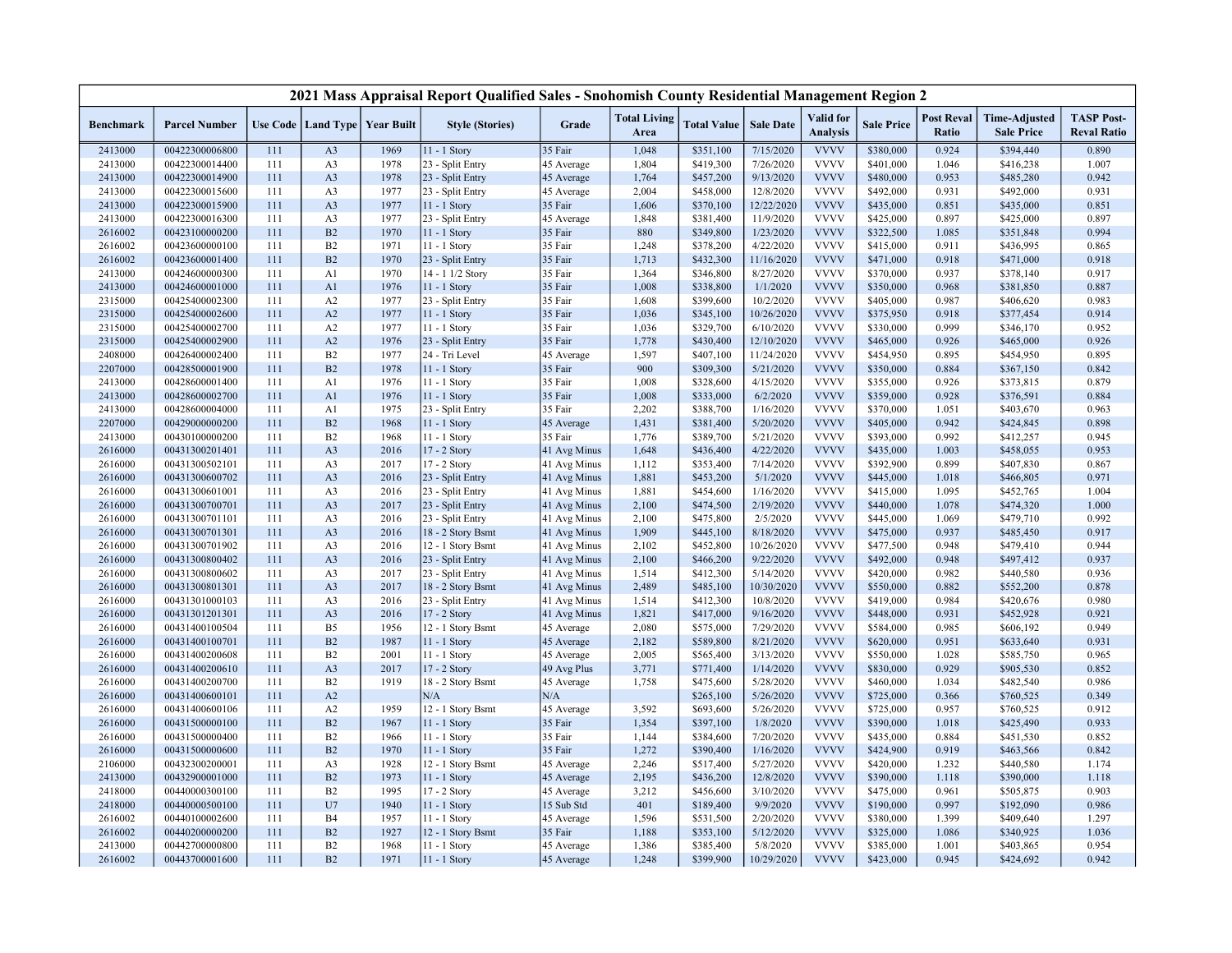|                  |                      |     |                                   |      | 2021 Mass Appraisal Report Qualified Sales - Snohomish County Residential Management Region 2 |              |                             |                    |                  |                                     |                   |                            |                                           |                                         |
|------------------|----------------------|-----|-----------------------------------|------|-----------------------------------------------------------------------------------------------|--------------|-----------------------------|--------------------|------------------|-------------------------------------|-------------------|----------------------------|-------------------------------------------|-----------------------------------------|
| <b>Benchmark</b> | <b>Parcel Number</b> |     | Use Code   Land Type   Year Built |      | <b>Style (Stories)</b>                                                                        | Grade        | <b>Total Living</b><br>Area | <b>Total Value</b> | <b>Sale Date</b> | <b>Valid</b> for<br><b>Analysis</b> | <b>Sale Price</b> | <b>Post Reval</b><br>Ratio | <b>Time-Adjusted</b><br><b>Sale Price</b> | <b>TASP Post-</b><br><b>Reval Ratio</b> |
| 2616002          | 00443700001900       | 111 | B2                                | 1978 | 23 - Split Entry                                                                              | 45 Average   | 1,728                       | \$458,600          | 9/1/2020         | <b>VVVV</b>                         | \$460,000         | 0.997                      | \$465,060                                 | 0.986                                   |
| 2616002          | 00443700002800       | 111 | B2                                | 1971 | 12 - 1 Story Bsmt                                                                             | 45 Average   | 2,073                       | \$473,900          | 10/14/2020       | <b>VVVV</b>                         | \$485,749         | 0.976                      | \$487,692                                 | 0.972                                   |
| 2413000          | 00444800001700       | 111 | A <sub>3</sub>                    | 2000 | $11 - 1$ Story                                                                                | 45 Average   | 1,512                       | \$457,800          | 10/2/2020        | <b>VVVV</b>                         | \$438,000         | 1.045                      | \$439,752                                 | 1.041                                   |
| 2106000          | 00448000000100       | 111 | A <sub>3</sub>                    | 1971 | 24 - Tri Level                                                                                | 35 Fair      | 1,264                       | \$271,500          | 2/21/2020        | <b>VVVV</b>                         | \$329,950         | 0.823                      | \$355,686                                 | 0.763                                   |
| 2106000          | 00448000000700       | 111 | A <sub>3</sub>                    | 1976 | 11 - 1 Story                                                                                  | 35 Fair      | 1,316                       | \$309,400          | 6/8/2020         | <b>VVVV</b>                         | \$345,000         | 0.897                      | \$361,905                                 | 0.855                                   |
| 2413000          | 00449200000400       | 111 | A1                                | 1972 | 23 - Split Entry                                                                              | 35 Fair      | 1,932                       | \$400,800          | 7/30/2020        | <b>VVVV</b>                         | \$427,500         | 0.938                      | \$443,745                                 | 0.903                                   |
| 2413000          | 00449200002900       | 111 | A1                                | 1978 | 11 - 1 Story                                                                                  | 35 Fair      | 1,184                       | \$342,800          | 10/7/2020        | <b>VVVV</b>                         | \$320,000         | 1.071                      | \$321,280                                 | 1.067                                   |
| 2413000          | 00449200003200       | 111 | A1                                | 1977 | 17 - 2 Story                                                                                  | 35 Fair      | 2,244                       | \$421,600          | 7/2/2020         | <b>VVVV</b>                         | \$437,500         | 0.964                      | \$454,125                                 | 0.928                                   |
| 2516000          | 00451800002000       | 111 | A1                                | 1968 | 11 - 1 Story                                                                                  | 25 Low       | 832                         | \$288,700          | 2/25/2020        | <b>VVVV</b>                         | \$300,000         | 0.962                      | \$323,400                                 | 0.893                                   |
| 2516000          | 00451800002900       | 111 | A1                                | 1968 | $11 - 1$ Story                                                                                | 25 Low       | 832                         | \$329,300          | 9/17/2020        | <b>VVVV</b>                         | \$340,000         | 0.969                      | \$343,740                                 | 0.958                                   |
| 2516000          | 00451800003100       | 111 | A1                                | 1968 | 11 - 1 Story                                                                                  | 25 Low       | 832                         | \$295,400          | 3/2/2020         | <b>VVVV</b>                         | \$335,990         | 0.879                      | \$357,829                                 | 0.826                                   |
| 2516000          | 00451800003400       | 111 | A1                                | 1968 | $11 - 1$ Story                                                                                | 25 Low       | 832                         | \$293,700          | 9/18/2020        | <b>VVVV</b>                         | \$335,000         | 0.877                      | \$338,685                                 | 0.867                                   |
| 2314018          | 00453900000102       | 111 | U <sub>5</sub>                    | 1938 | 18 - 2 Story Bsmt                                                                             | 45 Average   | 3,244                       | \$888,000          | 11/3/2020        | <b>VVVV</b>                         | \$922,000         | 0.963                      | \$922,000                                 | 0.963                                   |
| 2314000          | 00453900000402       | 111 | B2                                | 1960 | 12 - 1 Story Bsmt                                                                             | 45 Average   | 3,540                       | \$743,400          | 6/1/2020         | <b>VVVV</b>                         | \$805,000         | 0.923                      | \$844,445                                 | 0.880                                   |
| 2207896          | 00455300000900       | 111 | L <sub>4</sub>                    | 1978 | 18 - 2 Story Bsmt                                                                             | 55 Good      | 3,286                       | \$982,400          | 5/29/2020        | <b>VVVV</b>                         | \$975,000         | 1.008                      | \$1,022,775                               | 0.961                                   |
| 2408001          | 00455400401300       | 111 | A2                                | 1940 | 18 - 2 Story Bsmt                                                                             | 35 Fair      | 2,059                       | \$449,900          | 1/6/2020         | <b>VVVV</b>                         | \$412,000         | 1.092                      | \$449,492                                 | 1.001                                   |
| 2408001          | 00455400600900       | 111 | A2                                | 2007 | 17 - 2 Story                                                                                  | 41 Avg Minus | 1,884                       | \$414,800          | 1/10/2020        | <b>VVVV</b>                         | \$367,500         | 1.129                      | \$400,943                                 | 1.035                                   |
| 2408001          | 00455400801802       | 111 | A2                                | 1946 | 12 - 1 Story Bsmt                                                                             | 45 Average   | 1,075                       | \$320,900          | 4/24/2020        | <b>VVVV</b>                         | \$335,000         | 0.958                      | \$352,755                                 | 0.910                                   |
| 2408001          | 00455401201900       | 111 | A2                                | 1914 | 11 - 1 Story                                                                                  | 35 Fair      | 1,224                       | \$344,700          | 5/28/2020        | <b>VVVV</b>                         | \$325,000         | 1.061                      | \$340,925                                 | 1.011                                   |
| 2616002          | 00456200001400       | 111 | B2                                | 1967 | 11 - 1 Story                                                                                  | 45 Average   | 1,260                       | \$443,200          | 2/20/2020        | <b>VVVV</b>                         | \$410,000         | 1.081                      | \$441,980                                 | 1.003                                   |
| 2616002          | 00456200002000       | 111 | B2                                | 1969 | 12 - 1 Story Bsmt                                                                             | 45 Average   | 2,105                       | \$524,800          | 11/23/2020       | <b>VVVV</b>                         | \$510,000         | 1.029                      | \$510,000                                 | 1.029                                   |
| 2616002          | 00456900000900       | 111 | B2                                | 1977 | 11 - 1 Story                                                                                  | 35 Fair      | 1,392                       | \$372,100          | 4/2/2020         | <b>VVVV</b>                         | \$360,000         | 1.034                      | \$379,080                                 | 0.982                                   |
| 2616000          | 00457000001802       | 111 | B2                                | 1955 | $11 - 1$ Story                                                                                | 35 Fair      | 950                         | \$310,000          | 6/16/2020        | <b>VVVV</b>                         | \$360,000         | 0.861                      | \$377,640                                 | 0.821                                   |
| 2616000          | 00457000002806       | 111 | B2                                | 1919 | 14 - 1 1/2 Story                                                                              | 35 Fair      | 1,699                       | \$476,200          | 6/10/2020        | <b>VVVV</b>                         | \$450,000         | 1.058                      | \$472,050                                 | 1.009                                   |
| 2616002          | 00457000003703       | 111 | B2                                | 1963 | 11 - 1 Story                                                                                  | 35 Fair      | 1,154                       | \$403,300          | 6/11/2020        | <b>VVVV</b>                         | \$365,000         | 1.105                      | \$382,885                                 | 1.053                                   |
| 2616000          | 00457100004108       | 111 | B2                                | 2001 | 11 - 1 Story                                                                                  | 45 Average   | 1,252                       | \$429,400          | 1/1/2020         | <b>VVVV</b>                         | \$495,000         | 0.867                      | \$540,045                                 | 0.795                                   |
| 2616002          | 00457100006204       | 111 | B2                                | 1977 | 11 - 1 Story                                                                                  | 35 Fair      | 1,372                       | \$462,000          | 9/23/2020        | <b>VVVV</b>                         | \$536,000         | 0.862                      | \$541,896                                 | 0.853                                   |
| 2513000          | 00458300000600       | 111 | A <sub>3</sub>                    | 1994 | 17 - 2 Story                                                                                  | 49 Avg Plus  | 2,139                       | \$575,800          | 1/28/2020        | <b>VVVV</b>                         | \$462,300         | 1.246                      | \$504,369                                 | 1.142                                   |
| 2513000          | 00459600000701       | 111 | <b>B2</b>                         | 1992 | 11 - 1 Story                                                                                  | 41 Avg Minus | 1,244                       | \$403,700          | 8/4/2020         | <b>VVVV</b>                         | \$431,300         | 0.936                      | \$440,789                                 | 0.916                                   |
| 2513000          | 00459900200900       | 111 | A <sub>3</sub>                    | 1938 | $11 - 1$ Story                                                                                | 25 Low       | 672                         | \$217,900          | 6/3/2020         | <b>VVVV</b>                         | \$185,000         | 1.178                      | \$194,065                                 | 1.123                                   |
| 2616002          | 00460400000604       | 111 | <b>B4</b>                         | 1940 | 14 - 1 1/2 Story                                                                              | 35 Fair      | 1,516                       | \$498,600          | 1/16/2020        | <b>VVVV</b>                         | \$412,000         | 1.210                      | \$449,492                                 | 1.109                                   |
| 2616002          | 00460400001101       | 111 | <b>B4</b>                         | 1986 | 23 - Split Entry                                                                              | 45 Average   | 2,165                       | \$468,600          | 2/14/2020        | <b>VVVV</b>                         | \$416,000         | 1.126                      | \$448,448                                 | 1.045                                   |
| 2413000          | 00460500002700       | 111 | A1                                | 1968 | 17 - 2 Story                                                                                  | 45 Average   | 2,416                       | \$500,600          | 12/7/2020        | <b>VVVV</b>                         | \$495,000         | 1.011                      | \$495,000                                 | 1.011                                   |
| 2408001          | 00461801300900       | 111 | A2                                | 1988 | 11 - 1 Story                                                                                  | 41 Avg Minus | 1,312                       | \$393,900          | 11/17/2020       | <b>VVVV</b>                         | \$415,000         | 0.949                      | \$415,000                                 | 0.949                                   |
| 2513000          | 00462000000800       | 111 | A <sub>3</sub>                    | 1976 | 11 - 1 Story                                                                                  | 35 Fair      | 1,008                       | \$322,100          | 10/21/2020       | <b>VVVV</b>                         | \$387,000         | 0.832                      | \$388,548                                 | 0.829                                   |
| 2413000          | 00463400002700       | 111 | A <sub>3</sub>                    | 1975 | 23 - Split Entry                                                                              | 35 Fair      | 1,672                       | \$403,200          | 1/31/2020        | <b>VVVV</b>                         | \$375,000         | 1.075                      | \$409,125                                 | 0.986                                   |
| 2207000          | 00464600001300       | 111 | G <sub>4</sub>                    | 2006 | 11 - 1 Story                                                                                  | 45 Average   | 2,327                       | \$568,400          | 7/29/2020        | <b>VVVV</b>                         | \$553,000         | 1.028                      | \$574,014                                 | 0.990                                   |
| 2207000          | 00464600001500       | 111 | G <sub>4</sub>                    | 1998 | 17 - 2 Story                                                                                  | 45 Average   | 1,582                       | \$468,500          | 7/15/2020        | <b>VVVV</b>                         | \$509,000         | 0.920                      | \$528,342                                 | 0.887                                   |
| 2207000          | 00464600002700       | 111 | G4                                | 2020 | $17 - 2$ Story                                                                                | 45 Average   | 2,338                       | \$570,100          | 5/20/2020        | <b>VVVV</b>                         | \$589,000         | 0.968                      | \$617,861                                 | 0.923                                   |
| 2513000          | 00465100000400       | 111 | A <sub>3</sub>                    | 1947 | 11 - 1 Story                                                                                  | 35 Fair      | 1,394                       | \$397,400          | 11/4/2020        | <b>VVVV</b>                         | \$395,000         | 1.006                      | \$395,000                                 | 1.006                                   |
| 2513000          | 00465200100100       | 111 | A <sub>3</sub>                    | 1910 | 14 - 1 1/2 Story                                                                              | 35 Fair      | 1,227                       | \$327,800          | 10/13/2020       | <b>VVVV</b>                         | \$330,000         | 0.993                      | \$331,320                                 | 0.989                                   |
| 2513000          | 00465300000100       | 111 | A <sub>3</sub>                    | 1943 | 14 - 1 1/2 Story                                                                              | 25 Low       | 1,180                       | \$325,400          | 7/26/2020        | <b>VVVV</b>                         | \$350,000         | 0.930                      | \$363,300                                 | 0.896                                   |
| 2418000          | 00466100001900       | 111 | B2                                | 1987 | 17 - 2 Story                                                                                  | 45 Average   | 1,704                       | \$355,700          | 10/21/2020       | <b>VVVV</b>                         | \$400,000         | 0.889                      | \$401,600                                 | 0.886                                   |
| 2418000          | 00466200003400       | 111 | B2                                | 1991 | 18 - 2 Story Bsmt                                                                             | 49 Avg Plus  | 1,904                       | \$443,100          | 6/25/2020        | <b>VVVV</b>                         | \$405,000         | 1.094                      | \$424,845                                 | 1.043                                   |
| 2418000          | 00466200003600       | 111 | B2                                | 2000 | 18 - 2 Story Bsmt                                                                             | 45 Average   | 1,196                       | \$290,600          | 10/23/2020       | <b>VVVV</b>                         | \$372,000         | 0.781                      | \$373,488                                 | 0.778                                   |
| 2418000          | 00466700003600       | 111 | B2                                | 1990 | 11 - 1 Story                                                                                  | 41 Avg Minus | 640                         | \$222,500          | 4/22/2020        | <b>VVVV</b>                         | \$239,000         | 0.931                      | \$251,667                                 | 0.884                                   |
| 2418000          | 00466700008800       | 111 | B2                                | 1991 | 14 - 1 1/2 Story                                                                              | 41 Avg Minus | 1,196                       | \$204,800          | 10/14/2020       | <b>VVVV</b>                         | \$185,000         | 1.107                      | \$185,740                                 | 1.103                                   |
| 2418000          | 00466800001100       | 111 | U8                                | 1986 | 17 - 2 Story                                                                                  | 45 Average   | 1,396                       | \$410,300          | 8/26/2020        | <b>VVVV</b>                         | \$443,250         | 0.926                      | \$453,002                                 | 0.906                                   |
| 2418000          | 00466800002100       | 111 | U8                                | 1980 | 14 - 1 1/2 Story                                                                              | 25 Low       | 883                         | \$292,200          | 10/15/2020       | <b>VVVV</b>                         | \$360,000         | 0.812                      | \$361,440                                 | 0.808                                   |
| 2418000          | 00466900002000       | 111 | B2                                | 1965 | 14 - 1 1/2 Story                                                                              | 35 Fair      | 1,040                       | \$297,100          | 9/24/2020        | <b>VVVV</b>                         | \$359,000         | 0.828                      | \$362,949                                 | 0.819                                   |
| 2418000          | 00466900002600       | 111 | B2                                | 1991 | 14 - 1 1/2 Story                                                                              | 49 Avg Plus  | 1,498                       | \$408,100          | 6/8/2020         | <b>VVVV</b>                         | \$400,000         | 1.020                      | \$419,600                                 | 0.973                                   |
| 2418000          | 00467100004700       | 111 | B2                                | 1993 | 17 - 2 Story                                                                                  | 41 Avg Minus | 1,424                       | \$265,500          | 10/14/2020       | <b>VVVV</b>                         | \$315,000         | 0.843                      | \$316,260                                 | 0.839                                   |
| 2418000          | 00467100005000       | 111 | B <sub>2</sub>                    | 1997 | 11 - 1 Story                                                                                  |              | 909                         | \$288,400          | 11/20/2020       | <b>VVVV</b>                         | \$375,000         | 0.769                      | \$375,000                                 | 0.769                                   |
|                  |                      |     |                                   |      |                                                                                               | 41 Avg Minus |                             |                    |                  |                                     |                   |                            |                                           |                                         |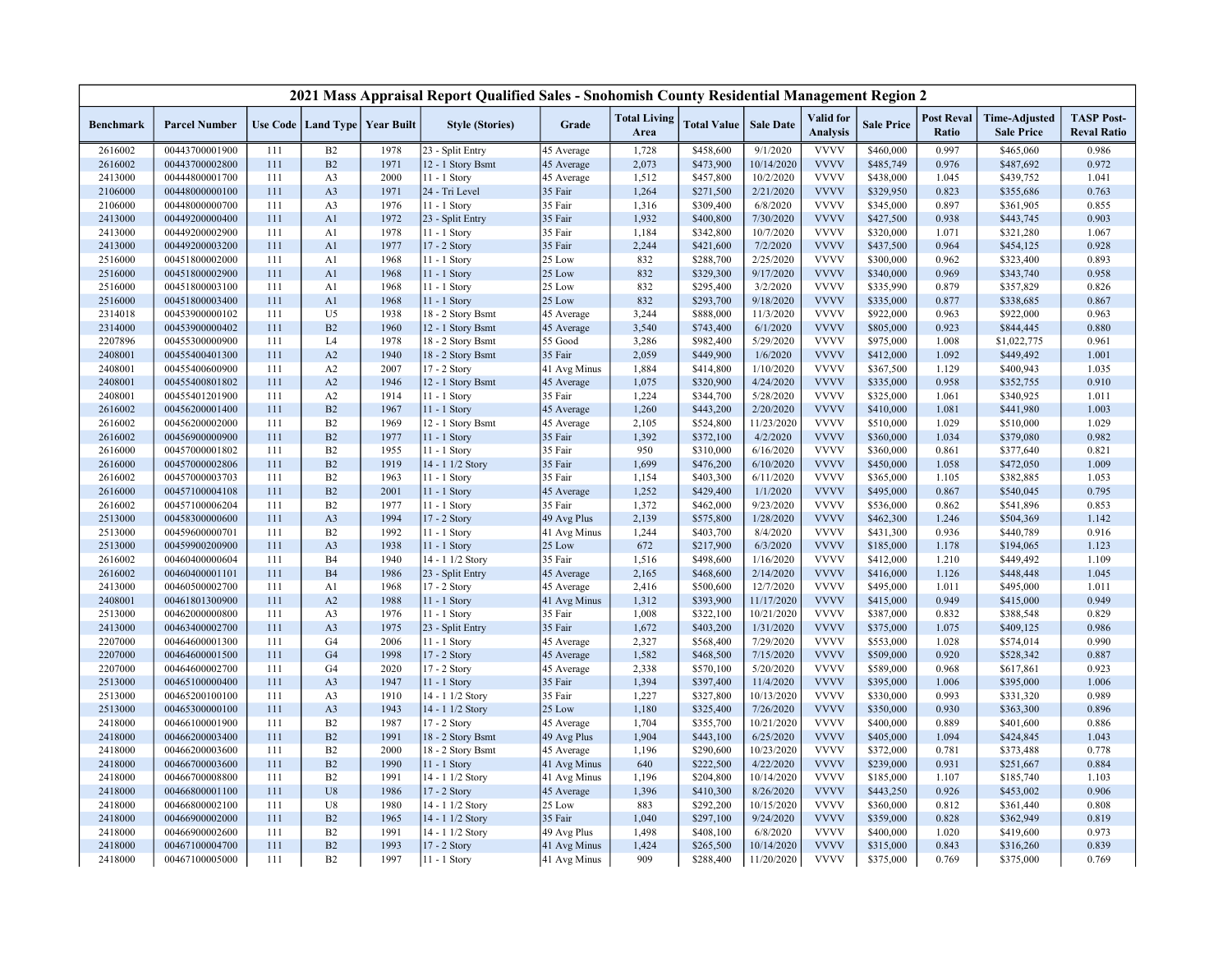|                  |                      |     |                                   |      | 2021 Mass Appraisal Report Qualified Sales - Snohomish County Residential Management Region 2 |              |                             |                    |                  |                              |                   |                            |                                           |                                         |
|------------------|----------------------|-----|-----------------------------------|------|-----------------------------------------------------------------------------------------------|--------------|-----------------------------|--------------------|------------------|------------------------------|-------------------|----------------------------|-------------------------------------------|-----------------------------------------|
| <b>Benchmark</b> | <b>Parcel Number</b> |     | Use Code   Land Type   Year Built |      | <b>Style (Stories)</b>                                                                        | Grade        | <b>Total Living</b><br>Area | <b>Total Value</b> | <b>Sale Date</b> | Valid for<br><b>Analysis</b> | <b>Sale Price</b> | <b>Post Reval</b><br>Ratio | <b>Time-Adjusted</b><br><b>Sale Price</b> | <b>TASP Post-</b><br><b>Reval Ratio</b> |
| 2513000          | 00467600000300       | 111 | B2                                | 1959 | 11 - 1 Story                                                                                  | 35 Fair      | 1,204                       | \$412,300          | 8/7/2020         | <b>VVVV</b>                  | \$387,500         | 1.064                      | \$396,025                                 | 1.041                                   |
| 2513000          | 00467700000400       | 111 | B2                                | 1964 | 11 - 1 Story                                                                                  | 45 Average   | 2,020                       | \$492,300          | 3/12/2020        | <b>VVVV</b>                  | \$445,500         | 1.105                      | \$474,458                                 | 1.038                                   |
| 2513000          | 00467700000600       | 111 | B <sub>2</sub>                    | 1965 | 12 - 1 Story Bsmt                                                                             | 45 Average   | 2,612                       | \$559,200          | 12/15/2020       | <b>VVVV</b>                  | \$585,000         | 0.956                      | \$585,000                                 | 0.956                                   |
| 2413000          | 00468500000200       | 111 | A1                                | 1976 | 11 - 1 Story                                                                                  | 35 Fair      | 1,072                       | \$337,500          | 2/20/2020        | <b>VVVV</b>                  | \$330,000         | 1.023                      | \$355,740                                 | 0.949                                   |
| 2413000          | 00468500001600       | 111 | B2                                | 1968 | 11 - 1 Story                                                                                  | 35 Fair      | 1,088                       | \$331,400          | 4/26/2020        | <b>VVVV</b>                  | \$410,000         | 0.808                      | \$431,730                                 | 0.768                                   |
| 2413000          | 00468500003200       | 111 | B <sub>2</sub>                    | 1969 | $11 - 1$ Story                                                                                | 35 Fair      | 1,616                       | \$385,100          | 12/24/2020       | <b>VVVV</b>                  | \$448,000         | 0.860                      | \$448,000                                 | 0.860                                   |
| 2413000          | 00468500004400       | 111 | B2                                | 1969 | 11 - 1 Story                                                                                  | 35 Fair      | 1,209                       | \$266,200          | 4/24/2020        | <b>VVVV</b>                  | \$230,000         | 1.157                      | \$242,190                                 | 1.099                                   |
| 2413000          | 00468700000400       | 111 | B2                                | 2005 | 17 - 2 Story                                                                                  | 45 Average   | 2,567                       | \$569,300          | 11/16/2020       | <b>VVVV</b>                  | \$599,950         | 0.949                      | \$599,950                                 | 0.949                                   |
| 2106000          | 00470000201000       | 111 | A <sub>3</sub>                    | 1983 | 11 - 1 Story                                                                                  | 35 Fair      | 928                         | \$298,300          | 3/31/2020        | <b>VVVV</b>                  | \$350,000         | 0.852                      | \$372,750                                 | 0.800                                   |
| 2106000          | 00470000201900       | 111 | A <sub>3</sub>                    | 1967 | 12 - 1 Story Bsmt                                                                             | 35 Fair      | 1,404                       | \$322,400          | 10/27/2020       | <b>VVVV</b>                  | \$370,000         | 0.871                      | \$371,480                                 | 0.868                                   |
| 2106000          | 00470000202400       | 111 | A <sub>3</sub>                    | 1914 | 15 - 1 1/2 Story Bsmt                                                                         | 45 Average   | 2,160                       | \$379,200          | 10/7/2020        | <b>VVVV</b>                  | \$360,000         | 1.053                      | \$361,440                                 | 1.049                                   |
| 2106000          | 00470000203400       | 111 | A <sub>3</sub>                    | 1919 | 15 - 1 1/2 Story Bsmt                                                                         | 35 Fair      | 1,188                       | \$294,900          | 4/21/2020        | <b>VVVV</b>                  | \$349,900         | 0.843                      | \$368,445                                 | 0.800                                   |
| 2413000          | 00470200000200       | 111 | A <sub>3</sub>                    | 1968 | $11 - 1$ Story                                                                                | 35 Fair      | 1,104                       | \$358,700          | 8/18/2020        | <b>VVVV</b>                  | \$424,599         | 0.845                      | \$433,940                                 | 0.827                                   |
| 2307000          | 00470600004900       | 111 | B2                                | 2007 | 23 - Split Entry                                                                              | 45 Average   | 1,798                       | \$437,500          | 3/16/2020        | <b>VVVV</b>                  | \$410,000         | 1.067                      | \$436,650                                 | 1.002                                   |
| 2307861          | 00470600008300       | 111 | B2                                | 2005 | 12 - 1 Story Bsmt                                                                             | 45 Average   | 2,208                       | \$567,800          | 7/6/2020         | <b>VVVV</b>                  | \$599,950         | 0.946                      | \$622,748                                 | 0.912                                   |
| 2513000          | 00475500001000       | 111 | B2                                | 1964 | 11 - 1 Story                                                                                  | 35 Fair      | 1,151                       | \$317,300          | 10/14/2020       | <b>VVVV</b>                  | \$390,000         | 0.814                      | \$391,560                                 | 0.810                                   |
| 2513000          | 00475500001200       | 111 | A <sub>3</sub>                    | 1971 | 17 - 2 Story                                                                                  | 45 Average   | 3,142                       | \$567,500          | 10/28/2020       | <b>VVVV</b>                  | \$565,000         | 1.004                      | \$567,260                                 | 1.000                                   |
| 2616000          | 00476200200204       | 111 | A <sub>3</sub>                    | 2020 | 11 - 1 Story                                                                                  | 49 Avg Plus  | 2,241                       | \$674,800          | 6/30/2020        | <b>VVVV</b>                  | \$709,000         | 0.952                      | \$743,741                                 | 0.907                                   |
| 2616000          | 00476200200205       | 111 | A <sub>3</sub>                    | 2020 | 11 - 1 Story                                                                                  | 49 Avg Plus  | 2,241                       | \$664,800          | 2/26/2020        | <b>VVVV</b>                  | \$709,000         | 0.938                      | \$764,302                                 | 0.870                                   |
| 2616000          | 00476200200305       | 111 | A <sub>3</sub>                    | 2020 | 18 - 2 Story Bsmt                                                                             | 41 Avg Minus | 2,645                       | \$521,300          | 1/17/2020        | <b>VVVV</b>                  | \$489,950         | 1.064                      | \$534,535                                 | 0.975                                   |
| 2616000          | 00476200200306       | 111 | A <sub>3</sub>                    | 2020 | 17 - 2 Story                                                                                  | 41 Avg Minus | 2,052                       | \$491,000          | 1/10/2020        | <b>VVVV</b>                  | \$459,950         | 1.068                      | \$501,805                                 | 0.978                                   |
| 2616000          | 00476200200307       | 111 | A <sub>3</sub>                    | 2020 | 23 - Split Entry                                                                              | 41 Avg Minus | 2,154                       | \$510,300          | 1/23/2020        | <b>VVVV</b>                  | \$410,000         | 1.245                      | \$447,310                                 | 1.141                                   |
| 2516000          | 00476200200702       | 111 | B2                                | 2000 | 23 - Split Entry                                                                              | 45 Average   | 1,702                       | \$478,000          | 5/21/2020        | <b>VVVV</b>                  | \$510,000         | 0.937                      | \$534,990                                 | 0.893                                   |
| 2616000          | 00477200001300       | 111 | B2                                | 1970 | 24 - Tri Level                                                                                | 35 Fair      | 1,632                       | \$426,600          | 5/27/2020        | <b>VVVV</b>                  | \$440,000         | 0.970                      | \$461,560                                 | 0.924                                   |
| 2513000          | 00478100000600       | 111 | A <sub>3</sub>                    | 1940 | 11 - 1 Story                                                                                  | 35 Fair      | 1,326                       | \$404,600          | 11/9/2020        | <b>VVVV</b>                  | \$445,000         | 0.909                      | \$445,000                                 | 0.909                                   |
| 2516000          | 00478400000400       | 111 | B2                                | 1995 | 17 - 2 Story                                                                                  | 45 Average   | 1,974                       | \$483,000          | 9/30/2020        | <b>VVVV</b>                  | \$555,000         | 0.870                      | \$561,105                                 | 0.861                                   |
| 2513000          | 00478600000200       | 111 | B2                                | 1957 | 11 - 1 Story                                                                                  | 35 Fair      | 1,592                       | \$416,600          | 1/9/2020         | <b>VVVV</b>                  | \$408,950         | 1.019                      | \$446,164                                 | 0.934                                   |
| 2513000          | 00478600000400       | 111 | B2                                | 1958 | $11 - 1$ Story                                                                                | 45 Average   | 1,612                       | \$470,100          | 6/23/2020        | <b>VVVV</b>                  | \$415,000         | 1.133                      | \$435,335                                 | 1.080                                   |
| 2513000          | 00478700000500       | 111 | B2                                | 1975 | 23 - Split Entry                                                                              | 45 Average   | 2,526                       | \$473,100          | 10/12/2020       | <b>VVVV</b>                  | \$509,000         | 0.929                      | \$511,036                                 | 0.926                                   |
| 2513000          | 00479200000703       | 111 | A <sub>3</sub>                    | 1995 | 11 - 1 Story                                                                                  | 45 Average   | 1,468                       | \$430,400          | 10/1/2020        | <b>VVVV</b>                  | \$444,000         | 0.969                      | \$445,776                                 | 0.966                                   |
| 2513000          | 00479200001400       | 111 | A <sub>3</sub>                    | 1962 | 11 - 1 Story                                                                                  | 35 Fair      | 1,488                       | \$413,500          | 11/10/2020       | <b>VVVV</b>                  | \$420,000         | 0.985                      | \$420,000                                 | 0.985                                   |
| 2207896          | 00480700001204       | 111 | L <sub>3</sub>                    | 1967 | 11 - 1 Story                                                                                  | 55 Good      | 2,363                       | \$1,032,300        | 7/2/2020         | <b>VVVV</b>                  | \$1,075,000       | 0.960                      | \$1,115,850                               | 0.925                                   |
| 2207807          | 00480700002101       | 111 | L4                                | 1991 | $20 - 2 +$ Story                                                                              | 55 Good      | 3,283                       | \$1,089,200        | 6/19/2020        | <b>VVVV</b>                  | \$1,114,000       | 0.978                      | \$1,168,586                               | 0.932                                   |
| 2106000          | 00480900000500       | 111 | A <sub>3</sub>                    | 1984 | 12 - 1 Story Bsmt                                                                             | 45 Average   | 2,482                       | \$425,300          | 7/8/2020         | <b>VVVV</b>                  | \$457,500         | 0.930                      | \$474,885                                 | 0.896                                   |
| 2408000          | 00481000001300       | 111 | B2                                | 1970 | 14 - 1 1/2 Story                                                                              | 35 Fair      | 1,248                       | \$347,200          | 7/23/2020        | <b>VVVV</b>                  | \$365,000         | 0.951                      | \$378,870                                 | 0.916                                   |
| 2616002          | 00483400000100       | 111 | B2                                | 1968 | 12 - 1 Story Bsmt                                                                             | 45 Average   | 2,358                       | \$705,900          | 8/28/2020        | <b>VVVV</b>                  | \$862,000         | 0.819                      | \$880,964                                 | 0.801                                   |
| 2616002          | 00483600000400       | 111 | B2                                | 1969 | 11 - 1 Story                                                                                  | 45 Average   | 1,954                       | \$588,300          | 12/15/2020       | <b>VVVV</b>                  | \$653,000         | 0.901                      | \$653,000                                 | 0.901                                   |
| 2513000          | 00484400100608       | 111 | A <sub>3</sub>                    | 2004 | 17 - 2 Story                                                                                  | 45 Average   | 1,560                       | \$414,200          | 6/10/2020        | <b>VVVV</b>                  | \$408,000         | 1.015                      | \$427,992                                 | 0.968                                   |
| 2408000          | 00486800000707       | 111 | A <sub>3</sub>                    | 2017 | 17 - 2 Story                                                                                  | 49 Avg Plus  | 3,107                       | \$633,900          | 6/4/2020         | <b>VVVV</b>                  | \$595,000         | 1.065                      | \$624,155                                 | 1.016                                   |
| 2513000          | 00487100001301       | 111 | B2                                | 1972 | $11 - 1$ Story                                                                                | 35 Fair      | 1,160                       | \$315,600          | 11/10/2020       | <b>VVVV</b>                  | \$242,000         | 1.304                      | \$242,000                                 | 1.304                                   |
| 2513000          | 00487500003400       | 111 | A <sub>3</sub>                    | 1964 | 11 - 1 Story                                                                                  | 45 Average   | 1,762                       | \$424,200          | 4/28/2020        | <b>VVVV</b>                  | \$390,000         | 1.088                      | \$410,670                                 | 1.033                                   |
| 2513000          | 00487500006900       | 111 | A <sub>3</sub>                    | 1964 | 12 - 1 Story Bsmt                                                                             | 45 Average   | 2,438                       | \$507,400          | 3/2/2020         | <b>VVVV</b>                  | \$457,000         | 1.110                      | \$486,705                                 | 1.043                                   |
| 2207000          | 00489600000600       | 111 | B2                                | 1926 | 11 - 1 Story                                                                                  | 25 Low       | 480                         | \$215,100          | 7/28/2020        | <b>VVVV</b>                  | \$240,101         | 0.896                      | \$249,225                                 | 0.863                                   |
| 2207000          | 00489600005100       | 111 | B2                                | 1967 | 11 - 1 Story                                                                                  | 35 Fair      | 800                         | \$239,200          | 4/2/2020         | <b>VVVV</b>                  | \$251,000         | 0.953                      | \$264,303                                 | 0.905                                   |
| 2207000          | 00489600006200       | 111 | B2                                | 1944 | $11 - 1$ Story                                                                                | 25 Low       | 792                         | \$111,800          | 5/29/2020        | <b>VVVV</b>                  | \$103,000         | 1.085                      | \$108,047                                 | 1.035                                   |
| 2207000          | 00489600008100       | 111 | B2                                | 1965 | 12 - 1 Story Bsmt                                                                             | 25 Low       | 1,216                       | \$290,800          | 12/18/2020       | <b>VVVV</b>                  | \$380,000         | 0.765                      | \$380,000                                 | 0.765                                   |
| 2207000          | 00489700101302       | 111 | <b>B4</b>                         | 1997 | 17 - 2 Story                                                                                  | 49 Avg Plus  | 1,913                       | \$526,300          | 7/8/2020         | <b>VVVV</b>                  | \$525,000         | 1.002                      | \$544,950                                 | 0.966                                   |
| 2207807          | 00489700305100       | 111 | L9                                | 1997 | 12 - 1 Story Bsmt                                                                             | 55 Good      | 3,036                       | \$1,073,900        | 10/1/2020        | <b>VVVV</b>                  | \$1,000,000       | 1.074                      | \$1,004,000                               | 1.070                                   |
| 2207807          | 00489800002200       | 111 | L7                                | 1931 | 24 - Tri Level                                                                                | 45 Average   | 2,967                       | \$1,019,100        | 7/1/2020         | <b>VVVV</b>                  | \$925,000         | 1.102                      | \$960,150                                 | 1.061                                   |
| 2207862          | 00490000000300       | 111 | G <sub>4</sub>                    | 1989 | 12 - 1 Story Bsmt                                                                             | 41 Avg Minus | 1,088                       | \$451,200          | 10/9/2020        | <b>VVVV</b>                  | \$505,000         | 0.893                      | \$507,020                                 | 0.890                                   |
| 2207862          | 00490000000800       | 111 | G <sub>4</sub>                    | 2004 | 12 - 1 Story Bsmt                                                                             | 45 Average   | 2,004                       | \$507,100          | 7/17/2020        | <b>VVVV</b>                  | \$505,000         | 1.004                      | \$524,190                                 | 0.967                                   |
| 2105861          | 00490100002500       | 111 | B2                                | 2000 | $11 - 1$ Story                                                                                | 45 Average   | 1,895                       | \$617,900          | 10/19/2020       | <b>VVVV</b>                  | \$630,000         | 0.981                      | \$632,520                                 | 0.977                                   |
| 2105861          | 00490100005100       | 111 | B2                                | 1966 | 12 - 1 Story Bsmt                                                                             | 35 Fair      | 1,920                       | \$502,600          | 10/19/2020       | <b>VVVV</b>                  | \$552,500         | 0.910                      | \$554,710                                 | 0.906                                   |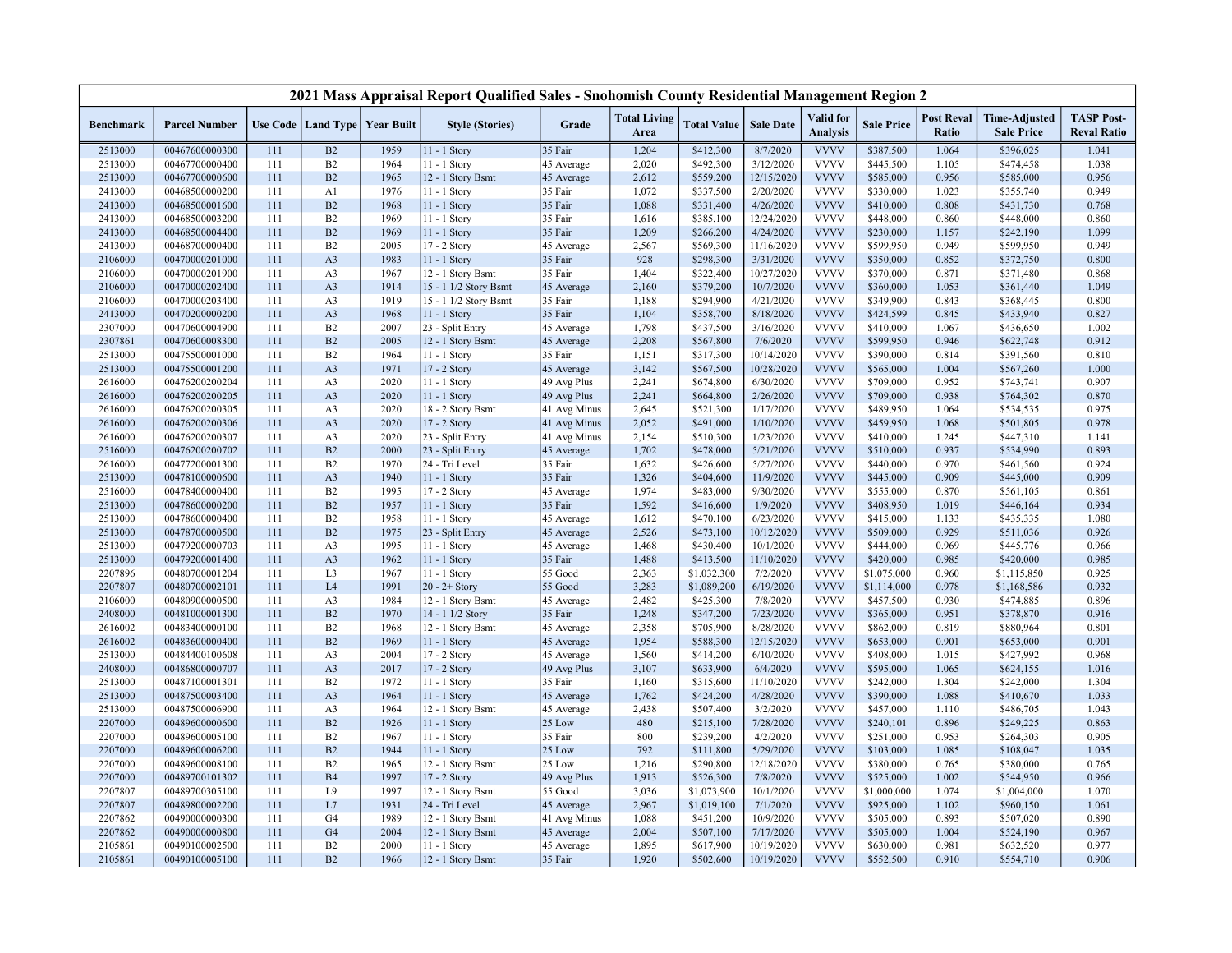|                    |                                  |            |                                   |              | 2021 Mass Appraisal Report Qualified Sales - Snohomish County Residential Management Region 2 |                            |                             |                        |                         |                              |                        |                            |                                           |                                         |
|--------------------|----------------------------------|------------|-----------------------------------|--------------|-----------------------------------------------------------------------------------------------|----------------------------|-----------------------------|------------------------|-------------------------|------------------------------|------------------------|----------------------------|-------------------------------------------|-----------------------------------------|
| <b>Benchmark</b>   | <b>Parcel Number</b>             |            | Use Code   Land Type   Year Built |              | <b>Style (Stories)</b>                                                                        | Grade                      | <b>Total Living</b><br>Area | <b>Total Value</b>     | <b>Sale Date</b>        | Valid for<br><b>Analysis</b> | <b>Sale Price</b>      | <b>Post Reval</b><br>Ratio | <b>Time-Adjusted</b><br><b>Sale Price</b> | <b>TASP Post-</b><br><b>Reval Ratio</b> |
| 2105861            | 00490100005300                   | 111        | B2                                | 1971         | 14 - 1 1/2 Story                                                                              | 25 Low                     | 1,085                       | \$449,700              | 5/18/2020               | <b>VVVV</b>                  | \$445,000              | 1.011                      | \$466,805                                 | 0.963                                   |
| 2105000            | 00490100008100                   | 111        | B2                                | 1996         | 23 - Split Entry                                                                              | 45 Average                 | 1,896                       | \$436,400              | 12/7/2020               | <b>VVVV</b>                  | \$460,000              | 0.949                      | \$460,000                                 | 0.949                                   |
| 2105000            | 00490100008400                   | 111        | B2                                | 1999         | 23 - Split Entry                                                                              | 45 Average                 | 1,924                       | \$458,000              | 12/2/2020               | <b>VVVV</b>                  | \$470,000              | 0.974                      | \$470,000                                 | 0.974                                   |
| 2105000            | 00490400000600                   | 111        | B2                                | 2015         | 11 - 1 Story                                                                                  | 41 Avg Minus               | 1,471                       | \$452,900              | 6/4/2020                | <b>VVVV</b>                  | \$445,000              | 1.018                      | \$466,805                                 | 0.970                                   |
| 2105000            | 00490400003000                   | 111        | B2                                | 1995         | 11 - 1 Story                                                                                  | 45 Average                 | 1,504                       | \$384,600              | 9/23/2020               | <b>VVVV</b>                  | \$400,000              | 0.962                      | \$404,400                                 | 0.951                                   |
| 2105000            | 00490400003500                   | 111        | B2                                | 1987         | 11 - 1 Story                                                                                  | 45 Average                 | 1,220                       | \$368,900              | 4/16/2020               | <b>VVVV</b>                  | \$360,000              | 1.025                      | \$379,080                                 | 0.973                                   |
| 2105000            | 00490400003600                   | 111        | B2                                | 1985         | 11 - 1 Story                                                                                  | 41 Avg Minus               | 1,056                       | \$335,500              | 11/9/2020               | <b>VVVV</b>                  | \$370,000              | 0.907                      | \$370,000                                 | 0.907                                   |
| 2105000            | 00490500001200                   | 111        | B2                                | 2001         | 23 - Split Entry                                                                              | 45 Average                 | 1,772                       | \$482,200              | 7/30/2020               | <b>VVVV</b>                  | \$511,500              | 0.943                      | \$530,937                                 | 0.908                                   |
| 2105000            | 00490500001500                   | 111        | <b>B2</b>                         | 1984         | 11 - 1 Story                                                                                  | 41 Avg Minus               | 1,072                       | \$369,100              | 10/28/2020              | <b>VVVV</b>                  | \$405,000              | 0.911                      | \$406,620                                 | 0.908                                   |
| 2105000            | 00490500002000                   | 111        | B2                                | 1986         | $11 - 1$ Story                                                                                | 41 Avg Minus               | 1,376                       | \$382,400              | 10/29/2020              | <b>VVVV</b>                  | \$395,000              | 0.968                      | \$396,580                                 | 0.964                                   |
| 2207000            | 00490800201000                   | 111        | B2                                | 1967         | 11 - 1 Story                                                                                  | 35 Fair                    | 896                         | \$397,900              | 2/13/2020               | <b>VVVV</b>                  | \$405,000              | 0.982                      | \$436,590                                 | 0.911                                   |
| 2207885            | 00490900002600                   | 111        | B2                                | 1993         | 18 - 2 Story Bsmt                                                                             | 49 Avg Plus                | 3,222                       | \$761,700              | 9/29/2020               | <b>VVVV</b>                  | \$824,452              | 0.924                      | \$833,521                                 | 0.914                                   |
| 2207874            | 00491000001700                   | 111        | B2                                | 1959         | 11 - 1 Story                                                                                  | 35 Fair                    | 830                         | \$490,900              | 7/30/2020               | <b>VVVV</b>                  | \$470,000              | 1.044                      | \$487,860                                 | 1.006                                   |
| 2207862            | 00492800002500                   | 111        | G <sub>4</sub>                    | 1995         | 17 - 2 Story                                                                                  | 49 Avg Plus                | 2,096                       | \$618,600              | 10/19/2020              | <b>VVVV</b>                  | \$640,000              | 0.967                      | \$642,560                                 | 0.963                                   |
| 2616000            | 00492900000400                   | 111        | B2                                | 1978         | 18 - 2 Story Bsmt                                                                             | 45 Average                 | 2,968                       | \$519,200              | 2/19/2020               | <b>VVVV</b>                  | \$550,000              | 0.944                      | \$592,900                                 | 0.876                                   |
| 2616000            | 00492900000901                   | 111        | A <sub>3</sub>                    | 1999         | 18 - 2 Story Bsmt                                                                             | 55 Good                    | 3,488                       | \$843,400              | 6/29/2020               | <b>VVVV</b>                  | \$935,000              | 0.902                      | \$980,815                                 | 0.860                                   |
| 2616801            | 00493000001500                   | 111        | A <sub>3</sub>                    | 1949         | 11 - 1 Story                                                                                  | 49 Avg Plus                | 1,809                       | \$1,060,900            | 4/2/2020                | <b>VVVV</b>                  | \$1,050,000            | 1.010                      | \$1,105,650                               | 0.960                                   |
| 2616000            | 00493200200702                   | 111        | A <sub>3</sub>                    | 2017         | 17 - 2 Story                                                                                  | 49 Avg Plus                | 2,215                       | \$584,800              | 6/5/2020                | <b>VVVV</b>                  | \$635,000              | 0.921                      | \$666,115                                 | 0.878                                   |
| 2616801            | 00493300101300                   | 111        | A <sub>3</sub>                    | 1992         | 17 - 2 Story                                                                                  | 65 Very Good               | 5,598                       | \$1,822,900            | 9/3/2020                | <b>VVVV</b>                  | \$1,995,000            | 0.914                      | \$2,016,945                               | 0.904                                   |
| 2616801            | 00493300101700                   | 111        | A <sub>3</sub>                    | 1978         | 18 - 2 Story Bsmt                                                                             | 45 Average                 | 3,326                       | \$1,049,500            | 10/5/2020               | <b>VVVV</b>                  | \$1,200,000            | 0.875                      | \$1,204,800                               | 0.871                                   |
| 2616000            | 00493300800201                   | 111        | B2                                | 1970         | 11 - 1 Story                                                                                  | 45 Average                 | 1,248                       | \$430,400              | 5/26/2020               | <b>VVVV</b>                  | \$400,000              | 1.076                      | \$419,600                                 | 1.026                                   |
| 2616000            | 00493300900404                   | 111        | A <sub>3</sub>                    | 2020         | $20 - 2 +$ Story                                                                              | 49 Avg Plus                | 2,643                       | \$621,100              | 11/9/2020               | <b>VVVV</b>                  | \$700,000              | 0.887                      | \$700,000                                 | 0.887                                   |
| 2616000            | 00493300900406                   | 111        | A <sub>3</sub>                    | 2020         | $20 - 2 +$ Story                                                                              | 45 Average                 | 2,955                       | \$594,800              | 11/30/2020              | <b>VVVV</b>                  | \$750,000              | 0.793                      | \$750,000                                 | 0.793                                   |
| 2616000            | 00493300900407                   | 111        | A <sub>3</sub>                    | 2020         | $20 - 2 +$ Story                                                                              | 45 Average                 | 2,955                       | \$618,800              | 11/24/2020              | <b>VVVV</b>                  | \$790,000              | 0.783                      | \$790,000                                 | 0.783                                   |
| 2616000            | 00493300900506                   | 111        | A <sub>3</sub>                    | 2000         | 17 - 2 Story                                                                                  | 49 Avg Plus                | 2,348                       | \$636,600              | 12/17/2020              | <b>VVVV</b>                  | \$722,657              | 0.881                      | \$722,657                                 | 0.881                                   |
| 2616000            | 00493300900508                   | 111        | A <sub>3</sub>                    | 2008         | 17 - 2 Story                                                                                  | 49 Avg Plus                | 2,602                       | \$598,600              | 1/16/2020               | <b>VVVV</b>                  | \$562,500              | 1.064                      | \$613,688                                 | 0.975                                   |
| 2616000            | 00493300900510                   | 111        | A <sub>3</sub>                    | 2007         | 17 - 2 Story                                                                                  | 55 Good                    | 2,630                       | \$636,700              | 4/30/2020               | <b>VVVV</b>                  | \$580,000              | 1.098                      | \$610,740                                 | 1.043                                   |
| 2616000            | 00493301500112                   | 111        | A <sub>3</sub>                    | 2015         | 17 - 2 Story                                                                                  | 49 Avg Plus                | 3,208                       | \$684,200              | 1/6/2020                | <b>VVVV</b>                  | \$630,000              | 1.086                      | \$687,330                                 | 0.995                                   |
| 2616000            | 00493400700401                   | 111        | A <sub>3</sub>                    | 2020         | 17 - 2 Story                                                                                  | 49 Avg Plus                | 3,038                       | \$693,900              | 4/22/2020               | <b>VVVV</b>                  | \$608,000              | 1.141                      | \$640,224                                 | 1.084                                   |
| 2616000            | 00493400801105                   | 111        | A <sub>3</sub>                    | 1996         | 17 - 2 Story                                                                                  | 55 Good                    | 3,328                       | \$781,200              | 9/4/2020                | <b>VVVV</b>                  | \$785,000              | 0.995                      | \$793,635                                 | 0.984                                   |
| 2616000            | 00493401400201                   | 111        | B2                                | 1959         | 11 - 1 Story                                                                                  | 35 Fair                    | 1,973                       | \$458,600              | 10/22/2020              | <b>VVVV</b>                  | \$525,000              | 0.874                      | \$527,100                                 | 0.870                                   |
| 2616000            | 00493401400600                   | 111        | B2                                | 1992         | 23 - Split Entry                                                                              | 45 Average                 | 2,198                       | \$556,700              | 7/21/2020               | <b>VVVV</b>                  | \$539,000              | 1.033                      | \$559,482                                 | 0.995                                   |
| 2616801            | 00493600001000                   | 111        | A <sub>3</sub>                    | 1978         | 12 - 1 Story Bsmt                                                                             | 55 Good                    | 2,425                       | \$1,022,200            | 3/20/2020               | <b>VVVV</b>                  | \$1,000,000            | 1.022                      | \$1,065,000                               | 0.960                                   |
| 2616000            | 00493700001701                   | 111        | A <sub>3</sub>                    | 1978         | 17 - 2 Story                                                                                  | 45 Average                 | 2,192                       | \$588,400              | 8/20/2020               | <b>VVVV</b>                  | \$580,000              | 1.014                      | \$592,760                                 | 0.993                                   |
| 2616801            | 00493700001702                   | 111        | A <sub>3</sub>                    | 1914         | 15 - 1 1/2 Story Bsmt                                                                         | 45 Average                 | 2,556                       | \$1,076,600            | 8/20/2020               | <b>VVVV</b>                  | \$1,045,000            | 1.030                      | \$1,067,990                               | 1.008                                   |
| 2616000            | 00494000000200                   | 111<br>111 | A <sub>3</sub>                    | 1976         | 11 - 1 Story<br>12 - 1 Story Bsmt                                                             | 45 Average                 | 1,545                       | \$360,600              | 7/29/2020<br>10/16/2020 | <b>VVVV</b><br><b>VVVV</b>   | \$270,000              | 1.336<br>0.926             | \$280,260                                 | 1.287<br>0.922                          |
| 2616000            | 00494000000902                   |            | A <sub>3</sub><br>B2              | 1967         |                                                                                               | 45 Average                 | 2,128                       | \$486,000              |                         | <b>VVVV</b>                  | \$524,950              |                            | \$527,050                                 |                                         |
| 2616000<br>2207000 | 00494400000800<br>00494511302100 | 111<br>111 | B <sub>4</sub>                    | 1969<br>1988 | 23 - Split Entry                                                                              | 45 Average                 | 1,922<br>3,504              | \$476,400<br>\$787,700 | 9/4/2020<br>6/1/2020    | <b>VVVV</b>                  | \$510,000<br>\$775,000 | 0.934<br>1.016             | \$515,610                                 | 0.924<br>0.969                          |
| 2207807            | 00494511501001                   | 111        | L <sub>5</sub>                    | 1979         | 12 - 1 Story Bsmt<br>17 - 2 Story                                                             | 49 Avg Plus<br>49 Avg Plus | 3,312                       | \$886,700              | 5/29/2020               | <b>VVVV</b>                  | \$770,000              | 1.152                      | \$812,975<br>\$807,730                    | 1.098                                   |
| 2207000            | 00494511501204                   | 111        | B2                                | 1984         | 11 - 1 Story                                                                                  | 41 Avg Minus               | 1,084                       | \$377,800              | 7/13/2020               | <b>VVVV</b>                  | \$369,000              | 1.024                      | \$383,022                                 | 0.986                                   |
| 2207807            | 00494511602000                   | 111        | L1                                | 1957         | 12 - 1 Story Bsmt                                                                             | 35 Fair                    | 1,677                       | \$604,700              | 8/11/2020               | <b>VVVV</b>                  | \$672,500              | 0.899                      | \$687,295                                 | 0.880                                   |
| 2207896            | 00494511900300                   | 111        | L <sub>4</sub>                    | 1940         | 17 - 2 Story                                                                                  | 45 Average                 | 2,102                       | \$739,200              | 8/19/2020               | <b>VVVV</b>                  | \$680,000              | 1.087                      | \$694,960                                 | 1.064                                   |
| 2207000            | 00494600100408                   | 111        | <b>B4</b>                         | 1993         | 11 - 1 Story                                                                                  | 45 Average                 | 1,453                       | \$530,900              | 11/11/2020              | <b>VVVV</b>                  | \$679,950              | 0.781                      | \$679,950                                 | 0.781                                   |
| 2207000            | 00494600101203                   | 111        | G <sub>4</sub>                    | 1915         | 14 - 1 1/2 Story                                                                              | 45 Average                 | 1,559                       | \$388,800              | 10/26/2020              | <b>VVVV</b>                  | \$445,000              | 0.874                      | \$446,780                                 | 0.870                                   |
| 2207000            | 00494600200101                   | 111        | <b>B4</b>                         | 1964         | 23 - Split Entry                                                                              | 45 Average                 | 3,024                       | \$562,300              | 8/25/2020               | <b>VVVV</b>                  | \$695,000              | 0.809                      | \$710,290                                 | 0.792                                   |
| 2207000            | 00494600200904                   | 111        | G <sub>4</sub>                    | 2004         | 11 - 1 Story                                                                                  | 49 Avg Plus                | 4,446                       | \$929,100              | 4/2/2020                | <b>VVVV</b>                  | \$869,000              | 1.069                      | \$915,057                                 | 1.015                                   |
| 2207000            | 00494600200907                   | 111        | <b>B4</b>                         | 1979         | 17 - 2 Story                                                                                  | 45 Average                 | 2,032                       | \$542,700              | 10/1/2020               | <b>VVVV</b>                  | \$599,000              | 0.906                      | \$601,396                                 | 0.902                                   |
| 2207000            | 00494600201401                   | 111        | <b>B4</b>                         | 1979         | 23 - Split Entry                                                                              | 45 Average                 | 3,392                       | \$640,300              | 8/21/2020               | <b>VVVV</b>                  | \$650,000              | 0.985                      | \$664,300                                 | 0.964                                   |
| 2207000            | 00494600202006                   | 111        | B4                                | 1990         | 11 - 1 Story                                                                                  | 45 Average                 | 1,612                       | \$552,800              | 3/23/2020               | <b>VVVV</b>                  | \$590,000              | 0.937                      | \$628,350                                 | 0.880                                   |
| 2207000            | 00494600202007                   | 111        | B <sub>4</sub>                    | 1976         | 11 - 1 Story                                                                                  | 35 Fair                    | 1,827                       | \$536,900              | 5/27/2020               | <b>VVVV</b>                  | \$510,000              | 1.053                      | \$534,990                                 | 1.004                                   |
| 2207000            | 00494600202208                   | 111        | <b>B4</b>                         | 2020         | 17 - 2 Story                                                                                  | 49 Avg Plus                | 3,081                       | \$743,200              | 12/10/2020              | <b>VVVV</b>                  | \$845,000              | 0.880                      | \$845,000                                 | 0.880                                   |
| 2207000            | 00494600300902                   | 111        | G <sub>4</sub>                    | 1992         | 12 - 1 Story Bsmt                                                                             | 49 Avg Plus                | 2,300                       | \$712,600              | 10/7/2020               | <b>VVVV</b>                  | \$722,000              | 0.987                      | \$724,888                                 | 0.983                                   |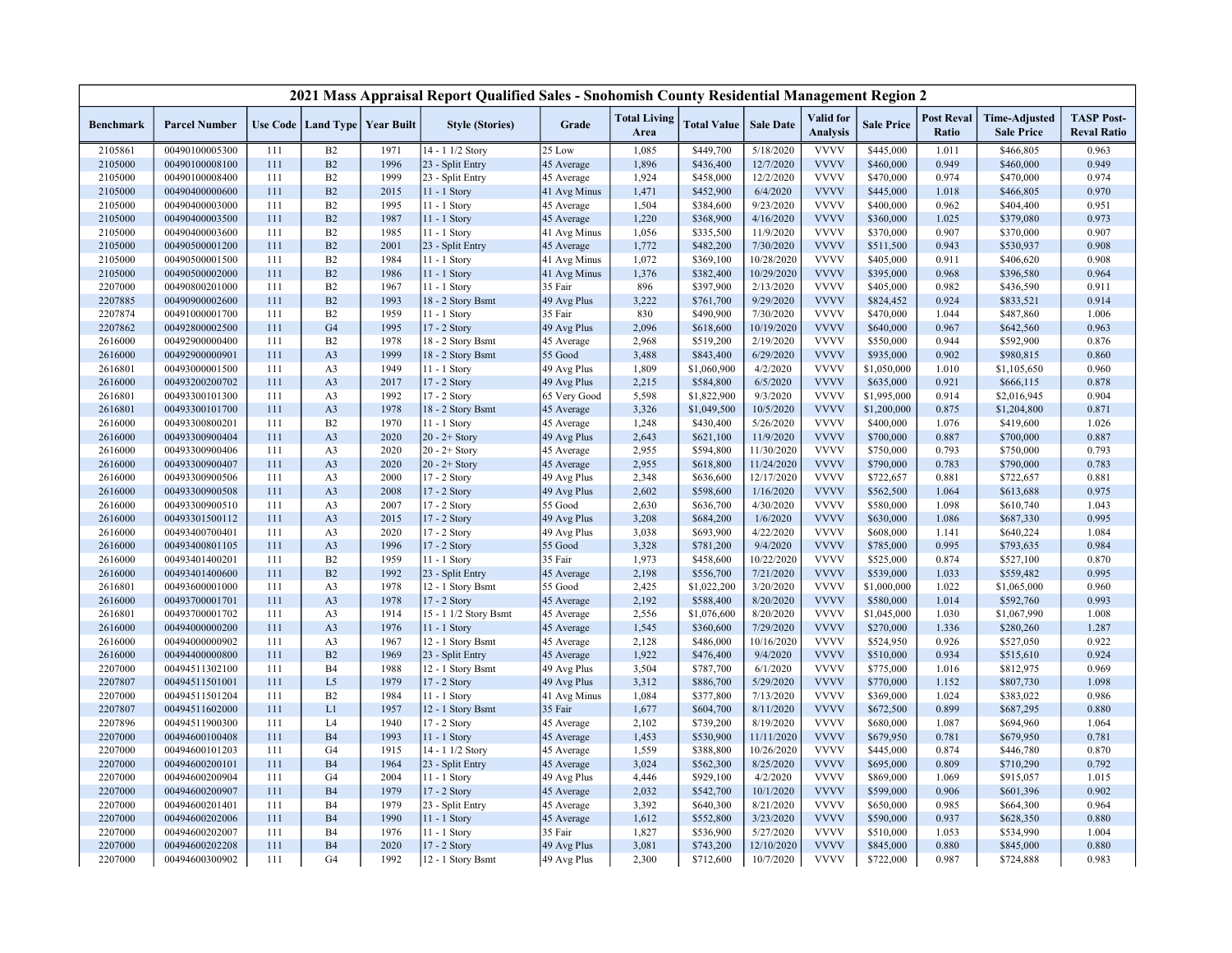|                  |                      |     |                                   |      | 2021 Mass Appraisal Report Qualified Sales - Snohomish County Residential Management Region 2 |             |                             |                    |                  |                              |                   |                            |                                           |                                         |
|------------------|----------------------|-----|-----------------------------------|------|-----------------------------------------------------------------------------------------------|-------------|-----------------------------|--------------------|------------------|------------------------------|-------------------|----------------------------|-------------------------------------------|-----------------------------------------|
| <b>Benchmark</b> | <b>Parcel Number</b> |     | Use Code   Land Type   Year Built |      | <b>Style (Stories)</b>                                                                        | Grade       | <b>Total Living</b><br>Area | <b>Total Value</b> | <b>Sale Date</b> | Valid for<br><b>Analysis</b> | <b>Sale Price</b> | <b>Post Reval</b><br>Ratio | <b>Time-Adjusted</b><br><b>Sale Price</b> | <b>TASP Post-</b><br><b>Reval Ratio</b> |
| 2106001          | 00494800100400       | 111 | A <sub>1</sub>                    | 1922 | 11 - 1 Story                                                                                  | 25 Low      | 714                         | \$233,800          | 10/13/2020       | <b>VVVV</b>                  | \$285,000         | 0.820                      | \$286,140                                 | 0.817                                   |
| 2106001          | 00494800101100       | 111 | A1                                | 1976 | 11 - 1 Story                                                                                  | 35 Fair     | 864                         | \$281,500          | 12/11/2020       | <b>VVVV</b>                  | \$339,999         | 0.828                      | \$339,999                                 | 0.828                                   |
| 2408000          | 00496200000500       | 111 | A <sub>3</sub>                    | 1972 | $11 - 1$ Story                                                                                | 45 Average  | 1,338                       | \$394,300          | 4/16/2020        | <b>VVVV</b>                  | \$415,000         | 0.950                      | \$436,995                                 | 0.902                                   |
| 2106000          | 00497800400500       | 111 | A <sub>3</sub>                    | 1969 | 11 - 1 Story                                                                                  | 35 Fair     | 1,363                       | \$287,600          | 6/12/2020        | <b>VVVV</b>                  | \$307,000         | 0.937                      | \$322,043                                 | 0.893                                   |
| 2106000          | 00497800500700       | 111 | A <sub>3</sub>                    | 1973 | 11 - 1 Story                                                                                  | 35 Fair     | 1,430                       | \$323,200          | 12/4/2020        | <b>VVVV</b>                  | \$387,000         | 0.835                      | \$387,000                                 | 0.835                                   |
| 2106000          | 00497800501000       | 111 | A <sub>3</sub>                    | 1970 | $11 - 1$ Story                                                                                | 35 Fair     | 1,250                       | \$290,100          | 9/4/2020         | <b>VVVV</b>                  | \$350,000         | 0.829                      | \$353,850                                 | 0.820                                   |
| 2106000          | 00497800501600       | 111 | A <sub>3</sub>                    | 1970 | 11 - 1 Story                                                                                  | 35 Fair     | 1,250                       | \$292,600          | 12/17/2020       | <b>VVVV</b>                  | \$365,000         | 0.802                      | \$365,000                                 | 0.802                                   |
| 2513000          | 00498600000400       | 111 | B2                                | 1954 | $11 - 1$ Story                                                                                | 45 Average  | 1,731                       | \$410,700          | 2/26/2020        | <b>VVVV</b>                  | \$397,500         | 1.033                      | \$428,505                                 | 0.958                                   |
| 2513000          | 00498600001300       | 111 | B2                                | 1954 | 11 - 1 Story                                                                                  | 45 Average  | 1,485                       | \$433,900          | 7/20/2020        | <b>VVVV</b>                  | \$416,000         | 1.043                      | \$431,808                                 | 1.005                                   |
| 2207000          | 00498800102300       | 111 | B2                                | 1983 | 18 - 2 Story Bsmt                                                                             | 45 Average  | 2,484                       | \$451,900          | 3/19/2020        | <b>VVVV</b>                  | \$475,000         | 0.951                      | \$505,875                                 | 0.893                                   |
| 2207000          | 00498800302300       | 111 | B2                                | 1967 | 11 - 1 Story                                                                                  | 35 Fair     | 980                         | \$348,300          | 3/2/2020         | <b>VVVV</b>                  | \$425,000         | 0.820                      | \$452,625                                 | 0.770                                   |
| 2106000          | 00499000000300       | 111 | B <sub>5</sub>                    | 1950 | 12 - 1 Story Bsmt                                                                             | 45 Average  | 3,584                       | \$598,100          | 3/18/2020        | <b>VVVV</b>                  | \$570,000         | 1.049                      | \$607,050                                 | 0.985                                   |
| 2207000          | 00499100203302       | 111 | B2                                | 1990 | $11 - 1$ Story                                                                                | 45 Average  | 1,238                       | \$423,200          | 5/5/2020         | <b>VVVV</b>                  | \$385,400         | 1.098                      | \$404,285                                 | 1.047                                   |
| 2513000          | 00499200001000       | 111 | A <sub>3</sub>                    | 2010 | 17 - 2 Story                                                                                  | 49 Avg Plus | 2,467                       | \$619,000          | 6/24/2020        | <b>VVVV</b>                  | \$595,000         | 1.040                      | \$624,155                                 | 0.992                                   |
| 2616002          | 00504500400900       | 111 | B2                                | 1904 | 14 - 1 1/2 Story                                                                              | 45 Average  | 2,512                       | \$563,200          | 6/3/2020         | <b>VVVV</b>                  | \$553,500         | 1.018                      | \$580,622                                 | 0.970                                   |
| 2616000          | 00505500100502       | 111 | A <sub>3</sub>                    | 2005 | 18 - 2 Story Bsmt                                                                             | 55 Good     | 3,075                       | \$776,200          | 2/18/2020        | <b>VVVV</b>                  | \$785,000         | 0.989                      | \$846,230                                 | 0.917                                   |
| 2315000          | 00507400000800       | 111 | <b>B4</b>                         | 1932 | 14 - 1 1/2 Story                                                                              | 35 Fair     | 2,054                       | \$540,300          | 1/7/2020         | <b>VVVV</b>                  | \$405,000         | 1.334                      | \$441,855                                 | 1.223                                   |
| 2307000          | 00511000001200       | 111 | G <sub>4</sub>                    | 1968 | 12 - 1 Story Bsmt                                                                             | 45 Average  | 2,478                       | \$564,900          | 12/11/2020       | <b>VVVV</b>                  | \$649,988         | 0.869                      | \$649,988                                 | 0.869                                   |
| 2307000          | 00511000009000       | 111 | G <sub>4</sub>                    | 2006 | 17 - 2 Story                                                                                  | 49 Avg Plus | 2,849                       | \$706,500          | 8/21/2020        | <b>VVVV</b>                  | \$682,950         | 1.034                      | \$697,975                                 | 1.012                                   |
| 2413000          | 00511100003700       | 111 | A1                                | 1967 | 11 - 1 Story                                                                                  | 35 Fair     | 1,088                       | \$336,400          | 12/11/2020       | <b>VVVV</b>                  | \$395,000         | 0.852                      | \$395,000                                 | 0.852                                   |
| 2413000          | 00511100004100       | 111 | A1                                | 1968 | 11 - 1 Story                                                                                  | 35 Fair     | 1,348                       | \$352,400          | 8/28/2020        | <b>VVVV</b>                  | \$410,000         | 0.860                      | \$419,020                                 | 0.841                                   |
| 2513000          | 00515500003100       | 111 | B2                                | 1960 | $11 - 1$ Story                                                                                | 45 Average  | 1,335                       | \$420,000          | 6/21/2020        | <b>VVVV</b>                  | \$400,000         | 1.050                      | \$419,600                                 | 1.001                                   |
| 2513000          | 00515500004500       | 111 | B2                                | 1961 | $11 - 1$ Story                                                                                | 35 Fair     | 1,173                       | \$338,300          | 5/27/2020        | <b>VVVV</b>                  | \$357,500         | 0.946                      | \$375,018                                 | 0.902                                   |
| 2513000          | 00515500004800       | 111 | B2                                | 1961 | $11 - 1$ Story                                                                                | 45 Average  | 1,504                       | \$409,500          | 8/28/2020        | <b>VVVV</b>                  | \$396,500         | 1.033                      | \$405,223                                 | 1.011                                   |
| 2413000          | 00527000000700       | 111 | A <sub>3</sub>                    | 1979 | 23 - Split Entry                                                                              | 45 Average  | 1,924                       | \$416,800          | 3/21/2020        | <b>VVVV</b>                  | \$440,000         | 0.947                      | \$468,600                                 | 0.889                                   |
| 2513000          | 00528400800500       | 111 | A <sub>3</sub>                    | 1910 | 11 - 1 Story                                                                                  | 35 Fair     | 1,128                       | \$292,200          | 1/3/2020         | <b>VVVV</b>                  | \$327,000         | 0.894                      | \$356,757                                 | 0.819                                   |
| 2616002          | 00528600001500       | 111 | G <sub>4</sub>                    | 1969 | 11 - 1 Story                                                                                  | 35 Fair     | 1,121                       | \$443,200          | 8/19/2020        | <b>VVVV</b>                  | \$445,000         | 0.996                      | \$454,790                                 | 0.975                                   |
| 2513000          | 00528701201501       | 111 | A <sub>3</sub>                    | 1945 | 14 - 1 1/2 Story                                                                              | 25 Low      | 1,256                       | \$318,800          | 6/16/2020        | <b>VVVV</b>                  | \$330,444         | 0.965                      | \$346,636                                 | 0.920                                   |
| 2408001          | 00529900501902       | 111 | A2                                | 1955 | 11 - 1 Story                                                                                  | 35 Fair     | 972                         | \$261,700          | 4/21/2020        | <b>VVVV</b>                  | \$292,000         | 0.896                      | \$307,476                                 | 0.851                                   |
| 2408001          | 00529900600500       | 111 | A2                                | 2008 | 17 - 2 Story                                                                                  | 45 Average  | 2,179                       | \$456,200          | 6/9/2020         | <b>VVVV</b>                  | \$425,000         | 1.073                      | \$445,825                                 | 1.023                                   |
| 2513000          | 00530200002204       | 111 | A <sub>3</sub>                    | 2016 | 17 - 2 Story                                                                                  | 49 Avg Plus | 3,120                       | \$701,200          | 9/15/2020        | <b>VVVV</b>                  | \$777,500         | 0.902                      | \$786,053                                 | 0.892                                   |
| 2513000          | 00530200002401       | 111 | A <sub>3</sub>                    | 1997 | 11 - 1 Story                                                                                  | 45 Average  | 1,224                       | \$413,800          | 11/9/2020        | <b>VVVV</b>                  | \$460,000         | 0.900                      | \$460,000                                 | 0.900                                   |
| 2513000          | 00530200003400       | 111 | B2                                | 1977 | 24 - Tri Level                                                                                | 45 Average  | 2,144                       | \$565,900          | 11/2/2020        | <b>VVVV</b>                  | \$652,500         | 0.867                      | \$652,500                                 | 0.867                                   |
| 2314018          | 00531100001300       | 111 | U <sub>5</sub>                    | 1953 | 17 - 2 Story                                                                                  | 45 Average  | 3,053                       | \$922,600          | 8/11/2020        | <b>VVVV</b>                  | \$1,135,000       | 0.813                      | \$1,159,970                               | 0.795                                   |
| 2513000          | 00531400100701       | 111 | B2                                | 1964 | 12 - 1 Story Bsmt                                                                             | 35 Fair     | 1,968                       | \$353,000          | 9/22/2020        | <b>VVVV</b>                  | \$400,000         | 0.883                      | \$404,400                                 | 0.873                                   |
| 2307000          | 00532000001900       | 111 | G <sub>4</sub>                    | 1978 | 17 - 2 Story                                                                                  | 45 Average  | 3,364                       | \$451,400          | 10/2/2020        | <b>VVVV</b>                  | \$489,000         | 0.923                      | \$490,956                                 | 0.919                                   |
| 2307000          | 00532000002200       | 111 | G <sub>4</sub>                    | 1996 | 17 - 2 Story                                                                                  | 45 Average  | 2,609                       | \$498,100          | 8/24/2020        | <b>VVVV</b>                  | \$527,000         | 0.945                      | \$538,594                                 | 0.925                                   |
| 2207861          | 00532900000400       | 111 | B2                                | 1948 | $11 - 1$ Story                                                                                | 25 Low      | 576                         | \$339,700          | 3/17/2020        | <b>VVVV</b>                  | \$337,000         | 1.008                      | \$358,905                                 | 0.946                                   |
| 2207861          | 00532900002500       | 111 | B2                                | 1973 | 12 - 1 Story Bsmt                                                                             | 25 Low      | 504                         | \$326,400          | 8/31/2020        | <b>VVVV</b>                  | \$301,000         | 1.084                      | \$307,622                                 | 1.061                                   |
| 2616000          | 00533400002503       | 111 | A <sub>3</sub>                    | 1938 | $17 - 2$ Story                                                                                | 45 Average  | 3,029                       | \$668,100          | 10/12/2020       | <b>VVVV</b>                  | \$775,000         | 0.862                      | \$778,100                                 | 0.859                                   |
| 2616000          | 00533400003702       | 111 | B2                                | 1993 | 23 - Split Entry                                                                              | 45 Average  | 1,636                       | \$480,400          | 9/24/2020        | <b>VVVV</b>                  | \$500,000         | 0.961                      | \$505,500                                 | 0.950                                   |
| 2616000          | 00533400005100       | 111 | <b>B4</b>                         | 1981 | 12 - 1 Story Bsmt                                                                             | 45 Average  | 1,802                       | \$484,900          | 6/10/2020        | <b>VVVV</b>                  | \$465,000         | 1.043                      | \$487,785                                 | 0.994                                   |
| 2408001          | 00538300100400       | 111 | A2                                | 1934 | 18 - 2 Story Bsmt                                                                             | 35 Fair     | 2,048                       | \$377,400          | 7/7/2020         | <b>VVVV</b>                  | \$425,000         | 0.888                      | \$441,150                                 | 0.855                                   |
| 2408001          | 00538300100500       | 111 | A2                                | 1955 | 11 - 1 Story                                                                                  | 35 Fair     | 810                         | \$247,100          | 11/4/2020        | <b>VVVV</b>                  | \$260,000         | 0.950                      | \$260,000                                 | 0.950                                   |
| 2413000          | 00538500000701       | 111 | A <sub>1</sub>                    | 2006 | 23 - Split Entry                                                                              | 45 Average  | 1,756                       | \$456,900          | 7/11/2020        | <b>VVVV</b>                  | \$494,700         | 0.924                      | \$513,499                                 | 0.890                                   |
| 2413000          | 00538600000800       | 111 | B2                                | 1972 | 11 - 1 Story                                                                                  | 45 Average  | 2,747                       | \$608,800          | 1/13/2020        | <b>VVVV</b>                  | \$525,000         | 1.160                      | \$572,775                                 | 1.063                                   |
| 2413000          | 00538600001000       | 111 | A <sub>1</sub>                    | 1962 | 11 - 1 Story                                                                                  | 45 Average  | 1,462                       | \$391,400          | 10/19/2020       | <b>VVVV</b>                  | \$400,000         | 0.979                      | \$401,600                                 | 0.975                                   |
| 2513000          | 00540400002000       | 111 | A <sub>3</sub>                    | 1968 | 11 - 1 Story                                                                                  | 45 Average  | 1,618                       | \$389,700          | 4/8/2020         | <b>VVVV</b>                  | \$404,000         | 0.965                      | \$425,412                                 | 0.916                                   |
| 2513000          | 00540400002300       | 111 | A <sub>3</sub>                    | 1974 | 15 - 1 1/2 Story Bsmt                                                                         | 45 Average  | 2,492                       | \$517,800          | 5/15/2020        | <b>VVVV</b>                  | \$490,000         | 1.057                      | \$514,010                                 | 1.007                                   |
| 2513000          | 00543900001500       | 111 | A <sub>3</sub>                    | 1967 | 11 - 1 Story                                                                                  | 35 Fair     | 1,630                       | \$400,900          | 5/6/2020         | <b>VVVV</b>                  | \$395,000         | 1.015                      | \$414,355                                 | 0.968                                   |
| 2513000          | 00544000000100       | 111 | A <sub>3</sub>                    | 1989 | 11 - 1 Story                                                                                  | 45 Average  | 1,484                       | \$438,100          | 12/2/2020        | <b>VVVV</b>                  | \$455,000         | 0.963                      | \$455,000                                 | 0.963                                   |
| 2513000          | 00544000000400       | 111 | B2                                | 1966 | 11 - 1 Story                                                                                  | 45 Average  | 1,579                       | \$388,300          | 11/24/2020       | <b>VVVV</b>                  | \$421,000         | 0.922                      | \$421,000                                 | 0.922                                   |
| 2207000          | 00546900005200       | 111 | <b>B4</b>                         | 1990 | 17 - 2 Story                                                                                  | 49 Avg Plus | 1,836                       | \$539,400          | 8/25/2020        | <b>VVVV</b>                  | \$599,000         | 0.901                      | \$612,178                                 | 0.881                                   |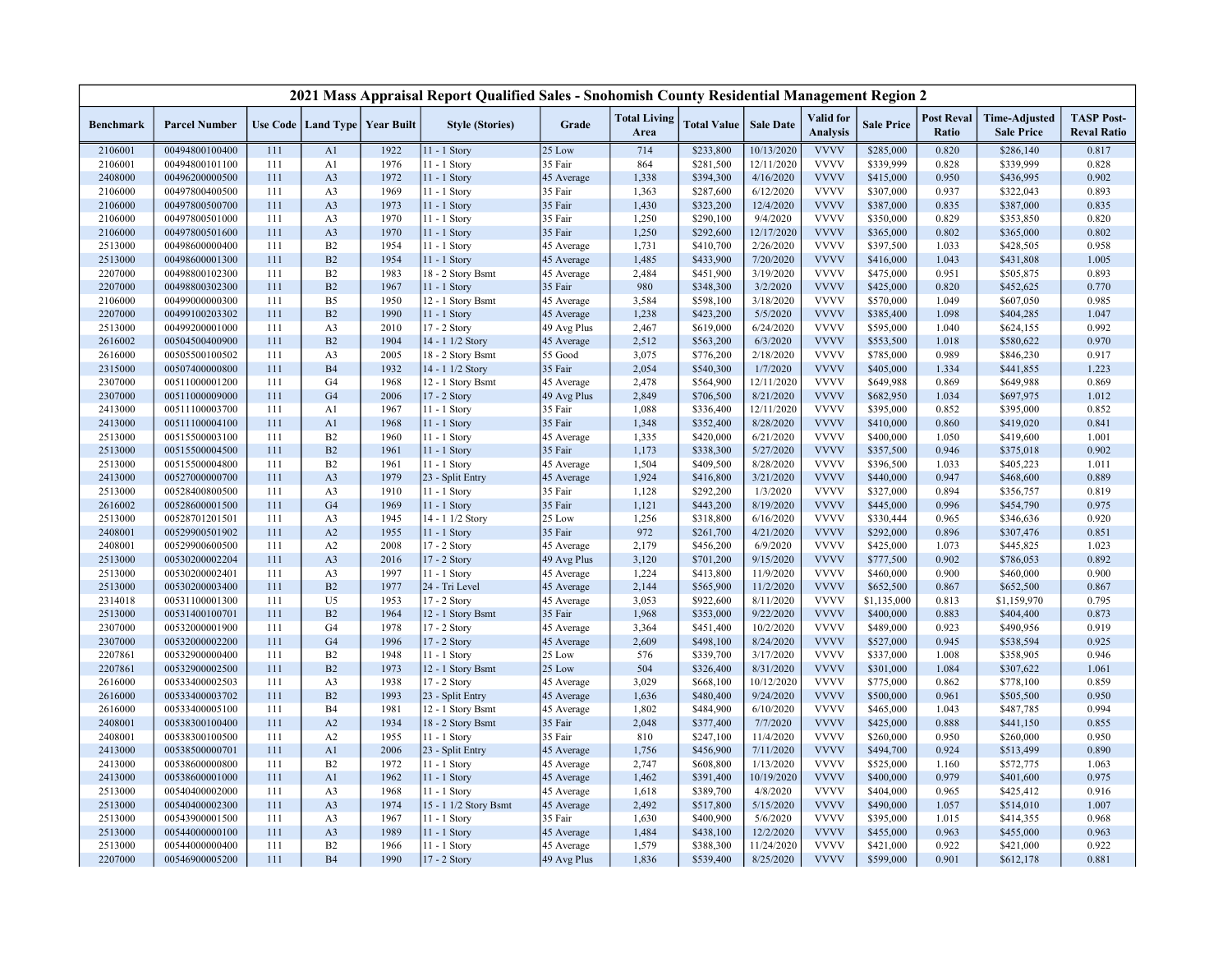|                  |                      |            |                      |                   | 2021 Mass Appraisal Report Qualified Sales - Snohomish County Residential Management Region 2 |                   |                             |                        |                        |                                     |                        |                            |                                           |                                         |
|------------------|----------------------|------------|----------------------|-------------------|-----------------------------------------------------------------------------------------------|-------------------|-----------------------------|------------------------|------------------------|-------------------------------------|------------------------|----------------------------|-------------------------------------------|-----------------------------------------|
| <b>Benchmark</b> | <b>Parcel Number</b> |            | Use Code   Land Type | <b>Year Built</b> | <b>Style (Stories)</b>                                                                        | Grade             | <b>Total Living</b><br>Area | <b>Total Value</b>     | <b>Sale Date</b>       | <b>Valid</b> for<br><b>Analysis</b> | <b>Sale Price</b>      | <b>Post Reval</b><br>Ratio | <b>Time-Adjusted</b><br><b>Sale Price</b> | <b>TASP Post-</b><br><b>Reval Ratio</b> |
| 2413000          | 00548300003700       | 111        | A1                   | 1978              | 11 - 1 Story                                                                                  | 35 Fair           | 1,210                       | \$332,300              | 4/15/2020              | <b>VVVV</b>                         | \$345,000              | 0.963                      | \$363,285                                 | 0.915                                   |
| 2413000          | 00548300003800       | 111        | A1                   | 1978              | 11 - 1 Story                                                                                  | 35 Fair           | 943                         | \$323,300              | 8/3/2020               | <b>VVVV</b>                         | \$345,000              | 0.937                      | \$352,590                                 | 0.917                                   |
| 2413000          | 00548300004200       | 111        | A <sub>1</sub>       | 1978              | $11 - 1$ Story                                                                                | 35 Fair           | 1,330                       | \$356,400              | 1/6/2020               | <b>VVVV</b>                         | \$335,000              | 1.064                      | \$365,485                                 | 0.975                                   |
| 2413000          | 00548300004700       | 111        | A <sub>1</sub>       | 1978              | 11 - 1 Story                                                                                  | 35 Fair           | 943                         | \$320,200              | 12/23/2020             | <b>VVVV</b>                         | \$372,000              | 0.861                      | \$372,000                                 | 0.861                                   |
| 2413000          | 00549800000700       | 111        | G4                   | 1976              | 23 - Split Entry                                                                              | 45 Average        | 2,011                       | \$526,100              | 6/29/2020              | <b>VVVV</b>                         | \$518,000              | 1.016                      | \$543,382                                 | 0.968                                   |
| 2413000          | 00550000000300       | 111        | B2                   | 1964              | 11 - 1 Story                                                                                  | 45 Average        | 1,490                       | \$457,200              | 9/17/2020              | <b>VVVV</b>                         | \$478,600              | 0.955                      | \$483,865                                 | 0.945                                   |
| 2413000          | 00550000002100       | 111        | B <sub>2</sub>       | 1975              | 18 - 2 Story Bsmt                                                                             | 49 Avg Plus       | 4,198                       | \$636,700              | 3/3/2020               | <b>VVVV</b>                         | \$575,000              | 1.107                      | \$612,375                                 | 1.040                                   |
| 2413000          | 00550000002600       | 111        | B2                   | 1988              | $11 - 1$ Story                                                                                | 49 Avg Plus       | 2,896                       | \$643,100              | 5/4/2020               | <b>VVVV</b>                         | \$714,000              | 0.901                      | \$748,986                                 | 0.859                                   |
| 2413000          | 00550100001700       | 111        | B <sub>2</sub>       | 1970              | 11 - 1 Story                                                                                  | 35 Fair           | 1,728                       | \$444,000              | 3/3/2020               | <b>VVVV</b>                         | \$460,000              | 0.965                      | \$489,900                                 | 0.906                                   |
| 2413000          | 00550300000400       | 111        | B2                   | 1964              | $11 - 1$ Story                                                                                | 45 Average        | 1,604                       | \$453,400              | 4/24/2020              | <b>VVVV</b>                         | \$413,500              | 1.096                      | \$435,416                                 | 1.041                                   |
| 2513000          | 00550700000101       | 111        | B2                   | 1955              | 11 - 1 Story                                                                                  | 35 Fair           | 1,428                       | \$424,700              | 3/11/2020              | <b>VVVV</b>                         | \$395,000              | 1.075                      | \$420,675                                 | 1.010                                   |
| 2513000          | 00550700000500       | 111        | B2                   | 1955              | $11 - 1$ Story                                                                                | 35 Fair           | 1,404                       | \$376,800              | 10/27/2020             | <b>VVVV</b>                         | \$387,500              | 0.972                      | \$389,050                                 | 0.969                                   |
| 2513000          | 00550700002300       | 111        | B2                   | 1956              | 11 - 1 Story                                                                                  | 35 Fair           | 1,464                       | \$488,700              | 6/1/2020               | <b>VVVV</b>                         | \$500,000              | 0.977                      | \$524,500                                 | 0.932                                   |
| 2413000          | 00550900002600       | 111        | B2                   | 1990              | 17 - 2 Story                                                                                  | 45 Average        | 2,136                       | \$479,400              | 12/1/2020              | <b>VVVV</b>                         | \$515,000              | 0.931                      | \$515,000                                 | 0.931                                   |
| 2413000          | 00550900004400       | 111        | B2                   | 1987              | 11 - 1 Story                                                                                  | 45 Average        | 1,670                       | \$429,900              | 9/18/2020              | <b>VVVV</b>                         | \$445,000              | 0.966                      | \$449,895                                 | 0.956                                   |
| 2513000          | 00551200400100       | 111        | A <sub>3</sub>       | 1901              | 14 - 1 1/2 Story                                                                              | 25 Low            | 758                         | \$298,900              | 6/5/2020               | <b>VVVV</b>                         | \$299,000              | 1.000                      | \$313,651                                 | 0.953                                   |
| 2513000          | 00551201300401       | 111        | A3                   | 1901              | 18 - 2 Story Bsmt                                                                             | 35 Fair           | 1,296                       | \$291,900              | 2/6/2020               | <b>VVVV</b>                         | \$301,000              | 0.970                      | \$324,478                                 | 0.900                                   |
| 2616000          | 00551900001800       | 111        | A <sub>3</sub>       | 1990              | 11 - 1 Story                                                                                  | 45 Average        | 1,442                       | \$463,500              | 10/20/2020             | <b>VVVV</b>                         | \$455,000              | 1.019                      | \$456,820                                 | 1.015                                   |
| 2616000          | 00551900002400       | 111        | A3                   | 1968              | 23 - Split Entry                                                                              | 45 Average        | 1,590                       | \$477,200              | 6/4/2020               | <b>VVVV</b>                         | \$452,000              | 1.056                      | \$474,148                                 | 1.006                                   |
| 2616002          | 00557500001904       | 111        | B2                   | 1928              | 11 - 1 Story                                                                                  | 35 Fair           | 1,248                       | \$436,400              | 9/22/2020              | <b>VVVV</b>                         | \$383,000              | 1.139                      | \$387,213                                 | 1.127                                   |
| 2616002          | 00557500002002       | 111        | B2                   | 1953              | 14 - 1 1/2 Story                                                                              | 35 Fair           | 2,121                       | \$502,700              | 9/24/2020              | <b>VVVV</b>                         | \$535,000              | 0.940                      | \$540,885                                 | 0.929                                   |
| 2413000          | 00560400003200       | 111        | A3                   | 1969              | 11 - 1 Story                                                                                  | 35 Fair           | 1,588                       | \$388,600              | 4/24/2020              | <b>VVVV</b>                         | \$400,000              | 0.972                      | \$421,200                                 | 0.923                                   |
| 2408001          | 00560500000103       | 111        | A2                   | 1924              | 12 - 1 Story Bsmt                                                                             | 45 Average        | 1,808                       | \$414,700              | 8/20/2020              | <b>VVVV</b>                         | \$445,000              | 0.932                      | \$454,790                                 | 0.912                                   |
| 2408001          | 00560500000303       | 111        | A2                   | 1983              | 11 - 1 Story                                                                                  | 55 Good           | 4,665                       | \$816,800              | 9/24/2020              | <b>VVVV</b>                         | \$825,000              | 0.990                      | \$834,075                                 | 0.979                                   |
| 2408001          | 00560600000500       | 111        | A2                   | 1925              | 11 - 1 Story                                                                                  | 45 Average        | 1,158                       | \$366,000              | 6/6/2020               | <b>VVVV</b>                         | \$290,000              | 1.262                      | \$304,210                                 | 1.203                                   |
| 2513000          | 00562100001400       | 111        | A <sub>3</sub>       | 1977              | 11 - 1 Story                                                                                  | 35 Fair           | 1,258                       | \$354,500              | 1/2/2020               | <b>VVVV</b>                         | \$342,000              | 1.037                      | \$373,122                                 | 0.950                                   |
| 2513000          | 00562100001500       | 111        | A3                   | 1977              | 11 - 1 Story                                                                                  | 35 Fair           | 972                         | \$318,200              | 6/20/2020              | <b>VVVV</b>                         | \$350,000              | 0.909                      | \$367,150                                 | 0.867                                   |
| 2408000          | 00562700000300       | 111        | A <sub>3</sub>       | 1981              | 11 - 1 Story                                                                                  | 45 Average        | 1,258                       | \$375,500              | 3/3/2020               | <b>VVVV</b>                         | \$330,000              | 1.138                      | \$351,450                                 | 1.068                                   |
| 2408000          | 00562700001200       | 111        | A3                   | 1974              | 11 - 1 Story                                                                                  | 35 Fair           | 1,542                       | \$354,500              | 11/20/2020             | <b>VVVV</b>                         | \$360,000              | 0.985                      | \$360,000                                 | 0.985                                   |
| 2408000          | 00562700002500       | 111        | A3                   | 1974              | 23 - Split Entry                                                                              | 35 Fair           | 1,636                       | \$344,100              | 5/19/2020              | <b>VVVV</b>                         | \$380,000              | 0.906                      | \$398,620                                 | 0.863                                   |
| 2408000          | 00562700002601       | 111        | A3                   | 1976              | 24 - Tri Level                                                                                | 35 Fair           | 1,920                       | \$403,600              | 1/13/2020              | <b>VVVV</b>                         | \$439,000              | 0.919                      | \$478,949                                 | 0.843                                   |
| 2207001          | 00562900000400       | 111        | U <sub>3</sub>       | 1964              | 12 - 1 Story Bsmt                                                                             | 45 Average        | 1,232                       | \$782,600              | 7/6/2020               | <b>VVVV</b>                         | \$825,000              | 0.949                      | \$856,350                                 | 0.914                                   |
| 2207000          | 00563100000500       | 111        | B2                   | 1989              | 24 - Tri Level                                                                                | 45 Average        | 2,482                       | \$550,000              | 6/25/2020              | <b>VVVV</b>                         | \$550,400              | 0.999                      | \$577,370                                 | 0.953                                   |
|                  | 00563100000503       | 111        | B2                   | 1989              | 11 - 1 Story                                                                                  |                   |                             |                        |                        | <b>VVVV</b>                         |                        | 0.974                      |                                           | 0.928                                   |
| 2207000          | 00564500000400       |            | B2                   | 1964              |                                                                                               | 41 Avg Minus      | 1,402                       | \$452,800              | 5/28/2020              | <b>VVVV</b>                         | \$465,000              | 0.791                      | \$487,785                                 |                                         |
| 2513000          |                      | 111        |                      | 1940              | 11 - 1 Story                                                                                  | 35 Fair           | 1,075                       | \$300,700              | 8/10/2020              |                                     | \$380,000              |                            | \$388,360                                 | 0.774                                   |
| 2513000          | 00564800200802       | 111<br>111 | A <sub>3</sub>       | 1953              | $11 - 1$ Story                                                                                | 25 Low<br>35 Fair | 808<br>2,020                | \$284,200<br>\$403,000 | 7/26/2020<br>8/31/2020 | <b>VVVV</b><br><b>VVVV</b>          | \$310,000              | 0.917<br>1.050             | \$321,780<br>\$392,244                    | 0.883<br>1.027                          |
| 2513000          | 00568600000802       |            | A3                   |                   | 17 - 2 Story                                                                                  |                   |                             |                        |                        | <b>VVVV</b>                         | \$383,800              |                            |                                           |                                         |
| 2413000          | 00572000000100       | 111        | B2<br>B2             | 1978              | 17 - 2 Story                                                                                  | 45 Average        | 2,312                       | \$509,600              | 1/14/2020              | <b>VVVV</b>                         | \$522,000<br>\$423,000 | 0.976<br>1.098             | \$569,502                                 | 0.895<br>1.074                          |
| 2413000          | 00572000000300       | 111        |                      | 1964              | 17 - 2 Story                                                                                  | 45 Average        | 2,128                       | \$464,400              | 8/19/2020              | <b>VVVV</b>                         |                        |                            | \$432,306                                 |                                         |
| 2413000          | 00572200001900       | 111        | B2                   | 1970              | 11 - 1 Story                                                                                  | 35 Fair           | 1,418                       | \$352,800              | 1/2/2020               |                                     | \$355,650              | 0.992                      | \$388,014                                 | 0.909                                   |
| 2513000          | 00576600001500       | 111        | A <sub>3</sub>       | 1940              | 11 - 1 Story                                                                                  | 35 Fair           | 1,138                       | \$314,500              | 11/17/2020             | <b>VVVV</b>                         | \$345,000              | 0.912                      | \$345,000                                 | 0.912                                   |
| 2513000          | 00576600001600       | 111        | A <sub>3</sub>       | 1979              | 23 - Split Entry                                                                              | 45 Average        | 1,478                       | \$386,300              | 2/18/2020              | <b>VVVV</b>                         | \$395,000              | 0.978                      | \$425,810                                 | 0.907                                   |
| 2314016          | 00579800000301       | 111        | U <sub>5</sub>       | 1974              | 18 - 2 Story Bsmt                                                                             | 49 Avg Plus       | 3,136                       | \$1,080,600            | 9/20/2020              | <b>VVVV</b>                         | \$1,100,000            | 0.982                      | \$1,112,100                               | 0.972                                   |
| 2314016          | 00579800000405       | 111        | U <sub>5</sub>       | 2007              | 17 - 2 Story                                                                                  | 55 Good           | 3,180                       | \$1,094,800            | 3/16/2020              | <b>VVVV</b>                         | \$1,100,000            | 0.995                      | \$1,171,500                               | 0.935                                   |
| 2314016          | 00579800000506       | 111        | U <sub>5</sub>       | 1979              | 18 - 2 Story Bsmt                                                                             | 49 Avg Plus       | 4,158                       | \$1,202,900            | 1/10/2020              | <b>VVVV</b>                         | \$1,302,500            | 0.924                      | \$1,421,028                               | 0.847                                   |
| 2616000          | 00580900001300       | 111        | <b>B4</b>            | 2013              | 17 - 2 Story                                                                                  | 45 Average        | 2,785                       | \$704,600              | 6/24/2020              | <b>VVVV</b>                         | \$699,000              | 1.008                      | \$733,251                                 | 0.961                                   |
| 2616002          | 00581700001103       | 111        | B2                   | 1916              | 14 - 1 1/2 Story                                                                              | 45 Average        | 2,064                       | \$565,500              | 4/29/2020              | <b>VVVV</b>                         | \$530,000              | 1.067                      | \$558,090                                 | 1.013                                   |
| 2314000          | 00582600101300       | 111        | G <sub>4</sub>       | 1970              | 12 - 1 Story Bsmt                                                                             | 45 Average        | 1,904                       | \$566,200              | 10/13/2020             | <b>VVVV</b>                         | \$650,000              | 0.871                      | \$652,600                                 | 0.868                                   |
| 2314000          | 00582600700101       | 111        | G4                   | 1940              | 17 - 2 Story                                                                                  | 49 Avg Plus       | 3,268                       | \$828,800              | 11/23/2020             | <b>VVVV</b>                         | \$1,150,000            | 0.721                      | \$1,150,000                               | 0.721                                   |
| 2106000          | 00584400000600       | 111        | A <sub>3</sub>       | 1970              | $11 - 1$ Story                                                                                | 35 Fair           | 1,148                       | \$335,000              | 6/9/2020               | <b>VVVV</b>                         | \$315,000              | 1.063                      | \$330,435                                 | 1.014                                   |
| 2207000          | 00585200003302       | 111        | G <sub>4</sub>       | 2020              | 11 - 1 Story                                                                                  | 49 Avg Plus       | 2,585                       | \$719,200              | 3/9/2020               | <b>VVVV</b>                         | \$690,000              | 1.042                      | \$734,850                                 | 0.979                                   |
| 2207000          | 00585200003402       | 111        | G <sub>4</sub>       | 2020              | $17 - 2$ Story                                                                                | 45 Average        | 2,905                       | \$644,900              | 5/13/2020              | <b>VVVV</b>                         | \$575,000              | 1.122                      | \$603,175                                 | 1.069                                   |
| 2207000          | 00585200003501       | 111        | G4                   | 2020              | 11 - 1 Story                                                                                  | 49 Avg Plus       | 2,575                       | \$727,700              | 1/17/2020              | <b>VVVV</b>                         | \$675,000              | 1.078                      | \$736,425                                 | 0.988                                   |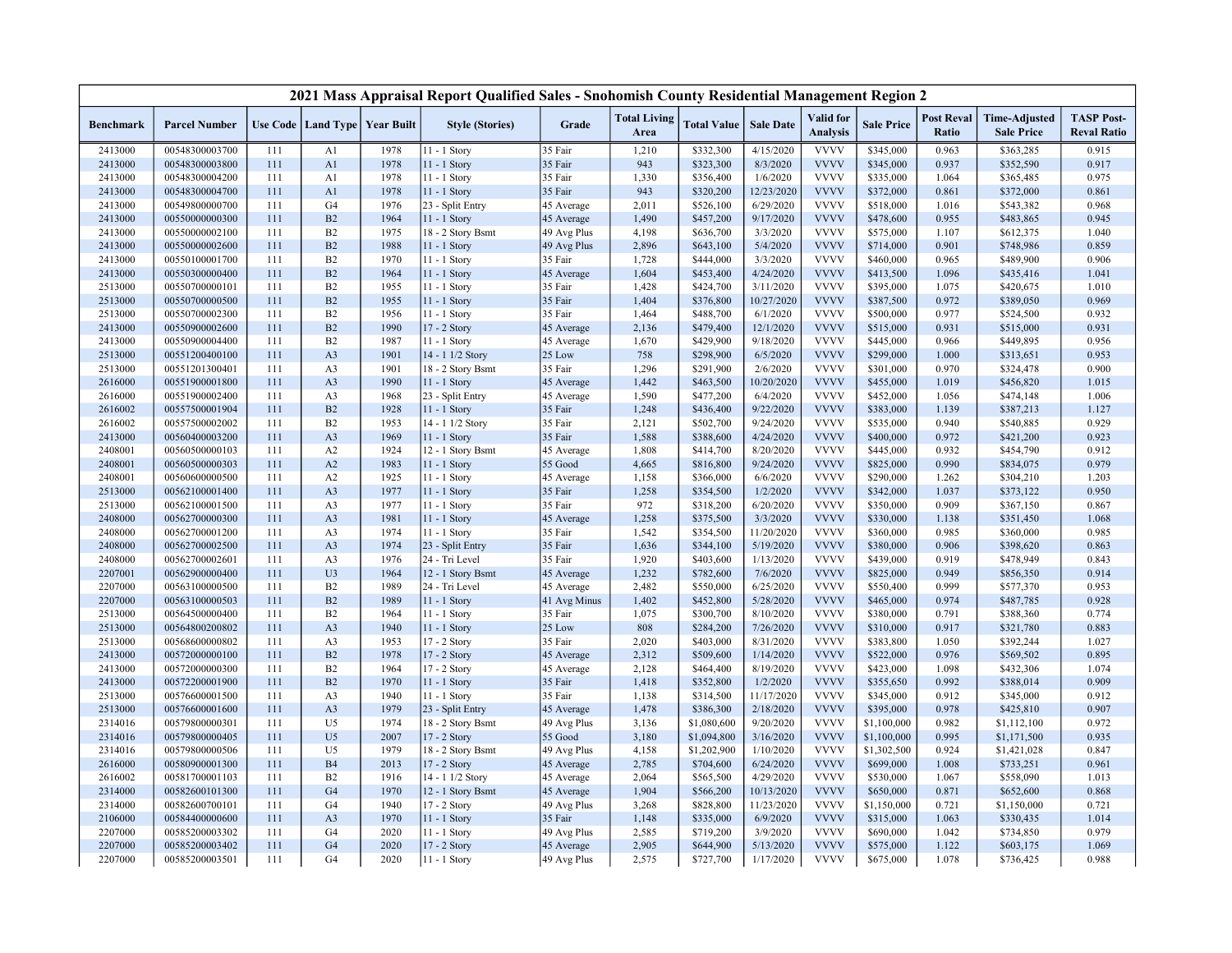|                    |                                  |            |                                   |              | 2021 Mass Appraisal Report Qualified Sales - Snohomish County Residential Management Region 2 |                            |                             |                        |                       |                                     |                        |                            |                                           |                                         |
|--------------------|----------------------------------|------------|-----------------------------------|--------------|-----------------------------------------------------------------------------------------------|----------------------------|-----------------------------|------------------------|-----------------------|-------------------------------------|------------------------|----------------------------|-------------------------------------------|-----------------------------------------|
| <b>Benchmark</b>   | <b>Parcel Number</b>             |            | Use Code   Land Type   Year Built |              | <b>Style (Stories)</b>                                                                        | Grade                      | <b>Total Living</b><br>Area | <b>Total Value</b>     | <b>Sale Date</b>      | <b>Valid</b> for<br><b>Analysis</b> | <b>Sale Price</b>      | <b>Post Reval</b><br>Ratio | <b>Time-Adjusted</b><br><b>Sale Price</b> | <b>TASP Post-</b><br><b>Reval Ratio</b> |
| 2207000            | 00585200004601                   | 111        | G <sub>4</sub>                    | 2020         | 17 - 2 Story                                                                                  | 49 Avg Plus                | 2,905                       | \$699,100              | 3/20/2020             | <b>VVVV</b>                         | \$648,000              | 1.079                      | \$690,120                                 | 1.013                                   |
| 2616000            | 00585800000500                   | 111        | B2                                | 1968         | 11 - 1 Story                                                                                  | 45 Average                 | 1,524                       | \$432,700              | 8/13/2020             | <b>VVVV</b>                         | \$434,000              | 0.997                      | \$443,548                                 | 0.976                                   |
| 2616000            | 00585800000800                   | 111        | B <sub>2</sub>                    | 1968         | $11 - 1$ Story                                                                                | 45 Average                 | 1,671                       | \$443,500              | 5/6/2020              | <b>VVVV</b>                         | \$465,000              | 0.954                      | \$487,785                                 | 0.909                                   |
| 2616000            | 00585800002300                   | 111        | B <sub>2</sub>                    | 1968         | 23 - Split Entry                                                                              | 45 Average                 | 2,138                       | \$435,300              | 9/18/2020             | <b>VVVV</b>                         | \$390,000              | 1.116                      | \$394,290                                 | 1.104                                   |
| 2616000            | 00586900000209                   | 111        | A <sub>3</sub>                    | 2020         | 18 - 2 Story Bsmt                                                                             | 45 Average                 | 2,489                       | \$520,500              | 1/6/2020              | <b>VVVV</b>                         | \$497,950              | 1.045                      | \$543,263                                 | 0.958                                   |
| 2616000            | 00586900000210                   | 111        | A <sub>3</sub>                    | 2020         | 18 - 2 Story Bsmt                                                                             | 45 Average                 | 3,208                       | \$587,500              | 1/9/2020              | <b>VVVV</b>                         | \$549,950              | 1.068                      | \$599,995                                 | 0.979                                   |
| 2616000            | 00586900000211                   | 111        | A <sub>3</sub>                    | 2020         | 18 - 2 Story Bsmt                                                                             | 45 Average                 | 2,708                       | \$536,300              | 2/12/2020             | <b>VVVV</b>                         | \$514,950              | 1.041                      | \$555,116                                 | 0.966                                   |
| 2616000            | 00586900000212                   | 111        | A <sub>3</sub>                    | 2019         | 23 - Split Entry                                                                              | 41 Avg Minus               | 2,127                       | \$491,100              | 1/27/2020             | <b>VVVV</b>                         | \$519,950              | 0.945                      | \$567,265                                 | 0.866                                   |
| 2616000            | 00586900000213                   | 111        | A <sub>3</sub>                    | 2019         | $21 - 2 +$ Story Bsmt                                                                         | 41 Avg Minus               | 2,728                       | \$520,700              | 3/13/2020             | <b>VVVV</b>                         | \$504,950              | 1.031                      | \$537,772                                 | 0.968                                   |
| 2616000            | 00586900000214                   | 111        | A <sub>3</sub>                    | 2019         | 21 - 2+ Story Bsmt                                                                            | 41 Avg Minus               | 2,728                       | \$510,200              | 4/1/2020              | <b>VVVV</b>                         | \$514,950              | 0.991                      | \$542,242                                 | 0.941                                   |
| 2616000            | 00586900000215                   | 111        | A <sub>3</sub>                    | 2019         | 23 - Split Entry                                                                              | 41 Avg Minus               | 1,994                       | \$462,600              | 5/1/2020              | <b>VVVV</b>                         | \$504,950              | 0.916                      | \$529,693                                 | 0.873                                   |
| 2616000            | 00586900000216                   | 111        | A <sub>3</sub>                    | 2020         | 18 - 2 Story Bsmt                                                                             | 45 Average                 | 2,708                       | \$526,300              | 7/2/2020              | <b>VVVV</b>                         | \$535,000              | 0.984                      | \$555,330                                 | 0.948                                   |
| 2616000            | 00586900000217                   | 111        | A <sub>3</sub>                    | 2020         | 18 - 2 Story Bsmt                                                                             | 45 Average                 | 2,489                       | \$510,500              | 6/24/2020             | <b>VVVV</b>                         | \$514,950              | 0.991                      | \$540,183                                 | 0.945                                   |
| 2616000            | 00586900000219                   | 111        | A <sub>3</sub>                    | 2020         | 23 - Split Entry                                                                              | 45 Average                 | 1,943                       | \$502,800              | 6/29/2020             | <b>VVVV</b>                         | \$449,950              | 1.117                      | \$471,998                                 | 1.065                                   |
| 2616000            | 00586900000220                   | 111        | A <sub>3</sub>                    | 2020         | 23 - Split Entry                                                                              | 45 Average                 | 1,943                       | \$492,800              | 6/26/2020             | <b>VVVV</b>                         | \$460,000              | 1.071                      | \$482,540                                 | 1.021                                   |
| 2616000            | 00586900000221                   | 111        | A <sub>3</sub>                    | 2020         | 23 - Split Entry                                                                              | 45 Average                 | 1,943                       | \$492,800              | 6/2/2020              | <b>VVVV</b>                         | \$469,950              | 1.049                      | \$492,978                                 | 1.000                                   |
| 2616000            | 00586900000222                   | 111        | A <sub>3</sub>                    | 2020         | 18 - 2 Story Bsmt                                                                             | 45 Average                 | 2,708                       | \$591,300              | 5/1/2020              | <b>VVVV</b>                         | \$574,950              | 1.028                      | \$603,123                                 | 0.980                                   |
| 2616000            | 00586900000223                   | 111        | A <sub>3</sub>                    | 2020         | 18 - 2 Story Bsmt                                                                             | 45 Average                 | 3,208                       | \$653,500              | 2/20/2020             | <b>VVVV</b>                         | \$614,950              | 1.063                      | \$662,916                                 | 0.986                                   |
| 2616000            | 00586900000224                   | 111        | A <sub>3</sub>                    | 2020         | 18 - 2 Story Bsmt                                                                             | 45 Average                 | 2,708                       | \$536,300              | 6/29/2020             | <b>VVVV</b>                         | \$520,000              | 1.031                      | \$545,480                                 | 0.983                                   |
| 2616000            | 00586900000225                   | 111        | A <sub>3</sub>                    | 2020         | 18 - 2 Story Bsmt                                                                             | 45 Average                 | 3,208                       | \$577,500              | 5/1/2020              | <b>VVVV</b>                         | \$574,950              | 1.004                      | \$603,123                                 | 0.958                                   |
| 2616000            | 00586900000226                   | 111        | A <sub>3</sub>                    | 2020         | 18 - 2 Story Bsmt                                                                             | 45 Average                 | 3,208                       | \$577,500              | 5/27/2020             | <b>VVVV</b>                         | \$574,950              | 1.004                      | \$603,123                                 | 0.958                                   |
| 2106001            | 00587600600200                   | 111        | A1                                | 1905         | 17 - 2 Story                                                                                  | 45 Average                 | 1,352                       | \$433,300              | 9/11/2020             | <b>VVVV</b>                         | \$420,000              | 1.032                      | \$424,620                                 | 1.020                                   |
| 2106001            | 00587800100600                   | 111        | A1                                | 1920         | 17 - 2 Story                                                                                  | 35 Fair                    | 2,378                       | \$383,200              | 1/17/2020             | <b>VVVV</b>                         | \$374,000              | 1.025                      | \$408,034                                 | 0.939                                   |
| 2106001            | 00587800300601                   | 111        | A1                                | 1914         | 17 - 2 Story                                                                                  | 35 Fair                    | 1,416                       | \$331,100              | 10/1/2020             | <b>VVVV</b>                         | \$410,000              | 0.808                      | \$411,640                                 | 0.804                                   |
| 2106001            | 00587800500105                   | 111        | A1                                | 1942         | 11 - 1 Story                                                                                  | 25 Low                     | 1,300                       | \$310,700              | 8/20/2020             | <b>VVVV</b><br><b>VVVV</b>          | \$365,000              | 0.851                      | \$373,030                                 | 0.833                                   |
| 2106001            | 00587900101300                   | 111        | A1                                | 1910         | 11 - 1 Story                                                                                  | 35 Fair                    | 970                         | \$272,000              | 9/2/2020              |                                     | \$330,000              | 0.824                      | \$333,630                                 | 0.815                                   |
| 2106001            | 00587900400600                   | 111        | A1                                | 1910         | 11 - 1 Story                                                                                  | 25 Low                     | 648                         | \$237,000              | 6/23/2020             | <b>VVVV</b><br><b>VVVV</b>          | \$248,000              | 0.956                      | \$260,152                                 | 0.911                                   |
| 2106001<br>2105000 | 00587900500800<br>00589600005000 | 111<br>111 | A1<br>B2                          | 2020<br>2002 | $17 - 2$ Story<br>17 - 2 Story                                                                | 41 Avg Minus<br>45 Average | 1,616<br>1,625              | \$407,700<br>\$424,900 | 5/1/2020<br>7/22/2020 | <b>VVVV</b>                         | \$359,100<br>\$403,000 | 1.135<br>1.054             | \$376,696<br>\$418,314                    | 1.082<br>1.016                          |
| 2105000            | 00589600007500                   | 111        | B2                                | 1979         | 11 - 1 Story                                                                                  | 35 Fair                    | 1,186                       | \$326,700              | 5/14/2020             | <b>VVVV</b>                         | \$350,000              | 0.933                      | \$367,150                                 | 0.890                                   |
| 2105000            | 00589600007900                   | 111        | B2                                | 1979         | $11 - 1$ Story                                                                                | 35 Fair                    | 1,080                       | \$307,000              | 9/29/2020             | <b>VVVV</b>                         | \$393,300              | 0.781                      | \$397,626                                 | 0.772                                   |
| 2105000            | 00589600011100                   | 111        | B2                                | 2007         | 17 - 2 Story                                                                                  | 49 Avg Plus                | 2,217                       | \$591,500              | 9/14/2020             | <b>VVVV</b>                         | \$556,000              | 1.064                      | \$562,116                                 | 1.052                                   |
| 2105000            | 00589600011400                   | 111        | B2                                | 1990         | 17 - 2 Story                                                                                  | 45 Average                 | 1,779                       | \$528,900              | 8/10/2020             | <b>VVVV</b>                         | \$570,000              | 0.928                      | \$582,540                                 | 0.908                                   |
| 2105000            | 00589600013200                   | 111        | B2                                | 1979         | 23 - Split Entry                                                                              | 45 Average                 | 2,000                       | \$404,300              | 7/20/2020             | <b>VVVV</b>                         | \$461,000              | 0.877                      | \$478,518                                 | 0.845                                   |
| 2105000            | 00589600013400                   | 111        | B2                                | 1978         | 11 - 1 Story                                                                                  | 35 Fair                    | 1,184                       | \$357,200              | 9/23/2020             | <b>VVVV</b>                         | \$430,500              | 0.830                      | \$435,236                                 | 0.821                                   |
| 2105000            | 00589600013500                   | 111        | B2                                | 1976         | 17 - 2 Story                                                                                  | 35 Fair                    | 1,536                       | \$305,900              | 10/6/2020             | <b>VVVV</b>                         | \$325,000              | 0.941                      | \$326,300                                 | 0.937                                   |
| 2513000            | 00589700000200                   | 111        | A <sub>3</sub>                    | 1962         | 11 - 1 Story                                                                                  | 35 Fair                    | 1,344                       | \$366,600              | 8/11/2020             | <b>VVVV</b>                         | \$407,000              | 0.901                      | \$415,954                                 | 0.881                                   |
| 2513000            | 00589700000900                   | 111        | A <sub>3</sub>                    | 1963         | $11 - 1$ Story                                                                                | 35 Fair                    | 1,666                       | \$391,600              | 11/4/2020             | <b>VVVV</b>                         | \$400,000              | 0.979                      | \$400,000                                 | 0.979                                   |
| 2513000            | 00590300001300                   | 111        | B2                                | 1969         | 12 - 1 Story Bsmt                                                                             | 45 Average                 | 1,440                       | \$493,500              | 5/4/2020              | <b>VVVV</b>                         | \$365,000              | 1.352                      | \$382,885                                 | 1.289                                   |
| 2513000            | 00590700005403                   | 111        | G <sub>4</sub>                    | 2001         | $11 - 1$ Story                                                                                | 41 Avg Minus               | 1,436                       | \$484,600              | 9/3/2020              | <b>VVVV</b>                         | \$478,000              | 1.014                      | \$483,258                                 | 1.003                                   |
| 2513000            | 00590700006601                   | 111        | A <sub>9</sub>                    | 1974         | 11 - 1 Story                                                                                  | 45 Average                 | 3,144                       | \$949,600              | 5/30/2020             | <b>VVVV</b>                         | \$900,000              | 1.055                      | \$944,100                                 | 1.006                                   |
| 2513000            | 00590700008800                   | 111        | B <sub>5</sub>                    | 2019         | 17 - 2 Story                                                                                  | 55 Good                    | 3,629                       | \$933,100              | 10/14/2020            | <b>VVVV</b>                         | \$1,200,000            | 0.778                      | \$1,204,800                               | 0.774                                   |
| 2513000            | 00590700013600                   | 111        | B <sub>5</sub>                    | 1920         | 15 - 1 1/2 Story Bsmt                                                                         | 35 Fair                    | 1,340                       | \$426,600              | 10/26/2020            | <b>VVVV</b>                         | \$485,000              | 0.880                      | \$486,940                                 | 0.876                                   |
| 2513000            | 00590700029700                   | 111        | B <sub>5</sub>                    | 2011         | 11 - 1 Story                                                                                  | 55 Good                    | 3,490                       | \$1,259,800            | 7/26/2020             | <b>VVVV</b>                         | \$1,254,250            | 1.004                      | \$1,301,912                               | 0.968                                   |
| 2513000            | 00590900002900                   | 111        | A <sub>3</sub>                    | 1977         | 23 - Split Entry                                                                              | 45 Average                 | 2,328                       | \$397,900              | 1/15/2020             | <b>VVVV</b>                         | \$365,000              | 1.090                      | \$398,215                                 | 0.999                                   |
| 2513000            | 00590900006700                   | 111        | A <sub>3</sub>                    | 1971         | 11 - 1 Story                                                                                  | 35 Fair                    | 1,064                       | \$327,400              | 2/20/2020             | <b>VVVV</b>                         | \$345,000              | 0.949                      | \$371,910                                 | 0.880                                   |
| 2513000            | 00590900007000                   | 111        | A <sub>3</sub>                    | 1969         | 11 - 1 Story                                                                                  | 35 Fair                    | 980                         | \$302,700              | 4/16/2020             | <b>VVVV</b>                         | \$280,000              | 1.081                      | \$294,840                                 | 1.027                                   |
| 2513000            | 00590900008700                   | 111        | A <sub>3</sub>                    | 1968         | 23 - Split Entry                                                                              | 45 Average                 | 1,672                       | \$455,700              | 12/14/2020            | <b>VVVV</b>                         | \$475,000              | 0.959                      | \$475,000                                 | 0.959                                   |
| 2616002            | 00591200100510                   | 111        | G <sub>4</sub>                    | 1994         | 11 - 1 Story                                                                                  | 41 Avg Minus               | 1,505                       | \$426,300              | 7/20/2020             | <b>VVVV</b>                         | \$449,500              | 0.948                      | \$466,581                                 | 0.914                                   |
| 2616002            | 00591200200802                   | 111        | <b>B4</b>                         | 1990         | 12 - 1 Story Bsmt                                                                             | 45 Average                 | 2,568                       | \$674,000              | 7/24/2020             | <b>VVVV</b>                         | \$695,000              | 0.970                      | \$721,410                                 | 0.934                                   |
| 2513000            | 00593300000100                   | 111        | B2                                | 1956         | 12 - 1 Story Bsmt                                                                             | 45 Average                 | 2,710                       | \$538,100              | 2/12/2020             | <b>VVVV</b>                         | \$550,000              | 0.978                      | \$592,900                                 | 0.908                                   |
| 2513000            | 00594100400700                   | 111        | A <sub>3</sub>                    | 1947         | 11 - 1 Story                                                                                  | 35 Fair                    | 1,088                       | \$340,700              | 5/21/2020             | <b>VVVV</b>                         | \$333,000              | 1.023                      | \$349,317                                 | 0.975                                   |
| 2513000            | 00594101200700                   | 111        | A <sub>3</sub>                    | 1954         | 11 - 1 Story                                                                                  | 35 Fair                    | 784                         | \$306,900              | 6/16/2020             | <b>VVVV</b>                         | \$307,000              | 1.000                      | \$322,043                                 | 0.953                                   |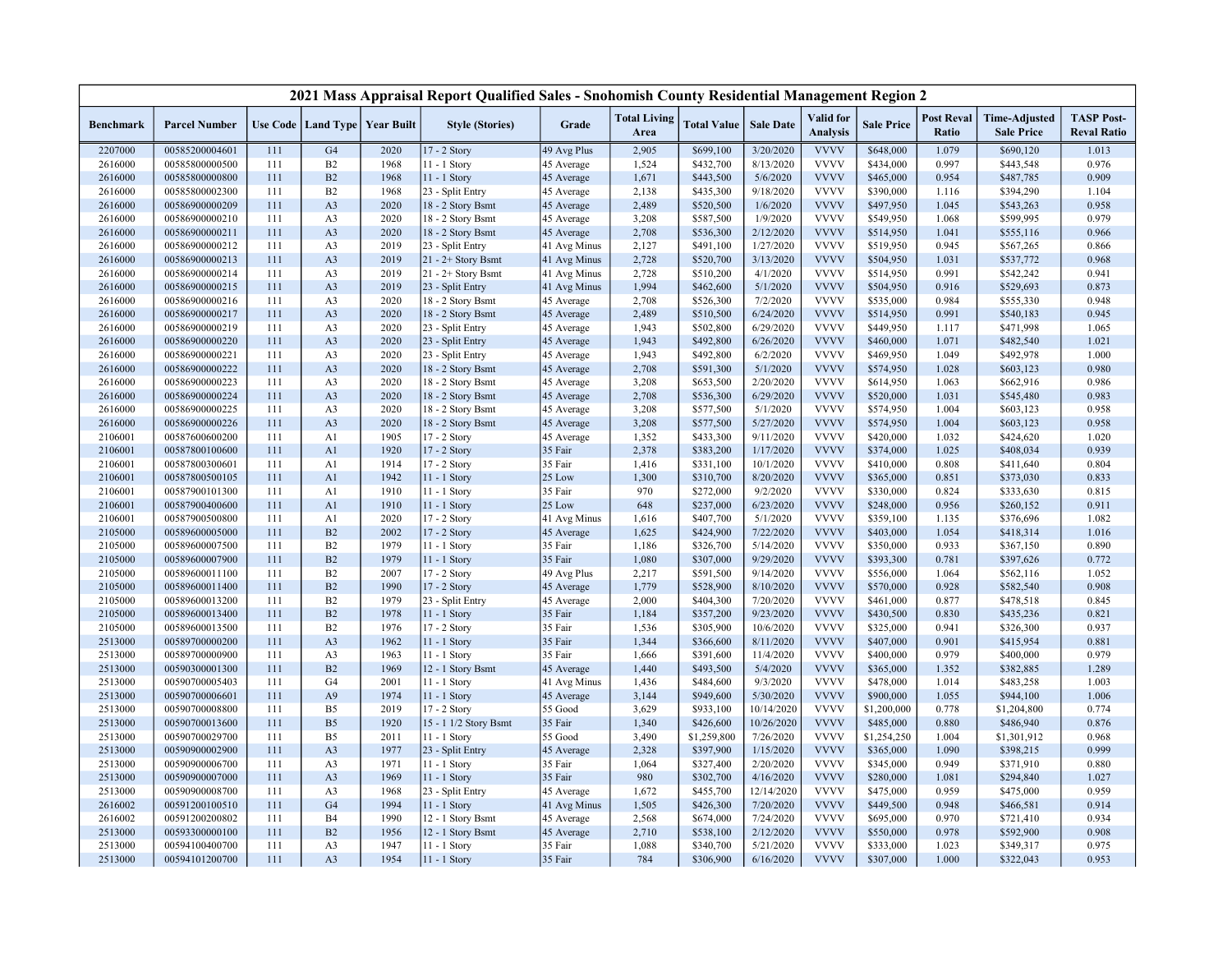|                  |                      |     |                                   |      | 2021 Mass Appraisal Report Qualified Sales - Snohomish County Residential Management Region 2 |              |                             |                    |                  |                              |                   |                            |                                           |                                         |
|------------------|----------------------|-----|-----------------------------------|------|-----------------------------------------------------------------------------------------------|--------------|-----------------------------|--------------------|------------------|------------------------------|-------------------|----------------------------|-------------------------------------------|-----------------------------------------|
| <b>Benchmark</b> | <b>Parcel Number</b> |     | Use Code   Land Type   Year Built |      | <b>Style (Stories)</b>                                                                        | Grade        | <b>Total Living</b><br>Area | <b>Total Value</b> | <b>Sale Date</b> | Valid for<br><b>Analysis</b> | <b>Sale Price</b> | <b>Post Reval</b><br>Ratio | <b>Time-Adjusted</b><br><b>Sale Price</b> | <b>TASP Post-</b><br><b>Reval Ratio</b> |
| 2315000          | 00597900302600       | 111 | A2                                | 1968 | 11 - 1 Story                                                                                  | 35 Fair      | 1,639                       | \$429,600          | 10/2/2020        | <b>VVVV</b>                  | \$465,000         | 0.924                      | \$466,860                                 | 0.920                                   |
| 2315000          | 00597900401900       | 111 | A2                                | 1969 | 23 - Split Entry                                                                              | 35 Fair      | 1,960                       | \$373,000          | 11/6/2020        | <b>VVVV</b>                  | \$394,000         | 0.947                      | \$394,000                                 | 0.947                                   |
| 2408000          | 00598900002700       | 111 | B2                                | 1968 | $11 - 1$ Story                                                                                | 45 Average   | 1,587                       | \$433,300          | 12/31/2020       | <b>VVVV</b>                  | \$400,000         | 1.083                      | \$400,000                                 | 1.083                                   |
| 2408000          | 00598900003400       | 111 | B2                                | 1975 | 11 - 1 Story                                                                                  | 45 Average   | 1,353                       | \$386,700          | 6/16/2020        | <b>VVVV</b>                  | \$380,000         | 1.018                      | \$398,620                                 | 0.970                                   |
| 2408000          | 00598900003900       | 111 | B2                                | 1969 | 11 - 1 Story                                                                                  | 45 Average   | 1,587                       | \$409,200          | 6/2/2020         | <b>VVVV</b>                  | \$412,000         | 0.993                      | \$432,188                                 | 0.947                                   |
| 2207000          | 00599500000900       | 111 | B2                                | 1993 | $17 - 2$ Story                                                                                | 45 Average   | 2,340                       | \$549,400          | 10/6/2020        | <b>VVVV</b>                  | \$525,000         | 1.046                      | \$527,100                                 | 1.042                                   |
| 2314000          | 00600200001002       | 111 | G <sub>4</sub>                    | 1973 | 11 - 1 Story                                                                                  | 35 Fair      | 1,002                       | \$338,400          | 10/13/2020       | <b>VVVV</b>                  | \$386,100         | 0.876                      | \$387,644                                 | 0.873                                   |
| 2307000          | 00600300201200       | 111 | B2                                | 2007 | 23 - Split Entry                                                                              | 45 Average   | 2,088                       | \$461,100          | 8/12/2020        | <b>VVVV</b>                  | \$450,000         | 1.025                      | \$459,900                                 | 1.003                                   |
| 2307861          | 00600300500600       | 111 | B2                                | 1984 | 11 - 1 Story                                                                                  | 45 Average   | 1,118                       | \$431,700          | 12/1/2020        | <b>VVVV</b>                  | \$430,000         | 1.004                      | \$430,000                                 | 1.004                                   |
| 2314000          | 00600700001600       | 111 | G <sub>4</sub>                    | 1990 | 17 - 2 Story                                                                                  | 45 Average   | 3,058                       | \$617,700          | 8/27/2020        | <b>VVVV</b>                  | \$620,000         | 0.996                      | \$633,640                                 | 0.975                                   |
| 2314000          | 00600900200101       | 111 | B2                                | 1999 | 17 - 2 Story                                                                                  | 65 Very Good | 2,282                       | \$859,800          | 7/6/2020         | <b>VVVV</b>                  | \$840,000         | 1.024                      | \$871,920                                 | 0.986                                   |
| 2314000          | 00600900201001       | 111 | B2                                | 1971 | 12 - 1 Story Bsmt                                                                             | 45 Average   | 1,887                       | \$502,900          | 2/25/2020        | <b>VVVV</b>                  | \$630,000         | 0.798                      | \$679,140                                 | 0.740                                   |
| 2516000          | 00604800000201       | 111 | A2                                | 1938 | 17 - 2 Story                                                                                  | 35 Fair      | 2,469                       | \$589,700          | 5/4/2020         | <b>VVVV</b>                  | \$575,000         | 1.026                      | \$603,175                                 | 0.978                                   |
| 2516000          | 00604800001107       | 111 | B2                                | 1995 | 17 - 2 Story                                                                                  | 55 Good      | 3,110                       | \$772,800          | 10/5/2020        | <b>VVVV</b>                  | \$750,000         | 1.030                      | \$753,000                                 | 1.026                                   |
| 2616000          | 00604900000904       | 111 | B2                                | 1937 | $11 - 1$ Story                                                                                | 25 Low       | 840                         | \$250,800          | 4/3/2020         | <b>VVVV</b>                  | \$190,500         | 1.317                      | \$200,597                                 | 1.250                                   |
| 2616000          | 00604900001702       | 111 | A <sub>3</sub>                    | 1989 | 24 - Tri Level                                                                                | 45 Average   | 1,792                       | \$619,800          | 3/29/2020        | <b>VVVV</b>                  | \$650,000         | 0.954                      | \$692,250                                 | 0.895                                   |
| 2616000          | 00604900002002       | 111 | A <sub>3</sub>                    | 1993 | 17 - 2 Story                                                                                  | 45 Average   | 1,722                       | \$529,000          | 3/25/2020        | <b>VVVV</b>                  | \$605,000         | 0.874                      | \$644,325                                 | 0.821                                   |
| 2616801          | 00604900401600       | 111 | A <sub>3</sub>                    | 1964 | 11 - 1 Story                                                                                  | 45 Average   | 1,360                       | \$703,600          | 8/20/2020        | <b>VVVV</b>                  | \$750,000         | 0.938                      | \$766,500                                 | 0.918                                   |
| 2408000          | 00605200001600       | 111 | A <sub>3</sub>                    | 1961 | 11 - 1 Story                                                                                  | 45 Average   | 1,568                       | \$408,100          | 9/28/2020        | <b>VVVV</b>                  | \$425,000         | 0.960                      | \$429,675                                 | 0.950                                   |
| 2616000          | 00607100001502       | 111 | A <sub>3</sub>                    | 1999 | 23 - Split Entry                                                                              | 45 Average   | 1,938                       | \$534,000          | 3/5/2020         | <b>VVVV</b>                  | \$575,000         | 0.929                      | \$612,375                                 | 0.872                                   |
| 2413000          | 00607500001200       | 111 | B2                                | 1956 | 11 - 1 Story                                                                                  | 35 Fair      | 1,437                       | \$372,400          | 11/18/2020       | <b>VVVV</b>                  | \$428,000         | 0.870                      | \$428,000                                 | 0.870                                   |
| 2413000          | 00608800000200       | 111 | A1                                | 1969 | $11 - 1$ Story                                                                                | 35 Fair      | 1,392                       | \$378,400          | 7/8/2020         | <b>VVVV</b>                  | \$450,000         | 0.841                      | \$467,100                                 | 0.810                                   |
| 2413000          | 00608800001900       | 111 | A <sub>1</sub>                    | 1969 | 11 - 1 Story                                                                                  | 45 Average   | 1,824                       | \$474,500          | 1/13/2020        | <b>VVVV</b>                  | \$412,000         | 1.152                      | \$449,492                                 | 1.056                                   |
| 2413000          | 00608800002100       | 111 | A1                                | 1974 | $11 - 1$ Story                                                                                | 35 Fair      | 1,432                       | \$379,500          | 11/17/2020       | <b>VVVV</b>                  | \$415,000         | 0.914                      | \$415,000                                 | 0.914                                   |
| 2413000          | 00608800002300       | 111 | A1                                | 1968 | 11 - 1 Story                                                                                  | 35 Fair      | 1,982                       | \$383,700          | 8/31/2020        | <b>VVVV</b>                  | \$403,000         | 0.952                      | \$411,866                                 | 0.932                                   |
| 2413000          | 00608800005300       | 111 | A <sub>1</sub>                    | 1969 | 23 - Split Entry                                                                              | 35 Fair      | 1,640                       | \$409,000          | 7/7/2020         | <b>VVVV</b>                  | \$416,000         | 0.983                      | \$431,808                                 | 0.947                                   |
| 2207000          | 00609000000600       | 111 | B2                                | 1988 | 23 - Split Entry                                                                              | 45 Average   | 1,910                       | \$429,800          | 11/6/2020        | <b>VVVV</b>                  | \$436,000         | 0.986                      | \$436,000                                 | 0.986                                   |
| 2207000          | 00609000000800       | 111 | B2                                | 1978 | 15 - 1 1/2 Story Bsmt                                                                         | 45 Average   | 2,112                       | \$409,300          | 8/12/2020        | <b>VVVV</b>                  | \$425,000         | 0.963                      | \$434,350                                 | 0.942                                   |
| 2207000          | 00609000001000       | 111 | B <sub>2</sub>                    | 1988 | 23 - Split Entry                                                                              | 45 Average   | 2,212                       | \$460,800          | 8/24/2020        | <b>VVVV</b>                  | \$450,000         | 1.024                      | \$459,900                                 | 1.002                                   |
| 2207000          | 00609100004300       | 111 | B2                                | 2003 | 12 - 1 Story Bsmt                                                                             | 49 Avg Plus  | 2,752                       | \$691,300          | 6/15/2020        | <b>VVVV</b>                  | \$625,000         | 1.106                      | \$655,625                                 | 1.054                                   |
| 2616000          | 00609500000600       | 111 | B2                                | 1964 | 12 - 1 Story Bsmt                                                                             | 45 Average   | 2,144                       | \$487,100          | 1/2/2020         | <b>VVVV</b>                  | \$506,000         | 0.963                      | \$552,046                                 | 0.882                                   |
| 2207000          | 00609700000500       | 111 | B2                                | 1999 | 23 - Split Entry                                                                              | 45 Average   | 1,328                       | \$375,700          | 5/11/2020        | <b>VVVV</b>                  | \$365,000         | 1.029                      | \$382,885                                 | 0.981                                   |
| 2207000          | 00609700004500       | 111 | B2                                | 1994 | $11 - 1$ Story                                                                                | 45 Average   | 1,104                       | \$376,400          | 3/20/2020        | <b>VVVV</b>                  | \$380,000         | 0.991                      | \$404,700                                 | 0.930                                   |
| 2207000          | 00609700004600       | 111 | B2                                | 1963 | 11 - 1 Story                                                                                  | 45 Average   | 1,684                       | \$410,100          | 11/16/2020       | <b>VVVV</b>                  | \$425,000         | 0.965                      | \$425,000                                 | 0.965                                   |
| 2513000          | 00613000001200       | 111 | A <sub>3</sub>                    | 1964 | 11 - 1 Story                                                                                  | 45 Average   | 1,759                       | \$437,100          | 1/9/2020         | <b>VVVV</b>                  | \$417,500         | 1.047                      | \$455,493                                 | 0.960                                   |
| 2408000          | 00618900000700       | 111 | A <sub>3</sub>                    | 1957 | 11 - 1 Story                                                                                  | 45 Average   | 1,740                       | \$419,800          | 11/30/2020       | <b>VVVV</b>                  | \$418,000         | 1.004                      | \$418,000                                 | 1.004                                   |
| 2616000          | 00619100000200       | 111 | A <sub>3</sub>                    | 1967 | $11 - 1$ Story                                                                                | 45 Average   | 1,368                       | \$439,400          | 5/26/2020        | <b>VVVV</b>                  | \$410,000         | 1.072                      | \$430,090                                 | 1.022                                   |
| 2616000          | 00619100000400       | 111 | A <sub>3</sub>                    | 1968 | 23 - Split Entry                                                                              | 45 Average   | 1,794                       | \$481,500          | 5/18/2020        | <b>VVVV</b>                  | \$438,000         | 1.099                      | \$459,462                                 | 1.048                                   |
| 2408000          | 00621300000600       | 111 | B2                                | 1968 | 11 - 1 Story                                                                                  | 35 Fair      | 1,392                       | \$363,200          | 7/7/2020         | <b>VVVV</b>                  | \$373,500         | 0.972                      | \$387,693                                 | 0.937                                   |
| 2408000          | 00621300001400       | 111 | B2                                | 1968 | $11 - 1$ Story                                                                                | 35 Fair      | 1,216                       | \$384,300          | 2/3/2020         | <b>VVVV</b>                  | \$415,000         | 0.926                      | \$447,370                                 | 0.859                                   |
| 2408000          | 00621300001800       | 111 | B2                                | 1968 | 11 - 1 Story                                                                                  | 35 Fair      | 1,647                       | \$371,800          | 7/9/2020         | <b>VVVV</b>                  | \$385,000         | 0.966                      | \$399,630                                 | 0.930                                   |
| 2408000          | 00621300003100       | 111 | B2                                | 1969 | 11 - 1 Story                                                                                  | 35 Fair      | 864                         | \$317,100          | 5/4/2020         | <b>VVVV</b>                  | \$374,950         | 0.846                      | \$393,323                                 | 0.806                                   |
| 2408000          | 00621300004900       | 111 | B2                                | 1969 | $11 - 1$ Story                                                                                | 35 Fair      | 1,144                       | \$336,000          | 12/30/2020       | <b>VVVV</b>                  | \$390,000         | 0.862                      | \$390,000                                 | 0.862                                   |
| 2408000          | 00621300005700       | 111 | B2                                | 1969 | 11 - 1 Story                                                                                  | 35 Fair      | 864                         | \$333,400          | 12/11/2020       | <b>VVVV</b>                  | \$375,000         | 0.889                      | \$375,000                                 | 0.889                                   |
| 2408000          | 00621300008800       | 111 | B <sub>2</sub>                    | 1968 | $11 - 1$ Story                                                                                | 35 Fair      | 816                         | \$318,100          | 11/29/2020       | <b>VVVV</b>                  | \$345,000         | 0.922                      | \$345,000                                 | 0.922                                   |
| 2408000          | 00621300009200       | 111 | B2                                | 1969 | 11 - 1 Story                                                                                  | 35 Fair      | 1,056                       | \$367,100          | 8/21/2020        | <b>VVVV</b>                  | \$415,000         | 0.885                      | \$424,130                                 | 0.866                                   |
| 2408000          | 00621300011900       | 111 | B2                                | 1969 | $11 - 1$ Story                                                                                | 35 Fair      | 912                         | \$330,800          | 8/18/2020        | <b>VVVV</b>                  | \$340,000         | 0.973                      | \$347,480                                 | 0.952                                   |
| 2207000          | 00621500004900       | 111 | B2                                | 1999 | 12 - 1 Story Bsmt                                                                             | 41 Avg Minus | 2,196                       | \$439,200          | 9/18/2020        | <b>VVVV</b>                  | \$374,000         | 1.174                      | \$378,114                                 | 1.162                                   |
| 2516000          | 00622700000100       | 111 | A <sub>3</sub>                    | 1968 | 11 - 1 Story                                                                                  | 35 Fair      | 1,512                       | \$427,600          | 12/9/2020        | <b>VVVV</b>                  | \$503,000         | 0.850                      | \$503,000                                 | 0.850                                   |
| 2516000          | 00622700000600       | 111 | A <sub>3</sub>                    | 1968 | 11 - 1 Story                                                                                  | 35 Fair      | 1,224                       | \$374,100          | 4/22/2020        | <b>VVVV</b>                  | \$370,000         | 1.011                      | \$389,610                                 | 0.960                                   |
| 2516000          | 00622700001200       | 111 | A <sub>3</sub>                    | 1968 | 11 - 1 Story                                                                                  | 35 Fair      | 936                         | \$334,700          | 9/23/2020        | <b>VVVV</b>                  | \$354,669         | 0.944                      | \$358,570                                 | 0.933                                   |
| 2516000          | 00622700002700       | 111 | A <sub>3</sub>                    | 1968 | $11 - 1$ Story                                                                                | 35 Fair      | 1,224                       | \$350,400          | 12/16/2020       | <b>VVVV</b>                  | \$396,000         | 0.885                      | \$396,000                                 | 0.885                                   |
| 2516000          | 00622800006000       | 111 | A1                                | 1969 | 11 - 1 Story                                                                                  | 25 Low       | 832                         | \$306,000          | 5/21/2020        | <b>VVVV</b>                  | \$325,000         | 0.942                      | \$340,925                                 | 0.898                                   |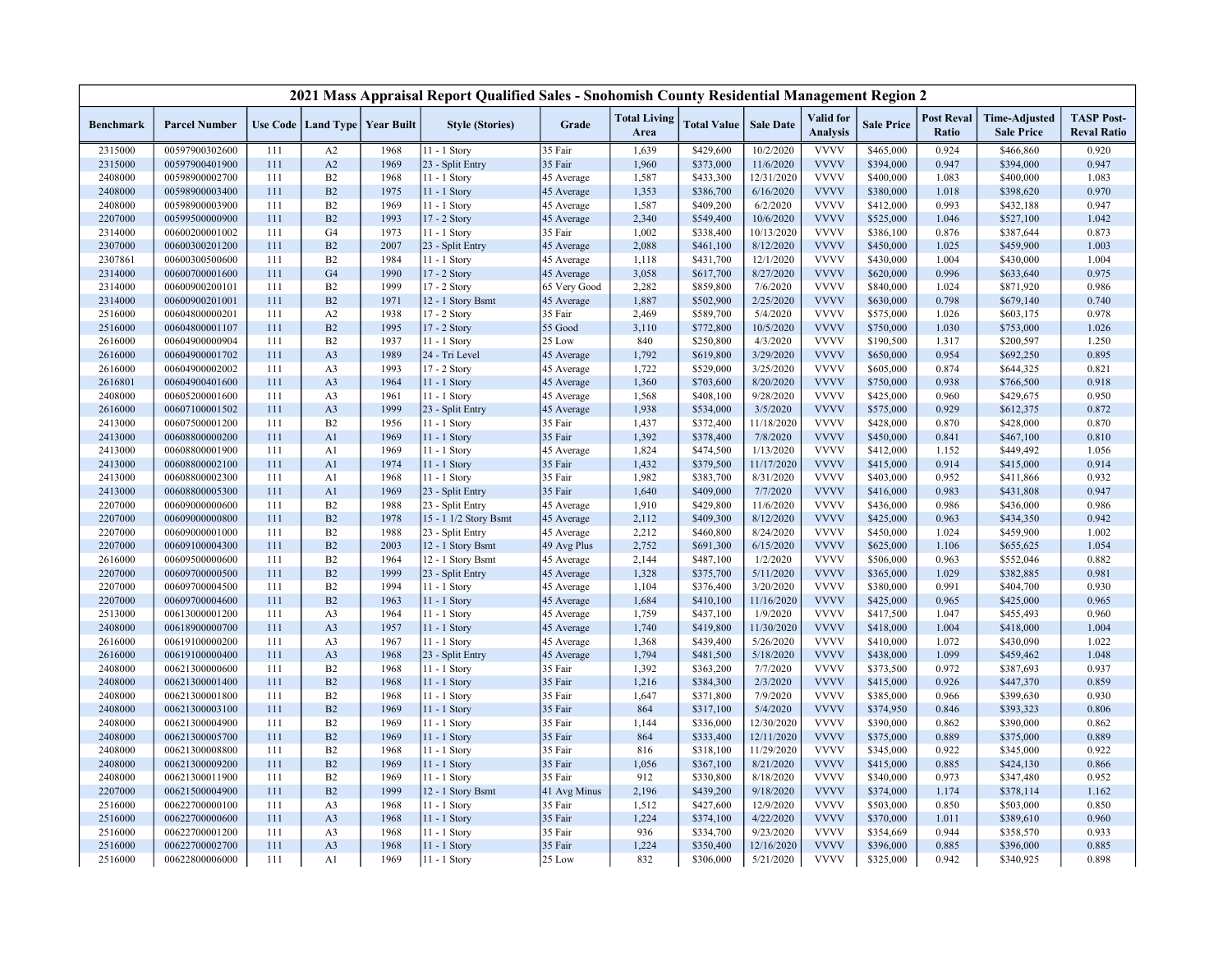|                  |                      |     |                                   |      | 2021 Mass Appraisal Report Qualified Sales - Snohomish County Residential Management Region 2 |              |                             |                    |                  |                                     |                   |                            |                                           |                                         |
|------------------|----------------------|-----|-----------------------------------|------|-----------------------------------------------------------------------------------------------|--------------|-----------------------------|--------------------|------------------|-------------------------------------|-------------------|----------------------------|-------------------------------------------|-----------------------------------------|
| <b>Benchmark</b> | <b>Parcel Number</b> |     | Use Code   Land Type   Year Built |      | <b>Style (Stories)</b>                                                                        | Grade        | <b>Total Living</b><br>Area | <b>Total Value</b> | <b>Sale Date</b> | <b>Valid</b> for<br><b>Analysis</b> | <b>Sale Price</b> | <b>Post Reval</b><br>Ratio | <b>Time-Adjusted</b><br><b>Sale Price</b> | <b>TASP Post-</b><br><b>Reval Ratio</b> |
| 2516000          | 00622800007000       | 111 | A <sub>1</sub>                    | 1969 | 11 - 1 Story                                                                                  | 25 Low       | 840                         | \$293,300          | 10/28/2020       | <b>VVVV</b>                         | \$345,000         | 0.850                      | \$346,380                                 | 0.847                                   |
| 2413000          | 00622900008100       | 111 | B2                                | 1977 | 11 - 1 Story                                                                                  | 35 Fair      | 1,168                       | \$370,700          | 8/28/2020        | <b>VVVV</b>                         | \$435,000         | 0.852                      | \$444,570                                 | 0.834                                   |
| 2413000          | 00622900008200       | 111 | B <sub>2</sub>                    | 1977 | $11 - 1$ Story                                                                                | 35 Fair      | 768                         | \$304,900          | 6/19/2020        | <b>VVVV</b>                         | \$355,000         | 0.859                      | \$372,395                                 | 0.819                                   |
| 2413000          | 00622900008600       | 111 | B <sub>2</sub>                    | 1977 | 11 - 1 Story                                                                                  | 35 Fair      | 1,008                       | \$332,600          | 3/24/2020        | <b>VVVV</b>                         | \$312,000         | 1.066                      | \$332,280                                 | 1.001                                   |
| 2413000          | 00622900010700       | 111 | B2                                | 1970 | 11 - 1 Story                                                                                  | 35 Fair      | 1,040                       | \$273,200          | 11/11/2020       | <b>VVVV</b>                         | \$306,000         | 0.893                      | \$306,000                                 | 0.893                                   |
| 2513000          | 00623900004400       | 111 | B <sub>2</sub>                    | 1969 | $11 - 1$ Story                                                                                | 35 Fair      | 872                         | \$317,900          | 2/12/2020        | <b>VVVV</b>                         | \$345,000         | 0.921                      | \$371,910                                 | 0.855                                   |
| 2513000          | 00623900004500       | 111 | B2                                | 1969 | 11 - 1 Story                                                                                  | 35 Fair      | 1,240                       | \$349,000          | 1/27/2020        | <b>VVVV</b>                         | \$365,035         | 0.956                      | \$398,253                                 | 0.876                                   |
| 2513000          | 00623900004800       | 111 | B2                                | 1969 | 11 - 1 Story                                                                                  | 35 Fair      | 1,396                       | \$331,100          | 4/28/2020        | <b>VVVV</b>                         | \$340,000         | 0.974                      | \$358,020                                 | 0.925                                   |
| 2513000          | 00624100000300       | 111 | A <sub>3</sub>                    | 1970 | 11 - 1 Story                                                                                  | 35 Fair      | 864                         | \$352,300          | 7/28/2020        | <b>VVVV</b>                         | \$354,000         | 0.995                      | \$367,452                                 | 0.959                                   |
| 2315000          | 00624200301800       | 111 | A2                                | 1969 | 11 - 1 Story                                                                                  | 35 Fair      | 1,182                       | \$314,800          | 2/24/2020        | <b>VVVV</b>                         | \$314,000         | 1.003                      | \$338,492                                 | 0.930                                   |
| 2315000          | 00624200302400       | 111 | A2                                | 1978 | 23 - Split Entry                                                                              | 35 Fair      | 1,300                       | \$283,100          | 1/27/2020        | <b>VVVV</b>                         | \$300,000         | 0.944                      | \$327,300                                 | 0.865                                   |
| 2315000          | 00624200401400       | 111 | A2                                | 1970 | 11 - 1 Story                                                                                  | 35 Fair      | 1,170                       | \$308,700          | 3/2/2020         | <b>VVVV</b>                         | \$315,000         | 0.980                      | \$335,475                                 | 0.920                                   |
| 2315000          | 00624200402100       | 111 | A2                                | 1977 | 23 - Split Entry                                                                              | 45 Average   | 2,301                       | \$479,100          | 10/30/2020       | <b>VVVV</b>                         | \$460,000         | 1.042                      | \$461,840                                 | 1.037                                   |
| 2516000          | 00624700000400       | 111 | A1                                | 1969 | 11 - 1 Story                                                                                  | 25 Low       | 832                         | \$308,600          | 9/11/2020        | <b>VVVV</b>                         | \$340,000         | 0.908                      | \$343,740                                 | 0.898                                   |
| 2516000          | 00624700000900       | 111 | A1                                | 1969 | $11 - 1$ Story                                                                                | 25 Low       | 974                         | \$301,900          | 11/6/2020        | <b>VVVV</b>                         | \$355,000         | 0.850                      | \$355,000                                 | 0.850                                   |
| 2516000          | 00624700003000       | 111 | A1                                | 1969 | 11 - 1 Story                                                                                  | 25 Low       | 832                         | \$271,400          | 3/6/2020         | <b>VVVV</b>                         | \$310,000         | 0.875                      | \$330,150                                 | 0.822                                   |
| 2516000          | 00624700003200       | 111 | A1                                | 1969 | 11 - 1 Story                                                                                  | 25 Low       | 832                         | \$287,800          | 12/7/2020        | <b>VVVV</b>                         | \$330,000         | 0.872                      | \$330,000                                 | 0.872                                   |
| 2516000          | 00624700005600       | 111 | A1                                | 1969 | 11 - 1 Story                                                                                  | 25 Low       | 832                         | \$292,800          | 3/13/2020        | <b>VVVV</b>                         | \$291,300         | 1.005                      | \$310,235                                 | 0.944                                   |
| 2516000          | 00624700005900       | 111 | A1                                | 1969 | 17 - 2 Story                                                                                  | 25 Low       | 1,492                       | \$366,800          | 9/29/2020        | <b>VVVV</b>                         | \$382,500         | 0.959                      | \$386,708                                 | 0.949                                   |
| 2616000          | 00625000001200       | 111 | A <sub>3</sub>                    | 1985 | 24 - Tri Level                                                                                | 45 Average   | 1,495                       | \$472,100          | 11/5/2020        | <b>VVVV</b>                         | \$500,000         | 0.944                      | \$500,000                                 | 0.944                                   |
| 2413000          | 00625700002300       | 111 | B2                                | 1972 | 11 - 1 Story                                                                                  | 35 Fair      | 1,630                       | \$409,700          | 11/17/2020       | <b>VVVV</b>                         | \$423,000         | 0.969                      | \$423,000                                 | 0.969                                   |
| 2513000          | 00627000001200       | 111 | A <sub>3</sub>                    | 1969 | $11 - 1$ Story                                                                                | 35 Fair      | 1,028                       | \$338,000          | 9/14/2020        | <b>VVVV</b>                         | \$370,000         | 0.914                      | \$374,070                                 | 0.904                                   |
| 2513000          | 00627000002600       | 111 | A <sub>3</sub>                    | 1977 | $11 - 1$ Story                                                                                | 35 Fair      | 1,008                       | \$330,400          | 10/21/2020       | <b>VVVV</b>                         | \$360,000         | 0.918                      | \$361,440                                 | 0.914                                   |
| 2513000          | 00627000006100       | 111 | A <sub>3</sub>                    | 1977 | 11 - 1 Story                                                                                  | 35 Fair      | 1,288                       | \$351,800          | 12/15/2020       | <b>VVVV</b>                         | \$400,000         | 0.880                      | \$400,000                                 | 0.880                                   |
| 2513000          | 00627000008000       | 111 | A <sub>3</sub>                    | 1977 | 23 - Split Entry                                                                              | 45 Average   | 1,608                       | \$420,400          | 10/28/2020       | <b>VVVV</b>                         | \$430,000         | 0.978                      | \$431,720                                 | 0.974                                   |
| 2513000          | 00627000009700       | 111 | A <sub>3</sub>                    | 1977 | 11 - 1 Story                                                                                  | 35 Fair      | 1,072                       | \$312,300          | 10/7/2020        | <b>VVVV</b>                         | \$345,000         | 0.905                      | \$346,380                                 | 0.902                                   |
| 2513000          | 00627000010000       | 111 | A <sub>3</sub>                    | 1978 | 23 - Split Entry                                                                              | 45 Average   | 1,798                       | \$464,300          | 10/7/2020        | <b>VVVV</b>                         | \$503,000         | 0.923                      | \$505,012                                 | 0.919                                   |
| 2513000          | 00627000010300       | 111 | A <sub>3</sub>                    | 1979 | 23 - Split Entry                                                                              | 45 Average   | 1,798                       | \$443,500          | 6/15/2020        | <b>VVVV</b>                         | \$442,500         | 1.002                      | \$464,183                                 | 0.955                                   |
| 2616000          | 00627200003800       | 111 | A <sub>3</sub>                    | 1976 | 11 - 1 Story                                                                                  | 35 Fair      | 1,176                       | \$366,000          | 8/11/2020        | <b>VVVV</b>                         | \$410,000         | 0.893                      | \$419,020                                 | 0.873                                   |
| 2616000          | 00627200004900       | 111 | A <sub>3</sub>                    | 1972 | 23 - Split Entry                                                                              | 35 Fair      | 2,320                       | \$422,000          | 3/12/2020        | <b>VVVV</b>                         | \$449,000         | 0.940                      | \$478,185                                 | 0.883                                   |
| 2616000          | 00627500000200       | 111 | A <sub>3</sub>                    | 1969 | 11 - 1 Story                                                                                  | 35 Fair      | 1,440                       | \$378,700          | 7/30/2020        | <b>VVVV</b>                         | \$420,000         | 0.902                      | \$435,960                                 | 0.869                                   |
| 2616000          | 00627500000300       | 111 | A <sub>3</sub>                    | 1969 | 11 - 1 Story                                                                                  | 45 Average   | 1,116                       | \$399,000          | 9/22/2020        | <b>VVVV</b>                         | \$410,000         | 0.973                      | \$414,510                                 | 0.963                                   |
| 2616000          | 00627500001000       | 111 | A <sub>3</sub>                    | 1969 | $11 - 1$ Story                                                                                | 35 Fair      | 1,248                       | \$355,400          | 1/9/2020         | <b>VVVV</b>                         | \$325,000         | 1.094                      | \$354,575                                 | 1.002                                   |
| 2616000          | 00627500001300       | 111 | A <sub>3</sub>                    | 1975 | 11 - 1 Story                                                                                  | 35 Fair      | 960                         | \$337,200          | 5/29/2020        | <b>VVVV</b>                         | \$367,500         | 0.918                      | \$385,508                                 | 0.875                                   |
| 2413000          | 00628300001400       | 111 | A1                                | 1969 | 11 - 1 Story                                                                                  | 35 Fair      | 1,104                       | \$354,200          | 8/26/2020        | <b>VVVV</b>                         | \$320,000         | 1.107                      | \$327,040                                 | 1.083                                   |
| 2413000          | 00628300003200       | 111 | B2                                | 1969 | 11 - 1 Story                                                                                  | 35 Fair      | 1,440                       | \$400,900          | 8/7/2020         | <b>VVVV</b>                         | \$460,000         | 0.872                      | \$470,120                                 | 0.853                                   |
| 2413000          | 00628300005100       | 111 | A1                                | 1969 | 11 - 1 Story                                                                                  | 35 Fair      | 1,162                       | \$351,100          | 4/17/2020        | <b>VVVV</b>                         | \$390,000         | 0.900                      | \$410,670                                 | 0.855                                   |
| 2616002          | 00628600000300       | 111 | B2                                | 1969 | $11 - 1$ Story                                                                                | 35 Fair      | 1,000                       | \$353,000          | 1/16/2020        | <b>VVVV</b>                         | \$357,000         | 0.989                      | \$389,487                                 | 0.906                                   |
| 2207000          | 00628800001100       | 111 | B2                                | 1969 | 11 - 1 Story                                                                                  | 35 Fair      | 910                         | \$293,000          | 5/15/2020        | <b>VVVV</b>                         | \$355,000         | 0.825                      | \$372,395                                 | 0.787                                   |
| 2207000          | 00628800002200       | 111 | B2                                | 1969 | $11 - 1$ Story                                                                                | 35 Fair      | 1,508                       | \$361,200          | 8/30/2020        | <b>VVVV</b>                         | \$422,000         | 0.856                      | \$431,284                                 | 0.837                                   |
| 2413000          | 00629200001900       | 111 | B2                                | 1976 | 11 - 1 Story                                                                                  | 45 Average   | 1,203                       | \$357,600          | 12/21/2020       | <b>VVVV</b>                         | \$408,000         | 0.876                      | \$408,000                                 | 0.876                                   |
| 2413000          | 00629200002900       | 111 | B2                                | 1975 | 23 - Split Entry                                                                              | 45 Average   | 2,588                       | \$481,800          | 5/26/2020        | <b>VVVV</b>                         | \$489,000         | 0.985                      | \$512,961                                 | 0.939                                   |
| 2413000          | 00629200003300       | 111 | B2                                | 1975 | 23 - Split Entry                                                                              | 45 Average   | 1,880                       | \$424,500          | 10/19/2020       | <b>VVVV</b>                         | \$485,000         | 0.875                      | \$486,940                                 | 0.872                                   |
| 2413000          | 00629200004200       | 111 | B2                                | 1969 | 23 - Split Entry                                                                              | 45 Average   | 1,616                       | \$364,900          | 5/29/2020        | <b>VVVV</b>                         | \$375,000         | 0.973                      | \$393,375                                 | 0.928                                   |
| 2413000          | 00629200005000       | 111 | B2                                | 1969 | $11 - 1$ Story                                                                                | 45 Average   | 1,408                       | \$397,100          | 12/11/2020       | <b>VVVV</b>                         | \$420,000         | 0.945                      | \$420,000                                 | 0.945                                   |
| 2105000          | 00629600006500       | 111 | B2                                | 1974 | 11 - 1 Story                                                                                  | 45 Average   | 2,106                       | \$454,200          | 2/27/2020        | <b>VVVV</b>                         | \$339,000         | 1.340                      | \$365,442                                 | 1.243                                   |
| 2105000          | 00629600007700       | 111 | B2                                | 1981 | $11 - 1$ Story                                                                                | 35 Fair      | 1,098                       | \$358,700          | 7/16/2020        | <b>VVVV</b>                         | \$365,000         | 0.983                      | \$378,870                                 | 0.947                                   |
| 2616000          | 00630300000400       | 111 | B2                                | 1970 | 11 - 1 Story                                                                                  | 35 Fair      | 1,328                       | \$402,100          | 12/12/2020       | <b>VVVV</b>                         | \$415,000         | 0.969                      | \$415,000                                 | 0.969                                   |
| 2616000          | 00630300005700       | 111 | B2                                | 1970 | 11 - 1 Story                                                                                  | 35 Fair      | 1,504                       | \$395,100          | 9/11/2020        | <b>VVVV</b>                         | \$433,000         | 0.912                      | \$437,763                                 | 0.903                                   |
| 2207000          | 00630700001400       | 111 | B2                                | 2012 | 17 - 2 Story                                                                                  | 45 Average   | 1,768                       | \$473,200          | 10/23/2020       | <b>VVVV</b>                         | \$544,000         | 0.870                      | \$546,176                                 | 0.866                                   |
| 2207000          | 00630700003300       | 111 | B2                                | 1990 | 11 - 1 Story                                                                                  | 41 Avg Minus | 1,120                       | \$332,500          | 10/28/2020       | <b>VVVV</b>                         | \$372,500         | 0.893                      | \$373,990                                 | 0.889                                   |
| 2513000          | 00631100000200       | 111 | B2                                | 1979 | 24 - Tri Level                                                                                | 45 Average   | 1,716                       | \$473,600          | 2/3/2020         | <b>VVVV</b>                         | \$435,000         | 1.089                      | \$468,930                                 | 1.010                                   |
| 2513000          | 00631100002500       | 111 | B2                                | 1970 | 24 - Tri Level                                                                                | 45 Average   | 1,203                       | \$361,800          | 6/23/2020        | <b>VVVV</b>                         | \$400,000         | 0.905                      | \$419,600                                 | 0.862                                   |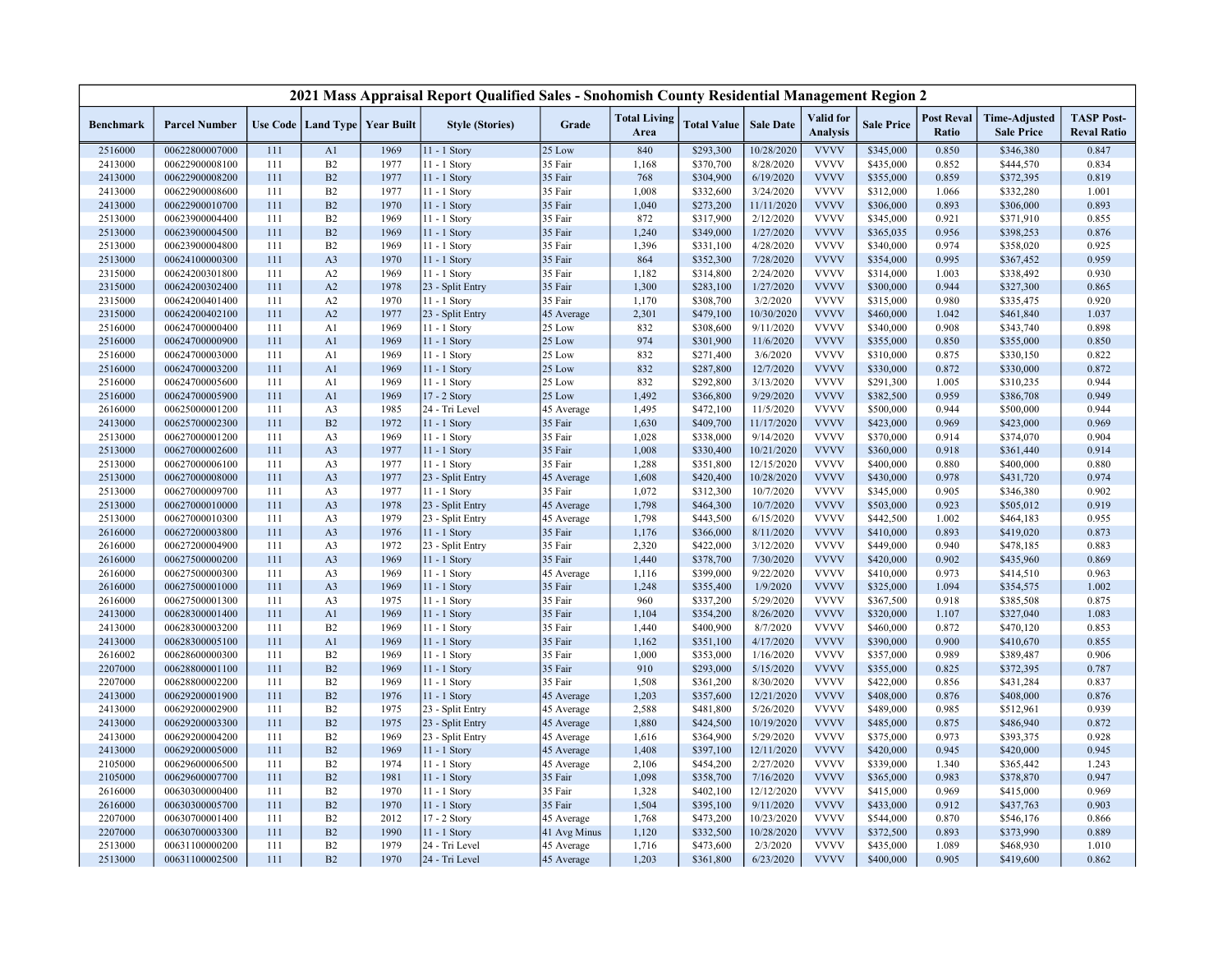|                  |                      |     |                                   |      | 2021 Mass Appraisal Report Qualified Sales - Snohomish County Residential Management Region 2 |            |                             |                    |                  |                              |                   |                            |                                           |                                         |
|------------------|----------------------|-----|-----------------------------------|------|-----------------------------------------------------------------------------------------------|------------|-----------------------------|--------------------|------------------|------------------------------|-------------------|----------------------------|-------------------------------------------|-----------------------------------------|
| <b>Benchmark</b> | <b>Parcel Number</b> |     | Use Code   Land Type   Year Built |      | <b>Style (Stories)</b>                                                                        | Grade      | <b>Total Living</b><br>Area | <b>Total Value</b> | <b>Sale Date</b> | Valid for<br><b>Analysis</b> | <b>Sale Price</b> | <b>Post Reval</b><br>Ratio | <b>Time-Adjusted</b><br><b>Sale Price</b> | <b>TASP Post-</b><br><b>Reval Ratio</b> |
| 2413000          | 00638000100200       | 111 | B2                                | 1975 | 24 - Tri Level                                                                                | 45 Average | 2,200                       | \$506,000          | 11/30/2020       | <b>VVVV</b>                  | \$556,150         | 0.910                      | \$556,150                                 | 0.910                                   |
| 2413000          | 00638000100400       | 111 | B2                                | 1976 | 11 - 1 Story                                                                                  | 45 Average | 1,495                       | \$436,900          | 4/29/2020        | <b>VVVV</b>                  | \$452,000         | 0.967                      | \$475,956                                 | 0.918                                   |
| 2413000          | 00638000301000       | 111 | B2                                | 1974 | $11 - 1$ Story                                                                                | 45 Average | 1,360                       | \$426,700          | 8/23/2020        | <b>VVVV</b>                  | \$412,500         | 1.034                      | \$421,575                                 | 1.012                                   |
| 2413001          | 00643400000300       | 111 | <b>B4</b>                         | 1977 | 12 - 1 Story Bsmt                                                                             | 45 Average | 2,484                       | \$469,800          | 9/25/2020        | <b>VVVV</b>                  | \$530,000         | 0.886                      | \$535,830                                 | 0.877                                   |
| 2413001          | 00643400000400       | 111 | <b>B4</b>                         | 1978 | 17 - 2 Story                                                                                  | 55 Good    | 4,665                       | \$809,800          | 7/30/2020        | <b>VVVV</b>                  | \$758,000         | 1.068                      | \$786,804                                 | 1.029                                   |
| 2207000          | 00644300000300       | 111 | B2                                | 1980 | 24 - Tri Level                                                                                | 45 Average | 1,764                       | \$468,700          | 5/26/2020        | <b>VVVV</b>                  | \$475,000         | 0.987                      | \$498,275                                 | 0.941                                   |
| 2207000          | 00644300000400       | 111 | B2                                | 1979 | 24 - Tri Level                                                                                | 45 Average | 1,676                       | \$457,000          | 3/4/2020         | <b>VVVV</b>                  | \$434,500         | 1.052                      | \$462,743                                 | 0.988                                   |
| 2207000          | 00644300001800       | 111 | B2                                | 1991 | 24 - Tri Level                                                                                | 45 Average | 1,628                       | \$441,500          | 4/21/2020        | <b>VVVV</b>                  | \$408,000         | 1.082                      | \$429,624                                 | 1.028                                   |
| 2207000          | 00644300002200       | 111 | B2                                | 1987 | 24 - Tri Level                                                                                | 45 Average | 2,016                       | \$474,500          | 11/6/2020        | <b>VVVV</b>                  | \$430,000         | 1.103                      | \$430,000                                 | 1.103                                   |
| 2408001          | 00645900000100       | 111 | A2                                | 1976 | 23 - Split Entry                                                                              | 35 Fair    | 1,536                       | \$365,900          | 11/25/2020       | <b>VVVV</b>                  | \$410,000         | 0.892                      | \$410,000                                 | 0.892                                   |
| 2408001          | 00645900000600       | 111 | A2                                | 1977 | 11 - 1 Story                                                                                  | 35 Fair    | 2,134                       | \$382,300          | 11/9/2020        | <b>VVVV</b>                  | \$445,000         | 0.859                      | \$445,000                                 | 0.859                                   |
| 2413000          | 00655400000100       | 111 | A <sub>3</sub>                    | 1977 | 17 - 2 Story                                                                                  | 45 Average | 2,088                       | \$411,600          | 8/7/2020         | <b>VVVV</b>                  | \$400,000         | 1.029                      | \$408,800                                 | 1.007                                   |
| 2413000          | 00655400001900       | 111 | A <sub>3</sub>                    | 1978 | 23 - Split Entry                                                                              | 45 Average | 2,328                       | \$428,600          | 11/18/2020       | <b>VVVV</b>                  | \$437,000         | 0.981                      | \$437,000                                 | 0.981                                   |
| 2413000          | 00655700000400       | 111 | A <sub>3</sub>                    | 1982 | 11 - 1 Story                                                                                  | 45 Average | 2,007                       | \$541,400          | 7/14/2020        | <b>VVVV</b>                  | \$479,000         | 1.130                      | \$497,202                                 | 1.089                                   |
| 2413000          | 00655700003700       | 111 | A <sub>3</sub>                    | 1978 | 11 - 1 Story                                                                                  | 45 Average | 1,664                       | \$519,500          | 5/18/2020        | <b>VVVV</b>                  | \$465,000         | 1.117                      | \$487,785                                 | 1.065                                   |
| 2413000          | 00656500001200       | 111 | B2                                | 1977 | 17 - 2 Story                                                                                  | 45 Average | 2,390                       | \$459,600          | 12/17/2020       | <b>VVVV</b>                  | \$480,000         | 0.958                      | \$480,000                                 | 0.958                                   |
| 2413000          | 00656500002300       | 111 | B2                                | 1977 | 12 - 1 Story Bsmt                                                                             | 45 Average | 2,536                       | \$515,100          | 4/30/2020        | <b>VVVV</b>                  | \$517,000         | 0.996                      | \$544,401                                 | 0.946                                   |
| 2413000          | 00659000000100       | 111 | A1                                | 1978 | 11 - 1 Story                                                                                  | 45 Average | 1,436                       | \$377,600          | 4/9/2020         | <b>VVVV</b>                  | \$403,000         | 0.937                      | \$424,359                                 | 0.890                                   |
| 2413000          | 00659000000800       | 111 | B2                                | 1977 | 11 - 1 Story                                                                                  | 45 Average | 1,405                       | \$416,700          | 11/9/2020        | <b>VVVV</b>                  | \$420,000         | 0.992                      | \$420,000                                 | 0.992                                   |
| 2413000          | 00659000001400       | 111 | B2                                | 1978 | 11 - 1 Story                                                                                  | 45 Average | 1,632                       | \$426,800          | 5/5/2020         | <b>VVVV</b>                  | \$379,500         | 1.125                      | \$398,096                                 | 1.072                                   |
| 2413000          | 00659000004000       | 111 | B2                                | 1978 | 23 - Split Entry                                                                              | 45 Average | 2,008                       | \$441,500          | 1/10/2020        | <b>VVVV</b>                  | \$390,000         | 1.132                      | \$425,490                                 | 1.038                                   |
| 2413000          | 00659000004800       | 111 | B2                                | 1978 | $11 - 1$ Story                                                                                | 45 Average | 1,930                       | \$484,900          | 7/27/2020        | <b>VVVV</b>                  | \$500,000         | 0.970                      | \$519,000                                 | 0.934                                   |
| 2104000          | 00659300001500       | 111 | B2                                | 1988 | 18 - 2 Story Bsmt                                                                             | 45 Average | 2,580                       | \$505,200          | 12/7/2020        | <b>VVVV</b>                  | \$539,000         | 0.937                      | \$539,000                                 | 0.937                                   |
| 2104000          | 00659300002400       | 111 | B2                                | 1978 | 12 - 1 Story Bsmt                                                                             | 45 Average | 2,820                       | \$534,200          | 3/1/2020         | <b>VVVV</b>                  | \$494,000         | 1.081                      | \$526,110                                 | 1.015                                   |
| 2413000          | 00659400003700       | 111 | A <sub>3</sub>                    | 1978 | 24 - Tri Level                                                                                | 45 Average | 1,878                       | \$412,300          | 9/30/2020        | <b>VVVV</b>                  | \$455,000         | 0.906                      | \$460,005                                 | 0.896                                   |
| 2413000          | 00659400003800       | 111 | A <sub>3</sub>                    | 1978 | $11 - 1$ Story                                                                                | 45 Average | 1,912                       | \$484,200          | 12/7/2020        | <b>VVVV</b>                  | \$480,000         | 1.009                      | \$480,000                                 | 1.009                                   |
| 2413000          | 00659400004000       | 111 | A <sub>3</sub>                    | 1979 | 11 - 1 Story                                                                                  | 45 Average | 1,788                       | \$458,900          | 9/14/2020        | <b>VVVV</b>                  | \$460,000         | 0.998                      | \$465,060                                 | 0.987                                   |
| 2207000          | 00659800000100       | 111 | B2                                | 2020 | 17 - 2 Story                                                                                  | 45 Average | 2,784                       | \$589,600          | 3/19/2020        | <b>VVVV</b>                  | \$575,000         | 1.025                      | \$612,375                                 | 0.963                                   |
| 2207000          | 00659800000200       | 111 | B2                                | 2020 | 17 - 2 Story                                                                                  | 45 Average | 2,700                       | \$582,900          | 7/20/2020        | <b>VVVV</b>                  | \$585,000         | 0.996                      | \$607,230                                 | 0.960                                   |
| 2207000          | 00659800000600       | 111 | B2                                | 1990 | 17 - 2 Story                                                                                  | 55 Good    | 2,443                       | \$607,600          | 9/18/2020        | <b>VVVV</b>                  | \$650,000         | 0.935                      | \$657,150                                 | 0.925                                   |
| 2616000          | 00660100000300       | 111 | B2                                | 1978 | 23 - Split Entry                                                                              | 45 Average | 2,252                       | \$542,900          | 5/25/2020        | <b>VVVV</b>                  | \$492,500         | 1.102                      | \$516,633                                 | 1.051                                   |
| 2408000          | 00660700001400       | 111 | A <sub>3</sub>                    | 1979 | 11 - 1 Story                                                                                  | 45 Average | 1,774                       | \$404,700          | 12/10/2020       | <b>VVVV</b>                  | \$455,000         | 0.889                      | \$455,000                                 | 0.889                                   |
| 2413000          | 00665300000800       | 111 | A <sub>1</sub>                    | 1980 | 24 - Tri Level                                                                                | 45 Average | 1,400                       | \$360,700          | 6/22/2020        | <b>VVVV</b>                  | \$361,000         | 0.999                      | \$378,689                                 | 0.952                                   |
| 2413000          | 00665300001700       | 111 | A1                                | 1978 | 11 - 1 Story                                                                                  | 35 Fair    | 1,380                       | \$331,700          | 4/14/2020        | <b>VVVV</b>                  | \$330,000         | 1.005                      | \$347,490                                 | 0.955                                   |
| 2413000          | 00665300002200       | 111 | A1                                | 1978 | 11 - 1 Story                                                                                  | 35 Fair    | 1,044                       | \$329,200          | 10/28/2020       | <b>VVVV</b>                  | \$370,000         | 0.890                      | \$371,480                                 | 0.886                                   |
| 2413000          | 00665300003600       | 111 | A1                                | 1978 | 11 - 1 Story                                                                                  | 35 Fair    | 1,044                       | \$330,700          | 11/25/2020       | <b>VVVV</b>                  | \$364,000         | 0.909                      | \$364,000                                 | 0.909                                   |
| 2413000          | 00665300004100       | 111 | A1                                | 1978 | $11 - 1$ Story                                                                                | 35 Fair    | 1,044                       | \$326,700          | 5/1/2020         | <b>VVVV</b>                  | \$360,000         | 0.908                      | \$377,640                                 | 0.865                                   |
| 2413000          | 00665300004500       | 111 | A <sub>1</sub>                    | 1978 | 11 - 1 Story                                                                                  | 35 Fair    | 1,056                       | \$343,000          | 6/17/2020        | <b>VVVV</b>                  | \$365,000         | 0.940                      | \$382,885                                 | 0.896                                   |
| 2413000          | 00665300005100       | 111 | A1                                | 1978 | 11 - 1 Story                                                                                  | 35 Fair    | 1,008                       | \$331,100          | 7/13/2020        | <b>VVVV</b>                  | \$385,000         | 0.860                      | \$399,630                                 | 0.829                                   |
| 2413000          | 00665600001300       | 111 | A <sub>1</sub>                    | 1978 | 27 - Multi Level                                                                              | 45 Average | 2,090                       | \$484,300          | 1/2/2020         | <b>VVVV</b>                  | \$445,000         | 1.088                      | \$485,495                                 | 0.998                                   |
| 2513000          | 00666400001100       | 111 | A <sub>3</sub>                    | 1978 | 11 - 1 Story                                                                                  | 45 Average | 1,368                       | \$401,600          | 7/22/2020        | <b>VVVV</b>                  | \$410,000         | 0.980                      | \$425,580                                 | 0.944                                   |
| 2413000          | 00666900000100       | 111 | A1                                | 1978 | 11 - 1 Story                                                                                  | 35 Fair    | 1,520                       | \$361,300          | 12/4/2020        | <b>VVVV</b>                  | \$409,950         | 0.881                      | \$409,950                                 | 0.881                                   |
| 2413000          | 00666900000900       | 111 | A1                                | 1978 | 11 - 1 Story                                                                                  | 35 Fair    | 1,466                       | \$365,900          | 5/8/2020         | <b>VVVV</b>                  | \$363,000         | 1.008                      | \$380,787                                 | 0.961                                   |
| 2616000          | 00668500001400       | 111 | A <sub>3</sub>                    | 1978 | 17 - 2 Story                                                                                  | 45 Average | 1,942                       | \$485,300          | 2/26/2020        | <b>VVVV</b>                  | \$526,250         | 0.922                      | \$567,298                                 | 0.855                                   |
| 2616000          | 00668500002300       | 111 | A <sub>3</sub>                    | 1979 | 23 - Split Entry                                                                              | 45 Average | 2,342                       | \$521,500          | 4/14/2020        | <b>VVVV</b>                  | \$575,000         | 0.907                      | \$605,475                                 | 0.861                                   |
| 2616000          | 00668500002700       | 111 | A <sub>3</sub>                    | 1986 | 11 - 1 Story                                                                                  | 45 Average | 1,631                       | \$481,700          | 7/2/2020         | <b>VVVV</b>                  | \$510,000         | 0.945                      | \$529,380                                 | 0.910                                   |
| 2616000          | 00668500002800       | 111 | A <sub>3</sub>                    | 1978 | 23 - Split Entry                                                                              | 45 Average | 2,520                       | \$488,800          | 9/2/2020         | <b>VVVV</b>                  | \$540,000         | 0.905                      | \$545,940                                 | 0.895                                   |
| 2616000          | 00668500002900       | 111 | A <sub>3</sub>                    | 1979 | 23 - Split Entry                                                                              | 45 Average | 2,132                       | \$489,000          | 5/13/2020        | <b>VVVV</b>                  | \$480,000         | 1.019                      | \$503,520                                 | 0.971                                   |
| 2413000          | 00671600004100       | 111 | A1                                | 1979 | 11 - 1 Story                                                                                  | 45 Average | 1,728                       | \$391,500          | 10/9/2020        | <b>VVVV</b>                  | \$410,000         | 0.955                      | \$411,640                                 | 0.951                                   |
| 2408000          | 00671900001200       | 111 | B2                                | 1978 | 11 - 1 Story                                                                                  | 45 Average | 1,349                       | \$361,900          | 4/6/2020         | <b>VVVV</b>                  | \$325,000         | 1.114                      | \$342,225                                 | 1.057                                   |
| 2413000          | 00674500002300       | 111 | A <sub>3</sub>                    | 1979 | 17 - 2 Story                                                                                  | 45 Average | 2,268                       | \$488,000          | 9/25/2020        | <b>VVVV</b>                  | \$472,000         | 1.034                      | \$477,192                                 | 1.023                                   |
| 2413000          | 00674500002800       | 111 | A <sub>3</sub>                    | 1979 | 23 - Split Entry                                                                              | 45 Average | 1,997                       | \$450,900          | 6/8/2020         | <b>VVVV</b>                  | \$425,000         | 1.061                      | \$445,825                                 | 1.011                                   |
| 2413000          | 00674500003600       | 111 | A <sub>3</sub>                    | 1979 | 17 - 2 Story                                                                                  | 45 Average | 2,095                       | \$469,200          | 12/2/2020        | <b>VVVV</b>                  | \$495,015         | 0.948                      | \$495,015                                 | 0.948                                   |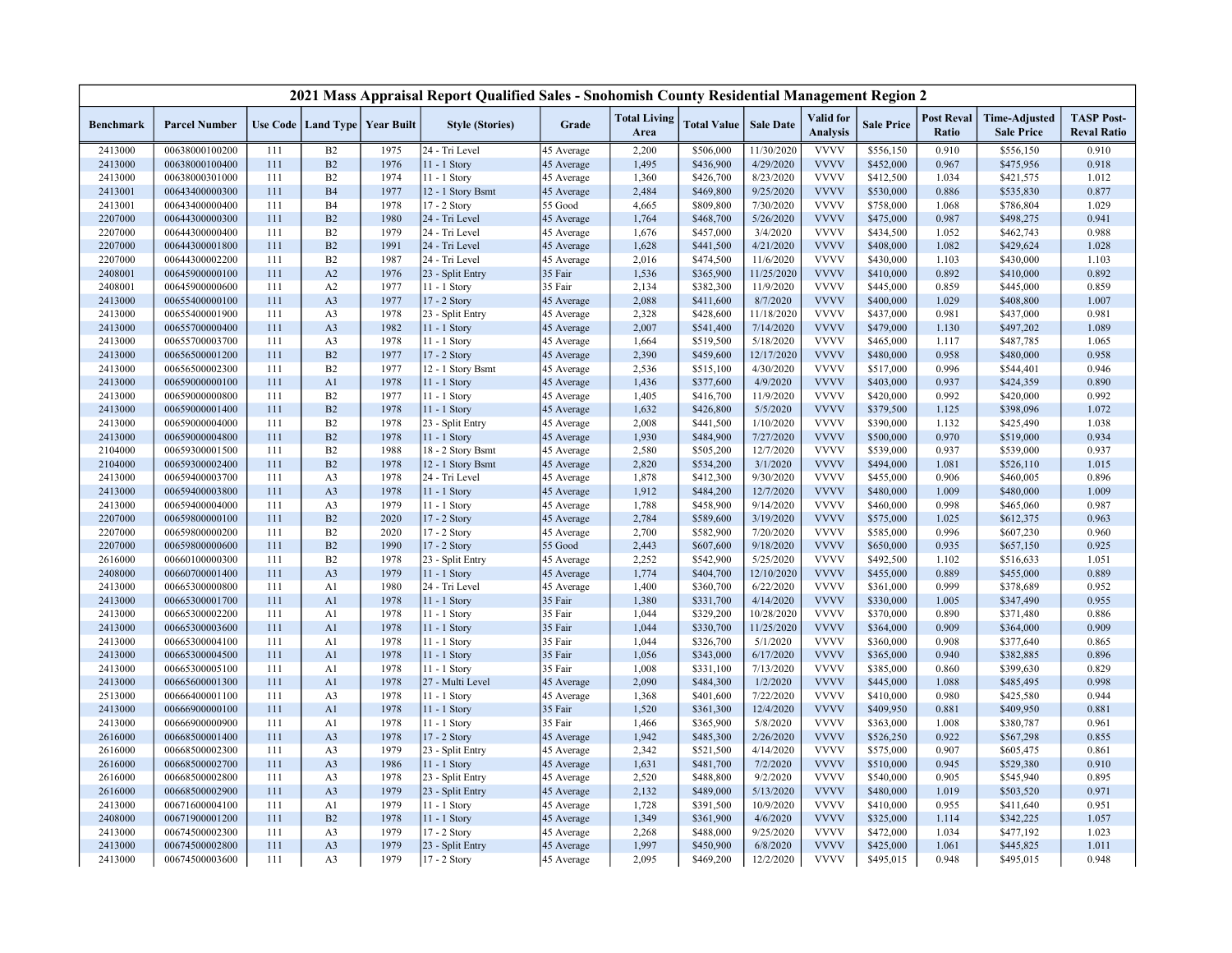|                    |                                  |            |                                   |              | 2021 Mass Appraisal Report Qualified Sales - Snohomish County Residential Management Region 2 |                          |                             |                        |                        |                                     |                        |                            |                                           |                                         |
|--------------------|----------------------------------|------------|-----------------------------------|--------------|-----------------------------------------------------------------------------------------------|--------------------------|-----------------------------|------------------------|------------------------|-------------------------------------|------------------------|----------------------------|-------------------------------------------|-----------------------------------------|
| <b>Benchmark</b>   | <b>Parcel Number</b>             |            | Use Code   Land Type   Year Built |              | <b>Style (Stories)</b>                                                                        | Grade                    | <b>Total Living</b><br>Area | <b>Total Value</b>     | <b>Sale Date</b>       | <b>Valid</b> for<br><b>Analysis</b> | <b>Sale Price</b>      | <b>Post Reval</b><br>Ratio | <b>Time-Adjusted</b><br><b>Sale Price</b> | <b>TASP Post-</b><br><b>Reval Ratio</b> |
| 2413000            | 00674600000200                   | 111        | A <sub>1</sub>                    | 1979         | 23 - Split Entry                                                                              | 45 Average               | 2,136                       | \$460,000              | 12/30/2020             | <b>VVVV</b>                         | \$490,000              | 0.939                      | \$490,000                                 | 0.939                                   |
| 2413000            | 00674600002600                   | 111        | A1                                | 1979         | 23 - Split Entry                                                                              | 45 Average               | 1,812                       | \$420,700              | 10/6/2020              | <b>VVVV</b>                         | \$450,000              | 0.935                      | \$451,800                                 | 0.931                                   |
| 2315000            | 00676600001000                   | 111        | A2                                | 1979         | 23 - Split Entry                                                                              | 45 Average               | 1,708                       | \$418,800              | 3/13/2020              | <b>VVVV</b>                         | \$422,000              | 0.992                      | \$449,430                                 | 0.932                                   |
| 2315000            | 00676600001500                   | 111        | A2                                | 1979         | 11 - 1 Story                                                                                  | 45 Average               | 1,000                       | \$366,800              | 12/15/2020             | <b>VVVV</b>                         | \$395,000              | 0.929                      | \$395,000                                 | 0.929                                   |
| 2315000            | 00676600003200                   | 111        | A2                                | 1979         | 23 - Split Entry                                                                              | 45 Average               | 1,468                       | \$394,800              | 9/16/2020              | <b>VVVV</b>                         | \$410,000              | 0.963                      | \$414,510                                 | 0.952                                   |
| 2315000            | 00676600003800                   | 111        | A2                                | 1979         | 23 - Split Entry                                                                              | 45 Average               | 1,628                       | \$405,600              | 7/9/2020               | <b>VVVV</b>                         | \$445,000              | 0.911                      | \$461,910                                 | 0.878                                   |
| 2413000            | 00676700004300                   | 111        | A <sub>3</sub>                    | 1979         | 23 - Split Entry                                                                              | 35 Fair                  | 1,423                       | \$365,400              | 10/6/2020              | <b>VVVV</b>                         | \$404,000              | 0.904                      | \$405,616                                 | 0.901                                   |
| 2413000            | 00676700006000                   | 111        | A <sub>3</sub>                    | 1979         | 23 - Split Entry                                                                              | 45 Average               | 1,432                       | \$387,000              | 5/26/2020              | <b>VVVV</b>                         | \$410,000              | 0.944                      | \$430,090                                 | 0.900                                   |
| 2413000            | 00676700008300                   | 111        | A <sub>3</sub>                    | 1978         | 23 - Split Entry                                                                              | 45 Average               | 1,808                       | \$373,600              | 12/28/2020             | <b>VVVV</b>                         | \$380,000              | 0.983                      | \$380,000                                 | 0.983                                   |
| 2413000            | 00676700013600                   | 111        | A <sub>3</sub>                    | 1979         | 11 - 1 Story                                                                                  | 35 Fair                  | 1,008                       | \$319,900              | 8/13/2020              | <b>VVVV</b>                         | \$362,500              | 0.882                      | \$370,475                                 | 0.863                                   |
| 2616002            | 00679400000100                   | 111        | B2                                | 1978         | 11 - 1 Story                                                                                  | 45 Average               | 1,764                       | \$528,500              | 4/22/2020              | <b>VVVV</b>                         | \$510,000              | 1.036                      | \$537,030                                 | 0.984                                   |
| 2616000            | 00680700001300                   | 111        | A <sub>3</sub>                    | 1979         | 23 - Split Entry                                                                              | 45 Average               | 1,500                       | \$459,000              | 11/17/2020             | <b>VVVV</b>                         | \$480,000              | 0.956                      | \$480,000                                 | 0.956                                   |
| 2616000            | 00680700004100                   | 111        | A <sub>3</sub>                    | 1979         | 17 - 2 Story                                                                                  | 35 Fair                  | 1,764                       | \$418,500              | 4/8/2020               | <b>VVVV</b>                         | \$435,000              | 0.962                      | \$458,055                                 | 0.914                                   |
| 2513000            | 00680900000600                   | 111        | A <sub>3</sub>                    | 1979         | 11 - 1 Story                                                                                  | 35 Fair                  | 920                         | \$319,100              | 9/11/2020              | <b>VVVV</b>                         | \$315,000              | 1.013                      | \$318,465                                 | 1.002                                   |
| 2513000            | 00680900001600                   | 111        | A <sub>3</sub>                    | 1979         | 11 - 1 Story                                                                                  | 35 Fair                  | 2,003                       | \$426,200              | 7/9/2020               | <b>VVVV</b>                         | \$420,000              | 1.015                      | \$435,960                                 | 0.978                                   |
| 2106000            | 00681200000300                   | 111        | A <sub>3</sub>                    | 2009         | 17 - 2 Story                                                                                  | 45 Average               | 2,186                       | \$469,400              | 10/25/2020             | <b>VVVV</b>                         | \$534,900              | 0.878                      | \$537,040                                 | 0.874                                   |
| 2106000            | 00681200001800                   | 111        | A <sub>3</sub>                    | 1989         | 11 - 1 Story                                                                                  | 45 Average               | 1,788                       | \$446,600              | 5/18/2020              | <b>VVVV</b>                         | \$430,000              | 1.039                      | \$451,070                                 | 0.990                                   |
| 2106000            | 00681200003100                   | 111        | A <sub>3</sub>                    | 1980         | 12 - 1 Story Bsmt                                                                             | 45 Average               | 2,514                       | \$519,700              | 1/10/2020              | <b>VVVV</b>                         | \$514,750              | 1.010                      | \$561,592                                 | 0.925                                   |
| 2616000            | 00681300000500                   | 111        | A <sub>3</sub>                    | 1979         | 23 - Split Entry                                                                              | 45 Average               | 1,773                       | \$456,500              | 3/9/2020               | <b>VVVV</b>                         | \$435,000              | 1.049                      | \$463,275                                 | 0.985                                   |
| 2413000            | 00684600001300                   | 111        | A <sub>3</sub>                    | 1979         | 23 - Split Entry                                                                              | 45 Average               | 1,504                       | \$419,800              | 2/25/2020              | <b>VVVV</b>                         | \$405,000              | 1.037                      | \$436,590                                 | 0.962                                   |
| 2413000            | 00684600001700                   | 111        | A <sub>3</sub>                    | 1979         | 23 - Split Entry                                                                              | 45 Average               | 1,500                       | \$402,200              | 5/18/2020              | <b>VVVV</b>                         | \$406,000              | 0.991                      | \$425,894                                 | 0.944                                   |
| 2513000            | 00686100000400                   | 111        | B2                                | 1983         | 11 - 1 Story                                                                                  | 35 Fair                  | 1,308                       | \$379,000              | 9/3/2020               | <b>VVVV</b>                         | \$408,000              | 0.929                      | \$412,488                                 | 0.919                                   |
| 2513000            | 00686100000700                   | 111        | B2                                | 1980         | $11 - 1$ Story                                                                                | 35 Fair                  | 1,516                       | \$396,200              | 8/6/2020               | <b>VVVV</b>                         | \$450,000              | 0.880                      | \$459,900                                 | 0.861                                   |
| 2616000            | 00686400000100                   | 111        | A <sub>3</sub>                    | 1986         | 24 - Tri Level                                                                                | 45 Average               | 1,618                       | \$475,200              | 7/6/2020               | <b>VVVV</b>                         | \$460,000              | 1.033                      | \$477,480                                 | 0.995                                   |
| 2616000            | 00686400000900                   | 111        | A <sub>3</sub>                    | 1982         | 14 - 1 1/2 Story                                                                              | 45 Average               | 1,410                       | \$452,400              | 8/17/2020              | <b>VVVV</b>                         | \$444,500              | 1.018                      | \$454,279                                 | 0.996                                   |
| 2616000            | 00686400001700                   | 111        | A <sub>3</sub>                    | 1987         | 24 - Tri Level                                                                                | 45 Average               | 1,560                       | \$495,100              | 6/9/2020               | <b>VVVV</b>                         | \$600,000              | 0.825                      | \$629,400                                 | 0.787                                   |
| 2616000            | 00686400002200                   | 111        | A <sub>3</sub>                    | 1984         | 17 - 2 Story                                                                                  | 45 Average               | 1,979                       | \$515,200              | 9/21/2020              | <b>VVVV</b>                         | \$506,900              | 1.016                      | \$512,476                                 | 1.005                                   |
| 2616000            | 00688100001100                   | 111        | A <sub>3</sub>                    | 1983         | 11 - 1 Story                                                                                  | 45 Average               | 1,578                       | \$459,700              | 8/8/2020               | <b>VVVV</b><br><b>VVVV</b>          | \$470,000              | 0.978<br>0.999             | \$480,340                                 | 0.957                                   |
| 2616000            | 00688100001400                   | 111        | A <sub>3</sub>                    | 1986         | 23 - Split Entry                                                                              | 45 Average               | 1,790                       | \$439,700              | 8/19/2020              | <b>VVVV</b>                         | \$440,000              |                            | \$449,680                                 | 0.978                                   |
| 2616000<br>2616000 | 00688100001800<br>00688100003000 | 111<br>111 | A <sub>3</sub><br>A <sub>3</sub>  | 1981<br>1985 | 23 - Split Entry<br>23 - Split Entry                                                          | 45 Average               | 1,568<br>1,536              | \$462,600<br>\$343,000 | 4/21/2020<br>6/23/2020 | <b>VVVV</b>                         | \$440,000<br>\$325,000 | 1.051<br>1.055             | \$463,320<br>\$340,925                    | 0.998<br>1.006                          |
| 2616000            | 00688100005800                   | 111        | A <sub>3</sub>                    | 1985         | 11 - 1 Story                                                                                  | 45 Average<br>45 Average | 1,118                       | \$372,100              | 6/23/2020              | <b>VVVV</b>                         | \$380,000              | 0.979                      | \$398,620                                 | 0.933                                   |
| 2616000            | 00688100006200                   | 111        | A <sub>3</sub>                    | 1980         | 23 - Split Entry                                                                              | 45 Average               | 2,222                       | \$451,000              | 1/3/2020               | <b>VVVV</b>                         | \$415,000              | 1.087                      | \$452,765                                 | 0.996                                   |
| 2616000            | 00688100006600                   | 111        | A <sub>3</sub>                    | 1980         | 23 - Split Entry                                                                              | 45 Average               | 1,852                       | \$459,100              | 9/4/2020               | <b>VVVV</b>                         | \$465,000              | 0.987                      | \$470,115                                 | 0.977                                   |
| 2513000            | 00689600000700                   | 111        | A <sub>3</sub>                    | 1980         | 11 - 1 Story                                                                                  | 35 Fair                  | 904                         | \$326,000              | 3/12/2020              | <b>VVVV</b>                         | \$345,000              | 0.945                      | \$367,425                                 | 0.887                                   |
| 2408000            | 00689900000700                   | 111        | B2                                | 1979         | $11 - 1$ Story                                                                                | 35 Fair                  | 1,377                       | \$395,200              | 5/11/2020              | <b>VVVV</b>                         | \$390,000              | 1.013                      | \$409,110                                 | 0.966                                   |
| 2408000            | 00689900001000                   | 111        | B2                                | 1979         | 11 - 1 Story                                                                                  | 35 Fair                  | 1,621                       | \$378,100              | 6/17/2020              | <b>VVVV</b>                         | \$372,500              | 1.015                      | \$390,753                                 | 0.968                                   |
| 2413000            | 00690300000700                   | 111        | A3                                | 1981         | 11 - 1 Story                                                                                  | 45 Average               | 1,374                       | \$403,500              | 9/28/2020              | <b>VVVV</b>                         | \$415,000              | 0.972                      | \$419,565                                 | 0.962                                   |
| 2413000            | 00690300001500                   | 111        | A <sub>3</sub>                    | 1984         | $11 - 1$ Story                                                                                | 45 Average               | 1,444                       | \$419,100              | 9/30/2020              | <b>VVVV</b>                         | \$435,000              | 0.963                      | \$439,785                                 | 0.953                                   |
| 2413000            | 00690300001900                   | 111        | A <sub>3</sub>                    | 1981         | 11 - 1 Story                                                                                  | 45 Average               | 1,568                       | \$425,700              | 6/25/2020              | <b>VVVV</b>                         | \$407,500              | 1.045                      | \$427,468                                 | 0.996                                   |
| 2413000            | 00690300002700                   | 111        | A <sub>3</sub>                    | 1981         | 11 - 1 Story                                                                                  | 45 Average               | 1,624                       | \$422,500              | 4/24/2020              | <b>VVVV</b>                         | \$439,000              | 0.962                      | \$462,267                                 | 0.914                                   |
| 2413000            | 00690300003400                   | 111        | A <sub>3</sub>                    | 1988         | 17 - 2 Story                                                                                  | 45 Average               | 1,807                       | \$411,000              | 12/14/2020             | <b>VVVV</b>                         | \$440,000              | 0.934                      | \$440,000                                 | 0.934                                   |
| 2413000            | 00694200000900                   | 111        | A <sub>3</sub>                    | 1980         | $11 - 1$ Story                                                                                | 35 Fair                  | 1,140                       | \$345,800              | 12/7/2020              | <b>VVVV</b>                         | \$400,000              | 0.865                      | \$400,000                                 | 0.864                                   |
| 2413000            | 00695700001600                   | 111        | A1                                | 1980         | 11 - 1 Story                                                                                  | 35 Fair                  | 1,184                       | \$343,400              | 6/29/2020              | <b>VVVV</b>                         | \$390,000              | 0.881                      | \$409,110                                 | 0.839                                   |
| 2413000            | 00695700001800                   | 111        | A <sub>1</sub>                    | 1980         | 23 - Split Entry                                                                              | 45 Average               | 1,404                       | \$354,000              | 8/14/2020              | <b>VVVV</b>                         | \$450,000              | 0.787                      | \$459,900                                 | 0.770                                   |
| 2413000            | 00695700001900                   | 111        | A1                                | 1980         | 11 - 1 Story                                                                                  | 35 Fair                  | 1,378                       | \$353,800              | 6/18/2020              | <b>VVVV</b>                         | \$347,000              | 1.020                      | \$364,003                                 | 0.972                                   |
| 2413000            | 00695700003400                   | 111        | A1                                | 1980         | 24 - Tri Level                                                                                | 45 Average               | 1,414                       | \$393,400              | 7/28/2020              | <b>VVVV</b>                         | \$405,000              | 0.971                      | \$420,390                                 | 0.936                                   |
| 2616000            | 00697700001100                   | 111        | A <sub>3</sub>                    | 1987         | 11 - 1 Story                                                                                  | 45 Average               | 1,034                       | \$396,900              | 3/25/2020              | <b>VVVV</b>                         | \$385,000              | 1.031                      | \$410,025                                 | 0.968                                   |
| 2616000            | 00697700001200                   | 111        | A <sub>3</sub>                    | 1987         | 24 - Tri Level                                                                                | 45 Average               | 1,792                       | \$455,100              | 12/28/2020             | <b>VVVV</b>                         | \$500,000              | 0.910                      | \$500,000                                 | 0.910                                   |
| 2616000            | 00697700004600                   | 111        | A <sub>3</sub>                    | 1988         | 24 - Tri Level                                                                                | 45 Average               | 1,508                       | \$440,300              | 4/29/2020              | <b>VVVV</b>                         | \$455,000              | 0.968                      | \$479,115                                 | 0.919                                   |
| 2413000            | 00698500000900                   | 111        | A <sub>3</sub>                    | 1980         | 11 - 1 Story                                                                                  | 45 Average               | 1,288                       | \$387,700              | 5/18/2020              | <b>VVVV</b>                         | \$378,000              | 1.026                      | \$396,522                                 | 0.978                                   |
| 2413000            | 00698500003200                   | 111        | A <sub>3</sub>                    | 1981         | 23 - Split Entry                                                                              | 45 Average               | 1,804                       | \$428,600              | 5/28/2020              | <b>VVVV</b>                         | \$416,000              | 1.030                      | \$436,384                                 | 0.982                                   |
| 2413000            | 00698500003300                   | 111        | A <sub>3</sub>                    | 1981         | 23 - Split Entry                                                                              | 45 Average               | 1,804                       | \$420,200              | 5/12/2020              | <b>VVVV</b>                         | \$391,100              | 1.074                      | \$410,264                                 | 1.024                                   |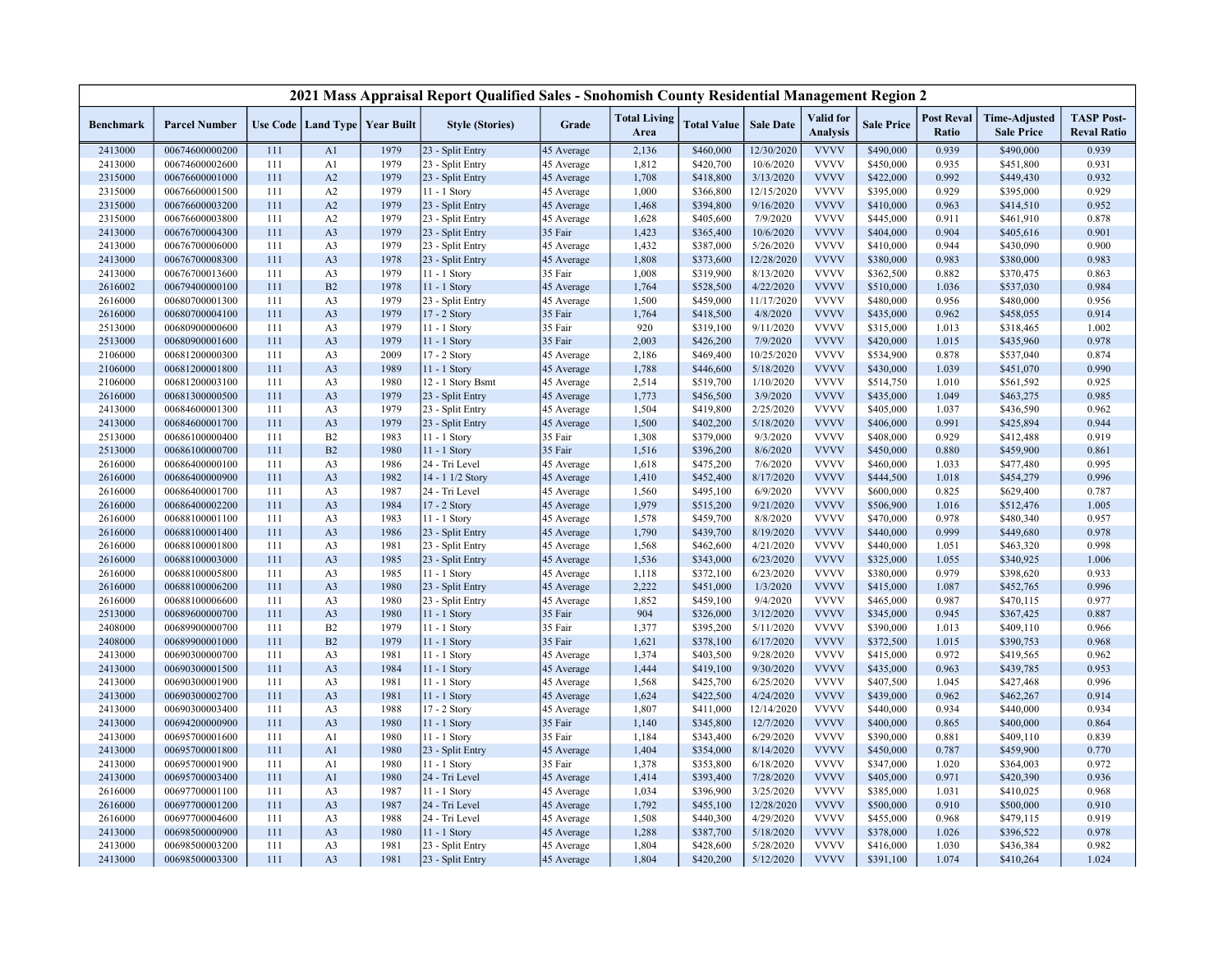| <b>Post Reval</b><br><b>Total Living</b><br>Valid for<br><b>TASP Post-</b><br><b>Time-Adjusted</b><br>Use Code   Land Type  <br><b>Year Built</b><br><b>Style (Stories)</b><br>Grade<br><b>Total Value</b><br><b>Sale Date</b><br><b>Sale Price</b><br>Benchmark<br><b>Parcel Number</b><br><b>Analysis</b><br>Ratio<br><b>Reval Ratio</b><br>Area<br><b>Sale Price</b><br>8/20/2020<br><b>VVVV</b><br>2413000<br>00698500005600<br>111<br>1980<br>11 - 1 Story<br>45 Average<br>1,280<br>\$394,800<br>\$410,000<br>0.963<br>\$419,020<br>0.942<br>A <sub>3</sub><br><b>VVVV</b><br>2413000<br>00698500005700<br>111<br>A3<br>1980<br>11 - 1 Story<br>35 Fair<br>1,045<br>\$335,000<br>7/10/2020<br>\$400,000<br>0.838<br>\$415,200<br>0.807<br><b>VVVV</b><br>0.970<br>2207000<br>00701100000200<br>111<br>B2<br>1999<br>49 Avg Plus<br>2,328<br>\$587,600<br>3/3/2020<br>\$569,000<br>1.033<br>\$605,985<br>17 - 2 Story<br><b>VVVV</b><br>B2<br>2002<br>1,453<br>11/10/2020<br>0.936<br>0.936<br>2207000<br>00701100000800<br>111<br>11 - 1 Story<br>45 Average<br>\$467,400<br>\$499,500<br>\$499,500<br><b>VVVV</b><br>2207000<br>00701100000900<br>111<br>B2<br>1992<br>17 - 2 Story<br>45 Average<br>1,799<br>\$482,900<br>8/26/2020<br>\$528,354<br>0.914<br>\$539,978<br>0.894<br><b>VVVV</b><br>A <sub>3</sub><br>1988<br>1,140<br>\$366,400<br>7/2/2020<br>\$360,000<br>1.018<br>0.981<br>2413000<br>00704200000100<br>111<br>$11 - 1$ Story<br>41 Avg Minus<br>\$373,680<br>1988<br><b>VVVV</b><br>0.925<br>0.922<br>2413000<br>00704200003300<br>111<br>A3<br>41 Avg Minus<br>1,140<br>\$380,300<br>10/28/2020<br>\$411,000<br>\$412,644<br>11 - 1 Story<br><b>VVVV</b><br>111<br>A <sub>3</sub><br>1910<br>14 - 1 1/2 Story<br>35 Fair<br>1,290<br>9/30/2020<br>\$379,900<br>0.948<br>\$384,079<br>0.938<br>2413000<br>00704200003400<br>\$360,100<br><b>VVVV</b><br>1986<br>1,882<br>7/18/2020<br>\$440,000<br>0.981<br>2413000<br>00704400000500<br>111<br>A3<br>17 - 2 Story<br>\$448,100<br>1.018<br>\$456,720<br>45 Average<br><b>VVVV</b><br>0.914<br>2413000<br>00704400001300<br>111<br>A <sub>3</sub><br>1984<br>17 - 2 Story<br>45 Average<br>1,682<br>\$421,800<br>5/21/2020<br>\$440,000<br>0.959<br>\$461,560<br><b>VVVV</b><br>1986<br>17 - 2 Story<br>1,964<br>\$472,900<br>7/20/2020<br>1.087<br>1.047<br>2413000<br>00704400004000<br>111<br>A3<br>45 Average<br>\$435,000<br>\$451,530<br>\$414,900<br>11/17/2020<br><b>VVVV</b><br>0.972<br>2616000<br>00705800001300<br>111<br>A <sub>3</sub><br>1989<br>45 Average<br>1,132<br>\$426,700<br>0.972<br>\$426,700<br>11 - 1 Story<br><b>VVVV</b><br>A <sub>3</sub><br>1989<br>1,430<br>\$442,700<br>\$396,000<br>1.025<br>2616000<br>00705800001600<br>111<br>11 - 1 Story<br>45 Average<br>1/2/2020<br>1.118<br>\$432,036<br><b>VVVV</b><br>0.958<br>00705800002700<br>111<br>A <sub>3</sub><br>1989<br>11 - 1 Story<br>1,144<br>\$428,000<br>10/26/2020<br>\$445,000<br>0.962<br>\$446,780<br>2616000<br>45 Average<br><b>VVVV</b><br>2005<br>1,946<br>\$481,500<br>10/9/2020<br>\$479,950<br>1.003<br>0.999<br>2616000<br>00705800002901<br>111<br>A <sub>3</sub><br>$17 - 2$ Story<br>45 Average<br>\$481,870<br>A3<br>1985<br>1,440<br>\$350,300<br>4/3/2020<br><b>VVVV</b><br>\$325,000<br>1.078<br>\$342,225<br>1.024<br>2616000<br>00708700001700<br>111<br>17 - 2 Story<br>41 Avg Minus<br><b>VVVV</b><br>00711500000200<br>111<br>A <sub>3</sub><br>1986<br>23 - Split Entry<br>1,500<br>\$419,900<br>1/30/2020<br>\$425,000<br>0.988<br>0.906<br>2616000<br>45 Average<br>\$463,675<br><b>VVVV</b><br>111<br>1986<br>17 - 2 Story<br>\$409,900<br>6/13/2020<br>\$425,000<br>0.919<br>2616000<br>00711500001300<br>A <sub>3</sub><br>45 Average<br>1,166<br>0.964<br>\$445,825<br><b>VVVV</b><br>00711500001500<br>111<br>A3<br>1987<br>1,128<br>\$378,100<br>6/5/2020<br>\$350,000<br>1.080<br>\$367,150<br>1.030<br>2616000<br>11 - 1 Story<br>45 Average<br><b>VVVV</b><br>1986<br>1,170<br>\$395,300<br>8/3/2020<br>\$385,000<br>\$393,470<br>1.005<br>2616000<br>00711500002600<br>111<br>A <sub>3</sub><br>11 - 1 Story<br>45 Average<br>1.027<br>1985<br>1,440<br>\$352,500<br>12/21/2020<br><b>VVVV</b><br>0.881<br>\$400,000<br>0.881<br>2616000<br>00712200000100<br>111<br>A3<br>17 - 2 Story<br>41 Avg Minus<br>\$400,000<br><b>VVVV</b><br>2616000<br>00712200001600<br>111<br>A3<br>1985<br>17 - 2 Story<br>41 Avg Minus<br>1,104<br>\$370,600<br>11/6/2020<br>\$422,500<br>0.877<br>\$422,500<br>0.877<br><b>VVVV</b><br>00712200002300<br>111<br>A3<br>1983<br>45 Average<br>1,112<br>\$367,500<br>10/20/2020<br>\$350,000<br>1.050<br>\$351,400<br>1.046<br>2616000<br>11 - 1 Story<br><b>VVVV</b><br>2513000<br>00714000000200<br>111<br>A <sub>3</sub><br>1984<br>988<br>\$348,700<br>10/29/2020<br>\$400,000<br>0.872<br>0.868<br>$11 - 1$ Story<br>41 Avg Minus<br>\$401,600<br><b>VVVV</b><br>0.836<br>2513000<br>00714000001300<br>111<br>A3<br>1983<br>11 - 1 Story<br>35 Fair<br>1,144<br>\$356,300<br>3/13/2020<br>\$399,950<br>0.891<br>\$425,947<br><b>VVVV</b><br>2513000<br>00714000002600<br>111<br>A <sub>3</sub><br>1983<br>35 Fair<br>988<br>\$334,500<br>3/25/2020<br>\$360,000<br>0.929<br>\$383,400<br>0.872<br>11 - 1 Story<br><b>VVVV</b><br>A <sub>3</sub><br>1983<br>35 Fair<br>988<br>\$340,200<br>7/3/2020<br>0.950<br>0.915<br>2513000<br>00714000002700<br>111<br>11 - 1 Story<br>\$358,000<br>\$371,604<br><b>VVVV</b><br>1986<br>1,092<br>2/4/2020<br>0.936<br>00714200002600<br>111<br>A <sub>3</sub><br>41 Avg Minus<br>\$363,100<br>\$360,000<br>1.009<br>\$388,080<br>2616000<br>11 - 1 Story<br><b>VVVV</b><br>1985<br>1,906<br>\$464,100<br>5/29/2020<br>\$535,000<br>0.867<br>0.827<br>2616000<br>00714200002800<br>111<br>A <sub>3</sub><br>23 - Split Entry<br>45 Average<br>\$561,215<br><b>VVVV</b><br>1983<br>1,812<br>8/6/2020<br>1.055<br>2616000<br>00714200003000<br>111<br>A <sub>3</sub><br>14 - 1 1/2 Story<br>45 Average<br>\$442,000<br>\$410,000<br>1.078<br>\$419,020<br><b>VVVV</b><br>111<br>1982<br>14 - 1 1/2 Story<br>35 Fair<br>1,574<br>\$395,400<br>5/27/2020<br>\$430,000<br>0.920<br>\$451,070<br>0.877<br>2408000<br>00714500004500<br>A3<br>1984<br>1,320<br>\$372,800<br>12/14/2020<br><b>VVVV</b><br>0.867<br>2408000<br>00714500004800<br>111<br>A <sub>3</sub><br>17 - 2 Story<br>41 Avg Minus<br>\$430,000<br>0.867<br>\$430,000<br><b>VVVV</b><br>1,574<br>00714500005000<br>111<br>A <sub>3</sub><br>1984<br>14 - 1 1/2 Story<br>41 Avg Minus<br>\$409,000<br>4/24/2020<br>\$435,000<br>0.940<br>\$458,055<br>0.893<br>2408000<br><b>VVVV</b><br>1986<br>2,816<br>5/19/2020<br>1.030<br>2413000<br>00716800002800<br>111<br>A <sub>1</sub><br>12 - 1 Story Bsmt<br>45 Average<br>\$524,200<br>\$485,000<br>1.081<br>\$508,765<br><b>VVVV</b><br>2413000<br>00718600000100<br>111<br>A3<br>1987<br>11 - 1 Story<br>45 Average<br>1,168<br>\$391,100<br>10/7/2020<br>\$405,500<br>0.964<br>\$407,122<br>0.961<br><b>VVVV</b><br>2513000<br>A <sub>3</sub><br>1985<br>1,657<br>\$394,900<br>4/8/2020<br>\$396,000<br>0.997<br>\$416,988<br>0.947<br>00718700001300<br>111<br>11 - 1 Story<br>41 Avg Minus<br><b>VVVV</b><br>0.950<br>2413000<br>00719900000900<br>111<br>A <sub>1</sub><br>1984<br>41 Avg Minus<br>1,050<br>\$321,200<br>1/8/2020<br>\$309,950<br>1.036<br>\$338,155<br>11 - 1 Story<br><b>VVVV</b><br>111<br>A <sub>1</sub><br>1984<br>41 Avg Minus<br>874<br>\$298,300<br>1/13/2020<br>\$330,000<br>0.904<br>\$360,030<br>0.829<br>2413000<br>00719900001400<br>$11 - 1$ Story<br><b>VVVV</b><br>\$344,990<br>0.860<br>2413000<br>00719900002900<br>111<br>A <sub>1</sub><br>1985<br>41 Avg Minus<br>1,270<br>\$311,300<br>6/23/2020<br>0.902<br>\$361,895<br>11 - 1 Story<br><b>VVVV</b><br>2413000<br>111<br>1986<br>874<br>\$299,600<br>10/23/2020<br>\$332,000<br>0.902<br>\$333,328<br>0.899<br>00719900004000<br>A <sub>1</sub><br>$11 - 1$ Story<br>41 Avg Minus<br><b>VVVV</b><br>1985<br>41 Avg Minus<br>1,092<br>\$363,200<br>8/25/2020<br>\$410,000<br>0.886<br>\$419,020<br>0.867<br>2413000<br>00720800002800<br>111<br>A3<br>11 - 1 Story<br>1,300<br>\$381,600<br>1/17/2020<br><b>VVVV</b><br>0.958<br>2513000<br>00723000004900<br>111<br>A <sub>3</sub><br>1986<br>41 Avg Minus<br>\$365,000<br>1.045<br>\$398,215<br>11 - 1 Story<br><b>VVVV</b><br>111<br>1986<br>41 Avg Minus<br>1,072<br>\$331,800<br>4/14/2020<br>1.037<br>0.985<br>2513000<br>00723000005700<br>A3<br>\$320,000<br>\$336,960<br>$11 - 1$ Story<br><b>VVVV</b><br>1,422<br>1/2/2020<br>2513000<br>00723000008200<br>111<br>A <sub>3</sub><br>1986<br>41 Avg Minus<br>\$381,000<br>\$373,000<br>1.021<br>\$406,943<br>0.936<br>$11 - 1$ Story<br><b>VVVV</b><br>1977<br>1,797<br>\$474,500<br>\$480,000<br>0.989<br>\$480,000<br>0.989<br>2513000<br>00727400000200<br>111<br>A <sub>3</sub><br>11 - 1 Story<br>45 Average<br>11/17/2020<br><b>VVVV</b><br>2207000<br><b>B4</b><br>1985<br>3,248<br>12/16/2020<br>\$1,025,000<br>0.894<br>0.894<br>00727700000500<br>111<br>17 - 2 Story<br>49 Avg Plus<br>\$916,400<br>\$1,025,000<br><b>VVVV</b><br>2413000<br>111<br>A <sub>3</sub><br>1986<br>1,360<br>\$386,000<br>8/19/2020<br>\$420,000<br>0.919<br>\$429,240<br>0.899<br>00729900000400<br>11 - 1 Story<br>41 Avg Minus<br><b>VVVV</b><br>A3<br>1985<br>35 Fair<br>5/18/2020<br>0.936<br>2413000<br>00729900001100<br>111<br>1,231<br>\$353,300<br>\$360,000<br>0.981<br>\$377,640<br>11 - 1 Story<br><b>VVVV</b><br>2616000<br>00733600004100<br>A3<br>1989<br>1,180<br>\$380,600<br>3/3/2020<br>\$381,000<br>0.999<br>\$405,765<br>0.938<br>111<br>11 - 1 Story<br>45 Average<br><b>VVVV</b><br>1986<br>1,145<br>\$351,900<br>0.870<br>2413000<br>00735000001300<br>111<br>A <sub>1</sub><br>11 - 1 Story<br>41 Avg Minus<br>9/18/2020<br>\$400,000<br>0.880<br>\$404,400 |         |                |     |                |      | 2021 Mass Appraisal Report Qualified Sales - Snohomish County Residential Management Region 2 |              |       |           |            |             |           |       |           |       |
|----------------------------------------------------------------------------------------------------------------------------------------------------------------------------------------------------------------------------------------------------------------------------------------------------------------------------------------------------------------------------------------------------------------------------------------------------------------------------------------------------------------------------------------------------------------------------------------------------------------------------------------------------------------------------------------------------------------------------------------------------------------------------------------------------------------------------------------------------------------------------------------------------------------------------------------------------------------------------------------------------------------------------------------------------------------------------------------------------------------------------------------------------------------------------------------------------------------------------------------------------------------------------------------------------------------------------------------------------------------------------------------------------------------------------------------------------------------------------------------------------------------------------------------------------------------------------------------------------------------------------------------------------------------------------------------------------------------------------------------------------------------------------------------------------------------------------------------------------------------------------------------------------------------------------------------------------------------------------------------------------------------------------------------------------------------------------------------------------------------------------------------------------------------------------------------------------------------------------------------------------------------------------------------------------------------------------------------------------------------------------------------------------------------------------------------------------------------------------------------------------------------------------------------------------------------------------------------------------------------------------------------------------------------------------------------------------------------------------------------------------------------------------------------------------------------------------------------------------------------------------------------------------------------------------------------------------------------------------------------------------------------------------------------------------------------------------------------------------------------------------------------------------------------------------------------------------------------------------------------------------------------------------------------------------------------------------------------------------------------------------------------------------------------------------------------------------------------------------------------------------------------------------------------------------------------------------------------------------------------------------------------------------------------------------------------------------------------------------------------------------------------------------------------------------------------------------------------------------------------------------------------------------------------------------------------------------------------------------------------------------------------------------------------------------------------------------------------------------------------------------------------------------------------------------------------------------------------------------------------------------------------------------------------------------------------------------------------------------------------------------------------------------------------------------------------------------------------------------------------------------------------------------------------------------------------------------------------------------------------------------------------------------------------------------------------------------------------------------------------------------------------------------------------------------------------------------------------------------------------------------------------------------------------------------------------------------------------------------------------------------------------------------------------------------------------------------------------------------------------------------------------------------------------------------------------------------------------------------------------------------------------------------------------------------------------------------------------------------------------------------------------------------------------------------------------------------------------------------------------------------------------------------------------------------------------------------------------------------------------------------------------------------------------------------------------------------------------------------------------------------------------------------------------------------------------------------------------------------------------------------------------------------------------------------------------------------------------------------------------------------------------------------------------------------------------------------------------------------------------------------------------------------------------------------------------------------------------------------------------------------------------------------------------------------------------------------------------------------------------------------------------------------------------------------------------------------------------------------------------------------------------------------------------------------------------------------------------------------------------------------------------------------------------------------------------------------------------------------------------------------------------------------------------------------------------------------------------------------------------------------------------------------------------------------------------------------------------------------------------------------------------------------------------------------------------------------------------------------------------------------------------------------------------------------------------------------------------------------------------------------------------------------------------------------------------------------------------------------------------------------------------------------------------------------------------------------------------------------------------------------------------------------------------------------------------------------------------------------------------------------------------------------------------------------------------------------------------------------------------------------------------------------------------------------------------------------------------------------------------------------------------------------------------------------------------------------------------------------------------------------------------------------------------------------------------------------------------------------------------------------------------------------------------------------------------------------------------------------------------------------------------------------------------------------------------------------------------------------------------------------------------------------------------------------------------------------------------------------------------------------------------------------------------------------------------------------------------------------------------------------------------------------------------------------------------------------------------------------------------------------------------------------------------------------------------------------------------------------------------------------------------------------------------------------------------------------------------------------------------------------------------------------------------------------------------------------------------------------------------------------------------------------------------------------------------------------------------------------------------------------------------------------------------------------------------------------------------------------------------------------------------------------------------------------------------------------------------------------------------------------------------------------------------------------------------------------------------------------------------------------------------------------------------------------------------------------------------------------------------------------------------------------------------------------------------------------------------------------------------------------|---------|----------------|-----|----------------|------|-----------------------------------------------------------------------------------------------|--------------|-------|-----------|------------|-------------|-----------|-------|-----------|-------|
|                                                                                                                                                                                                                                                                                                                                                                                                                                                                                                                                                                                                                                                                                                                                                                                                                                                                                                                                                                                                                                                                                                                                                                                                                                                                                                                                                                                                                                                                                                                                                                                                                                                                                                                                                                                                                                                                                                                                                                                                                                                                                                                                                                                                                                                                                                                                                                                                                                                                                                                                                                                                                                                                                                                                                                                                                                                                                                                                                                                                                                                                                                                                                                                                                                                                                                                                                                                                                                                                                                                                                                                                                                                                                                                                                                                                                                                                                                                                                                                                                                                                                                                                                                                                                                                                                                                                                                                                                                                                                                                                                                                                                                                                                                                                                                                                                                                                                                                                                                                                                                                                                                                                                                                                                                                                                                                                                                                                                                                                                                                                                                                                                                                                                                                                                                                                                                                                                                                                                                                                                                                                                                                                                                                                                                                                                                                                                                                                                                                                                                                                                                                                                                                                                                                                                                                                                                                                                                                                                                                                                                                                                                                                                                                                                                                                                                                                                                                                                                                                                                                                                                                                                                                                                                                                                                                                                                                                                                                                                                                                                                                                                                                                                                                                                                                                                                                                                                                                                                                                                                                                                                                                                                                                                                                                                                                                                                                                                                                                                                                                                                                                                                                                                                                                                                                                                                                                                                                                                                                                                                                                                                                                                                                                                                                                                                                                                                                                            |         |                |     |                |      |                                                                                               |              |       |           |            |             |           |       |           |       |
|                                                                                                                                                                                                                                                                                                                                                                                                                                                                                                                                                                                                                                                                                                                                                                                                                                                                                                                                                                                                                                                                                                                                                                                                                                                                                                                                                                                                                                                                                                                                                                                                                                                                                                                                                                                                                                                                                                                                                                                                                                                                                                                                                                                                                                                                                                                                                                                                                                                                                                                                                                                                                                                                                                                                                                                                                                                                                                                                                                                                                                                                                                                                                                                                                                                                                                                                                                                                                                                                                                                                                                                                                                                                                                                                                                                                                                                                                                                                                                                                                                                                                                                                                                                                                                                                                                                                                                                                                                                                                                                                                                                                                                                                                                                                                                                                                                                                                                                                                                                                                                                                                                                                                                                                                                                                                                                                                                                                                                                                                                                                                                                                                                                                                                                                                                                                                                                                                                                                                                                                                                                                                                                                                                                                                                                                                                                                                                                                                                                                                                                                                                                                                                                                                                                                                                                                                                                                                                                                                                                                                                                                                                                                                                                                                                                                                                                                                                                                                                                                                                                                                                                                                                                                                                                                                                                                                                                                                                                                                                                                                                                                                                                                                                                                                                                                                                                                                                                                                                                                                                                                                                                                                                                                                                                                                                                                                                                                                                                                                                                                                                                                                                                                                                                                                                                                                                                                                                                                                                                                                                                                                                                                                                                                                                                                                                                                                                                                            |         |                |     |                |      |                                                                                               |              |       |           |            |             |           |       |           |       |
|                                                                                                                                                                                                                                                                                                                                                                                                                                                                                                                                                                                                                                                                                                                                                                                                                                                                                                                                                                                                                                                                                                                                                                                                                                                                                                                                                                                                                                                                                                                                                                                                                                                                                                                                                                                                                                                                                                                                                                                                                                                                                                                                                                                                                                                                                                                                                                                                                                                                                                                                                                                                                                                                                                                                                                                                                                                                                                                                                                                                                                                                                                                                                                                                                                                                                                                                                                                                                                                                                                                                                                                                                                                                                                                                                                                                                                                                                                                                                                                                                                                                                                                                                                                                                                                                                                                                                                                                                                                                                                                                                                                                                                                                                                                                                                                                                                                                                                                                                                                                                                                                                                                                                                                                                                                                                                                                                                                                                                                                                                                                                                                                                                                                                                                                                                                                                                                                                                                                                                                                                                                                                                                                                                                                                                                                                                                                                                                                                                                                                                                                                                                                                                                                                                                                                                                                                                                                                                                                                                                                                                                                                                                                                                                                                                                                                                                                                                                                                                                                                                                                                                                                                                                                                                                                                                                                                                                                                                                                                                                                                                                                                                                                                                                                                                                                                                                                                                                                                                                                                                                                                                                                                                                                                                                                                                                                                                                                                                                                                                                                                                                                                                                                                                                                                                                                                                                                                                                                                                                                                                                                                                                                                                                                                                                                                                                                                                                                            |         |                |     |                |      |                                                                                               |              |       |           |            |             |           |       |           |       |
|                                                                                                                                                                                                                                                                                                                                                                                                                                                                                                                                                                                                                                                                                                                                                                                                                                                                                                                                                                                                                                                                                                                                                                                                                                                                                                                                                                                                                                                                                                                                                                                                                                                                                                                                                                                                                                                                                                                                                                                                                                                                                                                                                                                                                                                                                                                                                                                                                                                                                                                                                                                                                                                                                                                                                                                                                                                                                                                                                                                                                                                                                                                                                                                                                                                                                                                                                                                                                                                                                                                                                                                                                                                                                                                                                                                                                                                                                                                                                                                                                                                                                                                                                                                                                                                                                                                                                                                                                                                                                                                                                                                                                                                                                                                                                                                                                                                                                                                                                                                                                                                                                                                                                                                                                                                                                                                                                                                                                                                                                                                                                                                                                                                                                                                                                                                                                                                                                                                                                                                                                                                                                                                                                                                                                                                                                                                                                                                                                                                                                                                                                                                                                                                                                                                                                                                                                                                                                                                                                                                                                                                                                                                                                                                                                                                                                                                                                                                                                                                                                                                                                                                                                                                                                                                                                                                                                                                                                                                                                                                                                                                                                                                                                                                                                                                                                                                                                                                                                                                                                                                                                                                                                                                                                                                                                                                                                                                                                                                                                                                                                                                                                                                                                                                                                                                                                                                                                                                                                                                                                                                                                                                                                                                                                                                                                                                                                                                                            |         |                |     |                |      |                                                                                               |              |       |           |            |             |           |       |           |       |
|                                                                                                                                                                                                                                                                                                                                                                                                                                                                                                                                                                                                                                                                                                                                                                                                                                                                                                                                                                                                                                                                                                                                                                                                                                                                                                                                                                                                                                                                                                                                                                                                                                                                                                                                                                                                                                                                                                                                                                                                                                                                                                                                                                                                                                                                                                                                                                                                                                                                                                                                                                                                                                                                                                                                                                                                                                                                                                                                                                                                                                                                                                                                                                                                                                                                                                                                                                                                                                                                                                                                                                                                                                                                                                                                                                                                                                                                                                                                                                                                                                                                                                                                                                                                                                                                                                                                                                                                                                                                                                                                                                                                                                                                                                                                                                                                                                                                                                                                                                                                                                                                                                                                                                                                                                                                                                                                                                                                                                                                                                                                                                                                                                                                                                                                                                                                                                                                                                                                                                                                                                                                                                                                                                                                                                                                                                                                                                                                                                                                                                                                                                                                                                                                                                                                                                                                                                                                                                                                                                                                                                                                                                                                                                                                                                                                                                                                                                                                                                                                                                                                                                                                                                                                                                                                                                                                                                                                                                                                                                                                                                                                                                                                                                                                                                                                                                                                                                                                                                                                                                                                                                                                                                                                                                                                                                                                                                                                                                                                                                                                                                                                                                                                                                                                                                                                                                                                                                                                                                                                                                                                                                                                                                                                                                                                                                                                                                                                            |         |                |     |                |      |                                                                                               |              |       |           |            |             |           |       |           |       |
|                                                                                                                                                                                                                                                                                                                                                                                                                                                                                                                                                                                                                                                                                                                                                                                                                                                                                                                                                                                                                                                                                                                                                                                                                                                                                                                                                                                                                                                                                                                                                                                                                                                                                                                                                                                                                                                                                                                                                                                                                                                                                                                                                                                                                                                                                                                                                                                                                                                                                                                                                                                                                                                                                                                                                                                                                                                                                                                                                                                                                                                                                                                                                                                                                                                                                                                                                                                                                                                                                                                                                                                                                                                                                                                                                                                                                                                                                                                                                                                                                                                                                                                                                                                                                                                                                                                                                                                                                                                                                                                                                                                                                                                                                                                                                                                                                                                                                                                                                                                                                                                                                                                                                                                                                                                                                                                                                                                                                                                                                                                                                                                                                                                                                                                                                                                                                                                                                                                                                                                                                                                                                                                                                                                                                                                                                                                                                                                                                                                                                                                                                                                                                                                                                                                                                                                                                                                                                                                                                                                                                                                                                                                                                                                                                                                                                                                                                                                                                                                                                                                                                                                                                                                                                                                                                                                                                                                                                                                                                                                                                                                                                                                                                                                                                                                                                                                                                                                                                                                                                                                                                                                                                                                                                                                                                                                                                                                                                                                                                                                                                                                                                                                                                                                                                                                                                                                                                                                                                                                                                                                                                                                                                                                                                                                                                                                                                                                                            |         |                |     |                |      |                                                                                               |              |       |           |            |             |           |       |           |       |
|                                                                                                                                                                                                                                                                                                                                                                                                                                                                                                                                                                                                                                                                                                                                                                                                                                                                                                                                                                                                                                                                                                                                                                                                                                                                                                                                                                                                                                                                                                                                                                                                                                                                                                                                                                                                                                                                                                                                                                                                                                                                                                                                                                                                                                                                                                                                                                                                                                                                                                                                                                                                                                                                                                                                                                                                                                                                                                                                                                                                                                                                                                                                                                                                                                                                                                                                                                                                                                                                                                                                                                                                                                                                                                                                                                                                                                                                                                                                                                                                                                                                                                                                                                                                                                                                                                                                                                                                                                                                                                                                                                                                                                                                                                                                                                                                                                                                                                                                                                                                                                                                                                                                                                                                                                                                                                                                                                                                                                                                                                                                                                                                                                                                                                                                                                                                                                                                                                                                                                                                                                                                                                                                                                                                                                                                                                                                                                                                                                                                                                                                                                                                                                                                                                                                                                                                                                                                                                                                                                                                                                                                                                                                                                                                                                                                                                                                                                                                                                                                                                                                                                                                                                                                                                                                                                                                                                                                                                                                                                                                                                                                                                                                                                                                                                                                                                                                                                                                                                                                                                                                                                                                                                                                                                                                                                                                                                                                                                                                                                                                                                                                                                                                                                                                                                                                                                                                                                                                                                                                                                                                                                                                                                                                                                                                                                                                                                                                            |         |                |     |                |      |                                                                                               |              |       |           |            |             |           |       |           |       |
|                                                                                                                                                                                                                                                                                                                                                                                                                                                                                                                                                                                                                                                                                                                                                                                                                                                                                                                                                                                                                                                                                                                                                                                                                                                                                                                                                                                                                                                                                                                                                                                                                                                                                                                                                                                                                                                                                                                                                                                                                                                                                                                                                                                                                                                                                                                                                                                                                                                                                                                                                                                                                                                                                                                                                                                                                                                                                                                                                                                                                                                                                                                                                                                                                                                                                                                                                                                                                                                                                                                                                                                                                                                                                                                                                                                                                                                                                                                                                                                                                                                                                                                                                                                                                                                                                                                                                                                                                                                                                                                                                                                                                                                                                                                                                                                                                                                                                                                                                                                                                                                                                                                                                                                                                                                                                                                                                                                                                                                                                                                                                                                                                                                                                                                                                                                                                                                                                                                                                                                                                                                                                                                                                                                                                                                                                                                                                                                                                                                                                                                                                                                                                                                                                                                                                                                                                                                                                                                                                                                                                                                                                                                                                                                                                                                                                                                                                                                                                                                                                                                                                                                                                                                                                                                                                                                                                                                                                                                                                                                                                                                                                                                                                                                                                                                                                                                                                                                                                                                                                                                                                                                                                                                                                                                                                                                                                                                                                                                                                                                                                                                                                                                                                                                                                                                                                                                                                                                                                                                                                                                                                                                                                                                                                                                                                                                                                                                                            |         |                |     |                |      |                                                                                               |              |       |           |            |             |           |       |           |       |
|                                                                                                                                                                                                                                                                                                                                                                                                                                                                                                                                                                                                                                                                                                                                                                                                                                                                                                                                                                                                                                                                                                                                                                                                                                                                                                                                                                                                                                                                                                                                                                                                                                                                                                                                                                                                                                                                                                                                                                                                                                                                                                                                                                                                                                                                                                                                                                                                                                                                                                                                                                                                                                                                                                                                                                                                                                                                                                                                                                                                                                                                                                                                                                                                                                                                                                                                                                                                                                                                                                                                                                                                                                                                                                                                                                                                                                                                                                                                                                                                                                                                                                                                                                                                                                                                                                                                                                                                                                                                                                                                                                                                                                                                                                                                                                                                                                                                                                                                                                                                                                                                                                                                                                                                                                                                                                                                                                                                                                                                                                                                                                                                                                                                                                                                                                                                                                                                                                                                                                                                                                                                                                                                                                                                                                                                                                                                                                                                                                                                                                                                                                                                                                                                                                                                                                                                                                                                                                                                                                                                                                                                                                                                                                                                                                                                                                                                                                                                                                                                                                                                                                                                                                                                                                                                                                                                                                                                                                                                                                                                                                                                                                                                                                                                                                                                                                                                                                                                                                                                                                                                                                                                                                                                                                                                                                                                                                                                                                                                                                                                                                                                                                                                                                                                                                                                                                                                                                                                                                                                                                                                                                                                                                                                                                                                                                                                                                                                            |         |                |     |                |      |                                                                                               |              |       |           |            |             |           |       |           |       |
|                                                                                                                                                                                                                                                                                                                                                                                                                                                                                                                                                                                                                                                                                                                                                                                                                                                                                                                                                                                                                                                                                                                                                                                                                                                                                                                                                                                                                                                                                                                                                                                                                                                                                                                                                                                                                                                                                                                                                                                                                                                                                                                                                                                                                                                                                                                                                                                                                                                                                                                                                                                                                                                                                                                                                                                                                                                                                                                                                                                                                                                                                                                                                                                                                                                                                                                                                                                                                                                                                                                                                                                                                                                                                                                                                                                                                                                                                                                                                                                                                                                                                                                                                                                                                                                                                                                                                                                                                                                                                                                                                                                                                                                                                                                                                                                                                                                                                                                                                                                                                                                                                                                                                                                                                                                                                                                                                                                                                                                                                                                                                                                                                                                                                                                                                                                                                                                                                                                                                                                                                                                                                                                                                                                                                                                                                                                                                                                                                                                                                                                                                                                                                                                                                                                                                                                                                                                                                                                                                                                                                                                                                                                                                                                                                                                                                                                                                                                                                                                                                                                                                                                                                                                                                                                                                                                                                                                                                                                                                                                                                                                                                                                                                                                                                                                                                                                                                                                                                                                                                                                                                                                                                                                                                                                                                                                                                                                                                                                                                                                                                                                                                                                                                                                                                                                                                                                                                                                                                                                                                                                                                                                                                                                                                                                                                                                                                                                                            |         |                |     |                |      |                                                                                               |              |       |           |            |             |           |       |           |       |
|                                                                                                                                                                                                                                                                                                                                                                                                                                                                                                                                                                                                                                                                                                                                                                                                                                                                                                                                                                                                                                                                                                                                                                                                                                                                                                                                                                                                                                                                                                                                                                                                                                                                                                                                                                                                                                                                                                                                                                                                                                                                                                                                                                                                                                                                                                                                                                                                                                                                                                                                                                                                                                                                                                                                                                                                                                                                                                                                                                                                                                                                                                                                                                                                                                                                                                                                                                                                                                                                                                                                                                                                                                                                                                                                                                                                                                                                                                                                                                                                                                                                                                                                                                                                                                                                                                                                                                                                                                                                                                                                                                                                                                                                                                                                                                                                                                                                                                                                                                                                                                                                                                                                                                                                                                                                                                                                                                                                                                                                                                                                                                                                                                                                                                                                                                                                                                                                                                                                                                                                                                                                                                                                                                                                                                                                                                                                                                                                                                                                                                                                                                                                                                                                                                                                                                                                                                                                                                                                                                                                                                                                                                                                                                                                                                                                                                                                                                                                                                                                                                                                                                                                                                                                                                                                                                                                                                                                                                                                                                                                                                                                                                                                                                                                                                                                                                                                                                                                                                                                                                                                                                                                                                                                                                                                                                                                                                                                                                                                                                                                                                                                                                                                                                                                                                                                                                                                                                                                                                                                                                                                                                                                                                                                                                                                                                                                                                                                            |         |                |     |                |      |                                                                                               |              |       |           |            |             |           |       |           |       |
|                                                                                                                                                                                                                                                                                                                                                                                                                                                                                                                                                                                                                                                                                                                                                                                                                                                                                                                                                                                                                                                                                                                                                                                                                                                                                                                                                                                                                                                                                                                                                                                                                                                                                                                                                                                                                                                                                                                                                                                                                                                                                                                                                                                                                                                                                                                                                                                                                                                                                                                                                                                                                                                                                                                                                                                                                                                                                                                                                                                                                                                                                                                                                                                                                                                                                                                                                                                                                                                                                                                                                                                                                                                                                                                                                                                                                                                                                                                                                                                                                                                                                                                                                                                                                                                                                                                                                                                                                                                                                                                                                                                                                                                                                                                                                                                                                                                                                                                                                                                                                                                                                                                                                                                                                                                                                                                                                                                                                                                                                                                                                                                                                                                                                                                                                                                                                                                                                                                                                                                                                                                                                                                                                                                                                                                                                                                                                                                                                                                                                                                                                                                                                                                                                                                                                                                                                                                                                                                                                                                                                                                                                                                                                                                                                                                                                                                                                                                                                                                                                                                                                                                                                                                                                                                                                                                                                                                                                                                                                                                                                                                                                                                                                                                                                                                                                                                                                                                                                                                                                                                                                                                                                                                                                                                                                                                                                                                                                                                                                                                                                                                                                                                                                                                                                                                                                                                                                                                                                                                                                                                                                                                                                                                                                                                                                                                                                                                                            |         |                |     |                |      |                                                                                               |              |       |           |            |             |           |       |           |       |
|                                                                                                                                                                                                                                                                                                                                                                                                                                                                                                                                                                                                                                                                                                                                                                                                                                                                                                                                                                                                                                                                                                                                                                                                                                                                                                                                                                                                                                                                                                                                                                                                                                                                                                                                                                                                                                                                                                                                                                                                                                                                                                                                                                                                                                                                                                                                                                                                                                                                                                                                                                                                                                                                                                                                                                                                                                                                                                                                                                                                                                                                                                                                                                                                                                                                                                                                                                                                                                                                                                                                                                                                                                                                                                                                                                                                                                                                                                                                                                                                                                                                                                                                                                                                                                                                                                                                                                                                                                                                                                                                                                                                                                                                                                                                                                                                                                                                                                                                                                                                                                                                                                                                                                                                                                                                                                                                                                                                                                                                                                                                                                                                                                                                                                                                                                                                                                                                                                                                                                                                                                                                                                                                                                                                                                                                                                                                                                                                                                                                                                                                                                                                                                                                                                                                                                                                                                                                                                                                                                                                                                                                                                                                                                                                                                                                                                                                                                                                                                                                                                                                                                                                                                                                                                                                                                                                                                                                                                                                                                                                                                                                                                                                                                                                                                                                                                                                                                                                                                                                                                                                                                                                                                                                                                                                                                                                                                                                                                                                                                                                                                                                                                                                                                                                                                                                                                                                                                                                                                                                                                                                                                                                                                                                                                                                                                                                                                                                            |         |                |     |                |      |                                                                                               |              |       |           |            |             |           |       |           |       |
|                                                                                                                                                                                                                                                                                                                                                                                                                                                                                                                                                                                                                                                                                                                                                                                                                                                                                                                                                                                                                                                                                                                                                                                                                                                                                                                                                                                                                                                                                                                                                                                                                                                                                                                                                                                                                                                                                                                                                                                                                                                                                                                                                                                                                                                                                                                                                                                                                                                                                                                                                                                                                                                                                                                                                                                                                                                                                                                                                                                                                                                                                                                                                                                                                                                                                                                                                                                                                                                                                                                                                                                                                                                                                                                                                                                                                                                                                                                                                                                                                                                                                                                                                                                                                                                                                                                                                                                                                                                                                                                                                                                                                                                                                                                                                                                                                                                                                                                                                                                                                                                                                                                                                                                                                                                                                                                                                                                                                                                                                                                                                                                                                                                                                                                                                                                                                                                                                                                                                                                                                                                                                                                                                                                                                                                                                                                                                                                                                                                                                                                                                                                                                                                                                                                                                                                                                                                                                                                                                                                                                                                                                                                                                                                                                                                                                                                                                                                                                                                                                                                                                                                                                                                                                                                                                                                                                                                                                                                                                                                                                                                                                                                                                                                                                                                                                                                                                                                                                                                                                                                                                                                                                                                                                                                                                                                                                                                                                                                                                                                                                                                                                                                                                                                                                                                                                                                                                                                                                                                                                                                                                                                                                                                                                                                                                                                                                                                                            |         |                |     |                |      |                                                                                               |              |       |           |            |             |           |       |           |       |
|                                                                                                                                                                                                                                                                                                                                                                                                                                                                                                                                                                                                                                                                                                                                                                                                                                                                                                                                                                                                                                                                                                                                                                                                                                                                                                                                                                                                                                                                                                                                                                                                                                                                                                                                                                                                                                                                                                                                                                                                                                                                                                                                                                                                                                                                                                                                                                                                                                                                                                                                                                                                                                                                                                                                                                                                                                                                                                                                                                                                                                                                                                                                                                                                                                                                                                                                                                                                                                                                                                                                                                                                                                                                                                                                                                                                                                                                                                                                                                                                                                                                                                                                                                                                                                                                                                                                                                                                                                                                                                                                                                                                                                                                                                                                                                                                                                                                                                                                                                                                                                                                                                                                                                                                                                                                                                                                                                                                                                                                                                                                                                                                                                                                                                                                                                                                                                                                                                                                                                                                                                                                                                                                                                                                                                                                                                                                                                                                                                                                                                                                                                                                                                                                                                                                                                                                                                                                                                                                                                                                                                                                                                                                                                                                                                                                                                                                                                                                                                                                                                                                                                                                                                                                                                                                                                                                                                                                                                                                                                                                                                                                                                                                                                                                                                                                                                                                                                                                                                                                                                                                                                                                                                                                                                                                                                                                                                                                                                                                                                                                                                                                                                                                                                                                                                                                                                                                                                                                                                                                                                                                                                                                                                                                                                                                                                                                                                                                            |         |                |     |                |      |                                                                                               |              |       |           |            |             |           |       |           |       |
|                                                                                                                                                                                                                                                                                                                                                                                                                                                                                                                                                                                                                                                                                                                                                                                                                                                                                                                                                                                                                                                                                                                                                                                                                                                                                                                                                                                                                                                                                                                                                                                                                                                                                                                                                                                                                                                                                                                                                                                                                                                                                                                                                                                                                                                                                                                                                                                                                                                                                                                                                                                                                                                                                                                                                                                                                                                                                                                                                                                                                                                                                                                                                                                                                                                                                                                                                                                                                                                                                                                                                                                                                                                                                                                                                                                                                                                                                                                                                                                                                                                                                                                                                                                                                                                                                                                                                                                                                                                                                                                                                                                                                                                                                                                                                                                                                                                                                                                                                                                                                                                                                                                                                                                                                                                                                                                                                                                                                                                                                                                                                                                                                                                                                                                                                                                                                                                                                                                                                                                                                                                                                                                                                                                                                                                                                                                                                                                                                                                                                                                                                                                                                                                                                                                                                                                                                                                                                                                                                                                                                                                                                                                                                                                                                                                                                                                                                                                                                                                                                                                                                                                                                                                                                                                                                                                                                                                                                                                                                                                                                                                                                                                                                                                                                                                                                                                                                                                                                                                                                                                                                                                                                                                                                                                                                                                                                                                                                                                                                                                                                                                                                                                                                                                                                                                                                                                                                                                                                                                                                                                                                                                                                                                                                                                                                                                                                                                                            |         |                |     |                |      |                                                                                               |              |       |           |            |             |           |       |           |       |
|                                                                                                                                                                                                                                                                                                                                                                                                                                                                                                                                                                                                                                                                                                                                                                                                                                                                                                                                                                                                                                                                                                                                                                                                                                                                                                                                                                                                                                                                                                                                                                                                                                                                                                                                                                                                                                                                                                                                                                                                                                                                                                                                                                                                                                                                                                                                                                                                                                                                                                                                                                                                                                                                                                                                                                                                                                                                                                                                                                                                                                                                                                                                                                                                                                                                                                                                                                                                                                                                                                                                                                                                                                                                                                                                                                                                                                                                                                                                                                                                                                                                                                                                                                                                                                                                                                                                                                                                                                                                                                                                                                                                                                                                                                                                                                                                                                                                                                                                                                                                                                                                                                                                                                                                                                                                                                                                                                                                                                                                                                                                                                                                                                                                                                                                                                                                                                                                                                                                                                                                                                                                                                                                                                                                                                                                                                                                                                                                                                                                                                                                                                                                                                                                                                                                                                                                                                                                                                                                                                                                                                                                                                                                                                                                                                                                                                                                                                                                                                                                                                                                                                                                                                                                                                                                                                                                                                                                                                                                                                                                                                                                                                                                                                                                                                                                                                                                                                                                                                                                                                                                                                                                                                                                                                                                                                                                                                                                                                                                                                                                                                                                                                                                                                                                                                                                                                                                                                                                                                                                                                                                                                                                                                                                                                                                                                                                                                                                            |         |                |     |                |      |                                                                                               |              |       |           |            |             |           |       |           |       |
|                                                                                                                                                                                                                                                                                                                                                                                                                                                                                                                                                                                                                                                                                                                                                                                                                                                                                                                                                                                                                                                                                                                                                                                                                                                                                                                                                                                                                                                                                                                                                                                                                                                                                                                                                                                                                                                                                                                                                                                                                                                                                                                                                                                                                                                                                                                                                                                                                                                                                                                                                                                                                                                                                                                                                                                                                                                                                                                                                                                                                                                                                                                                                                                                                                                                                                                                                                                                                                                                                                                                                                                                                                                                                                                                                                                                                                                                                                                                                                                                                                                                                                                                                                                                                                                                                                                                                                                                                                                                                                                                                                                                                                                                                                                                                                                                                                                                                                                                                                                                                                                                                                                                                                                                                                                                                                                                                                                                                                                                                                                                                                                                                                                                                                                                                                                                                                                                                                                                                                                                                                                                                                                                                                                                                                                                                                                                                                                                                                                                                                                                                                                                                                                                                                                                                                                                                                                                                                                                                                                                                                                                                                                                                                                                                                                                                                                                                                                                                                                                                                                                                                                                                                                                                                                                                                                                                                                                                                                                                                                                                                                                                                                                                                                                                                                                                                                                                                                                                                                                                                                                                                                                                                                                                                                                                                                                                                                                                                                                                                                                                                                                                                                                                                                                                                                                                                                                                                                                                                                                                                                                                                                                                                                                                                                                                                                                                                                                            |         |                |     |                |      |                                                                                               |              |       |           |            |             |           |       |           |       |
|                                                                                                                                                                                                                                                                                                                                                                                                                                                                                                                                                                                                                                                                                                                                                                                                                                                                                                                                                                                                                                                                                                                                                                                                                                                                                                                                                                                                                                                                                                                                                                                                                                                                                                                                                                                                                                                                                                                                                                                                                                                                                                                                                                                                                                                                                                                                                                                                                                                                                                                                                                                                                                                                                                                                                                                                                                                                                                                                                                                                                                                                                                                                                                                                                                                                                                                                                                                                                                                                                                                                                                                                                                                                                                                                                                                                                                                                                                                                                                                                                                                                                                                                                                                                                                                                                                                                                                                                                                                                                                                                                                                                                                                                                                                                                                                                                                                                                                                                                                                                                                                                                                                                                                                                                                                                                                                                                                                                                                                                                                                                                                                                                                                                                                                                                                                                                                                                                                                                                                                                                                                                                                                                                                                                                                                                                                                                                                                                                                                                                                                                                                                                                                                                                                                                                                                                                                                                                                                                                                                                                                                                                                                                                                                                                                                                                                                                                                                                                                                                                                                                                                                                                                                                                                                                                                                                                                                                                                                                                                                                                                                                                                                                                                                                                                                                                                                                                                                                                                                                                                                                                                                                                                                                                                                                                                                                                                                                                                                                                                                                                                                                                                                                                                                                                                                                                                                                                                                                                                                                                                                                                                                                                                                                                                                                                                                                                                                                            |         |                |     |                |      |                                                                                               |              |       |           |            |             |           |       |           |       |
|                                                                                                                                                                                                                                                                                                                                                                                                                                                                                                                                                                                                                                                                                                                                                                                                                                                                                                                                                                                                                                                                                                                                                                                                                                                                                                                                                                                                                                                                                                                                                                                                                                                                                                                                                                                                                                                                                                                                                                                                                                                                                                                                                                                                                                                                                                                                                                                                                                                                                                                                                                                                                                                                                                                                                                                                                                                                                                                                                                                                                                                                                                                                                                                                                                                                                                                                                                                                                                                                                                                                                                                                                                                                                                                                                                                                                                                                                                                                                                                                                                                                                                                                                                                                                                                                                                                                                                                                                                                                                                                                                                                                                                                                                                                                                                                                                                                                                                                                                                                                                                                                                                                                                                                                                                                                                                                                                                                                                                                                                                                                                                                                                                                                                                                                                                                                                                                                                                                                                                                                                                                                                                                                                                                                                                                                                                                                                                                                                                                                                                                                                                                                                                                                                                                                                                                                                                                                                                                                                                                                                                                                                                                                                                                                                                                                                                                                                                                                                                                                                                                                                                                                                                                                                                                                                                                                                                                                                                                                                                                                                                                                                                                                                                                                                                                                                                                                                                                                                                                                                                                                                                                                                                                                                                                                                                                                                                                                                                                                                                                                                                                                                                                                                                                                                                                                                                                                                                                                                                                                                                                                                                                                                                                                                                                                                                                                                                                                            |         |                |     |                |      |                                                                                               |              |       |           |            |             |           |       |           |       |
|                                                                                                                                                                                                                                                                                                                                                                                                                                                                                                                                                                                                                                                                                                                                                                                                                                                                                                                                                                                                                                                                                                                                                                                                                                                                                                                                                                                                                                                                                                                                                                                                                                                                                                                                                                                                                                                                                                                                                                                                                                                                                                                                                                                                                                                                                                                                                                                                                                                                                                                                                                                                                                                                                                                                                                                                                                                                                                                                                                                                                                                                                                                                                                                                                                                                                                                                                                                                                                                                                                                                                                                                                                                                                                                                                                                                                                                                                                                                                                                                                                                                                                                                                                                                                                                                                                                                                                                                                                                                                                                                                                                                                                                                                                                                                                                                                                                                                                                                                                                                                                                                                                                                                                                                                                                                                                                                                                                                                                                                                                                                                                                                                                                                                                                                                                                                                                                                                                                                                                                                                                                                                                                                                                                                                                                                                                                                                                                                                                                                                                                                                                                                                                                                                                                                                                                                                                                                                                                                                                                                                                                                                                                                                                                                                                                                                                                                                                                                                                                                                                                                                                                                                                                                                                                                                                                                                                                                                                                                                                                                                                                                                                                                                                                                                                                                                                                                                                                                                                                                                                                                                                                                                                                                                                                                                                                                                                                                                                                                                                                                                                                                                                                                                                                                                                                                                                                                                                                                                                                                                                                                                                                                                                                                                                                                                                                                                                                                            |         |                |     |                |      |                                                                                               |              |       |           |            |             |           |       |           |       |
|                                                                                                                                                                                                                                                                                                                                                                                                                                                                                                                                                                                                                                                                                                                                                                                                                                                                                                                                                                                                                                                                                                                                                                                                                                                                                                                                                                                                                                                                                                                                                                                                                                                                                                                                                                                                                                                                                                                                                                                                                                                                                                                                                                                                                                                                                                                                                                                                                                                                                                                                                                                                                                                                                                                                                                                                                                                                                                                                                                                                                                                                                                                                                                                                                                                                                                                                                                                                                                                                                                                                                                                                                                                                                                                                                                                                                                                                                                                                                                                                                                                                                                                                                                                                                                                                                                                                                                                                                                                                                                                                                                                                                                                                                                                                                                                                                                                                                                                                                                                                                                                                                                                                                                                                                                                                                                                                                                                                                                                                                                                                                                                                                                                                                                                                                                                                                                                                                                                                                                                                                                                                                                                                                                                                                                                                                                                                                                                                                                                                                                                                                                                                                                                                                                                                                                                                                                                                                                                                                                                                                                                                                                                                                                                                                                                                                                                                                                                                                                                                                                                                                                                                                                                                                                                                                                                                                                                                                                                                                                                                                                                                                                                                                                                                                                                                                                                                                                                                                                                                                                                                                                                                                                                                                                                                                                                                                                                                                                                                                                                                                                                                                                                                                                                                                                                                                                                                                                                                                                                                                                                                                                                                                                                                                                                                                                                                                                                                            |         |                |     |                |      |                                                                                               |              |       |           |            |             |           |       |           |       |
|                                                                                                                                                                                                                                                                                                                                                                                                                                                                                                                                                                                                                                                                                                                                                                                                                                                                                                                                                                                                                                                                                                                                                                                                                                                                                                                                                                                                                                                                                                                                                                                                                                                                                                                                                                                                                                                                                                                                                                                                                                                                                                                                                                                                                                                                                                                                                                                                                                                                                                                                                                                                                                                                                                                                                                                                                                                                                                                                                                                                                                                                                                                                                                                                                                                                                                                                                                                                                                                                                                                                                                                                                                                                                                                                                                                                                                                                                                                                                                                                                                                                                                                                                                                                                                                                                                                                                                                                                                                                                                                                                                                                                                                                                                                                                                                                                                                                                                                                                                                                                                                                                                                                                                                                                                                                                                                                                                                                                                                                                                                                                                                                                                                                                                                                                                                                                                                                                                                                                                                                                                                                                                                                                                                                                                                                                                                                                                                                                                                                                                                                                                                                                                                                                                                                                                                                                                                                                                                                                                                                                                                                                                                                                                                                                                                                                                                                                                                                                                                                                                                                                                                                                                                                                                                                                                                                                                                                                                                                                                                                                                                                                                                                                                                                                                                                                                                                                                                                                                                                                                                                                                                                                                                                                                                                                                                                                                                                                                                                                                                                                                                                                                                                                                                                                                                                                                                                                                                                                                                                                                                                                                                                                                                                                                                                                                                                                                                                            |         |                |     |                |      |                                                                                               |              |       |           |            |             |           |       |           |       |
|                                                                                                                                                                                                                                                                                                                                                                                                                                                                                                                                                                                                                                                                                                                                                                                                                                                                                                                                                                                                                                                                                                                                                                                                                                                                                                                                                                                                                                                                                                                                                                                                                                                                                                                                                                                                                                                                                                                                                                                                                                                                                                                                                                                                                                                                                                                                                                                                                                                                                                                                                                                                                                                                                                                                                                                                                                                                                                                                                                                                                                                                                                                                                                                                                                                                                                                                                                                                                                                                                                                                                                                                                                                                                                                                                                                                                                                                                                                                                                                                                                                                                                                                                                                                                                                                                                                                                                                                                                                                                                                                                                                                                                                                                                                                                                                                                                                                                                                                                                                                                                                                                                                                                                                                                                                                                                                                                                                                                                                                                                                                                                                                                                                                                                                                                                                                                                                                                                                                                                                                                                                                                                                                                                                                                                                                                                                                                                                                                                                                                                                                                                                                                                                                                                                                                                                                                                                                                                                                                                                                                                                                                                                                                                                                                                                                                                                                                                                                                                                                                                                                                                                                                                                                                                                                                                                                                                                                                                                                                                                                                                                                                                                                                                                                                                                                                                                                                                                                                                                                                                                                                                                                                                                                                                                                                                                                                                                                                                                                                                                                                                                                                                                                                                                                                                                                                                                                                                                                                                                                                                                                                                                                                                                                                                                                                                                                                                                                            |         |                |     |                |      |                                                                                               |              |       |           |            |             |           |       |           |       |
|                                                                                                                                                                                                                                                                                                                                                                                                                                                                                                                                                                                                                                                                                                                                                                                                                                                                                                                                                                                                                                                                                                                                                                                                                                                                                                                                                                                                                                                                                                                                                                                                                                                                                                                                                                                                                                                                                                                                                                                                                                                                                                                                                                                                                                                                                                                                                                                                                                                                                                                                                                                                                                                                                                                                                                                                                                                                                                                                                                                                                                                                                                                                                                                                                                                                                                                                                                                                                                                                                                                                                                                                                                                                                                                                                                                                                                                                                                                                                                                                                                                                                                                                                                                                                                                                                                                                                                                                                                                                                                                                                                                                                                                                                                                                                                                                                                                                                                                                                                                                                                                                                                                                                                                                                                                                                                                                                                                                                                                                                                                                                                                                                                                                                                                                                                                                                                                                                                                                                                                                                                                                                                                                                                                                                                                                                                                                                                                                                                                                                                                                                                                                                                                                                                                                                                                                                                                                                                                                                                                                                                                                                                                                                                                                                                                                                                                                                                                                                                                                                                                                                                                                                                                                                                                                                                                                                                                                                                                                                                                                                                                                                                                                                                                                                                                                                                                                                                                                                                                                                                                                                                                                                                                                                                                                                                                                                                                                                                                                                                                                                                                                                                                                                                                                                                                                                                                                                                                                                                                                                                                                                                                                                                                                                                                                                                                                                                                                            |         |                |     |                |      |                                                                                               |              |       |           |            |             |           |       |           |       |
|                                                                                                                                                                                                                                                                                                                                                                                                                                                                                                                                                                                                                                                                                                                                                                                                                                                                                                                                                                                                                                                                                                                                                                                                                                                                                                                                                                                                                                                                                                                                                                                                                                                                                                                                                                                                                                                                                                                                                                                                                                                                                                                                                                                                                                                                                                                                                                                                                                                                                                                                                                                                                                                                                                                                                                                                                                                                                                                                                                                                                                                                                                                                                                                                                                                                                                                                                                                                                                                                                                                                                                                                                                                                                                                                                                                                                                                                                                                                                                                                                                                                                                                                                                                                                                                                                                                                                                                                                                                                                                                                                                                                                                                                                                                                                                                                                                                                                                                                                                                                                                                                                                                                                                                                                                                                                                                                                                                                                                                                                                                                                                                                                                                                                                                                                                                                                                                                                                                                                                                                                                                                                                                                                                                                                                                                                                                                                                                                                                                                                                                                                                                                                                                                                                                                                                                                                                                                                                                                                                                                                                                                                                                                                                                                                                                                                                                                                                                                                                                                                                                                                                                                                                                                                                                                                                                                                                                                                                                                                                                                                                                                                                                                                                                                                                                                                                                                                                                                                                                                                                                                                                                                                                                                                                                                                                                                                                                                                                                                                                                                                                                                                                                                                                                                                                                                                                                                                                                                                                                                                                                                                                                                                                                                                                                                                                                                                                                                            |         |                |     |                |      |                                                                                               |              |       |           |            |             |           |       |           |       |
|                                                                                                                                                                                                                                                                                                                                                                                                                                                                                                                                                                                                                                                                                                                                                                                                                                                                                                                                                                                                                                                                                                                                                                                                                                                                                                                                                                                                                                                                                                                                                                                                                                                                                                                                                                                                                                                                                                                                                                                                                                                                                                                                                                                                                                                                                                                                                                                                                                                                                                                                                                                                                                                                                                                                                                                                                                                                                                                                                                                                                                                                                                                                                                                                                                                                                                                                                                                                                                                                                                                                                                                                                                                                                                                                                                                                                                                                                                                                                                                                                                                                                                                                                                                                                                                                                                                                                                                                                                                                                                                                                                                                                                                                                                                                                                                                                                                                                                                                                                                                                                                                                                                                                                                                                                                                                                                                                                                                                                                                                                                                                                                                                                                                                                                                                                                                                                                                                                                                                                                                                                                                                                                                                                                                                                                                                                                                                                                                                                                                                                                                                                                                                                                                                                                                                                                                                                                                                                                                                                                                                                                                                                                                                                                                                                                                                                                                                                                                                                                                                                                                                                                                                                                                                                                                                                                                                                                                                                                                                                                                                                                                                                                                                                                                                                                                                                                                                                                                                                                                                                                                                                                                                                                                                                                                                                                                                                                                                                                                                                                                                                                                                                                                                                                                                                                                                                                                                                                                                                                                                                                                                                                                                                                                                                                                                                                                                                                                            |         |                |     |                |      |                                                                                               |              |       |           |            |             |           |       |           |       |
|                                                                                                                                                                                                                                                                                                                                                                                                                                                                                                                                                                                                                                                                                                                                                                                                                                                                                                                                                                                                                                                                                                                                                                                                                                                                                                                                                                                                                                                                                                                                                                                                                                                                                                                                                                                                                                                                                                                                                                                                                                                                                                                                                                                                                                                                                                                                                                                                                                                                                                                                                                                                                                                                                                                                                                                                                                                                                                                                                                                                                                                                                                                                                                                                                                                                                                                                                                                                                                                                                                                                                                                                                                                                                                                                                                                                                                                                                                                                                                                                                                                                                                                                                                                                                                                                                                                                                                                                                                                                                                                                                                                                                                                                                                                                                                                                                                                                                                                                                                                                                                                                                                                                                                                                                                                                                                                                                                                                                                                                                                                                                                                                                                                                                                                                                                                                                                                                                                                                                                                                                                                                                                                                                                                                                                                                                                                                                                                                                                                                                                                                                                                                                                                                                                                                                                                                                                                                                                                                                                                                                                                                                                                                                                                                                                                                                                                                                                                                                                                                                                                                                                                                                                                                                                                                                                                                                                                                                                                                                                                                                                                                                                                                                                                                                                                                                                                                                                                                                                                                                                                                                                                                                                                                                                                                                                                                                                                                                                                                                                                                                                                                                                                                                                                                                                                                                                                                                                                                                                                                                                                                                                                                                                                                                                                                                                                                                                                                            |         |                |     |                |      |                                                                                               |              |       |           |            |             |           |       |           |       |
|                                                                                                                                                                                                                                                                                                                                                                                                                                                                                                                                                                                                                                                                                                                                                                                                                                                                                                                                                                                                                                                                                                                                                                                                                                                                                                                                                                                                                                                                                                                                                                                                                                                                                                                                                                                                                                                                                                                                                                                                                                                                                                                                                                                                                                                                                                                                                                                                                                                                                                                                                                                                                                                                                                                                                                                                                                                                                                                                                                                                                                                                                                                                                                                                                                                                                                                                                                                                                                                                                                                                                                                                                                                                                                                                                                                                                                                                                                                                                                                                                                                                                                                                                                                                                                                                                                                                                                                                                                                                                                                                                                                                                                                                                                                                                                                                                                                                                                                                                                                                                                                                                                                                                                                                                                                                                                                                                                                                                                                                                                                                                                                                                                                                                                                                                                                                                                                                                                                                                                                                                                                                                                                                                                                                                                                                                                                                                                                                                                                                                                                                                                                                                                                                                                                                                                                                                                                                                                                                                                                                                                                                                                                                                                                                                                                                                                                                                                                                                                                                                                                                                                                                                                                                                                                                                                                                                                                                                                                                                                                                                                                                                                                                                                                                                                                                                                                                                                                                                                                                                                                                                                                                                                                                                                                                                                                                                                                                                                                                                                                                                                                                                                                                                                                                                                                                                                                                                                                                                                                                                                                                                                                                                                                                                                                                                                                                                                                                            |         |                |     |                |      |                                                                                               |              |       |           |            |             |           |       |           |       |
|                                                                                                                                                                                                                                                                                                                                                                                                                                                                                                                                                                                                                                                                                                                                                                                                                                                                                                                                                                                                                                                                                                                                                                                                                                                                                                                                                                                                                                                                                                                                                                                                                                                                                                                                                                                                                                                                                                                                                                                                                                                                                                                                                                                                                                                                                                                                                                                                                                                                                                                                                                                                                                                                                                                                                                                                                                                                                                                                                                                                                                                                                                                                                                                                                                                                                                                                                                                                                                                                                                                                                                                                                                                                                                                                                                                                                                                                                                                                                                                                                                                                                                                                                                                                                                                                                                                                                                                                                                                                                                                                                                                                                                                                                                                                                                                                                                                                                                                                                                                                                                                                                                                                                                                                                                                                                                                                                                                                                                                                                                                                                                                                                                                                                                                                                                                                                                                                                                                                                                                                                                                                                                                                                                                                                                                                                                                                                                                                                                                                                                                                                                                                                                                                                                                                                                                                                                                                                                                                                                                                                                                                                                                                                                                                                                                                                                                                                                                                                                                                                                                                                                                                                                                                                                                                                                                                                                                                                                                                                                                                                                                                                                                                                                                                                                                                                                                                                                                                                                                                                                                                                                                                                                                                                                                                                                                                                                                                                                                                                                                                                                                                                                                                                                                                                                                                                                                                                                                                                                                                                                                                                                                                                                                                                                                                                                                                                                                                            |         |                |     |                |      |                                                                                               |              |       |           |            |             |           |       |           |       |
|                                                                                                                                                                                                                                                                                                                                                                                                                                                                                                                                                                                                                                                                                                                                                                                                                                                                                                                                                                                                                                                                                                                                                                                                                                                                                                                                                                                                                                                                                                                                                                                                                                                                                                                                                                                                                                                                                                                                                                                                                                                                                                                                                                                                                                                                                                                                                                                                                                                                                                                                                                                                                                                                                                                                                                                                                                                                                                                                                                                                                                                                                                                                                                                                                                                                                                                                                                                                                                                                                                                                                                                                                                                                                                                                                                                                                                                                                                                                                                                                                                                                                                                                                                                                                                                                                                                                                                                                                                                                                                                                                                                                                                                                                                                                                                                                                                                                                                                                                                                                                                                                                                                                                                                                                                                                                                                                                                                                                                                                                                                                                                                                                                                                                                                                                                                                                                                                                                                                                                                                                                                                                                                                                                                                                                                                                                                                                                                                                                                                                                                                                                                                                                                                                                                                                                                                                                                                                                                                                                                                                                                                                                                                                                                                                                                                                                                                                                                                                                                                                                                                                                                                                                                                                                                                                                                                                                                                                                                                                                                                                                                                                                                                                                                                                                                                                                                                                                                                                                                                                                                                                                                                                                                                                                                                                                                                                                                                                                                                                                                                                                                                                                                                                                                                                                                                                                                                                                                                                                                                                                                                                                                                                                                                                                                                                                                                                                                                            |         |                |     |                |      |                                                                                               |              |       |           |            |             |           |       |           |       |
|                                                                                                                                                                                                                                                                                                                                                                                                                                                                                                                                                                                                                                                                                                                                                                                                                                                                                                                                                                                                                                                                                                                                                                                                                                                                                                                                                                                                                                                                                                                                                                                                                                                                                                                                                                                                                                                                                                                                                                                                                                                                                                                                                                                                                                                                                                                                                                                                                                                                                                                                                                                                                                                                                                                                                                                                                                                                                                                                                                                                                                                                                                                                                                                                                                                                                                                                                                                                                                                                                                                                                                                                                                                                                                                                                                                                                                                                                                                                                                                                                                                                                                                                                                                                                                                                                                                                                                                                                                                                                                                                                                                                                                                                                                                                                                                                                                                                                                                                                                                                                                                                                                                                                                                                                                                                                                                                                                                                                                                                                                                                                                                                                                                                                                                                                                                                                                                                                                                                                                                                                                                                                                                                                                                                                                                                                                                                                                                                                                                                                                                                                                                                                                                                                                                                                                                                                                                                                                                                                                                                                                                                                                                                                                                                                                                                                                                                                                                                                                                                                                                                                                                                                                                                                                                                                                                                                                                                                                                                                                                                                                                                                                                                                                                                                                                                                                                                                                                                                                                                                                                                                                                                                                                                                                                                                                                                                                                                                                                                                                                                                                                                                                                                                                                                                                                                                                                                                                                                                                                                                                                                                                                                                                                                                                                                                                                                                                                                            |         |                |     |                |      |                                                                                               |              |       |           |            |             |           |       |           |       |
|                                                                                                                                                                                                                                                                                                                                                                                                                                                                                                                                                                                                                                                                                                                                                                                                                                                                                                                                                                                                                                                                                                                                                                                                                                                                                                                                                                                                                                                                                                                                                                                                                                                                                                                                                                                                                                                                                                                                                                                                                                                                                                                                                                                                                                                                                                                                                                                                                                                                                                                                                                                                                                                                                                                                                                                                                                                                                                                                                                                                                                                                                                                                                                                                                                                                                                                                                                                                                                                                                                                                                                                                                                                                                                                                                                                                                                                                                                                                                                                                                                                                                                                                                                                                                                                                                                                                                                                                                                                                                                                                                                                                                                                                                                                                                                                                                                                                                                                                                                                                                                                                                                                                                                                                                                                                                                                                                                                                                                                                                                                                                                                                                                                                                                                                                                                                                                                                                                                                                                                                                                                                                                                                                                                                                                                                                                                                                                                                                                                                                                                                                                                                                                                                                                                                                                                                                                                                                                                                                                                                                                                                                                                                                                                                                                                                                                                                                                                                                                                                                                                                                                                                                                                                                                                                                                                                                                                                                                                                                                                                                                                                                                                                                                                                                                                                                                                                                                                                                                                                                                                                                                                                                                                                                                                                                                                                                                                                                                                                                                                                                                                                                                                                                                                                                                                                                                                                                                                                                                                                                                                                                                                                                                                                                                                                                                                                                                                                            |         |                |     |                |      |                                                                                               |              |       |           |            |             |           |       |           |       |
|                                                                                                                                                                                                                                                                                                                                                                                                                                                                                                                                                                                                                                                                                                                                                                                                                                                                                                                                                                                                                                                                                                                                                                                                                                                                                                                                                                                                                                                                                                                                                                                                                                                                                                                                                                                                                                                                                                                                                                                                                                                                                                                                                                                                                                                                                                                                                                                                                                                                                                                                                                                                                                                                                                                                                                                                                                                                                                                                                                                                                                                                                                                                                                                                                                                                                                                                                                                                                                                                                                                                                                                                                                                                                                                                                                                                                                                                                                                                                                                                                                                                                                                                                                                                                                                                                                                                                                                                                                                                                                                                                                                                                                                                                                                                                                                                                                                                                                                                                                                                                                                                                                                                                                                                                                                                                                                                                                                                                                                                                                                                                                                                                                                                                                                                                                                                                                                                                                                                                                                                                                                                                                                                                                                                                                                                                                                                                                                                                                                                                                                                                                                                                                                                                                                                                                                                                                                                                                                                                                                                                                                                                                                                                                                                                                                                                                                                                                                                                                                                                                                                                                                                                                                                                                                                                                                                                                                                                                                                                                                                                                                                                                                                                                                                                                                                                                                                                                                                                                                                                                                                                                                                                                                                                                                                                                                                                                                                                                                                                                                                                                                                                                                                                                                                                                                                                                                                                                                                                                                                                                                                                                                                                                                                                                                                                                                                                                                                            |         |                |     |                |      |                                                                                               |              |       |           |            |             |           |       |           |       |
|                                                                                                                                                                                                                                                                                                                                                                                                                                                                                                                                                                                                                                                                                                                                                                                                                                                                                                                                                                                                                                                                                                                                                                                                                                                                                                                                                                                                                                                                                                                                                                                                                                                                                                                                                                                                                                                                                                                                                                                                                                                                                                                                                                                                                                                                                                                                                                                                                                                                                                                                                                                                                                                                                                                                                                                                                                                                                                                                                                                                                                                                                                                                                                                                                                                                                                                                                                                                                                                                                                                                                                                                                                                                                                                                                                                                                                                                                                                                                                                                                                                                                                                                                                                                                                                                                                                                                                                                                                                                                                                                                                                                                                                                                                                                                                                                                                                                                                                                                                                                                                                                                                                                                                                                                                                                                                                                                                                                                                                                                                                                                                                                                                                                                                                                                                                                                                                                                                                                                                                                                                                                                                                                                                                                                                                                                                                                                                                                                                                                                                                                                                                                                                                                                                                                                                                                                                                                                                                                                                                                                                                                                                                                                                                                                                                                                                                                                                                                                                                                                                                                                                                                                                                                                                                                                                                                                                                                                                                                                                                                                                                                                                                                                                                                                                                                                                                                                                                                                                                                                                                                                                                                                                                                                                                                                                                                                                                                                                                                                                                                                                                                                                                                                                                                                                                                                                                                                                                                                                                                                                                                                                                                                                                                                                                                                                                                                                                                            |         |                |     |                |      |                                                                                               |              |       |           |            |             |           |       |           |       |
|                                                                                                                                                                                                                                                                                                                                                                                                                                                                                                                                                                                                                                                                                                                                                                                                                                                                                                                                                                                                                                                                                                                                                                                                                                                                                                                                                                                                                                                                                                                                                                                                                                                                                                                                                                                                                                                                                                                                                                                                                                                                                                                                                                                                                                                                                                                                                                                                                                                                                                                                                                                                                                                                                                                                                                                                                                                                                                                                                                                                                                                                                                                                                                                                                                                                                                                                                                                                                                                                                                                                                                                                                                                                                                                                                                                                                                                                                                                                                                                                                                                                                                                                                                                                                                                                                                                                                                                                                                                                                                                                                                                                                                                                                                                                                                                                                                                                                                                                                                                                                                                                                                                                                                                                                                                                                                                                                                                                                                                                                                                                                                                                                                                                                                                                                                                                                                                                                                                                                                                                                                                                                                                                                                                                                                                                                                                                                                                                                                                                                                                                                                                                                                                                                                                                                                                                                                                                                                                                                                                                                                                                                                                                                                                                                                                                                                                                                                                                                                                                                                                                                                                                                                                                                                                                                                                                                                                                                                                                                                                                                                                                                                                                                                                                                                                                                                                                                                                                                                                                                                                                                                                                                                                                                                                                                                                                                                                                                                                                                                                                                                                                                                                                                                                                                                                                                                                                                                                                                                                                                                                                                                                                                                                                                                                                                                                                                                                                            |         |                |     |                |      |                                                                                               |              |       |           |            |             |           |       |           |       |
|                                                                                                                                                                                                                                                                                                                                                                                                                                                                                                                                                                                                                                                                                                                                                                                                                                                                                                                                                                                                                                                                                                                                                                                                                                                                                                                                                                                                                                                                                                                                                                                                                                                                                                                                                                                                                                                                                                                                                                                                                                                                                                                                                                                                                                                                                                                                                                                                                                                                                                                                                                                                                                                                                                                                                                                                                                                                                                                                                                                                                                                                                                                                                                                                                                                                                                                                                                                                                                                                                                                                                                                                                                                                                                                                                                                                                                                                                                                                                                                                                                                                                                                                                                                                                                                                                                                                                                                                                                                                                                                                                                                                                                                                                                                                                                                                                                                                                                                                                                                                                                                                                                                                                                                                                                                                                                                                                                                                                                                                                                                                                                                                                                                                                                                                                                                                                                                                                                                                                                                                                                                                                                                                                                                                                                                                                                                                                                                                                                                                                                                                                                                                                                                                                                                                                                                                                                                                                                                                                                                                                                                                                                                                                                                                                                                                                                                                                                                                                                                                                                                                                                                                                                                                                                                                                                                                                                                                                                                                                                                                                                                                                                                                                                                                                                                                                                                                                                                                                                                                                                                                                                                                                                                                                                                                                                                                                                                                                                                                                                                                                                                                                                                                                                                                                                                                                                                                                                                                                                                                                                                                                                                                                                                                                                                                                                                                                                                                            |         |                |     |                |      |                                                                                               |              |       |           |            |             |           |       |           |       |
|                                                                                                                                                                                                                                                                                                                                                                                                                                                                                                                                                                                                                                                                                                                                                                                                                                                                                                                                                                                                                                                                                                                                                                                                                                                                                                                                                                                                                                                                                                                                                                                                                                                                                                                                                                                                                                                                                                                                                                                                                                                                                                                                                                                                                                                                                                                                                                                                                                                                                                                                                                                                                                                                                                                                                                                                                                                                                                                                                                                                                                                                                                                                                                                                                                                                                                                                                                                                                                                                                                                                                                                                                                                                                                                                                                                                                                                                                                                                                                                                                                                                                                                                                                                                                                                                                                                                                                                                                                                                                                                                                                                                                                                                                                                                                                                                                                                                                                                                                                                                                                                                                                                                                                                                                                                                                                                                                                                                                                                                                                                                                                                                                                                                                                                                                                                                                                                                                                                                                                                                                                                                                                                                                                                                                                                                                                                                                                                                                                                                                                                                                                                                                                                                                                                                                                                                                                                                                                                                                                                                                                                                                                                                                                                                                                                                                                                                                                                                                                                                                                                                                                                                                                                                                                                                                                                                                                                                                                                                                                                                                                                                                                                                                                                                                                                                                                                                                                                                                                                                                                                                                                                                                                                                                                                                                                                                                                                                                                                                                                                                                                                                                                                                                                                                                                                                                                                                                                                                                                                                                                                                                                                                                                                                                                                                                                                                                                                                            |         |                |     |                |      |                                                                                               |              |       |           |            |             |           |       |           |       |
|                                                                                                                                                                                                                                                                                                                                                                                                                                                                                                                                                                                                                                                                                                                                                                                                                                                                                                                                                                                                                                                                                                                                                                                                                                                                                                                                                                                                                                                                                                                                                                                                                                                                                                                                                                                                                                                                                                                                                                                                                                                                                                                                                                                                                                                                                                                                                                                                                                                                                                                                                                                                                                                                                                                                                                                                                                                                                                                                                                                                                                                                                                                                                                                                                                                                                                                                                                                                                                                                                                                                                                                                                                                                                                                                                                                                                                                                                                                                                                                                                                                                                                                                                                                                                                                                                                                                                                                                                                                                                                                                                                                                                                                                                                                                                                                                                                                                                                                                                                                                                                                                                                                                                                                                                                                                                                                                                                                                                                                                                                                                                                                                                                                                                                                                                                                                                                                                                                                                                                                                                                                                                                                                                                                                                                                                                                                                                                                                                                                                                                                                                                                                                                                                                                                                                                                                                                                                                                                                                                                                                                                                                                                                                                                                                                                                                                                                                                                                                                                                                                                                                                                                                                                                                                                                                                                                                                                                                                                                                                                                                                                                                                                                                                                                                                                                                                                                                                                                                                                                                                                                                                                                                                                                                                                                                                                                                                                                                                                                                                                                                                                                                                                                                                                                                                                                                                                                                                                                                                                                                                                                                                                                                                                                                                                                                                                                                                                                            |         |                |     |                |      |                                                                                               |              |       |           |            |             |           |       |           |       |
|                                                                                                                                                                                                                                                                                                                                                                                                                                                                                                                                                                                                                                                                                                                                                                                                                                                                                                                                                                                                                                                                                                                                                                                                                                                                                                                                                                                                                                                                                                                                                                                                                                                                                                                                                                                                                                                                                                                                                                                                                                                                                                                                                                                                                                                                                                                                                                                                                                                                                                                                                                                                                                                                                                                                                                                                                                                                                                                                                                                                                                                                                                                                                                                                                                                                                                                                                                                                                                                                                                                                                                                                                                                                                                                                                                                                                                                                                                                                                                                                                                                                                                                                                                                                                                                                                                                                                                                                                                                                                                                                                                                                                                                                                                                                                                                                                                                                                                                                                                                                                                                                                                                                                                                                                                                                                                                                                                                                                                                                                                                                                                                                                                                                                                                                                                                                                                                                                                                                                                                                                                                                                                                                                                                                                                                                                                                                                                                                                                                                                                                                                                                                                                                                                                                                                                                                                                                                                                                                                                                                                                                                                                                                                                                                                                                                                                                                                                                                                                                                                                                                                                                                                                                                                                                                                                                                                                                                                                                                                                                                                                                                                                                                                                                                                                                                                                                                                                                                                                                                                                                                                                                                                                                                                                                                                                                                                                                                                                                                                                                                                                                                                                                                                                                                                                                                                                                                                                                                                                                                                                                                                                                                                                                                                                                                                                                                                                                                            |         |                |     |                |      |                                                                                               |              |       |           |            |             |           |       |           |       |
|                                                                                                                                                                                                                                                                                                                                                                                                                                                                                                                                                                                                                                                                                                                                                                                                                                                                                                                                                                                                                                                                                                                                                                                                                                                                                                                                                                                                                                                                                                                                                                                                                                                                                                                                                                                                                                                                                                                                                                                                                                                                                                                                                                                                                                                                                                                                                                                                                                                                                                                                                                                                                                                                                                                                                                                                                                                                                                                                                                                                                                                                                                                                                                                                                                                                                                                                                                                                                                                                                                                                                                                                                                                                                                                                                                                                                                                                                                                                                                                                                                                                                                                                                                                                                                                                                                                                                                                                                                                                                                                                                                                                                                                                                                                                                                                                                                                                                                                                                                                                                                                                                                                                                                                                                                                                                                                                                                                                                                                                                                                                                                                                                                                                                                                                                                                                                                                                                                                                                                                                                                                                                                                                                                                                                                                                                                                                                                                                                                                                                                                                                                                                                                                                                                                                                                                                                                                                                                                                                                                                                                                                                                                                                                                                                                                                                                                                                                                                                                                                                                                                                                                                                                                                                                                                                                                                                                                                                                                                                                                                                                                                                                                                                                                                                                                                                                                                                                                                                                                                                                                                                                                                                                                                                                                                                                                                                                                                                                                                                                                                                                                                                                                                                                                                                                                                                                                                                                                                                                                                                                                                                                                                                                                                                                                                                                                                                                                                            |         |                |     |                |      |                                                                                               |              |       |           |            |             |           |       |           |       |
|                                                                                                                                                                                                                                                                                                                                                                                                                                                                                                                                                                                                                                                                                                                                                                                                                                                                                                                                                                                                                                                                                                                                                                                                                                                                                                                                                                                                                                                                                                                                                                                                                                                                                                                                                                                                                                                                                                                                                                                                                                                                                                                                                                                                                                                                                                                                                                                                                                                                                                                                                                                                                                                                                                                                                                                                                                                                                                                                                                                                                                                                                                                                                                                                                                                                                                                                                                                                                                                                                                                                                                                                                                                                                                                                                                                                                                                                                                                                                                                                                                                                                                                                                                                                                                                                                                                                                                                                                                                                                                                                                                                                                                                                                                                                                                                                                                                                                                                                                                                                                                                                                                                                                                                                                                                                                                                                                                                                                                                                                                                                                                                                                                                                                                                                                                                                                                                                                                                                                                                                                                                                                                                                                                                                                                                                                                                                                                                                                                                                                                                                                                                                                                                                                                                                                                                                                                                                                                                                                                                                                                                                                                                                                                                                                                                                                                                                                                                                                                                                                                                                                                                                                                                                                                                                                                                                                                                                                                                                                                                                                                                                                                                                                                                                                                                                                                                                                                                                                                                                                                                                                                                                                                                                                                                                                                                                                                                                                                                                                                                                                                                                                                                                                                                                                                                                                                                                                                                                                                                                                                                                                                                                                                                                                                                                                                                                                                                                            |         |                |     |                |      |                                                                                               |              |       |           |            |             |           |       |           |       |
|                                                                                                                                                                                                                                                                                                                                                                                                                                                                                                                                                                                                                                                                                                                                                                                                                                                                                                                                                                                                                                                                                                                                                                                                                                                                                                                                                                                                                                                                                                                                                                                                                                                                                                                                                                                                                                                                                                                                                                                                                                                                                                                                                                                                                                                                                                                                                                                                                                                                                                                                                                                                                                                                                                                                                                                                                                                                                                                                                                                                                                                                                                                                                                                                                                                                                                                                                                                                                                                                                                                                                                                                                                                                                                                                                                                                                                                                                                                                                                                                                                                                                                                                                                                                                                                                                                                                                                                                                                                                                                                                                                                                                                                                                                                                                                                                                                                                                                                                                                                                                                                                                                                                                                                                                                                                                                                                                                                                                                                                                                                                                                                                                                                                                                                                                                                                                                                                                                                                                                                                                                                                                                                                                                                                                                                                                                                                                                                                                                                                                                                                                                                                                                                                                                                                                                                                                                                                                                                                                                                                                                                                                                                                                                                                                                                                                                                                                                                                                                                                                                                                                                                                                                                                                                                                                                                                                                                                                                                                                                                                                                                                                                                                                                                                                                                                                                                                                                                                                                                                                                                                                                                                                                                                                                                                                                                                                                                                                                                                                                                                                                                                                                                                                                                                                                                                                                                                                                                                                                                                                                                                                                                                                                                                                                                                                                                                                                                                            |         |                |     |                |      |                                                                                               |              |       |           |            |             |           |       |           |       |
|                                                                                                                                                                                                                                                                                                                                                                                                                                                                                                                                                                                                                                                                                                                                                                                                                                                                                                                                                                                                                                                                                                                                                                                                                                                                                                                                                                                                                                                                                                                                                                                                                                                                                                                                                                                                                                                                                                                                                                                                                                                                                                                                                                                                                                                                                                                                                                                                                                                                                                                                                                                                                                                                                                                                                                                                                                                                                                                                                                                                                                                                                                                                                                                                                                                                                                                                                                                                                                                                                                                                                                                                                                                                                                                                                                                                                                                                                                                                                                                                                                                                                                                                                                                                                                                                                                                                                                                                                                                                                                                                                                                                                                                                                                                                                                                                                                                                                                                                                                                                                                                                                                                                                                                                                                                                                                                                                                                                                                                                                                                                                                                                                                                                                                                                                                                                                                                                                                                                                                                                                                                                                                                                                                                                                                                                                                                                                                                                                                                                                                                                                                                                                                                                                                                                                                                                                                                                                                                                                                                                                                                                                                                                                                                                                                                                                                                                                                                                                                                                                                                                                                                                                                                                                                                                                                                                                                                                                                                                                                                                                                                                                                                                                                                                                                                                                                                                                                                                                                                                                                                                                                                                                                                                                                                                                                                                                                                                                                                                                                                                                                                                                                                                                                                                                                                                                                                                                                                                                                                                                                                                                                                                                                                                                                                                                                                                                                                                            |         |                |     |                |      |                                                                                               |              |       |           |            |             |           |       |           |       |
|                                                                                                                                                                                                                                                                                                                                                                                                                                                                                                                                                                                                                                                                                                                                                                                                                                                                                                                                                                                                                                                                                                                                                                                                                                                                                                                                                                                                                                                                                                                                                                                                                                                                                                                                                                                                                                                                                                                                                                                                                                                                                                                                                                                                                                                                                                                                                                                                                                                                                                                                                                                                                                                                                                                                                                                                                                                                                                                                                                                                                                                                                                                                                                                                                                                                                                                                                                                                                                                                                                                                                                                                                                                                                                                                                                                                                                                                                                                                                                                                                                                                                                                                                                                                                                                                                                                                                                                                                                                                                                                                                                                                                                                                                                                                                                                                                                                                                                                                                                                                                                                                                                                                                                                                                                                                                                                                                                                                                                                                                                                                                                                                                                                                                                                                                                                                                                                                                                                                                                                                                                                                                                                                                                                                                                                                                                                                                                                                                                                                                                                                                                                                                                                                                                                                                                                                                                                                                                                                                                                                                                                                                                                                                                                                                                                                                                                                                                                                                                                                                                                                                                                                                                                                                                                                                                                                                                                                                                                                                                                                                                                                                                                                                                                                                                                                                                                                                                                                                                                                                                                                                                                                                                                                                                                                                                                                                                                                                                                                                                                                                                                                                                                                                                                                                                                                                                                                                                                                                                                                                                                                                                                                                                                                                                                                                                                                                                                                            |         |                |     |                |      |                                                                                               |              |       |           |            |             |           |       |           |       |
|                                                                                                                                                                                                                                                                                                                                                                                                                                                                                                                                                                                                                                                                                                                                                                                                                                                                                                                                                                                                                                                                                                                                                                                                                                                                                                                                                                                                                                                                                                                                                                                                                                                                                                                                                                                                                                                                                                                                                                                                                                                                                                                                                                                                                                                                                                                                                                                                                                                                                                                                                                                                                                                                                                                                                                                                                                                                                                                                                                                                                                                                                                                                                                                                                                                                                                                                                                                                                                                                                                                                                                                                                                                                                                                                                                                                                                                                                                                                                                                                                                                                                                                                                                                                                                                                                                                                                                                                                                                                                                                                                                                                                                                                                                                                                                                                                                                                                                                                                                                                                                                                                                                                                                                                                                                                                                                                                                                                                                                                                                                                                                                                                                                                                                                                                                                                                                                                                                                                                                                                                                                                                                                                                                                                                                                                                                                                                                                                                                                                                                                                                                                                                                                                                                                                                                                                                                                                                                                                                                                                                                                                                                                                                                                                                                                                                                                                                                                                                                                                                                                                                                                                                                                                                                                                                                                                                                                                                                                                                                                                                                                                                                                                                                                                                                                                                                                                                                                                                                                                                                                                                                                                                                                                                                                                                                                                                                                                                                                                                                                                                                                                                                                                                                                                                                                                                                                                                                                                                                                                                                                                                                                                                                                                                                                                                                                                                                                                            |         |                |     |                |      |                                                                                               |              |       |           |            |             |           |       |           |       |
|                                                                                                                                                                                                                                                                                                                                                                                                                                                                                                                                                                                                                                                                                                                                                                                                                                                                                                                                                                                                                                                                                                                                                                                                                                                                                                                                                                                                                                                                                                                                                                                                                                                                                                                                                                                                                                                                                                                                                                                                                                                                                                                                                                                                                                                                                                                                                                                                                                                                                                                                                                                                                                                                                                                                                                                                                                                                                                                                                                                                                                                                                                                                                                                                                                                                                                                                                                                                                                                                                                                                                                                                                                                                                                                                                                                                                                                                                                                                                                                                                                                                                                                                                                                                                                                                                                                                                                                                                                                                                                                                                                                                                                                                                                                                                                                                                                                                                                                                                                                                                                                                                                                                                                                                                                                                                                                                                                                                                                                                                                                                                                                                                                                                                                                                                                                                                                                                                                                                                                                                                                                                                                                                                                                                                                                                                                                                                                                                                                                                                                                                                                                                                                                                                                                                                                                                                                                                                                                                                                                                                                                                                                                                                                                                                                                                                                                                                                                                                                                                                                                                                                                                                                                                                                                                                                                                                                                                                                                                                                                                                                                                                                                                                                                                                                                                                                                                                                                                                                                                                                                                                                                                                                                                                                                                                                                                                                                                                                                                                                                                                                                                                                                                                                                                                                                                                                                                                                                                                                                                                                                                                                                                                                                                                                                                                                                                                                                                            |         |                |     |                |      |                                                                                               |              |       |           |            |             |           |       |           |       |
|                                                                                                                                                                                                                                                                                                                                                                                                                                                                                                                                                                                                                                                                                                                                                                                                                                                                                                                                                                                                                                                                                                                                                                                                                                                                                                                                                                                                                                                                                                                                                                                                                                                                                                                                                                                                                                                                                                                                                                                                                                                                                                                                                                                                                                                                                                                                                                                                                                                                                                                                                                                                                                                                                                                                                                                                                                                                                                                                                                                                                                                                                                                                                                                                                                                                                                                                                                                                                                                                                                                                                                                                                                                                                                                                                                                                                                                                                                                                                                                                                                                                                                                                                                                                                                                                                                                                                                                                                                                                                                                                                                                                                                                                                                                                                                                                                                                                                                                                                                                                                                                                                                                                                                                                                                                                                                                                                                                                                                                                                                                                                                                                                                                                                                                                                                                                                                                                                                                                                                                                                                                                                                                                                                                                                                                                                                                                                                                                                                                                                                                                                                                                                                                                                                                                                                                                                                                                                                                                                                                                                                                                                                                                                                                                                                                                                                                                                                                                                                                                                                                                                                                                                                                                                                                                                                                                                                                                                                                                                                                                                                                                                                                                                                                                                                                                                                                                                                                                                                                                                                                                                                                                                                                                                                                                                                                                                                                                                                                                                                                                                                                                                                                                                                                                                                                                                                                                                                                                                                                                                                                                                                                                                                                                                                                                                                                                                                                                            |         |                |     |                |      |                                                                                               |              |       |           |            |             |           |       |           |       |
|                                                                                                                                                                                                                                                                                                                                                                                                                                                                                                                                                                                                                                                                                                                                                                                                                                                                                                                                                                                                                                                                                                                                                                                                                                                                                                                                                                                                                                                                                                                                                                                                                                                                                                                                                                                                                                                                                                                                                                                                                                                                                                                                                                                                                                                                                                                                                                                                                                                                                                                                                                                                                                                                                                                                                                                                                                                                                                                                                                                                                                                                                                                                                                                                                                                                                                                                                                                                                                                                                                                                                                                                                                                                                                                                                                                                                                                                                                                                                                                                                                                                                                                                                                                                                                                                                                                                                                                                                                                                                                                                                                                                                                                                                                                                                                                                                                                                                                                                                                                                                                                                                                                                                                                                                                                                                                                                                                                                                                                                                                                                                                                                                                                                                                                                                                                                                                                                                                                                                                                                                                                                                                                                                                                                                                                                                                                                                                                                                                                                                                                                                                                                                                                                                                                                                                                                                                                                                                                                                                                                                                                                                                                                                                                                                                                                                                                                                                                                                                                                                                                                                                                                                                                                                                                                                                                                                                                                                                                                                                                                                                                                                                                                                                                                                                                                                                                                                                                                                                                                                                                                                                                                                                                                                                                                                                                                                                                                                                                                                                                                                                                                                                                                                                                                                                                                                                                                                                                                                                                                                                                                                                                                                                                                                                                                                                                                                                                                            |         |                |     |                |      |                                                                                               |              |       |           |            |             |           |       |           |       |
|                                                                                                                                                                                                                                                                                                                                                                                                                                                                                                                                                                                                                                                                                                                                                                                                                                                                                                                                                                                                                                                                                                                                                                                                                                                                                                                                                                                                                                                                                                                                                                                                                                                                                                                                                                                                                                                                                                                                                                                                                                                                                                                                                                                                                                                                                                                                                                                                                                                                                                                                                                                                                                                                                                                                                                                                                                                                                                                                                                                                                                                                                                                                                                                                                                                                                                                                                                                                                                                                                                                                                                                                                                                                                                                                                                                                                                                                                                                                                                                                                                                                                                                                                                                                                                                                                                                                                                                                                                                                                                                                                                                                                                                                                                                                                                                                                                                                                                                                                                                                                                                                                                                                                                                                                                                                                                                                                                                                                                                                                                                                                                                                                                                                                                                                                                                                                                                                                                                                                                                                                                                                                                                                                                                                                                                                                                                                                                                                                                                                                                                                                                                                                                                                                                                                                                                                                                                                                                                                                                                                                                                                                                                                                                                                                                                                                                                                                                                                                                                                                                                                                                                                                                                                                                                                                                                                                                                                                                                                                                                                                                                                                                                                                                                                                                                                                                                                                                                                                                                                                                                                                                                                                                                                                                                                                                                                                                                                                                                                                                                                                                                                                                                                                                                                                                                                                                                                                                                                                                                                                                                                                                                                                                                                                                                                                                                                                                                                            |         |                |     |                |      |                                                                                               |              |       |           |            |             |           |       |           |       |
|                                                                                                                                                                                                                                                                                                                                                                                                                                                                                                                                                                                                                                                                                                                                                                                                                                                                                                                                                                                                                                                                                                                                                                                                                                                                                                                                                                                                                                                                                                                                                                                                                                                                                                                                                                                                                                                                                                                                                                                                                                                                                                                                                                                                                                                                                                                                                                                                                                                                                                                                                                                                                                                                                                                                                                                                                                                                                                                                                                                                                                                                                                                                                                                                                                                                                                                                                                                                                                                                                                                                                                                                                                                                                                                                                                                                                                                                                                                                                                                                                                                                                                                                                                                                                                                                                                                                                                                                                                                                                                                                                                                                                                                                                                                                                                                                                                                                                                                                                                                                                                                                                                                                                                                                                                                                                                                                                                                                                                                                                                                                                                                                                                                                                                                                                                                                                                                                                                                                                                                                                                                                                                                                                                                                                                                                                                                                                                                                                                                                                                                                                                                                                                                                                                                                                                                                                                                                                                                                                                                                                                                                                                                                                                                                                                                                                                                                                                                                                                                                                                                                                                                                                                                                                                                                                                                                                                                                                                                                                                                                                                                                                                                                                                                                                                                                                                                                                                                                                                                                                                                                                                                                                                                                                                                                                                                                                                                                                                                                                                                                                                                                                                                                                                                                                                                                                                                                                                                                                                                                                                                                                                                                                                                                                                                                                                                                                                                                            | 2413000 | 00735000001900 | 111 | A <sub>1</sub> | 1986 | 11 - 1 Story                                                                                  | 41 Avg Minus | 1,464 | \$372,900 | 11/16/2020 | <b>VVVV</b> | \$370,000 | 1.008 | \$370,000 | 1.008 |
| <b>VVVV</b><br>2314000<br>00736500001000<br>111<br><b>B4</b><br>2000<br>2,224<br>\$551,400<br>7/13/2020<br>\$559,500<br>0.986<br>\$580,761<br>0.949<br>$11 - 1$ Story<br>45 Average                                                                                                                                                                                                                                                                                                                                                                                                                                                                                                                                                                                                                                                                                                                                                                                                                                                                                                                                                                                                                                                                                                                                                                                                                                                                                                                                                                                                                                                                                                                                                                                                                                                                                                                                                                                                                                                                                                                                                                                                                                                                                                                                                                                                                                                                                                                                                                                                                                                                                                                                                                                                                                                                                                                                                                                                                                                                                                                                                                                                                                                                                                                                                                                                                                                                                                                                                                                                                                                                                                                                                                                                                                                                                                                                                                                                                                                                                                                                                                                                                                                                                                                                                                                                                                                                                                                                                                                                                                                                                                                                                                                                                                                                                                                                                                                                                                                                                                                                                                                                                                                                                                                                                                                                                                                                                                                                                                                                                                                                                                                                                                                                                                                                                                                                                                                                                                                                                                                                                                                                                                                                                                                                                                                                                                                                                                                                                                                                                                                                                                                                                                                                                                                                                                                                                                                                                                                                                                                                                                                                                                                                                                                                                                                                                                                                                                                                                                                                                                                                                                                                                                                                                                                                                                                                                                                                                                                                                                                                                                                                                                                                                                                                                                                                                                                                                                                                                                                                                                                                                                                                                                                                                                                                                                                                                                                                                                                                                                                                                                                                                                                                                                                                                                                                                                                                                                                                                                                                                                                                                                                                                                                                                                                                                        |         |                |     |                |      |                                                                                               |              |       |           |            |             |           |       |           |       |
| 111<br>2,434<br><b>VVVV</b><br>0.922<br>0.922<br>2408000<br>00738500301100<br>A3<br>1991<br>17 - 2 Story<br>45 Average<br>\$521,800<br>11/11/2020<br>\$566,000<br>\$566,000                                                                                                                                                                                                                                                                                                                                                                                                                                                                                                                                                                                                                                                                                                                                                                                                                                                                                                                                                                                                                                                                                                                                                                                                                                                                                                                                                                                                                                                                                                                                                                                                                                                                                                                                                                                                                                                                                                                                                                                                                                                                                                                                                                                                                                                                                                                                                                                                                                                                                                                                                                                                                                                                                                                                                                                                                                                                                                                                                                                                                                                                                                                                                                                                                                                                                                                                                                                                                                                                                                                                                                                                                                                                                                                                                                                                                                                                                                                                                                                                                                                                                                                                                                                                                                                                                                                                                                                                                                                                                                                                                                                                                                                                                                                                                                                                                                                                                                                                                                                                                                                                                                                                                                                                                                                                                                                                                                                                                                                                                                                                                                                                                                                                                                                                                                                                                                                                                                                                                                                                                                                                                                                                                                                                                                                                                                                                                                                                                                                                                                                                                                                                                                                                                                                                                                                                                                                                                                                                                                                                                                                                                                                                                                                                                                                                                                                                                                                                                                                                                                                                                                                                                                                                                                                                                                                                                                                                                                                                                                                                                                                                                                                                                                                                                                                                                                                                                                                                                                                                                                                                                                                                                                                                                                                                                                                                                                                                                                                                                                                                                                                                                                                                                                                                                                                                                                                                                                                                                                                                                                                                                                                                                                                                                                |         |                |     |                |      |                                                                                               |              |       |           |            |             |           |       |           |       |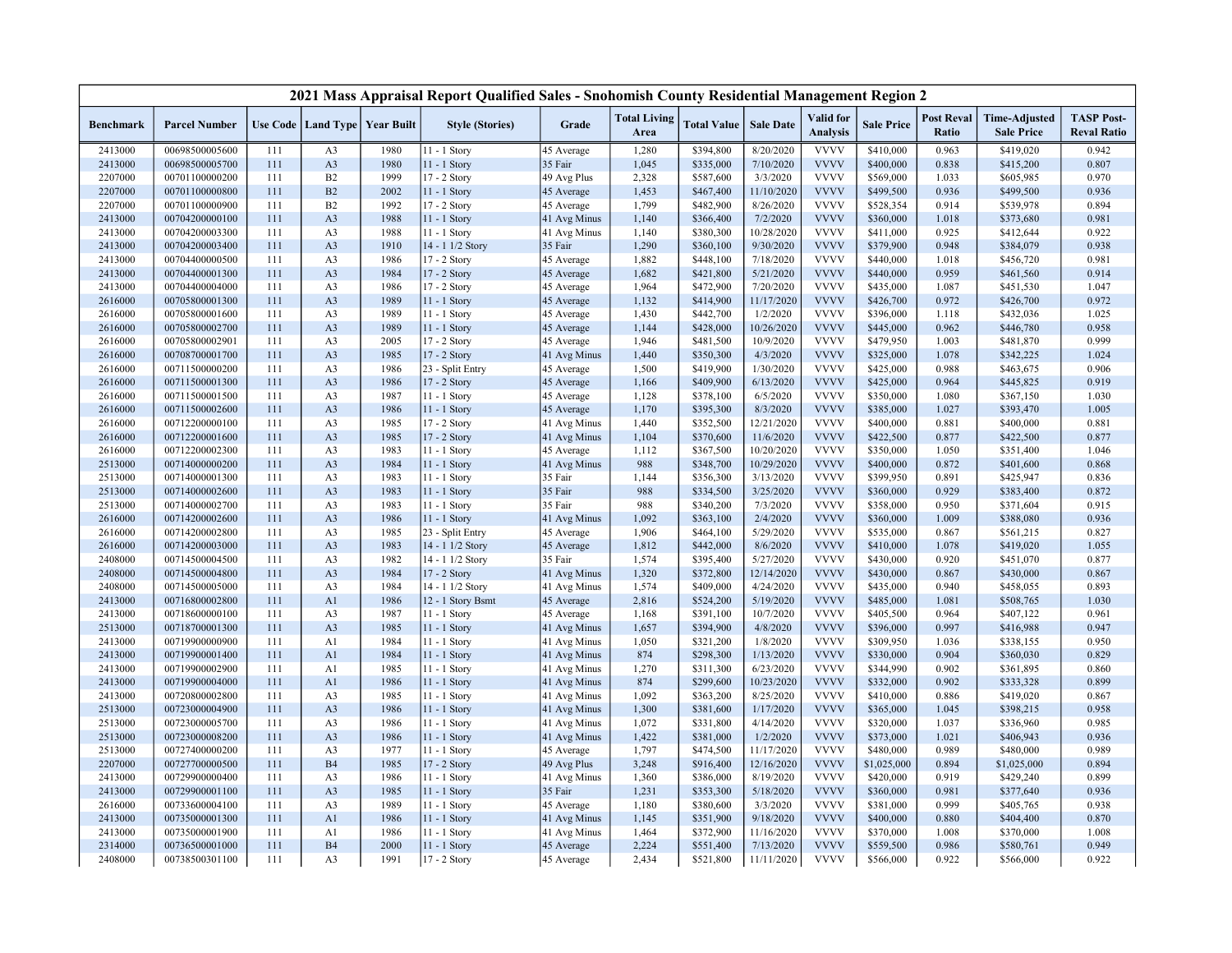|                  |                      |     |                                   |      | 2021 Mass Appraisal Report Qualified Sales - Snohomish County Residential Management Region 2 |              |                             |                    |                  |                                     |                   |                            |                                           |                                         |
|------------------|----------------------|-----|-----------------------------------|------|-----------------------------------------------------------------------------------------------|--------------|-----------------------------|--------------------|------------------|-------------------------------------|-------------------|----------------------------|-------------------------------------------|-----------------------------------------|
| <b>Benchmark</b> | <b>Parcel Number</b> |     | Use Code   Land Type   Year Built |      | <b>Style (Stories)</b>                                                                        | Grade        | <b>Total Living</b><br>Area | <b>Total Value</b> | <b>Sale Date</b> | <b>Valid</b> for<br><b>Analysis</b> | <b>Sale Price</b> | <b>Post Reval</b><br>Ratio | <b>Time-Adjusted</b><br><b>Sale Price</b> | <b>TASP Post-</b><br><b>Reval Ratio</b> |
| 2408000          | 00738500301700       | 111 | A <sub>3</sub>                    | 1990 | 17 - 2 Story                                                                                  | 45 Average   | 2,672                       | \$537,500          | 10/29/2020       | <b>VVVV</b>                         | \$549,500         | 0.978                      | \$551,698                                 | 0.974                                   |
| 2408000          | 00738500400300       | 111 | A <sub>3</sub>                    | 1988 | 11 - 1 Story                                                                                  | 45 Average   | 1,640                       | \$424,300          | 8/3/2020         | <b>VVVV</b>                         | \$425,000         | 0.998                      | \$434,350                                 | 0.977                                   |
| 2408000          | 00738500401300       | 111 | A <sub>3</sub>                    | 1991 | 24 - Tri Level                                                                                | 45 Average   | 1,816                       | \$435,800          | 1/8/2020         | <b>VVVV</b>                         | \$419,000         | 1.040                      | \$457,129                                 | 0.953                                   |
| 2408000          | 00738500404200       | 111 | A <sub>3</sub>                    | 1987 | 17 - 2 Story                                                                                  | 45 Average   | 2,262                       | \$486,600          | 7/20/2020        | <b>VVVV</b>                         | \$465,000         | 1.046                      | \$482,670                                 | 1.008                                   |
| 2408000          | 00738500405600       | 111 | A <sub>3</sub>                    | 1991 | 14 - 1 1/2 Story                                                                              | 45 Average   | 2,488                       | \$568,700          | 11/24/2020       | <b>VVVV</b>                         | \$585,000         | 0.972                      | \$585,000                                 | 0.972                                   |
| 2408000          | 00738500405700       | 111 | A <sub>3</sub>                    | 1991 | 17 - 2 Story                                                                                  | 45 Average   | 2,088                       | \$488,200          | 4/2/2020         | <b>VVVV</b>                         | \$485,000         | 1.007                      | \$510,705                                 | 0.956                                   |
| 2408000          | 00738500406200       | 111 | A <sub>3</sub>                    | 1992 | 17 - 2 Story                                                                                  | 45 Average   | 2,349                       | \$504,700          | 3/3/2020         | <b>VVVV</b>                         | \$515,000         | 0.980                      | \$548,475                                 | 0.920                                   |
| 2413000          | 00739300000700       | 111 | A <sub>1</sub>                    | 1986 | $11 - 1$ Story                                                                                | 41 Avg Minus | 1,107                       | \$316,400          | 10/22/2020       | <b>VVVV</b>                         | \$338,000         | 0.936                      | \$339,352                                 | 0.932                                   |
| 2413000          | 00739300003200       | 111 | A1                                | 1988 | 11 - 1 Story                                                                                  | 41 Avg Minus | 1,320                       | \$356,200          | 5/19/2020        | <b>VVVV</b>                         | \$360,000         | 0.989                      | \$377,640                                 | 0.943                                   |
| 2413000          | 00741600001000       | 111 | B2                                | 1986 | 11 - 1 Story                                                                                  | 45 Average   | 1,728                       | \$459,400          | 9/28/2020        | <b>VVVV</b>                         | \$467,000         | 0.984                      | \$472,137                                 | 0.973                                   |
| 2207000          | 00745700000400       | 111 | G <sub>4</sub>                    | 1989 | 11 - 1 Story                                                                                  | 45 Average   | 1,654                       | \$426,400          | 10/20/2020       | <b>VVVV</b>                         | \$435,000         | 0.980                      | \$436,740                                 | 0.976                                   |
| 2413000          | 00747100000200       | 111 | A <sub>3</sub>                    | 1987 | 11 - 1 Story                                                                                  | 45 Average   | 1,212                       | \$394,700          | 4/16/2020        | <b>VVVV</b>                         | \$389,000         | 1.015                      | \$409,617                                 | 0.964                                   |
| 2413000          | 00747100000500       | 111 | A <sub>3</sub>                    | 1987 | 17 - 2 Story                                                                                  | 45 Average   | 2,259                       | \$496,500          | 11/11/2020       | <b>VVVV</b>                         | \$530,000         | 0.937                      | \$530,000                                 | 0.937                                   |
| 2413000          | 00747100001500       | 111 | A <sub>3</sub>                    | 1987 | 11 - 1 Story                                                                                  | 45 Average   | 1,418                       | \$429,500          | 6/2/2020         | <b>VVVV</b>                         | \$425,000         | 1.011                      | \$445,825                                 | 0.963                                   |
| 2513000          | 00748300002400       | 111 | A <sub>3</sub>                    | 1988 | 14 - 1 1/2 Story                                                                              | 45 Average   | 1,694                       | \$451,300          | 7/31/2020        | <b>VVVV</b>                         | \$390,000         | 1.157                      | \$404,820                                 | 1.115                                   |
| 2513000          | 00748300003400       | 111 | A <sub>3</sub>                    | 1988 | 11 - 1 Story                                                                                  | 41 Avg Minus | 976                         | \$355,600          | 7/13/2020        | <b>VVVV</b>                         | \$355,000         | 1.002                      | \$368,490                                 | 0.965                                   |
| 2513000          | 00748300003800       | 111 | A <sub>3</sub>                    | 1988 | 17 - 2 Story                                                                                  | 45 Average   | 1,372                       | \$414,400          | 8/5/2020         | <b>VVVV</b>                         | \$460,000         | 0.901                      | \$470,120                                 | 0.881                                   |
| 2513000          | 00748900000500       | 111 | A <sub>3</sub>                    | 1989 | 11 - 1 Story                                                                                  | 45 Average   | 1,480                       | \$420,000          | 1/22/2020        | <b>VVVV</b>                         | \$406,000         | 1.034                      | \$442,946                                 | 0.948                                   |
| 2513000          | 00748900001800       | 111 | A <sub>3</sub>                    | 1988 | 11 - 1 Story                                                                                  | 45 Average   | 1,509                       | \$423,200          | 6/26/2020        | <b>VVVV</b>                         | \$430,000         | 0.984                      | \$451,070                                 | 0.938                                   |
| 2413000          | 00749300000500       | 111 | A <sub>3</sub>                    | 1987 | 11 - 1 Story                                                                                  | 41 Avg Minus | 1,208                       | \$383,700          | 12/18/2020       | <b>VVVV</b>                         | \$428,000         | 0.896                      | \$428,000                                 | 0.896                                   |
| 2413000          | 00749300003500       | 111 | A <sub>3</sub>                    | 1987 | 17 - 2 Story                                                                                  | 41 Avg Minus | 1,654                       | \$421,600          | 3/10/2020        | <b>VVVV</b>                         | \$441,000         | 0.956                      | \$469,665                                 | 0.898                                   |
| 2513000          | 00752400000400       | 111 | A <sub>3</sub>                    | 1988 | 17 - 2 Story                                                                                  | 45 Average   | 1,952                       | \$471,200          | 12/22/2020       | <b>VVVV</b>                         | \$540,000         | 0.873                      | \$540,000                                 | 0.873                                   |
| 2513000          | 00752400003900       | 111 | A <sub>3</sub>                    | 1987 | 11 - 1 Story                                                                                  | 45 Average   | 1,520                       | \$398,600          | 9/8/2020         | <b>VVVV</b>                         | \$414,000         | 0.963                      | \$418,554                                 | 0.952                                   |
| 2513000          | 00755500000800       | 111 | A <sub>3</sub>                    | 1990 | $11 - 1$ Story                                                                                | 45 Average   | 1,336                       | \$406,600          | 7/16/2020        | <b>VVVV</b>                         | \$400,000         | 1.017                      | \$415,200                                 | 0.979                                   |
| 2413000          | 00756200001200       | 111 | B <sub>5</sub>                    | 1989 | 17 - 2 Story                                                                                  | 49 Avg Plus  | 2,372                       | \$732,000          | 10/16/2020       | <b>VVVV</b>                         | \$750,000         | 0.976                      | \$753,000                                 | 0.972                                   |
| 2513000          | 00756400001100       | 111 | A <sub>3</sub>                    | 1988 | 11 - 1 Story                                                                                  | 45 Average   | 1,380                       | \$428,500          | 11/23/2020       | <b>VVVV</b>                         | \$365,000         | 1.174                      | \$365,000                                 | 1.174                                   |
| 2513000          | 00756400004300       | 111 | A <sub>3</sub>                    | 1988 | 11 - 1 Story                                                                                  | 45 Average   | 1,340                       | \$437,500          | 10/2/2020        | <b>VVVV</b>                         | \$460,000         | 0.951                      | \$461,840                                 | 0.947                                   |
| 2513000          | 00756400005400       | 111 | A <sub>3</sub>                    | 1989 | $11 - 1$ Story                                                                                | 45 Average   | 2,524                       | \$553,800          | 2/13/2020        | <b>VVVV</b>                         | \$539,000         | 1.027                      | \$581,042                                 | 0.953                                   |
| 2513000          | 00758100000200       | 111 | A <sub>3</sub>                    | 1990 | 11 - 1 Story                                                                                  | 45 Average   | 1,824                       | \$520,100          | 7/1/2020         | <b>VVVV</b>                         | \$550,000         | 0.946                      | \$570,900                                 | 0.911                                   |
| 2513000          | 00758100000700       | 111 | B2                                | 1990 | 11 - 1 Story                                                                                  | 45 Average   | 1,987                       | \$573,700          | 10/12/2020       | <b>VVVV</b>                         | \$559,000         | 1.026                      | \$561,236                                 | 1.022                                   |
| 2207000          | 00759400000700       | 111 | B2                                | 1990 | $11 - 1$ Story                                                                                | 41 Avg Minus | 1,104                       | \$410,000          | 11/24/2020       | <b>VVVV</b>                         | \$410,000         | 1.000                      | \$410,000                                 | 1.000                                   |
| 2513000          | 00759800000400       | 111 | A <sub>3</sub>                    | 1988 | 11 - 1 Story                                                                                  | 41 Avg Minus | 1,177                       | \$352,100          | 6/29/2020        | <b>VVVV</b>                         | \$362,500         | 0.971                      | \$380,263                                 | 0.926                                   |
| 2513000          | 00760700000500       | 111 | A <sub>3</sub>                    | 1989 | 14 - 1 1/2 Story                                                                              | 45 Average   | 1,944                       | \$430,700          | 12/29/2020       | <b>VVVV</b>                         | \$441,000         | 0.977                      | \$441,000                                 | 0.977                                   |
| 2616000          | 00761900002100       | 111 | A <sub>3</sub>                    | 1989 | 11 - 1 Story                                                                                  | 45 Average   | 1,280                       | \$401,700          | 10/17/2020       | <b>VVVV</b>                         | \$390,000         | 1.030                      | \$391,560                                 | 1.026                                   |
| 2616000          | 00761900002400       | 111 | A <sub>3</sub>                    | 1989 | 11 - 1 Story                                                                                  | 45 Average   | 1,290                       | \$396,600          | 10/20/2020       | <b>VVVV</b>                         | \$425,000         | 0.933                      | \$426,700                                 | 0.929                                   |
| 2616000          | 00761900004300       | 111 | A <sub>3</sub>                    | 1988 | 24 - Tri Level                                                                                | 45 Average   | 1,582                       | \$436,200          | 12/4/2020        | <b>VVVV</b>                         | \$485,000         | 0.899                      | \$485,000                                 | 0.899                                   |
| 2513000          | 00763700001200       | 111 | A <sub>3</sub>                    | 1989 | 11 - 1 Story                                                                                  | 41 Avg Minus | 1,122                       | \$388,000          | 6/4/2020         | <b>VVVV</b>                         | \$405,000         | 0.958                      | \$424,845                                 | 0.913                                   |
| 2413000          | 00765000002200       | 111 | B2                                | 1989 | $11 - 1$ Story                                                                                | 41 Avg Minus | 1,008                       | \$346,900          | 10/21/2020       | <b>VVVV</b>                         | \$360,000         | 0.964                      | \$361,440                                 | 0.960                                   |
| 2513000          | 00765500002900       | 111 | A <sub>3</sub>                    | 1989 | 17 - 2 Story                                                                                  | 45 Average   | 1,792                       | \$443,300          | 3/24/2020        | <b>VVVV</b>                         | \$460,000         | 0.964                      | \$489,900                                 | 0.905                                   |
| 2513000          | 00765500003200       | 111 | A <sub>3</sub>                    | 1989 | 24 - Tri Level                                                                                | 45 Average   | 1,320                       | \$400,700          | 9/15/2020        | <b>VVVV</b>                         | \$420,000         | 0.954                      | \$424,620                                 | 0.944                                   |
| 2513000          | 00766400000500       | 111 | A <sub>3</sub>                    | 1990 | 17 - 2 Story                                                                                  | 49 Avg Plus  | 2,067                       | \$543,700          | 4/16/2020        | <b>VVVV</b>                         | \$490,000         | 1.110                      | \$515,970                                 | 1.054                                   |
| 2513000          | 00766400002000       | 111 | A <sub>3</sub>                    | 1989 | 17 - 2 Story                                                                                  | 49 Avg Plus  | 2,236                       | \$582,200          | 9/10/2020        | <b>VVVV</b>                         | \$615,100         | 0.947                      | \$621,866                                 | 0.936                                   |
| 2616000          | 00767300001900       | 111 | A <sub>3</sub>                    | 1989 | 11 - 1 Story                                                                                  | 45 Average   | 1,930                       | \$469,400          | 9/14/2020        | <b>VVVV</b>                         | \$480,000         | 0.978                      | \$485,280                                 | 0.967                                   |
| 2616000          | 00767300003100       | 111 | A <sub>3</sub>                    | 1989 | 24 - Tri Level                                                                                | 45 Average   | 1,582                       | \$446,500          | 7/8/2020         | <b>VVVV</b>                         | \$450,000         | 0.992                      | \$467,100                                 | 0.956                                   |
| 2616000          | 00767300003300       | 111 | A <sub>3</sub>                    | 1989 | $11 - 1$ Story                                                                                | 45 Average   | 1,104                       | \$385,400          | 8/19/2020        | <b>VVVV</b>                         | \$400,000         | 0.964                      | \$408,800                                 | 0.943                                   |
| 2513000          | 00768800000100       | 111 | A <sub>3</sub>                    | 1989 | 17 - 2 Story                                                                                  | 45 Average   | 1,958                       | \$446,600          | 8/22/2020        | <b>VVVV</b>                         | \$471,850         | 0.946                      | \$482,231                                 | 0.926                                   |
| 2616000          | 00769100001400       | 111 | A <sub>3</sub>                    | 1992 | 18 - 2 Story Bsmt                                                                             | 45 Average   | 2,236                       | \$471,500          | 12/5/2020        | <b>VVVV</b>                         | \$515,000         | 0.916                      | \$515,000                                 | 0.916                                   |
| 2513000          | 00770600000500       | 111 | A <sub>3</sub>                    | 1990 | 11 - 1 Story                                                                                  | 45 Average   | 2,154                       | \$534,800          | 11/11/2020       | <b>VVVV</b>                         | \$547,000         | 0.978                      | \$547,000                                 | 0.978                                   |
| 2513000          | 00770600000600       | 111 | A <sub>3</sub>                    | 1989 | 11 - 1 Story                                                                                  | 45 Average   | 1,380                       | \$450,500          | 7/26/2020        | <b>VVVV</b>                         | \$430,000         | 1.048                      | \$446,340                                 | 1.009                                   |
| 2513000          | 00770600001500       | 111 | A <sub>3</sub>                    | 1989 | 17 - 2 Story                                                                                  | 45 Average   | 1,691                       | \$475,200          | 1/2/2020         | <b>VVVV</b>                         | \$436,750         | 1.088                      | \$476,494                                 | 0.997                                   |
| 2616000          | 00771600002100       | 111 | A2                                | 1990 | 17 - 2 Story                                                                                  | 45 Average   | 1,963                       | \$643,700          | 8/4/2020         | <b>VVVV</b>                         | \$633,500         | 1.016                      | \$647,437                                 | 0.994                                   |
| 2513000          | 00773300000300       | 111 | A <sub>3</sub>                    | 1990 | $11 - 1$ Story                                                                                | 45 Average   | 1,605                       | \$435,100          | 7/20/2020        | <b>VVVV</b>                         | \$421,100         | 1.033                      | \$437,102                                 | 0.995                                   |
| 2513000          | 00773400001200       | 111 | A <sub>3</sub>                    | 1990 | 24 - Tri Level                                                                                | 45 Average   | 1,842                       | \$450,400          | 12/28/2020       | <b>VVVV</b>                         | \$510,000         | 0.883                      | \$510,000                                 | 0.883                                   |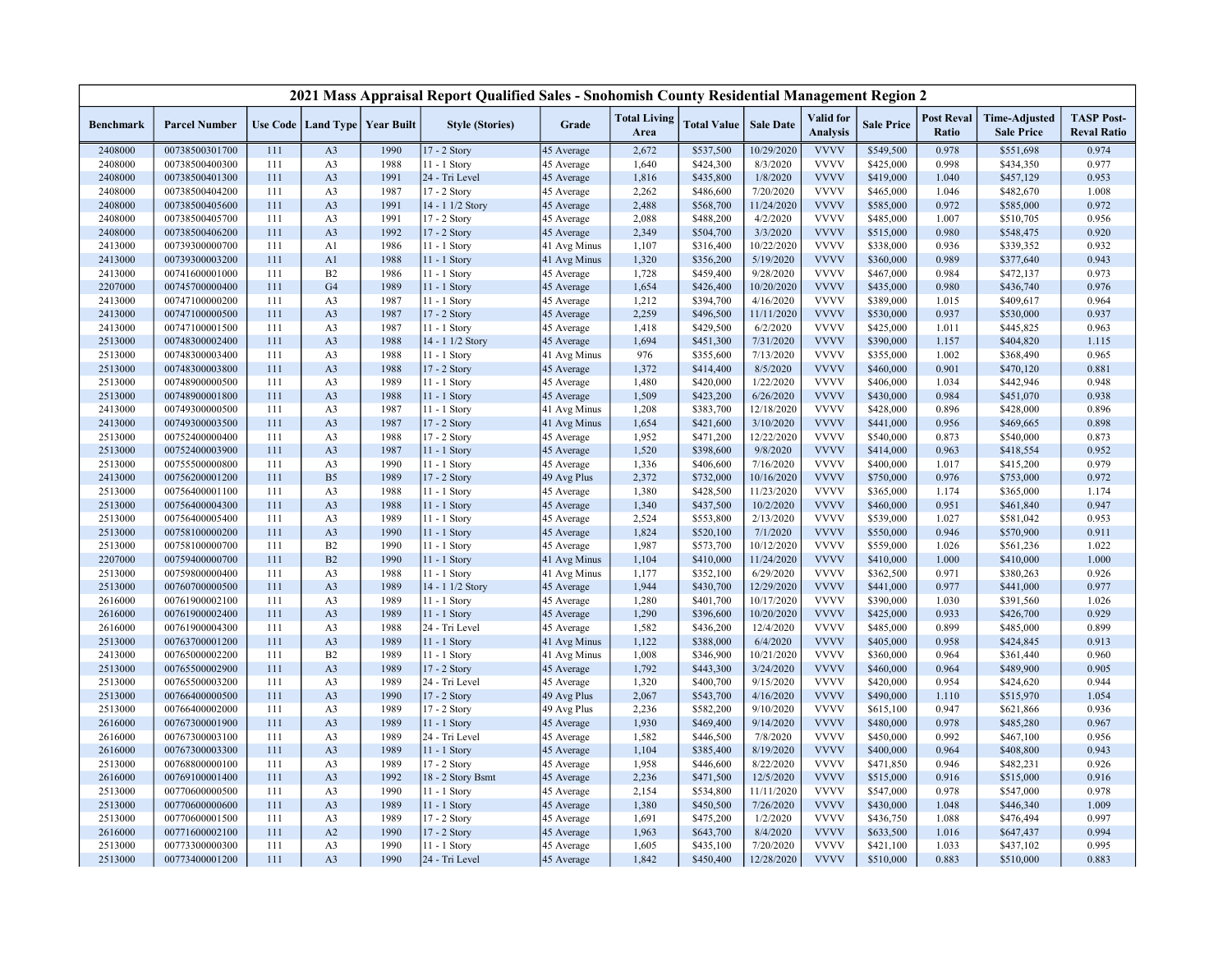|                  |                      |     |                      |                   | 2021 Mass Appraisal Report Qualified Sales - Snohomish County Residential Management Region 2 |              |                             |                    |                  |                                     |                   |                            |                                           |                                         |
|------------------|----------------------|-----|----------------------|-------------------|-----------------------------------------------------------------------------------------------|--------------|-----------------------------|--------------------|------------------|-------------------------------------|-------------------|----------------------------|-------------------------------------------|-----------------------------------------|
| <b>Benchmark</b> | <b>Parcel Number</b> |     | Use Code   Land Type | <b>Year Built</b> | <b>Style (Stories)</b>                                                                        | Grade        | <b>Total Living</b><br>Area | <b>Total Value</b> | <b>Sale Date</b> | <b>Valid</b> for<br><b>Analysis</b> | <b>Sale Price</b> | <b>Post Reval</b><br>Ratio | <b>Time-Adjusted</b><br><b>Sale Price</b> | <b>TASP Post-</b><br><b>Reval Ratio</b> |
| 2513000          | 00773900001500       | 111 | B2                   | 1990              | 11 - 1 Story                                                                                  | 41 Avg Minus | 1,168                       | \$405,000          | 2/14/2020        | <b>VVVV</b>                         | \$400,000         | 1.013                      | \$431,200                                 | 0.939                                   |
| 2513000          | 00775300002000       | 111 | A3                   | 1990              | 11 - 1 Story                                                                                  | 45 Average   | 1,326                       | \$438,800          | 11/10/2020       | <b>VVVV</b>                         | \$440,000         | 0.997                      | \$440,000                                 | 0.997                                   |
| 2616000          | 00775500000300       | 111 | A <sub>3</sub>       | 1990              | 24 - Tri Level                                                                                | 45 Average   | 1,609                       | \$410,200          | 12/2/2020        | <b>VVVV</b>                         | \$400,000         | 1.026                      | \$400,000                                 | 1.026                                   |
| 2616000          | 00775500001800       | 111 | A <sub>3</sub>       | 1990              | 11 - 1 Story                                                                                  | 45 Average   | 1,122                       | \$403,500          | 10/1/2020        | <b>VVVV</b>                         | \$430,000         | 0.938                      | \$431,720                                 | 0.935                                   |
| 2616000          | 00775500002400       | 111 | A3                   | 1990              | 24 - Tri Level                                                                                | 45 Average   | 1,625                       | \$432,400          | 1/22/2020        | <b>VVVV</b>                         | \$440,000         | 0.983                      | \$480,040                                 | 0.901                                   |
| 2616000          | 00775500003300       | 111 | A <sub>3</sub>       | 1990              | 24 - Tri Level                                                                                | 45 Average   | 1,634                       | \$453,700          | 3/23/2020        | <b>VVVV</b>                         | \$430,500         | 1.054                      | \$458,483                                 | 0.990                                   |
| 2616000          | 00775500003400       | 111 | A3                   | 1990              | 24 - Tri Level                                                                                | 45 Average   | 1,634                       | \$451,000          | 10/17/2020       | <b>VVVV</b>                         | \$475,876         | 0.948                      | \$477,780                                 | 0.944                                   |
| 2513000          | 00775600000900       | 111 | A <sub>3</sub>       | 1990              | $11 - 1$ Story                                                                                | 45 Average   | 1,437                       | \$386,700          | 10/16/2020       | <b>VVVV</b>                         | \$425,000         | 0.910                      | \$426,700                                 | 0.906                                   |
| 2408000          | 00776800001300       | 111 | A3                   | 1990              | 11 - 1 Story                                                                                  | 45 Average   | 1,338                       | \$393,800          | 5/15/2020        | <b>VVVV</b>                         | \$325,000         | 1.212                      | \$340,925                                 | 1.155                                   |
| 2408000          | 00776800001500       | 111 | A <sub>3</sub>       | 1990              | $11 - 1$ Story                                                                                | 41 Avg Minus | 1,024                       | \$348,000          | 2/19/2020        | <b>VVVV</b>                         | \$381,500         | 0.912                      | \$411,257                                 | 0.846                                   |
| 2408000          | 00776800001900       | 111 | A3                   | 1991              | 11 - 1 Story                                                                                  | 41 Avg Minus | 1,024                       | \$326,600          | 10/29/2020       | <b>VVVV</b>                         | \$365,000         | 0.895                      | \$366,460                                 | 0.891                                   |
| 2616000          | 00776900001900       | 111 | A <sub>3</sub>       | 1990              | 24 - Tri Level                                                                                | 45 Average   | 1,602                       | \$429,700          | 5/28/2020        | <b>VVVV</b>                         | \$425,000         | 1.011                      | \$445,825                                 | 0.964                                   |
| 2616000          | 00776900002800       | 111 | A <sub>3</sub>       | 1995              | 12 - 1 Story Bsmt                                                                             | 45 Average   | 2,304                       | \$528,500          | 12/31/2020       | <b>VVVV</b>                         | \$595,000         | 0.888                      | \$595,000                                 | 0.888                                   |
| 2616000          | 00776900004500       | 111 | A <sub>3</sub>       | 1995              | 24 - Tri Level                                                                                | 45 Average   | 1,626                       | \$429,100          | 3/24/2020        | <b>VVVV</b>                         | \$380,000         | 1.129                      | \$404,700                                 | 1.060                                   |
| 2616000          | 00776900005100       | 111 | A3                   | 1990              | 11 - 1 Story                                                                                  | 45 Average   | 1,320                       | \$411,700          | 12/4/2020        | <b>VVVV</b>                         | \$437,000         | 0.942                      | \$437,000                                 | 0.942                                   |
| 2616000          | 00776900005900       | 111 | A <sub>3</sub>       | 1990              | 23 - Split Entry                                                                              | 45 Average   | 2,154                       | \$479,400          | 2/11/2020        | <b>VVVV</b>                         | \$460,000         | 1.042                      | \$495,880                                 | 0.967                                   |
| 2616000          | 00777000000200       | 111 | A3                   | 1990              | 11 - 1 Story                                                                                  | 45 Average   | 1,439                       | \$464,800          | 9/28/2020        | <b>VVVV</b>                         | \$450,000         | 1.033                      | \$454,950                                 | 1.022                                   |
| 2513000          | 00777400001200       | 111 | A <sub>3</sub>       | 1990              | 17 - 2 Story                                                                                  | 45 Average   | 2,296                       | \$448,700          | 10/27/2020       | <b>VVVV</b>                         | \$519,000         | 0.865                      | \$521,076                                 | 0.861                                   |
| 2513000          | 00777400001800       | 111 | A3                   | 1990              | 17 - 2 Story                                                                                  | 45 Average   | 2,458                       | \$481,100          | 11/20/2020       | <b>VVVV</b>                         | \$496,000         | 0.970                      | \$496,000                                 | 0.970                                   |
| 2513000          | 00777400002900       | 111 | A <sub>3</sub>       | 1990              | 17 - 2 Story                                                                                  | 45 Average   | 2,833                       | \$507,100          | 10/5/2020        | <b>VVVV</b>                         | \$493,000         | 1.029                      | \$494,972                                 | 1.025                                   |
| 2616000          | 00778200001800       | 111 | A <sub>3</sub>       | 1991              | 17 - 2 Story                                                                                  | 45 Average   | 1,968                       | \$527,800          | 6/4/2020         | <b>VVVV</b>                         | \$545,000         | 0.968                      | \$571,705                                 | 0.923                                   |
| 2207000          | 00778800000100       | 111 | G4                   | 2010              | $11 - 1$ Story                                                                                | 41 Avg Minus | 1,936                       | \$537,800          | 4/3/2020         | <b>VVVV</b>                         | \$570,000         | 0.944                      | \$600,210                                 | 0.896                                   |
| 2513000          | 00779200001700       | 111 | A <sub>3</sub>       | 1990              | 17 - 2 Story                                                                                  | 45 Average   | 2,038                       | \$447,400          | 8/27/2020        | <b>VVVV</b>                         | \$469,950         | 0.952                      | \$480,289                                 | 0.932                                   |
| 2513000          | 00779200002500       | 111 | A <sub>3</sub>       | 1990              | 24 - Tri Level                                                                                | 49 Avg Plus  | 2,581                       | \$548,500          | 7/27/2020        | <b>VVVV</b>                         | \$550,000         | 0.997                      | \$570,900                                 | 0.961                                   |
| 2413000          | 00779500000900       | 111 | A <sub>3</sub>       | 1990              | 11 - 1 Story                                                                                  | 45 Average   | 1,433                       | \$402,300          | 11/23/2020       | <b>VVVV</b>                         | \$411,000         | 0.979                      | \$411,000                                 | 0.979                                   |
| 2413000          | 00779500001600       | 111 | A <sub>3</sub>       | 1990              | 11 - 1 Story                                                                                  | 45 Average   | 1,433                       | \$408,300          | 6/10/2020        | <b>VVVV</b>                         | \$385,000         | 1.061                      | \$403,865                                 | 1.011                                   |
| 2413000          | 00779500002000       | 111 | A3                   | 1990              | 11 - 1 Story                                                                                  | 45 Average   | 1,817                       | \$450,600          | 9/14/2020        | <b>VVVV</b>                         | \$440,000         | 1.024                      | \$444,840                                 | 1.013                                   |
| 2413000          | 00779500003000       | 111 | A3                   | 1990              | 11 - 1 Story                                                                                  | 45 Average   | 1,357                       | \$412,400          | 12/1/2020        | <b>VVVV</b>                         | \$419,000         | 0.984                      | \$419,000                                 | 0.984                                   |
| 2413000          | 00779500003600       | 111 | A3                   | 1990              | 11 - 1 Story                                                                                  | 45 Average   | 1,357                       | \$417,600          | 12/4/2020        | <b>VVVV</b>                         | \$450,000         | 0.928                      | \$450,000                                 | 0.928                                   |
| 2413000          | 00779500005900       | 111 | A3                   | 1990              | $11 - 1$ Story                                                                                | 45 Average   | 1,224                       | \$381,200          | 5/5/2020         | <b>VVVV</b>                         | \$390,000         | 0.977                      | \$409,110                                 | 0.932                                   |
| 2413000          | 00779500007800       | 111 | A3                   | 1990              | 11 - 1 Story                                                                                  | 45 Average   | 1,357                       | \$363,800          | 7/30/2020        | <b>VVVV</b>                         | \$355,000         | 1.025                      | \$368,490                                 | 0.987                                   |
| 2513000          | 00779700000200       | 111 | A <sub>3</sub>       | 1990              | 17 - 2 Story                                                                                  | 45 Average   | 1,734                       | \$447,200          | 5/20/2020        | <b>VVVV</b>                         | \$413,000         | 1.083                      | \$433,237                                 | 1.032                                   |
| 2513000          | 00779800001100       | 111 | A <sub>3</sub>       | 1990              | 24 - Tri Level                                                                                | 45 Average   | 1,997                       | \$433,300          | 1/10/2020        | <b>VVVV</b>                         | \$430,000         | 1.008                      | \$469,130                                 | 0.924                                   |
| 2513000          | 00779800002900       | 111 | A <sub>3</sub>       | 1991              | 17 - 2 Story                                                                                  | 45 Average   | 2,020                       | \$454,900          | 8/5/2020         | <b>VVVV</b>                         | \$473,000         | 0.962                      | \$483,406                                 | 0.941                                   |
| 2513000          | 00779800003700       | 111 | A3                   | 1991              | 17 - 2 Story                                                                                  | 45 Average   | 2,521                       | \$506,600          | 9/3/2020         | <b>VVVV</b>                         | \$511,000         | 0.991                      | \$516,621                                 | 0.981                                   |
| 2408000          | 00780400000200       | 111 | A <sub>3</sub>       | 1990              | 11 - 1 Story                                                                                  | 45 Average   | 1,435                       | \$418,600          | 9/10/2020        | <b>VVVV</b>                         | \$429,050         | 0.976                      | \$433,770                                 | 0.965                                   |
| 2616000          | 00781000002100       | 111 | A3                   | 1990              | 17 - 2 Story                                                                                  | 49 Avg Plus  | 2,696                       | \$636,700          | 11/11/2020       | <b>VVVV</b>                         | \$622,000         | 1.024                      | \$622,000                                 | 1.024                                   |
| 2616000          | 00781500000900       | 111 | A <sub>3</sub>       | 1992              | 12 - 1 Story Bsmt                                                                             | 45 Average   | 2,681                       | \$564,000          | 12/21/2020       | <b>VVVV</b>                         | \$671,000         | 0.841                      | \$671,000                                 | 0.841                                   |
| 2513000          | 00782400000500       | 111 | A3                   | 1998              | 17 - 2 Story                                                                                  | 49 Avg Plus  | 1,840                       | \$525,000          | 5/21/2020        | <b>VVVV</b>                         | \$490,000         | 1.071                      | \$514,010                                 | 1.021                                   |
| 2513000          | 00782400002600       | 111 | A <sub>3</sub>       | 1998              | 24 - Tri Level                                                                                | 45 Average   | 2,388                       | \$509,900          | 5/19/2020        | <b>VVVV</b>                         | \$455,000         | 1.121                      | \$477,295                                 | 1.068                                   |
| 2513000          | 00782500003400       | 111 | A <sub>3</sub>       | 1991              | 17 - 2 Story                                                                                  | 49 Avg Plus  | 2,918                       | \$615,900          | 8/31/2020        | <b>VVVV</b>                         | \$610,000         | 1.010                      | \$623,420                                 | 0.988                                   |
| 2513000          | 00782900000300       | 111 | A <sub>3</sub>       | 1991              | 24 - Tri Level                                                                                | 45 Average   | 1,980                       | \$455,900          | 10/22/2020       | <b>VVVV</b>                         | \$467,000         | 0.976                      | \$468,868                                 | 0.972                                   |
| 2513000          | 00783100000600       | 111 | A <sub>3</sub>       | 1995              | 24 - Tri Level                                                                                | 49 Avg Plus  | 2,264                       | \$519,000          | 7/7/2020         | <b>VVVV</b>                         | \$510,000         | 1.018                      | \$529,380                                 | 0.980                                   |
| 2513000          | 00783100000900       | 111 | A <sub>3</sub>       | 1997              | 23 - Split Entry                                                                              | 49 Avg Plus  | 2,580                       | \$534,400          | 1/31/2020        | <b>VVVV</b>                         | \$559,000         | 0.956                      | \$609,869                                 | 0.876                                   |
| 2513000          | 00783100002400       | 111 | A <sub>3</sub>       | 1995              | 12 - 1 Story Bsmt                                                                             | 45 Average   | 2,768                       | \$515,500          | 6/1/2020         | <b>VVVV</b>                         | \$530,000         | 0.973                      | \$555,970                                 | 0.927                                   |
| 2616000          | 00783300001100       | 111 | A <sub>3</sub>       | 1990              | 17 - 2 Story                                                                                  | 45 Average   | 1,996                       | \$509,000          | 3/31/2020        | <b>VVVV</b>                         | \$510,000         | 0.998                      | \$543,150                                 | 0.937                                   |
| 2616000          | 00783300002300       | 111 | A3                   | 1991              | 17 - 2 Story                                                                                  | 45 Average   | 2,518                       | \$534,800          | 7/17/2020        | <b>VVVV</b>                         | \$550,000         | 0.972                      | \$570,900                                 | 0.937                                   |
| 2616000          | 00783300003000       | 111 | A3                   | 1991              | 11 - 1 Story                                                                                  | 45 Average   | 1,332                       | \$400,200          | 5/6/2020         | <b>VVVV</b>                         | \$410,500         | 0.975                      | \$430,615                                 | 0.929                                   |
| 2513000          | 00784100001100       | 111 | A3                   | 1991              | 17 - 2 Story                                                                                  | 41 Avg Minus | 1,540                       | \$401,100          | 11/23/2020       | <b>VVVV</b>                         | \$425,000         | 0.944                      | \$425,000                                 | 0.944                                   |
| 2513000          | 00785000002300       | 111 | A <sub>3</sub>       | 1992              | 17 - 2 Story                                                                                  | 49 Avg Plus  | 2,525                       | \$614,300          | 9/21/2020        | <b>VVVV</b>                         | \$590,000         | 1.041                      | \$596,490                                 | 1.030                                   |
| 2513000          | 00785000002600       | 111 | A3                   | 1993              | 17 - 2 Story                                                                                  | 49 Avg Plus  | 2,166                       | \$568,900          | 10/12/2020       | <b>VVVV</b>                         | \$560,000         | 1.016                      | \$562,240                                 | 1.012                                   |
| 2513000          | 00785000003100       | 111 | A <sub>3</sub>       | 1993              | 12 - 1 Story Bsmt                                                                             | 49 Avg Plus  | 2,900                       | \$680,700          | 11/20/2020       | <b>VVVV</b>                         | \$650,000         | 1.047                      | \$650,000                                 | 1.047                                   |
| 2616000          | 00785300001000       | 111 | A <sub>3</sub>       | 1991              | 24 - Tri Level                                                                                | 45 Average   | 1,648                       | \$481,200          | 11/23/2020       | <b>VVVV</b>                         | \$506,500         | 0.950                      | \$506,500                                 | 0.950                                   |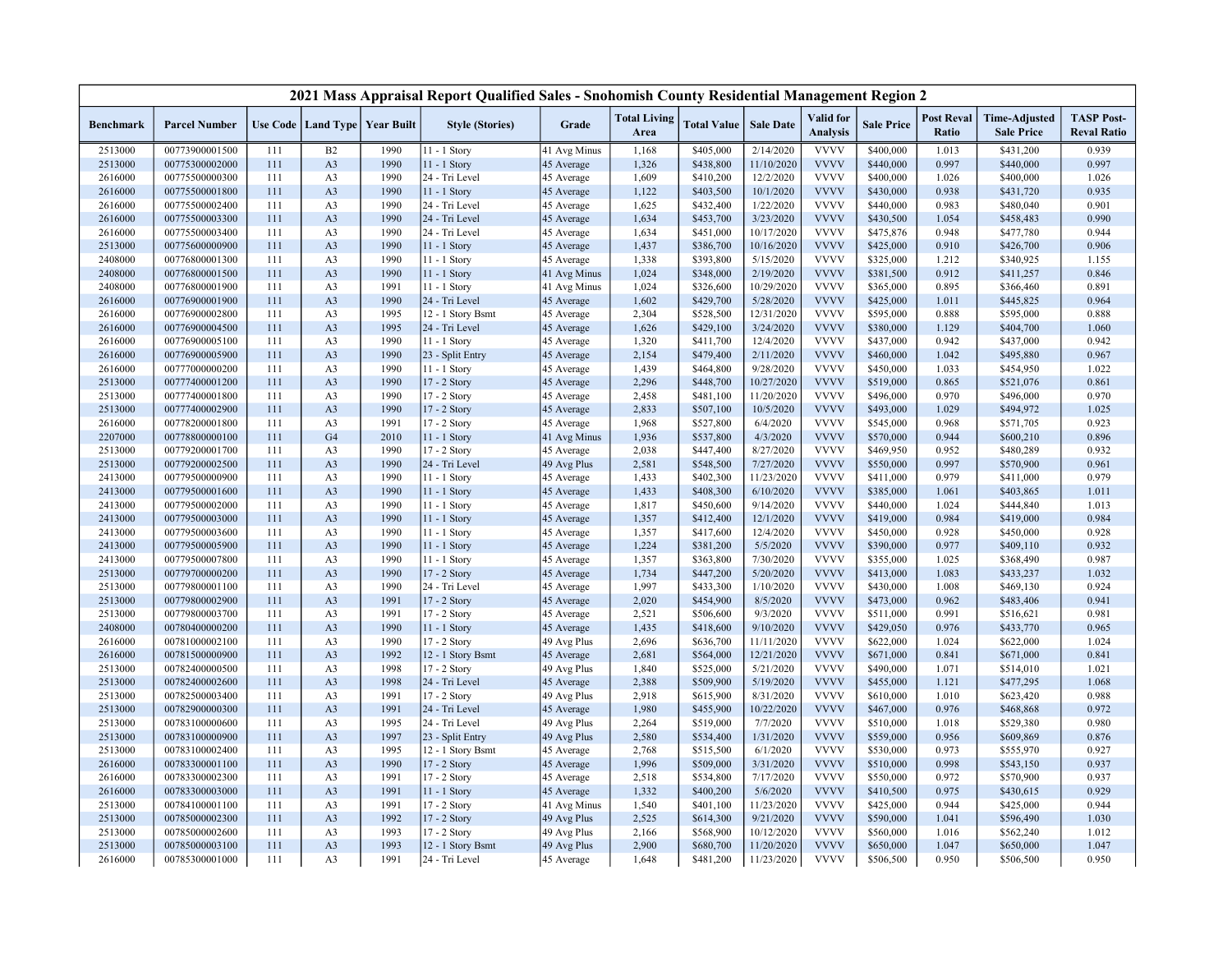|                    |                                  |            |                                   |              | 2021 Mass Appraisal Report Qualified Sales - Snohomish County Residential Management Region 2 |                          |                             |                        |                       |                              |                        |                            |                                           |                                         |
|--------------------|----------------------------------|------------|-----------------------------------|--------------|-----------------------------------------------------------------------------------------------|--------------------------|-----------------------------|------------------------|-----------------------|------------------------------|------------------------|----------------------------|-------------------------------------------|-----------------------------------------|
| <b>Benchmark</b>   | <b>Parcel Number</b>             |            | Use Code   Land Type   Year Built |              | <b>Style (Stories)</b>                                                                        | Grade                    | <b>Total Living</b><br>Area | <b>Total Value</b>     | <b>Sale Date</b>      | Valid for<br><b>Analysis</b> | <b>Sale Price</b>      | <b>Post Reval</b><br>Ratio | <b>Time-Adjusted</b><br><b>Sale Price</b> | <b>TASP Post-</b><br><b>Reval Ratio</b> |
| 2616000            | 00785300001500                   | 111        | A <sub>3</sub>                    | 1991         | 17 - 2 Story                                                                                  | 45 Average               | 1,902                       | \$477,800              | 2/10/2020             | <b>VVVV</b>                  | \$450,000              | 1.062                      | \$485,100                                 | 0.985                                   |
| 2616000            | 00785300001600                   | 111        | A <sub>3</sub>                    | 1991         | 17 - 2 Story                                                                                  | 45 Average               | 1,775                       | \$467,300              | 4/29/2020             | <b>VVVV</b>                  | \$475,000              | 0.984                      | \$500,175                                 | 0.934                                   |
| 2616000            | 00788700000300                   | 111        | A <sub>3</sub>                    | 1991         | 17 - 2 Story                                                                                  | 49 Avg Plus              | 2,320                       | \$572,700              | 11/28/2020            | <b>VVVV</b>                  | \$585,000              | 0.979                      | \$585,000                                 | 0.979                                   |
| 2616000            | 00789200000800                   | 111        | A <sub>3</sub>                    | 1991         | 11 - 1 Story                                                                                  | 45 Average               | 1,417                       | \$438,600              | 11/2/2020             | <b>VVVV</b>                  | \$470,000              | 0.933                      | \$470,000                                 | 0.933                                   |
| 2616000            | 00789800001300                   | 111        | A <sub>3</sub>                    | 1991         | 17 - 2 Story                                                                                  | 45 Average               | 2,249                       | \$521,300              | 11/20/2020            | <b>VVVV</b>                  | \$559,396              | 0.932                      | \$559,396                                 | 0.932                                   |
| 2616000            | 00789800001800                   | 111        | A <sub>3</sub>                    | 1991         | 24 - Tri Level                                                                                | 45 Average               | 2,299                       | \$524,400              | 3/20/2020             | <b>VVVV</b>                  | \$483,000              | 1.086                      | \$514,395                                 | 1.019                                   |
| 2513000            | 00790300000500                   | 111        | A <sub>3</sub>                    | 1997         | $11 - 1$ Story                                                                                | 45 Average               | 1,500                       | \$439,200              | 12/1/2020             | <b>VVVV</b>                  | \$475,000              | 0.925                      | \$475,000                                 | 0.925                                   |
| 2513000            | 00790300000600                   | 111        | A <sub>3</sub>                    | 1994         | 17 - 2 Story                                                                                  | 45 Average               | 1,760                       | \$438,100              | 9/3/2020              | <b>VVVV</b>                  | \$435,000              | 1.007                      | \$439,785                                 | 0.996                                   |
| 2513000            | 00790300001400                   | 111        | A <sub>3</sub>                    | 1992         | $17 - 2$ Story                                                                                | 45 Average               | 2,042                       | \$465,100              | 3/26/2020             | <b>VVVV</b>                  | \$467,500              | 0.995                      | \$497,888                                 | 0.934                                   |
| 2513000            | 00790300001500                   | 111        | A <sub>3</sub>                    | 1992         | 17 - 2 Story                                                                                  | 45 Average               | 1,902                       | \$458,700              | 9/24/2020             | <b>VVVV</b>                  | \$491,000              | 0.934                      | \$496,401                                 | 0.924                                   |
| 2513000            | 00790300003900                   | 111        | A <sub>3</sub>                    | 1993         | 17 - 2 Story                                                                                  | 45 Average               | 1,945                       | \$459,200              | 4/20/2020             | <b>VVVV</b>                  | \$450,000              | 1.020                      | \$473,850                                 | 0.969                                   |
| 2513000            | 00790300004800                   | 111        | A <sub>3</sub>                    | 1995         | 24 - Tri Level                                                                                | 45 Average               | 1,914                       | \$453,700              | 10/10/2020            | <b>VVVV</b>                  | \$480,000              | 0.945                      | \$481,920                                 | 0.941                                   |
| 2513000            | 00790300007000                   | 111        | A <sub>3</sub>                    | 1994         | 12 - 1 Story Bsmt                                                                             | 45 Average               | 2,247                       | \$519,400              | 12/3/2020             | <b>VVVV</b>                  | \$570,000              | 0.911                      | \$570,000                                 | 0.911                                   |
| 2513000            | 00790300007700                   | 111        | A <sub>3</sub>                    | 1994         | 24 - Tri Level                                                                                | 45 Average               | 1,716                       | \$427,100              | 6/1/2020              | <b>VVVV</b>                  | \$435,000              | 0.982                      | \$456,315                                 | 0.936                                   |
| 2207000            | 00795500000800                   | 111        | B2                                | 1993         | 23 - Split Entry                                                                              | 45 Average               | 1,866                       | \$465,400              | 7/22/2020             | <b>VVVV</b>                  | \$490,000              | 0.950                      | \$508,620                                 | 0.915                                   |
| 2207000            | 00795500001000                   | 111        | B2                                | 1993         | 24 - Tri Level                                                                                | 45 Average               | 1,642                       | \$470,900              | 8/20/2020             | <b>VVVV</b>                  | \$490,000              | 0.961                      | \$500,780                                 | 0.940                                   |
| 2207000            | 00795500003800                   | 111        | B2                                | 1992         | 11 - 1 Story                                                                                  | 45 Average               | 1,439                       | \$432,900              | 12/22/2020            | <b>VVVV</b>                  | \$445,000              | 0.973                      | \$445,000                                 | 0.973                                   |
| 2207000            | 00795500004400                   | 111        | B2                                | 1992         | 24 - Tri Level                                                                                | 45 Average               | 1,642                       | \$473,300              | 12/14/2020            | <b>VVVV</b>                  | \$485,000              | 0.976                      | \$485,000                                 | 0.976                                   |
| 2616000            | 00795600002700                   | 111        | B2                                | 1994         | 18 - 2 Story Bsmt                                                                             | 45 Average               | 2,908                       | \$602,300              | 7/28/2020             | <b>VVVV</b>                  | \$609,000              | 0.989                      | \$632,142                                 | 0.953                                   |
| 2616000            | 00795600002900                   | 111        | B2                                | 1992         | $17 - 2$ Story                                                                                | 45 Average               | 2,387                       | \$561,000              | 6/11/2020             | <b>VVVV</b>                  | \$575,000              | 0.976                      | \$603,175                                 | 0.930                                   |
| 2616002            | 00795700001300                   | 111        | B2                                | 1994         | 24 - Tri Level                                                                                | 45 Average               | 1,660                       | \$555,600              | 12/2/2020             | <b>VVVV</b>                  | \$599,950              | 0.926                      | \$599,950                                 | 0.926                                   |
| 2616002            | 00795700001600                   | 111        | B2                                | 1992         | 23 - Split Entry                                                                              | 45 Average               | 2,011                       | \$570,700              | 8/17/2020             | <b>VVVV</b>                  | \$590,000              | 0.967                      | \$602,980                                 | 0.946                                   |
| 2106000            | 00796800004200                   | 111        | A <sub>3</sub>                    | 1992         | 11 - 1 Story                                                                                  | 41 Avg Minus             | 1,220                       | \$346,900              | 5/27/2020             | <b>VVVV</b>                  | \$351,000              | 0.988                      | \$368,199                                 | 0.942                                   |
| 2106000            | 00796800004900                   | 111        | A <sub>3</sub>                    | 1992         | 11 - 1 Story                                                                                  | 41 Avg Minus             | 1,108                       | \$301,300              | 11/13/2020            | <b>VVVV</b>                  | \$315,000              | 0.957                      | \$315,000                                 | 0.957                                   |
| 2513000            | 00797300003300                   | 111        | A <sub>3</sub>                    | 1992         | 17 - 2 Story                                                                                  | 41 Avg Minus             | 2,096                       | \$458,300              | 2/27/2020             | <b>VVVV</b><br><b>VVVV</b>   | \$468,000              | 0.979                      | \$504,504                                 | 0.908                                   |
| 2513000            | 00797600002400                   | 111        | A <sub>3</sub>                    | 1992         | 17 - 2 Story                                                                                  | 45 Average               | 1,956                       | \$461,700              | 6/11/2020             |                              | \$465,000              | 0.993                      | \$487,785                                 | 0.947                                   |
| 2616000            | 00797800000200                   | 111        | A <sub>3</sub>                    | 1993         | 17 - 2 Story                                                                                  | 45 Average               | 2,399                       | \$552,700              | 9/29/2020             | <b>VVVV</b><br><b>VVVV</b>   | \$599,950              | 0.921<br>0.953             | \$606,549                                 | 0.911                                   |
| 2616000<br>2616000 | 00797800001500<br>00797800002800 | 111<br>111 | A <sub>3</sub><br>A <sub>3</sub>  | 1993<br>1992 | $17 - 2$ Story<br>11 - 1 Story                                                                | 45 Average               | 2,107<br>1,616              | \$505,000<br>\$452,100 | 8/10/2020<br>7/8/2020 | <b>VVVV</b>                  | \$529,900<br>\$475,000 | 0.952                      | \$541,558<br>\$493,050                    | 0.932<br>0.917                          |
| 2616000            | 00799700001300                   | 111        | A <sub>3</sub>                    | 1993         |                                                                                               | 45 Average<br>45 Average | 1,805                       |                        | 8/19/2020             | <b>VVVV</b>                  | \$460,000              | 0.989                      | \$470,120                                 | 0.968                                   |
| 2616000            | 00799700001700                   | 111        | A <sub>3</sub>                    | 1992         | 23 - Split Entry<br>11 - 1 Story                                                              | 45 Average               | 1,238                       | \$454,900<br>\$421,600 | 8/10/2020             | <b>VVVV</b>                  | \$425,000              | 0.992                      | \$434,350                                 | 0.971                                   |
| 2616000            | 00800600001500                   | 111        | A <sub>3</sub>                    | 1992         | 17 - 2 Story                                                                                  | 45 Average               | 1,636                       | \$462,900              | 9/10/2020             | <b>VVVV</b>                  | \$510,000              | 0.908                      | \$515,610                                 | 0.898                                   |
| 2408000            | 00800700001000                   | 111        | A <sub>3</sub>                    | 1994         | 17 - 2 Story                                                                                  | 49 Avg Plus              | 2,686                       | \$611,900              | 7/29/2020             | <b>VVVV</b>                  | \$580,000              | 1.055                      | \$602,040                                 | 1.016                                   |
| 2408000            | 00800700002900                   | 111        | A <sub>3</sub>                    | 1997         | 12 - 1 Story Bsmt                                                                             | 45 Average               | 1,400                       | \$456,400              | 10/22/2020            | <b>VVVV</b>                  | \$450,000              | 1.014                      | \$451,800                                 | 1.010                                   |
| 2413000            | 00801400000100                   | 111        | A <sub>3</sub>                    | 1981         | 14 - 1 1/2 Story                                                                              | 35 Fair                  | 1,293                       | \$461,100              | 9/10/2020             | <b>VVVV</b>                  | \$446,000              | 1.034                      | \$450,906                                 | 1.023                                   |
| 2413000            | 00801400002300                   | 111        | A <sub>3</sub>                    | 1992         | $11 - 1$ Story                                                                                | 41 Avg Minus             | 1,271                       | \$369,800              | 11/3/2020             | <b>VVVV</b>                  | \$390,000              | 0.948                      | \$390,000                                 | 0.948                                   |
| 2413000            | 00801400002500                   | 111        | A <sub>3</sub>                    | 1992         | 11 - 1 Story                                                                                  | 41 Avg Minus             | 1,092                       | \$367,700              | 10/7/2020             | <b>VVVV</b>                  | \$413,100              | 0.890                      | \$414,752                                 | 0.887                                   |
| 2408000            | 00804500000100                   | 111        | B2                                | 1993         | 24 - Tri Level                                                                                | 45 Average               | 1,430                       | \$451,300              | 1/31/2020             | <b>VVVV</b>                  | \$416,000              | 1.085                      | \$453,856                                 | 0.994                                   |
| 2616000            | 00805800000900                   | 111        | B2                                | 1994         | $17 - 2$ Story                                                                                | 49 Avg Plus              | 1,917                       | \$577,900              | 10/7/2020             | <b>VVVV</b>                  | \$650,000              | 0.889                      | \$652,600                                 | 0.886                                   |
| 2616000            | 00805800001000                   | 111        | B2                                | 1994         | 17 - 2 Story                                                                                  | 45 Average               | 1,972                       | \$537,100              | 9/11/2020             | <b>VVVV</b>                  | \$585,000              | 0.918                      | \$591,435                                 | 0.908                                   |
| 2616000            | 00805800002800                   | 111        | B <sub>2</sub>                    | 1993         | $11 - 1$ Story                                                                                | 45 Average               | 1,180                       | \$434,900              | 12/17/2020            | <b>VVVV</b>                  | \$445,000              | 0.977                      | \$445,000                                 | 0.977                                   |
| 2513000            | 00806000001400                   | 111        | A <sub>3</sub>                    | 1993         | 23 - Split Entry                                                                              | 41 Avg Minus             | 1,612                       | \$330,300              | 3/4/2020              | <b>VVVV</b>                  | \$335,000              | 0.986                      | \$356,775                                 | 0.926                                   |
| 2516000            | 00806100004600                   | 111        | A <sub>3</sub>                    | 1993         | 17 - 2 Story                                                                                  | 45 Average               | 1,528                       | \$428,400              | 2/20/2020             | <b>VVVV</b>                  | \$422,500              | 1.014                      | \$455,455                                 | 0.941                                   |
| 2616000            | 00806300000900                   | 111        | A <sub>3</sub>                    | 1993         | 17 - 2 Story                                                                                  | 45 Average               | 1,884                       | \$477,600              | 5/26/2020             | <b>VVVV</b>                  | \$438,000              | 1.090                      | \$459,462                                 | 1.039                                   |
| 2616000            | 00806300001500                   | 111        | A <sub>3</sub>                    | 1993         | 24 - Tri Level                                                                                | 45 Average               | 1,776                       | \$515,400              | 7/6/2020              | <b>VVVV</b>                  | \$575,000              | 0.896                      | \$596,850                                 | 0.864                                   |
| 2616000            | 00807700000400                   | 111        | A <sub>3</sub>                    | 1993         | $11 - 1$ Story                                                                                | 45 Average               | 1,517                       | \$438,500              | 12/7/2020             | <b>VVVV</b>                  | \$455,000              | 0.964                      | \$455,000                                 | 0.964                                   |
| 2616000            | 00807700002600                   | 111        | A <sub>3</sub>                    | 1993         | 17 - 2 Story                                                                                  | 45 Average               | 2,052                       | \$482,800              | 6/2/2020              | <b>VVVV</b>                  | \$485,000              | 0.995                      | \$508,765                                 | 0.949                                   |
| 2616000            | 00807700002700                   | 111        | A <sub>3</sub>                    | 1993         | 24 - Tri Level                                                                                | 45 Average               | 1,586                       | \$470,400              | 4/18/2020             | <b>VVVV</b>                  | \$475,000              | 0.990                      | \$500,175                                 | 0.940                                   |
| 2616000            | 00807700002800                   | 111        | A <sub>3</sub>                    | 1993         | 24 - Tri Level                                                                                | 45 Average               | 1,586                       | \$477,700              | 9/4/2020              | <b>VVVV</b>                  | \$555,500              | 0.860                      | \$561,611                                 | 0.851                                   |
| 2616000            | 00807700003900                   | 111        | A <sub>3</sub>                    | 1993         | 24 - Tri Level                                                                                | 45 Average               | 1,586                       | \$441,600              | 11/16/2020            | <b>VVVV</b>                  | \$519,000              | 0.851                      | \$519,000                                 | 0.851                                   |
| 2616000            | 00807700005400                   | 111        | A <sub>3</sub>                    | 1993         | 17 - 2 Story                                                                                  | 45 Average               | 2,056                       | \$487,500              | 5/6/2020              | <b>VVVV</b>                  | \$478,450              | 1.019                      | \$501,894                                 | 0.971                                   |
| 2513000            | 00809000000100                   | 111        | A <sub>3</sub>                    | 1994         | 23 - Split Entry                                                                              | 45 Average               | 1,574                       | \$401,600              | 6/15/2020             | <b>VVVV</b>                  | \$425,000              | 0.945                      | \$445,825                                 | 0.901                                   |
| 2513000            | 00809000000800                   | 111        | A <sub>3</sub>                    | 1994         | 11 - 1 Story                                                                                  | 45 Average               | 1,177                       | \$390,300              | 1/3/2020              | <b>VVVV</b>                  | \$376,800              | 1.036                      | \$411,089                                 | 0.949                                   |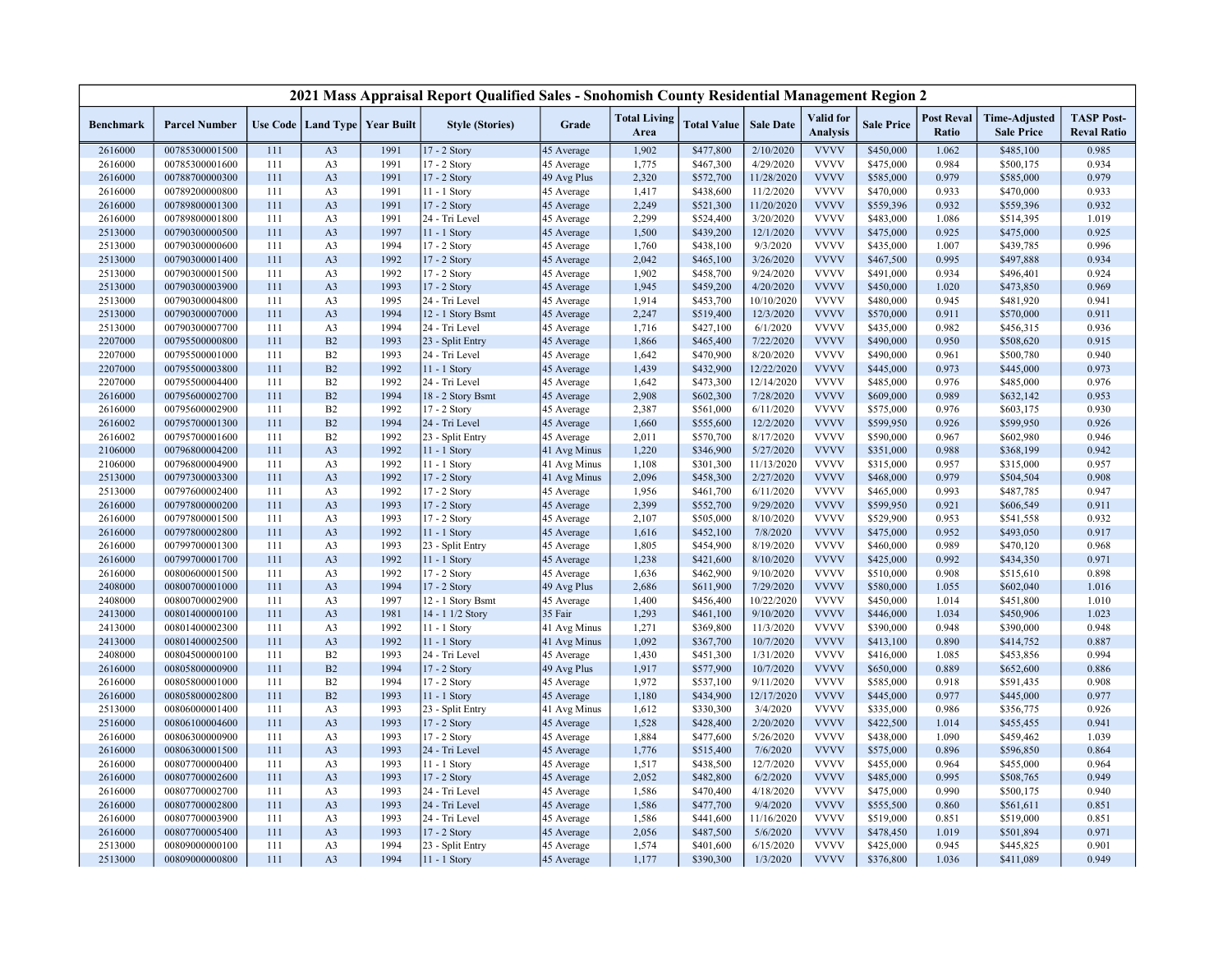|                    |                      |     |                                   |      | 2021 Mass Appraisal Report Qualified Sales - Snohomish County Residential Management Region 2 |                          |                             |                    |                  |                                     |                   |                            |                                           |                                         |
|--------------------|----------------------|-----|-----------------------------------|------|-----------------------------------------------------------------------------------------------|--------------------------|-----------------------------|--------------------|------------------|-------------------------------------|-------------------|----------------------------|-------------------------------------------|-----------------------------------------|
| <b>Benchmark</b>   | <b>Parcel Number</b> |     | Use Code   Land Type   Year Built |      | <b>Style (Stories)</b>                                                                        | Grade                    | <b>Total Living</b><br>Area | <b>Total Value</b> | <b>Sale Date</b> | <b>Valid</b> for<br><b>Analysis</b> | <b>Sale Price</b> | <b>Post Reval</b><br>Ratio | <b>Time-Adjusted</b><br><b>Sale Price</b> | <b>TASP Post-</b><br><b>Reval Ratio</b> |
| 2513000            | 00809000001500       | 111 | A <sub>3</sub>                    | 1994 | 17 - 2 Story                                                                                  | 45 Average               | 1,782                       | \$445,800          | 9/29/2020        | <b>VVVV</b>                         | \$450,000         | 0.991                      | \$454,950                                 | 0.980                                   |
| 2513000            | 00809000002100       | 111 | A <sub>3</sub>                    | 1994 | 17 - 2 Story                                                                                  | 45 Average               | 1,570                       | \$448,100          | 9/23/2020        | <b>VVVV</b>                         | \$460,250         | 0.974                      | \$465,313                                 | 0.963                                   |
| 2106000            | 00809100005500       | 111 | A <sub>3</sub>                    | 1993 | 24 - Tri Level                                                                                | 41 Avg Minus             | 1,550                       | \$358,900          | 11/18/2020       | <b>VVVV</b>                         | \$425,000         | 0.844                      | \$425,000                                 | 0.844                                   |
| 2106000            | 00809100006600       | 111 | A <sub>3</sub>                    | 1993 | 24 - Tri Level                                                                                | 41 Avg Minus             | 1,404                       | \$362,300          | 1/3/2020         | <b>VVVV</b>                         | \$399,000         | 0.908                      | \$435,309                                 | 0.832                                   |
| 2106000            | 00809100007900       | 111 | A <sub>3</sub>                    | 1993 | 23 - Split Entry                                                                              | 41 Avg Minus             | 1,750                       | \$381,500          | 3/20/2020        | <b>VVVV</b>                         | \$392,000         | 0.973                      | \$417,480                                 | 0.914                                   |
| 2408000            | 00809200001200       | 111 | A <sub>3</sub>                    | 1994 | $11 - 1$ Story                                                                                | 45 Average               | 1,421                       | \$392,000          | 2/14/2020        | <b>VVVV</b>                         | \$380,000         | 1.032                      | \$409,640                                 | 0.957                                   |
| 2408000            | 00809200002000       | 111 | A <sub>3</sub>                    | 1994 | 11 - 1 Story                                                                                  | 45 Average               | 1,564                       | \$412,300          | 5/5/2020         | <b>VVVV</b>                         | \$435,000         | 0.948                      | \$456,315                                 | 0.904                                   |
| 2408000            | 00809200004200       | 111 | A <sub>3</sub>                    | 1998 | 11 - 1 Story                                                                                  | 45 Average               | 1,590                       | \$418,100          | 6/19/2020        | <b>VVVV</b>                         | \$400,000         | 1.045                      | \$419,600                                 | 0.996                                   |
| 2408000            | 00809200005500       | 111 | A <sub>3</sub>                    | 1995 | 18 - 2 Story Bsmt                                                                             | 45 Average               | 3,192                       | \$495,800          | 7/13/2020        | <b>VVVV</b>                         | \$540,000         | 0.918                      | \$560,520                                 | 0.885                                   |
| 2408000            | 00809200008100       | 111 | A <sub>3</sub>                    | 1993 | 17 - 2 Story                                                                                  | 49 Avg Plus              | 3,030                       | \$621,100          | 12/11/2020       | <b>VVVV</b>                         | \$615,000         | 1.010                      | \$615,000                                 | 1.010                                   |
| 2513000            | 00809300001800       | 111 | A <sub>3</sub>                    | 1994 | 11 - 1 Story                                                                                  | 45 Average               | 1,639                       | \$438,700          | 4/24/2020        | <b>VVVV</b>                         | \$425,000         | 1.032                      | \$447,525                                 | 0.980                                   |
| 2513000            | 00809300002300       | 111 | A <sub>3</sub>                    | 1994 | 17 - 2 Story                                                                                  | 45 Average               | 1,936                       | \$456,300          | 4/24/2020        | <b>VVVV</b>                         | \$450,000         | 1.014                      | \$473,850                                 | 0.963                                   |
| 2513000            | 00809300004700       | 111 | A <sub>3</sub>                    | 1994 | 11 - 1 Story                                                                                  | 45 Average               | 1,508                       | \$438,600          | 7/26/2020        | <b>VVVV</b>                         | \$507,250         | 0.865                      | \$526,526                                 | 0.833                                   |
| 2513000            | 00809300004900       | 111 | A <sub>3</sub>                    | 1993 | 17 - 2 Story                                                                                  | 45 Average               | 1,966                       | \$458,200          | 4/24/2020        | <b>VVVV</b>                         | \$429,950         | 1.066                      | \$452,737                                 | 1.012                                   |
| 2513000            | 00809300006200       | 111 | A <sub>3</sub>                    | 1994 | $11 - 1$ Story                                                                                | 45 Average               | 1,525                       | \$438,200          | 12/24/2020       | <b>VVVV</b>                         | \$485,000         | 0.904                      | \$485,000                                 | 0.904                                   |
| 2513000            | 00809800001300       | 111 | A <sub>3</sub>                    | 1993 | 11 - 1 Story                                                                                  | 45 Average               | 1,219                       | \$391,100          | 1/6/2020         | <b>VVVV</b>                         | \$375,000         | 1.043                      | \$409,125                                 | 0.956                                   |
| 2616000            | 00810800001400       | 111 | A4                                | 1993 | $11 - 1$ Story                                                                                | 41 Avg Minus             | 1,512                       | \$498,500          | 4/28/2020        | <b>VVVV</b>                         | \$450,000         | 1.108                      | \$473,850                                 | 1.052                                   |
| 2513000            | 00811400000400       | 111 | A <sub>3</sub>                    | 1995 | 18 - 2 Story Bsmt                                                                             | 49 Avg Plus              | 2,908                       | \$598,400          | 10/8/2020        | <b>VVVV</b>                         | \$658,000         | 0.909                      | \$660,632                                 | 0.906                                   |
| 2513000            | 00811400004200       | 111 | A <sub>3</sub>                    | 1994 | 17 - 2 Story                                                                                  | 49 Avg Plus              | 3,136                       | \$647,900          | 8/28/2020        | <b>VVVV</b>                         | \$670,000         | 0.967                      | \$684,740                                 | 0.946                                   |
| 2513000            | 00811500000600       | 111 | A <sub>3</sub>                    | 1993 | 11 - 1 Story                                                                                  | 41 Avg Minus             | 1,046                       | \$375,800          | 12/7/2020        | <b>VVVV</b>                         | \$425,000         | 0.884                      | \$425,000                                 | 0.884                                   |
| 2513000            | 00811600000700       | 111 | A <sub>3</sub>                    | 1994 | 17 - 2 Story                                                                                  | 49 Avg Plus              | 2,509                       | \$625,500          | 1/28/2020        | <b>VVVV</b>                         | \$618,700         | 1.011                      | \$675,002                                 | 0.927                                   |
| 2513000            | 00811600001000       | 111 | A <sub>3</sub>                    | 1995 | 12 - 1 Story Bsmt                                                                             | 49 Avg Plus              | 3,166                       | \$715,000          | 10/22/2020       | <b>VVVV</b>                         | \$725,000         | 0.986                      | \$727,900                                 | 0.982                                   |
| 2516000            | 00812600001400       | 111 | A <sub>3</sub>                    | 1994 | 17 - 2 Story                                                                                  | 45 Average               | 1,505                       | \$422,900          | 10/25/2020       | <b>VVVV</b>                         | \$450,000         | 0.940                      | \$451,800                                 | 0.936                                   |
| 2516000            | 00812600002000       | 111 | A <sub>3</sub>                    | 1994 | 24 - Tri Level                                                                                | 45 Average               | 1,484                       | \$428,300          | 6/15/2020        | <b>VVVV</b>                         | \$431,000         | 0.994                      | \$452,119                                 | 0.947                                   |
| 2516000            | 00812600002100       | 111 | A <sub>3</sub>                    | 1994 | 17 - 2 Story                                                                                  | 45 Average               | 1,505                       | \$411,100          | 6/30/2020        | <b>VVVV</b>                         | \$436,000         | 0.943                      | \$457,364                                 | 0.899                                   |
| 2516000            | 00812600002700       | 111 | A <sub>3</sub>                    | 1993 | 17 - 2 Story                                                                                  | 45 Average               | 1,640                       | \$436,900          | 8/10/2020        | <b>VVVV</b>                         | \$440,000         | 0.993                      | \$449,680                                 | 0.972                                   |
| 2513000            | 00812800001300       | 111 | A <sub>3</sub>                    | 1994 | 11 - 1 Story                                                                                  | 45 Average               | 1,620                       | \$423,500          | 9/2/2020         | <b>VVVV</b>                         | \$435,200         | 0.973                      | \$439,987                                 | 0.963                                   |
| 2513000            | 00812800001800       | 111 | A <sub>3</sub>                    | 1994 | 11 - 1 Story                                                                                  | 45 Average               | 1,540                       | \$454,200          | 8/6/2020         | <b>VVVV</b>                         | \$460,000         | 0.987                      | \$470,120                                 | 0.966                                   |
| 2513000            | 00812800002500       | 111 | A <sub>3</sub>                    | 1994 | 24 - Tri Level                                                                                | 45 Average               | 1,556                       | \$426,200          | 7/23/2020        | <b>VVVV</b>                         | \$450,000         | 0.947                      | \$467,100                                 | 0.912                                   |
| 2513000            | 00812900001600       | 111 | A <sub>3</sub>                    | 1994 | 11 - 1 Story                                                                                  | 41 Avg Minus             | 1,350                       | \$391,200          | 11/5/2020        | <b>VVVV</b>                         | \$440,000         | 0.889                      | \$440,000                                 | 0.889                                   |
| 2513000            | 00812900002300       | 111 | A <sub>3</sub>                    | 1994 | 23 - Split Entry                                                                              | 45 Average               | 2,994                       | \$562,200          | 10/14/2020       | <b>VVVV</b>                         | \$451,000         | 1.247                      | \$452,804                                 | 1.242                                   |
| 2616000            | 00813600000800       | 111 | A <sub>3</sub>                    | 1994 | 11 - 1 Story                                                                                  | 45 Average               | 1,170                       | \$419,300          | 1/28/2020        | <b>VVVV</b>                         | \$412,000         | 1.018                      | \$449,492                                 | 0.933                                   |
| 2513000            | 00814200001300       | 111 | A <sub>3</sub>                    | 1993 | 23 - Split Entry                                                                              | 45 Average               | 1,920                       | \$448,000          | 10/23/2020       | <b>VVVV</b>                         | \$430,000         | 1.042                      | \$431,720                                 | 1.038                                   |
| 2616000            | 00814300000700       | 111 | A <sub>3</sub>                    | 1993 | 11 - 1 Story                                                                                  | 41 Avg Minus             | 1,238                       | \$392,400          | 5/19/2020        | <b>VVVV</b>                         | \$392,000         | 1.001                      | \$411,208                                 | 0.954                                   |
| 2616000            | 00814300000800       | 111 | A <sub>3</sub>                    | 1993 | 11 - 1 Story                                                                                  | 41 Avg Minus             | 1,238                       | \$416,600          | 5/1/2020         | <b>VVVV</b>                         | \$435,000         | 0.958                      | \$456,315                                 | 0.913                                   |
| 2616000            | 00814500004600       | 111 | B2                                | 1994 | 17 - 2 Story                                                                                  | 45 Average               | 1,971                       | \$567,300          | 12/3/2020        | <b>VVVV</b>                         | \$636,000         | 0.892                      | \$636,000                                 | 0.892                                   |
| 2616000            | 00814500005700       | 111 | B2                                | 1994 | 23 - Split Entry                                                                              | 45 Average               | 2,138                       | \$534,000          | 6/18/2020        | <b>VVVV</b>                         | \$595,000         | 0.897                      | \$624,155                                 | 0.856                                   |
| 2616000            | 00814500008600       | 111 | B2                                | 1993 | 23 - Split Entry                                                                              | 45 Average               | 1,718                       | \$476,700          | 8/12/2020        | <b>VVVV</b>                         | \$510,000         | 0.935                      | \$521,220                                 | 0.915                                   |
| 2616000            | 00814500010100       | 111 | B2                                | 1993 | 23 - Split Entry                                                                              | 45 Average               | 1,998                       | \$498,100          | 11/20/2020       | <b>VVVV</b>                         | \$566,000         | 0.880                      | \$566,000                                 | 0.880                                   |
| 2616000            | 00814900000300       | 111 | A <sub>3</sub>                    | 1993 | $11 - 1$ Story                                                                                | 45 Average               | 1,314                       | \$422,900          | 10/20/2020       | <b>VVVV</b>                         | \$450,000         | 0.940                      | \$451,800                                 | 0.936                                   |
| 2616000            | 00814900003200       | 111 | A <sub>3</sub>                    | 1994 | 24 - Tri Level                                                                                | 45 Average               | 1,773                       | \$462,800          | 6/11/2020        | <b>VVVV</b>                         | \$489,500         | 0.945                      | \$513,486                                 | 0.901                                   |
| 2616000            | 00814900005800       | 111 | A <sub>3</sub>                    | 1994 | 11 - 1 Story                                                                                  | 45 Average               | 1,439                       | \$399,700          | 2/13/2020        | <b>VVVV</b>                         | \$340,000         | 1.176                      | \$366,520                                 | 1.091                                   |
| 2413000            | 00815500000400       | 111 | A <sub>3</sub>                    | 1994 | 17 - 2 Story                                                                                  | 45 Average               | 1,676                       | \$434,100          | 3/12/2020        | <b>VVVV</b>                         | \$440,000         | 0.987                      | \$468,600                                 | 0.926                                   |
| 2413000            | 00815500001600       | 111 | A <sub>3</sub>                    | 1994 | 17 - 2 Story                                                                                  | 45 Average               | 1,676                       | \$435,900          | 10/14/2020       | <b>VVVV</b>                         | \$465,000         | 0.937                      | \$466,860                                 | 0.934                                   |
| 2413000            | 00815500002700       | 111 | A <sub>3</sub>                    | 1993 | $11 - 1$ Story                                                                                | 45 Average               | 1,436                       | \$403,500          | 2/24/2020        | <b>VVVV</b>                         | \$385,000         | 1.048                      | \$415,030                                 | 0.972                                   |
| 2408000            | 00815900000900       | 111 | A <sub>3</sub>                    | 1999 | 17 - 2 Story                                                                                  | 45 Average               | 1,576                       | \$404,400          | 6/13/2020        | <b>VVVV</b>                         | \$399,950         | 1.011                      | \$419,548                                 | 0.964                                   |
| 2408000            | 00815900001600       | 111 | A <sub>3</sub>                    | 1995 | $11 - 1$ Story                                                                                | 45 Average               | 1,352                       | \$387,600          | 1/2/2020         | <b>VVVV</b>                         | \$389,950         | 0.994                      | \$425,435                                 | 0.911                                   |
| 2408000            | 00815900001700       | 111 | A <sub>3</sub>                    | 1994 | 17 - 2 Story                                                                                  | 45 Average               | 1,616                       | \$402,200          | 4/22/2020        | <b>VVVV</b>                         | \$435,000         | 0.925                      | \$458,055                                 | 0.878                                   |
|                    | 00815900003300       | 111 | A <sub>3</sub>                    | 1995 | 17 - 2 Story                                                                                  |                          | 1,704                       | \$383,400          | 11/2/2020        | <b>VVVV</b>                         | \$387,500         | 0.989                      | \$387,500                                 | 0.989                                   |
| 2408000<br>2408000 | 00816000003200       | 111 | A <sub>3</sub>                    | 1996 | 11 - 1 Story                                                                                  | 45 Average<br>45 Average | 1,602                       | \$439,500          | 1/22/2020        | <b>VVVV</b>                         | \$417,950         | 1.052                      | \$455,983                                 | 0.964                                   |
| 2408000            | 00816000004400       | 111 | A <sub>3</sub>                    | 1994 | 18 - 2 Story Bsmt                                                                             | 49 Avg Plus              | 3,289                       | \$677,400          | 5/6/2020         | <b>VVVV</b>                         | \$600,000         | 1.129                      | \$629,400                                 | 1.076                                   |
| 2408000            | 00816000005400       | 111 | A <sub>3</sub>                    | 1994 | 17 - 2 Story                                                                                  |                          | 2,816                       | \$565,600          | 7/20/2020        | <b>VVVV</b>                         | \$570,000         | 0.992                      | \$591,660                                 | 0.956                                   |
|                    |                      | 111 |                                   | 1994 |                                                                                               | 45 Average               |                             |                    |                  | <b>VVVV</b>                         | \$400,000         | 1.073                      |                                           |                                         |
| 2513000            | 00816500000700       |     | A <sub>3</sub>                    |      | 11 - 1 Story                                                                                  | 45 Average               | 1,516                       | \$429,300          | 1/17/2020        |                                     |                   |                            | \$436,400                                 | 0.984                                   |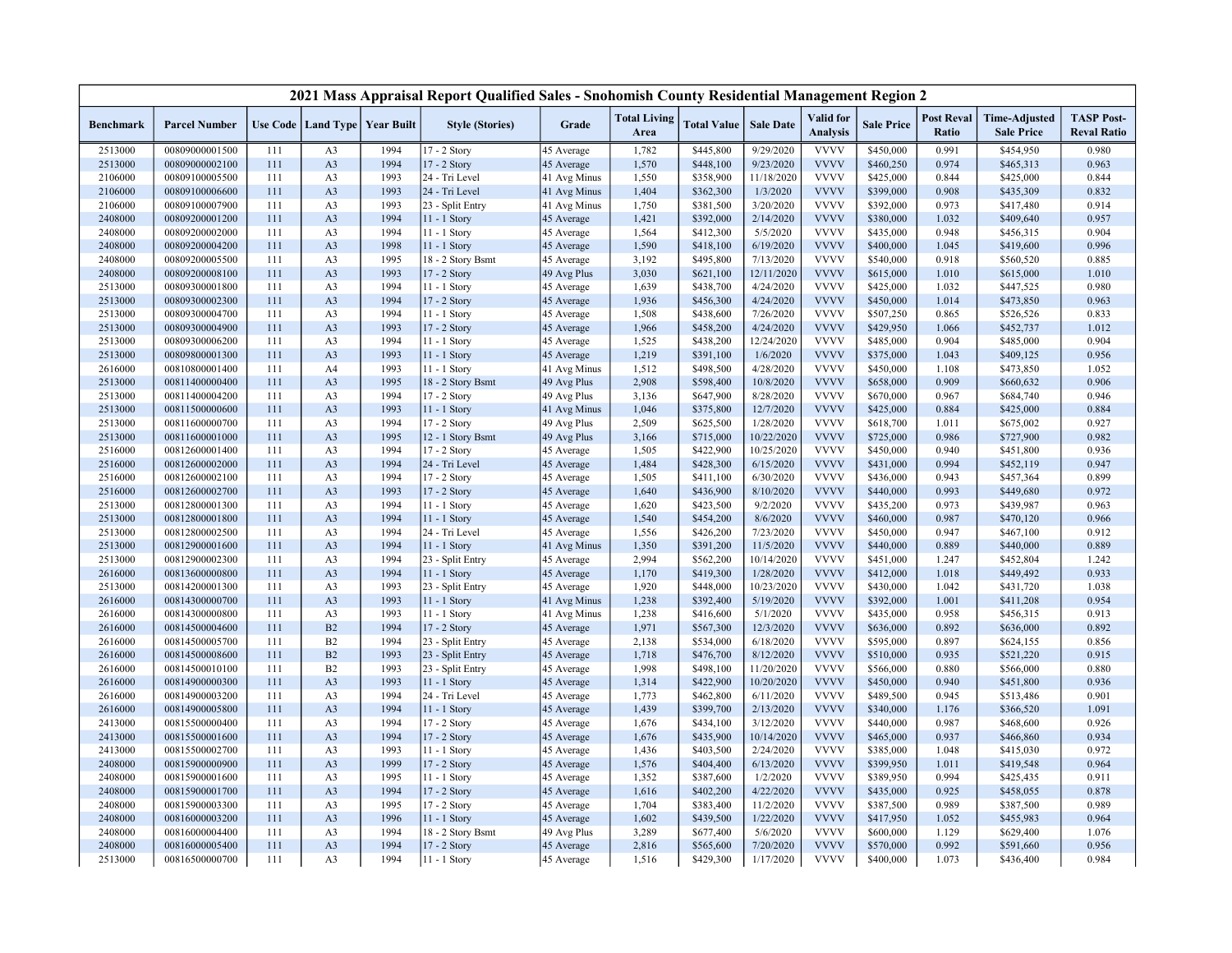|                  |                      |     |                                   |      | 2021 Mass Appraisal Report Qualified Sales - Snohomish County Residential Management Region 2 |              |                             |                    |                  |                                     |                   |                            |                                           |                                         |
|------------------|----------------------|-----|-----------------------------------|------|-----------------------------------------------------------------------------------------------|--------------|-----------------------------|--------------------|------------------|-------------------------------------|-------------------|----------------------------|-------------------------------------------|-----------------------------------------|
| <b>Benchmark</b> | <b>Parcel Number</b> |     | Use Code   Land Type   Year Built |      | <b>Style (Stories)</b>                                                                        | Grade        | <b>Total Living</b><br>Area | <b>Total Value</b> | <b>Sale Date</b> | <b>Valid</b> for<br><b>Analysis</b> | <b>Sale Price</b> | <b>Post Reval</b><br>Ratio | <b>Time-Adjusted</b><br><b>Sale Price</b> | <b>TASP Post-</b><br><b>Reval Ratio</b> |
| 2513000          | 00816500002800       | 111 | A <sub>3</sub>                    | 1994 | 24 - Tri Level                                                                                | 45 Average   | 1,648                       | \$419,800          | 8/17/2020        | <b>VVVV</b>                         | \$425,000         | 0.988                      | \$434,350                                 | 0.967                                   |
| 2513000          | 00816500003500       | 111 | A <sub>3</sub>                    | 1993 | 11 - 1 Story                                                                                  | 45 Average   | 1,390                       | \$407,500          | 9/1/2020         | <b>VVVV</b>                         | \$440,500         | 0.925                      | \$445,346                                 | 0.915                                   |
| 2513000          | 00816500003600       | 111 | A <sub>3</sub>                    | 1993 | 24 - Tri Level                                                                                | 45 Average   | 1,648                       | \$423,000          | 8/3/2020         | <b>VVVV</b>                         | \$425,000         | 0.995                      | \$434,350                                 | 0.974                                   |
| 2616000          | 00817800000900       | 111 | B2                                | 1997 | 17 - 2 Story                                                                                  | 49 Avg Plus  | 2,202                       | \$607,100          | 12/17/2020       | <b>VVVV</b>                         | \$589,750         | 1.029                      | \$589,750                                 | 1.029                                   |
| 2106000          | 00818400011500       | 111 | A <sub>3</sub>                    | 1994 | 17 - 2 Story                                                                                  | 41 Avg Minus | 1,313                       | \$310,300          | 4/16/2020        | <b>VVVV</b>                         | \$287,500         | 1.079                      | \$302,738                                 | 1.025                                   |
| 2106000          | 00818400011800       | 111 | A <sub>3</sub>                    | 1994 | 17 - 2 Story                                                                                  | 41 Avg Minus | 1,450                       | \$352,700          | 8/23/2020        | <b>VVVV</b>                         | \$399,950         | 0.882                      | \$408,749                                 | 0.863                                   |
| 2106000          | 00818400012200       | 111 | A <sub>3</sub>                    | 1994 | 17 - 2 Story                                                                                  | 41 Avg Minus | 1,452                       | \$357,000          | 9/28/2020        | <b>VVVV</b>                         | \$426,000         | 0.838                      | \$430,686                                 | 0.829                                   |
| 2616000          | 00819900001600       | 111 | A <sub>3</sub>                    | 1994 | 23 - Split Entry                                                                              | 45 Average   | 1,580                       | \$452,000          | 11/10/2020       | <b>VVVV</b>                         | \$520,000         | 0.869                      | \$520,000                                 | 0.869                                   |
| 2616000          | 00819900003200       | 111 | A <sub>3</sub>                    | 1994 | 23 - Split Entry                                                                              | 45 Average   | 1,440                       | \$446,400          | 1/2/2020         | <b>VVVV</b>                         | \$437,500         | 1.020                      | \$477,313                                 | 0.935                                   |
| 2616000          | 00819900003300       | 111 | A <sub>3</sub>                    | 1994 | 23 - Split Entry                                                                              | 45 Average   | 1,734                       | \$445,900          | 4/20/2020        | <b>VVVV</b>                         | \$445,500         | 1.001                      | \$469,112                                 | 0.951                                   |
| 2106000          | 00820100000800       | 111 | A <sub>3</sub>                    | 1995 | 11 - 1 Story                                                                                  | 45 Average   | 1,418                       | \$385,400          | 9/29/2020        | <b>VVVV</b>                         | \$415,000         | 0.929                      | \$419,565                                 | 0.919                                   |
| 2106000          | 00820100001700       | 111 | A <sub>3</sub>                    | 1994 | $11 - 1$ Story                                                                                | 45 Average   | 1,491                       | \$390,400          | 6/15/2020        | <b>VVVV</b>                         | \$389,950         | 1.001                      | \$409,058                                 | 0.954                                   |
| 2413000          | 00820700002500       | 111 | A <sub>3</sub>                    | 1994 | 11 - 1 Story                                                                                  | 41 Avg Minus | 1,470                       | \$400,300          | 8/3/2020         | <b>VVVV</b>                         | \$425,000         | 0.942                      | \$434,350                                 | 0.922                                   |
| 2413000          | 00820700004100       | 111 | A <sub>3</sub>                    | 1994 | $11 - 1$ Story                                                                                | 41 Avg Minus | 1,456                       | \$402,100          | 1/1/2020         | <b>VVVV</b>                         | \$369,950         | 1.087                      | \$403,615                                 | 0.996                                   |
| 2513000          | 00821000000700       | 111 | A <sub>3</sub>                    | 1994 | 24 - Tri Level                                                                                | 45 Average   | 1,656                       | \$446,300          | 6/9/2020         | <b>VVVV</b>                         | \$405,000         | 1.102                      | \$424,845                                 | 1.051                                   |
| 2513000          | 00821800001800       | 111 | A <sub>3</sub>                    | 1995 | 11 - 1 Story                                                                                  | 45 Average   | 1,292                       | \$401,400          | 11/19/2020       | <b>VVVV</b>                         | \$430,000         | 0.933                      | \$430,000                                 | 0.933                                   |
| 2513000          | 00821800003300       | 111 | A <sub>3</sub>                    | 1994 | 17 - 2 Story                                                                                  | 45 Average   | 2,032                       | \$366,100          | 9/23/2020        | <b>VVVV</b>                         | \$405,000         | 0.904                      | \$409,455                                 | 0.894                                   |
| 2513000          | 00821800003400       | 111 | A <sub>3</sub>                    | 1995 | 17 - 2 Story                                                                                  | 45 Average   | 2,082                       | \$462,200          | 8/18/2020        | <b>VVVV</b>                         | \$492,000         | 0.939                      | \$502,824                                 | 0.919                                   |
| 2513000          | 00822000000200       | 111 | A <sub>3</sub>                    | 1994 | 24 - Tri Level                                                                                | 45 Average   | 1,729                       | \$460,900          | 12/18/2020       | <b>VVVV</b>                         | \$528,000         | 0.873                      | \$528,000                                 | 0.873                                   |
| 2513000          | 00822000000300       | 111 | A <sub>3</sub>                    | 1994 | 24 - Tri Level                                                                                | 45 Average   | 1,729                       | \$435,600          | 4/20/2020        | <b>VVVV</b>                         | \$460,750         | 0.945                      | \$485,170                                 | 0.898                                   |
| 2513000          | 00822000002100       | 111 | A <sub>3</sub>                    | 1995 | 24 - Tri Level                                                                                | 45 Average   | 1,687                       | \$441,400          | 10/28/2020       | <b>VVVV</b>                         | \$425,000         | 1.039                      | \$426,700                                 | 1.034                                   |
| 2513000          | 00822000002800       | 111 | A <sub>3</sub>                    | 1996 | 11 - 1 Story                                                                                  | 45 Average   | 1,646                       | \$450,200          | 9/1/2020         | <b>VVVV</b>                         | \$460,000         | 0.979                      | \$465,060                                 | 0.968                                   |
| 2513000          | 00822900001300       | 111 | A <sub>3</sub>                    | 1994 | 24 - Tri Level                                                                                | 45 Average   | 1,754                       | \$420,200          | 9/11/2020        | <b>VVVV</b>                         | \$421,350         | 0.997                      | \$425,985                                 | 0.986                                   |
| 2513000          | 00822900001900       | 111 | A <sub>3</sub>                    | 1994 | 11 - 1 Story                                                                                  | 45 Average   | 1,440                       | \$412,400          | 10/12/2020       | <b>VVVV</b>                         | \$451,000         | 0.914                      | \$452,804                                 | 0.911                                   |
| 2513000          | 00822900003400       | 111 | A <sub>3</sub>                    | 1996 | 17 - 2 Story                                                                                  | 45 Average   | 1,430                       | \$398,500          | 12/17/2020       | <b>VVVV</b>                         | \$420,000         | 0.949                      | \$420,000                                 | 0.949                                   |
| 2513000          | 00822900004200       | 111 | A <sub>3</sub>                    | 1994 | 17 - 2 Story                                                                                  | 45 Average   | 1,723                       | \$447,000          | 9/25/2020        | <b>VVVV</b>                         | \$470,000         | 0.951                      | \$475,170                                 | 0.941                                   |
| 2513000          | 00822900006100       | 111 | A <sub>3</sub>                    | 1994 | 24 - Tri Level                                                                                | 45 Average   | 1,754                       | \$431,000          | 10/9/2020        | <b>VVVV</b>                         | \$466,000         | 0.925                      | \$467,864                                 | 0.921                                   |
| 2513000          | 00822900006600       | 111 | A <sub>3</sub>                    | 1994 | 17 - 2 Story                                                                                  | 45 Average   | 1,936                       | \$421,400          | 12/18/2020       | <b>VVVV</b>                         | \$470,000         | 0.897                      | \$470,000                                 | 0.897                                   |
| 2616000          | 00823100002900       | 111 | A <sub>3</sub>                    | 1995 | 11 - 1 Story                                                                                  | 41 Avg Minus | 1,184                       | \$396,800          | 12/21/2020       | <b>VVVV</b>                         | \$436,500         | 0.909                      | \$436,500                                 | 0.909                                   |
| 2106000          | 00823500000200       | 111 | A <sub>3</sub>                    | 1995 | $11 - 1$ Story                                                                                | 41 Avg Minus | 1,008                       | \$301,300          | 10/6/2020        | <b>VVVV</b>                         | \$350,000         | 0.861                      | \$351,400                                 | 0.857                                   |
| 2106000          | 00823600001200       | 111 | A <sub>3</sub>                    | 1994 | 11 - 1 Story                                                                                  | 41 Avg Minus | 1,023                       | \$326,400          | 12/22/2020       | <b>VVVV</b>                         | \$375,000         | 0.870                      | \$375,000                                 | 0.870                                   |
| 2106000          | 00823600002500       | 111 | A <sub>3</sub>                    | 1995 | 23 - Split Entry                                                                              | 41 Avg Minus | 1,328                       | \$348,600          | 4/28/2020        | <b>VVVV</b>                         | \$378,200         | 0.922                      | \$398,245                                 | 0.875                                   |
| 2106000          | 00823600003200       | 111 | A <sub>3</sub>                    | 1994 | 11 - 1 Story                                                                                  | 41 Avg Minus | 1,104                       | \$324,700          | 11/23/2020       | <b>VVVV</b>                         | \$365,000         | 0.890                      | \$365,000                                 | 0.890                                   |
| 2106000          | 00823600004600       | 111 | A <sub>3</sub>                    | 1994 | 11 - 1 Story                                                                                  | 41 Avg Minus | 1,104                       | \$333,200          | 6/11/2020        | <b>VVVV</b>                         | \$347,500         | 0.959                      | \$364,528                                 | 0.914                                   |
| 2106000          | 00823600004800       | 111 | A <sub>3</sub>                    | 1994 | 11 - 1 Story                                                                                  | 41 Avg Minus | 1,264                       | \$275,000          | 12/29/2020       | <b>VVVV</b>                         | \$305,000         | 0.902                      | \$305,000                                 | 0.902                                   |
| 2104000          | 00823700001300       | 111 | G <sub>6</sub>                    | 1994 | $11 - 1$ Story                                                                                | 45 Average   | 1,812                       | \$578,200          | 5/6/2020         | <b>VVVV</b>                         | \$600,000         | 0.964                      | \$629,400                                 | 0.919                                   |
| 2413000          | 00824000002200       | 111 | A <sub>3</sub>                    | 1994 | 11 - 1 Story                                                                                  | 41 Avg Minus | 1,390                       | \$385,500          | 2/19/2020        | <b>VVVV</b>                         | \$410,500         | 0.939                      | \$442,519                                 | 0.871                                   |
| 2413000          | 00824000007400       | 111 | A <sub>3</sub>                    | 1994 | 11 - 1 Story                                                                                  | 41 Avg Minus | 1,212                       | \$388,900          | 11/2/2020        | <b>VVVV</b>                         | \$436,000         | 0.892                      | \$436,000                                 | 0.892                                   |
| 2413000          | 00824000007600       | 111 | A <sub>3</sub>                    | 1994 | 24 - Tri Level                                                                                | 41 Avg Minus | 1,648                       | \$408,600          | 8/28/2020        | <b>VVVV</b>                         | \$426,000         | 0.959                      | \$435,372                                 | 0.939                                   |
| 2513000          | 00824100000700       | 111 | A <sub>3</sub>                    | 1995 | 12 - 1 Story Bsmt                                                                             | 45 Average   | 3,586                       | \$603,700          | 10/21/2020       | <b>VVVV</b>                         | \$615,000         | 0.982                      | \$617,460                                 | 0.978                                   |
| 2106000          | 00824200002500       | 111 | A <sub>3</sub>                    | 1994 | 23 - Split Entry                                                                              | 41 Avg Minus | 2,184                       | \$416,200          | 10/27/2020       | <b>VVVV</b>                         | \$447,000         | 0.931                      | \$448,788                                 | 0.927                                   |
| 2513000          | 00824800001100       | 111 | A <sub>3</sub>                    | 1994 | 11 - 1 Story                                                                                  | 45 Average   | 1,301                       | \$407,100          | 10/26/2020       | <b>VVVV</b>                         | \$423,000         | 0.962                      | \$424,692                                 | 0.959                                   |
| 2516000          | 00825200000300       | 111 | A <sub>3</sub>                    | 1995 | 23 - Split Entry                                                                              | 45 Average   | 2,056                       | \$486,500          | 9/10/2020        | <b>VVVV</b>                         | \$563,000         | 0.864                      | \$569,193                                 | 0.855                                   |
| 2516000          | 00825200004400       | 111 | A <sub>3</sub>                    | 1994 | 23 - Split Entry                                                                              | 45 Average   | 1,880                       | \$430,200          | 6/8/2020         | <b>VVVV</b>                         | \$420,000         | 1.024                      | \$440,580                                 | 0.976                                   |
| 2513000          | 00825300000300       | 111 | A3                                | 1994 | 23 - Split Entry                                                                              | 45 Average   | 2,018                       | \$493,800          | 11/2/2020        | <b>VVVV</b>                         | \$495,000         | 0.998                      | \$495,000                                 | 0.998                                   |
| 2408000          | 00825900001200       | 111 | A <sub>3</sub>                    | 1994 | 11 - 1 Story                                                                                  | 45 Average   | 1,476                       | \$420,400          | 10/23/2020       | <b>VVVV</b>                         | \$425,000         | 0.989                      | \$426,700                                 | 0.985                                   |
| 2616000          | 00826000001700       | 111 | A <sub>3</sub>                    | 1994 | 11 - 1 Story                                                                                  | 45 Average   | 1,827                       | \$468,900          | 8/4/2020         | <b>VVVV</b>                         | \$510,000         | 0.919                      | \$521,220                                 | 0.900                                   |
| 2616000          | 00826300000900       | 111 | A <sub>3</sub>                    | 1994 | 23 - Split Entry                                                                              | 45 Average   | 1,548                       | \$422,900          | 10/1/2020        | <b>VVVV</b>                         | \$430,000         | 0.983                      | \$431,720                                 | 0.980                                   |
| 2616000          | 00826300001100       | 111 | A <sub>3</sub>                    | 1994 | 23 - Split Entry                                                                              | 45 Average   | 1,528                       | \$436,100          | 6/23/2020        | <b>VVVV</b>                         | \$415,000         | 1.051                      | \$435,335                                 | 1.002                                   |
| 2616000          | 00826300002500       | 111 | A <sub>3</sub>                    | 1995 | 23 - Split Entry                                                                              | 45 Average   | 1,768                       | \$437,200          | 6/11/2020        | <b>VVVV</b>                         | \$453,000         | 0.965                      | \$475,197                                 | 0.920                                   |
| 2616000          | 00827100002200       | 111 | A <sub>3</sub>                    | 1995 | 11 - 1 Story                                                                                  | 45 Average   | 1,245                       | \$400,900          | 5/5/2020         | <b>VVVV</b>                         | \$375,000         | 1.069                      | \$393,375                                 | 1.019                                   |
| 2616000          | 00827100003900       | 111 | A <sub>3</sub>                    | 1995 | 17 - 2 Story                                                                                  | 45 Average   | 1,476                       | \$416,400          | 4/10/2020        | <b>VVVV</b>                         | \$430,000         | 0.968                      | \$452,790                                 | 0.920                                   |
| 2616000          | 00827100004100       | 111 | A <sub>3</sub>                    | 1995 | 17 - 2 Story                                                                                  | 45 Average   | 1,742                       | \$441,100          | 10/16/2020       | <b>VVVV</b>                         | \$439,000         | 1.005                      | \$440,756                                 | 1.001                                   |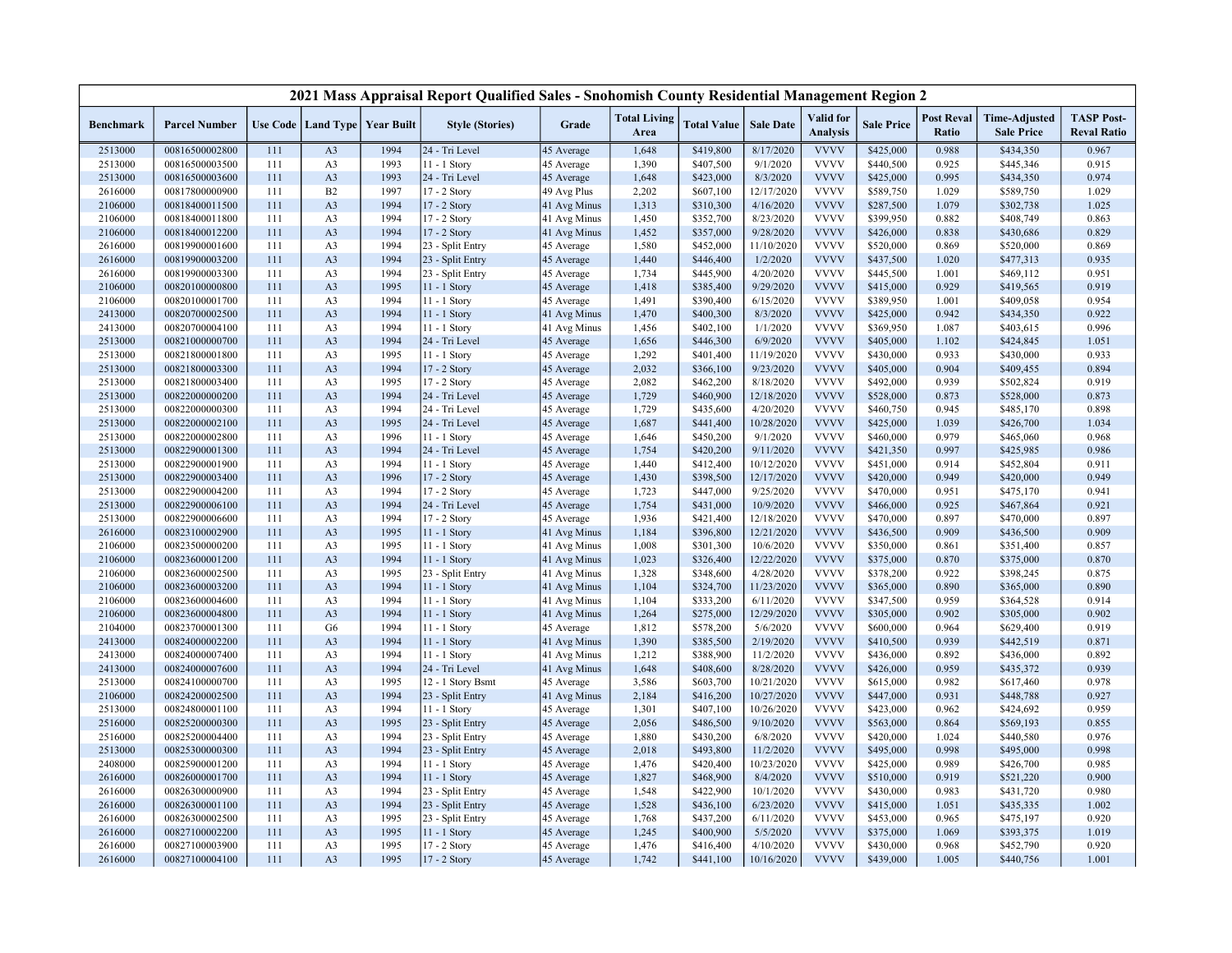|                  |                      |     |                                   |      | 2021 Mass Appraisal Report Qualified Sales - Snohomish County Residential Management Region 2 |              |                             |                    |                  |                                     |                   |                            |                                           |                                         |
|------------------|----------------------|-----|-----------------------------------|------|-----------------------------------------------------------------------------------------------|--------------|-----------------------------|--------------------|------------------|-------------------------------------|-------------------|----------------------------|-------------------------------------------|-----------------------------------------|
| <b>Benchmark</b> | <b>Parcel Number</b> |     | Use Code   Land Type   Year Built |      | <b>Style (Stories)</b>                                                                        | Grade        | <b>Total Living</b><br>Area | <b>Total Value</b> | <b>Sale Date</b> | <b>Valid</b> for<br><b>Analysis</b> | <b>Sale Price</b> | <b>Post Reval</b><br>Ratio | <b>Time-Adjusted</b><br><b>Sale Price</b> | <b>TASP Post-</b><br><b>Reval Ratio</b> |
| 2513000          | 00827700000300       | 111 | A <sub>3</sub>                    | 1995 | 17 - 2 Story                                                                                  | 45 Average   | 1,860                       | \$457,500          | 4/9/2020         | <b>VVVV</b>                         | \$475,000         | 0.963                      | \$500,175                                 | 0.915                                   |
| 2513000          | 00827700001600       | 111 | A <sub>3</sub>                    | 1995 | 17 - 2 Story                                                                                  | 45 Average   | 1,714                       | \$442,500          | 6/11/2020        | <b>VVVV</b>                         | \$440,000         | 1.006                      | \$461,560                                 | 0.959                                   |
| 2513000          | 00827700004000       | 111 | A <sub>3</sub>                    | 2016 | $11 - 1$ Story                                                                                | 45 Average   | 1,778                       | \$502,100          | 4/8/2020         | <b>VVVV</b>                         | \$599,500         | 0.838                      | \$631,274                                 | 0.795                                   |
| 2413000          | 00827800000700       | 111 | A <sub>3</sub>                    | 1994 | 11 - 1 Story                                                                                  | 45 Average   | 1,656                       | \$446,500          | 7/31/2020        | <b>VVVV</b>                         | \$425,000         | 1.051                      | \$441,150                                 | 1.012                                   |
| 2513000          | 00828200000100       | 111 | A <sub>3</sub>                    | 1994 | 17 - 2 Story                                                                                  | 45 Average   | 1,596                       | \$449,600          | 3/22/2020        | <b>VVVV</b>                         | \$440,000         | 1.022                      | \$468,600                                 | 0.959                                   |
| 2513000          | 00828200001200       | 111 | A <sub>3</sub>                    | 1994 | 11 - 1 Story                                                                                  | 45 Average   | 1,316                       | \$403,200          | 9/23/2020        | <b>VVVV</b>                         | \$409,000         | 0.986                      | \$413,499                                 | 0.975                                   |
| 2513000          | 00828200002000       | 111 | A <sub>3</sub>                    | 1995 | 18 - 2 Story Bsmt                                                                             | 45 Average   | 2,759                       | \$514,900          | 6/16/2020        | <b>VVVV</b>                         | \$490,000         | 1.051                      | \$514,010                                 | 1.002                                   |
| 2616000          | 00828600000900       | 111 | A <sub>3</sub>                    | 1995 | 24 - Tri Level                                                                                | 45 Average   | 1,488                       | \$441,300          | 9/17/2020        | <b>VVVV</b>                         | \$426,000         | 1.036                      | \$430,686                                 | 1.025                                   |
| 2616000          | 00828600001800       | 111 | A <sub>3</sub>                    | 1994 | 23 - Split Entry                                                                              | 45 Average   | 1,734                       | \$448,700          | 12/1/2020        | <b>VVVV</b>                         | \$478,350         | 0.938                      | \$478,350                                 | 0.938                                   |
| 2513000          | 00829900000200       | 111 | A <sub>3</sub>                    | 1996 | 24 - Tri Level                                                                                | 45 Average   | 1,620                       | \$432,300          | 9/29/2020        | <b>VVVV</b>                         | \$449,950         | 0.961                      | \$454,899                                 | 0.950                                   |
| 2513000          | 00829900001000       | 111 | A <sub>3</sub>                    | 1996 | 17 - 2 Story                                                                                  | 45 Average   | 1,675                       | \$441,000          | 10/8/2020        | <b>VVVV</b>                         | \$475,000         | 0.928                      | \$476,900                                 | 0.925                                   |
| 2616000          | 00830100000200       | 111 | B2                                | 1995 | 23 - Split Entry                                                                              | 45 Average   | 2,153                       | \$530,800          | 9/22/2020        | <b>VVVV</b>                         | \$585,000         | 0.907                      | \$591,435                                 | 0.897                                   |
| 2513000          | 00830300001900       | 111 | A <sub>3</sub>                    | 1995 | 18 - 2 Story Bsmt                                                                             | 45 Average   | 2,306                       | \$478,800          | 11/10/2020       | <b>VVVV</b>                         | \$485,000         | 0.987                      | \$485,000                                 | 0.987                                   |
| 2516000          | 00830500000100       | 111 | A <sub>3</sub>                    | 1995 | 23 - Split Entry                                                                              | 41 Avg Minus | 2,188                       | \$527,200          | 11/1/2020        | <b>VVVV</b>                         | \$620,000         | 0.850                      | \$620,000                                 | 0.850                                   |
| 2516000          | 00830500002200       | 111 | A <sub>3</sub>                    | 1995 | 17 - 2 Story                                                                                  | 45 Average   | 1,503                       | \$429,800          | 3/12/2020        | <b>VVVV</b>                         | \$443,500         | 0.969                      | \$472,328                                 | 0.910                                   |
| 2516000          | 00830500003000       | 111 | A <sub>3</sub>                    | 1997 | 23 - Split Entry                                                                              | 41 Avg Minus | 1,720                       | \$439,800          | 7/7/2020         | <b>VVVV</b>                         | \$520,000         | 0.846                      | \$539,760                                 | 0.815                                   |
| 2516000          | 00830500003200       | 111 | A <sub>3</sub>                    | 1997 | 23 - Split Entry                                                                              | 41 Avg Minus | 2,000                       | \$450,300          | 3/23/2020        | <b>VVVV</b>                         | \$460,000         | 0.979                      | \$489,900                                 | 0.919                                   |
| 2516000          | 00830500005000       | 111 | A <sub>3</sub>                    | 1996 | 24 - Tri Level                                                                                | 41 Avg Minus | 1,470                       | \$415,000          | 11/2/2020        | <b>VVVV</b>                         | \$495,000         | 0.838                      | \$495,000                                 | 0.838                                   |
| 2516000          | 00830500007100       | 111 | A <sub>3</sub>                    | 1996 | 23 - Split Entry                                                                              | 41 Avg Minus | 1,732                       | \$429,500          | 12/1/2020        | <b>VVVV</b>                         | \$493,000         | 0.871                      | \$493,000                                 | 0.871                                   |
| 2516000          | 00830500009000       | 111 | A <sub>3</sub>                    | 1995 | 17 - 2 Story                                                                                  | 45 Average   | 1,977                       | \$473,800          | 6/10/2020        | <b>VVVV</b>                         | \$480,000         | 0.987                      | \$503,520                                 | 0.941                                   |
| 2408000          | 00830700000200       | 111 | B2                                | 1997 | 23 - Split Entry                                                                              | 45 Average   | 1,872                       | \$483,900          | 7/20/2020        | <b>VVVV</b>                         | \$450,000         | 1.075                      | \$467,100                                 | 1.036                                   |
| 2513000          | 00832200001200       | 111 | A3                                | 1995 | 11 - 1 Story                                                                                  | 45 Average   | 1,512                       | \$425,000          | 3/30/2020        | <b>VVVV</b>                         | \$442,500         | 0.960                      | \$471,263                                 | 0.902                                   |
| 2616002          | 00832300000700       | 111 | <b>B4</b>                         | 1996 | 12 - 1 Story Bsmt                                                                             | 55 Good      | 3,326                       | \$916,800          | 9/23/2020        | <b>VVVV</b>                         | \$875,000         | 1.048                      | \$884,625                                 | 1.036                                   |
| 2106000          | 00832600000400       | 111 | A <sub>3</sub>                    | 1998 | 11 - 1 Story                                                                                  | 45 Average   | 1,418                       | \$377,300          | 7/30/2020        | <b>VVVV</b>                         | \$389,900         | 0.968                      | \$404,716                                 | 0.932                                   |
| 2408000          | 00832900001400       | 111 | A <sub>3</sub>                    | 2000 | 12 - 1 Story Bsmt                                                                             | 45 Average   | 3,676                       | \$612,500          | 8/5/2020         | <b>VVVV</b>                         | \$595,000         | 1.029                      | \$608,090                                 | 1.007                                   |
| 2408000          | 00832900002300       | 111 | A <sub>3</sub>                    | 1996 | 17 - 2 Story                                                                                  | 55 Good      | 3,055                       | \$605,800          | 1/24/2020        | <b>VVVV</b>                         | \$525,000         | 1.154                      | \$572,775                                 | 1.058                                   |
| 2408000          | 00832900003400       | 111 | A <sub>3</sub>                    | 1997 | 11 - 1 Story                                                                                  | 49 Avg Plus  | 1,970                       | \$525,100          | 5/18/2020        | <b>VVVV</b>                         | \$530,000         | 0.991                      | \$555,970                                 | 0.944                                   |
| 2408000          | 00832900005300       | 111 | A <sub>3</sub>                    | 1995 | 17 - 2 Story                                                                                  | 45 Average   | 1,946                       | \$458,700          | 12/16/2020       | <b>VVVV</b>                         | \$510,000         | 0.899                      | \$510,000                                 | 0.899                                   |
| 2408000          | 00832900006600       | 111 | A <sub>3</sub>                    | 1997 | 24 - Tri Level                                                                                | 45 Average   | 1,689                       | \$424,600          | 9/29/2020        | <b>VVVV</b>                         | \$440,000         | 0.965                      | \$444,840                                 | 0.955                                   |
| 2408000          | 00832900007200       | 111 | A <sub>3</sub>                    | 1997 | 17 - 2 Story                                                                                  | 55 Good      | 2,749                       | \$642,600          | 3/27/2020        | <b>VVVV</b>                         | \$580,000         | 1.108                      | \$617,700                                 | 1.040                                   |
| 2616000          | 00833400000400       | 111 | A <sub>3</sub>                    | 1995 | 23 - Split Entry                                                                              | 45 Average   | 1,838                       | \$450,400          | 9/20/2020        | <b>VVVV</b>                         | \$499,950         | 0.901                      | \$505,449                                 | 0.891                                   |
| 2513000          | 00833500001500       | 111 | A <sub>3</sub>                    | 1996 | $17 - 2$ Story                                                                                | 45 Average   | 1,897                       | \$423,600          | 1/22/2020        | <b>VVVV</b>                         | \$420,000         | 1.009                      | \$458,220                                 | 0.924                                   |
| 2408000          | 00834900000700       | 111 | A <sub>3</sub>                    | 1995 | 17 - 2 Story                                                                                  | 45 Average   | 1,687                       | \$417,500          | 9/15/2020        | <b>VVVV</b>                         | \$450,000         | 0.928                      | \$454,950                                 | 0.918                                   |
| 2408000          | 00834900000900       | 111 | A <sub>3</sub>                    | 1997 | 17 - 2 Story                                                                                  | 45 Average   | 1,633                       | \$397,000          | 4/1/2020         | <b>VVVV</b>                         | \$415,000         | 0.957                      | \$436,995                                 | 0.908                                   |
| 2408000          | 00834900002700       | 111 | A <sub>3</sub>                    | 1995 | 17 - 2 Story                                                                                  | 45 Average   | 1,582                       | \$393,800          | 1/1/2020         | <b>VVVV</b>                         | \$390,000         | 1.010                      | \$425,490                                 | 0.926                                   |
| 2408000          | 00834900003800       | 111 | A <sub>3</sub>                    | 1996 | 17 - 2 Story                                                                                  | 45 Average   | 1,584                       | \$396,600          | 12/10/2020       | <b>VVVV</b>                         | \$418,000         | 0.949                      | \$418,000                                 | 0.949                                   |
| 2408000          | 00834900004100       | 111 | A <sub>3</sub>                    | 1998 | 17 - 2 Story                                                                                  | 45 Average   | 1,765                       | \$417,500          | 7/31/2020        | <b>VVVV</b>                         | \$420,000         | 0.994                      | \$435,960                                 | 0.958                                   |
| 2408000          | 00834900004200       | 111 | A <sub>3</sub>                    | 1998 | 17 - 2 Story                                                                                  | 45 Average   | 1,589                       | \$411,800          | 4/2/2020         | <b>VVVV</b>                         | \$401,000         | 1.027                      | \$422,253                                 | 0.975                                   |
| 2408000          | 00834900004400       | 111 | A <sub>3</sub>                    | 1998 | 17 - 2 Story                                                                                  | 45 Average   | 1,681                       | \$382,200          | 1/18/2020        | <b>VVVV</b>                         | \$350,000         | 1.092                      | \$381,850                                 | 1.001                                   |
| 2408000          | 00834900005500       | 111 | A <sub>3</sub>                    | 1996 | 17 - 2 Story                                                                                  | 45 Average   | 1,605                       | \$397,300          | 8/31/2020        | <b>VVVV</b>                         | \$439,500         | 0.904                      | \$449,169                                 | 0.885                                   |
| 2408000          | 00834900005600       | 111 | A <sub>3</sub>                    | 1996 | 17 - 2 Story                                                                                  | 45 Average   | 1,735                       | \$410,200          | 7/21/2020        | <b>VVVV</b>                         | \$427,000         | 0.961                      | \$443,226                                 | 0.925                                   |
| 2513000          | 00835600000400       | 111 | A <sub>3</sub>                    | 1995 | 23 - Split Entry                                                                              | 41 Avg Minus | 1,720                       | \$417,000          | 12/7/2020        | <b>VVVV</b>                         | \$455,000         | 0.916                      | \$455,000                                 | 0.916                                   |
| 2513000          | 00835600000600       | 111 | A <sub>3</sub>                    | 1995 | 23 - Split Entry                                                                              | 41 Avg Minus | 1,720                       | \$417,800          | 2/6/2020         | <b>VVVV</b>                         | \$426,150         | 0.980                      | \$459,390                                 | 0.909                                   |
| 2513000          | 00835600002200       | 111 | A <sub>3</sub>                    | 1995 | 23 - Split Entry                                                                              | 41 Avg Minus | 1,720                       | \$414,200          | 5/8/2020         | <b>VVVV</b>                         | \$420,000         | 0.986                      | \$440,580                                 | 0.940                                   |
| 2513000          | 00835600002900       | 111 | A <sub>3</sub>                    | 1995 | 23 - Split Entry                                                                              | 41 Avg Minus | 1,720                       | \$389,300          | 8/12/2020        | <b>VVVV</b>                         | \$430,000         | 0.905                      | \$439,460                                 | 0.886                                   |
| 2616000          | 00836200000800       | 111 | A <sub>3</sub>                    | 1996 | 12 - 1 Story Bsmt                                                                             | 45 Average   | 2,977                       | \$563,700          | 6/13/2020        | <b>VVVV</b>                         | \$580,000         | 0.972                      | \$608,420                                 | 0.926                                   |
| 2207000          | 00836500002600       | 111 | <b>B6</b>                         | 1999 | 17 - 2 Story                                                                                  | 49 Avg Plus  | 3,055                       | \$737,700          | 3/24/2020        | <b>VVVV</b>                         | \$696,540         | 1.059                      | \$741,815                                 | 0.994                                   |
| 2207000          | 00836500002900       | 111 | <b>B6</b>                         | 1995 | 17 - 2 Story                                                                                  | 49 Avg Plus  | 2,392                       | \$669,000          | 5/14/2020        | <b>VVVV</b>                         | \$722,000         | 0.927                      | \$757,378                                 | 0.883                                   |
| 2413000          | 00837300000500       | 111 | A <sub>3</sub>                    | 1995 | 11 - 1 Story                                                                                  | 45 Average   | 1,512                       | \$424,600          | 12/22/2020       | <b>VVVV</b>                         | \$438,000         | 0.969                      | \$438,000                                 | 0.969                                   |
| 2413000          | 00837300001700       | 111 | A <sub>3</sub>                    | 1996 | $11 - 1$ Story                                                                                | 45 Average   | 1,206                       | \$379,800          | 8/4/2020         | <b>VVVV</b>                         | \$381,500         | 0.996                      | \$389,893                                 | 0.974                                   |
| 2413000          | 00837300002400       | 111 | A <sub>3</sub>                    | 1995 | 11 - 1 Story                                                                                  | 45 Average   | 1,230                       | \$387,000          | 4/10/2020        | <b>VVVV</b>                         | \$375,000         | 1.032                      | \$394,875                                 | 0.980                                   |
| 2413000          | 00837300003000       | 111 | A <sub>3</sub>                    | 1995 | $11 - 1$ Story                                                                                | 41 Avg Minus | 1,040                       | \$354,600          | 2/25/2020        | <b>VVVV</b>                         | \$360,000         | 0.985                      | \$388,080                                 | 0.914                                   |
| 2413000          | 00837300004400       | 111 | A <sub>3</sub>                    | 1995 | 11 - 1 Story                                                                                  | 45 Average   | 1,512                       | \$430,700          | 6/15/2020        | <b>VVVV</b>                         | \$440,000         | 0.979                      | \$461,560                                 | 0.933                                   |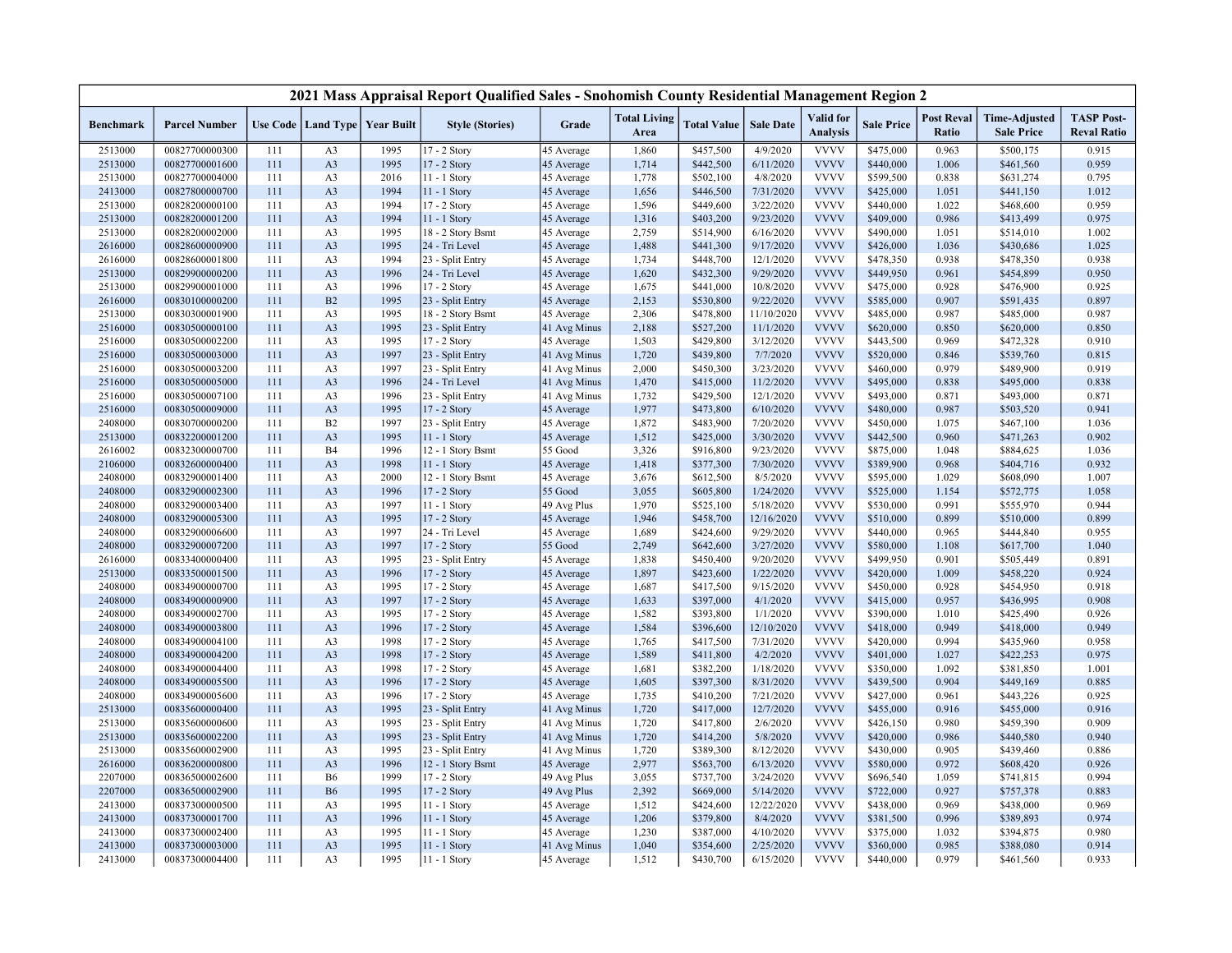|                    |                                  |            |                                   |              | 2021 Mass Appraisal Report Qualified Sales - Snohomish County Residential Management Region 2 |                            |                             |                        |                         |                                     |                        |                            |                                           |                                         |
|--------------------|----------------------------------|------------|-----------------------------------|--------------|-----------------------------------------------------------------------------------------------|----------------------------|-----------------------------|------------------------|-------------------------|-------------------------------------|------------------------|----------------------------|-------------------------------------------|-----------------------------------------|
| <b>Benchmark</b>   | <b>Parcel Number</b>             |            | Use Code   Land Type   Year Built |              | <b>Style (Stories)</b>                                                                        | Grade                      | <b>Total Living</b><br>Area | <b>Total Value</b>     | <b>Sale Date</b>        | <b>Valid</b> for<br><b>Analysis</b> | <b>Sale Price</b>      | <b>Post Reval</b><br>Ratio | <b>Time-Adjusted</b><br><b>Sale Price</b> | <b>TASP Post-</b><br><b>Reval Ratio</b> |
| 2413000            | 00837300005700                   | 111        | A <sub>3</sub>                    | 1995         | 17 - 2 Story                                                                                  | 45 Average                 | 1,656                       | \$428,700              | 3/26/2020               | <b>VVVV</b>                         | \$415,000              | 1.033                      | \$441,975                                 | 0.970                                   |
| 2413000            | 00837300005900                   | 111        | A <sub>3</sub>                    | 1995         | 11 - 1 Story                                                                                  | 45 Average                 | 1,512                       | \$432,600              | 10/2/2020               | <b>VVVV</b>                         | \$445,000              | 0.972                      | \$446,780                                 | 0.968                                   |
| 2413000            | 00837300006400                   | 111        | A <sub>3</sub>                    | 1996         | 17 - 2 Story                                                                                  | 45 Average                 | 1,928                       | \$468,700              | 3/27/2020               | <b>VVVV</b>                         | \$445,000              | 1.053                      | \$473,925                                 | 0.989                                   |
| 2413000            | 00837300007300                   | 111        | A <sub>3</sub>                    | 1996         | 11 - 1 Story                                                                                  | 45 Average                 | 1,206                       | \$386,100              | 10/15/2020              | <b>VVVV</b>                         | \$360,000              | 1.073                      | \$361,440                                 | 1.068                                   |
| 2413000            | 00837300007400                   | 111        | A <sub>3</sub>                    | 1995         | 17 - 2 Story                                                                                  | 45 Average                 | 1,890                       | \$451,900              | 11/9/2020               | <b>VVVV</b>                         | \$495,000              | 0.913                      | \$495,000                                 | 0.913                                   |
| 2513000            | 00838600000300                   | 111        | A <sub>3</sub>                    | 1996         | 11 - 1 Story                                                                                  | 45 Average                 | 1,484                       | \$422,200              | 5/20/2020               | <b>VVVV</b>                         | \$421,000              | 1.003                      | \$441,629                                 | 0.956                                   |
| 2513000            | 00838600000700                   | 111        | A <sub>3</sub>                    | 1996         | 17 - 2 Story                                                                                  | 45 Average                 | 1,818                       | \$439,100              | 10/1/2020               | <b>VVVV</b>                         | \$460,000              | 0.955                      | \$461,840                                 | 0.951                                   |
| 2513000            | 00838600003300                   | 111        | A <sub>3</sub>                    | 1997         | 23 - Split Entry                                                                              | 45 Average                 | 2,068                       | \$471,100              | 9/18/2020               | <b>VVVV</b>                         | \$510,000              | 0.924                      | \$515,610                                 | 0.914                                   |
| 2616000            | 00839200000400                   | 111        | A <sub>3</sub>                    | 1996         | 17 - 2 Story                                                                                  | 45 Average                 | 1,825                       | \$453,700              | 5/19/2020               | <b>VVVV</b>                         | \$460,000              | 0.986                      | \$482,540                                 | 0.940                                   |
| 2616000            | 00839200003600                   | 111        | A <sub>3</sub>                    | 1996         | 17 - 2 Story                                                                                  | 45 Average                 | 1,825                       | \$453,400              | 11/25/2020              | <b>VVVV</b>                         | \$525,000              | 0.864                      | \$525,000                                 | 0.864                                   |
| 2616000            | 00839200004300                   | 111        | A <sub>3</sub>                    | 1995         | 17 - 2 Story                                                                                  | 45 Average                 | 1,638                       | \$437,300              | 8/18/2020               | <b>VVVV</b>                         | \$450,000              | 0.972                      | \$459,900                                 | 0.951                                   |
| 2413000            | 00839600004100                   | 111        | A <sub>3</sub>                    | 1996         | 17 - 2 Story                                                                                  | 45 Average                 | 1,890                       | \$445,600              | 3/9/2020                | <b>VVVV</b>                         | \$450,000              | 0.990                      | \$479,250                                 | 0.930                                   |
| 2513000            | 00839700000900                   | 111        | A <sub>3</sub>                    | 2019         | 17 - 2 Story                                                                                  | 45 Average                 | 1,816                       | \$446,500              | 3/3/2020                | <b>VVVV</b>                         | \$475,000              | 0.940                      | \$505,875                                 | 0.883                                   |
| 2513000            | 00841300000800                   | 111        | A <sub>3</sub>                    | 1997         | 23 - Split Entry                                                                              | 45 Average                 | 1,480                       | \$416,800              | 10/22/2020              | <b>VVVV</b>                         | \$432,600              | 0.963                      | \$434,330                                 | 0.960                                   |
| 2513000            | 00841300002300                   | 111        | A <sub>3</sub>                    | 1996         | $17 - 2$ Story                                                                                | 45 Average                 | 1,905                       | \$450,300              | 8/20/2020               | <b>VVVV</b>                         | \$480,000              | 0.938                      | \$490,560                                 | 0.918                                   |
| 2513000            | 00841300003900                   | 111        | A <sub>3</sub>                    | 1995         | 17 - 2 Story                                                                                  | 45 Average                 | 1,810                       | \$436,700              | 5/18/2020               | <b>VVVV</b>                         | \$475,000              | 0.919                      | \$498,275                                 | 0.876                                   |
| 2516000            | 00841500002900                   | 111        | A <sub>3</sub>                    | 1996         | $11 - 1$ Story                                                                                | 41 Avg Minus               | 922                         | \$347,400              | 4/14/2020               | <b>VVVV</b>                         | \$350,000              | 0.993                      | \$368,550                                 | 0.943                                   |
| 2516000            | 00841500003900                   | 111        | A <sub>3</sub>                    | 1996         | 23 - Split Entry                                                                              | 41 Avg Minus               | 1,386                       | \$401,500              | 10/20/2020              | <b>VVVV</b>                         | \$450,000              | 0.892                      | \$451,800                                 | 0.889                                   |
| 2516000            | 00841500004300                   | 111        | A <sub>3</sub>                    | 1996         | 11 - 1 Story                                                                                  | 41 Avg Minus               | 1,176                       | \$352,400              | 12/1/2020               | <b>VVVV</b>                         | \$369,000              | 0.955                      | \$369,000                                 | 0.955                                   |
| 2513000            | 00842100001700                   | 111        | A <sub>3</sub>                    | 1996         | 11 - 1 Story                                                                                  | 45 Average                 | 1,165                       | \$384,400              | 1/10/2020               | <b>VVVV</b>                         | \$385,000              | 0.998                      | \$420,035                                 | 0.915                                   |
| 2616000            | 00842300000500                   | 111        | A <sub>3</sub>                    | 1996         | 17 - 2 Story                                                                                  | 45 Average                 | 2,128                       | \$506,600              | 9/11/2020               | <b>VVVV</b>                         | \$615,000              | 0.824                      | \$621,765                                 | 0.815                                   |
| 2616000            | 00842300002000                   | 111        | A <sub>3</sub>                    | 1996         | 17 - 2 Story                                                                                  | 45 Average                 | 1,434                       | \$415,000              | 8/5/2020                | <b>VVVV</b>                         | \$445,000              | 0.933                      | \$454,790                                 | 0.913                                   |
| 2616000            | 00842300002900                   | 111        | A <sub>3</sub>                    | 1996         | 23 - Split Entry                                                                              | 45 Average                 | 1,494                       | \$380,900              | 3/20/2020               | <b>VVVV</b>                         | \$402,000              | 0.948                      | \$428,130                                 | 0.890                                   |
| 2616000            | 00842300003200                   | 111        | A <sub>3</sub>                    | 1996         | 11 - 1 Story                                                                                  | 45 Average                 | 1,140                       | \$378,600              | 8/17/2020               | <b>VVVV</b>                         | \$405,000              | 0.935                      | \$413,910                                 | 0.915                                   |
| 2616000            | 00842300004100                   | 111        | A <sub>3</sub>                    | 2008         | 23 - Split Entry                                                                              | 45 Average                 | 2,508                       | \$541,400              | 8/25/2020               | <b>VVVV</b>                         | \$575,000              | 0.942                      | \$587,650                                 | 0.921                                   |
| 2616000            | 00842300004300                   | 111        | A <sub>3</sub>                    | 2000         | 23 - Split Entry                                                                              | 45 Average                 | 1,782                       | \$477,600              | 11/24/2020              | <b>VVVV</b>                         | \$500,000              | 0.955                      | \$500,000                                 | 0.955                                   |
| 2616000            | 00842500000900                   | 111        | A <sub>3</sub>                    | 1996         | 17 - 2 Story                                                                                  | 45 Average                 | 2,038                       | \$469,900              | 11/22/2020              | <b>VVVV</b>                         | \$495,000              | 0.949                      | \$495,000                                 | 0.949                                   |
| 2616000            | 00842500001200                   | 111        | A <sub>3</sub><br>A <sub>3</sub>  | 1996<br>1996 | 17 - 2 Story                                                                                  | 45 Average                 | 2,038                       | \$483,700              | 10/19/2020<br>6/12/2020 | <b>VVVV</b><br><b>VVVV</b>          | \$515,000              | 0.939                      | \$517,060                                 | 0.935<br>1.092                          |
| 2513000            | 00843100000900                   | 111        |                                   |              | 12 - 1 Story Bsmt                                                                             | 45 Average                 | 2,636                       | \$552,900              |                         | <b>VVVV</b>                         | \$482,500              | 1.146                      | \$506,143                                 |                                         |
| 2616002            | 00845800001100<br>00847800001200 | 111        | B2<br>G <sub>4</sub>              | 1996<br>1996 | 17 - 2 Story                                                                                  | 45 Average                 | 2,048<br>2,412              | \$591,900              | 5/28/2020               | <b>VVVV</b>                         | \$565,000              | 1.048<br>1.158             | \$592,685                                 | 0.999<br>1.061                          |
| 2104000<br>2513000 | 00848000000700                   | 111<br>111 | A <sub>3</sub>                    | 1997         | 23 - Split Entry<br>11 - 1 Story                                                              | 45 Average                 | 1,445                       | \$561,400<br>\$424,200 | 1/27/2020<br>4/7/2020   | <b>VVVV</b>                         | \$485,000<br>\$420,000 | 1.010                      | \$529,135<br>\$442,260                    | 0.959                                   |
| 2616000            | 00848400001900                   | 111        | A <sub>3</sub>                    | 1996         | $11 - 1$ Story                                                                                | 45 Average                 | 1,194                       | \$387,800              | 11/3/2020               | <b>VVVV</b>                         | \$440,000              | 0.881                      | \$440,000                                 | 0.881                                   |
| 2616000            | 00848600000300                   | 111        | A <sub>3</sub>                    | 1996         | 11 - 1 Story                                                                                  | 41 Avg Minus<br>45 Average | 1,176                       | \$424,600              | 4/17/2020               | <b>VVVV</b>                         | \$430,000              | 0.987                      | \$452,790                                 | 0.938                                   |
| 2616000            | 00848700000900                   | 111        | A <sub>3</sub>                    | 1996         | 24 - Tri Level                                                                                |                            | 1,529                       | \$446,600              | 4/9/2020                | <b>VVVV</b>                         | \$455,000              | 0.982                      | \$479,115                                 | 0.932                                   |
| 2616000            | 00848700001300                   | 111        | A <sub>3</sub>                    | 1997         | 18 - 2 Story Bsmt                                                                             | 45 Average<br>49 Avg Plus  | 2,682                       | \$584,400              | 3/25/2020               | <b>VVVV</b>                         | \$559,950              | 1.044                      | \$596,347                                 | 0.980                                   |
| 2408000            | 00849100001400                   | 111        | A <sub>3</sub>                    | 1996         | 11 - 1 Story                                                                                  | 45 Average                 | 1,197                       | \$378,900              | 10/23/2020              | <b>VVVV</b>                         | \$400,000              | 0.947                      | \$401,600                                 | 0.943                                   |
| 2408000            | 00849100003900                   | 111        | A <sub>3</sub>                    | 1997         | $11 - 1$ Story                                                                                | 45 Average                 | 1,465                       | \$422,200              | 10/20/2020              | <b>VVVV</b>                         | \$420,000              | 1.005                      | \$421,680                                 | 1.001                                   |
| 2408000            | 00849100005000                   | 111        | A <sub>3</sub>                    | 1999         | 17 - 2 Story                                                                                  | 45 Average                 | 2,196                       | \$491,300              | 7/17/2020               | <b>VVVV</b>                         | \$470,000              | 1.045                      | \$487,860                                 | 1.007                                   |
| 2408000            | 00849100005400                   | 111        | A <sub>3</sub>                    | 1997         | 11 - 1 Story                                                                                  | 45 Average                 | 1,663                       | \$451,800              | 7/10/2020               | <b>VVVV</b>                         | \$440,000              | 1.027                      | \$456,720                                 | 0.989                                   |
| 2408000            | 00849100006600                   | 111        | A <sub>3</sub>                    | 1998         | 23 - Split Entry                                                                              | 45 Average                 | 2,444                       | \$504,500              | 7/16/2020               | <b>VVVV</b>                         | \$495,000              | 1.019                      | \$513,810                                 | 0.982                                   |
| 2616000            | 00849200000300                   | 111        | A <sub>3</sub>                    | 1996         | 11 - 1 Story                                                                                  | 45 Average                 | 2,243                       | \$552,100              | 7/20/2020               | <b>VVVV</b>                         | \$579,950              | 0.952                      | \$601,988                                 | 0.917                                   |
| 2616000            | 00849200000700                   | 111        | A <sub>3</sub>                    | 1997         | 23 - Split Entry                                                                              | 45 Average                 | 2,514                       | \$567,800              | 4/2/2020                | <b>VVVV</b>                         | \$535,000              | 1.061                      | \$563,355                                 | 1.008                                   |
| 2616000            | 00849200002800                   | 111        | A <sub>3</sub>                    | 1996         | 23 - Split Entry                                                                              | 45 Average                 | 2,052                       | \$508,700              | 4/16/2020               | <b>VVVV</b>                         | \$462,500              | 1.100                      | \$487,013                                 | 1.045                                   |
| 2616000            | 00849200004900                   | 111        | A <sub>3</sub>                    | 1978         | 12 - 1 Story Bsmt                                                                             | 45 Average                 | 1,496                       | \$398,600              | 7/21/2020               | <b>VVVV</b>                         | \$300,000              | 1.329                      | \$311,400                                 | 1.280                                   |
| 2513000            | 00849500001800                   | 111        | A <sub>3</sub>                    | 1996         | 11 - 1 Story                                                                                  | 45 Average                 | 1,432                       | \$414,800              | 9/17/2020               | <b>VVVV</b>                         | \$413,000              | 1.004                      | \$417,543                                 | 0.993                                   |
| 2616000            | 00849800001800                   | 111        | A <sub>3</sub>                    | 1997         | 11 - 1 Story                                                                                  | 45 Average                 | 1,480                       | \$425,100              | 8/21/2020               | <b>VVVV</b>                         | \$420,000              | 1.012                      | \$429,240                                 | 0.990                                   |
| 2616000            | 00849800003300                   | 111        | A <sub>3</sub>                    | 1997         | 17 - 2 Story                                                                                  | 45 Average                 | 1,742                       | \$444,400              | 4/21/2020               | <b>VVVV</b>                         | \$440,000              | 1.010                      | \$463,320                                 | 0.959                                   |
| 2616000            | 00849800004900                   | 111        | A <sub>3</sub>                    | 1996         | 17 - 2 Story                                                                                  | 45 Average                 | 1,504                       | \$419,500              | 10/5/2020               | <b>VVVV</b>                         | \$427,000              | 0.982                      | \$428,708                                 | 0.979                                   |
| 2513000            | 00850100000900                   | 111        | A <sub>3</sub>                    | 1996         | 24 - Tri Level                                                                                | 45 Average                 | 1,980                       | \$487,900              | 7/16/2020               | <b>VVVV</b>                         | \$495,000              | 0.986                      | \$513,810                                 | 0.950                                   |
| 2513000            | 00850100001000                   | 111        | A <sub>3</sub>                    | 1997         | 17 - 2 Story                                                                                  | 45 Average                 | 1,920                       | \$462,100              | 6/17/2020               | <b>VVVV</b>                         | \$466,500              | 0.991                      | \$489,359                                 | 0.944                                   |
| 2616000            | 00850700000400                   | 111        | A <sub>3</sub>                    | 1996         | $11 - 1$ Story                                                                                | 45 Average                 | 1,320                       | \$427,000              | 12/28/2020              | <b>VVVV</b>                         | \$467,000              | 0.914                      | \$467,000                                 | 0.914                                   |
| 2616000            | 00850800001500                   | 111        | A <sub>3</sub>                    | 1996         | 11 - 1 Story                                                                                  | 45 Average                 | 1,320                       | \$419,500              | 11/17/2020              | <b>VVVV</b>                         | \$462,000              | 0.908                      | \$462,000                                 | 0.908                                   |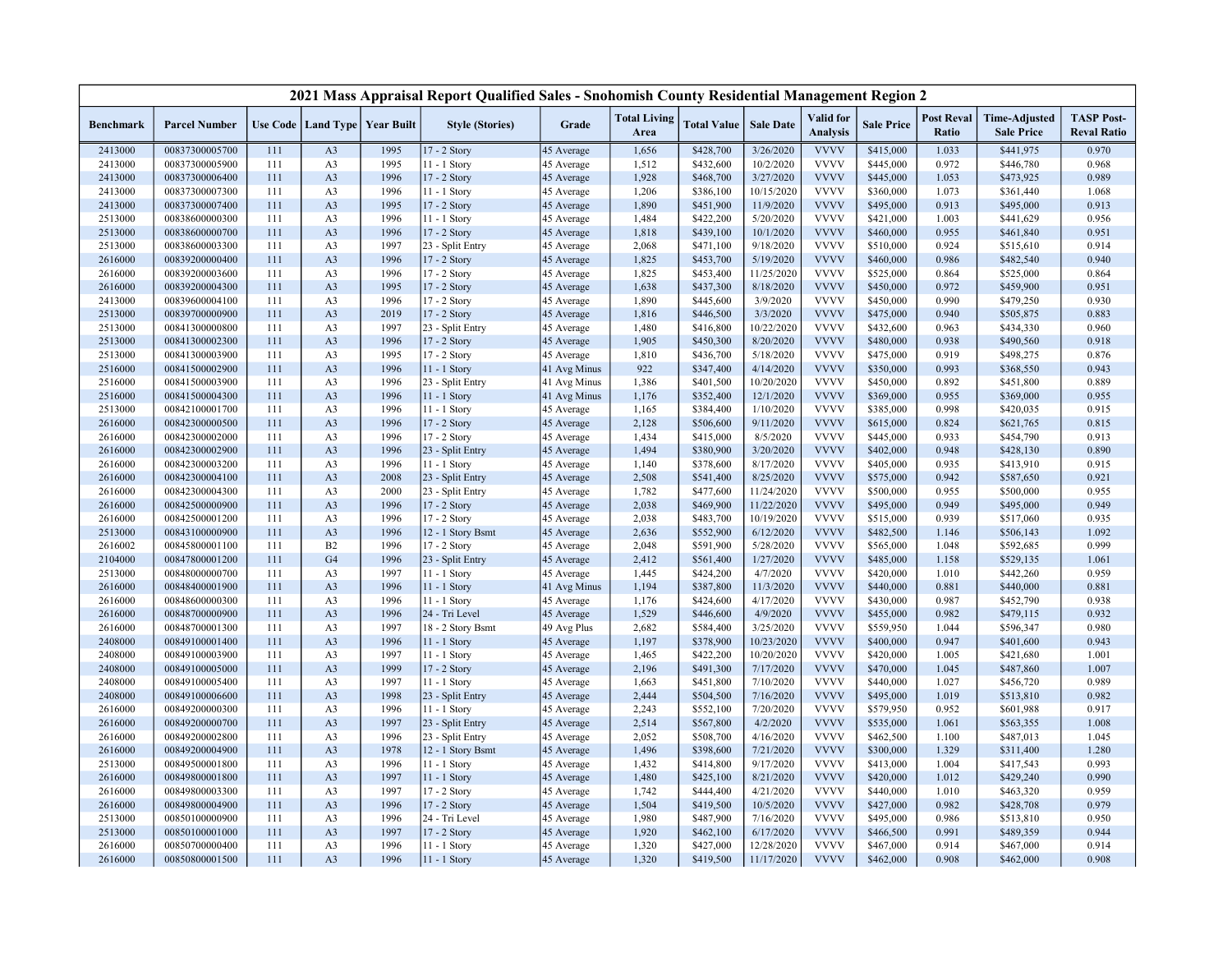|                    |                                  |            |                                  |                                   | 2021 Mass Appraisal Report Qualified Sales - Snohomish County Residential Management Region 2 |                          |                             |                        |                  |                                     |                   |                            |                                           |                                         |
|--------------------|----------------------------------|------------|----------------------------------|-----------------------------------|-----------------------------------------------------------------------------------------------|--------------------------|-----------------------------|------------------------|------------------|-------------------------------------|-------------------|----------------------------|-------------------------------------------|-----------------------------------------|
| <b>Benchmark</b>   | <b>Parcel Number</b>             |            |                                  | Use Code   Land Type   Year Built | <b>Style (Stories)</b>                                                                        | Grade                    | <b>Total Living</b><br>Area | <b>Total Value</b>     | <b>Sale Date</b> | <b>Valid</b> for<br><b>Analysis</b> | <b>Sale Price</b> | <b>Post Reval</b><br>Ratio | <b>Time-Adjusted</b><br><b>Sale Price</b> | <b>TASP Post-</b><br><b>Reval Ratio</b> |
| 2616000            | 00850900000500                   | 111        | A <sub>3</sub>                   | 1996                              | 11 - 1 Story                                                                                  | 41 Avg Minus             | 1,040                       | \$356,100              | 5/11/2020        | <b>VVVV</b>                         | \$357,500         | 0.996                      | \$375,018                                 | 0.950                                   |
| 2616000            | 00850900002000                   | 111        | A <sub>3</sub>                   | 1996                              | 11 - 1 Story                                                                                  | 45 Average               | 1,104                       | \$397,700              | 7/6/2020         | <b>VVVV</b>                         | \$430,000         | 0.925                      | \$446,340                                 | 0.891                                   |
| 2616000            | 00850900002100                   | 111        | A <sub>3</sub>                   | 1996                              | 23 - Split Entry                                                                              | 45 Average               | 1,400                       | \$406,100              | 11/4/2020        | <b>VVVV</b>                         | \$449,250         | 0.904                      | \$449,250                                 | 0.904                                   |
| 2413000            | 00851000002500                   | 111        | A <sub>3</sub>                   | 1996                              | 23 - Split Entry                                                                              | 41 Avg Minus             | 1,505                       | \$408,900              | 2/11/2020        | <b>VVVV</b>                         | \$430,000         | 0.951                      | \$463,540                                 | 0.882                                   |
| 2413000            | 00851000004000                   | 111        | A <sub>3</sub>                   | 1997                              | 23 - Split Entry                                                                              | 41 Avg Minus             | 1,505                       | \$396,100              | 12/31/2020       | <b>VVVV</b>                         | \$461,000         | 0.859                      | \$461,000                                 | 0.859                                   |
| 2413000            | 00851000004500                   | 111        | A <sub>3</sub>                   | 1997                              | 23 - Split Entry                                                                              | 41 Avg Minus             | 1,505                       | \$431,600              | 1/29/2020        | <b>VVVV</b>                         | \$451,500         | 0.956                      | \$492,587                                 | 0.876                                   |
| 2413000            | 00851000005100                   | 111        | A <sub>3</sub>                   | 1997                              | 24 - Tri Level                                                                                | 41 Avg Minus             | 1,498                       | \$433,300              | 10/8/2020        | <b>VVVV</b>                         | \$449,500         | 0.964                      | \$451,298                                 | 0.960                                   |
| 2513000            | 00852600001200                   | 111        | A <sub>3</sub>                   | 1996                              | 11 - 1 Story                                                                                  | 41 Avg Minus             | 1,796                       | \$429,700              | 11/30/2020       | <b>VVVV</b>                         | \$437,000         | 0.983                      | \$437,000                                 | 0.983                                   |
| 2413000            | 00853400000405                   | 111        | A1                               | 2008                              | 17 - 2 Story                                                                                  | 45 Average               | 1,845                       | \$449,500              | 3/16/2020        | <b>VVVV</b>                         | \$435,000         | 1.033                      | \$463,275                                 | 0.970                                   |
| 2413000            | 00856500000600                   | 111        | A <sub>3</sub>                   | 1997                              | $11 - 1$ Story                                                                                | 41 Avg Minus             | 1,440                       | \$402,400              | 9/15/2020        | <b>VVVV</b>                         | \$420,000         | 0.958                      | \$424,620                                 | 0.948                                   |
| 2513000            | 00857000003500                   | 111        | A <sub>3</sub>                   | 1997                              | 11 - 1 Story                                                                                  | 45 Average               | 1,388                       | \$414,100              | 11/19/2020       | <b>VVVV</b>                         | \$465,000         | 0.891                      | \$465,000                                 | 0.891                                   |
| 2513000            | 00857000004600                   | 111        | A <sub>3</sub>                   | 1998                              | 17 - 2 Story                                                                                  | 45 Average               | 2,051                       | \$472,000              | 10/21/2020       | <b>VVVV</b>                         | \$475,000         | 0.994                      | \$476,900                                 | 0.990                                   |
| 2513000            | 00857000005100                   | 111        | A <sub>3</sub>                   | 1998                              | 17 - 2 Story                                                                                  | 45 Average               | 1,736                       | \$409,900              | 12/21/2020       | <b>VVVV</b>                         | \$468,000         | 0.876                      | \$468,000                                 | 0.876                                   |
| 2513000            | 00857000006200                   | 111        | A <sub>3</sub>                   | 1997                              | 23 - Split Entry                                                                              | 45 Average               | 1,565                       | \$431,700              | 9/10/2020        | <b>VVVV</b>                         | \$440,000         | 0.981                      | \$444,840                                 | 0.970                                   |
| 2513000            | 00857000007700                   | 111        | A <sub>3</sub>                   | 1998                              | 17 - 2 Story                                                                                  | 45 Average               | 1,736                       | \$435,800              | 5/19/2020        | <b>VVVV</b>                         | \$435,000         | 1.002                      | \$456,315                                 | 0.955                                   |
| 2513000            | 00857000008900                   | 111        | A <sub>3</sub>                   | 1998                              | 24 - Tri Level                                                                                | 45 Average               | 1,688                       | \$442,200              | 9/4/2020         | <b>VVVV</b>                         | \$454,000         | 0.974                      | \$458,994                                 | 0.963                                   |
| 2513000            | 00857000009200                   | 111        | A <sub>3</sub>                   | 1998                              | 17 - 2 Story                                                                                  | 45 Average               | 2,048                       | \$468,400              | 8/13/2020        | <b>VVVV</b>                         | \$474,000         | 0.988                      | \$484,428                                 | 0.967                                   |
| 2616000            | 00857100000200                   | 111        | A <sub>3</sub>                   | 1997                              | 17 - 2 Story                                                                                  | 45 Average               | 1,930                       | \$495,500              | 9/2/2020         | <b>VVVV</b>                         | \$630,000         | 0.787                      | \$636,930                                 | 0.778                                   |
| 2106000            | 00857700001000                   | 111        | A <sub>3</sub>                   | 1998                              | 11 - 1 Story                                                                                  | 45 Average               | 1,104                       | \$340,700              | 7/9/2020         | <b>VVVV</b>                         | \$380,000         | 0.897                      | \$394,440                                 | 0.864                                   |
| 2106000            | 00857700002000                   | 111        | A <sub>3</sub>                   | 1999                              | 24 - Tri Level                                                                                | 45 Average               | 1,448                       | \$380,300              | 9/13/2020        | <b>VVVV</b>                         | \$323,000         | 1.177                      | \$326,553                                 | 1.165                                   |
| 2106000            | 00857700002600                   | 111        | A <sub>3</sub>                   | 1999                              | 23 - Split Entry                                                                              | 45 Average               | 1,484                       | \$384,600              | 9/28/2020        | <b>VVVV</b>                         | \$410,000         | 0.938                      | \$414,510                                 | 0.928                                   |
| 2106000            | 00857700007600                   | 111        | A <sub>3</sub>                   | 1999                              | 17 - 2 Story                                                                                  | 45 Average               | 1,568                       | \$400,100              | 6/23/2020        | <b>VVVV</b>                         | \$429,500         | 0.932                      | \$450,546                                 | 0.888                                   |
| 2106000            | 00857700009600                   | 111        | A <sub>3</sub>                   | 1998                              | 23 - Split Entry                                                                              | 45 Average               | 1,456                       | \$379,500              | 4/21/2020        | <b>VVVV</b>                         | \$420,000         | 0.904                      | \$442,260                                 | 0.858                                   |
| 2513000            | 00857800001312                   | 111        | A <sub>3</sub>                   | 2015                              | 11 - 1 Story                                                                                  | 45 Average               | 1,534                       | \$463,900              | 7/5/2020         | <b>VVVV</b>                         | \$453,000         | 1.024                      | \$470,214                                 | 0.987                                   |
| 2105000            | 00858200000500                   | 111        | G <sub>6</sub>                   | 2001                              | 17 - 2 Story                                                                                  | 49 Avg Plus              | 2,576                       | \$707,000              | 8/21/2020        | <b>VVVV</b>                         | \$745,000         | 0.949                      | \$761,390                                 | 0.929                                   |
| 2207000            | 00858700000400                   | 111        | B2                               | 1997                              | 24 - Tri Level                                                                                | 45 Average               | 1,670                       | \$493,000              | 5/19/2020        | <b>VVVV</b>                         | \$480,000         | 1.027                      | \$503,520                                 | 0.979                                   |
| 2207000            | 00858700001000                   | 111        | B2                               | 1997                              | 11 - 1 Story                                                                                  | 45 Average               | 1,998                       | \$535,000              | 3/3/2020         | <b>VVVV</b>                         | \$540,000         | 0.991                      | \$575,100                                 | 0.930                                   |
| 2207000            | 00858700002100                   | 111        | B2                               | 1998                              | 24 - Tri Level                                                                                | 45 Average               | 2,992                       | \$648,500              | 9/15/2020        | <b>VVVV</b>                         | \$665,000         | 0.975                      | \$672,315                                 | 0.965                                   |
| 2207000            | 00860500000500                   | 111        | <b>B6</b>                        | 1997                              | 11 - 1 Story                                                                                  | 49 Avg Plus              | 1,805                       | \$609,400              | 8/19/2020        | <b>VVVV</b>                         | \$615,000         | 0.991                      | \$628,530                                 | 0.970                                   |
| 2207000            | 00860500000800                   | 111        | <b>B6</b>                        | 1998                              | $11 - 1$ Story                                                                                | 49 Avg Plus              | 1,807                       | \$650,600              | 3/6/2020         | <b>VVVV</b>                         | \$720,000         | 0.904                      | \$766,800                                 | 0.848                                   |
| 2513000            | 00861600001300                   | 111        | A <sub>3</sub>                   | 1998                              | 24 - Tri Level                                                                                | 45 Average               | 1,631                       | \$428,200              | 6/24/2020        | <b>VVVV</b>                         | \$415,000         | 1.032                      | \$435,335                                 | 0.984                                   |
| 2513000            | 00861800000900                   | 111        | A <sub>3</sub>                   | 1997                              | 23 - Split Entry                                                                              | 41 Avg Minus             | 1,730                       | \$434,800              | 12/28/2020       | <b>VVVV</b>                         | \$465,000         | 0.935                      | \$465,000                                 | 0.935                                   |
| 2616000            | 00862500000500                   | 111        | A <sub>3</sub>                   | 2002                              | 11 - 1 Story                                                                                  | 45 Average               | 1,602                       | \$506,400              | 4/25/2020        | <b>VVVV</b>                         | \$530,000         | 0.955                      | \$558,090                                 | 0.907                                   |
| 2616000            | 00864200000100                   | 111        | A <sub>3</sub>                   | 1998                              | 17 - 2 Story                                                                                  | 45 Average               | 2,110                       | \$499,300              | 12/18/2020       | <b>VVVV</b>                         | \$650,000         | 0.768                      | \$650,000                                 | 0.768                                   |
| 2616000            | 00864200002100                   | 111        | A <sub>3</sub>                   | 1997                              | 17 - 2 Story                                                                                  | 45 Average               | 1,484                       | \$440,800              | 8/19/2020        | <b>VVVV</b>                         | \$475,000         | 0.928                      | \$485,450                                 | 0.908                                   |
| 2616000            | 00864200004800                   | 111        | A <sub>3</sub>                   | 1998                              | 17 - 2 Story                                                                                  |                          | 1,489                       | \$420,200              | 7/2/2020         | <b>VVVV</b>                         | \$435,000         | 0.966                      | \$451,530                                 | 0.931                                   |
| 2616000            | 00864200004900                   | 111        | A <sub>3</sub>                   | 1998                              | 17 - 2 Story                                                                                  | 45 Average<br>45 Average | 1,576                       | \$420,200              | 9/18/2020        | <b>VVVV</b>                         | \$442,000         | 0.951                      | \$446,862                                 | 0.940                                   |
|                    | 00865600000300                   | 111        | A <sub>3</sub>                   | 1997                              | 24 - Tri Level                                                                                |                          | 1,472                       | \$399,100              | 4/16/2020        | <b>VVVV</b>                         | \$362,000         | 1.102                      | \$381,186                                 | 1.047                                   |
| 2513000            |                                  | 111        |                                  | 1998                              |                                                                                               | 45 Average               | 1,744                       | \$466,400              | 10/16/2020       | <b>VVVV</b>                         | \$531,000         | 0.878                      |                                           | 0.875                                   |
| 2513000<br>2513000 | 00865600001000<br>00865600001800 | 111        | A <sub>3</sub><br>A <sub>3</sub> | 1998                              | 11 - 1 Story<br>18 - 2 Story Bsmt                                                             | 45 Average<br>45 Average | 2,595                       | \$551,600              | 5/15/2020        | <b>VVVV</b>                         | \$545,000         | 1.012                      | \$533,124<br>\$571,705                    | 0.965                                   |
| 2513000            |                                  |            | A <sub>3</sub>                   | 1997                              | 17 - 2 Story                                                                                  |                          | 2,077                       |                        | 8/5/2020         | <b>VVVV</b>                         | \$525,000         | 0.924                      | \$536,550                                 | 0.904                                   |
| 2616000            | 00865600003000<br>00865800000500 | 111<br>111 | A <sub>3</sub>                   | 1998                              | 23 - Split Entry                                                                              | 45 Average               | 1,780                       | \$485,200<br>\$449,400 | 12/31/2020       | <b>VVVV</b>                         | \$537,000         | 0.837                      | \$537,000                                 | 0.837                                   |
| 2616000            | 00865800000800                   | 111        | A <sub>3</sub>                   | 1998                              | 23 - Split Entry                                                                              | 45 Average               | 1,780                       | \$445,300              | 8/3/2020         | <b>VVVV</b>                         | \$517,500         | 0.860                      | \$528,885                                 | 0.842                                   |
|                    | 00865800001300                   | 111        | A <sub>3</sub>                   | 1997                              |                                                                                               | 45 Average               |                             |                        | 9/9/2020         | <b>VVVV</b>                         |                   | 0.936                      |                                           |                                         |
| 2616000            |                                  | 111        |                                  |                                   | 23 - Split Entry                                                                              | 45 Average               | 1,520                       | \$435,100              |                  | <b>VVVV</b>                         | \$465,000         | 0.917                      | \$470,115                                 | 0.926                                   |
| 2616000            | 00865800002800                   |            | A <sub>3</sub>                   | 1997                              | 23 - Split Entry                                                                              | 45 Average               | 2,103                       | \$472,200              | 8/13/2020        | <b>VVVV</b>                         | \$515,000         |                            | \$526,330                                 | 0.897                                   |
| 2408000            | 00865900001500                   | 111        | A <sub>3</sub>                   | 1998                              | 11 - 1 Story                                                                                  | 45 Average               | 1,482                       | \$438,200              | 11/3/2020        |                                     | \$445,000         | 0.985                      | \$445,000                                 | 0.985                                   |
| 2408000            | 00865900004000                   | 111        | A <sub>3</sub>                   | 1998                              | 11 - 1 Story                                                                                  | 45 Average               | 1,456                       | \$409,100              | 2/20/2020        | <b>VVVV</b><br><b>VVVV</b>          | \$405,000         | 1.010                      | \$436,590                                 | 0.937                                   |
| 2408000            | 00865900004100                   | 111        | A <sub>3</sub>                   | 1998                              | 11 - 1 Story                                                                                  | 45 Average               | 1,399                       | \$396,300              | 9/14/2020        |                                     | \$429,950         | 0.922                      | \$434,679                                 | 0.912                                   |
| 2408000            | 00865900008100                   | 111        | A <sub>3</sub>                   | 1998                              | 11 - 1 Story                                                                                  | 45 Average               | 1,399                       | \$396,300              | 10/6/2020        | <b>VVVV</b>                         | \$430,500         | 0.921                      | \$432,222                                 | 0.917                                   |
| 2408000            | 00865900008500                   | 111        | A <sub>3</sub>                   | 1998                              | 23 - Split Entry                                                                              | 45 Average               | 2,084                       | \$446,200              | 2/10/2020        | <b>VVVV</b>                         | \$459,950         | 0.970                      | \$495,826                                 | 0.900                                   |
| 2513000            | 00866100001000                   | 111        | A <sub>3</sub>                   | 1998                              | 11 - 1 Story                                                                                  | 45 Average               | 1,223                       | \$401,900              | 11/6/2020        | <b>VVVV</b>                         | \$425,000         | 0.946                      | \$425,000                                 | 0.946                                   |
| 2513000            | 00866100001500                   | 111        | A <sub>3</sub>                   | 1998                              | $11 - 1$ Story                                                                                | 45 Average               | 1,272                       | \$417,800              | 10/26/2020       | <b>VVVV</b>                         | \$450,000         | 0.928                      | \$451,800                                 | 0.925                                   |
| 2513000            | 00866100001700                   | 111        | A <sub>3</sub>                   | 1998                              | 11 - 1 Story                                                                                  | 45 Average               | 1,556                       | \$439,900              | 1/30/2020        | <b>VVVV</b>                         | \$410,000         | 1.073                      | \$447,310                                 | 0.983                                   |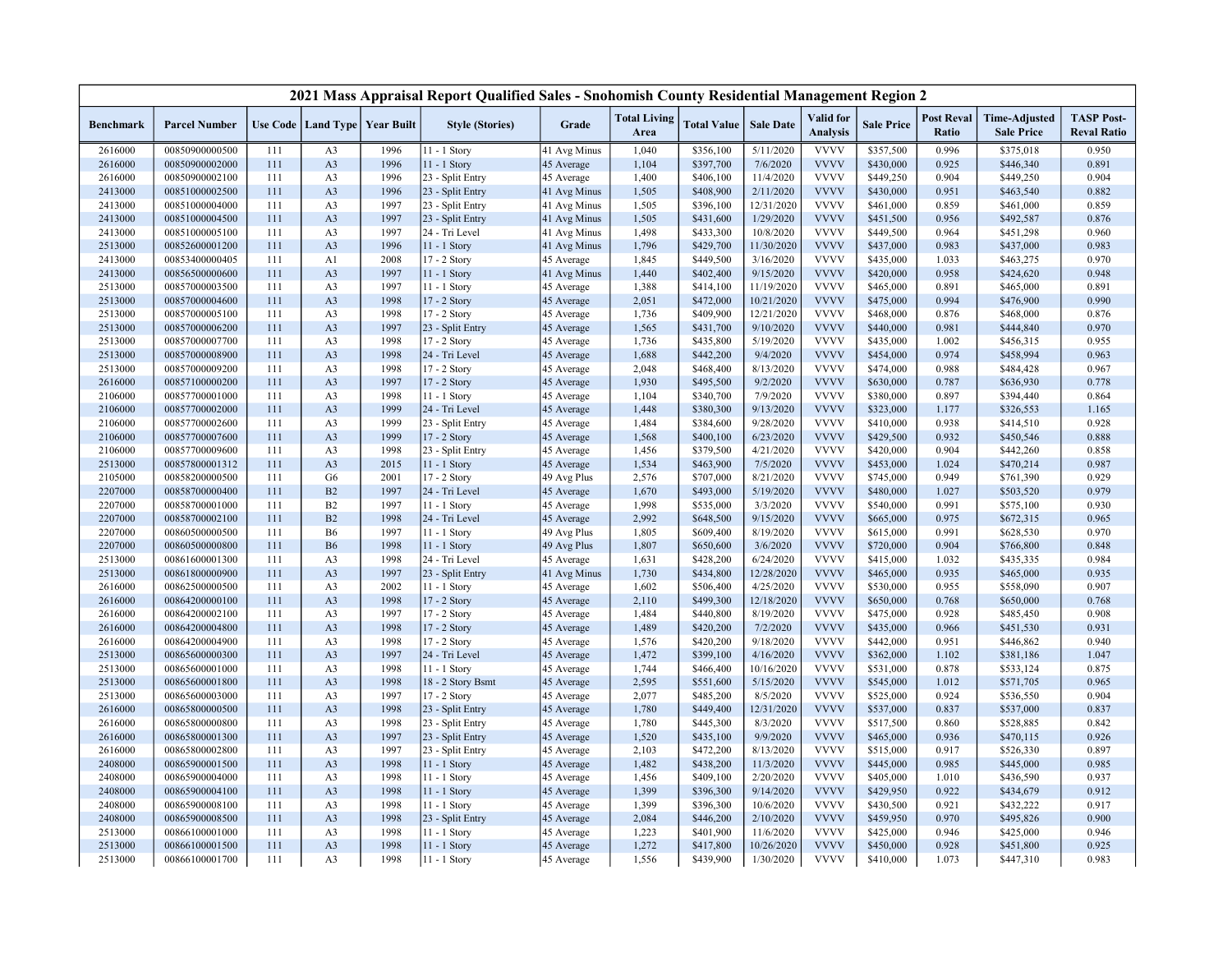|                    |                                  |            |                                   |              | 2021 Mass Appraisal Report Qualified Sales - Snohomish County Residential Management Region 2 |                              |                             |                        |                        |                                     |                        |                            |                                           |                                         |
|--------------------|----------------------------------|------------|-----------------------------------|--------------|-----------------------------------------------------------------------------------------------|------------------------------|-----------------------------|------------------------|------------------------|-------------------------------------|------------------------|----------------------------|-------------------------------------------|-----------------------------------------|
| <b>Benchmark</b>   | <b>Parcel Number</b>             |            | Use Code   Land Type   Year Built |              | <b>Style (Stories)</b>                                                                        | Grade                        | <b>Total Living</b><br>Area | <b>Total Value</b>     | <b>Sale Date</b>       | <b>Valid</b> for<br><b>Analysis</b> | <b>Sale Price</b>      | <b>Post Reval</b><br>Ratio | <b>Time-Adjusted</b><br><b>Sale Price</b> | <b>TASP Post-</b><br><b>Reval Ratio</b> |
| 2513000            | 00866100002200                   | 111        | A <sub>3</sub>                    | 1998         | 11 - 1 Story                                                                                  | 45 Average                   | 1,421                       | \$415,200              | 3/21/2020              | <b>VVVV</b>                         | \$395,000              | 1.051                      | \$420,675                                 | 0.987                                   |
| 2408000            | 00866600000600                   | 111        | A <sub>3</sub>                    | 1998         | 17 - 2 Story                                                                                  | 49 Avg Plus                  | 2,174                       | \$505,800              | 5/18/2020              | <b>VVVV</b>                         | \$525,000              | 0.963                      | \$550,725                                 | 0.918                                   |
| 2408000            | 00866600001600                   | 111        | A <sub>3</sub>                    | 1998         | 12 - 1 Story Bsmt                                                                             | 49 Avg Plus                  | 2,896                       | \$574,000              | 11/3/2020              | <b>VVVV</b>                         | \$570,000              | 1.007                      | \$570,000                                 | 1.007                                   |
| 2408000            | 00866600002400                   | 111        | A <sub>3</sub>                    | 1998         | 11 - 1 Story                                                                                  | 49 Avg Plus                  | 2,138                       | \$529,200              | 7/16/2020              | <b>VVVV</b>                         | \$453,000              | 1.168                      | \$470,214                                 | 1.125                                   |
| 2408000            | 00866600002500                   | 111        | A <sub>3</sub>                    | 1998         | 11 - 1 Story                                                                                  | 49 Avg Plus                  | 2,000                       | \$508,900              | 6/2/2020               | <b>VVVV</b>                         | \$519,990              | 0.979                      | \$545,470                                 | 0.933                                   |
| 2616000            | 00867000001000                   | 111        | A <sub>3</sub>                    | 1997         | 17 - 2 Story                                                                                  | 45 Average                   | 1,513                       | \$396,100              | 3/19/2020              | <b>VVVV</b>                         | \$370,000              | 1.071                      | \$394,050                                 | 1.005                                   |
| 2616000            | 00867000002000                   | 111        | A <sub>3</sub>                    | 1998         | 11 - 1 Story                                                                                  | 41 Avg Minus                 | 1,368                       | \$407,900              | 8/12/2020              | <b>VVVV</b>                         | \$450,000              | 0.906                      | \$459,900                                 | 0.887                                   |
| 2616000            | 00867000003000                   | 111        | A <sub>3</sub>                    | 1999         | 17 - 2 Story                                                                                  | 45 Average                   | 1,523                       | \$428,400              | 5/27/2020              | <b>VVVV</b>                         | \$425,000              | 1.008                      | \$445,825                                 | 0.961                                   |
| 2616000            | 00867000004100                   | 111        | A <sub>3</sub>                    | 1999         | 17 - 2 Story                                                                                  | 45 Average                   | 1,684                       | \$460,400              | 10/27/2020             | <b>VVVV</b>                         | \$490,000              | 0.940                      | \$491,960                                 | 0.936                                   |
| 2616000            | 00867000004800                   | 111        | A <sub>3</sub>                    | 1999         | 17 - 2 Story                                                                                  | 45 Average                   | 1,523                       | \$409,500              | 4/9/2020               | <b>VVVV</b>                         | \$395,000              | 1.037                      | \$415,935                                 | 0.985                                   |
| 2616000            | 00867000008000                   | 111        | A <sub>3</sub>                    | 1999         | 24 - Tri Level                                                                                | 45 Average                   | 1,468                       | \$431,800              | 4/1/2020               | <b>VVVV</b>                         | \$414,000              | 1.043                      | \$435,942                                 | 0.990                                   |
| 2513000            | 00867400002300                   | 111        | A <sub>3</sub>                    | 1998         | 23 - Split Entry                                                                              | 45 Average                   | 1,656                       | \$424,300              | 8/25/2020              | <b>VVVV</b>                         | \$432,700              | 0.981                      | \$442,219                                 | 0.959                                   |
| 2513000            | 00867400004600                   | 111        | A <sub>3</sub>                    | 1999         | 23 - Split Entry                                                                              | 45 Average                   | 1,796                       | \$444,200              | 11/2/2020              | <b>VVVV</b>                         | \$450,000              | 0.987                      | \$450,000                                 | 0.987                                   |
| 2207000            | 00867600003500                   | 111        | B2                                | 1998         | 11 - 1 Story                                                                                  | 45 Average                   | 1,409                       | \$468,700              | 11/2/2020              | <b>VVVV</b>                         | \$455,000              | 1.030                      | \$455,000                                 | 1.030                                   |
| 2207000            | 00867600005900                   | 111        | B2                                | 1999         | 11 - 1 Story                                                                                  | 45 Average                   | 2,073                       | \$552,600              | 8/7/2020               | <b>VVVV</b>                         | \$520,000              | 1.063                      | \$531,440                                 | 1.040                                   |
| 2616002            | 00868000001100                   | 111        | <b>B6</b>                         | 1998         | 17 - 2 Story                                                                                  | 55 Good                      | 3,908                       | \$894,400              | 10/20/2020             | <b>VVVV</b>                         | \$869,850              | 1.028                      | \$873,329                                 | 1.024                                   |
| 2616002            | 00868000002000                   | 111        | <b>B6</b>                         | 1999         | 17 - 2 Story                                                                                  | 55 Good                      | 4,710                       | \$962,000              | 12/22/2020             | <b>VVVV</b>                         | \$1,230,000            | 0.782                      | \$1,230,000                               | 0.782                                   |
| 2616000            | 00868900000100                   | 111        | A3                                | 1998         | 12 - 1 Story Bsmt                                                                             | 45 Average                   | 1,864                       | \$465,700              | 2/4/2020               | <b>VVVV</b>                         | \$442,000              | 1.054                      | \$476,476                                 | 0.977                                   |
| 2616000            | 00868900000700                   | 111        | A <sub>3</sub>                    | 1998         | 12 - 1 Story Bsmt                                                                             | 45 Average                   | 2,040                       | \$487,200              | 12/28/2020             | <b>VVVV</b>                         | \$510,000              | 0.955                      | \$510,000                                 | 0.955                                   |
| 2616000            | 00868900002300                   | 111        | A <sub>3</sub>                    | 1998         | 24 - Tri Level                                                                                | 45 Average                   | 1,454                       | \$431,600              | 8/5/2020               | <b>VVVV</b>                         | \$415,000              | 1.040                      | \$424,130                                 | 1.018                                   |
| 2408000            | 00870600000900                   | 111        | A <sub>3</sub>                    | 1998         | 11 - 1 Story                                                                                  | 41 Avg Minus                 | 1,472                       | \$389,300              | 5/14/2020              | <b>VVVV</b>                         | \$430,000              | 0.905                      | \$451,070                                 | 0.863                                   |
| 2408000            | 00870600003000                   | 111        | A <sub>3</sub>                    | 2000         | 11 - 1 Story                                                                                  | 41 Avg Minus                 | 1,583                       | \$408,700              | 8/9/2020               | <b>VVVV</b>                         | \$370,000              | 1.105                      | \$378,140                                 | 1.081                                   |
| 2408000            | 00870600004700                   | 111        | A <sub>3</sub>                    | 2000         | $11 - 1$ Story                                                                                | 41 Avg Minus                 | 1,363                       | \$372,100              | 3/19/2020              | <b>VVVV</b>                         | \$382,000              | 0.974                      | \$406,830                                 | 0.915                                   |
| 2408000            | 00870600005500                   | 111        | A <sub>3</sub>                    | 1999         | 23 - Split Entry                                                                              | 45 Average                   | 2,004                       | \$448,900              | 11/19/2020             | <b>VVVV</b>                         | \$480,000              | 0.935                      | \$480,000                                 | 0.935                                   |
| 2408000            | 00870600006000                   | 111        | A <sub>3</sub>                    | 1998         | 11 - 1 Story                                                                                  | 41 Avg Minus                 | 1,462                       | \$390,400              | 11/20/2020             | <b>VVVV</b>                         | \$420,000              | 0.930                      | \$420,000                                 | 0.930                                   |
| 2408000            | 00870600008600                   | 111        | A <sub>3</sub>                    | 1999         | 17 - 2 Story                                                                                  | 41 Avg Minus                 | 1,947                       | \$430,100              | 10/28/2020             | <b>VVVV</b>                         | \$450,000              | 0.956                      | \$451,800                                 | 0.952                                   |
| 2408000            | 00870600010200                   | 111        | A <sub>3</sub>                    | 1998         | 23 - Split Entry                                                                              | 41 Avg Minus                 | 2,314                       | \$453,600              | 8/25/2020              | <b>VVVV</b>                         | \$482,500              | 0.940                      | \$493,115                                 | 0.920                                   |
| 2408000            | 00870600010500                   | 111        | A <sub>3</sub>                    | 1999         | 23 - Split Entry                                                                              | 41 Avg Minus                 | 2,318                       | \$466,300              | 6/25/2020              | <b>VVVV</b><br><b>VVVV</b>          | \$495,000              | 0.942                      | \$519,255                                 | 0.898                                   |
| 2408000            | 00870600011700                   | 111        | A <sub>3</sub>                    | 1998         | 12 - 1 Story Bsmt                                                                             | 41 Avg Minus                 | 2,388                       | \$478,500              | 10/19/2020             |                                     | \$505,000              | 0.948                      | \$507,020                                 | 0.944                                   |
| 2408000            | 00870600011900                   | 111        | A <sub>3</sub>                    | 2000         | 11 - 1 Story                                                                                  | 41 Avg Minus                 | 1,218                       | \$372,800              | 5/18/2020              | <b>VVVV</b>                         | \$395,000              | 0.944                      | \$414,355                                 | 0.900                                   |
| 2408000            | 00870600012200                   | 111<br>111 | A <sub>3</sub><br>A <sub>3</sub>  | 1999<br>1998 | 11 - 1 Story                                                                                  | 41 Avg Minus                 | 1,516                       | \$398,200              | 12/31/2020             | <b>VVVV</b><br><b>VVVV</b>          | \$429,085              | 0.928<br>0.850             | \$429,085                                 | 0.928                                   |
| 2106000            | 00871300000200                   |            |                                   | 1999         | 23 - Split Entry<br>23 - Split Entry                                                          | 41 Avg Minus                 | 2,012<br>1,998              | \$412,300              | 12/3/2020              | <b>VVVV</b>                         | \$485,000<br>\$380,000 | 0.992                      | \$485,000                                 | 0.850<br>0.909                          |
| 2106000            | 00871300002100<br>00871300002300 | 111<br>111 | A <sub>3</sub><br>A <sub>3</sub>  | 1998         | 23 - Split Entry                                                                              | 41 Avg Minus<br>41 Avg Minus | 1,998                       | \$376,800<br>\$405,200 | 1/15/2020<br>7/15/2020 | <b>VVVV</b>                         | \$379,000              | 1.069                      | \$414,580<br>\$393,402                    | 1.030                                   |
| 2106000<br>2106000 | 00871300003100                   | 111        | A <sub>3</sub>                    | 1998         | 23 - Split Entry                                                                              | 41 Avg Minus                 | 2,012                       | \$412,900              | 10/5/2020              | <b>VVVV</b>                         | \$475,000              | 0.869                      | \$476,900                                 | 0.866                                   |
| 2413000            | 00871700001800                   | 111        | A <sub>3</sub>                    | 1998         | 23 - Split Entry                                                                              | 41 Avg Minus                 | 1,720                       | \$419,700              | 8/24/2020              | <b>VVVV</b>                         | \$425,000              | 0.988                      | \$434,350                                 | 0.966                                   |
| 2616000            | 00871800001200                   | 111        | A <sub>3</sub>                    | 1998         | 17 - 2 Story                                                                                  | 45 Average                   | 1,728                       | \$438,500              | 6/30/2020              | <b>VVVV</b>                         | \$450,000              | 0.974                      | \$472,050                                 | 0.929                                   |
| 2616000            | 00871800002200                   | 111        | A3                                | 1998         | 17 - 2 Story                                                                                  | 45 Average                   | 2,030                       | \$469,900              | 4/9/2020               | <b>VVVV</b>                         | \$500,000              | 0.940                      | \$526,500                                 | 0.892                                   |
| 2616000            | 00871800002800                   | 111        | A <sub>3</sub>                    | 1998         | 24 - Tri Level                                                                                | 45 Average                   | 1,648                       | \$436,000              | 5/20/2020              | <b>VVVV</b>                         | \$425,000              | 1.026                      | \$445,825                                 | 0.978                                   |
| 2413000            | 00871900002000                   | 111        | A <sub>3</sub>                    | 1999         | 23 - Split Entry                                                                              | 41 Avg Minus                 | 1,769                       | \$427,300              | 8/24/2020              | <b>VVVV</b>                         | \$464,000              | 0.921                      | \$474,208                                 | 0.901                                   |
| 2413000            | 00871900002400                   | 111        | A <sub>3</sub>                    | 1999         | 23 - Split Entry                                                                              | 41 Avg Minus                 | 1,769                       | \$415,100              | 6/2/2020               | <b>VVVV</b>                         | \$400,950              | 1.035                      | \$420,597                                 | 0.987                                   |
| 2105000            | 00872300000800                   | 111        | B2                                | 1998         | 11 - 1 Story                                                                                  | 45 Average                   | 1,876                       | \$511,000              | 6/9/2020               | <b>VVVV</b>                         | \$515,000              | 0.992                      | \$540,235                                 | 0.946                                   |
| 2105000            | 00872300001100                   | 111        | B2                                | 1974         | 14 - 1 1/2 Story                                                                              | 35 Fair                      | 2,440                       | \$488,600              | 4/14/2020              | <b>VVVV</b>                         | \$459,950              | 1.062                      | \$484,327                                 | 1.009                                   |
| 2207000            | 00872800001500                   | 111        | B2                                | 1998         | 17 - 2 Story                                                                                  | 45 Average                   | 1,524                       | \$446,900              | 12/31/2020             | <b>VVVV</b>                         | \$450,000              | 0.993                      | \$450,000                                 | 0.993                                   |
| 2616000            | 00873900001500                   | 111        | A <sub>3</sub>                    | 1999         | 17 - 2 Story                                                                                  | 45 Average                   | 1,975                       | \$473,400              | 1/28/2020              | <b>VVVV</b>                         | \$435,000              | 1.088                      | \$474,585                                 | 0.998                                   |
| 2616000            | 00873900003700                   | 111        | A <sub>3</sub>                    | 1999         | 17 - 2 Story                                                                                  | 45 Average                   | 1,464                       | \$436,900              | 5/13/2020              | <b>VVVV</b>                         | \$431,000              | 1.014                      | \$452,119                                 | 0.966                                   |
| 2513000            | 00874100001100                   | 111        | A <sub>3</sub>                    | 1999         | 23 - Split Entry                                                                              | 41 Avg Minus                 | 1,778                       | \$421,000              | 11/13/2020             | <b>VVVV</b>                         | \$510,000              | 0.825                      | \$510,000                                 | 0.825                                   |
| 2513000            | 00874100001800                   | 111        | A <sub>3</sub>                    | 1999         | 23 - Split Entry                                                                              | 41 Avg Minus                 | 1,778                       | \$429,100              | 8/10/2020              | <b>VVVV</b>                         | \$450,000              | 0.954                      | \$459,900                                 | 0.933                                   |
| 2408000            | 00874400000100                   | 111        | A <sub>3</sub>                    | 1998         | 17 - 2 Story                                                                                  | 45 Average                   | 1,880                       | \$421,800              | 6/26/2020              | <b>VVVV</b>                         | \$427,000              | 0.988                      | \$447,923                                 | 0.942                                   |
| 2408000            | 00874400001300                   | 111        | A <sub>3</sub>                    | 1999         | 24 - Tri Level                                                                                | 45 Average                   | 1,707                       | \$412,700              | 1/8/2020               | <b>VVVV</b>                         | \$440,000              | 0.938                      | \$480,040                                 | 0.860                                   |
| 2408000            | 00874400001500                   | 111        | A <sub>3</sub>                    | 2000         | 11 - 1 Story                                                                                  | 45 Average                   | 1,451                       | \$349,100              | 8/7/2020               | <b>VVVV</b>                         | \$419,000              | 0.833                      | \$428,218                                 | 0.815                                   |
| 2408000            | 00874400003200                   | 111        | A <sub>3</sub>                    | 2000         | 17 - 2 Story                                                                                  | 45 Average                   | 2,168                       | \$458,900              | 9/17/2020              | <b>VVVV</b>                         | \$530,000              | 0.866                      | \$535,830                                 | 0.856                                   |
| 2408000            | 00874400003300                   | 111        | A <sub>3</sub>                    | 2000         | 17 - 2 Story                                                                                  | 45 Average                   | 1,772                       | \$402,700              | 4/2/2020               | <b>VVVV</b>                         | \$425,000              | 0.948                      | \$447,525                                 | 0.900                                   |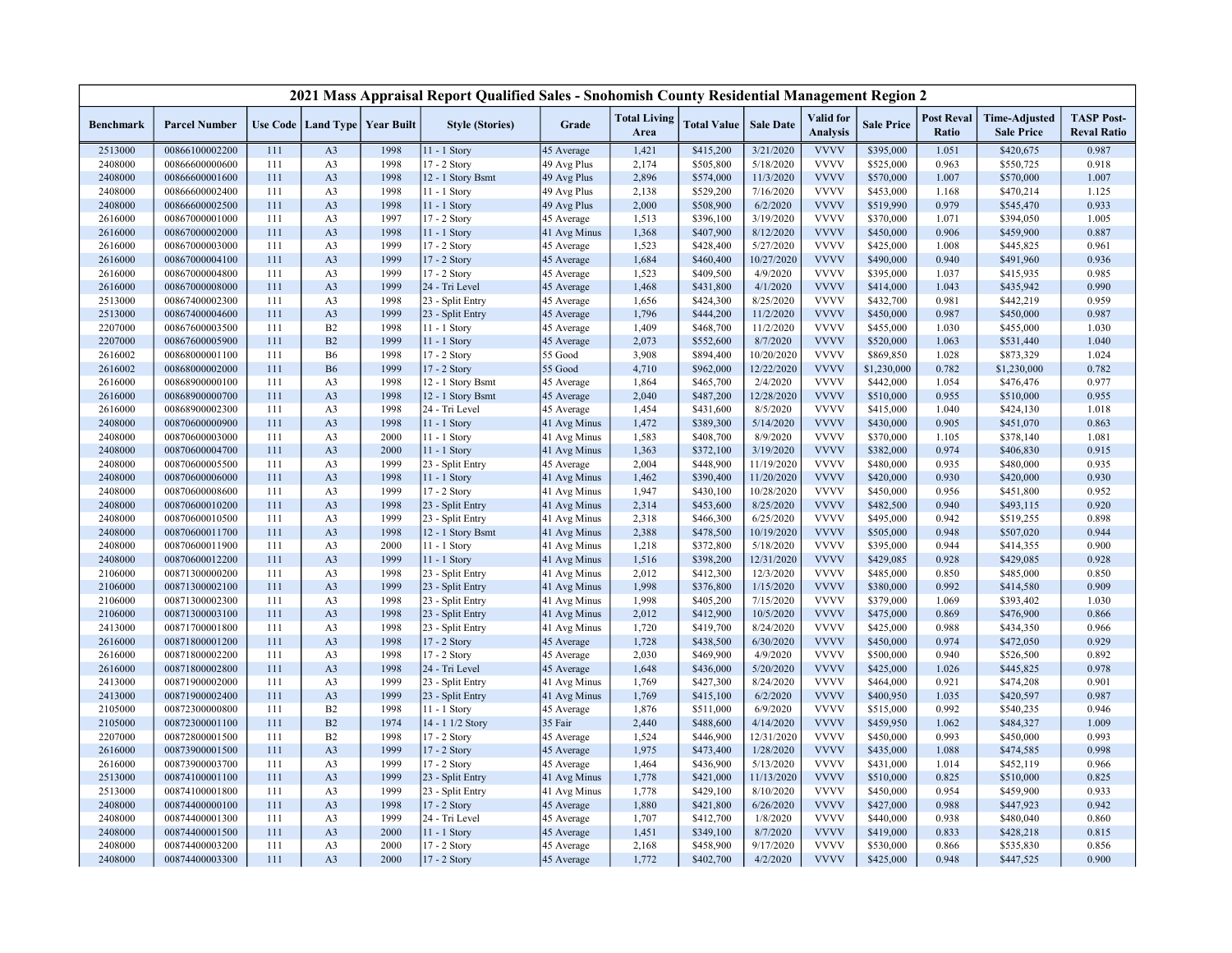|                    |                                  |     |                |                                   | 2021 Mass Appraisal Report Qualified Sales - Snohomish County Residential Management Region 2 |                              |                             |                        |                  |                                     |                        |                            |                                           |                                         |
|--------------------|----------------------------------|-----|----------------|-----------------------------------|-----------------------------------------------------------------------------------------------|------------------------------|-----------------------------|------------------------|------------------|-------------------------------------|------------------------|----------------------------|-------------------------------------------|-----------------------------------------|
| <b>Benchmark</b>   | <b>Parcel Number</b>             |     |                | Use Code   Land Type   Year Built | <b>Style (Stories)</b>                                                                        | Grade                        | <b>Total Living</b><br>Area | <b>Total Value</b>     | <b>Sale Date</b> | <b>Valid</b> for<br><b>Analysis</b> | <b>Sale Price</b>      | <b>Post Reval</b><br>Ratio | <b>Time-Adjusted</b><br><b>Sale Price</b> | <b>TASP Post-</b><br><b>Reval Ratio</b> |
| 2408000            | 00874400005900                   | 111 | A <sub>3</sub> | 2001                              | 17 - 2 Story                                                                                  | 45 Average                   | 2,016                       | \$438,600              | 4/20/2020        | <b>VVVV</b>                         | \$445,000              | 0.986                      | \$468,585                                 | 0.936                                   |
| 2408000            | 00874800002100                   | 111 | A <sub>3</sub> | 2000                              | 17 - 2 Story                                                                                  | 45 Average                   | 2,111                       | \$424,100              | 3/17/2020        | <b>VVVV</b>                         | \$490,000              | 0.866                      | \$521,850                                 | 0.813                                   |
| 2408000            | 00874800005200                   | 111 | A <sub>3</sub> | 2001                              | 14 - 1 1/2 Story                                                                              | 45 Average                   | 1,813                       | \$461,900              | 1/29/2020        | <b>VVVV</b>                         | \$419,000              | 1.102                      | \$457,129                                 | 1.010                                   |
| 2408000            | 00874800005300                   | 111 | A <sub>3</sub> | 2000                              | 11 - 1 Story                                                                                  | 45 Average                   | 1,839                       | \$434,300              | 8/14/2020        | <b>VVVV</b>                         | \$425,000              | 1.022                      | \$434,350                                 | 1.000                                   |
| 2408000            | 00874800006100                   | 111 | A <sub>3</sub> | 1998                              | 11 - 1 Story                                                                                  | 45 Average                   | 1,566                       | \$441,900              | 2/21/2020        | <b>VVVV</b>                         | \$445,000              | 0.993                      | \$479,710                                 | 0.921                                   |
| 2408000            | 00874800007200                   | 111 | A <sub>3</sub> | 1999                              | 17 - 2 Story                                                                                  | 45 Average                   | 1,989                       | \$454,900              | 6/11/2020        | <b>VVVV</b>                         | \$478,500              | 0.951                      | \$501,947                                 | 0.906                                   |
| 2408000            | 00874800008200                   | 111 | A <sub>3</sub> | 1998                              | 17 - 2 Story                                                                                  | 45 Average                   | 1,679                       | \$408,900              | 6/4/2020         | <b>VVVV</b>                         | \$426,500              | 0.959                      | \$447,399                                 | 0.914                                   |
| 2408000            | 00874800008900                   | 111 | A <sub>3</sub> | 2001                              | 14 - 1 1/2 Story                                                                              | 45 Average                   | 1,813                       | \$465,300              | 2/15/2020        | <b>VVVV</b>                         | \$460,000              | 1.012                      | \$495,880                                 | 0.938                                   |
| 2408000            | 00874800009400                   | 111 | A <sub>3</sub> | 2000                              | 17 - 2 Story                                                                                  | 45 Average                   | 2,111                       | \$471,500              | 10/26/2020       | <b>VVVV</b>                         | \$485,000              | 0.972                      | \$486,940                                 | 0.968                                   |
| 2408000            | 00874800009500                   | 111 | A <sub>3</sub> | 2001                              | 17 - 2 Story                                                                                  | 45 Average                   | 2,336                       | \$502,100              | 6/16/2020        | <b>VVVV</b>                         | \$480,000              | 1.046                      | \$503,520                                 | 0.997                                   |
| 2408000            | 00875200002500                   | 111 | A <sub>3</sub> | 1998                              | 11 - 1 Story                                                                                  | 41 Avg Minus                 | 851                         | \$324,900              | 6/18/2020        | <b>VVVV</b>                         | \$300,000              | 1.083                      | \$314,700                                 | 1.032                                   |
| 2408000            | 00875200005700                   | 111 | A <sub>3</sub> | 1999                              | $11 - 1$ Story                                                                                | 41 Avg Minus                 | 1,360                       | \$385,400              | 7/16/2020        | <b>VVVV</b>                         | \$410,000              | 0.940                      | \$425,580                                 | 0.906                                   |
| 2408000            | 00875500000300                   | 111 | A <sub>3</sub> | 1999                              | 11 - 1 Story                                                                                  | 45 Average                   | 1,438                       | \$409,100              | 5/18/2020        | <b>VVVV</b>                         | \$400,000              | 1.023                      | \$419,600                                 | 0.975                                   |
| 2408000            | 00875500001500                   | 111 | A <sub>3</sub> | 1998                              | 23 - Split Entry                                                                              | 45 Average                   | 1,571                       | \$414,000              | 10/12/2020       | <b>VVVV</b>                         | \$440,000              | 0.941                      | \$441,760                                 | 0.937                                   |
| 2513000            | 00877600000100                   | 111 | A <sub>3</sub> | 1999                              | 17 - 2 Story                                                                                  | 45 Average                   | 1,972                       | \$470,400              | 9/18/2020        | <b>VVVV</b>                         | \$473,000              | 0.995                      | \$478,203                                 | 0.984                                   |
| 2513000            | 00877600001400                   | 111 | A <sub>3</sub> | 1998                              | 23 - Split Entry                                                                              | 45 Average                   | 1,812                       | \$436,200              | 6/30/2020        | <b>VVVV</b>                         | \$418,000              | 1.044                      | \$438,482                                 | 0.995                                   |
| 2513000            | 00877600002900                   | 111 | A <sub>3</sub> | 1998                              | 17 - 2 Story                                                                                  | 45 Average                   | 1,903                       | \$466,100              | 2/21/2020        | <b>VVVV</b>                         | \$480,000              | 0.971                      | \$517,440                                 | 0.901                                   |
| 2513000            | 00877600005400                   | 111 | A <sub>3</sub> | 1999                              | 17 - 2 Story                                                                                  | 45 Average                   | 2,574                       | \$537,000              | 2/11/2020        | <b>VVVV</b>                         | \$518,000              | 1.037                      | \$558,404                                 | 0.962                                   |
| 2513000            | 00877600006800                   | 111 | A <sub>3</sub> | 1998                              | 17 - 2 Story                                                                                  | 45 Average                   | 2,029                       | \$483,800              | 6/29/2020        | <b>VVVV</b>                         | \$465,000              | 1.040                      | \$487,785                                 | 0.992                                   |
| 2513000            | 00877600007900                   | 111 | A <sub>3</sub> | 1998                              | $11 - 1$ Story                                                                                | 45 Average                   | 1,609                       | \$413,000              | 8/3/2020         | <b>VVVV</b>                         | \$448,000              | 0.922                      | \$457,856                                 | 0.902                                   |
| 2513000            | 00877600009800                   | 111 | A <sub>3</sub> | 1998                              | 17 - 2 Story                                                                                  | 45 Average                   | 2,008                       | \$482,500              | 3/19/2020        | <b>VVVV</b>                         | \$464,125              | 1.040                      | \$494,293                                 | 0.976                                   |
| 2616000            | 00878100200600                   | 111 | A <sub>3</sub> | 1999                              | 11 - 1 Story                                                                                  | 45 Average                   | 1,456                       | \$433,700              | 7/14/2020        | <b>VVVV</b>                         | \$453,500              | 0.956                      | \$470,733                                 | 0.921                                   |
| 2616002            | 00879300001300                   | 111 | <b>B6</b>      | 1999                              | 17 - 2 Story                                                                                  | 49 Avg Plus                  | 3,138                       | \$734,400              | 11/18/2020       | <b>VVVV</b>                         | \$754,000              | 0.974                      | \$754,000                                 | 0.974                                   |
| 2413000            | 00880300000600                   | 111 | A <sub>3</sub> | 1999                              | $11 - 1$ Story                                                                                | 41 Avg Minus                 | 1,472                       | \$392,000              | 11/17/2020       | <b>VVVV</b>                         | \$427,000              | 0.918                      | \$427,000                                 | 0.918                                   |
| 2413000            | 00880300000700                   | 111 | A <sub>3</sub> | 1999                              | 24 - Tri Level                                                                                | 41 Avg Minus                 | 1,642                       | \$414,800              | 5/13/2020        | <b>VVVV</b>                         | \$399,950              | 1.037                      | \$419,548                                 | 0.989                                   |
| 2413000            | 00880300001500                   | 111 | A <sub>3</sub> | 1999                              | 11 - 1 Story                                                                                  | 41 Avg Minus                 | 1,530                       | \$405,000              | 1/3/2020         | <b>VVVV</b>                         | \$401,750              | 1.008                      | \$438,309                                 | 0.924                                   |
| 2413000            | 00880300002800                   | 111 | A <sub>3</sub> | 1999                              | 17 - 2 Story                                                                                  | 41 Avg Minus                 | 1,718                       | \$425,600              | 10/26/2020       | <b>VVVV</b>                         | \$451,000              | 0.944                      | \$452,804                                 | 0.940                                   |
| 2413000            | 00880300005000                   | 111 | A <sub>3</sub> | 1999                              | 23 - Split Entry                                                                              | 41 Avg Minus                 | 1,738                       | \$435,600              | 10/1/2020        | <b>VVVV</b>                         | \$485,000              | 0.898                      | \$486,940                                 | 0.895                                   |
| 2413000            | 00880300005100                   | 111 | A <sub>3</sub> | 1999                              | 17 - 2 Story                                                                                  | 41 Avg Minus                 | 1,999                       | \$435,100              | 6/1/2020         | <b>VVVV</b>                         | \$450,000              | 0.967                      | \$472,050                                 | 0.922                                   |
| 2413000            | 00880300005200                   | 111 | A <sub>3</sub> | 1999                              | $11 - 1$ Story                                                                                | 41 Avg Minus                 | 1,572                       | \$406,700              | 7/20/2020        | <b>VVVV</b>                         | \$445,000              | 0.914                      | \$461,910                                 | 0.880                                   |
| 2413000            | 00880300007100                   | 111 | A <sub>3</sub> | 1999                              | 11 - 1 Story                                                                                  | 41 Avg Minus                 | 1,572                       | \$414,500              | 2/13/2020        | <b>VVVV</b>                         | \$440,000              | 0.942                      | \$474,320                                 | 0.874                                   |
| 2413000            | 00880300007900                   | 111 | A <sub>3</sub> | 1999                              | $11 - 1$ Story                                                                                | 41 Avg Minus                 | 1,760                       | \$436,800              | 9/13/2020        | <b>VVVV</b>                         | \$405,000              | 1.079                      | \$409,455                                 | 1.067                                   |
| 2413000            | 00880500000300                   | 111 | A1             | 1999                              | 11 - 1 Story                                                                                  | 41 Avg Minus                 | 1,460                       | \$403,900              | 4/14/2020        | <b>VVVV</b>                         | \$390,000              | 1.036                      | \$410,670                                 | 0.984                                   |
| 2616000            | 00882300000600                   | 111 | A <sub>3</sub> | 2000                              | 17 - 2 Story                                                                                  | 45 Average                   | 1,905                       | \$481,000              | 9/24/2020        | <b>VVVV</b>                         | \$495,000              | 0.972                      | \$500,445                                 | 0.961                                   |
| 2616000            | 00882300001700                   | 111 | A <sub>3</sub> | 1999                              | 17 - 2 Story                                                                                  | 45 Average                   | 1,944                       | \$467,000              | 2/26/2020        | <b>VVVV</b>                         | \$461,000              | 1.013                      | \$496,958                                 | 0.940                                   |
| 2616000            | 00882300001900                   | 111 | A <sub>3</sub> | 1999                              | 11 - 1 Story                                                                                  |                              | 1,792                       | \$493,400              | 9/18/2020        | <b>VVVV</b>                         | \$486,500              | 1.014                      | \$491,852                                 | 1.003                                   |
| 2616000            | 00882300002400                   | 111 | A <sub>3</sub> | 1999                              | 17 - 2 Story                                                                                  | 45 Average<br>45 Average     | 1,944                       | \$488,300              | 2/4/2020         | <b>VVVV</b>                         | \$492,000              | 0.992                      | \$530,376                                 | 0.921                                   |
|                    |                                  | 111 | A <sub>3</sub> | 1999                              | 17 - 2 Story                                                                                  |                              | 1,944                       | \$477,300              | 3/4/2020         | <b>VVVV</b>                         | \$455,000              | 1.049                      | \$484,575                                 | 0.985                                   |
| 2616000<br>2616000 | 00882300004500<br>00882700002700 | 111 | A <sub>3</sub> | 2000                              | 17 - 2 Story                                                                                  | 45 Average<br>41 Avg Minus   | 1,526                       | \$394,800              | 4/22/2020        | <b>VVVV</b>                         | \$380,000              | 1.039                      | \$400,140                                 | 0.987                                   |
| 2616000            | 00882700003000                   | 111 | A <sub>3</sub> | 1999                              | 23 - Split Entry                                                                              |                              | 1,350                       |                        | 1/22/2020        | <b>VVVV</b>                         |                        | 0.982                      | \$421,126                                 | 0.900                                   |
|                    | 00882700003400                   | 111 | A <sub>3</sub> | 1999                              |                                                                                               | 41 Avg Minus                 | 1,744                       | \$378,900              | 10/16/2020       | <b>VVVV</b>                         | \$386,000<br>\$435,000 | 0.957                      | \$436,740                                 | 0.953                                   |
| 2616000<br>2616000 | 00882700004700                   | 111 | A <sub>3</sub> | 1999                              | 23 - Split Entry<br>23 - Split Entry                                                          | 41 Avg Minus<br>41 Avg Minus | 1,350                       | \$416,100<br>\$355,400 | 8/14/2020        | <b>VVVV</b>                         | \$399,000              | 0.891                      | \$407,778                                 | 0.872                                   |
| 2616000            | 00882700005500                   | 111 | A <sub>3</sub> | 2000                              | 17 - 2 Story                                                                                  |                              | 1,526                       | \$396,900              | 4/6/2020         | <b>VVVV</b>                         | \$425,000              | 0.934                      | \$447,525                                 | 0.887                                   |
|                    | 00882800204400                   | 111 | A <sub>3</sub> | 1999                              | $11 - 1$ Story                                                                                | 41 Avg Minus                 | 962                         |                        | 5/15/2020        | <b>VVVV</b>                         |                        |                            |                                           |                                         |
| 2413000            |                                  | 111 |                | 1999                              |                                                                                               | 41 Avg Minus                 |                             | \$322,100              |                  | <b>VVVV</b>                         | \$263,000              | 1.225                      | \$275,887                                 | 1.168                                   |
| 2413000            | 00882800302500                   |     | A <sub>3</sub> |                                   | 24 - Tri Level                                                                                | 41 Avg Minus                 | 1,634                       | \$379,300              | 7/29/2020        | <b>VVVV</b>                         | \$355,000              | 1.068                      | \$368,490                                 | 1.029                                   |
| 2513000            | 00883200001400                   | 111 | A <sub>3</sub> | 1999                              | 18 - 2 Story Bsmt                                                                             | 45 Average                   | 3,410                       | \$595,200              | 12/29/2020       |                                     | \$670,000              | 0.888                      | \$670,000                                 | 0.888                                   |
| 2513000            | 00883300004300                   | 111 | A <sub>3</sub> | 1999                              | 17 - 2 Story                                                                                  | 41 Avg Minus                 | 1,580                       | \$366,200              | 9/9/2020         | <b>VVVV</b><br><b>VVVV</b>          | \$428,000              | 0.856                      | \$432,708                                 | 0.846                                   |
| 2616002            | 00885500000800                   | 111 | <b>B6</b>      | 2003                              | 17 - 2 Story                                                                                  | 49 Avg Plus                  | 3,265                       | \$728,300              | 6/2/2020         |                                     | \$749,900              | 0.971                      | \$786,645                                 | 0.926                                   |
| 2616002            | 00885500001000                   | 111 | <b>B6</b>      | 2003                              | 17 - 2 Story                                                                                  | 49 Avg Plus                  | 2,946                       | \$713,000              | 6/24/2020        | <b>VVVV</b>                         | \$691,000              | 1.032                      | \$724,859                                 | 0.984                                   |
| 2616002            | 00885500001700                   | 111 | <b>B6</b>      | 2001                              | 18 - 2 Story Bsmt                                                                             | 49 Avg Plus                  | 3,677                       | \$748,400              | 8/22/2020        | <b>VVVV</b>                         | \$749,900              | 0.998                      | \$766,398                                 | 0.977                                   |
| 2616002            | 00885500005300                   | 111 | <b>B6</b>      | 1999                              | 17 - 2 Story                                                                                  | 49 Avg Plus                  | 2,806                       | \$705,600              | 1/3/2020         | <b>VVVV</b>                         | \$675,000              | 1.045                      | \$736,425                                 | 0.958                                   |
| 2616000            | 00886100001000                   | 111 | A <sub>3</sub> | 2000                              | 24 - Tri Level                                                                                | 45 Average                   | 1,639                       | \$451,300              | 10/12/2020       | <b>VVVV</b>                         | \$465,000              | 0.971                      | \$466,860                                 | 0.967                                   |
| 2616000            | 00886100003500                   | 111 | A <sub>3</sub> | 1999                              | 17 - 2 Story                                                                                  | 45 Average                   | 1,934                       | \$467,000              | 3/18/2020        | <b>VVVV</b>                         | \$465,000              | 1.004                      | \$495,225                                 | 0.943                                   |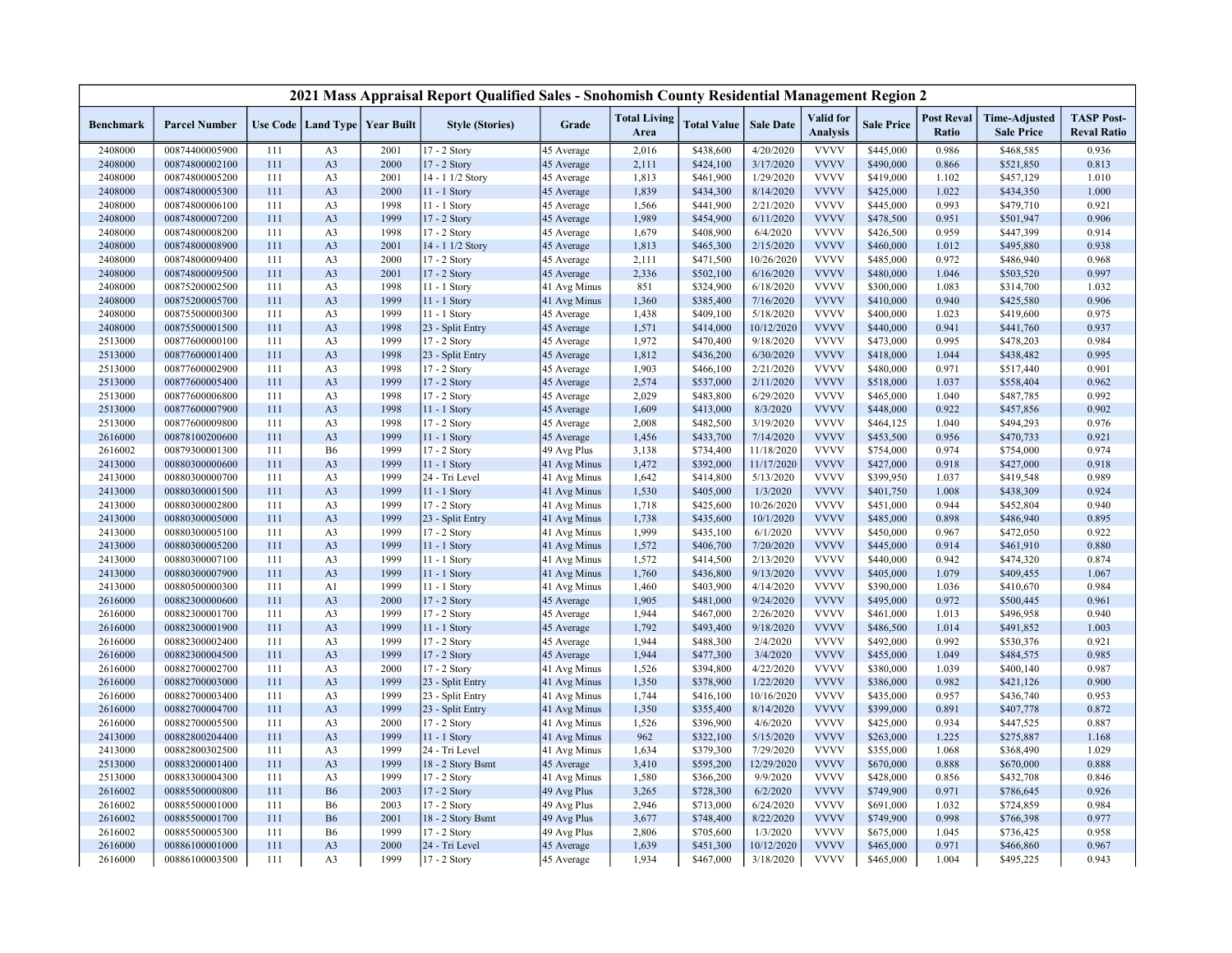|                  |                      |     |                                   |      | 2021 Mass Appraisal Report Qualified Sales - Snohomish County Residential Management Region 2 |              |                             |                    |                  |                                     |                   |                            |                                           |                                         |
|------------------|----------------------|-----|-----------------------------------|------|-----------------------------------------------------------------------------------------------|--------------|-----------------------------|--------------------|------------------|-------------------------------------|-------------------|----------------------------|-------------------------------------------|-----------------------------------------|
| <b>Benchmark</b> | <b>Parcel Number</b> |     | Use Code   Land Type   Year Built |      | <b>Style (Stories)</b>                                                                        | Grade        | <b>Total Living</b><br>Area | <b>Total Value</b> | <b>Sale Date</b> | <b>Valid</b> for<br><b>Analysis</b> | <b>Sale Price</b> | <b>Post Reval</b><br>Ratio | <b>Time-Adjusted</b><br><b>Sale Price</b> | <b>TASP Post-</b><br><b>Reval Ratio</b> |
| 2616000          | 00886300000300       | 111 | A <sub>3</sub>                    | 1999 | 23 - Split Entry                                                                              | 41 Avg Minus | 1,732                       | \$421,100          | 6/3/2020         | <b>VVVV</b>                         | \$415,000         | 1.015                      | \$435,335                                 | 0.967                                   |
| 2616000          | 00886300000900       | 111 | A <sub>3</sub>                    | 2000 | 23 - Split Entry                                                                              | 41 Avg Minus | 2,000                       | \$452,600          | 8/3/2020         | <b>VVVV</b>                         | \$455,000         | 0.995                      | \$465,010                                 | 0.973                                   |
| 2616000          | 00886300001000       | 111 | A <sub>3</sub>                    | 1999 | 23 - Split Entry                                                                              | 41 Avg Minus | 1,732                       | \$431,200          | 12/14/2020       | <b>VVVV</b>                         | \$490,000         | 0.880                      | \$490,000                                 | 0.880                                   |
| 2616000          | 00886300001300       | 111 | A <sub>3</sub>                    | 2000 | 23 - Split Entry                                                                              | 41 Avg Minus | 2,000                       | \$449,500          | 3/27/2020        | <b>VVVV</b>                         | \$470,000         | 0.956                      | \$500,550                                 | 0.898                                   |
| 2413000          | 00886400000100       | 111 | A <sub>3</sub>                    | 1999 | 23 - Split Entry                                                                              | 41 Avg Minus | 2,002                       | \$442,600          | 10/7/2020        | <b>VVVV</b>                         | \$485,000         | 0.913                      | \$486,940                                 | 0.909                                   |
| 2413000          | 00886400001800       | 111 | A <sub>3</sub>                    | 2000 | 23 - Split Entry                                                                              | 41 Avg Minus | 2,000                       | \$425,000          | 10/8/2020        | <b>VVVV</b>                         | \$460,000         | 0.924                      | \$461,840                                 | 0.920                                   |
| 2413000          | 00886400003200       | 111 | A <sub>3</sub>                    | 1999 | 23 - Split Entry                                                                              | 41 Avg Minus | 2,002                       | \$425,200          | 5/18/2020        | <b>VVVV</b>                         | \$445,000         | 0.956                      | \$466,805                                 | 0.911                                   |
| 2413000          | 00886400004500       | 111 | A <sub>3</sub>                    | 2000 | 23 - Split Entry                                                                              | 41 Avg Minus | 1,720                       | \$379,900          | 7/8/2020         | <b>VVVV</b>                         | \$355,000         | 1.070                      | \$368,490                                 | 1.031                                   |
| 2516000          | 00887400001200       | 111 | A <sub>3</sub>                    | 1999 | 17 - 2 Story                                                                                  | 49 Avg Plus  | 2,024                       | \$554,300          | 10/23/2020       | <b>VVVV</b>                         | \$555,000         | 0.999                      | \$557,220                                 | 0.995                                   |
| 2106000          | 00887800000800       | 111 | A3                                | 2002 | 11 - 1 Story                                                                                  | 45 Average   | 2,064                       | \$466,600          | 4/13/2020        | <b>VVVV</b>                         | \$466,500         | 1.000                      | \$491,225                                 | 0.950                                   |
| 2106000          | 00887800001700       | 111 | A <sub>3</sub>                    | 1999 | 17 - 2 Story                                                                                  | 45 Average   | 2,704                       | \$526,200          | 7/5/2020         | <b>VVVV</b>                         | \$520,000         | 1.012                      | \$539,760                                 | 0.975                                   |
| 2106000          | 00887800001900       | 111 | A <sub>3</sub>                    | 2002 | 17 - 2 Story                                                                                  | 45 Average   | 2,800                       | \$502,200          | 3/4/2020         | <b>VVVV</b>                         | \$516,000         | 0.973                      | \$549,540                                 | 0.914                                   |
| 2106000          | 00887800004100       | 111 | A <sub>3</sub>                    | 2002 | 17 - 2 Story                                                                                  | 45 Average   | 2,140                       | \$453,400          | 6/1/2020         | <b>VVVV</b>                         | \$470,000         | 0.965                      | \$493,030                                 | 0.920                                   |
| 2106000          | 00887800004300       | 111 | A3                                | 1999 | 11 - 1 Story                                                                                  | 45 Average   | 2,124                       | \$491,300          | 5/20/2020        | <b>VVVV</b>                         | \$525,000         | 0.936                      | \$550,725                                 | 0.892                                   |
| 2616000          | 00888500001900       | 111 | A <sub>3</sub>                    | 2000 | 17 - 2 Story                                                                                  | 45 Average   | 2,122                       | \$494,000          | 10/13/2020       | <b>VVVV</b>                         | \$520,000         | 0.950                      | \$522,080                                 | 0.946                                   |
| 2616000          | 00888600001400       | 111 | A <sub>3</sub>                    | 2000 | 23 - Split Entry                                                                              | 45 Average   | 2,140                       | \$514,400          | 8/13/2020        | <b>VVVV</b>                         | \$520,000         | 0.989                      | \$531,440                                 | 0.968                                   |
| 2616000          | 00888600001500       | 111 | A <sub>3</sub>                    | 2000 | 23 - Split Entry                                                                              | 45 Average   | 1,720                       | \$451,300          | 11/12/2020       | <b>VVVV</b>                         | \$485,000         | 0.931                      | \$485,000                                 | 0.931                                   |
| 2513000          | 00890200001700       | 111 | A <sub>3</sub>                    | 1999 | 23 - Split Entry                                                                              | 45 Average   | 1,588                       | \$417,700          | 3/17/2020        | <b>VVVV</b>                         | \$407,000         | 1.026                      | \$433,455                                 | 0.964                                   |
| 2106000          | 00890600000100       | 111 | A <sub>3</sub>                    | 2006 | 11 - 1 Story                                                                                  | 49 Avg Plus  | 2,542                       | \$581,500          | 9/8/2020         | <b>VVVV</b>                         | \$535,000         | 1.087                      | \$540,885                                 | 1.075                                   |
| 2106000          | 00890600001200       | 111 | A <sub>3</sub>                    | 2017 | 17 - 2 Story                                                                                  | 45 Average   | 2,240                       | \$494,000          | 4/30/2020        | <b>VVVV</b>                         | \$529,790         | 0.932                      | \$557,869                                 | 0.886                                   |
| 2106000          | 00890600003600       | 111 | A <sub>3</sub>                    | 2000 | 17 - 2 Story                                                                                  | 49 Avg Plus  | 2,238                       | \$523,100          | 6/15/2020        | <b>VVVV</b>                         | \$525,000         | 0.996                      | \$550,725                                 | 0.950                                   |
| 2106000          | 00890600004300       | 111 | A <sub>3</sub>                    | 2000 | 11 - 1 Story                                                                                  | 45 Average   | 2,110                       | \$477,100          | 2/18/2020        | <b>VVVV</b>                         | \$483,000         | 0.988                      | \$520,674                                 | 0.916                                   |
| 2106000          | 00890600005400       | 111 | A <sub>3</sub>                    | 2003 | 12 - 1 Story Bsmt                                                                             | 45 Average   | 3,159                       | \$572,100          | 11/6/2020        | <b>VVVV</b>                         | \$560,000         | 1.022                      | \$560,000                                 | 1.022                                   |
| 2616000          | 00890800001700       | 111 | A <sub>3</sub>                    | 2000 | 23 - Split Entry                                                                              | 41 Avg Minus | 1,818                       | \$445,100          | 9/30/2020        | <b>VVVV</b>                         | \$485,000         | 0.918                      | \$490,335                                 | 0.908                                   |
| 2616000          | 00890800002000       | 111 | A <sub>3</sub>                    | 2000 | 23 - Split Entry                                                                              | 41 Avg Minus | 2,000                       | \$437,000          | 6/22/2020        | <b>VVVV</b>                         | \$440,250         | 0.993                      | \$461,822                                 | 0.946                                   |
| 2413000          | 00891500001100       | 111 | A <sub>3</sub>                    | 1999 | 11 - 1 Story                                                                                  | 41 Avg Minus | 1,206                       | \$346,500          | 8/6/2020         | <b>VVVV</b>                         | \$220,000         | 1.575                      | \$224,840                                 | 1.541                                   |
| 2413000          | 00891500002500       | 111 | A <sub>3</sub>                    | 2000 | 11 - 1 Story                                                                                  | 41 Avg Minus | 1,206                       | \$357,800          | 9/6/2020         | <b>VVVV</b>                         | \$399,950         | 0.895                      | \$404,349                                 | 0.885                                   |
| 2413000          | 00891500004300       | 111 | A3                                | 2000 | 11 - 1 Story                                                                                  | 41 Avg Minus | 1,206                       | \$348,000          | 8/10/2020        | <b>VVVV</b>                         | \$397,000         | 0.877                      | \$405,734                                 | 0.858                                   |
| 2413000          | 00891500006500       | 111 | A <sub>3</sub>                    | 2000 | 11 - 1 Story                                                                                  | 45 Average   | 1,506                       | \$425,000          | 6/25/2020        | <b>VVVV</b>                         | \$425,000         | 1.000                      | \$445,825                                 | 0.953                                   |
| 2413000          | 00891500011200       | 111 | A <sub>3</sub>                    | 2000 | 11 - 1 Story                                                                                  | 45 Average   | 1,466                       | \$405,600          | 2/10/2020        | <b>VVVV</b>                         | \$390,000         | 1.040                      | \$420,420                                 | 0.965                                   |
| 2413000          | 00891500012300       | 111 | A <sub>3</sub>                    | 2000 | 11 - 1 Story                                                                                  | 45 Average   | 1,506                       | \$412,100          | 10/1/2020        | <b>VVVV</b>                         | \$425,000         | 0.970                      | \$426,700                                 | 0.966                                   |
| 2616000          | 00891900004500       | 111 | A <sub>3</sub>                    | 2001 | 17 - 2 Story                                                                                  | 45 Average   | 2,030                       | \$489,500          | 6/11/2020        | <b>VVVV</b>                         | \$490,000         | 0.999                      | \$514,010                                 | 0.952                                   |
| 2616000          | 00892400000300       | 111 | A <sub>4</sub>                    | 2000 | 17 - 2 Story                                                                                  | 49 Avg Plus  | 2,304                       | \$670,000          | 9/24/2020        | <b>VVVV</b>                         | \$699,000         | 0.959                      | \$706,689                                 | 0.948                                   |
| 2408000          | 00893800000700       | 111 | A <sub>3</sub>                    | 2000 | 11 - 1 Story                                                                                  | 45 Average   | 1,421                       | \$417,200          | 2/11/2020        | <b>VVVV</b>                         | \$310,000         | 1.346                      | \$334,180                                 | 1.248                                   |
| 2408000          | 00893900000700       | 111 | A <sub>3</sub>                    | 2000 | 17 - 2 Story                                                                                  | 55 Good      | 2,480                       | \$627,000          | 5/27/2020        | <b>VVVV</b>                         | \$607,500         | 1.032                      | \$637,268                                 | 0.984                                   |
| 2408000          | 00893900001600       | 111 | A <sub>3</sub>                    | 2000 | 14 - 1 1/2 Story                                                                              | 49 Avg Plus  | 2,234                       | \$568,300          | 6/19/2020        | <b>VVVV</b>                         | \$520,000         | 1.093                      | \$545,480                                 | 1.042                                   |
| 2513000          | 00894600002200       | 111 | A <sub>3</sub>                    | 2001 | 17 - 2 Story                                                                                  | 49 Avg Plus  | 2,502                       | \$539,700          | 2/13/2020        | <b>VVVV</b>                         | \$499,950         | 1.080                      | \$538,946                                 | 1.001                                   |
| 2513000          | 00894600003100       | 111 | A <sub>3</sub>                    | 2000 | 12 - 1 Story Bsmt                                                                             | 49 Avg Plus  | 4,034                       | \$644,200          | 7/28/2020        | <b>VVVV</b>                         | \$610,000         | 1.056                      | \$633,180                                 | 1.017                                   |
| 2513000          | 00894600004400       | 111 | A <sub>3</sub>                    | 2000 | 18 - 2 Story Bsmt                                                                             | 49 Avg Plus  | 3,376                       | \$573,700          | 6/19/2020        | <b>VVVV</b>                         | \$560,000         | 1.024                      | \$587,440                                 | 0.977                                   |
| 2408000          | 00898100001600       | 111 | A <sub>3</sub>                    | 2000 | 11 - 1 Story                                                                                  | 41 Avg Minus | 1,104                       | \$357,400          | 6/2/2020         | <b>VVVV</b>                         | \$363,810         | 0.982                      | \$381,637                                 | 0.936                                   |
| 2408000          | 00898100004400       | 111 | A <sub>3</sub>                    | 2000 | 23 - Split Entry                                                                              | 41 Avg Minus | 1,520                       | \$396,200          | 10/6/2020        | <b>VVVV</b>                         | \$432,000         | 0.917                      | \$433,728                                 | 0.913                                   |
| 2408000          | 00898100004900       | 111 | A <sub>3</sub>                    | 2000 | 17 - 2 Story                                                                                  | 41 Avg Minus | 1,364                       | \$380,800          | 6/15/2020        | <b>VVVV</b>                         | \$385,000         | 0.989                      | \$403,865                                 | 0.943                                   |
| 2408000          | 00898100005300       | 111 | A <sub>3</sub>                    | 2000 | 23 - Split Entry                                                                              | 41 Avg Minus | 2,547                       | \$496,100          | 5/26/2020        | <b>VVVV</b>                         | \$485,000         | 1.023                      | \$508,765                                 | 0.975                                   |
| 2408000          | 00898100005600       | 111 | A3                                | 2000 | 11 - 1 Story                                                                                  | 41 Avg Minus | 1,560                       | \$417,300          | 9/22/2020        | <b>VVVV</b>                         | \$425,000         | 0.982                      | \$429,675                                 | 0.971                                   |
| 2408000          | 00898100006900       | 111 | A <sub>3</sub>                    | 2000 | 11 - 1 Story                                                                                  | 41 Avg Minus | 1,536                       | \$401,400          | 10/12/2020       | <b>VVVV</b>                         | \$425,000         | 0.944                      | \$426,700                                 | 0.941                                   |
| 2408000          | 00898300001100       | 111 | A <sub>3</sub>                    | 2019 | 17 - 2 Story                                                                                  | 49 Avg Plus  | 2,838                       | \$611,200          | 8/10/2020        | <b>VVVV</b>                         | \$587,000         | 1.041                      | \$599,914                                 | 1.019                                   |
| 2408000          | 00898300001400       | 111 | A <sub>3</sub>                    | 2019 | 17 - 2 Story                                                                                  | 49 Avg Plus  | 2,838                       | \$587,300          | 8/14/2020        | <b>VVVV</b>                         | \$575,000         | 1.021                      | \$587,650                                 | 0.999                                   |
| 2408000          | 00898300005000       | 111 | A <sub>3</sub>                    | 2001 | 12 - 1 Story Bsmt                                                                             | 49 Avg Plus  | 5,152                       | \$684,400          | 4/10/2020        | <b>VVVV</b>                         | \$690,000         | 0.992                      | \$726,570                                 | 0.942                                   |
| 2408000          | 00898300005300       | 111 | A <sub>3</sub>                    | 2003 | 11 - 1 Story                                                                                  | 49 Avg Plus  | 2,517                       | \$557,400          | 8/27/2020        | <b>VVVV</b>                         | \$575,000         | 0.969                      | \$587,650                                 | 0.949                                   |
| 2408000          | 00898600003400       | 111 | A <sub>3</sub>                    | 2000 | 11 - 1 Story                                                                                  | 45 Average   | 1,554                       | \$428,900          | 11/4/2020        | <b>VVVV</b>                         | \$443,000         | 0.968                      | \$443,000                                 | 0.968                                   |
| 2408000          | 00898600004200       | 111 | A <sub>3</sub>                    | 2000 | 11 - 1 Story                                                                                  | 45 Average   | 1,452                       | \$418,300          | 7/28/2020        | <b>VVVV</b>                         | \$435,500         | 0.961                      | \$452,049                                 | 0.925                                   |
| 2408000          | 00898600005300       | 111 | A <sub>3</sub>                    | 2000 | 11 - 1 Story                                                                                  | 45 Average   | 1,598                       | \$437,400          | 1/8/2020         | <b>VVVV</b>                         | \$413,491         | 1.058                      | \$451,119                                 | 0.970                                   |
| 2408000          | 00898600008200       | 111 | A <sub>3</sub>                    | 2000 | 17 - 2 Story                                                                                  | 45 Average   | 1,756                       | \$431,700          | 7/14/2020        | <b>VVVV</b>                         | \$430,000         | 1.004                      | \$446,340                                 | 0.967                                   |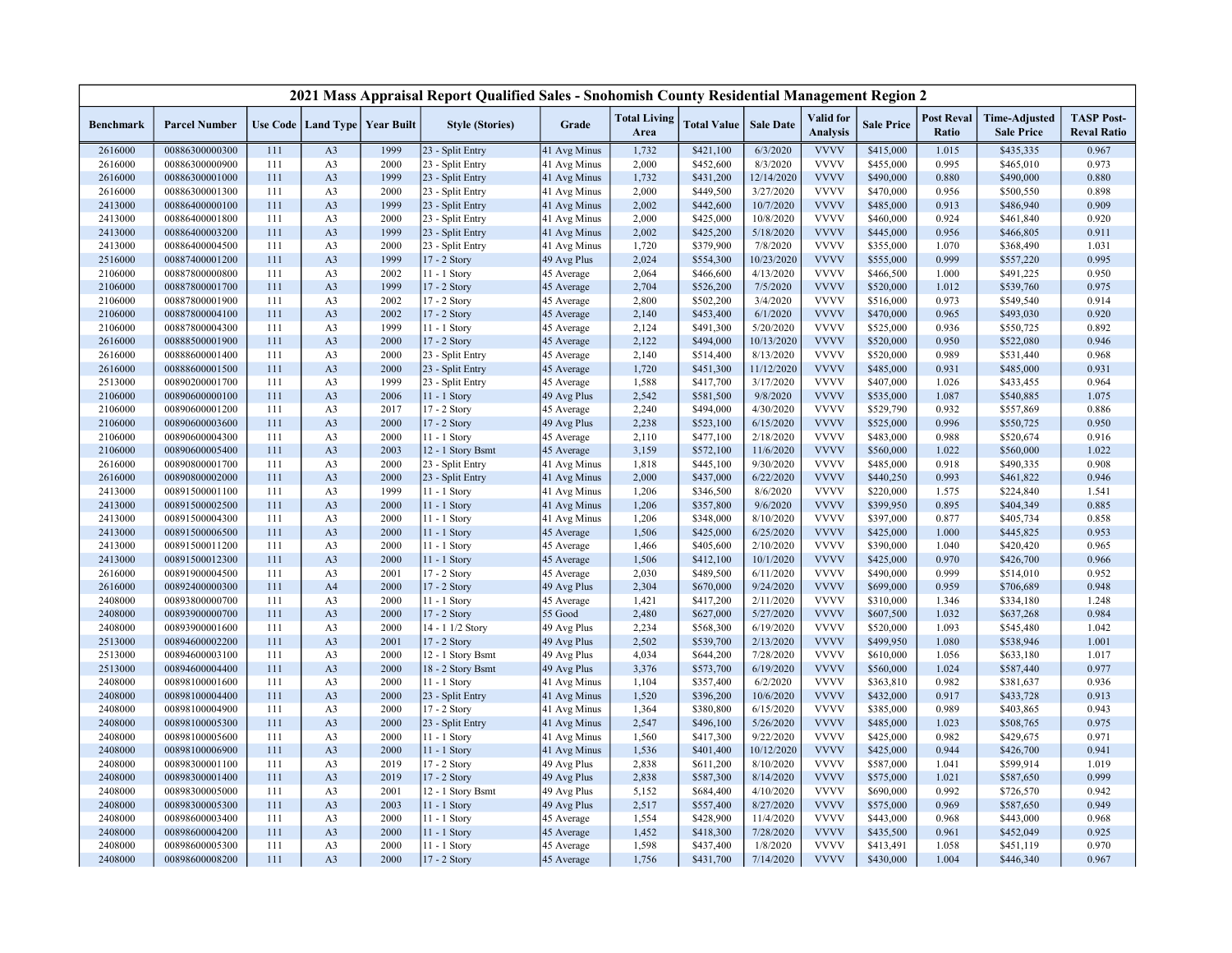|                  |                      |     |                                   |      | 2021 Mass Appraisal Report Qualified Sales - Snohomish County Residential Management Region 2 |              |                             |                    |                  |                                     |                   |                            |                                           |                                         |
|------------------|----------------------|-----|-----------------------------------|------|-----------------------------------------------------------------------------------------------|--------------|-----------------------------|--------------------|------------------|-------------------------------------|-------------------|----------------------------|-------------------------------------------|-----------------------------------------|
| <b>Benchmark</b> | <b>Parcel Number</b> |     | Use Code   Land Type   Year Built |      | <b>Style (Stories)</b>                                                                        | Grade        | <b>Total Living</b><br>Area | <b>Total Value</b> | <b>Sale Date</b> | <b>Valid</b> for<br><b>Analysis</b> | <b>Sale Price</b> | <b>Post Reval</b><br>Ratio | <b>Time-Adjusted</b><br><b>Sale Price</b> | <b>TASP Post-</b><br><b>Reval Ratio</b> |
| 2314000          | 00900900000600       | 111 | <b>B4</b>                         | 2006 | 11 - 1 Story                                                                                  | 45 Average   | 2,023                       | \$545,900          | 7/7/2020         | <b>VVVV</b>                         | \$560,000         | 0.975                      | \$581,280                                 | 0.939                                   |
| 2408000          | 00901400001800       | 111 | A <sub>3</sub>                    | 2000 | 11 - 1 Story                                                                                  | 41 Avg Minus | 1,210                       | \$368,700          | 7/22/2020        | <b>VVVV</b>                         | \$390,000         | 0.945                      | \$404,820                                 | 0.911                                   |
| 2413000          | 00902300001000       | 111 | A <sub>3</sub>                    | 2000 | $11 - 1$ Story                                                                                | 45 Average   | 1,209                       | \$382,500          | 5/1/2020         | <b>VVVV</b>                         | \$378,000         | 1.012                      | \$396,522                                 | 0.965                                   |
| 2413000          | 00902300001100       | 111 | A <sub>3</sub>                    | 2000 | 11 - 1 Story                                                                                  | 45 Average   | 1,209                       | \$382,500          | 3/26/2020        | <b>VVVV</b>                         | \$377,000         | 1.015                      | \$401,505                                 | 0.953                                   |
| 2413000          | 00902300002400       | 111 | A <sub>3</sub>                    | 2000 | 17 - 2 Story                                                                                  | 45 Average   | 1,925                       | \$446,300          | 10/10/2020       | <b>VVVV</b>                         | \$465,000         | 0.960                      | \$466,860                                 | 0.956                                   |
| 2413000          | 00902300002900       | 111 | A <sub>3</sub>                    | 2000 | 17 - 2 Story                                                                                  | 45 Average   | 1,925                       | \$434,900          | 6/11/2020        | <b>VVVV</b>                         | \$450,000         | 0.966                      | \$472,050                                 | 0.921                                   |
| 2413000          | 00902300003100       | 111 | A <sub>3</sub>                    | 2000 | 17 - 2 Story                                                                                  | 45 Average   | 1,925                       | \$450,100          | 3/20/2020        | <b>VVVV</b>                         | \$455,000         | 0.989                      | \$484,575                                 | 0.929                                   |
| 2207000          | 00902400000200       | 111 | <b>B6</b>                         | 2000 | 12 - 1 Story Bsmt                                                                             | 49 Avg Plus  | 2,746                       | \$722,200          | 8/5/2020         | <b>VVVV</b>                         | \$725,000         | 0.996                      | \$740,950                                 | 0.975                                   |
| 2616000          | 00903200000400       | 111 | A <sub>3</sub>                    | 2001 | 18 - 2 Story Bsmt                                                                             | 45 Average   | 2,686                       | \$519,900          | 5/20/2020        | <b>VVVV</b>                         | \$525,000         | 0.990                      | \$550,725                                 | 0.944                                   |
| 2616000          | 00903200003700       | 111 | A <sub>3</sub>                    | 2001 | 11 - 1 Story                                                                                  | 41 Avg Minus | 1,446                       | \$409,100          | 4/1/2020         | <b>VVVV</b>                         | \$420,000         | 0.974                      | \$442,260                                 | 0.925                                   |
| 2616000          | 00903200003800       | 111 | A <sub>3</sub>                    | 2001 | 17 - 2 Story                                                                                  | 45 Average   | 1,678                       | \$418,200          | 1/3/2020         | <b>VVVV</b>                         | \$390,000         | 1.072                      | \$425,490                                 | 0.983                                   |
| 2616000          | 00903200007200       | 111 | A <sub>3</sub>                    | 2001 | 23 - Split Entry                                                                              | 45 Average   | 2,158                       | \$480,300          | 7/15/2020        | <b>VVVV</b>                         | \$456,000         | 1.053                      | \$473,328                                 | 1.015                                   |
| 2616000          | 00903200008300       | 111 | A <sub>3</sub>                    | 2001 | 23 - Split Entry                                                                              | 45 Average   | 1,876                       | \$464,100          | 7/24/2020        | <b>VVVV</b>                         | \$490,000         | 0.947                      | \$508,620                                 | 0.912                                   |
| 2413000          | 00903800000400       | 111 | A <sub>3</sub>                    | 2000 | 11 - 1 Story                                                                                  | 45 Average   | 1,478                       | \$428,300          | 11/4/2020        | <b>VVVV</b>                         | \$455,000         | 0.941                      | \$455,000                                 | 0.941                                   |
| 2413000          | 00903800005000       | 111 | A <sub>3</sub>                    | 2001 | $11 - 1$ Story                                                                                | 45 Average   | 1,550                       | \$423,900          | 10/30/2020       | <b>VVVV</b>                         | \$425,000         | 0.997                      | \$426,700                                 | 0.993                                   |
| 2413000          | 00903800007000       | 111 | A <sub>3</sub>                    | 2000 | 11 - 1 Story                                                                                  | 45 Average   | 1,164                       | \$365,500          | 3/22/2020        | <b>VVVV</b>                         | \$388,400         | 0.941                      | \$413,646                                 | 0.884                                   |
| 2616000          | 00903900001800       | 111 | A <sub>3</sub>                    | 2000 | 23 - Split Entry                                                                              | 41 Avg Minus | 1,378                       | \$394,100          | 9/14/2020        | <b>VVVV</b>                         | \$420,000         | 0.938                      | \$424,620                                 | 0.928                                   |
| 2616000          | 00903900002000       | 111 | A <sub>3</sub>                    | 2001 | 17 - 2 Story                                                                                  | 41 Avg Minus | 1,260                       | \$379,800          | 7/8/2020         | <b>VVVV</b>                         | \$383,000         | 0.992                      | \$397,554                                 | 0.955                                   |
| 2616000          | 00903900002700       | 111 | A <sub>3</sub>                    | 2011 | 23 - Split Entry                                                                              | 41 Avg Minus | 1,733                       | \$445,400          | 11/12/2020       | <b>VVVV</b>                         | \$480,000         | 0.928                      | \$480,000                                 | 0.928                                   |
| 2408000          | 00904500001700       | 111 | A <sub>3</sub>                    | 2001 | 23 - Split Entry                                                                              | 41 Avg Minus | 1,832                       | \$422,400          | 7/31/2020        | <b>VVVV</b>                         | \$455,000         | 0.928                      | \$472,290                                 | 0.894                                   |
| 2408000          | 00904500001800       | 111 | A <sub>3</sub>                    | 2001 | 23 - Split Entry                                                                              | 41 Avg Minus | 2,000                       | \$430,500          | 1/2/2020         | <b>VVVV</b>                         | \$449,900         | 0.957                      | \$490,841                                 | 0.877                                   |
| 2408000          | 00904500002400       | 111 | A <sub>3</sub>                    | 2001 | 23 - Split Entry                                                                              | 41 Avg Minus | 2,000                       | \$426,500          | 7/13/2020        | <b>VVVV</b>                         | \$430,000         | 0.992                      | \$446,340                                 | 0.956                                   |
| 2513000          | 00905500000300       | 111 | A <sub>3</sub>                    | 2002 | 17 - 2 Story                                                                                  | 41 Avg Minus | 1,282                       | \$358,600          | 5/26/2020        | <b>VVVV</b>                         | \$364,950         | 0.983                      | \$382,833                                 | 0.937                                   |
| 2513000          | 00905500000400       | 111 | A <sub>3</sub>                    | 2002 | 17 - 2 Story                                                                                  | 41 Avg Minus | 1,552                       | \$386,800          | 5/21/2020        | <b>VVVV</b>                         | \$399,000         | 0.969                      | \$418,551                                 | 0.924                                   |
| 2513000          | 00905500000900       | 111 | A <sub>3</sub>                    | 2000 | 17 - 2 Story                                                                                  | 45 Average   | 1,850                       | \$432,300          | 9/16/2020        | <b>VVVV</b>                         | \$442,000         | 0.978                      | \$446,862                                 | 0.967                                   |
| 2513000          | 00905500001700       | 111 | A <sub>3</sub>                    | 2002 | 17 - 2 Story                                                                                  | 45 Average   | 1,552                       | \$405,900          | 7/9/2020         | <b>VVVV</b>                         | \$402,000         | 1.010                      | \$417,276                                 | 0.973                                   |
| 2513000          | 00905500002700       | 111 | A <sub>3</sub>                    | 2000 | 12 - 1 Story Bsmt                                                                             | 45 Average   | 2,016                       | \$461,200          | 1/31/2020        | <b>VVVV</b>                         | \$435,000         | 1.060                      | \$474,585                                 | 0.972                                   |
| 2513000          | 00905500006400       | 111 | A <sub>3</sub>                    | 2000 | 17 - 2 Story                                                                                  | 45 Average   | 1,792                       | \$422,000          | 9/16/2020        | <b>VVVV</b>                         | \$429,000         | 0.984                      | \$433,719                                 | 0.973                                   |
| 2513000          | 00906300000100       | 111 | A <sub>3</sub>                    | 2000 | 11 - 1 Story                                                                                  | 45 Average   | 1,344                       | \$398,400          | 9/21/2020        | <b>VVVV</b>                         | \$425,000         | 0.937                      | \$429,675                                 | 0.927                                   |
| 2513000          | 00906300003700       | 111 | A <sub>3</sub>                    | 2000 | 17 - 2 Story                                                                                  | 45 Average   | 1,531                       | \$405,700          | 7/12/2020        | <b>VVVV</b>                         | \$380,000         | 1.068                      | \$394,440                                 | 1.029                                   |
| 2513000          | 00906800000200       | 111 | A <sub>3</sub>                    | 2001 | $11 - 1$ Story                                                                                | 41 Avg Minus | 1,170                       | \$380,600          | 5/28/2020        | <b>VVVV</b>                         | \$410,000         | 0.928                      | \$430,090                                 | 0.885                                   |
| 2513000          | 00906800001100       | 111 | A <sub>3</sub>                    | 2001 | 11 - 1 Story                                                                                  | 41 Avg Minus | 1,170                       | \$369,900          | 3/24/2020        | <b>VVVV</b>                         | \$382,000         | 0.968                      | \$406,830                                 | 0.909                                   |
| 2513000          | 00906800002200       | 111 | A <sub>3</sub>                    | 2001 | 17 - 2 Story                                                                                  | 41 Avg Minus | 1,908                       | \$424,400          | 3/9/2020         | <b>VVVV</b>                         | \$435,000         | 0.976                      | \$463,275                                 | 0.916                                   |
| 2513000          | 00907000000400       | 111 | A <sub>3</sub>                    | 2000 | 17 - 2 Story                                                                                  | 41 Avg Minus | 1,302                       | \$372,200          | 6/29/2020        | <b>VVVV</b>                         | \$400,000         | 0.931                      | \$419,600                                 | 0.887                                   |
| 2513000          | 00907000000500       | 111 | A <sub>3</sub>                    | 2000 | 17 - 2 Story                                                                                  | 41 Avg Minus | 1,522                       | \$399,600          | 9/16/2020        | <b>VVVV</b>                         | \$420,000         | 0.951                      | \$424,620                                 | 0.941                                   |
| 2513000          | 00907000001100       | 111 | A <sub>3</sub>                    | 2001 | 11 - 1 Story                                                                                  | 41 Avg Minus | 1,014                       | \$346,200          | 10/12/2020       | <b>VVVV</b>                         | \$400,000         | 0.866                      | \$401,600                                 | 0.862                                   |
| 2513000          | 00907000003200       | 111 | A <sub>3</sub>                    | 2000 | 17 - 2 Story                                                                                  | 41 Avg Minus | 1,302                       | \$362,500          | 5/26/2020        | <b>VVVV</b>                         | \$385,000         | 0.942                      | \$403,865                                 | 0.898                                   |
| 2106000          | 00908700001000       | 111 | A <sub>3</sub>                    | 2001 | 11 - 1 Story                                                                                  | 45 Average   | 1,668                       | \$387,300          | 7/8/2020         | <b>VVVV</b>                         | \$370,000         | 1.047                      | \$384,060                                 | 1.008                                   |
| 2616000          | 00909100003000       | 111 | A <sub>3</sub>                    | 2002 | 17 - 2 Story                                                                                  | 45 Average   | 1,630                       | \$431,700          | 10/28/2020       | <b>VVVV</b>                         | \$475,000         | 0.909                      | \$476,900                                 | 0.905                                   |
| 2616000          | 00909100004800       | 111 | A <sub>3</sub>                    | 2001 | 17 - 2 Story                                                                                  | 45 Average   | 1,667                       | \$442,000          | 8/20/2020        | <b>VVVV</b>                         | \$440,000         | 1.005                      | \$449,680                                 | 0.983                                   |
| 2616000          | 00909100006400       | 111 | A <sub>3</sub>                    | 2002 | 11 - 1 Story                                                                                  | 45 Average   | 1,485                       | \$441,600          | 9/21/2020        | <b>VVVV</b>                         | \$455,000         | 0.971                      | \$460,005                                 | 0.960                                   |
| 2616000          | 00909100006800       | 111 | A <sub>3</sub>                    | 2001 | 17 - 2 Story                                                                                  | 45 Average   | 1,904                       | \$460,200          | 1/27/2020        | <b>VVVV</b>                         | \$435,000         | 1.058                      | \$474,585                                 | 0.970                                   |
| 2616000          | 00909100007000       | 111 | A <sub>3</sub>                    | 2001 | 17 - 2 Story                                                                                  | 45 Average   | 1,672                       | \$457,300          | 9/23/2020        | <b>VVVV</b>                         | \$470,000         | 0.973                      | \$475,170                                 | 0.962                                   |
| 2616000          | 00909100007100       | 111 | A <sub>3</sub>                    | 2001 | 23 - Split Entry                                                                              | 45 Average   | 2,147                       | \$506,600          | 8/6/2020         | <b>VVVV</b>                         | \$485,500         | 1.043                      | \$496,181                                 | 1.021                                   |
| 2616000          | 00909100007700       | 111 | A <sub>3</sub>                    | 2002 | $17 - 2$ Story                                                                                | 45 Average   | 1,612                       | \$465,300          | 10/26/2020       | <b>VVVV</b>                         | \$495,000         | 0.940                      | \$496,980                                 | 0.936                                   |
| 2616000          | 00909100008600       | 111 | A <sub>3</sub>                    | 2002 | 17 - 2 Story                                                                                  | 45 Average   | 1,630                       | \$432,300          | 8/12/2020        | <b>VVVV</b>                         | \$475,000         | 0.910                      | \$485,450                                 | 0.891                                   |
| 2616000          | 00909100010000       | 111 | A <sub>3</sub>                    | 2001 | 23 - Split Entry                                                                              | 45 Average   | 1,852                       | \$436,600          | 10/2/2020        | <b>VVVV</b>                         | \$465,000         | 0.939                      | \$466,860                                 | 0.935                                   |
| 2616000          | 00909500000100       | 111 | B2                                | 2001 | 18 - 2 Story Bsmt                                                                             | 49 Avg Plus  | 3,112                       | \$665,800          | 2/5/2020         | <b>VVVV</b>                         | \$650,000         | 1.024                      | \$700,700                                 | 0.950                                   |
| 2616000          | 00909500000500       | 111 | B2                                | 2001 | 11 - 1 Story                                                                                  | 49 Avg Plus  | 2,340                       | \$687,900          | 4/20/2020        | <b>VVVV</b>                         | \$610,000         | 1.128                      | \$642,330                                 | 1.071                                   |
| 2616000          | 00909500001100       | 111 | B2                                | 2001 | 17 - 2 Story                                                                                  | 49 Avg Plus  | 2,334                       | \$620,300          | 10/1/2020        | <b>VVVV</b>                         | \$650,000         | 0.954                      | \$652,600                                 | 0.951                                   |
| 2616000          | 00909500001300       | 111 | B2                                | 2001 | 18 - 2 Story Bsmt                                                                             | 49 Avg Plus  | 2,895                       | \$662,300          | 6/30/2020        | <b>VVVV</b>                         | \$692,500         | 0.956                      | \$726,433                                 | 0.912                                   |
| 2616000          | 00909500001900       | 111 | B2                                | 2001 | 17 - 2 Story                                                                                  | 49 Avg Plus  | 2,862                       | \$666,600          | 9/16/2020        | <b>VVVV</b>                         | \$676,000         | 0.986                      | \$683,436                                 | 0.975                                   |
| 2616000          | 00909900000400       | 111 | A <sub>3</sub>                    | 2002 | 11 - 1 Story                                                                                  | 45 Average   | 1,532                       | \$439,000          | 12/1/2020        | <b>VVVV</b>                         | \$445,950         | 0.984                      | \$445,950                                 | 0.984                                   |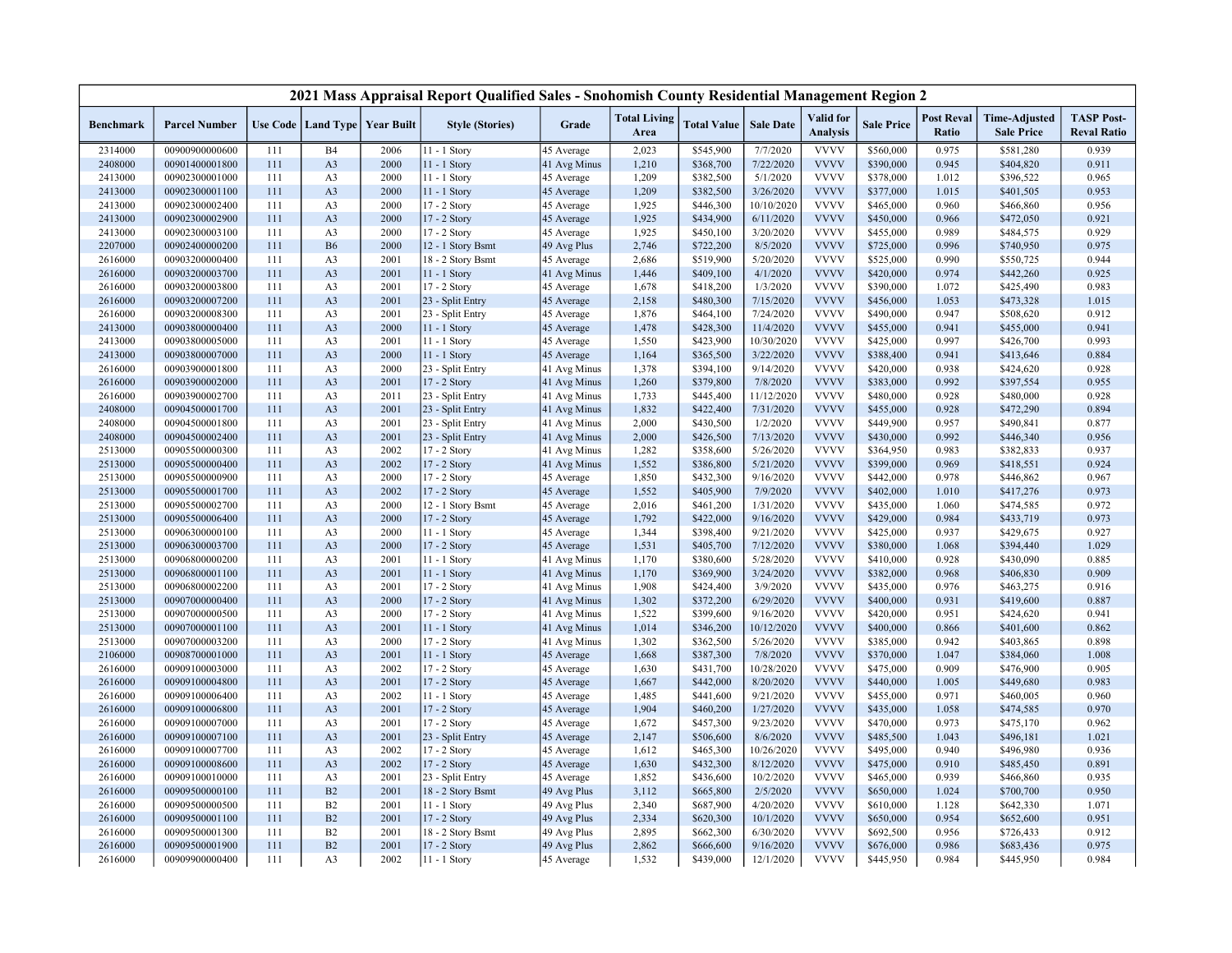|                    |                                  |            |                                   |              | 2021 Mass Appraisal Report Qualified Sales - Snohomish County Residential Management Region 2 |                            |                             |                        |                        |                                     |                        |                            |                                           |                                         |
|--------------------|----------------------------------|------------|-----------------------------------|--------------|-----------------------------------------------------------------------------------------------|----------------------------|-----------------------------|------------------------|------------------------|-------------------------------------|------------------------|----------------------------|-------------------------------------------|-----------------------------------------|
| <b>Benchmark</b>   | <b>Parcel Number</b>             |            | Use Code   Land Type   Year Built |              | <b>Style (Stories)</b>                                                                        | Grade                      | <b>Total Living</b><br>Area | <b>Total Value</b>     | <b>Sale Date</b>       | <b>Valid</b> for<br><b>Analysis</b> | <b>Sale Price</b>      | <b>Post Reval</b><br>Ratio | <b>Time-Adjusted</b><br><b>Sale Price</b> | <b>TASP Post-</b><br><b>Reval Ratio</b> |
| 2616000            | 00909900001300                   | 111        | A <sub>3</sub>                    | 2001         | 14 - 1 1/2 Story                                                                              | 45 Average                 | 2,289                       | \$548,300              | 5/13/2020              | <b>VVVV</b>                         | \$500,000              | 1.097                      | \$524,500                                 | 1.045                                   |
| 2616000            | 00909900002000                   | 111        | A <sub>3</sub>                    | 2003         | 24 - Tri Level                                                                                | 45 Average                 | 2,478                       | \$504,900              | 1/15/2020              | <b>VVVV</b>                         | \$464,500              | 1.087                      | \$506,770                                 | 0.996                                   |
| 2616000            | 00909900006200                   | 111        | A <sub>3</sub>                    | 2001         | 14 - 1 1/2 Story                                                                              | 45 Average                 | 2,318                       | \$535,000              | 7/30/2020              | <b>VVVV</b>                         | \$495,000              | 1.081                      | \$513,810                                 | 1.041                                   |
| 2104000            | 00910400000700                   | 111        | <b>B6</b>                         | 2002         | 17 - 2 Story                                                                                  | 49 Avg Plus                | 1,819                       | \$521,000              | 5/26/2020              | <b>VVVV</b>                         | \$490,000              | 1.063                      | \$514,010                                 | 1.014                                   |
| 2104000            | 00910400003200                   | 111        | <b>B6</b>                         | 2001         | 17 - 2 Story                                                                                  | 45 Average                 | 2,840                       | \$597,500              | 1/2/2020               | <b>VVVV</b>                         | \$575,000              | 1.039                      | \$627,325                                 | 0.952                                   |
| 2104000            | 00910400004800                   | 111        | <b>B6</b>                         | 2001         | 17 - 2 Story                                                                                  | 45 Average                 | 1,530                       | \$435,100              | 5/29/2020              | <b>VVVV</b>                         | \$450,000              | 0.967                      | \$472,050                                 | 0.922                                   |
| 2408000            | 00910700006100                   | 111        | A <sub>3</sub>                    | 2001         | $17 - 2$ Story                                                                                | 41 Avg Minus               | 1,264                       | \$352,700              | 11/23/2020             | <b>VVVV</b>                         | \$395,000              | 0.893                      | \$395,000                                 | 0.893                                   |
| 2408000            | 00910700006200                   | 111        | A <sub>3</sub>                    | 2001         | 17 - 2 Story                                                                                  | 41 Avg Minus               | 1,464                       | \$374,500              | 4/10/2020              | <b>VVVV</b>                         | \$359,000              | 1.043                      | \$378,027                                 | 0.991                                   |
| 2513000            | 00911600000300                   | 111        | A <sub>3</sub>                    | 2001         | $11 - 1$ Story                                                                                | 45 Average                 | 1,478                       | \$430,600              | 11/6/2020              | <b>VVVV</b>                         | \$450,000              | 0.957                      | \$450,000                                 | 0.957                                   |
| 2513000            | 00911600001200                   | 111        | A <sub>3</sub>                    | 2001         | 23 - Split Entry                                                                              | 45 Average                 | 2,108                       | \$450,300              | 3/23/2020              | <b>VVVV</b>                         | \$448,000              | 1.005                      | \$477,120                                 | 0.944                                   |
| 2513000            | 00911600004300                   | 111        | A <sub>3</sub>                    | 2002         | 11 - 1 Story                                                                                  | 45 Average                 | 1,612                       | \$438,000              | 5/26/2020              | <b>VVVV</b>                         | \$418,000              | 1.048                      | \$438,482                                 | 0.999                                   |
| 2513000            | 00911600004400                   | 111        | A <sub>3</sub>                    | 2002         | 11 - 1 Story                                                                                  | 45 Average                 | 1,990                       | \$482,500              | 11/3/2020              | <b>VVVV</b>                         | \$450,000              | 1.072                      | \$450,000                                 | 1.072                                   |
| 2513000            | 00911600099500                   | 111        | A <sub>3</sub>                    | 2007         | 11 - 1 Story                                                                                  | 45 Average                 | 2,148                       | \$534,700              | 9/23/2020              | <b>VVVV</b>                         | \$599,950              | 0.891                      | \$606,549                                 | 0.882                                   |
| 2413001            | 00911800001500                   | 111        | B2                                | 2002         | 18 - 2 Story Bsmt                                                                             | 49 Avg Plus                | 4,246                       | \$716,000              | 8/5/2020               | <b>VVVV</b>                         | \$705,000              | 1.016                      | \$720,510                                 | 0.994                                   |
| 2616002            | 00912600002100                   | 111        | <b>B6</b>                         | 2001         | 17 - 2 Story                                                                                  | 49 Avg Plus                | 2,640                       | \$704,000              | 9/1/2020               | <b>VVVV</b>                         | \$825,000              | 0.853                      | \$834,075                                 | 0.844                                   |
| 2616002            | 00912600002900                   | 111        | <b>B6</b>                         | 2002         | $11 - 1$ Story                                                                                | 49 Avg Plus                | 2,365                       | \$712,400              | 2/20/2020              | <b>VVVV</b>                         | \$717,000              | 0.994                      | \$772,926                                 | 0.922                                   |
| 2616000            | 00913800000900                   | 111        | A <sub>3</sub>                    | 2001         | 23 - Split Entry                                                                              | 45 Average                 | 1,926                       | \$474,700              | 10/22/2020             | <b>VVVV</b>                         | \$460,000              | 1.032                      | \$461,840                                 | 1.028                                   |
| 2513000            | 00913900000300                   | 111        | A <sub>3</sub>                    | 2001         | 17 - 2 Story                                                                                  | 49 Avg Plus                | 1,949                       | \$514,200              | 10/8/2020              | <b>VVVV</b>                         | \$511,000              | 1.006                      | \$513,044                                 | 1.002                                   |
| 2513000            | 00913900001600                   | 111        | A <sub>3</sub>                    | 2001         | 14 - 1 1/2 Story                                                                              | 41 Avg Minus               | 1,685                       | \$415,200              | 12/11/2020             | <b>VVVV</b>                         | \$455,000              | 0.913                      | \$455,000                                 | 0.913                                   |
| 2513000            | 00913900002000                   | 111        | A <sub>3</sub>                    | 2001         | 23 - Split Entry                                                                              | 41 Avg Minus               | 1,642                       | \$424,400              | 9/9/2020               | <b>VVVV</b>                         | \$450,000              | 0.943                      | \$454,950                                 | 0.933                                   |
| 2513000            | 00914400001100                   | 111        | A <sub>3</sub>                    | 2001         | 17 - 2 Story                                                                                  | 45 Average                 | 2,614                       | \$464,000              | 7/15/2020              | <b>VVVV</b>                         | \$503,000              | 0.922                      | \$522,114                                 | 0.889                                   |
| 2513000            | 00914400001700                   | 111        | A <sub>3</sub>                    | 2001         | 17 - 2 Story                                                                                  | 45 Average                 | 2,042                       | \$451,600              | 7/27/2020              | <b>VVVV</b>                         | \$450,000              | 1.004                      | \$467,100                                 | 0.967                                   |
| 2513000            | 00914400001900                   | 111        | A <sub>3</sub>                    | 2001         | 24 - Tri Level                                                                                | 45 Average                 | 1,788                       | \$444,800              | 11/2/2020              | <b>VVVV</b>                         | \$452,500              | 0.983                      | \$452,500                                 | 0.983                                   |
| 2513000            | 00915500000200                   | 111        | A <sub>3</sub>                    | 2001         | 23 - Split Entry                                                                              | 41 Avg Minus               | 2,020                       | \$431,800              | 1/9/2020               | <b>VVVV</b>                         | \$440,000              | 0.981                      | \$480,040                                 | 0.900                                   |
| 2513000            | 00915500002400                   | 111        | A <sub>3</sub>                    | 2001         | 23 - Split Entry                                                                              | 41 Avg Minus               | 2,020                       | \$435,100              | 6/23/2020              | <b>VVVV</b>                         | \$455,000              | 0.956                      | \$477,295                                 | 0.912                                   |
| 2513000            | 00915500002600                   | 111        | A <sub>3</sub>                    | 2001         | 23 - Split Entry                                                                              | 41 Avg Minus               | 1,730                       | \$423,800              | 8/12/2020              | <b>VVVV</b>                         | \$462,000              | 0.917                      | \$472,164                                 | 0.898                                   |
| 2513000            | 00915600000300                   | 111        | A <sub>3</sub>                    | 2001         | 11 - 1 Story                                                                                  | 41 Avg Minus<br>45 Average | 848                         | \$326,300              | 12/3/2020              | <b>VVVV</b><br><b>VVVV</b>          | \$390,000              | 0.837<br>0.942             | \$390,000                                 | 0.837<br>0.922                          |
| 2616000<br>2616000 | 00916800002700<br>00916800003100 | 111<br>111 | A <sub>3</sub><br>A <sub>3</sub>  | 2002<br>2001 | 24 - Tri Level<br>11 - 1 Story                                                                |                            | 1,605<br>1,218              | \$449,400<br>\$366,600 | 8/28/2020<br>7/24/2020 | <b>VVVV</b>                         | \$477,000<br>\$370,000 | 0.991                      | \$487,494<br>\$384,060                    | 0.955                                   |
|                    | 00916800004600                   | 111        | A <sub>3</sub>                    | 2002         | 24 - Tri Level                                                                                | 41 Avg Minus               | 1,605                       |                        | 1/14/2020              | <b>VVVV</b>                         | \$410,000              | 1.000                      |                                           | 0.917                                   |
| 2616000<br>2616000 | 00916800008700                   | 111        | A <sub>3</sub>                    | 2001         | 17 - 2 Story                                                                                  | 45 Average<br>45 Average   | 1,618                       | \$410,200<br>\$432,000 | 7/14/2020              | <b>VVVV</b>                         | \$445,000              | 0.971                      | \$447,310<br>\$461,910                    | 0.935                                   |
| 2616002            | 00917300000200                   | 111        | <b>B6</b>                         | 2002         | 17 - 2 Story                                                                                  | 49 Avg Plus                | 2,663                       | \$719,700              | 8/21/2020              | <b>VVVV</b>                         | \$740,000              | 0.973                      | \$756,280                                 | 0.952                                   |
| 2616002            | 00917300001200                   | 111        | <b>B6</b>                         | 2002         | 17 - 2 Story                                                                                  | 55 Good                    | 3,521                       | \$888,900              | 3/10/2020              | <b>VVVV</b>                         | \$975,000              | 0.912                      | \$1,038,375                               | 0.856                                   |
| 2513000            | 00918500003500                   | 111        | A <sub>3</sub>                    | 2003         | 17 - 2 Story                                                                                  | 41 Avg Minus               | 1,505                       | \$372,600              | 8/12/2020              | <b>VVVV</b>                         | \$375,000              | 0.994                      | \$383,250                                 | 0.972                                   |
| 2513000            | 00918500004300                   | 111        | A <sub>3</sub>                    | 2003         | 24 - Tri Level                                                                                | 41 Avg Minus               | 1,334                       | \$384,400              | 6/23/2020              | <b>VVVV</b>                         | \$382,950              | 1.004                      | \$401,715                                 | 0.957                                   |
| 2513000            | 00918500004400                   | 111        | A <sub>3</sub>                    | 2003         | 14 - 1 1/2 Story                                                                              | 41 Avg Minus               | 1,331                       | \$383,900              | 9/14/2020              | <b>VVVV</b>                         | \$402,450              | 0.954                      | \$406,877                                 | 0.944                                   |
| 2513000            | 00918500005100                   | 111        | A <sub>3</sub>                    | 2001         | 11 - 1 Story                                                                                  | 41 Avg Minus               | 910                         | \$335,800              | 3/24/2020              | <b>VVVV</b>                         | \$328,000              | 1.024                      | \$349,320                                 | 0.961                                   |
| 2513000            | 00918500005400                   | 111        | A <sub>3</sub>                    | 2001         | 11 - 1 Story                                                                                  | 41 Avg Minus               | 973                         | \$341,200              | 9/22/2020              | <b>VVVV</b>                         | \$389,000              | 0.877                      | \$393,279                                 | 0.868                                   |
| 2513000            | 00918500006300                   | 111        | A <sub>3</sub>                    | 2001         | $17 - 2$ Story                                                                                | 41 Avg Minus               | 1,254                       | \$365,200              | 2/24/2020              | <b>VVVV</b>                         | \$395,000              | 0.925                      | \$425,810                                 | 0.858                                   |
| 2513000            | 00918500006600                   | 111        | A <sub>3</sub>                    | 2001         | 17 - 2 Story                                                                                  | 41 Avg Minus               | 1,254                       | \$371,300              | 2/28/2020              | <b>VVVV</b>                         | \$399,000              | 0.931                      | \$430,122                                 | 0.863                                   |
| 2513000            | 00918500008800                   | 111        | A <sub>3</sub>                    | 2002         | 24 - Tri Level                                                                                | 41 Avg Minus               | 1,334                       | \$361,800              | 9/29/2020              | <b>VVVV</b>                         | \$375,000              | 0.965                      | \$379,125                                 | 0.954                                   |
| 2513000            | 00918500011900                   | 111        | A <sub>3</sub>                    | 2001         | 17 - 2 Story                                                                                  | 41 Avg Minus               | 984                         | \$334,700              | 11/25/2020             | <b>VVVV</b>                         | \$400,000              | 0.837                      | \$400,000                                 | 0.837                                   |
| 2513000            | 00918500012300                   | 111        | A <sub>3</sub>                    | 2001         | 17 - 2 Story                                                                                  | 41 Avg Minus               | 1,302                       | \$370,800              | 10/15/2020             | <b>VVVV</b>                         | \$417,001              | 0.889                      | \$418,669                                 | 0.886                                   |
| 2513000            | 00918500014300                   | 111        | A <sub>3</sub>                    | 2001         | 11 - 1 Story                                                                                  | 41 Avg Minus               | 848                         | \$320,500              | 9/16/2020              | <b>VVVV</b>                         | \$357,000              | 0.898                      | \$360,927                                 | 0.888                                   |
| 2513000            | 00918500014800                   | 111        | A <sub>3</sub>                    | 2001         | 11 - 1 Story                                                                                  | 41 Avg Minus               | 668                         | \$288,800              | 11/23/2020             | <b>VVVV</b>                         | \$270,000              | 1.070                      | \$270,000                                 | 1.070                                   |
| 2513000            | 00918700000100                   | 111        | A <sub>3</sub>                    | 2002         | 23 - Split Entry                                                                              | 41 Avg Minus               | 2,252                       | \$429,700              | 1/6/2020               | <b>VVVV</b>                         | \$421,000              | 1.021                      | \$459,311                                 | 0.936                                   |
| 2513000            | 00918700000600                   | 111        | A <sub>3</sub>                    | 2002         | 12 - 1 Story Bsmt                                                                             | 41 Avg Minus               | 2,421                       | \$458,300              | 4/1/2020               | <b>VVVV</b>                         | \$469,000              | 0.977                      | \$493,857                                 | 0.928                                   |
| 2513000            | 00918700001400                   | 111        | A <sub>3</sub>                    | 2002         | 23 - Split Entry                                                                              | 41 Avg Minus               | 2,402                       | \$461,500              | 8/19/2020              | <b>VVVV</b>                         | \$499,900              | 0.923                      | \$510,898                                 | 0.903                                   |
| 2513000            | 00918700002500                   | 111        | A <sub>3</sub>                    | 2001         | 23 - Split Entry                                                                              | 41 Avg Minus               | 2,000                       | \$432,400              | 9/21/2020              | <b>VVVV</b>                         | \$445,000              | 0.972                      | \$449,895                                 | 0.961                                   |
| 2513000            | 00918700003800                   | 111        | A <sub>3</sub>                    | 2001         | 23 - Split Entry                                                                              | 41 Avg Minus               | 2,000                       | \$407,000              | 8/24/2020              | <b>VVVV</b>                         | \$408,000              | 0.998                      | \$416,976                                 | 0.976                                   |
| 2408000            | 00920800001200                   | 111        | A <sub>3</sub>                    | 2001         | 11 - 1 Story                                                                                  | 41 Avg Minus               | 1,014                       | \$334,900              | 3/19/2020              | <b>VVVV</b>                         | \$350,000              | 0.957                      | \$372,750                                 | 0.898                                   |
| 2408000            | 00920800004800                   | 111        | A <sub>3</sub>                    | 2001         | 17 - 2 Story                                                                                  | 41 Avg Minus               | 1,275                       | \$349,100              | 9/21/2020              | <b>VVVV</b>                         | \$380,000              | 0.919                      | \$384,180                                 | 0.909                                   |
| 2408000            | 00920800005200                   | 111        | A <sub>3</sub>                    | 2001         | 17 - 2 Story                                                                                  | 41 Avg Minus               | 1,112                       | \$331,900              | 4/15/2020              | <b>VVVV</b>                         | \$350,000              | 0.948                      | \$368,550                                 | 0.901                                   |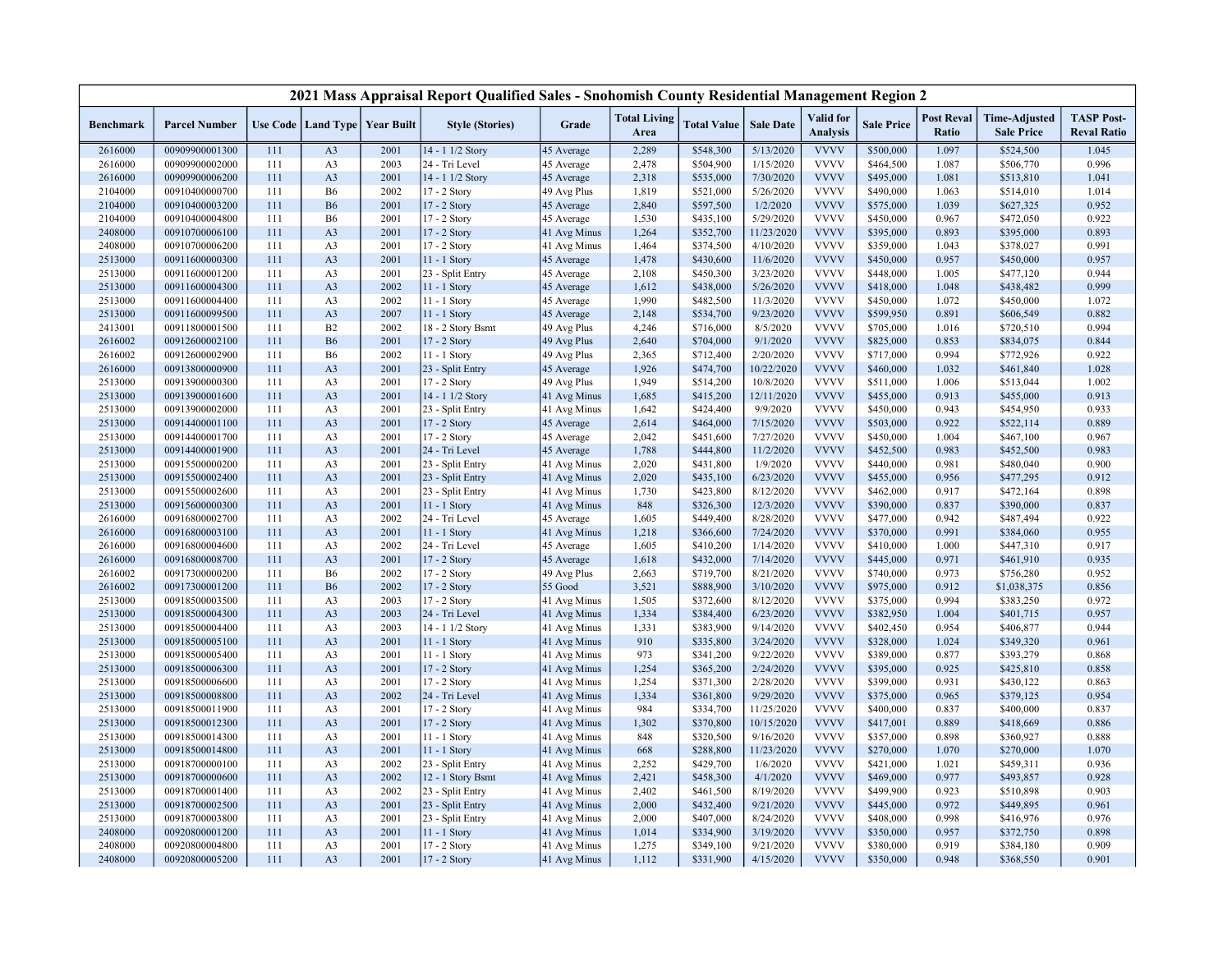|                  |                      |     |                                   |      | 2021 Mass Appraisal Report Qualified Sales - Snohomish County Residential Management Region 2 |              |                             |                    |                  |                                     |                   |                            |                                           |                                         |
|------------------|----------------------|-----|-----------------------------------|------|-----------------------------------------------------------------------------------------------|--------------|-----------------------------|--------------------|------------------|-------------------------------------|-------------------|----------------------------|-------------------------------------------|-----------------------------------------|
| <b>Benchmark</b> | <b>Parcel Number</b> |     | Use Code   Land Type   Year Built |      | <b>Style (Stories)</b>                                                                        | Grade        | <b>Total Living</b><br>Area | <b>Total Value</b> | <b>Sale Date</b> | <b>Valid</b> for<br><b>Analysis</b> | <b>Sale Price</b> | <b>Post Reval</b><br>Ratio | <b>Time-Adjusted</b><br><b>Sale Price</b> | <b>TASP Post-</b><br><b>Reval Ratio</b> |
| 2616000          | 00921600000500       | 111 | A <sub>3</sub>                    | 2002 | 23 - Split Entry                                                                              | 41 Avg Minus | 1,745                       | \$430,000          | 5/5/2020         | <b>VVVV</b>                         | \$405,000         | 1.062                      | \$424,845                                 | 1.012                                   |
| 2616000          | 00921600002500       | 111 | A <sub>3</sub>                    | 2002 | 24 - Tri Level                                                                                | 41 Avg Minus | 1,385                       | \$392,600          | 9/28/2020        | <b>VVVV</b>                         | \$420,000         | 0.935                      | \$424,620                                 | 0.925                                   |
| 2616000          | 00921600002700       | 111 | A <sub>3</sub>                    | 2002 | 24 - Tri Level                                                                                | 41 Avg Minus | 1,428                       | \$408,100          | 5/27/2020        | <b>VVVV</b>                         | \$405,000         | 1.008                      | \$424,845                                 | 0.961                                   |
| 2513000          | 00921800000200       | 111 | A <sub>3</sub>                    | 2002 | 11 - 1 Story                                                                                  | 41 Avg Minus | 968                         | \$334,400          | 10/3/2020        | <b>VVVV</b>                         | \$350,000         | 0.955                      | \$351,400                                 | 0.952                                   |
| 2513000          | 00921800002000       | 111 | A <sub>3</sub>                    | 2002 | 11 - 1 Story                                                                                  | 41 Avg Minus | 1,430                       | \$387,100          | 1/2/2020         | <b>VVVV</b>                         | \$348,250         | 1.112                      | \$379,941                                 | 1.019                                   |
| 2513000          | 00922000000900       | 111 | A <sub>3</sub>                    | 2001 | $17 - 2$ Story                                                                                | 45 Average   | 1,941                       | \$466,700          | 12/13/2020       | <b>VVVV</b>                         | \$570,000         | 0.819                      | \$570,000                                 | 0.819                                   |
| 2513000          | 00923000001300       | 111 | A <sub>3</sub>                    | 2002 | 18 - 2 Story Bsmt                                                                             | 45 Average   | 2,606                       | \$483,200          | 11/6/2020        | <b>VVVV</b>                         | \$515,000         | 0.938                      | \$515,000                                 | 0.938                                   |
| 2408000          | 00923300001000       | 111 | A <sub>3</sub>                    | 2002 | 23 - Split Entry                                                                              | 41 Avg Minus | 1,817                       | \$402,000          | 11/4/2020        | <b>VVVV</b>                         | \$442,500         | 0.908                      | \$442,500                                 | 0.908                                   |
| 2513000          | 00924400000800       | 111 | A <sub>3</sub>                    | 2003 | 17 - 2 Story                                                                                  | 41 Avg Minus | 1,617                       | \$395,100          | 11/6/2020        | <b>VVVV</b>                         | \$405,000         | 0.976                      | \$405,000                                 | 0.976                                   |
| 2513000          | 00925900000200       | 111 | A3                                | 2002 | 17 - 2 Story                                                                                  | 45 Average   | 1,518                       | \$411,300          | 9/3/2020         | <b>VVVV</b>                         | \$426,000         | 0.965                      | \$430,686                                 | 0.955                                   |
| 2104000          | 00926100000300       | 111 | <b>B4</b>                         | 2003 | 11 - 1 Story                                                                                  | 49 Avg Plus  | 2,136                       | \$639,600          | 2/7/2020         | <b>VVVV</b>                         | \$655,000         | 0.976                      | \$706,090                                 | 0.906                                   |
| 2413001          | 00927800001000       | 111 | B2                                | 2002 | 17 - 2 Story                                                                                  | 45 Average   | 2,215                       | \$497,700          | 3/12/2020        | <b>VVVV</b>                         | \$524,923         | 0.948                      | \$559,043                                 | 0.890                                   |
| 2408000          | 00928200000700       | 111 | A <sub>3</sub>                    | 2002 | $11 - 1$ Story                                                                                | 41 Avg Minus | 1,253                       | \$377,400          | 11/30/2020       | <b>VVVV</b>                         | \$415,000         | 0.909                      | \$415,000                                 | 0.909                                   |
| 2408000          | 00928200000800       | 111 | A <sub>3</sub>                    | 2002 | 11 - 1 Story                                                                                  | 41 Avg Minus | 1,100                       | \$344,400          | 5/26/2020        | <b>VVVV</b>                         | \$350,000         | 0.984                      | \$367,150                                 | 0.938                                   |
| 2408000          | 00928200001600       | 111 | A <sub>3</sub>                    | 2002 | $11 - 1$ Story                                                                                | 41 Avg Minus | 1,100                       | \$351,300          | 9/26/2020        | <b>VVVV</b>                         | \$400,000         | 0.878                      | \$404,400                                 | 0.869                                   |
| 2408000          | 00928200003100       | 111 | A <sub>3</sub>                    | 2002 | 11 - 1 Story                                                                                  | 41 Avg Minus | 1,100                       | \$349,800          | 5/26/2020        | <b>VVVV</b>                         | \$350,000         | 0.999                      | \$367,150                                 | 0.953                                   |
| 2408000          | 00928200005400       | 111 | A <sub>3</sub>                    | 2002 | 11 - 1 Story                                                                                  | 41 Avg Minus | 1,253                       | \$381,800          | 8/14/2020        | <b>VVVV</b>                         | \$430,000         | 0.888                      | \$439,460                                 | 0.869                                   |
| 2408000          | 00928200006700       | 111 | A <sub>3</sub>                    | 2002 | 11 - 1 Story                                                                                  | 41 Avg Minus | 1,300                       | \$378,700          | 7/27/2020        | <b>VVVV</b>                         | \$396,950         | 0.954                      | \$412,034                                 | 0.919                                   |
| 2408000          | 00928200009000       | 111 | A <sub>3</sub>                    | 2003 | 11 - 1 Story                                                                                  | 41 Avg Minus | 1,100                       | \$358,300          | 11/30/2020       | <b>VVVV</b>                         | \$395,000         | 0.907                      | \$395,000                                 | 0.907                                   |
| 2408000          | 00928200011000       | 111 | A <sub>3</sub>                    | 2003 | 11 - 1 Story                                                                                  | 41 Avg Minus | 1,100                       | \$339,600          | 7/9/2020         | <b>VVVV</b>                         | \$360,000         | 0.943                      | \$373,680                                 | 0.909                                   |
| 2413000          | 00929100000100       | 111 | A <sub>3</sub>                    | 2002 | 23 - Split Entry                                                                              | 41 Avg Minus | 1,817                       | \$417,800          | 10/7/2020        | <b>VVVV</b>                         | \$430,000         | 0.972                      | \$431,720                                 | 0.968                                   |
| 2413000          | 00929100000200       | 111 | A <sub>3</sub>                    | 2002 | 23 - Split Entry                                                                              | 41 Avg Minus | 2,002                       | \$432,900          | 8/4/2020         | <b>VVVV</b>                         | \$453,000         | 0.956                      | \$462,966                                 | 0.935                                   |
| 2413000          | 00929100002300       | 111 | A <sub>3</sub>                    | 2002 | 23 - Split Entry                                                                              | 41 Avg Minus | 1,817                       | \$335,200          | 2/21/2020        | <b>VVVV</b>                         | \$325,000         | 1.031                      | \$350,350                                 | 0.957                                   |
| 2413000          | 00929100007600       | 111 | A <sub>3</sub>                    | 2003 | 23 - Split Entry                                                                              | 41 Avg Minus | 2,002                       | \$407,300          | 8/25/2020        | <b>VVVV</b>                         | \$415,000         | 0.981                      | \$424,130                                 | 0.960                                   |
| 2413000          | 00929100008300       | 111 | A <sub>3</sub>                    | 2003 | 23 - Split Entry                                                                              | 41 Avg Minus | 2,002                       | \$401,300          | 8/3/2020         | <b>VVVV</b>                         | \$410,000         | 0.979                      | \$419,020                                 | 0.958                                   |
| 2413000          | 00929100008500       | 111 | A <sub>3</sub>                    | 2003 | 23 - Split Entry                                                                              | 41 Avg Minus | 2,002                       | \$402,500          | 6/1/2020         | <b>VVVV</b>                         | \$390,000         | 1.032                      | \$409,110                                 | 0.984                                   |
| 2408000          | 00930200002200       | 111 | A <sub>3</sub>                    | 2003 | 17 - 2 Story                                                                                  | 45 Average   | 1,633                       | \$408,900          | 11/16/2020       | <b>VVVV</b>                         | \$430,000         | 0.951                      | \$430,000                                 | 0.951                                   |
| 2408000          | 00930200003000       | 111 | A <sub>3</sub>                    | 2002 | 14 - 1 1/2 Story                                                                              | 45 Average   | 1,688                       | \$429,300          | 7/21/2020        | <b>VVVV</b>                         | \$425,000         | 1.010                      | \$441,150                                 | 0.973                                   |
| 2408000          | 00930200003500       | 111 | A <sub>3</sub>                    | 2003 | 17 - 2 Story                                                                                  | 45 Average   | 1,633                       | \$414,800          | 8/5/2020         | <b>VVVV</b>                         | \$430,000         | 0.965                      | \$439,460                                 | 0.944                                   |
| 2408000          | 00930200003900       | 111 | A <sub>3</sub>                    | 2002 | 17 - 2 Story                                                                                  | 45 Average   | 1,252                       | \$362,300          | 12/11/2020       | <b>VVVV</b>                         | \$415,000         | 0.873                      | \$415,000                                 | 0.873                                   |
| 2104000          | 00930500001000       | 111 | <b>B6</b>                         | 2002 | 11 - 1 Story                                                                                  | 45 Average   | 1,685                       | \$477,100          | 8/31/2020        | <b>VVVV</b>                         | \$490,000         | 0.974                      | \$500,780                                 | 0.953                                   |
| 2104000          | 00930500002500       | 111 | <b>B6</b>                         | 2002 | 17 - 2 Story                                                                                  | 45 Average   | 2,341                       | \$535,200          | 8/12/2020        | <b>VVVV</b>                         | \$580,000         | 0.923                      | \$592,760                                 | 0.903                                   |
| 2104000          | 00930500002900       | 111 | <b>B6</b>                         | 2002 | $11 - 1$ Story                                                                                | 45 Average   | 2,266                       | \$579,200          | 10/13/2020       | <b>VVVV</b>                         | \$637,500         | 0.909                      | \$640,050                                 | 0.905                                   |
| 2104000          | 00930500003000       | 111 | <b>B6</b>                         | 2002 | 11 - 1 Story                                                                                  | 45 Average   | 2,044                       | \$528,500          | 8/14/2020        | <b>VVVV</b>                         | \$600,000         | 0.881                      | \$613,200                                 | 0.862                                   |
| 2104000          | 00930500003500       | 111 | <b>B6</b>                         | 2002 | 17 - 2 Story                                                                                  | 45 Average   | 2,850                       | \$599,100          | 2/27/2020        | <b>VVVV</b>                         | \$585,000         | 1.024                      | \$630,630                                 | 0.950                                   |
| 2408000          | 00930600000500       | 111 | A <sub>3</sub>                    | 2002 | 23 - Split Entry                                                                              | 41 Avg Minus | 1,817                       | \$422,700          | 12/30/2020       | <b>VVVV</b>                         | \$470,500         | 0.898                      | \$470,500                                 | 0.898                                   |
| 2408000          | 00930600002900       | 111 | A <sub>3</sub>                    | 2002 | 23 - Split Entry                                                                              | 41 Avg Minus | 1,817                       | \$403,200          | 5/1/2020         | <b>VVVV</b>                         | \$415,000         | 0.972                      | \$435,335                                 | 0.926                                   |
| 2207000          | 00931400000700       | 111 | <b>B4</b>                         | 2004 | 17 - 2 Story                                                                                  | 49 Avg Plus  | 3,447                       | \$797,200          | 6/18/2020        | <b>VVVV</b>                         | \$692,000         | 1.152                      | \$725,908                                 | 1.098                                   |
| 2413000          | 00931500000400       | 111 | A <sub>3</sub>                    | 2002 | 11 - 1 Story                                                                                  | 41 Avg Minus | 1,420                       | \$406,900          | 9/23/2020        | <b>VVVV</b>                         | \$410,000         | 0.992                      | \$414,510                                 | 0.982                                   |
| 2413000          | 00931500001300       | 111 | A <sub>3</sub>                    | 2002 | $11 - 1$ Story                                                                                | 41 Avg Minus | 1,166                       | \$367,500          | 12/30/2020       | <b>VVVV</b>                         | \$430,000         | 0.855                      | \$430,000                                 | 0.855                                   |
| 2413000          | 00931500003200       | 111 | A <sub>3</sub>                    | 2002 | 11 - 1 Story                                                                                  | 41 Avg Minus | 1,014                       | \$347,200          | 4/29/2020        | <b>VVVV</b>                         | \$345,000         | 1.006                      | \$363,285                                 | 0.956                                   |
| 2413000          | 00931500003400       | 111 | A <sub>3</sub>                    | 2002 | 11 - 1 Story                                                                                  | 41 Avg Minus | 1,014                       | \$341,600          | 9/30/2020        | <b>VVVV</b>                         | \$400,000         | 0.854                      | \$404,400                                 | 0.845                                   |
| 2513000          | 00932000001800       | 111 | A <sub>3</sub>                    | 2003 | 17 - 2 Story                                                                                  | 45 Average   | 1,716                       | \$423,500          | 4/27/2020        | <b>VVVV</b>                         | \$405,000         | 1.046                      | \$426,465                                 | 0.993                                   |
| 2513000          | 00932100003600       | 111 | A <sub>3</sub>                    | 2002 | 17 - 2 Story                                                                                  | 45 Average   | 2,022                       | \$455,900          | 2/26/2020        | <b>VVVV</b>                         | \$475,000         | 0.960                      | \$512,050                                 | 0.890                                   |
| 2513000          | 00932100004200       | 111 | A <sub>3</sub>                    | 2002 | $17 - 2$ Story                                                                                | 45 Average   | 2,050                       | \$454,600          | 10/7/2020        | <b>VVVV</b>                         | \$484,000         | 0.939                      | \$485,936                                 | 0.936                                   |
| 2513000          | 00932100006800       | 111 | A <sub>3</sub>                    | 2003 | 24 - Tri Level                                                                                | 45 Average   | 1,790                       | \$434,600          | 4/15/2020        | <b>VVVV</b>                         | \$408,500         | 1.064                      | \$430,151                                 | 1.010                                   |
| 2513000          | 00932100006900       | 111 | A <sub>3</sub>                    | 2003 | 24 - Tri Level                                                                                | 45 Average   | 1,790                       | \$449,000          | 10/26/2020       | <b>VVVV</b>                         | \$455,000         | 0.987                      | \$456,820                                 | 0.983                                   |
| 2616002          | 00933300001900       | 111 | <b>B6</b>                         | 2005 | 18 - 2 Story Bsmt                                                                             | 55 Good      | 5,077                       | \$1,010,800        | 3/24/2020        | <b>VVVV</b>                         | \$939,000         | 1.076                      | \$1,000,035                               | 1.011                                   |
| 2616002          | 00933300004000       | 111 | <b>B6</b>                         | 2005 | 18 - 2 Story Bsmt                                                                             | 49 Avg Plus  | 5,099                       | \$920,800          | 8/13/2020        | <b>VVVV</b>                         | \$810,000         | 1.137                      | \$827,820                                 | 1.112                                   |
| 2516000          | 00934000000900       | 111 | A <sub>3</sub>                    | 2003 | 17 - 2 Story                                                                                  | 41 Avg Minus | 1,566                       | \$405,700          | 12/23/2020       | <b>VVVV</b>                         | \$456,500         | 0.889                      | \$456,500                                 | 0.889                                   |
| 2516000          | 00934000005700       | 111 | A <sub>3</sub>                    | 2003 | 23 - Split Entry                                                                              | 41 Avg Minus | 1,993                       | \$406,100          | 7/20/2020        | <b>VVVV</b>                         | \$440,000         | 0.923                      | \$456,720                                 | 0.889                                   |
| 2516000          | 00934000005900       | 111 | A <sub>3</sub>                    | 2003 | 23 - Split Entry                                                                              | 41 Avg Minus | 1,753                       | \$419,200          | 2/25/2020        | <b>VVVV</b>                         | \$409,950         | 1.023                      | \$441,926                                 | 0.949                                   |
| 2516000          | 00934000007200       | 111 | A <sub>3</sub>                    | 2003 | 23 - Split Entry                                                                              | 41 Avg Minus | 2,243                       | \$452,900          | 5/12/2020        | <b>VVVV</b>                         | \$435,000         | 1.041                      | \$456,315                                 | 0.993                                   |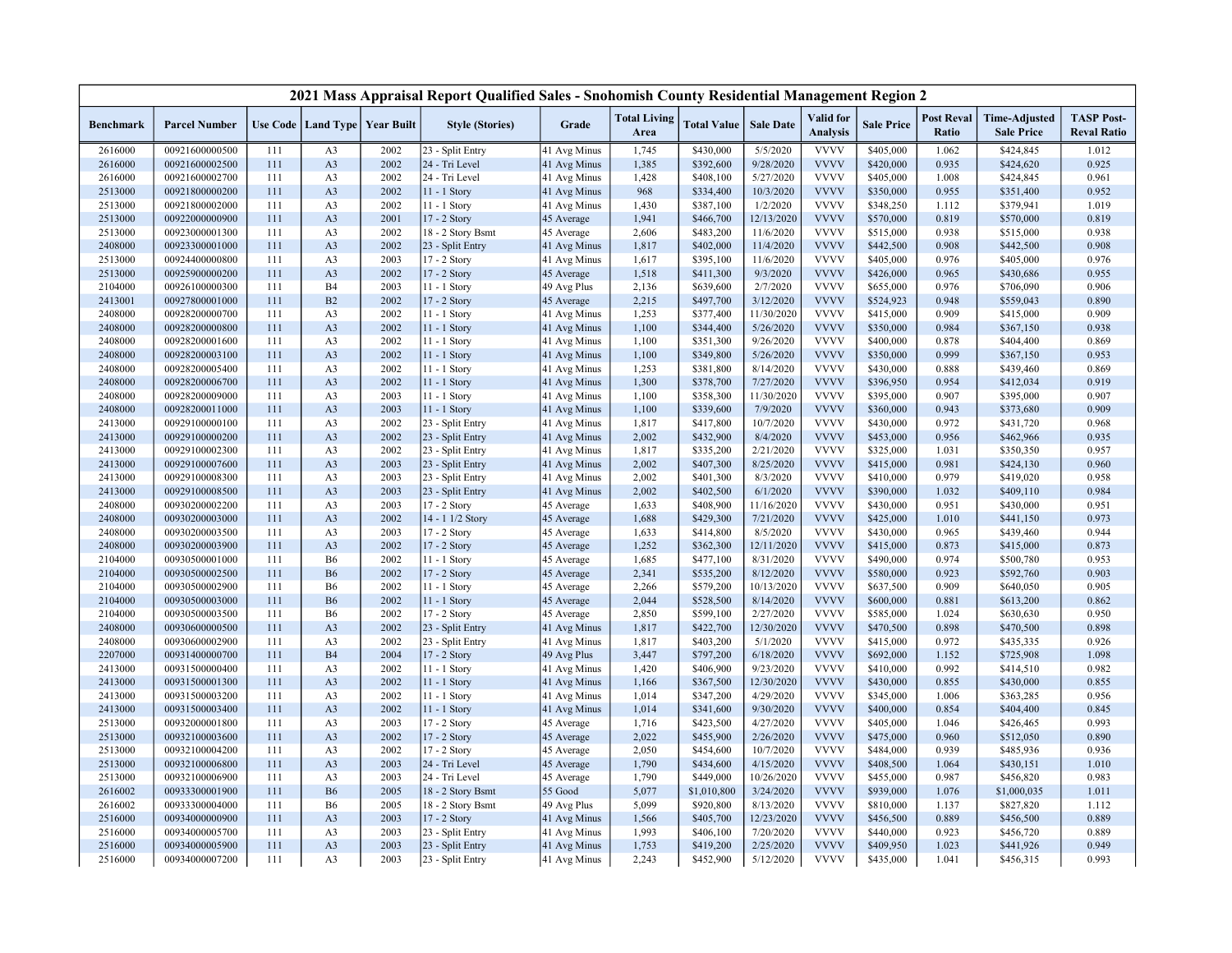|                    |                                  |            |                                   |              | 2021 Mass Appraisal Report Qualified Sales - Snohomish County Residential Management Region 2 |                            |                             |                        |                        |                                     |                        |                            |                                           |                                         |
|--------------------|----------------------------------|------------|-----------------------------------|--------------|-----------------------------------------------------------------------------------------------|----------------------------|-----------------------------|------------------------|------------------------|-------------------------------------|------------------------|----------------------------|-------------------------------------------|-----------------------------------------|
| <b>Benchmark</b>   | <b>Parcel Number</b>             |            | Use Code   Land Type   Year Built |              | <b>Style (Stories)</b>                                                                        | Grade                      | <b>Total Living</b><br>Area | <b>Total Value</b>     | <b>Sale Date</b>       | <b>Valid</b> for<br><b>Analysis</b> | <b>Sale Price</b>      | <b>Post Reval</b><br>Ratio | <b>Time-Adjusted</b><br><b>Sale Price</b> | <b>TASP Post-</b><br><b>Reval Ratio</b> |
| 2516000            | 00934000007900                   | 111        | A <sub>3</sub>                    | 2004         | 23 - Split Entry                                                                              | 41 Avg Minus               | 2,002                       | \$435,500              | 11/9/2020              | <b>VVVV</b>                         | \$450,000              | 0.968                      | \$450,000                                 | 0.968                                   |
| 2516000            | 00934000010800                   | 111        | A <sub>3</sub>                    | 2003         | 23 - Split Entry                                                                              | 41 Avg Minus               | 1,772                       | \$432,600              | 4/22/2020              | <b>VVVV</b>                         | \$430,000              | 1.006                      | \$452,790                                 | 0.955                                   |
| 2516000            | 00934000011200                   | 111        | A <sub>3</sub>                    | 2003         | 23 - Split Entry                                                                              | 41 Avg Minus               | 1,772                       | \$445,400              | 9/25/2020              | <b>VVVV</b>                         | \$465,000              | 0.958                      | \$470,115                                 | 0.947                                   |
| 2516000            | 00934000011800                   | 111        | A <sub>3</sub>                    | 2003         | 23 - Split Entry                                                                              | 41 Avg Minus               | 1,520                       | \$417,700              | 9/17/2020              | <b>VVVV</b>                         | \$435,000              | 0.960                      | \$439,785                                 | 0.950                                   |
| 2516000            | 00934000013000                   | 111        | A <sub>3</sub>                    | 2003         | 23 - Split Entry                                                                              | 41 Avg Minus               | 1,520                       | \$409,200              | 9/22/2020              | <b>VVVV</b>                         | \$422,000              | 0.970                      | \$426,642                                 | 0.959                                   |
| 2516000            | 00934500000800                   | 111        | A <sub>3</sub>                    | 2004         | 23 - Split Entry                                                                              | 45 Average                 | 2,026                       | \$505,300              | 1/8/2020               | <b>VVVV</b>                         | \$480,000              | 1.053                      | \$523,680                                 | 0.965                                   |
| 2516000            | 00934500002900                   | 111        | A <sub>3</sub>                    | 2004         | 18 - 2 Story Bsmt                                                                             | 45 Average                 | 3,274                       | \$568,800              | 4/13/2020              | <b>VVVV</b>                         | \$575,000              | 0.989                      | \$605,475                                 | 0.939                                   |
| 2516000            | 00934500003500                   | 111        | A <sub>3</sub>                    | 2004         | 18 - 2 Story Bsmt                                                                             | 45 Average                 | 3,232                       | \$563,100              | 6/16/2020              | <b>VVVV</b>                         | \$577,000              | 0.976                      | \$605,273                                 | 0.930                                   |
| 2616000            | 00935100000100                   | 111        | A <sub>3</sub>                    | 2002         | 17 - 2 Story                                                                                  | 45 Average                 | 1,485                       | \$393,800              | 1/16/2020              | <b>VVVV</b>                         | \$395,000              | 0.997                      | \$430,945                                 | 0.914                                   |
| 2616000            | 00935100003000                   | 111        | A <sub>3</sub>                    | 2003         | 17 - 2 Story                                                                                  | 45 Average                 | 1,485                       | \$430,800              | 10/15/2020             | <b>VVVV</b>                         | \$459,000              | 0.939                      | \$460,836                                 | 0.935                                   |
| 2616000            | 00935100003100                   | 111        | A <sub>3</sub>                    | 2003         | 17 - 2 Story                                                                                  | 45 Average                 | 1,855                       | \$458,700              | 8/1/2020               | <b>VVVV</b>                         | \$420,000              | 1.092                      | \$429,240                                 | 1.069                                   |
| 2616000            | 00935100008000                   | 111        | A <sub>3</sub>                    | 2003         | 17 - 2 Story                                                                                  | 45 Average                 | 1,485                       | \$422,900              | 12/3/2020              | <b>VVVV</b>                         | \$470,000              | 0.900                      | \$470,000                                 | 0.900                                   |
| 2413000            | 00935900001600                   | 111        | A <sub>3</sub>                    | 2003         | $11 - 1$ Story                                                                                | 41 Avg Minus               | 1,202                       | \$341,200              | 10/2/2020              | <b>VVVV</b>                         | \$370,000              | 0.922                      | \$371,480                                 | 0.918                                   |
| 2616000            | 00936300000500                   | 111        | A <sub>3</sub>                    | 2003         | 17 - 2 Story                                                                                  | 45 Average                 | 1,543                       | \$425,600              | 5/22/2020              | <b>VVVV</b>                         | \$440,000              | 0.967                      | \$461,560                                 | 0.922                                   |
| 2616000            | 00936300001600                   | 111        | A <sub>3</sub>                    | 2002         | $17 - 2$ Story                                                                                | 45 Average                 | 1,630                       | \$420,200              | 2/13/2020              | <b>VVVV</b>                         | \$425,000              | 0.989                      | \$458,150                                 | 0.917                                   |
| 2616000            | 00936300001700                   | 111        | A <sub>3</sub>                    | 2002         | 17 - 2 Story                                                                                  | 45 Average                 | 1,627                       | \$430,000              | 6/17/2020              | <b>VVVV</b>                         | \$408,500              | 1.053                      | \$428,517                                 | 1.003                                   |
| 2616000            | 00936300002100                   | 111        | A <sub>3</sub>                    | 2002         | 17 - 2 Story                                                                                  | 45 Average                 | 1,343                       | \$401,900              | 8/10/2020              | <b>VVVV</b>                         | \$425,500              | 0.945                      | \$434,861                                 | 0.924                                   |
| 2104000            | 00940900000200                   | 111        | <b>B6</b>                         | 2003         | 17 - 2 Story                                                                                  | 49 Avg Plus                | 2,414                       | \$578,500              | 5/13/2020              | <b>VVVV</b>                         | \$575,000              | 1.006                      | \$603,175                                 | 0.959                                   |
| 2104000            | 00940900000300                   | 111        | <b>B6</b>                         | 2003         | 11 - 1 Story                                                                                  | 49 Avg Plus                | 2,382                       | \$617,900              | 6/9/2020               | <b>VVVV</b>                         | \$599,000              | 1.032                      | \$628,351                                 | 0.983                                   |
| 2104000            | 00940900000600                   | 111        | <b>B6</b>                         | 2003         | 11 - 1 Story                                                                                  | 49 Avg Plus                | 1,673                       | \$518,400              | 6/26/2020              | <b>VVVV</b>                         | \$520,000              | 0.997                      | \$545,480                                 | 0.950                                   |
| 2104000            | 00940900003100                   | 111        | <b>B6</b>                         | 2003         | 17 - 2 Story                                                                                  | 45 Average                 | 1,479                       | \$440,900              | 8/4/2020               | <b>VVVV</b>                         | \$455,000              | 0.969                      | \$465,010                                 | 0.948                                   |
| 2104000            | 00940900003400                   | 111        | <b>B6</b>                         | 2003         | $11 - 1$ Story                                                                                | 45 Average                 | 1,709                       | \$485,700              | 6/18/2020              | <b>VVVV</b>                         | \$465,000              | 1.045                      | \$487,785                                 | 0.996                                   |
| 2408000            | 00943300000200                   | 111        | A <sub>3</sub>                    | 2003         | 23 - Split Entry                                                                              | 41 Avg Minus               | 2,235                       | \$449,000              | 12/8/2020              | <b>VVVV</b>                         | \$525,000              | 0.855                      | \$525,000                                 | 0.855                                   |
| 2408000            | 00943300002000                   | 111        | A <sub>3</sub>                    | 2003         | 23 - Split Entry                                                                              | 41 Avg Minus               | 1,998                       | \$397,700              | 1/3/2020               | <b>VVVV</b>                         | \$329,000              | 1.209                      | \$358,939                                 | 1.108                                   |
| 2513000            | 00944300000500                   | 111        | A <sub>3</sub>                    | 2003         | 11 - 1 Story                                                                                  | 41 Avg Minus               | 1,420                       | \$404,000              | 9/29/2020              | <b>VVVV</b><br><b>VVVV</b>          | \$425,000              | 0.951                      | \$429,675                                 | 0.940                                   |
| 2616000            | 00945400000100                   | 111        | A <sub>3</sub>                    | 2004         | 11 - 1 Story                                                                                  | 41 Avg Minus               | 1,292                       | \$418,900              | 1/17/2020              |                                     | \$420,000              | 0.997                      | \$458,220                                 | 0.914                                   |
| 2616000            | 00945400002200<br>00945400002900 | 111<br>111 | A <sub>3</sub>                    | 2004<br>2004 | 17 - 2 Story                                                                                  | 45 Average                 | 2,448                       | \$521,600              | 11/3/2020              | <b>VVVV</b><br><b>VVVV</b>          | \$485,000              | 1.075<br>0.938             | \$485,000                                 | 1.075                                   |
| 2616000<br>2616000 | 00945500001400                   | 111        | A <sub>3</sub><br>A <sub>3</sub>  | 2003         | 11 - 1 Story<br>17 - 2 Story                                                                  | 41 Avg Minus<br>45 Average | 1,040<br>1,836              | \$382,800<br>\$473,400 | 9/23/2020<br>9/21/2020 | <b>VVVV</b>                         | \$408,000<br>\$469,950 | 1.007                      | \$412,488<br>\$475,119                    | 0.928<br>0.996                          |
| 2513000            | 00945600000400                   | 111        | A <sub>3</sub>                    | 2003         | 17 - 2 Story                                                                                  | 45 Average                 | 1,532                       | \$426,200              | 7/22/2020              | <b>VVVV</b>                         | \$465,000              | 0.917                      | \$482,670                                 | 0.883                                   |
| 2513000            | 00945600000500                   | 111        | A <sub>3</sub>                    | 2003         | 17 - 2 Story                                                                                  | 45 Average                 | 1,960                       | \$485,100              | 8/27/2020              | <b>VVVV</b>                         | \$478,750              | 1.013                      | \$489,283                                 | 0.991                                   |
| 2513000            | 00945600000800                   | 111        | A <sub>3</sub>                    | 2003         | 17 - 2 Story                                                                                  | 45 Average                 | 1,532                       | \$427,700              | 11/2/2020              | <b>VVVV</b>                         | \$461,000              | 0.928                      | \$461,000                                 | 0.928                                   |
| 2513000            | 00945600002600                   | 111        | A <sub>3</sub>                    | 2003         | 12 - 1 Story Bsmt                                                                             | 45 Average                 | 2,068                       | \$472,700              | 12/1/2020              | <b>VVVV</b>                         | \$525,000              | 0.900                      | \$525,000                                 | 0.900                                   |
| 2513000            | 00945600003800                   | 111        | A <sub>3</sub>                    | 2003         | 11 - 1 Story                                                                                  | 41 Avg Minus               | 1,365                       | \$406,300              | 6/29/2020              | <b>VVVV</b>                         | \$410,000              | 0.991                      | \$430,090                                 | 0.945                                   |
| 2616000            | 00945900000600                   | 111        | A <sub>3</sub>                    | 2003         | 12 - 1 Story Bsmt                                                                             | 45 Average                 | 1,624                       | \$478,400              | 12/9/2020              | <b>VVVV</b>                         | \$485,000              | 0.986                      | \$485,000                                 | 0.986                                   |
| 2616000            | 00945900001400                   | 111        | A <sub>3</sub>                    | 2004         | 17 - 2 Story                                                                                  | 45 Average                 | 2,165                       | \$493,600              | 11/16/2020             | <b>VVVV</b>                         | \$510,000              | 0.968                      | \$510,000                                 | 0.968                                   |
| 2616000            | 00945900001600                   | 111        | A <sub>3</sub>                    | 2004         | 17 - 2 Story                                                                                  | 45 Average                 | 2,076                       | \$485,500              | 6/3/2020               | <b>VVVV</b>                         | \$465,000              | 1.044                      | \$487,785                                 | 0.995                                   |
| 2616000            | 00945900002300                   | 111        | A <sub>3</sub>                    | 2004         | 17 - 2 Story                                                                                  | 45 Average                 | 1,839                       | \$508,800              | 6/19/2020              | <b>VVVV</b>                         | \$490,000              | 1.038                      | \$514,010                                 | 0.990                                   |
| 2616000            | 00945900002700                   | 111        | A <sub>3</sub>                    | 2004         | 23 - Split Entry                                                                              | 45 Average                 | 1,943                       | \$508,800              | 12/9/2020              | <b>VVVV</b>                         | \$550,000              | 0.925                      | \$550,000                                 | 0.925                                   |
| 2616000            | 00945900005300                   | 111        | A <sub>3</sub>                    | 2003         | $17 - 2$ Story                                                                                | 45 Average                 | 1,773                       | \$465,800              | 7/16/2020              | <b>VVVV</b>                         | \$450,000              | 1.035                      | \$467,100                                 | 0.997                                   |
| 2408000            | 00946600000300                   | 111        | A <sub>3</sub>                    | 2003         | 11 - 1 Story                                                                                  | 41 Avg Minus               | 1,348                       | \$343,300              | 1/29/2020              | <b>VVVV</b>                         | \$347,000              | 0.989                      | \$378,577                                 | 0.907                                   |
| 2408000            | 00946600001100                   | 111        | A <sub>3</sub>                    | 2003         | 11 - 1 Story                                                                                  | 41 Avg Minus               | 1,290                       | \$338,700              | 7/9/2020               | <b>VVVV</b>                         | \$358,000              | 0.946                      | \$371,604                                 | 0.911                                   |
| 2408000            | 00946700000700                   | 111        | A <sub>3</sub>                    | 1941         | 12 - 1 Story Bsmt                                                                             | 45 Average                 | 2,222                       | \$490,700              | 9/22/2020              | <b>VVVV</b>                         | \$500,000              | 0.981                      | \$505,500                                 | 0.971                                   |
| 2413000            | 00947300000300                   | 111        | A <sub>3</sub>                    | 2003         | 17 - 2 Story                                                                                  | 41 Avg Minus               | 1,510                       | \$387,700              | 9/2/2020               | <b>VVVV</b>                         | \$403,200              | 0.962                      | \$407,635                                 | 0.951                                   |
| 2413000            | 00947300001200                   | 111        | A <sub>3</sub>                    | 2003         | $11 - 1$ Story                                                                                | 41 Avg Minus               | 1,212                       | \$382,500              | 6/22/2020              | <b>VVVV</b>                         | \$425,000              | 0.900                      | \$445,825                                 | 0.858                                   |
| 2513000            | 00947400002300                   | 111        | A <sub>3</sub>                    | 2003         | 23 - Split Entry                                                                              | 45 Average                 | 1,707                       | \$431,200              | 10/7/2020              | <b>VVVV</b>                         | \$444,950              | 0.969                      | \$446,730                                 | 0.965                                   |
| 2513000            | 00947400002600                   | 111        | A <sub>3</sub>                    | 2003         | 23 - Split Entry                                                                              | 45 Average                 | 1,600                       | \$409,600              | 4/22/2020              | <b>VVVV</b>                         | \$427,500              | 0.958                      | \$450,158                                 | 0.910                                   |
| 2307000            | 00947600000100                   | 111        | <b>B6</b>                         | 2005         | 12 - 1 Story Bsmt                                                                             | 49 Avg Plus                | 3,656                       | \$717,000              | 12/19/2020             | <b>VVVV</b>                         | \$810,000              | 0.885                      | \$810,000                                 | 0.885                                   |
| 2307000            | 00947600001200                   | 111        | <b>B6</b>                         | 2003         | 17 - 2 Story                                                                                  | 55 Good                    | 3,155                       | \$789,800              | 5/31/2020              | <b>VVVV</b>                         | \$875,000              | 0.903                      | \$917,875                                 | 0.860                                   |
| 2307000            | 00947600004200                   | 111        | <b>B6</b>                         | 2004         | 17 - 2 Story                                                                                  | 55 Good                    | 3,029                       | \$713,100              | 8/5/2020               | <b>VVVV</b>                         | \$725,000              | 0.984                      | \$740,950                                 | 0.962                                   |
| 2307000            | 00947600005000                   | 111        | <b>B6</b>                         | 2004         | 11 - 1 Story                                                                                  | 49 Avg Plus                | 3,048                       | \$681,100              | 9/21/2020              | <b>VVVV</b>                         | \$740,000              | 0.920                      | \$748,140                                 | 0.910                                   |
| 2516000            | 00948300000700                   | 111        | A <sub>3</sub>                    | 2003         | 17 - 2 Story                                                                                  | 45 Average                 | 2,040                       | \$510,300              | 12/2/2020              | <b>VVVV</b>                         | \$595,000              | 0.858                      | \$595,000                                 | 0.858                                   |
| 2408000            | 00951300001800                   | 111        | A <sub>3</sub>                    | 2004         | 17 - 2 Story                                                                                  | 41 Avg Minus               | 1,732                       | \$388,200              | 5/22/2020              | <b>VVVV</b>                         | \$406,000              | 0.956                      | \$425,894                                 | 0.911                                   |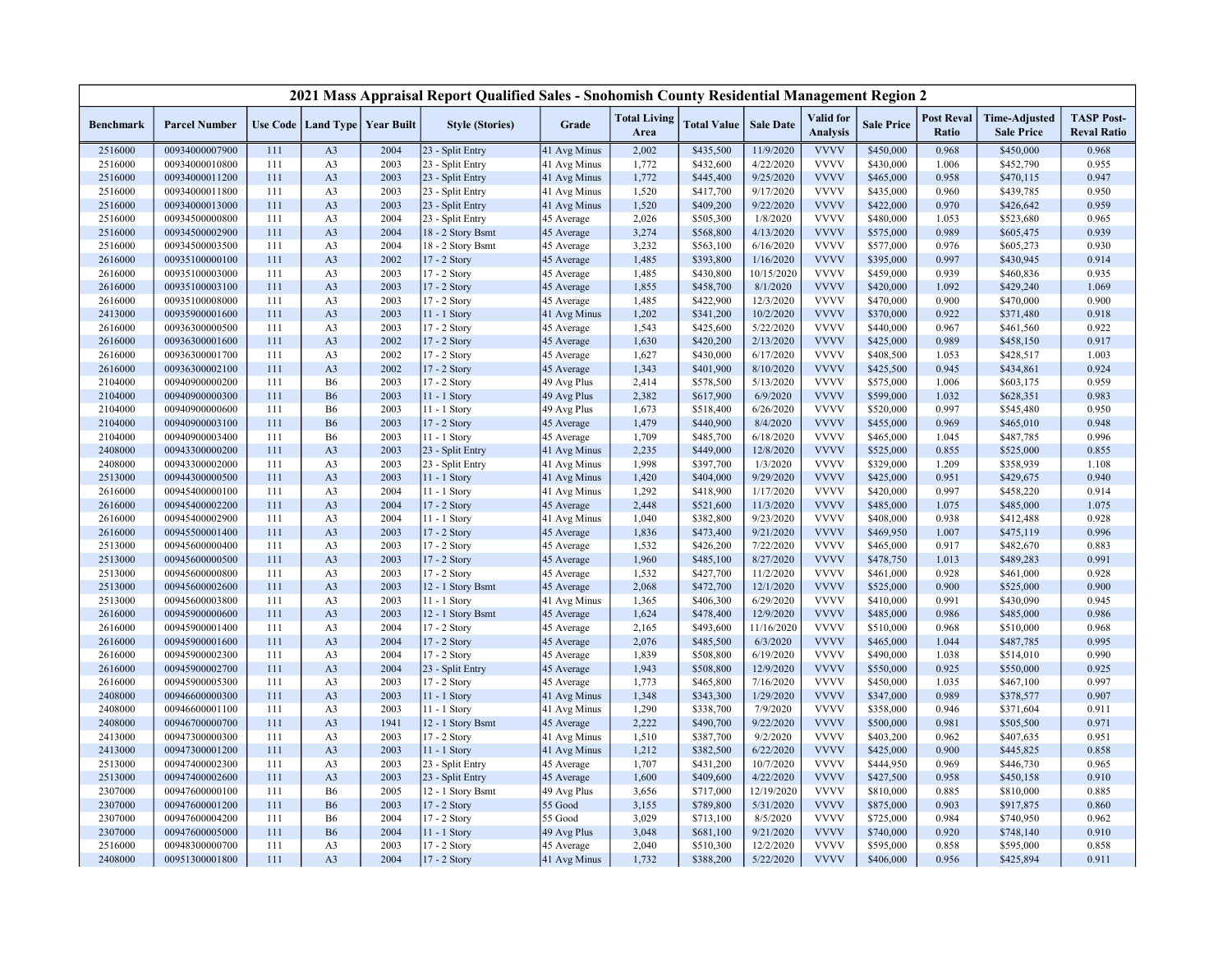|                  |                      |     |                                   |      | 2021 Mass Appraisal Report Qualified Sales - Snohomish County Residential Management Region 2 |                          |                             |                    |                  |                                     |                   |                            |                                           |                                         |
|------------------|----------------------|-----|-----------------------------------|------|-----------------------------------------------------------------------------------------------|--------------------------|-----------------------------|--------------------|------------------|-------------------------------------|-------------------|----------------------------|-------------------------------------------|-----------------------------------------|
| <b>Benchmark</b> | <b>Parcel Number</b> |     | Use Code   Land Type   Year Built |      | <b>Style (Stories)</b>                                                                        | Grade                    | <b>Total Living</b><br>Area | <b>Total Value</b> | <b>Sale Date</b> | <b>Valid</b> for<br><b>Analysis</b> | <b>Sale Price</b> | <b>Post Reval</b><br>Ratio | <b>Time-Adjusted</b><br><b>Sale Price</b> | <b>TASP Post-</b><br><b>Reval Ratio</b> |
| 2413000          | 00951500001700       | 111 | A <sub>3</sub>                    | 2004 | 11 - 1 Story                                                                                  | 41 Avg Minus             | 1,300                       | \$370,800          | 6/2/2020         | <b>VVVV</b>                         | \$369,500         | 1.004                      | \$387,606                                 | 0.957                                   |
| 2413000          | 00951500002600       | 111 | A <sub>3</sub>                    | 2004 | 11 - 1 Story                                                                                  | 41 Avg Minus             | 1,300                       | \$372,300          | 12/23/2020       | <b>VVVV</b>                         | \$391,000         | 0.952                      | \$391,000                                 | 0.952                                   |
| 2413000          | 00951500003400       | 111 | A <sub>3</sub>                    | 2004 | 11 - 1 Story                                                                                  | 41 Avg Minus             | 1,253                       | \$348,400          | 7/29/2020        | <b>VVVV</b>                         | \$380,000         | 0.917                      | \$394,440                                 | 0.883                                   |
| 2413000          | 00951500004400       | 111 | A <sub>3</sub>                    | 2004 | 11 - 1 Story                                                                                  | 41 Avg Minus             | 1,339                       | \$375,100          | 6/15/2020        | <b>VVVV</b>                         | \$394,000         | 0.952                      | \$413,306                                 | 0.908                                   |
| 2413000          | 00951500004700       | 111 | A <sub>3</sub>                    | 2004 | 11 - 1 Story                                                                                  | 41 Avg Minus             | 1,300                       | \$362,500          | 12/6/2020        | <b>VVVV</b>                         | \$400,000         | 0.906                      | \$400,000                                 | 0.906                                   |
| 2513000          | 00952300000800       | 111 | A <sub>3</sub>                    | 2004 | 17 - 2 Story                                                                                  | 45 Average               | 1,710                       | \$445,000          | 7/17/2020        | <b>VVVV</b>                         | \$450,000         | 0.989                      | \$467,100                                 | 0.953                                   |
| 2513000          | 00952300003400       | 111 | A <sub>3</sub>                    | 2004 | 18 - 2 Story Bsmt                                                                             | 45 Average               | 2,484                       | \$480,800          | 3/25/2020        | <b>VVVV</b>                         | \$450,000         | 1.068                      | \$479,250                                 | 1.003                                   |
| 2513000          | 00952300004800       | 111 | A <sub>3</sub>                    | 1980 | 18 - 2 Story Bsmt                                                                             | 45 Average               | 4,308                       | \$745,900          | 8/3/2020         | <b>VVVV</b>                         | \$800,000         | 0.932                      | \$817,600                                 | 0.912                                   |
| 2513000          | 00952400002800       | 111 | A <sub>3</sub>                    | 2004 | 24 - Tri Level                                                                                | 45 Average               | 2,114                       | \$483,400          | 7/2/2020         | <b>VVVV</b>                         | \$464,950         | 1.040                      | \$482,618                                 | 1.002                                   |
| 2513000          | 00952400004000       | 111 | A <sub>3</sub>                    | 2004 | 23 - Split Entry                                                                              | 45 Average               | 1,505                       | \$425,400          | 6/24/2020        | <b>VVVV</b>                         | \$415,000         | 1.025                      | \$435,335                                 | 0.977                                   |
| 2513000          | 00952400005900       | 111 | A <sub>3</sub>                    | 2004 | 17 - 2 Story                                                                                  | 45 Average               | 1,758                       | \$428,800          | 11/2/2020        | <b>VVVV</b>                         | \$425,000         | 1.009                      | \$425,000                                 | 1.009                                   |
| 2513000          | 00952400006500       | 111 | A <sub>3</sub>                    | 2005 | 17 - 2 Story                                                                                  | 45 Average               | 2,006                       | \$462,100          | 11/5/2020        | <b>VVVV</b>                         | \$490,000         | 0.943                      | \$490,000                                 | 0.943                                   |
| 2513000          | 00952400007000       | 111 | A <sub>3</sub>                    | 2004 | 17 - 2 Story                                                                                  | 45 Average               | 1,758                       | \$428,700          | 7/26/2020        | <b>VVVV</b>                         | \$425,000         | 1.009                      | \$441,150                                 | 0.972                                   |
| 2616000          | 00953400003300       | 111 | A <sub>3</sub>                    | 2004 | 17 - 2 Story                                                                                  | 49 Avg Plus              | 2,606                       | \$604,900          | 7/24/2020        | <b>VVVV</b>                         | \$585,000         | 1.034                      | \$607,230                                 | 0.996                                   |
| 2408000          | 00955700001400       | 111 | A <sub>3</sub>                    | 2004 | 11 - 1 Story                                                                                  | 45 Average               | 1,776                       | \$458,300          | 8/19/2020        | <b>VVVV</b>                         | \$498,000         | 0.920                      | \$508,956                                 | 0.900                                   |
| 2408000          | 00955700003100       | 111 | A <sub>3</sub>                    | 2004 | 17 - 2 Story                                                                                  | 45 Average               | 2,215                       | \$471,800          | 1/7/2020         | <b>VVVV</b>                         | \$447,500         | 1.054                      | \$488,223                                 | 0.966                                   |
| 2106000          | 00955800000800       | 111 | A <sub>3</sub>                    | 2004 | 23 - Split Entry                                                                              | 41 Avg Minus             | 1,482                       | \$372,900          | 9/8/2020         | <b>VVVV</b>                         | \$375,000         | 0.994                      | \$379,125                                 | 0.984                                   |
| 2513000          | 00956000000900       | 111 | A <sub>3</sub>                    | 2004 | 11 - 1 Story                                                                                  | 41 Avg Minus             | 1,245                       | \$388,100          | 9/17/2020        | <b>VVVV</b>                         | \$400,000         | 0.970                      | \$404,400                                 | 0.960                                   |
| 2104000          | 00956100000100       | 111 | G <sub>4</sub>                    | 1999 | 17 - 2 Story                                                                                  | 45 Average               | 2,332                       | \$539,900          | 10/10/2020       | <b>VVVV</b>                         | \$615,000         | 0.878                      | \$617,460                                 | 0.874                                   |
| 2207000          | 00957400000100       | 111 | B2                                | 2004 | 17 - 2 Story                                                                                  | 49 Avg Plus              | 2,803                       | \$680,600          | 10/21/2020       | <b>VVVV</b>                         | \$720,000         | 0.945                      | \$722,880                                 | 0.942                                   |
| 2408000          | 00957500000600       | 111 | A <sub>3</sub>                    | 2004 | 17 - 2 Story                                                                                  | 45 Average               | 1,702                       | \$417,500          | 9/29/2020        | <b>VVVV</b>                         | \$430,000         | 0.971                      | \$434,730                                 | 0.960                                   |
| 2408000          | 00957500002800       | 111 | A <sub>3</sub>                    | 2004 | 17 - 2 Story                                                                                  | 45 Average               | 1,627                       | \$418,600          | 10/22/2020       | <b>VVVV</b>                         | \$421,000         | 0.994                      | \$422,684                                 | 0.990                                   |
| 2408000          | 00957500003700       | 111 | A <sub>3</sub>                    | 2004 | 11 - 1 Story                                                                                  | 45 Average               | 1,308                       | \$396,500          | 5/13/2020        | <b>VVVV</b>                         | \$400,000         | 0.991                      | \$419,600                                 | 0.945                                   |
| 2408000          | 00957500003900       | 111 | A <sub>3</sub>                    | 2004 | 17 - 2 Story                                                                                  | 45 Average               | 1,627                       | \$426,700          | 9/11/2020        | <b>VVVV</b>                         | \$425,000         | 1.004                      | \$429,675                                 | 0.993                                   |
| 2408000          | 00958500001200       | 111 | A <sub>3</sub>                    | 2004 | $11 - 1$ Story                                                                                | 45 Average               | 1,558                       | \$435,600          | 3/25/2020        | <b>VVVV</b>                         | \$440,000         | 0.990                      | \$468,600                                 | 0.930                                   |
| 2408000          | 00958500002800       | 111 | A <sub>3</sub>                    | 2004 | $17 - 2$ Story                                                                                | 45 Average               | 2,156                       | \$499,300          | 11/24/2020       | <b>VVVV</b>                         | \$510,000         | 0.979                      | \$510,000                                 | 0.979                                   |
| 2408000          | 00958500004000       | 111 | A <sub>3</sub>                    | 2004 | 11 - 1 Story                                                                                  | 41 Avg Minus             | 1,558                       | \$424,600          | 12/9/2020        | <b>VVVV</b>                         | \$485,000         | 0.875                      | \$485,000                                 | 0.875                                   |
| 2408000          | 00958500006100       | 111 | A <sub>3</sub>                    | 2004 | 11 - 1 Story                                                                                  | 45 Average               | 1,791                       | \$451,600          | 8/17/2020        | <b>VVVV</b>                         | \$435,000         | 1.038                      | \$444,570                                 | 1.016                                   |
| 2408000          | 00958500006700       | 111 | A <sub>3</sub>                    | 2004 | 11 - 1 Story                                                                                  | 41 Avg Minus             | 1,558                       | \$412,600          | 7/17/2020        | <b>VVVV</b>                         | \$431,500         | 0.956                      | \$447,897                                 | 0.921                                   |
| 2408000          | 00958500008000       | 111 | A <sub>3</sub>                    | 2004 | 17 - 2 Story                                                                                  | 45 Average               | 1,547                       | \$413,300          | 6/22/2020        | <b>VVVV</b>                         | \$449,000         | 0.920                      | \$471,001                                 | 0.877                                   |
| 2408000          | 00958500009500       | 111 | A <sub>3</sub>                    | 2004 | $11 - 1$ Story                                                                                | 45 Average               | 1,365                       | \$421,000          | 9/1/2020         | <b>VVVV</b>                         | \$450,000         | 0.936                      | \$454,950                                 | 0.925                                   |
| 2408000          | 00958500010000       | 111 | A <sub>3</sub>                    | 2004 | 17 - 2 Story                                                                                  | 45 Average               | 1,547                       | \$421,100          | 8/27/2020        | <b>VVVV</b>                         | \$465,000         | 0.906                      | \$475,230                                 | 0.886                                   |
| 2408000          | 00958500010400       | 111 | A <sub>3</sub>                    | 2004 | $11 - 1$ Story                                                                                | 41 Avg Minus             | 1,558                       | \$413,900          | 4/27/2020        | <b>VVVV</b>                         | \$425,000         | 0.974                      | \$447,525                                 | 0.925                                   |
| 2408000          | 00958500011600       | 111 | A <sub>3</sub>                    | 2004 | 17 - 2 Story                                                                                  | 45 Average               | 1,656                       | \$439,100          | 9/18/2020        | <b>VVVV</b>                         | \$454,500         | 0.966                      | \$459,500                                 | 0.956                                   |
| 2413000          | 01000100000300       | 111 | A <sub>3</sub>                    | 2008 | 23 - Split Entry                                                                              | 45 Average               | 2,122                       | \$461,500          | 10/30/2020       | <b>VVVV</b>                         | \$430,000         | 1.073                      | \$431,720                                 | 1.069                                   |
| 2413000          | 01000100000900       | 111 | A <sub>3</sub>                    | 2006 | 17 - 2 Story                                                                                  | 45 Average               | 2,630                       | \$519,000          | 11/11/2020       | <b>VVVV</b>                         | \$495,000         | 1.048                      | \$495,000                                 | 1.048                                   |
| 2106000          | 01000700000100       | 111 | A <sub>3</sub>                    | 1930 | 11 - 1 Story                                                                                  | 35 Fair                  | 1,960                       | \$325,500          | 8/7/2020         | <b>VVVV</b>                         | \$320,000         | 1.017                      | \$327,040                                 | 0.995                                   |
| 2106000          | 01000700001200       | 111 | A <sub>3</sub>                    | 2004 | 11 - 1 Story                                                                                  | 45 Average               | 1,616                       | \$417,300          | 3/23/2020        | <b>VVVV</b>                         | \$415,000         | 1.006                      | \$441,975                                 | 0.944                                   |
| 2106000          | 01000700002700       | 111 | A <sub>3</sub>                    | 2004 | 17 - 2 Story                                                                                  | 45 Average               | 1,560                       | \$404,300          | 6/11/2020        | <b>VVVV</b>                         | \$410,000         | 0.986                      | \$430,090                                 | 0.940                                   |
| 2513000          | 01001100000700       | 111 | A <sub>3</sub>                    | 2004 | 17 - 2 Story                                                                                  | 45 Average               | 2,215                       | \$485,900          | 9/2/2020         | <b>VVVV</b>                         | \$500,000         | 0.972                      | \$505,500                                 | 0.961                                   |
| 2207000          | 01002500201200       | 111 | B2                                | 2004 | 17 - 2 Story                                                                                  | 49 Avg Plus              | 2,265                       | \$611,800          | 8/11/2020        | <b>VVVV</b>                         | \$601,000         | 1.018                      | \$614,222                                 | 0.996                                   |
| 2413000          | 01003800000800       | 111 | A <sub>3</sub>                    | 2004 | 23 - Split Entry                                                                              | 45 Average               | 1,915                       | \$464,900          | 8/12/2020        | <b>VVVV</b>                         | \$450,000         | 1.033                      | \$459,900                                 | 1.011                                   |
| 2413000          | 01003800001000       | 111 | A <sub>3</sub>                    | 2004 | 11 - 1 Story                                                                                  | 45 Average               | 1,523                       | \$441,500          | 2/26/2020        | <b>VVVV</b>                         | \$410,000         | 1.077                      | \$441,980                                 | 0.999                                   |
| 2513000          | 01005600001300       | 111 | A <sub>3</sub>                    | 2004 | 17 - 2 Story                                                                                  | 45 Average               | 2,299                       | \$497,900          | 7/16/2020        | <b>VVVV</b>                         | \$478,000         | 1.042                      | \$496,164                                 | 1.003                                   |
| 2513000          | 01005600002300       | 111 | A <sub>3</sub>                    | 2004 | 12 - 1 Story Bsmt                                                                             | 45 Average               | 2,510                       | \$520,400          | 2/14/2020        | <b>VVVV</b>                         | \$485,950         | 1.071                      | \$523,854                                 | 0.993                                   |
| 2513000          | 01008500000200       | 111 | A <sub>3</sub>                    | 2004 | 17 - 2 Story                                                                                  | 45 Average               | 2,027                       | \$467,600          | 7/14/2020        | <b>VVVV</b>                         | \$479,000         | 0.976                      | \$497,202                                 | 0.940                                   |
| 2513000          | 01008500001300       | 111 | A <sub>3</sub>                    | 2004 | 17 - 2 Story                                                                                  | 45 Average               | 2,182                       | \$471,900          | 12/16/2020       | <b>VVVV</b>                         | \$530,000         | 0.890                      | \$530,000                                 | 0.890                                   |
| 2513000          | 01008500001700       | 111 | A <sub>3</sub>                    | 2004 | 17 - 2 Story                                                                                  |                          | 2,215                       | \$481,200          | 3/3/2020         | <b>VVVV</b>                         | \$473,000         | 1.017                      | \$503,745                                 | 0.955                                   |
| 2513000          | 01008500005600       | 111 | A <sub>3</sub>                    | 1980 |                                                                                               | 45 Average<br>45 Average | 3,038                       | \$611,100          | 5/27/2020        | <b>VVVV</b>                         | \$625,000         | 0.978                      | \$655,625                                 | 0.932                                   |
| 2207000          | 01010100001600       | 111 | B2                                | 2005 | 12 - 1 Story Bsmt<br>11 - 1 Story                                                             | 49 Avg Plus              | 2,721                       | \$781,000          | 9/10/2020        | <b>VVVV</b>                         | \$767,500         | 1.018                      | \$775,943                                 | 1.007                                   |
| 2207000          | 01010100002500       | 111 | B2                                | 2004 | 11 - 1 Story                                                                                  |                          | 2,293                       | \$608,300          | 12/8/2020        | <b>VVVV</b>                         | \$660,000         | 0.922                      | \$660,000                                 | 0.922                                   |
| 2207000          | 01010100003400       | 111 | B2                                | 2007 |                                                                                               | 45 Average               | 1,923                       | \$639,000          | 6/2/2020         | <b>VVVV</b>                         | \$635,500         | 1.006                      |                                           | 0.959                                   |
|                  |                      |     |                                   |      | 11 - 1 Story                                                                                  | 45 Average               |                             |                    |                  | <b>VVVV</b>                         |                   | 0.993                      | \$666,640                                 |                                         |
| 2207000          | 01010100004500       | 111 | <b>B2</b>                         | 2007 | 11 - 1 Story                                                                                  | 45 Average               | 1,993                       | \$552,500          | 6/17/2020        |                                     | \$556,519         |                            | \$583,788                                 | 0.946                                   |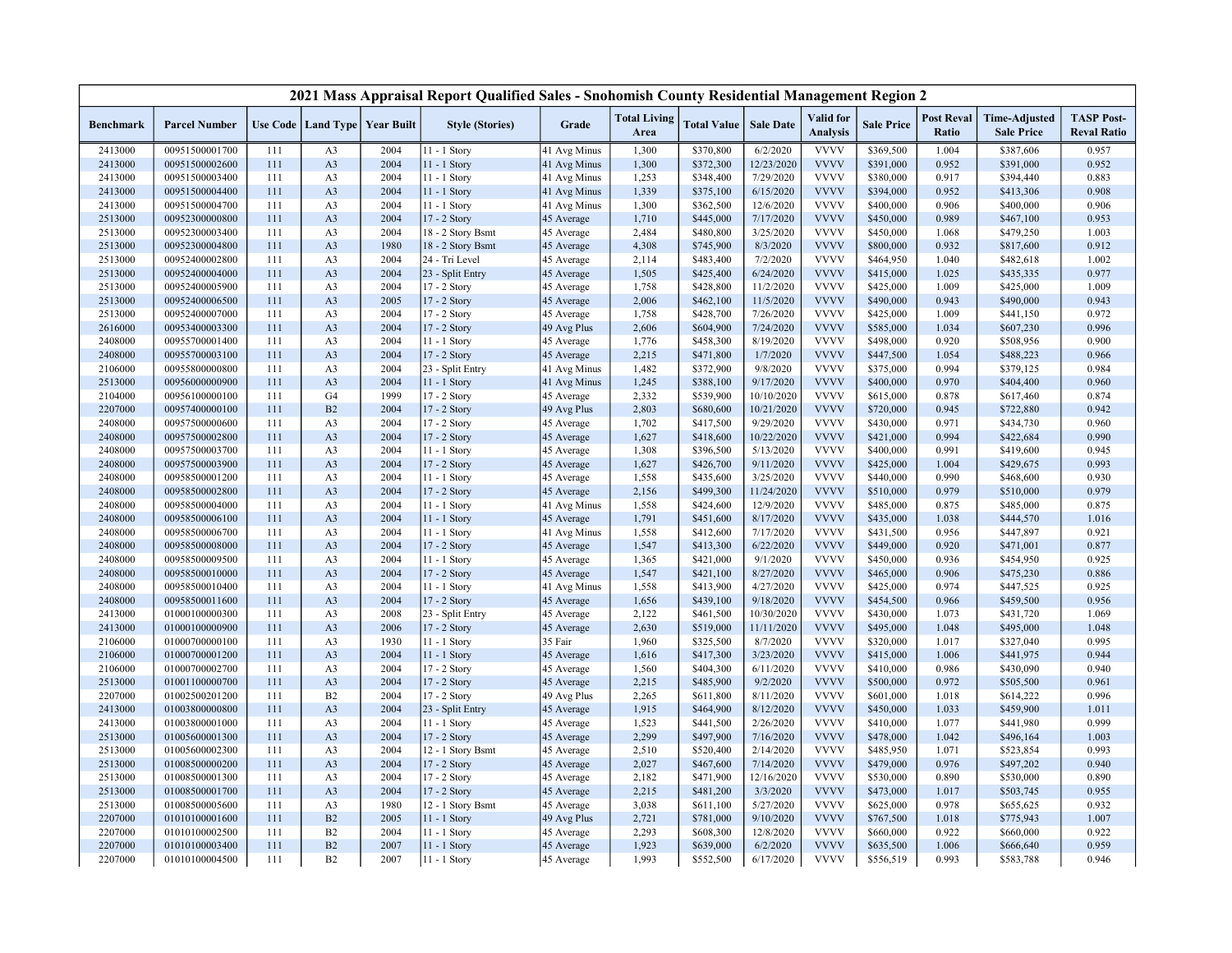|                    |                                  |            |                                  |                                   | 2021 Mass Appraisal Report Qualified Sales - Snohomish County Residential Management Region 2 |                           |                             |                        |                        |                                     |                        |                            |                                           |                                         |
|--------------------|----------------------------------|------------|----------------------------------|-----------------------------------|-----------------------------------------------------------------------------------------------|---------------------------|-----------------------------|------------------------|------------------------|-------------------------------------|------------------------|----------------------------|-------------------------------------------|-----------------------------------------|
| <b>Benchmark</b>   | <b>Parcel Number</b>             |            |                                  | Use Code   Land Type   Year Built | <b>Style (Stories)</b>                                                                        | Grade                     | <b>Total Living</b><br>Area | <b>Total Value</b>     | <b>Sale Date</b>       | <b>Valid</b> for<br><b>Analysis</b> | <b>Sale Price</b>      | <b>Post Reval</b><br>Ratio | <b>Time-Adjusted</b><br><b>Sale Price</b> | <b>TASP Post-</b><br><b>Reval Ratio</b> |
| 2513000            | 01010800000200                   | 111        | A <sub>3</sub>                   | 2005                              | 17 - 2 Story                                                                                  | 41 Avg Minus              | 1,813                       | \$415,400              | 11/5/2020              | <b>VVVV</b>                         | \$434,950              | 0.955                      | \$434,950                                 | 0.955                                   |
| 2513000            | 01010800000300                   | 111        | A <sub>3</sub>                   | 2005                              | 23 - Split Entry                                                                              | 41 Avg Minus              | 1,799                       | \$413,300              | 9/15/2020              | <b>VVVV</b>                         | \$450,000              | 0.918                      | \$454,950                                 | 0.908                                   |
| 2513000            | 01010800000400                   | 111        | A <sub>3</sub>                   | 2005                              | 23 - Split Entry                                                                              | 41 Avg Minus              | 1,799                       | \$415,100              | 2/14/2020              | <b>VVVV</b>                         | \$415,000              | 1.000                      | \$447,370                                 | 0.928                                   |
| 2513000            | 01010800002100                   | 111        | A <sub>3</sub>                   | 2005                              | 17 - 2 Story                                                                                  | 41 Avg Minus              | 1,813                       | \$413,700              | 4/29/2020              | <b>VVVV</b>                         | \$415,950              | 0.995                      | \$437,995                                 | 0.945                                   |
| 2513000            | 01010900001400                   | 111        | A <sub>3</sub>                   | 2005                              | 17 - 2 Story                                                                                  | 45 Average                | 1,960                       | \$448,100              | 8/26/2020              | <b>VVVV</b>                         | \$436,000              | 1.028                      | \$445,592                                 | 1.006                                   |
| 2513000            | 01010900001600                   | 111        | A <sub>3</sub>                   | 2005                              | 17 - 2 Story                                                                                  | 45 Average                | 1,819                       | \$434,800              | 3/2/2020               | <b>VVVV</b>                         | \$418,900              | 1.038                      | \$446,129                                 | 0.975                                   |
| 2513000            | 01010900001800                   | 111        | A <sub>3</sub>                   | 2005                              | 17 - 2 Story                                                                                  | 45 Average                | 1,960                       | \$438,100              | 7/22/2020              | <b>VVVV</b>                         | \$440,000              | 0.996                      | \$456,720                                 | 0.959                                   |
| 2513000            | 01010900003100                   | 111        | A <sub>3</sub>                   | 2005                              | 11 - 1 Story                                                                                  | 45 Average                | 1,382                       | \$414,300              | 12/11/2020             | <b>VVVV</b>                         | \$457,500              | 0.906                      | \$457,500                                 | 0.906                                   |
| 2106000            | 01011300000600                   | 111        | A <sub>3</sub>                   | 2004                              | 17 - 2 Story                                                                                  | 45 Average                | 1,657                       | \$402,300              | 7/13/2020              | <b>VVVV</b>                         | \$447,500              | 0.899                      | \$464,505                                 | 0.866                                   |
| 2106000            | 01011300003800                   | 111        | A <sub>3</sub>                   | 2004                              | 11 - 1 Story                                                                                  | 45 Average                | 1,558                       | \$423,900              | 9/22/2020              | <b>VVVV</b>                         | \$430,000              | 0.986                      | \$434,730                                 | 0.975                                   |
| 2106000            | 01011300004300                   | 111        | A <sub>3</sub>                   | 2004                              | 17 - 2 Story                                                                                  | 45 Average                | 1,954                       | \$443,400              | 8/11/2020              | <b>VVVV</b>                         | \$425,000              | 1.043                      | \$434,350                                 | 1.021                                   |
| 2106000            | 01011300005400                   | 111        | A <sub>3</sub>                   | 2004                              | 11 - 1 Story                                                                                  | 45 Average                | 1,558                       | \$419,800              | 11/22/2020             | <b>VVVV</b>                         | \$440,000              | 0.954                      | \$440,000                                 | 0.954                                   |
| 2408000            | 01012400001600                   | 111        | A <sub>3</sub>                   | 2004                              | 11 - 1 Story                                                                                  | 45 Average                | 1,558                       | \$421,200              | 5/28/2020              | <b>VVVV</b>                         | \$413,000              | 1.020                      | \$433,237                                 | 0.972                                   |
| 2106000            | 01012600000400                   | 111        | A <sub>3</sub>                   | 2005                              | 23 - Split Entry                                                                              | 41 Avg Minus              | 1,998                       | \$422,700              | 11/9/2020              | <b>VVVV</b>                         | \$440,700              | 0.959                      | \$440,700                                 | 0.959                                   |
| 2106000            | 01012600000500                   | 111        | A <sub>3</sub>                   | 2005                              | 23 - Split Entry                                                                              | 41 Avg Minus              | 2,235                       | \$432,500              | 7/1/2020               | <b>VVVV</b>                         | \$405,000              | 1.068                      | \$420,390                                 | 1.029                                   |
| 2106000            | 01014500000300                   | 111        | A <sub>3</sub>                   | 2005                              | 17 - 2 Story                                                                                  | 45 Average                | 1,899                       | \$429,900              | 10/12/2020             | <b>VVVV</b>                         | \$459,990              | 0.935                      | \$461,830                                 | 0.931                                   |
| 2106000            | 01014500001300                   | 111        | A <sub>3</sub>                   | 2005                              | $11 - 1$ Story                                                                                | 45 Average                | 1,538                       | \$426,200              | 11/19/2020             | <b>VVVV</b>                         | \$429,950              | 0.991                      | \$429,950                                 | 0.991                                   |
| 2106000            | 01014500002700                   | 111        | A <sub>3</sub>                   | 2006                              | 24 - Tri Level                                                                                | 45 Average                | 2,604                       | \$550,200              | 12/7/2020              | <b>VVVV</b>                         | \$525,000              | 1.048                      | \$525,000                                 | 1.048                                   |
| 2106000            | 01014500003300                   | 111        | A <sub>3</sub>                   | 2005                              | $17 - 2$ Story                                                                                | 45 Average                | 2,366                       | \$469,800              | 1/27/2020              | <b>VVVV</b>                         | \$450,000              | 1.044                      | \$490,950                                 | 0.957                                   |
| 2106000            | 01015500000900                   | 111        | A <sub>3</sub>                   | 2005                              | 17 - 2 Story                                                                                  | 49 Avg Plus               | 2,624                       | \$533,800              | 8/26/2020              | <b>VVVV</b>                         | \$540,000              | 0.989                      | \$551,880                                 | 0.967                                   |
| 2513000            | 01016000000700                   | 111        | A <sub>3</sub>                   | 2005                              | 17 - 2 Story                                                                                  | 45 Average                | 2,028                       | \$454,100              | 9/3/2020               | <b>VVVV</b>                         | \$460,000              | 0.987                      | \$465,060                                 | 0.976                                   |
| 2513000            | 01016000001300                   | 111        | A <sub>3</sub>                   | 2005                              | 17 - 2 Story                                                                                  | 45 Average                | 2,443                       | \$494,500              | 10/22/2020             | <b>VVVV</b>                         | \$492,500              | 1.004                      | \$494,470                                 | 1.000                                   |
| 2513000            | 01016000002300                   | 111        | A <sub>3</sub>                   | 2005                              | 17 - 2 Story                                                                                  | 49 Avg Plus               | 2,028                       | \$503,700              | 2/18/2020              | <b>VVVV</b>                         | \$470,000              | 1.072                      | \$506,660                                 | 0.994                                   |
| 2513000            | 01016000005500                   | 111        | A <sub>3</sub>                   | 2006                              | 17 - 2 Story                                                                                  | 45 Average                | 2,028                       | \$458,200              | 6/11/2020              | <b>VVVV</b><br><b>VVVV</b>          | \$445,950              | 1.027                      | \$467,802                                 | 0.979                                   |
| 2513000            | 01016000005600                   | 111<br>111 | A <sub>3</sub>                   | 2006                              | 17 - 2 Story                                                                                  | 45 Average                | 2,605                       | \$518,800              | 1/22/2020              | <b>VVVV</b>                         | \$489,500              | 1.060<br>0.953             | \$534,045                                 | 0.971<br>0.942                          |
| 2513000            | 01016000005800                   |            | A <sub>3</sub>                   | 2006<br>2005                      | 17 - 2 Story                                                                                  | 45 Average                | 2,028<br>2,452              | \$462,000<br>\$508,800 | 9/29/2020<br>11/9/2020 | <b>VVVV</b>                         | \$485,000              | 0.988                      | \$490,335                                 | 0.988                                   |
| 2513000<br>2513000 | 01016000005900<br>01016100001800 | 111<br>111 | A <sub>3</sub><br>A <sub>3</sub> | 2005                              | 17 - 2 Story<br>17 - 2 Story                                                                  | 45 Average                | 2,609                       | \$558,800              | 10/2/2020              | <b>VVVV</b>                         | \$515,000<br>\$568,000 | 0.984                      | \$515,000<br>\$570,272                    | 0.980                                   |
| 2513000            | 01016800000200                   | 111        | A <sub>3</sub>                   | 2005                              | 11 - 1 Story                                                                                  | 45 Average<br>49 Avg Plus | 1,552                       | \$459,100              | 2/12/2020              | <b>VVVV</b>                         | \$450,000              | 1.020                      | \$485,100                                 | 0.946                                   |
| 2408000            | 01017900001100                   | 111        | A <sub>3</sub>                   | 2005                              | 17 - 2 Story                                                                                  | 45 Average                | 2,215                       | \$475,600              | 9/4/2020               | <b>VVVV</b>                         | \$454,500              | 1.046                      | \$459,500                                 | 1.035                                   |
| 2408000            | 01017900002200                   | 111        | A <sub>3</sub>                   | 2005                              | $17 - 2$ Story                                                                                | 45 Average                | 2,766                       | \$535,200              | 10/6/2020              | <b>VVVV</b>                         | \$550,000              | 0.973                      | \$552,200                                 | 0.969                                   |
| 2408000            | 01017900002800                   | 111        | A <sub>3</sub>                   | 2005                              | 11 - 1 Story                                                                                  | 45 Average                | 1,776                       | \$462,400              | 2/3/2020               | <b>VVVV</b>                         | \$420,000              | 1.101                      | \$452,760                                 | 1.021                                   |
| 2408000            | 01017900004700                   | 111        | A <sub>3</sub>                   | 2006                              | 17 - 2 Story                                                                                  | 45 Average                | 2,335                       | \$478,700              | 12/30/2020             | <b>VVVV</b>                         | \$540,000              | 0.886                      | \$540,000                                 | 0.886                                   |
| 2408000            | 01017900006100                   | 111        | A <sub>3</sub>                   | 2005                              | 17 - 2 Story                                                                                  | 45 Average                | 3,007                       | \$585,400              | 10/16/2020             | <b>VVVV</b>                         | \$600,000              | 0.976                      | \$602,400                                 | 0.972                                   |
| 2616000            | 01018000000100                   | 111        | A <sub>3</sub>                   | 2005                              | 17 - 2 Story                                                                                  | 49 Avg Plus               | 2,606                       | \$605,600              | 6/12/2020              | <b>VVVV</b>                         | \$555,000              | 1.091                      | \$582,195                                 | 1.040                                   |
| 2616000            | 01018000000500                   | 111        | A <sub>3</sub>                   | 2005                              | 17 - 2 Story                                                                                  | 49 Avg Plus               | 2,770                       | \$628,500              | 9/4/2020               | <b>VVVV</b>                         | \$632,000              | 0.994                      | \$638,952                                 | 0.984                                   |
| 2307000            | 01018600000200                   | 111        | <b>B6</b>                        | 2005                              | 11 - 1 Story                                                                                  | 55 Good                   | 2,683                       | \$762,100              | 11/11/2020             | <b>VVVV</b>                         | \$790,000              | 0.965                      | \$790,000                                 | 0.965                                   |
| 2307000            | 01018600001300                   | 111        | B6                               | 2006                              | 18 - 2 Story Bsmt                                                                             | 55 Good                   | 4,122                       | \$759,600              | 4/17/2020              | <b>VVVV</b>                         | \$820,000              | 0.926                      | \$863,460                                 | 0.880                                   |
| 2307000            | 01018600002400                   | 111        | <b>B6</b>                        | 2006                              | 11 - 1 Story                                                                                  | 55 Good                   | 2,694                       | \$742,600              | 8/24/2020              | <b>VVVV</b>                         | \$735,000              | 1.010                      | \$751,170                                 | 0.989                                   |
| 2307000            | 01018600003000                   | 111        | <b>B6</b>                        | 2006                              | 12 - 1 Story Bsmt                                                                             | 55 Good                   | 3,381                       | \$749,000              | 2/25/2020              | <b>VVVV</b>                         | \$660,000              | 1.135                      | \$711,480                                 | 1.053                                   |
| 2307000            | 01018600004900                   | 111        | <b>B6</b>                        | 2006                              | 17 - 2 Story                                                                                  | 49 Avg Plus               | 3,055                       | \$633,800              | 9/22/2020              | <b>VVVV</b>                         | \$580,000              | 1.093                      | \$586,380                                 | 1.081                                   |
| 2307000            | 01018600005100                   | 111        | <b>B6</b>                        | 2005                              | 11 - 1 Story                                                                                  | 55 Good                   | 2,521                       | \$670,200              | 10/29/2020             | <b>VVVV</b>                         | \$659,950              | 1.016                      | \$662,590                                 | 1.011                                   |
| 2307000            | 01018600005400                   | 111        | <b>B6</b>                        | 2006                              | 17 - 2 Story                                                                                  | 55 Good                   | 3,170                       | \$698,300              | 7/1/2020               | <b>VVVV</b>                         | \$680,000              | 1.027                      | \$705,840                                 | 0.989                                   |
| 2307000            | 01018600005700                   | 111        | <b>B6</b>                        | 2005                              | 12 - 1 Story Bsmt                                                                             | 55 Good                   | 3,098                       | \$773,800              | 9/29/2020              | <b>VVVV</b>                         | \$800,000              | 0.967                      | \$808,800                                 | 0.957                                   |
| 2513000            | 01019700001300                   | 111        | A <sub>3</sub>                   | 2005                              | 23 - Split Entry                                                                              | 41 Avg Minus              | 1,978                       | \$442,800              | 5/27/2020              | <b>VVVV</b>                         | \$427,000              | 1.037                      | \$447,923                                 | 0.989                                   |
| 2513000            | 01020500000100                   | 111        | A <sub>3</sub>                   | 2005                              | 17 - 2 Story                                                                                  | 45 Average                | 2,781                       | \$540,800              | 9/30/2020              | <b>VVVV</b>                         | \$550,000              | 0.983                      | \$556,050                                 | 0.973                                   |
| 2314000            | 01020600000800                   | 111        | G <sub>6</sub>                   | 2005                              | $11 - 1$ Story                                                                                | 45 Average                | 2,022                       | \$577,000              | 6/23/2020              | <b>VVVV</b>                         | \$600,000              | 0.962                      | \$629,400                                 | 0.917                                   |
| 2513000            | 01020700000500                   | 111        | A <sub>3</sub>                   | 2005                              | 17 - 2 Story                                                                                  | 45 Average                | 3,214                       | \$556,300              | 12/4/2020              | <b>VVVV</b>                         | \$610,000              | 0.912                      | \$610,000                                 | 0.912                                   |
| 2513000            | 01023900001100                   | 111        | A <sub>3</sub>                   | 2005                              | $17 - 2$ Story                                                                                | 45 Average                | 2,215                       | \$443,600              | 6/9/2020               | <b>VVVV</b>                         | \$464,000              | 0.956                      | \$486,736                                 | 0.911                                   |
| 2513000            | 01023900001600                   | 111        | A <sub>3</sub>                   | 2005                              | 17 - 2 Story                                                                                  | 45 Average                | 2,526                       | \$509,200              | 12/29/2020             | <b>VVVV</b>                         | \$530,000              | 0.961                      | \$530,000                                 | 0.961                                   |
| 2413000            | 01027300000600                   | 111        | A <sub>3</sub>                   | 2005                              | 17 - 2 Story                                                                                  | 45 Average                | 1,623                       | \$414,200              | 3/11/2020              | <b>VVVV</b>                         | \$410,000              | 1.010                      | \$436,650                                 | 0.949                                   |
| 2413000            | 01027300001000                   | 111        | A <sub>3</sub>                   | 2005                              | 17 - 2 Story                                                                                  | 45 Average                | 1,623                       | \$407,100              | 11/11/2020             | <b>VVVV</b>                         | \$432,000              | 0.942                      | \$432,000                                 | 0.942                                   |
| 2413000            | 01027300002500                   | 111        | A <sub>3</sub>                   | 2005                              | 17 - 2 Story                                                                                  | 45 Average                | 1,623                       | \$399,200              | 4/16/2020              | <b>VVVV</b>                         | \$405,000              | 0.986                      | \$426,465                                 | 0.936                                   |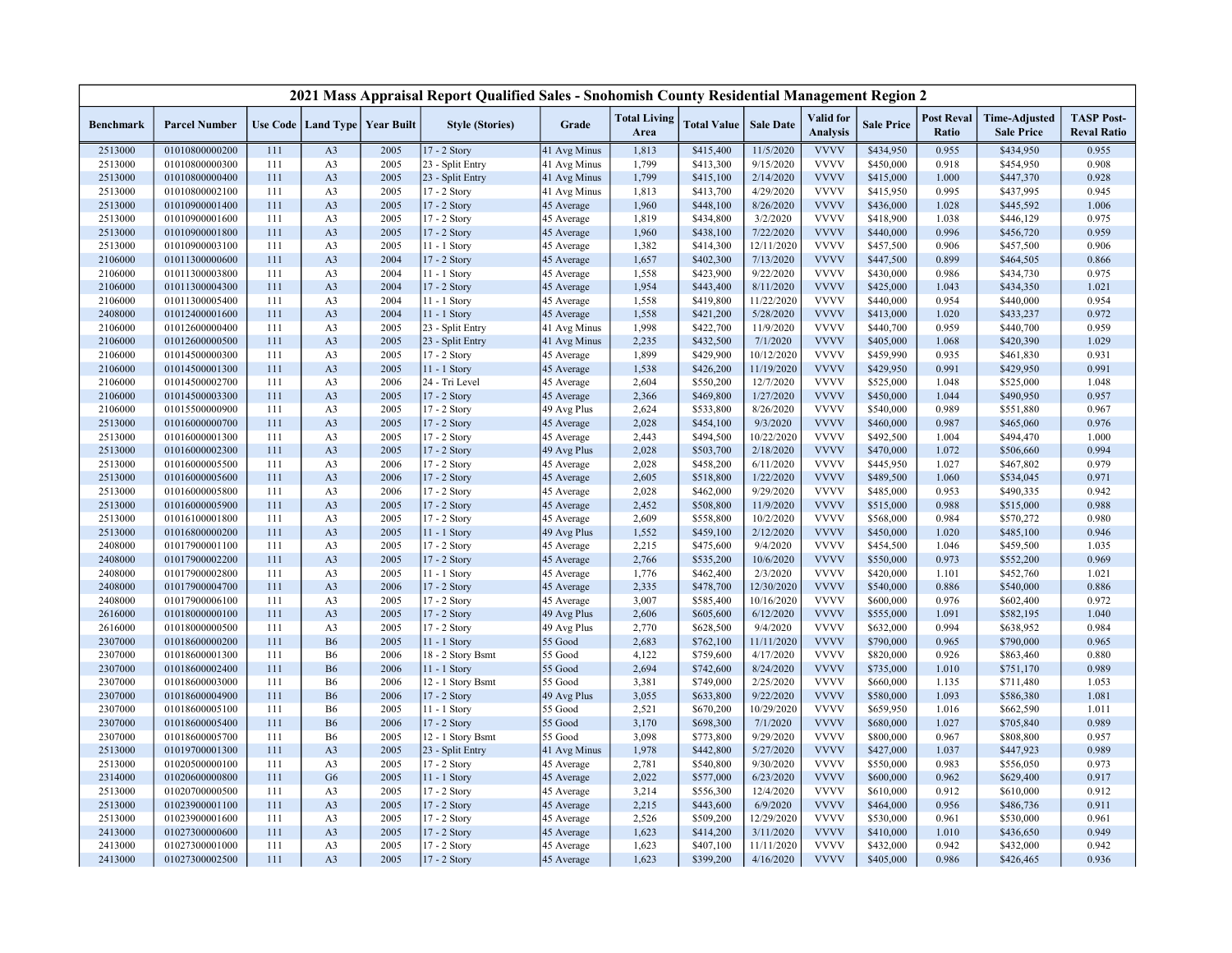|                    |                                  |            |                                   |              | 2021 Mass Appraisal Report Qualified Sales - Snohomish County Residential Management Region 2 |                              |                             |                        |                        |                              |                        |                                   |                                           |                                         |
|--------------------|----------------------------------|------------|-----------------------------------|--------------|-----------------------------------------------------------------------------------------------|------------------------------|-----------------------------|------------------------|------------------------|------------------------------|------------------------|-----------------------------------|-------------------------------------------|-----------------------------------------|
| <b>Benchmark</b>   | <b>Parcel Number</b>             |            | Use Code   Land Type   Year Built |              | <b>Style (Stories)</b>                                                                        | Grade                        | <b>Total Living</b><br>Area | <b>Total Value</b>     | <b>Sale Date</b>       | Valid for<br><b>Analysis</b> | <b>Sale Price</b>      | <b>Post Reval</b><br><b>Ratio</b> | <b>Time-Adjusted</b><br><b>Sale Price</b> | <b>TASP Post-</b><br><b>Reval Ratio</b> |
| 2106000            | 01027800001200                   | 111        | A <sub>3</sub>                    | 2006         | 17 - 2 Story                                                                                  | 45 Average                   | 2,020                       | \$440,300              | 4/30/2020              | <b>VVVV</b>                  | \$451,000              | 0.976                             | \$474,903                                 | 0.927                                   |
| 2513000            | 01027900002400                   | 111        | A <sub>3</sub>                    | 2006         | 23 - Split Entry                                                                              | 45 Average                   | 2,351                       | \$464,000              | 7/27/2020              | <b>VVVV</b>                  | \$435,000              | 1.067                             | \$451,530                                 | 1.028                                   |
| 2513000            | 01027900002700                   | 111        | A <sub>3</sub>                    | 2006         | 17 - 2 Story                                                                                  | 45 Average                   | 1,792                       | \$429,000              | 6/19/2020              | <b>VVVV</b>                  | \$430,000              | 0.998                             | \$451,070                                 | 0.951                                   |
| 2513000            | 01027900003600                   | 111        | A <sub>3</sub>                    | 2006         | 11 - 1 Story                                                                                  | 45 Average                   | 1,384                       | \$392,700              | 11/17/2020             | <b>VVVV</b>                  | \$412,000              | 0.953                             | \$412,000                                 | 0.953                                   |
| 2513000            | 01027900004100                   | 111        | A <sub>3</sub>                    | 2006         | $11 - 1$ Story                                                                                | 45 Average                   | 1,384                       | \$394,600              | 5/29/2020              | <b>VVVV</b>                  | \$389,950              | 1.012                             | \$409,058                                 | 0.965                                   |
| 2513000            | 01027900005000                   | 111        | A <sub>3</sub>                    | 2006         | 17 - 2 Story                                                                                  | 45 Average                   | 1,792                       | \$412,100              | 6/10/2020              | <b>VVVV</b>                  | \$425,000              | 0.970                             | \$445,825                                 | 0.924                                   |
| 2513000            | 01027900005400                   | 111        | A <sub>3</sub>                    | 2006         | $11 - 1$ Story                                                                                | 45 Average                   | 1,384                       | \$392,600              | 1/9/2020               | <b>VVVV</b>                  | \$360,000              | 1.091                             | \$392,760                                 | 1.000                                   |
| 2513000            | 01027900006100                   | 111        | A <sub>3</sub>                    | 2007         | 17 - 2 Story                                                                                  | 45 Average                   | 1,844                       | \$390,000              | 12/30/2020             | <b>VVVV</b>                  | \$383,000              | 1.018                             | \$383,000                                 | 1.018                                   |
| 2513000            | 01027900006500                   | 111        | A <sub>3</sub>                    | 2006         | 11 - 1 Story                                                                                  | 45 Average                   | 1,627                       | \$442,700              | 12/28/2020             | <b>VVVV</b>                  | \$485,000              | 0.913                             | \$485,000                                 | 0.913                                   |
| 2106000            | 01028000000500                   | 111        | A <sub>3</sub>                    | 2005         | 11 - 1 Story                                                                                  | 41 Avg Minus                 | 1,292                       | \$355,300              | 8/11/2020              | <b>VVVV</b>                  | \$360,000              | 0.987                             | \$367,920                                 | 0.966                                   |
| 2106000            | 01028000000800                   | 111        | A <sub>3</sub>                    | 2006         | 11 - 1 Story                                                                                  | 45 Average                   | 2,036                       | \$471,700              | 12/7/2020              | <b>VVVV</b>                  | \$465,000              | 1.014                             | \$465,000                                 | 1.014                                   |
| 2616000            | 01029100001200                   | 111        | A <sub>3</sub>                    | 2006         | 17 - 2 Story                                                                                  | 45 Average                   | 1,726                       | \$454,900              | 8/21/2020              | <b>VVVV</b>                  | \$475,000              | 0.958                             | \$485,450                                 | 0.937                                   |
| 2413000            | 01029200000800                   | 111        | A <sub>3</sub>                    | 2005         | 17 - 2 Story                                                                                  | 45 Average                   | 2,418                       | \$536,000              | 3/22/2020              | <b>VVVV</b>                  | \$545,100              | 0.983                             | \$580,532                                 | 0.923                                   |
| 2413000            | 01029200001200                   | 111        | A <sub>3</sub>                    | 2008         | 17 - 2 Story                                                                                  | 45 Average                   | 2,446                       | \$523,200              | 10/16/2020             | <b>VVVV</b>                  | \$535,000              | 0.978                             | \$537,140                                 | 0.974                                   |
| 2513000            | 01029300000300                   | 111        | A <sub>3</sub>                    | 2005         | 17 - 2 Story                                                                                  | 45 Average                   | 2,602                       | \$506,800              | 10/20/2020             | <b>VVVV</b>                  | \$520,000              | 0.975                             | \$522,080                                 | 0.971                                   |
| 2513000            | 01029300001900                   | 111        | A <sub>3</sub>                    | 2006         | 17 - 2 Story                                                                                  | 45 Average                   | 2,029                       | \$460,800              | 11/3/2020              | <b>VVVV</b>                  | \$485,000              | 0.950                             | \$485,000                                 | 0.950                                   |
| 2513000            | 01029300002300                   | 111        | A <sub>3</sub>                    | 2006         | 17 - 2 Story                                                                                  | 45 Average                   | 2,630                       | \$503,500              | 10/15/2020             | <b>VVVV</b>                  | \$510,000              | 0.987                             | \$512,040                                 | 0.983                                   |
| 2513000            | 01029300002600                   | 111        | A <sub>3</sub>                    | 2006         | 18 - 2 Story Bsmt                                                                             | 45 Average                   | 2,746                       | \$504,900              | 7/25/2020              | <b>VVVV</b>                  | \$519,500              | 0.972                             | \$539,241                                 | 0.936                                   |
| 2513000            | 01029300002800                   | 111        | A <sub>3</sub>                    | 2006         | 18 - 2 Story Bsmt                                                                             | 45 Average                   | 2,746                       | \$494,700              | 4/2/2020               | <b>VVVV</b>                  | \$480,000              | 1.031                             | \$505,440                                 | 0.979                                   |
| 2513000            | 01029300003600                   | 111        | A <sub>3</sub>                    | 2007         | 18 - 2 Story Bsmt                                                                             | 45 Average                   | 2,810                       | \$490,600              | 7/17/2020              | <b>VVVV</b>                  | \$500,000              | 0.981                             | \$519,000                                 | 0.945                                   |
| 2513000            | 01029300004400                   | 111        | A <sub>3</sub>                    | 2007         | 18 - 2 Story Bsmt                                                                             | 45 Average                   | 2,810                       | \$499,400              | 7/15/2020              | <b>VVVV</b>                  | \$485,000              | 1.030                             | \$503,430                                 | 0.992                                   |
| 2513000            | 01029300005400                   | 111        | A <sub>3</sub>                    | 2006         | 17 - 2 Story                                                                                  | 45 Average                   | 2,635                       | \$508,800              | 11/12/2020             | <b>VVVV</b>                  | \$530,000              | 0.960                             | \$530,000                                 | 0.960                                   |
| 2513000            | 01029300007600                   | 111        | A <sub>3</sub>                    | 2006         | 17 - 2 Story                                                                                  | 45 Average                   | 2,635                       | \$518,300              | 8/21/2020              | <b>VVVV</b>                  | \$555,000              | 0.934                             | \$567,210                                 | 0.914                                   |
| 2513000            | 01029300007700                   | 111        | A <sub>3</sub>                    | 2006         | 17 - 2 Story                                                                                  | 45 Average                   | 2,385                       | \$501,900              | 9/24/2020              | <b>VVVV</b>                  | \$529,999              | 0.947                             | \$535,829                                 | 0.937                                   |
| 2408000            | 01030500001900                   | 111        | A <sub>3</sub>                    | 2006         | 23 - Split Entry                                                                              | 41 Avg Minus                 | 2,235                       | \$451,700              | 7/28/2020              | <b>VVVV</b>                  | \$449,000              | 1.006                             | \$466,062                                 | 0.969                                   |
| 2408000            | 01030500002000                   | 111        | A <sub>3</sub>                    | 2006         | 23 - Split Entry                                                                              | 41 Avg Minus                 | 1,815                       | \$420,200              | 8/20/2020              | <b>VVVV</b><br><b>VVVV</b>   | \$455,000              | 0.924                             | \$465,010                                 | 0.904                                   |
| 2408000            | 01030500002100                   | 111        | A <sub>3</sub>                    | 2006         | 23 - Split Entry                                                                              | 41 Avg Minus                 | 2,897                       | \$525,700              | 6/19/2020<br>5/26/2020 | <b>VVVV</b>                  | \$482,000              | 1.091                             | \$505,618                                 | 1.040<br>0.977                          |
| 2408000<br>2408000 | 01030500002300<br>01030500003000 | 111<br>111 | A <sub>3</sub><br>A <sub>3</sub>  | 2006<br>2006 | 23 - Split Entry<br>23 - Split Entry                                                          | 41 Avg Minus<br>41 Avg Minus | 2,002<br>1,998              | \$429,300<br>\$428,000 | 12/23/2020             | <b>VVVV</b>                  | \$419,000<br>\$470,000 | 1.025<br>0.911                    | \$439,531<br>\$470,000                    | 0.911                                   |
| 2408000            | 01030500004100                   | 111        | A <sub>3</sub>                    | 2006         | 23 - Split Entry                                                                              |                              | 2,002                       | \$429,600              | 11/9/2020              | <b>VVVV</b>                  | \$467,500              | 0.919                             | \$467,500                                 | 0.919                                   |
| 2408000            | 01030500004400                   | 111        | A <sub>3</sub>                    | 2006         | 23 - Split Entry                                                                              | 41 Avg Minus<br>41 Avg Minus | 2,235                       | \$451,200              | 10/16/2020             | <b>VVVV</b>                  | \$450,000              | 1.003                             | \$451,800                                 | 0.999                                   |
| 2105000            | 01031800000200                   | 111        | <b>B6</b>                         | 2005         | 11 - 1 Story                                                                                  | 49 Avg Plus                  | 2,268                       | \$694,300              | 12/9/2020              | <b>VVVV</b>                  | \$820,000              | 0.847                             | \$820,000                                 | 0.847                                   |
| 2516000            | 01033200003100                   | 111        | A <sub>3</sub>                    | 2007         | 17 - 2 Story                                                                                  | 41 Avg Minus                 | 1,999                       | \$454,600              | 6/29/2020              | <b>VVVV</b>                  | \$400,000              | 1.137                             | \$419,600                                 | 1.083                                   |
| 2307000            | 01034500001000                   | 111        | <b>B6</b>                         | 2006         | 12 - 1 Story Bsmt                                                                             | 55 Good                      | 3,850                       | \$883,300              | 11/17/2020             | <b>VVVV</b>                  | \$907,500              | 0.973                             | \$907,500                                 | 0.973                                   |
| 2307000            | 01034500001100                   | 111        | <b>B6</b>                         | 2006         | 17 - 2 Story                                                                                  | 55 Good                      | 2,714                       | \$676,700              | 2/28/2020              | <b>VVVV</b>                  | \$639,500              | 1.058                             | \$689,381                                 | 0.982                                   |
| 2307000            | 01034500001300                   | 111        | <b>B6</b>                         | 2006         | 11 - 1 Story                                                                                  | 55 Good                      | 3,412                       | \$833,500              | 8/24/2020              | <b>VVVV</b>                  | \$839,000              | 0.993                             | \$857,458                                 | 0.972                                   |
| 2307000            | 01034500003300                   | 111        | <b>B6</b>                         | 2006         | $17 - 2$ Story                                                                                | 55 Good                      | 3,550                       | \$776,100              | 12/3/2020              | <b>VVVV</b>                  | \$837,500              | 0.927                             | \$837,500                                 | 0.927                                   |
| 2106000            | 01035600001200                   | 111        | A <sub>3</sub>                    | 2006         | 17 - 2 Story                                                                                  | 49 Avg Plus                  | 2,539                       | \$521,100              | 6/16/2020              | <b>VVVV</b>                  | \$500,000              | 1.042                             | \$524,500                                 | 0.994                                   |
| 2106000            | 01035600001500                   | 111        | A <sub>3</sub>                    | 2006         | 17 - 2 Story                                                                                  | 49 Avg Plus                  | 2,304                       | \$518,500              | 9/24/2020              | <b>VVVV</b>                  | \$479,500              | 1.081                             | \$484,775                                 | 1.070                                   |
| 2106000            | 01035600002800                   | 111        | A <sub>3</sub>                    | 2007         | 17 - 2 Story                                                                                  | 49 Avg Plus                  | 2,807                       | \$546,200              | 10/16/2020             | <b>VVVV</b>                  | \$535,000              | 1.021                             | \$537,140                                 | 1.017                                   |
| 2106000            | 01035600003900                   | 111        | A <sub>3</sub>                    | 2007         | 17 - 2 Story                                                                                  | 49 Avg Plus                  | 2,367                       | \$506,000              | 7/22/2020              | <b>VVVV</b>                  | \$482,500              | 1.049                             | \$500,835                                 | 1.010                                   |
| 2106000            | 01035600004400                   | 111        | A <sub>3</sub>                    | 2008         | 17 - 2 Story                                                                                  | 49 Avg Plus                  | 2,514                       | \$518,500              | 6/23/2020              | <b>VVVV</b>                  | \$499,000              | 1.039                             | \$523,451                                 | 0.991                                   |
| 2106000            | 01035600005600                   | 111        | A <sub>3</sub>                    | 2007         | 17 - 2 Story                                                                                  | 49 Avg Plus                  | 2,513                       | \$516,500              | 11/25/2020             | <b>VVVV</b>                  | \$526,000              | 0.982                             | \$526,000                                 | 0.982                                   |
| 2106000            | 01035600005900                   | 111        | A <sub>3</sub>                    | 2007         | 17 - 2 Story                                                                                  | 49 Avg Plus                  | 2,679                       | \$520,600              | 5/29/2020              | <b>VVVV</b>                  | \$520,000              | 1.001                             | \$545,480                                 | 0.954                                   |
| 2106000            | 01035600006800                   | 111        | A <sub>3</sub>                    | 2007         | 17 - 2 Story                                                                                  | 49 Avg Plus                  | 2,514                       | \$517,000              | 5/11/2020              | <b>VVVV</b>                  | \$520,000              | 0.994                             | \$545,480                                 | 0.948                                   |
| 2106000            | 01035600007900                   | 111        | A <sub>3</sub>                    | 2008         | 17 - 2 Story                                                                                  | 49 Avg Plus                  | 2,692                       | \$528,000              | 7/20/2020              | <b>VVVV</b>                  | \$525,000              | 1.006                             | \$544,950                                 | 0.969                                   |
| 2106000            | 01035600008200                   | 111        | A <sub>3</sub>                    | 2009         | 17 - 2 Story                                                                                  | 45 Average                   | 2,456                       | \$461,500              | 5/27/2020              | <b>VVVV</b>                  | \$489,950              | 0.942                             | \$513,958                                 | 0.898                                   |
| 2106000            | 01035600008600                   | 111        | A <sub>3</sub>                    | 2009         | 17 - 2 Story                                                                                  | 45 Average                   | 2,213                       | \$446,400              | 11/30/2020             | <b>VVVV</b>                  | \$495,000              | 0.902                             | \$495,000                                 | 0.902                                   |
| 2106000            | 01035600008700                   | 111        | A <sub>3</sub>                    | 2009         | 17 - 2 Story                                                                                  | 45 Average                   | 2,304                       | \$465,400              | 7/5/2020               | <b>VVVV</b>                  | \$467,500              | 0.996                             | \$485,265                                 | 0.959                                   |
| 2106000            | 01035600009000                   | 111        | A <sub>3</sub>                    | 2008         | 17 - 2 Story                                                                                  | 45 Average                   | 2,304                       | \$461,800              | 11/2/2020              | <b>VVVV</b>                  | \$489,900              | 0.943                             | \$489,900                                 | 0.943                                   |
| 2616000            | 01036000001900                   | 111        | A <sub>3</sub>                    | 2007         | 24 - Tri Level                                                                                | 45 Average                   | 2,427                       | \$539,000              | 12/9/2020              | <b>VVVV</b>                  | \$575,000              | 0.937                             | \$575,000                                 | 0.937                                   |
| 2616000            | 01036000003000                   | 111        | A <sub>3</sub>                    | 2006         | 18 - 2 Story Bsmt                                                                             | 45 Average                   | 2,655                       | \$554,400              | 1/15/2020              | <b>VVVV</b>                  | \$570,000              | 0.973                             | \$621,870                                 | 0.892                                   |
| 2513000            | 01036700003100                   | 111        | A <sub>3</sub>                    | 2006         | 11 - 1 Story                                                                                  | 41 Avg Minus                 | 996                         | \$337,500              | 3/26/2020              | <b>VVVV</b>                  | \$306,000              | 1.103                             | \$325,890                                 | 1.036                                   |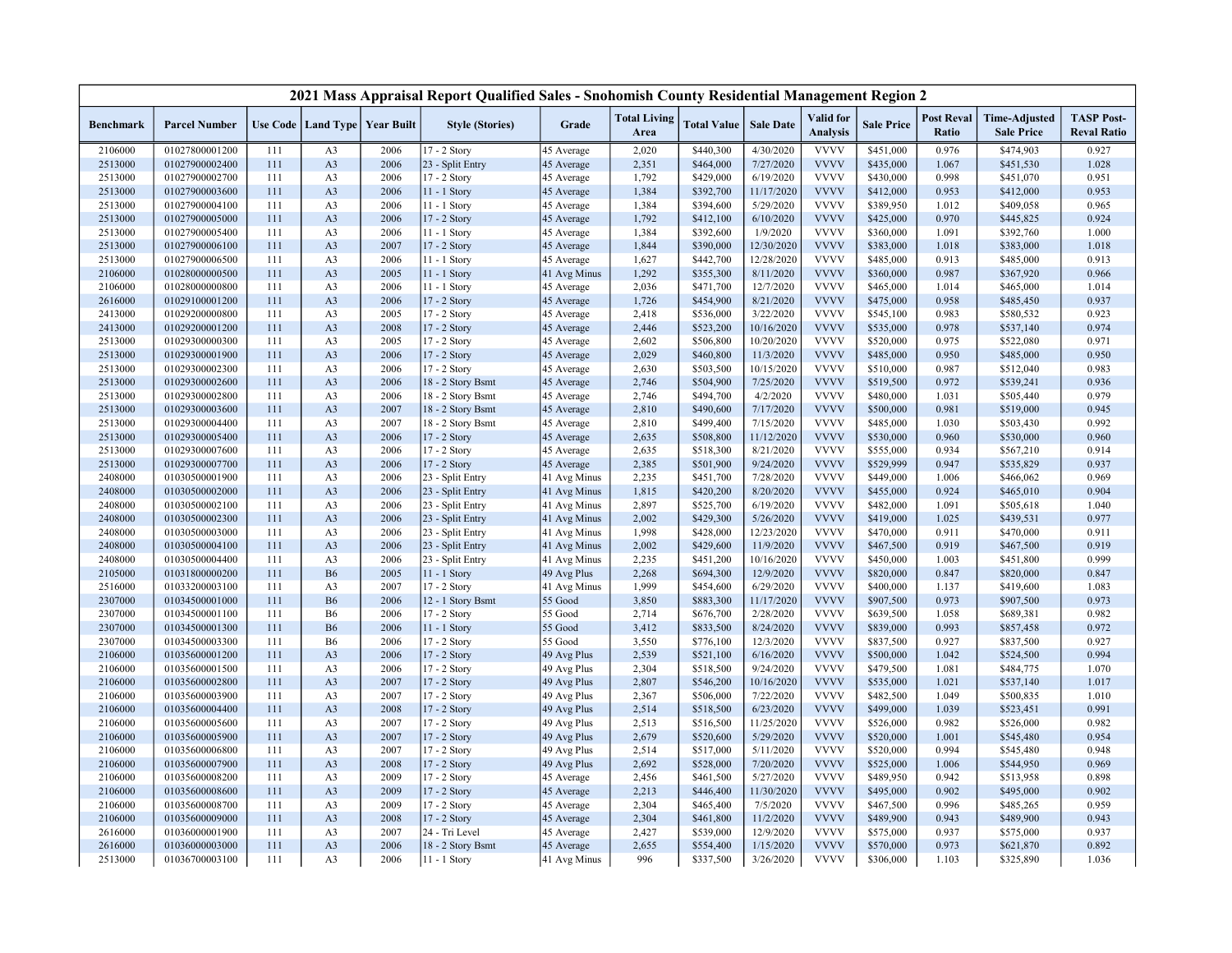|                    |                                  |            |                                   |              | 2021 Mass Appraisal Report Qualified Sales - Snohomish County Residential Management Region 2 |                              |                             |                        |                        |                              |                        |                            |                                           |                                         |
|--------------------|----------------------------------|------------|-----------------------------------|--------------|-----------------------------------------------------------------------------------------------|------------------------------|-----------------------------|------------------------|------------------------|------------------------------|------------------------|----------------------------|-------------------------------------------|-----------------------------------------|
| <b>Benchmark</b>   | <b>Parcel Number</b>             |            | Use Code   Land Type   Year Built |              | <b>Style (Stories)</b>                                                                        | Grade                        | <b>Total Living</b><br>Area | <b>Total Value</b>     | <b>Sale Date</b>       | Valid for<br><b>Analysis</b> | <b>Sale Price</b>      | <b>Post Reval</b><br>Ratio | <b>Time-Adjusted</b><br><b>Sale Price</b> | <b>TASP Post-</b><br><b>Reval Ratio</b> |
| 2513000            | 01039900001200                   | 111        | A <sub>3</sub>                    | 2006         | 17 - 2 Story                                                                                  | 45 Average                   | 2,928                       | \$545,300              | 4/30/2020              | <b>VVVV</b>                  | \$520,000              | 1.049                      | \$547,560                                 | 0.996                                   |
| 2513000            | 01039900001300                   | 111        | A <sub>3</sub>                    | 2006         | 17 - 2 Story                                                                                  | 45 Average                   | 2,393                       | \$523,400              | 10/23/2020             | <b>VVVV</b>                  | \$509,000              | 1.028                      | \$511,036                                 | 1.024                                   |
| 2513000            | 01039900002200                   | 111        | A <sub>3</sub>                    | 2007         | 17 - 2 Story                                                                                  | 45 Average                   | 2,995                       | \$568,100              | 2/19/2020              | <b>VVVV</b>                  | \$550,000              | 1.033                      | \$592,900                                 | 0.958                                   |
| 2513000            | 01039900002700                   | 111        | A <sub>3</sub>                    | 2007         | 17 - 2 Story                                                                                  | 45 Average                   | 2,432                       | \$509,800              | 11/9/2020              | <b>VVVV</b>                  | \$537,000              | 0.949                      | \$537,000                                 | 0.949                                   |
| 2513000            | 01039900003100                   | 111        | A <sub>3</sub>                    | 2007         | 17 - 2 Story                                                                                  | 45 Average                   | 2,393                       | \$514,400              | 9/8/2020               | <b>VVVV</b>                  | \$530,000              | 0.971                      | \$535,830                                 | 0.960                                   |
| 2513000            | 01039900003200                   | 111        | A <sub>3</sub>                    | 2007         | 17 - 2 Story                                                                                  | 45 Average                   | 2,995                       | \$569,700              | 11/19/2020             | <b>VVVV</b>                  | \$555,000              | 1.026                      | \$555,000                                 | 1.026                                   |
| 2513000            | 01040200002600                   | 111        | A <sub>3</sub>                    | 2006         | 17 - 2 Story                                                                                  | 45 Average                   | 2,476                       | \$495,900              | 8/29/2020              | <b>VVVV</b>                  | \$496,950              | 0.998                      | \$507,883                                 | 0.976                                   |
| 2513000            | 01040200004700                   | 111        | A <sub>3</sub>                    | 2006         | 17 - 2 Story                                                                                  | 45 Average                   | 2,561                       | \$489,500              | 2/7/2020               | <b>VVVV</b>                  | \$440,000              | 1.113                      | \$474,320                                 | 1.032                                   |
| 2307000            | 01040500001100                   | 111        | <b>B6</b>                         | 2007         | $17 - 2$ Story                                                                                | 55 Good                      | 3,346                       | \$822,000              | 8/5/2020               | <b>VVVV</b>                  | \$899,950              | 0.913                      | \$919,749                                 | 0.894                                   |
| 2307000            | 01040500002000                   | 111        | <b>B6</b>                         | 2007         | 17 - 2 Story                                                                                  | 55 Good                      | 3,649                       | \$777,900              | 12/10/2020             | <b>VVVV</b>                  | \$835,000              | 0.932                      | \$835,000                                 | 0.932                                   |
| 2408000            | 01040900000200                   | 111        | A <sub>3</sub>                    | 2006         | 11 - 1 Story                                                                                  | 45 Average                   | 1,700                       | \$441,800              | 3/26/2020              | <b>VVVV</b>                  | \$440,000              | 1.004                      | \$468,600                                 | 0.943                                   |
| 2408000            | 01040900001700                   | 111        | A <sub>3</sub>                    | 2006         | $11 - 1$ Story                                                                                | 45 Average                   | 1,720                       | \$476,700              | 8/18/2020              | <b>VVVV</b>                  | \$450,000              | 1.059                      | \$459,900                                 | 1.037                                   |
| 2408000            | 01041300002400                   | 111        | A <sub>3</sub>                    | 2007         | 17 - 2 Story                                                                                  | 45 Average                   | 2,633                       | \$528,900              | 6/12/2020              | <b>VVVV</b>                  | \$527,000              | 1.004                      | \$552,823                                 | 0.957                                   |
| 2408000            | 01041300002800                   | 111        | A <sub>3</sub>                    | 2006         | 17 - 2 Story                                                                                  | 45 Average                   | 2,633                       | \$540,400              | 2/25/2020              | <b>VVVV</b>                  | \$525,000              | 1.029                      | \$565,950                                 | 0.955                                   |
| 2408000            | 01041300003100                   | 111        | A <sub>3</sub>                    | 2006         | 11 - 1 Story                                                                                  | 45 Average                   | 1,816                       | \$471,300              | 8/4/2020               | <b>VVVV</b>                  | \$457,000              | 1.031                      | \$467,054                                 | 1.009                                   |
| 2408000            | 01041300003200                   | 111        | A <sub>3</sub>                    | 2006         | 17 - 2 Story                                                                                  | 45 Average                   | 2,633                       | \$523,500              | 9/8/2020               | <b>VVVV</b>                  | \$505,000              | 1.037                      | \$510,555                                 | 1.025                                   |
| 2513000            | 01042100000900                   | 111        | A <sub>3</sub>                    | 2006         | 17 - 2 Story                                                                                  | 45 Average                   | 2,526                       | \$518,500              | 8/28/2020              | <b>VVVV</b>                  | \$508,000              | 1.021                      | \$519,176                                 | 0.999                                   |
| 2513000            | 01042100001500                   | 111        | A <sub>3</sub>                    | 2006         | 17 - 2 Story                                                                                  | 45 Average                   | 2,334                       | \$501,600              | 4/18/2020              | <b>VVVV</b>                  | \$488,000              | 1.028                      | \$513,864                                 | 0.976                                   |
| 2513000            | 01043300000600                   | 111        | A <sub>3</sub>                    | 2007         | 17 - 2 Story                                                                                  | 45 Average                   | 2,319                       | \$496,800              | 11/11/2020             | <b>VVVV</b>                  | \$515,399              | 0.964                      | \$515,399                                 | 0.964                                   |
| 2513000            | 01043300001200                   | 111        | A <sub>3</sub>                    | 2006         | $17 - 2$ Story                                                                                | 45 Average                   | 2,552                       | \$521,100              | 5/5/2020               | <b>VVVV</b>                  | \$500,000              | 1.042                      | \$524,500                                 | 0.994                                   |
| 2513000            | 01043300002000                   | 111        | A <sub>3</sub>                    | 2007         | 17 - 2 Story                                                                                  | 45 Average                   | 2,630                       | \$514,200              | 8/5/2020               | <b>VVVV</b>                  | \$512,000              | 1.004                      | \$523,264                                 | 0.983                                   |
| 2105000            | 01043500000300                   | 111        | <b>B6</b>                         | 2016         | 12 - 1 Story Bsmt                                                                             | 49 Avg Plus                  | 3,651                       | \$731,200              | 6/17/2020              | <b>VVVV</b>                  | \$735,000              | 0.995                      | \$771,015                                 | 0.948                                   |
| 2105000            | 01043500002600                   | 111        | <b>B6</b>                         | 2014         | 17 - 2 Story                                                                                  | 49 Avg Plus                  | 2,610                       | \$648,200              | 3/26/2020              | <b>VVVV</b>                  | \$602,450              | 1.076                      | \$641,609                                 | 1.010                                   |
| 2105000            | 01043500002700                   | 111        | <b>B6</b>                         | 2015         | 17 - 2 Story                                                                                  | 49 Avg Plus                  | 2,828                       | \$645,900              | 9/2/2020               | <b>VVVV</b>                  | \$700,000              | 0.923                      | \$707,700                                 | 0.913                                   |
| 2105000            | 01043500002900                   | 111        | <b>B6</b>                         | 2015         | 17 - 2 Story                                                                                  | 49 Avg Plus                  | 3,056                       | \$681,700              | 11/16/2020             | <b>VVVV</b><br><b>VVVV</b>   | \$764,950              | 0.891                      | \$764,950                                 | 0.891                                   |
| 2616000            | 01043600002400                   | 111        | A <sub>3</sub>                    | 2007         | 17 - 2 Story                                                                                  | 41 Avg Minus                 | 1,560                       | \$372,000              | 7/1/2020               |                              | \$405,000              | 0.919                      | \$420,390                                 | 0.885                                   |
| 2616000            | 01043600002500                   | 111        | A <sub>3</sub>                    | 2006         | 17 - 2 Story                                                                                  | 41 Avg Minus                 | 1,416                       | \$358,800              | 5/27/2020              | <b>VVVV</b><br><b>VVVV</b>   | \$365,000              | 0.983                      | \$382,885                                 | 0.937                                   |
| 2616000<br>2616000 | 01043600002900<br>01043600003300 | 111<br>111 | A <sub>3</sub><br>A <sub>3</sub>  | 2006<br>2006 | 17 - 2 Story                                                                                  | 41 Avg Minus                 | 2,292<br>2,582              | \$467,900<br>\$483,000 | 6/12/2020<br>12/8/2020 | <b>VVVV</b>                  | \$485,000<br>\$525,000 | 0.965<br>0.920             | \$508,765<br>\$525,000                    | 0.920<br>0.920                          |
|                    | 01043600003400                   | 111        | A <sub>3</sub>                    | 2006         | 17 - 2 Story                                                                                  | 41 Avg Minus                 | 1,890                       |                        | 4/17/2020              | <b>VVVV</b>                  | \$435,000              | 0.982                      | \$458,055                                 | 0.933                                   |
| 2616000<br>2616000 | 01043600004700                   | 111        | A <sub>3</sub>                    | 2007         | 17 - 2 Story<br>17 - 2 Story                                                                  | 41 Avg Minus<br>41 Avg Minus | 1,560                       | \$427,300<br>\$352,300 | 7/20/2020              | <b>VVVV</b>                  | \$380,000              | 0.927                      | \$394,440                                 | 0.893                                   |
| 2616000            | 01043600004800                   | 111        | A <sub>3</sub>                    | 2008         | 17 - 2 Story                                                                                  | 41 Avg Minus                 | 1,607                       | \$383,100              | 8/11/2020              | <b>VVVV</b>                  | \$412,000              | 0.930                      | \$421,064                                 | 0.910                                   |
| 2616000            | 01043600005400                   | 111        | A <sub>3</sub>                    | 2007         | 17 - 2 Story                                                                                  | 41 Avg Minus                 | 2,127                       | \$446,600              | 6/26/2020              | <b>VVVV</b>                  | \$485,000              | 0.921                      | \$508,765                                 | 0.878                                   |
| 2616000            | 01043600006600                   | 111        | A <sub>3</sub>                    | 2008         | 17 - 2 Story                                                                                  | 41 Avg Minus                 | 1,312                       | \$342,500              | 11/17/2020             | <b>VVVV</b>                  | \$359,000              | 0.954                      | \$359,000                                 | 0.954                                   |
| 2616000            | 01043600007300                   | 111        | A <sub>3</sub>                    | 2009         | $17 - 2$ Story                                                                                | 41 Avg Minus                 | 1,418                       | \$365,200              | 4/29/2020              | <b>VVVV</b>                  | \$395,000              | 0.925                      | \$415,935                                 | 0.878                                   |
| 2106000            | 01044400000400                   | 111        | A <sub>3</sub>                    | 2007         | 17 - 2 Story                                                                                  | 45 Average                   | 2,058                       | \$430,700              | 7/13/2020              | <b>VVVV</b>                  | \$437,500              | 0.984                      | \$454,125                                 | 0.948                                   |
| 2106000            | 01044400001100                   | 111        | A <sub>3</sub>                    | 2006         | 17 - 2 Story                                                                                  | 45 Average                   | 2,322                       | \$452,600              | 8/2/2020               | <b>VVVV</b>                  | \$480,000              | 0.943                      | \$490,560                                 | 0.923                                   |
| 2106000            | 01044400002400                   | 111        | A <sub>3</sub>                    | 2008         | 17 - 2 Story                                                                                  | 45 Average                   | 1,930                       | \$413,300              | 8/24/2020              | <b>VVVV</b>                  | \$420,000              | 0.984                      | \$429,240                                 | 0.963                                   |
| 2106000            | 01044400002600                   | 111        | A <sub>3</sub>                    | 2007         | $17 - 2$ Story                                                                                | 45 Average                   | 2,573                       | \$501,000              | 7/8/2020               | <b>VVVV</b>                  | \$475,000              | 1.055                      | \$493,050                                 | 1.016                                   |
| 2106000            | 01044400004500                   | 111        | A <sub>3</sub>                    | 2007         | 17 - 2 Story                                                                                  | 45 Average                   | 2,879                       | \$508,900              | 11/5/2020              | <b>VVVV</b>                  | \$460,000              | 1.106                      | \$460,000                                 | 1.106                                   |
| 2106000            | 01044400004900                   | 111        | A <sub>3</sub>                    | 2007         | 17 - 2 Story                                                                                  | 45 Average                   | 2,879                       | \$466,500              | 5/7/2020               | <b>VVVV</b>                  | \$431,000              | 1.082                      | \$452,119                                 | 1.032                                   |
| 2106000            | 01044400005800                   | 111        | A <sub>3</sub>                    | 2007         | 17 - 2 Story                                                                                  | 45 Average                   | 1,815                       | \$399,000              | 10/28/2020             | <b>VVVV</b>                  | \$415,000              | 0.961                      | \$416,660                                 | 0.958                                   |
| 2106000            | 01044400006000                   | 111        | A <sub>3</sub>                    | 2007         | 17 - 2 Story                                                                                  | 45 Average                   | 1,848                       | \$408,500              | 7/1/2020               | <b>VVVV</b>                  | \$394,000              | 1.037                      | \$408,972                                 | 0.999                                   |
| 2106000            | 01044400006500                   | 111        | A <sub>3</sub>                    | 2007         | 17 - 2 Story                                                                                  | 45 Average                   | 1,855                       | \$410,100              | 9/16/2020              | <b>VVVV</b>                  | \$445,000              | 0.922                      | \$449,895                                 | 0.912                                   |
| 2106000            | 01045400000200                   | 111        | A <sub>3</sub>                    | 2006         | 17 - 2 Story                                                                                  | 41 Avg Minus                 | 2,619                       | \$471,100              | 9/24/2020              | <b>VVVV</b>                  | \$485,000              | 0.971                      | \$490,335                                 | 0.961                                   |
| 2106000            | 01045400001200                   | 111        | A <sub>3</sub>                    | 2007         | 17 - 2 Story                                                                                  | 41 Avg Minus                 | 2,562                       | \$470,400              | 8/13/2020              | <b>VVVV</b>                  | \$459,000              | 1.025                      | \$469,098                                 | 1.003                                   |
| 2106000            | 01045400001300                   | 111        | A <sub>3</sub>                    | 2007         | 17 - 2 Story                                                                                  | 41 Avg Minus                 | 2,219                       | \$439,900              | 3/11/2020              | <b>VVVV</b>                  | \$445,000              | 0.989                      | \$473,925                                 | 0.928                                   |
| 2106000            | 01045400001500                   | 111        | A <sub>3</sub>                    | 2007         | 17 - 2 Story                                                                                  | 41 Avg Minus                 | 2,562                       | \$469,300              | 10/7/2020              | <b>VVVV</b>                  | \$465,000              | 1.009                      | \$466,860                                 | 1.005                                   |
| 2106000            | 01045400002000                   | 111        | A <sub>3</sub>                    | 2007         | 17 - 2 Story                                                                                  | 41 Avg Minus                 | 2,562                       | \$470,400              | 1/22/2020              | <b>VVVV</b>                  | \$450,000              | 1.045                      | \$490,950                                 | 0.958                                   |
| 2207000            | 01045900000100                   | 111        | G <sub>6</sub>                    | 2008         | 17 - 2 Story                                                                                  | 49 Avg Plus                  | 3,784                       | \$795,000              | 10/4/2020              | <b>VVVV</b>                  | \$825,000              | 0.964                      | \$828,300                                 | 0.960                                   |
| 2513000            | 01046800000600                   | 111        | A <sub>3</sub>                    | 2007         | 17 - 2 Story                                                                                  | 45 Average                   | 2,753                       | \$554,700              | 8/31/2020              | <b>VVVV</b>                  | \$608,950              | 0.911                      | \$622,347                                 | 0.891                                   |
| 2513000            | 01046800003700                   | 111        | A <sub>3</sub>                    | 2007         | 17 - 2 Story                                                                                  | 45 Average                   | 3,147                       | \$579,100              | 9/21/2020              | <b>VVVV</b>                  | \$600,000              | 0.965                      | \$606,600                                 | 0.955                                   |
| 2408000            | 01047900001800                   | 111        | A <sub>3</sub>                    | 2008         | 17 - 2 Story                                                                                  | 45 Average                   | 3,007                       | \$544,900              | 8/11/2020              | <b>VVVV</b>                  | \$540,000              | 1.009                      | \$551,880                                 | 0.987                                   |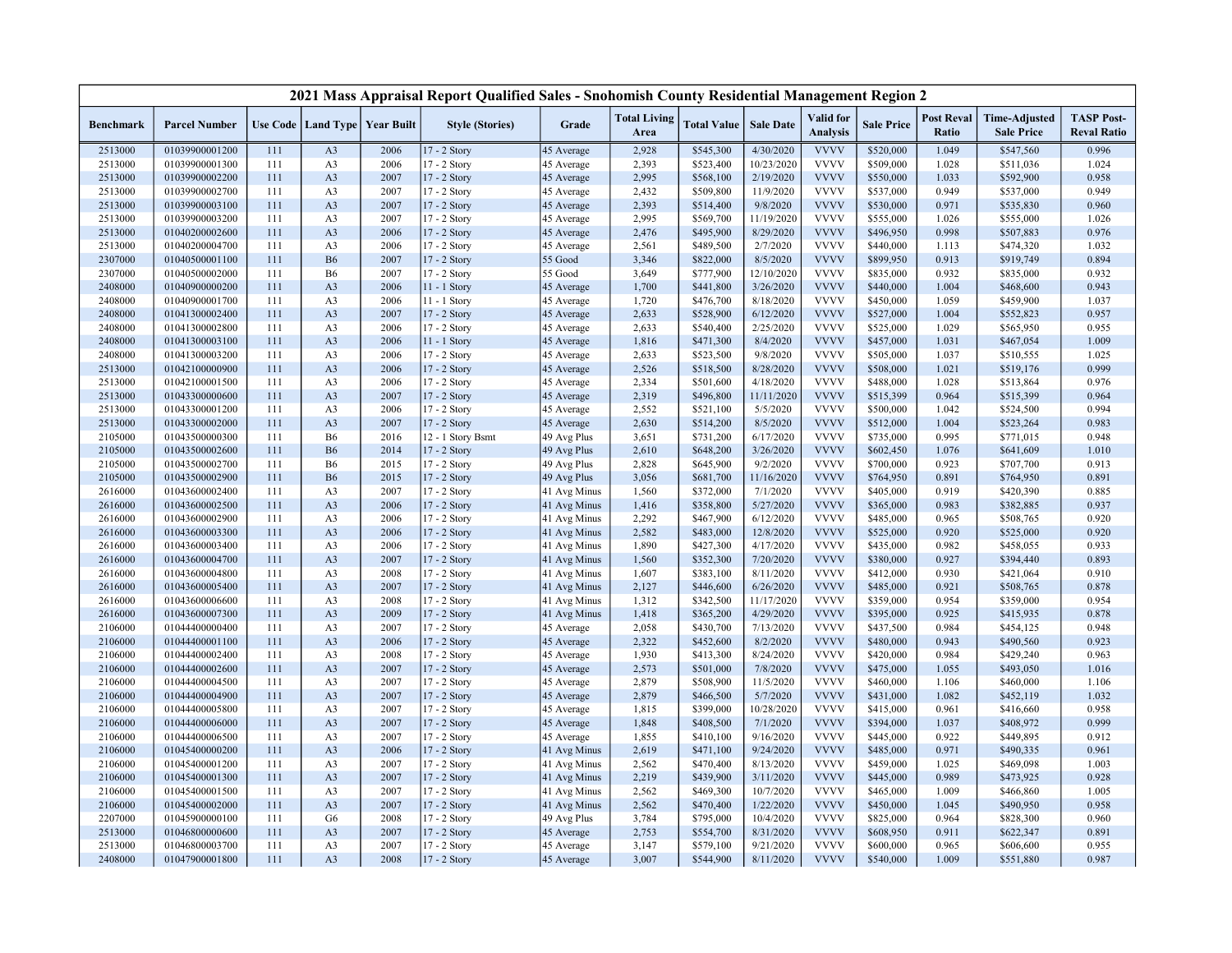|                  |                                  |            |                |                                   | 2021 Mass Appraisal Report Qualified Sales - Snohomish County Residential Management Region 2 |              |                             |                        |                        |                                     |                   |                            |                                           |                                         |
|------------------|----------------------------------|------------|----------------|-----------------------------------|-----------------------------------------------------------------------------------------------|--------------|-----------------------------|------------------------|------------------------|-------------------------------------|-------------------|----------------------------|-------------------------------------------|-----------------------------------------|
| <b>Benchmark</b> | <b>Parcel Number</b>             |            |                | Use Code   Land Type   Year Built | <b>Style (Stories)</b>                                                                        | Grade        | <b>Total Living</b><br>Area | <b>Total Value</b>     | <b>Sale Date</b>       | <b>Valid</b> for<br><b>Analysis</b> | <b>Sale Price</b> | <b>Post Reval</b><br>Ratio | <b>Time-Adjusted</b><br><b>Sale Price</b> | <b>TASP Post-</b><br><b>Reval Ratio</b> |
| 2408000          | 01047900002900                   | 111        | A <sub>3</sub> | 2012                              | 17 - 2 Story                                                                                  | 45 Average   | 1,896                       | \$435,500              | 8/10/2020              | <b>VVVV</b>                         | \$447,500         | 0.973                      | \$457,345                                 | 0.952                                   |
| 2408000          | 01047900007200                   | 111        | A <sub>3</sub> | 2012                              | 17 - 2 Story                                                                                  | 45 Average   | 2,104                       | \$459,500              | 3/27/2020              | <b>VVVV</b>                         | \$456,000         | 1.008                      | \$485,640                                 | 0.946                                   |
| 2616000          | 01049700001300                   | 111        | A <sub>3</sub> | 2008                              | 17 - 2 Story                                                                                  | 41 Avg Minus | 1,585                       | \$402,200              | 12/22/2020             | <b>VVVV</b>                         | \$455,000         | 0.884                      | \$455,000                                 | 0.884                                   |
| 2616000          | 01049700001600                   | 111        | A <sub>3</sub> | 2008                              | 17 - 2 Story                                                                                  | 41 Avg Minus | 1,560                       | \$385,600              | 10/19/2020             | <b>VVVV</b>                         | \$416,000         | 0.927                      | \$417,664                                 | 0.923                                   |
| 2616000          | 01049700002200                   | 111        | A <sub>3</sub> | 2008                              | 17 - 2 Story                                                                                  | 41 Avg Minus | 1,236                       | \$362,500              | 8/17/2020              | <b>VVVV</b>                         | \$360,000         | 1.007                      | \$367,920                                 | 0.985                                   |
| 2616000          | 01049700004000                   | 111        | A <sub>3</sub> | 2007                              | 17 - 2 Story                                                                                  | 41 Avg Minus | 1,812                       | \$408,800              | 10/1/2020              | <b>VVVV</b>                         | \$405,000         | 1.009                      | \$406,620                                 | 1.005                                   |
| 2616000          | 01049700004200                   | 111        | A <sub>3</sub> | 2007                              | 17 - 2 Story                                                                                  | 41 Avg Minus | 1,812                       | \$408,800              | 9/21/2020              | <b>VVVV</b>                         | \$421,000         | 0.971                      | \$425,631                                 | 0.960                                   |
| 2616000          | 01049700004300                   | 111        | A <sub>3</sub> | 2007                              | 17 - 2 Story                                                                                  | 41 Avg Minus | 1,812                       | \$413,900              | 11/9/2020              | <b>VVVV</b>                         | \$415,000         | 0.997                      | \$415,000                                 | 0.997                                   |
| 2616000          | 01049700004800                   | 111        | A <sub>3</sub> | 2007                              | 17 - 2 Story                                                                                  | 41 Avg Minus | 1,560                       | \$388,600              | 8/21/2020              | <b>VVVV</b>                         | \$418,000         | 0.930                      | \$427,196                                 | 0.910                                   |
| 2616000          | 01049700005500                   | 111        | A <sub>3</sub> | 2007                              | 17 - 2 Story                                                                                  | 41 Avg Minus | 1,236                       | \$351,800              | 10/30/2020             | <b>VVVV</b>                         | \$388,500         | 0.906                      | \$390,054                                 | 0.902                                   |
| 2616000          | 01049700008200                   | 111        | A <sub>3</sub> | 2008                              | 17 - 2 Story                                                                                  | 41 Avg Minus | 1,560                       | \$375,400              | 8/6/2020               | <b>VVVV</b>                         | \$393,000         | 0.955                      | \$401,646                                 | 0.935                                   |
| 2616000          | 01049700009000                   | 111        | A <sub>3</sub> | 2008                              | 17 - 2 Story                                                                                  | 41 Avg Minus | 1,830                       | \$417,200              | 12/4/2020              | <b>VVVV</b>                         | \$455,000         | 0.917                      | \$455,000                                 | 0.917                                   |
| 2616000          | 01049700011200                   | 111        | A <sub>3</sub> | 2008                              | 17 - 2 Story                                                                                  | 41 Avg Minus | 1,409                       | \$368,600              | 9/20/2020              | <b>VVVV</b>                         | \$411,000         | 0.897                      | \$415,521                                 | 0.887                                   |
| 2513000          | 01050500001300                   | 111        | A <sub>3</sub> | 2007                              | 17 - 2 Story                                                                                  | 45 Average   | 2,028                       | \$485,300              | 5/15/2020              | <b>VVVV</b>                         | \$472,500         | 1.027                      | \$495,653                                 | 0.979                                   |
| 2513000          | 01050500001900                   | 111        | A <sub>3</sub> | 2007                              | $17 - 2$ Story                                                                                | 45 Average   | 3,197                       | \$580,000              | 8/13/2020              | <b>VVVV</b>                         | \$560,000         | 1.036                      | \$572,320                                 | 1.013                                   |
| 2106000          | 01051300000500                   | 111        | A <sub>3</sub> | 2008                              | 11 - 1 Story                                                                                  | 45 Average   | 1,948                       | \$467,200              | 7/28/2020              | <b>VVVV</b>                         | \$469,000         | 0.996                      | \$486,822                                 | 0.960                                   |
| 2106000          | 01051300001100                   | 111        | A <sub>3</sub> | 2007                              | $11 - 1$ Story                                                                                | 45 Average   | 1,461                       | \$401,000              | 8/22/2020              | <b>VVVV</b>                         | \$409,000         | 0.980                      | \$417,998                                 | 0.959                                   |
| 2106000          | 01051500001700                   | 111        | A <sub>3</sub> | 2007                              | 17 - 2 Story                                                                                  | 45 Average   | 2,421                       | \$487,400              | 11/17/2020             | <b>VVVV</b>                         | \$515,000         | 0.946                      | \$515,000                                 | 0.946                                   |
| 2513000          | 01052200000501                   | 111        | A <sub>3</sub> | 2007                              | 17 - 2 Story                                                                                  | 41 Avg Minus | 3,316                       | \$568,100              | 11/5/2020              | <b>VVVV</b>                         | \$575,000         | 0.988                      | \$575,000                                 | 0.988                                   |
| 2513000          | 01052200000801                   | 111        | A <sub>3</sub> | 2007                              | 17 - 2 Story                                                                                  | 41 Avg Minus | 2,127                       | \$446,400              | 5/1/2020               | <b>VVVV</b>                         | \$395,000         | 1.130                      | \$414,355                                 | 1.077                                   |
| 2513000          | 01052200002501                   | 111        | A <sub>3</sub> | 2008                              | 17 - 2 Story                                                                                  | 41 Avg Minus | 2,120                       | \$453,500              | 7/1/2020               | <b>VVVV</b>                         | \$420,000         | 1.080                      | \$435,960                                 | 1.040                                   |
| 2513000          | 01052200002801                   | 111        | A <sub>3</sub> | 2007                              | $17 - 2$ Story                                                                                | 41 Avg Minus | 4,112                       | \$584,100              | 6/11/2020              | <b>VVVV</b>                         | \$599,000         | 0.975                      | \$628,351                                 | 0.930                                   |
| 2513000          | 01052200004401                   | 111        | A <sub>3</sub> | 2007                              | 17 - 2 Story                                                                                  | 41 Avg Minus | 3,296                       | \$570,100              | 11/30/2020             | <b>VVVV</b>                         | \$575,000         | 0.991                      | \$575,000                                 | 0.991                                   |
| 2513000          | 01052200005201                   | 111        | A <sub>3</sub> | 2007                              | 17 - 2 Story                                                                                  | 41 Avg Minus | 2,032                       | \$443,700              | 8/28/2020              | <b>VVVV</b>                         | \$450,000         | 0.986                      | \$459,900                                 | 0.965                                   |
| 2408000          | 01052300000500                   | 111        | B2             | 2012                              | 17 - 2 Story                                                                                  | 49 Avg Plus  | 1,868                       | \$521,800              | 10/13/2020             | <b>VVVV</b>                         | \$550,000         | 0.949                      | \$552,200                                 | 0.945                                   |
| 2513000          | 01053300000500                   | 111        | A <sub>3</sub> | 2008                              | 17 - 2 Story                                                                                  | 49 Avg Plus  | 3,118                       | \$617,300              | 10/6/2020              | <b>VVVV</b>                         | \$582,500         | 1.060                      | \$584,830                                 | 1.056                                   |
| 2513000          | 01054300001701                   | 111        | A <sub>3</sub> | 2007                              | 17 - 2 Story                                                                                  | 45 Average   | 2,449                       | \$515,700              | 12/29/2020             | <b>VVVV</b>                         | \$560,000         | 0.921                      | \$560,000                                 | 0.921                                   |
| 2513000          | 01056500000300                   | 111        | A <sub>3</sub> | 2007                              | 17 - 2 Story                                                                                  | 45 Average   | 2,538                       | \$515,700              | 6/12/2020              | <b>VVVV</b>                         | \$497,000         | 1.038                      | \$521,353                                 | 0.989                                   |
| 2513000          | 01056500001300                   | 111        | A <sub>3</sub> | 2008                              | 17 - 2 Story                                                                                  | 45 Average   | 2,113                       | \$463,300              | 10/1/2020              | <b>VVVV</b>                         | \$505,000         | 0.917                      | \$507,020                                 | 0.914                                   |
| 2616000          | 01057200001000                   | 111        | A <sub>3</sub> | 2012                              | 17 - 2 Story                                                                                  | 45 Average   | 1,911                       | \$458,500              | 2/27/2020              | <b>VVVV</b>                         | \$428,000         | 1.071                      | \$461,384                                 | 0.994                                   |
| 2616000          | 01057200001300                   | 111        | A <sub>3</sub> | 2010                              | 17 - 2 Story                                                                                  | 41 Avg Minus | 2,468                       | \$486,600              | 9/15/2020              | <b>VVVV</b>                         | \$500,000         | 0.973                      | \$505,500                                 | 0.963                                   |
| 2616000          | 01057200001600                   | 111        | A <sub>3</sub> | 2007                              | 17 - 2 Story                                                                                  | 41 Avg Minus | 2,220                       | \$461,000              | 6/23/2020              | <b>VVVV</b>                         | \$458,000         | 1.007                      | \$480,442                                 | 0.960                                   |
| 2616000          | 01057200003300                   | 111        | A <sub>3</sub> | 2007                              | 17 - 2 Story                                                                                  | 41 Avg Minus | 2,127                       | \$468,000              | 4/14/2020              | <b>VVVV</b>                         | \$475,000         | 0.985                      | \$500,175                                 | 0.936                                   |
| 2616000          | 01057200005500                   | 111        | A <sub>3</sub> | 2008                              | 17 - 2 Story                                                                                  | 41 Avg Minus | 2,454                       | \$490,800              | 2/12/2020              | <b>VVVV</b>                         | \$445,000         | 1.103                      | \$479,710                                 | 1.023                                   |
| 2616000          | 01057200006000                   | 111        | A <sub>3</sub> | 2009                              | 17 - 2 Story                                                                                  | 41 Avg Minus | 3,201                       | \$561,500              | 7/11/2020              | <b>VVVV</b>                         | \$530,000         | 1.059                      | \$550,140                                 | 1.021                                   |
| 2616000          | 01057200006900                   | 111        | A <sub>3</sub> | 2010                              | 17 - 2 Story                                                                                  | 41 Avg Minus | 1,904                       | \$436,800              | 8/31/2020              | <b>VVVV</b>                         | \$460,000         | 0.950                      | \$470,120                                 | 0.929                                   |
| 2513000          | 01057600001100                   | 111        | A <sub>3</sub> | 2008                              | 17 - 2 Story                                                                                  | 45 Average   | 2,020                       | \$469,900              | 2/27/2020              | <b>VVVV</b>                         | \$425,000         | 1.106                      | \$458,150                                 | 1.026                                   |
| 2513000          | 01057600002600                   | 111        | A <sub>3</sub> | 2007                              | 17 - 2 Story                                                                                  | 45 Average   | 2,487                       | \$513,700              | 9/27/2020              | <b>VVVV</b>                         | \$498,500         | 1.030                      | \$503,984                                 | 1.019                                   |
| 2513000          | 01057900001600                   | 111        | A <sub>3</sub> | 2008                              | 17 - 2 Story                                                                                  | 45 Average   | 2,066                       | \$436,700              | 11/17/2020             | <b>VVVV</b>                         | \$475,000         | 0.919                      | \$475,000                                 | 0.919                                   |
| 2513000          | 01057900002900                   | 111        | A <sub>3</sub> | 2007                              | 17 - 2 Story                                                                                  | 45 Average   | 2,418                       | \$465,800              | 7/22/2020              | <b>VVVV</b>                         | \$465,000         | 1.002                      | \$482,670                                 | 0.965                                   |
| 2513000          | 01057900003900                   | 111        | A <sub>3</sub> | 2007                              | 17 - 2 Story                                                                                  | 45 Average   | 2,072                       | \$437,400              | 11/30/2020             | <b>VVVV</b>                         | \$467,500         | 0.936                      | \$467,500                                 | 0.936                                   |
| 2513000          | 01057900005000                   | 111        | A <sub>3</sub> | 2007                              | 17 - 2 Story                                                                                  | 45 Average   | 2,072                       | \$439,500              | 6/25/2020              | <b>VVVV</b>                         | \$455,000         | 0.966                      | \$477,295                                 | 0.921                                   |
| 2513000          | 01057900005900                   | 111        | A <sub>3</sub> | 2007                              | 17 - 2 Story                                                                                  | 45 Average   | 2,438                       | \$490,600              | 10/29/2020             | <b>VVVV</b>                         | \$472,000         | 1.039                      | \$473,888                                 | 1.035                                   |
| 2513000          | 01057900006100                   | 111        | A <sub>3</sub> | 2007                              | 17 - 2 Story                                                                                  | 45 Average   | 2,438                       | \$484,000              | 5/18/2020              | <b>VVVV</b>                         | \$475,000         | 1.019                      | \$498,275                                 | 0.971                                   |
| 2513000          | 01057900006700                   | 111        | A <sub>3</sub> | 2007                              | $17 - 2$ Story                                                                                | 45 Average   | 2,563                       | \$486,100              | 5/19/2020              | <b>VVVV</b>                         | \$479,000         | 1.015                      | \$502,471                                 | 0.967                                   |
| 2513000          | 01057900007400                   | 111        | A <sub>3</sub> | 2007                              | 17 - 2 Story                                                                                  |              | 2,439                       | \$467,300              | 4/3/2020               | <b>VVVV</b>                         | \$425,000         | 1.100                      | \$447,525                                 | 1.044                                   |
|                  | 01058200000500                   | 111        | <b>B4</b>      | 2008                              | 17 - 2 Story                                                                                  | 45 Average   | 3,610                       | \$828,000              | 7/15/2020              | <b>VVVV</b>                         | \$799,999         | 1.035                      | \$830,399                                 | 0.997                                   |
| 2616002          |                                  | 111        | A <sub>3</sub> |                                   |                                                                                               | 49 Avg Plus  |                             |                        | 7/31/2020              | <b>VVVV</b>                         |                   |                            |                                           | 0.979                                   |
| 2616000          | 01058900000400                   |            |                | 2007                              | 17 - 2 Story                                                                                  | 45 Average   | 2,351                       | \$518,400              |                        | <b>VVVV</b>                         | \$510,000         | 1.016<br>1.048             | \$529,380                                 |                                         |
| 2616000          | 01058900001300<br>01058900002000 | 111<br>111 | A <sub>3</sub> | 2008                              | 17 - 2 Story                                                                                  | 45 Average   | 2,403<br>2,156              | \$544,900<br>\$483,800 | 8/7/2020               | <b>VVVV</b>                         | \$520,000         | 0.944                      | \$531,440                                 | 1.025<br>0.944                          |
| 2616000          |                                  | 111        | A <sub>3</sub> | 2007                              | 17 - 2 Story<br>17 - 2 Story                                                                  | 45 Average   |                             |                        | 12/30/2020             | <b>VVVV</b>                         | \$512,304         | 1.044                      | \$512,304                                 |                                         |
| 2616000          | 01058900002200                   |            | A <sub>3</sub> | 2007                              |                                                                                               | 45 Average   | 1,966                       | \$472,100              | 2/19/2020<br>9/25/2020 | <b>VVVV</b>                         | \$452,000         |                            | \$487,256                                 | 0.969                                   |
| 2513000          | 01061200001100                   | 111        | A <sub>3</sub> | 2008                              | $11 - 1$ Story                                                                                | 45 Average   | 1,774                       | \$441,100              |                        |                                     | \$420,000         | 1.050                      | \$424,620                                 | 1.039                                   |
| 2513000          | 01061400001200                   | 111        | A <sub>3</sub> | 2010                              | 17 - 2 Story                                                                                  | 41 Avg Minus | 1,260                       | \$370,800              | 10/20/2020             | <b>VVVV</b>                         | \$423,501         | 0.876                      | \$425,195                                 | 0.872                                   |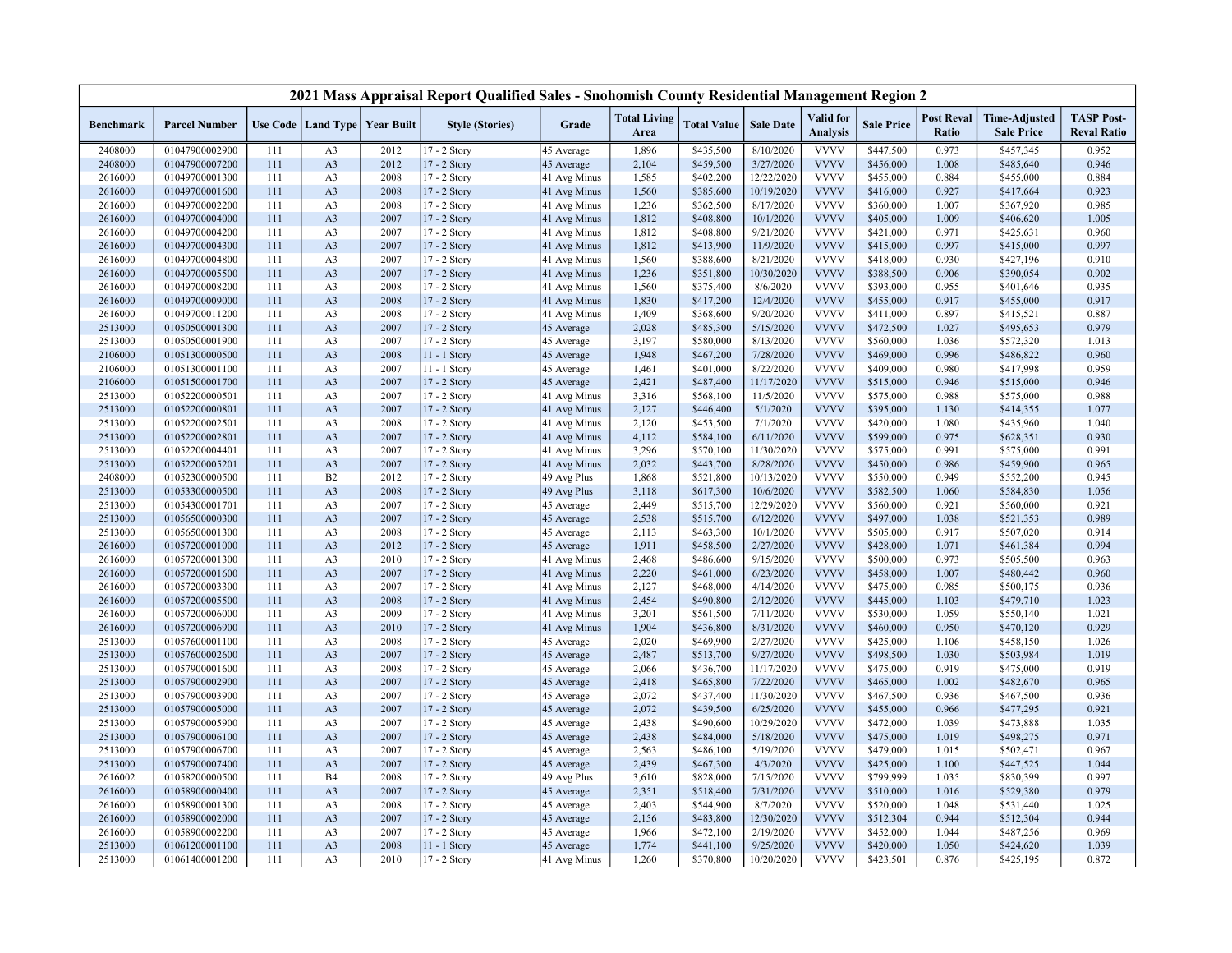|                    |                                  |            |                                   |              | 2021 Mass Appraisal Report Qualified Sales - Snohomish County Residential Management Region 2 |                          |                             |                        |                        |                                     |                        |                            |                                           |                                         |
|--------------------|----------------------------------|------------|-----------------------------------|--------------|-----------------------------------------------------------------------------------------------|--------------------------|-----------------------------|------------------------|------------------------|-------------------------------------|------------------------|----------------------------|-------------------------------------------|-----------------------------------------|
| <b>Benchmark</b>   | <b>Parcel Number</b>             |            | Use Code   Land Type   Year Built |              | <b>Style (Stories)</b>                                                                        | Grade                    | <b>Total Living</b><br>Area | <b>Total Value</b>     | <b>Sale Date</b>       | <b>Valid</b> for<br><b>Analysis</b> | <b>Sale Price</b>      | <b>Post Reval</b><br>Ratio | <b>Time-Adjusted</b><br><b>Sale Price</b> | <b>TASP Post-</b><br><b>Reval Ratio</b> |
| 2616000            | 01062500000200                   | 111        | A <sub>3</sub>                    | 2015         | 17 - 2 Story                                                                                  | 45 Average               | 1,464                       | \$431,100              | 1/14/2020              | <b>VVVV</b>                         | \$403,000              | 1.070                      | \$439,673                                 | 0.981                                   |
| 2616000            | 01062500000300                   | 111        | A <sub>3</sub>                    | 2015         | 17 - 2 Story                                                                                  | 45 Average               | 1,464                       | \$433,200              | 1/14/2020              | <b>VVVV</b>                         | \$402,500              | 1.076                      | \$439,128                                 | 0.987                                   |
| 2616000            | 01062500000700                   | 111        | A <sub>3</sub>                    | 2007         | 17 - 2 Story                                                                                  | 45 Average               | 1,536                       | \$428,900              | 10/7/2020              | <b>VVVV</b>                         | \$445,000              | 0.964                      | \$446,780                                 | 0.960                                   |
| 2513000            | 01062900000300                   | 111        | A <sub>3</sub>                    | 2008         | 17 - 2 Story                                                                                  | 49 Avg Plus              | 2,850                       | \$617,000              | 11/11/2020             | <b>VVVV</b>                         | \$633,400              | 0.974                      | \$633,400                                 | 0.974                                   |
| 2513000            | 01062900000700                   | 111        | A <sub>3</sub>                    | 2008         | 17 - 2 Story                                                                                  | 49 Avg Plus              | 3,043                       | \$634,200              | 5/7/2020               | <b>VVVV</b>                         | \$592,600              | 1.070                      | \$621,637                                 | 1.020                                   |
| 2513000            | 01062900001100                   | 111        | A <sub>3</sub>                    | 2012         | 17 - 2 Story                                                                                  | 49 Avg Plus              | 2,240                       | \$552,500              | 6/23/2020              | <b>VVVV</b>                         | \$525,000              | 1.052                      | \$550,725                                 | 1.003                                   |
| 2104000            | 01063000001800                   | 111        | G <sub>6</sub>                    | 2009         | 11 - 1 Story                                                                                  | 49 Avg Plus              | 2,569                       | \$666,100              | 11/18/2020             | <b>VVVV</b>                         | \$655,000              | 1.017                      | \$655,000                                 | 1.017                                   |
| 2207000            | 01063200000200                   | 111        | B2                                | 2011         | 17 - 2 Story                                                                                  | 49 Avg Plus              | 3,591                       | \$736,000              | 3/27/2020              | <b>VVVV</b>                         | \$630,000              | 1.168                      | \$670,950                                 | 1.097                                   |
| 2513000            | 01063400000100                   | 111        | A <sub>3</sub>                    | 2010         | 17 - 2 Story                                                                                  | 41 Avg Minus             | 1,590                       | \$389,400              | 9/1/2020               | <b>VVVV</b>                         | \$425,000              | 0.916                      | \$429,675                                 | 0.906                                   |
| 2513000            | 01063400001700                   | 111        | A <sub>3</sub>                    | 2008         | 17 - 2 Story                                                                                  | 41 Avg Minus             | 2,468                       | \$464,900              | 7/18/2020              | <b>VVVV</b>                         | \$449,950              | 1.033                      | \$467,048                                 | 0.995                                   |
| 2513000            | 01063400002000                   | 111        | A <sub>3</sub>                    | 2007         | 17 - 2 Story                                                                                  | 41 Avg Minus             | 2,946                       | \$501,400              | 4/15/2020              | <b>VVVV</b>                         | \$473,000              | 1.060                      | \$498,069                                 | 1.007                                   |
| 2513000            | 01063400002900                   | 111        | A <sub>3</sub>                    | 2009         | 17 - 2 Story                                                                                  | 41 Avg Minus             | 2,105                       | \$421,700              | 4/1/2020               | <b>VVVV</b>                         | \$420,000              | 1.004                      | \$442,260                                 | 0.954                                   |
| 2513000            | 01063400007300                   | 111        | A <sub>3</sub>                    | 2008         | 17 - 2 Story                                                                                  | 41 Avg Minus             | 2,468                       | \$458,300              | 10/15/2020             | <b>VVVV</b>                         | \$465,000              | 0.986                      | \$466,860                                 | 0.982                                   |
| 2513000            | 01063400007800                   | 111        | A <sub>3</sub>                    | 2010         | 17 - 2 Story                                                                                  | 41 Avg Minus             | 1,980                       | \$409,400              | 4/24/2020              | <b>VVVV</b>                         | \$400,000              | 1.024                      | \$421,200                                 | 0.972                                   |
| 2513000            | 01063400008500                   | 111        | A <sub>3</sub>                    | 2010         | $17 - 2$ Story                                                                                | 41 Avg Minus             | 1,690                       | \$395,000              | 2/12/2020              | <b>VVVV</b>                         | \$380,000              | 1.039                      | \$409,640                                 | 0.964                                   |
| 2513000            | 01063400009600                   | 111        | A <sub>3</sub>                    | 2008         | 17 - 2 Story                                                                                  | 41 Avg Minus             | 2,135                       | \$434,800              | 5/27/2020              | <b>VVVV</b>                         | \$419,950              | 1.035                      | \$440,528                                 | 0.987                                   |
| 2513000            | 01063400010900                   | 111        | A <sub>3</sub>                    | 2008         | 17 - 2 Story                                                                                  | 41 Avg Minus             | 2,333                       | \$449,300              | 6/9/2020               | <b>VVVV</b>                         | \$415,000              | 1.083                      | \$435,335                                 | 1.032                                   |
| 2513000            | 01063400011200                   | 111        | A <sub>3</sub>                    | 2010         | 17 - 2 Story                                                                                  | 41 Avg Minus             | 4,064                       | \$547,500              | 4/28/2020              | <b>VVVV</b>                         | \$507,000              | 1.080                      | \$533,871                                 | 1.026                                   |
| 2616000            | 01063500000600                   | 111        | A <sub>3</sub>                    | 2012         | 17 - 2 Story                                                                                  | 41 Avg Minus             | 1,934                       | \$440,100              | 4/10/2020              | <b>VVVV</b>                         | \$450,000              | 0.978                      | \$473,850                                 | 0.929                                   |
| 2616000            | 01063500003500                   | 111        | A <sub>3</sub>                    | 2009         | 17 - 2 Story                                                                                  | 41 Avg Minus             | 1,904                       | \$432,800              | 3/24/2020              | <b>VVVV</b>                         | \$435,000              | 0.995                      | \$463,275                                 | 0.934                                   |
| 2616000            | 01063500004400                   | 111        | A <sub>3</sub>                    | 2008         | 11 - 1 Story                                                                                  | 41 Avg Minus             | 1,663                       | \$439,700              | 9/1/2020               | <b>VVVV</b>                         | \$465,000              | 0.946                      | \$470,115                                 | 0.935                                   |
| 2616000            | 01063500006600                   | 111        | A <sub>3</sub>                    | 2009         | $17 - 2$ Story                                                                                | 41 Avg Minus             | 2,120                       | \$450,400              | 6/1/2020               | <b>VVVV</b>                         | \$435,000              | 1.035                      | \$456,315                                 | 0.987                                   |
| 2616000            | 01063500007100                   | 111        | A <sub>3</sub>                    | 2010         | 17 - 2 Story                                                                                  | 41 Avg Minus             | 1,585                       | \$400,000              | 10/15/2020             | <b>VVVV</b>                         | \$430,000              | 0.930                      | \$431,720                                 | 0.927                                   |
| 2616000            | 01063500008200                   | 111        | A <sub>3</sub>                    | 2008         | 17 - 2 Story                                                                                  | 41 Avg Minus             | 2,333                       | \$468,000              | 3/18/2020              | <b>VVVV</b>                         | \$443,000              | 1.056                      | \$471,795                                 | 0.992                                   |
| 2616000            | 01063500008300                   | 111        | A <sub>3</sub>                    | 2008         | 17 - 2 Story                                                                                  | 41 Avg Minus             | 2,454                       | \$485,900              | 1/8/2020               | <b>VVVV</b>                         | \$475,000              | 1.023                      | \$518,225                                 | 0.938                                   |
| 2616000            | 01063500008500                   | 111        | A <sub>3</sub>                    | 2009         | 17 - 2 Story                                                                                  | 41 Avg Minus             | 2,333                       | \$474,100              | 10/14/2020             | <b>VVVV</b>                         | \$465,000              | 1.020                      | \$466,860                                 | 1.016                                   |
| 2513000            | 01064600001400                   | 111        | A <sub>3</sub>                    | 2010         | 17 - 2 Story                                                                                  | 41 Avg Minus             | 1,499                       | \$401,700              | 10/14/2020             | <b>VVVV</b><br><b>VVVV</b>          | \$460,500              | 0.872                      | \$462,342                                 | 0.869                                   |
| 2513000            | 01064600002100                   | 111        | A <sub>3</sub>                    | 2010<br>1933 | 17 - 2 Story                                                                                  | 41 Avg Minus             | 1,591                       | \$401,000              | 7/9/2020               | <b>VVVV</b>                         | \$440,000              | 0.911<br>0.933             | \$456,720                                 | 0.878                                   |
| 2513000            | 01064600004300                   | 111        | A <sub>3</sub>                    |              | 11 - 1 Story                                                                                  | 41 Avg Minus             | 1,518                       | \$396,400              | 10/14/2020             | <b>VVVV</b>                         | \$425,000              |                            | \$426,700                                 | 0.929                                   |
| 2408000            | 01065400001200<br>01067300002600 | 111        | A <sub>3</sub><br>A <sub>3</sub>  | 2007<br>2014 | $11 - 1$ Story                                                                                | 41 Avg Minus             | 1,616                       | \$422,300              | 4/29/2020              | <b>VVVV</b>                         | \$460,000              | 0.918<br>0.953             | \$484,380                                 | 0.872<br>0.953                          |
| 2106000            | 01067300004400                   | 111<br>111 | A <sub>3</sub>                    | 2009         | 17 - 2 Story                                                                                  | 45 Average<br>45 Average | 2,484<br>1,806              | \$476,400              | 12/9/2020<br>3/26/2020 | <b>VVVV</b>                         | \$500,000<br>\$454,000 | 0.968                      | \$500,000<br>\$483,510                    | 0.909                                   |
| 2106000<br>2106000 | 01067300006300                   | 111        | A <sub>3</sub>                    | 2013         | 11 - 1 Story<br>17 - 2 Story                                                                  | 45 Average               | 2,885                       | \$439,400              | 9/16/2020              | <b>VVVV</b>                         | \$515,000              | 0.991                      | \$520,665                                 | 0.980                                   |
| 2106000            | 01067300006400                   | 111        | A <sub>3</sub>                    | 2013         | 17 - 2 Story                                                                                  | 45 Average               | 3,107                       | \$510,200<br>\$533,800 | 7/7/2020               | <b>VVVV</b>                         | \$525,000              | 1.017                      | \$544,950                                 | 0.980                                   |
| 2106000            | 01067300006900                   | 111        | A <sub>3</sub>                    | 2013         |                                                                                               |                          | 2,225                       |                        | 7/23/2020              | <b>VVVV</b>                         | \$478,000              | 0.948                      |                                           | 0.914                                   |
| 2106000            | 01067300008700                   | 111        | A <sub>3</sub>                    | 2013         | 17 - 2 Story<br>17 - 2 Story                                                                  | 45 Average<br>45 Average | 2,484                       | \$453,300<br>\$469,800 | 8/20/2020              | <b>VVVV</b>                         | \$491,000              | 0.957                      | \$496,164<br>\$501,802                    | 0.936                                   |
| 2106000            | 01067300008800                   | 111        | A <sub>3</sub>                    | 2013         | 17 - 2 Story                                                                                  | 45 Average               | 2,885                       | \$508,000              | 5/13/2020              | <b>VVVV</b>                         | \$515,000              | 0.986                      | \$540,235                                 | 0.940                                   |
| 2106000            | 01067300009200                   | 111        | A <sub>3</sub>                    | 2013         | 17 - 2 Story                                                                                  | 45 Average               | 3,107                       | \$532,500              | 6/7/2020               | <b>VVVV</b>                         | \$545,000              | 0.977                      | \$571,705                                 | 0.931                                   |
| 2106000            | 01067300009300                   | 111        | A <sub>3</sub>                    | 2013         | 17 - 2 Story                                                                                  | 45 Average               | 3,907                       | \$598,400              | 2/24/2020              | <b>VVVV</b>                         | \$542,000              | 1.104                      | \$584,276                                 | 1.024                                   |
| 2106000            | 01067300010200                   | 111        | A <sub>3</sub>                    | 2011         | $17 - 2$ Story                                                                                | 41 Avg Minus             | 1,653                       | \$377,600              | 11/9/2020              | <b>VVVV</b>                         | \$430,000              | 0.878                      | \$430,000                                 | 0.878                                   |
| 2106000            | 01067300011800                   | 111        | A <sub>3</sub>                    | 2011         | 17 - 2 Story                                                                                  | 41 Avg Minus             | 1,653                       | \$379,000              | 1/10/2020              | <b>VVVV</b>                         | \$385,000              | 0.984                      | \$420,035                                 | 0.902                                   |
| 2106000            | 01067300012800                   | 111        | A <sub>3</sub>                    | 2009         | 14 - 1 1/2 Story                                                                              | 41 Avg Minus             | 1,644                       | \$388,700              | 2/4/2020               | <b>VVVV</b>                         | \$385,000              | 1.010                      | \$415,030                                 | 0.937                                   |
| 2106000            | 01067300013600                   | 111        | A <sub>3</sub>                    | 2013         | 17 - 2 Story                                                                                  | 45 Average               | 3,907                       | \$604,900              | 1/2/2020               | <b>VVVV</b>                         | \$550,000              | 1.100                      | \$600,050                                 | 1.008                                   |
| 2106000            | 01067300015300                   | 111        | A <sub>3</sub>                    | 2013         | 17 - 2 Story                                                                                  | 45 Average               | 2,484                       | \$471,200              | 11/6/2020              | <b>VVVV</b>                         | \$504,000              | 0.935                      | \$504,000                                 | 0.935                                   |
| 2106000            | 01067300015700                   | 111        | A <sub>3</sub>                    | 2013         | $17 - 2$ Story                                                                                | 45 Average               | 2,225                       | \$452,800              | 9/2/2020               | <b>VVVV</b>                         | \$480,000              | 0.943                      | \$485,280                                 | 0.933                                   |
| 2106000            | 01067300016200                   | 111        | A <sub>3</sub>                    | 2013         | 17 - 2 Story                                                                                  | 45 Average               | 2,885                       | \$508,700              | 6/28/2020              | <b>VVVV</b>                         | \$525,000              | 0.969                      | \$550,725                                 | 0.924                                   |
| 2413000            | 01067900000300                   | 111        | A <sub>3</sub>                    | 2008         | $11 - 1$ Story                                                                                | 45 Average               | 1,493                       | \$429,700              | 8/4/2020               | <b>VVVV</b>                         | \$447,500              | 0.960                      | \$457,345                                 | 0.940                                   |
| 2616000            | 01068700005200                   | 111        | A <sub>3</sub>                    | 2011         | 17 - 2 Story                                                                                  | 45 Average               | 2,362                       | \$506,000              | 11/6/2020              | <b>VVVV</b>                         | \$563,000              | 0.899                      | \$563,000                                 | 0.899                                   |
| 2616000            | 01068700005900                   | 111        | A <sub>3</sub>                    | 2008         | 17 - 2 Story                                                                                  | 45 Average               | 2,191                       | \$485,500              | 9/1/2020               | <b>VVVV</b>                         | \$525,000              | 0.925                      | \$530,775                                 | 0.915                                   |
| 2513000            | 01069000000400                   | 111        | A <sub>3</sub>                    | 2008         | 17 - 2 Story                                                                                  | 45 Average               | 2,193                       | \$502,300              | 10/30/2020             | <b>VVVV</b>                         | \$497,500              | 1.010                      | \$499,490                                 | 1.006                                   |
| 2513000            | 01069000001100                   | 111        | A <sub>3</sub>                    | 2011         | 17 - 2 Story                                                                                  | 45 Average               | 1,909                       | \$439,000              | 3/27/2020              | <b>VVVV</b>                         | \$447,000              | 0.982                      | \$476,055                                 | 0.922                                   |
| 2513000            | 01069000002300                   | 111        | A <sub>3</sub>                    | 2011         | $11 - 1$ Story                                                                                | 45 Average               | 1,545                       | \$433,300              | 10/21/2020             | <b>VVVV</b>                         | \$460,000              | 0.942                      | \$461,840                                 | 0.938                                   |
| 2408000            | 01069900000100                   | 111        | A <sub>3</sub>                    | 2008         | 23 - Split Entry                                                                              | 41 Avg Minus             | 2,911                       | \$525,800              | 6/30/2020              | <b>VVVV</b>                         | \$486,000              | 1.082                      | \$509,814                                 | 1.031                                   |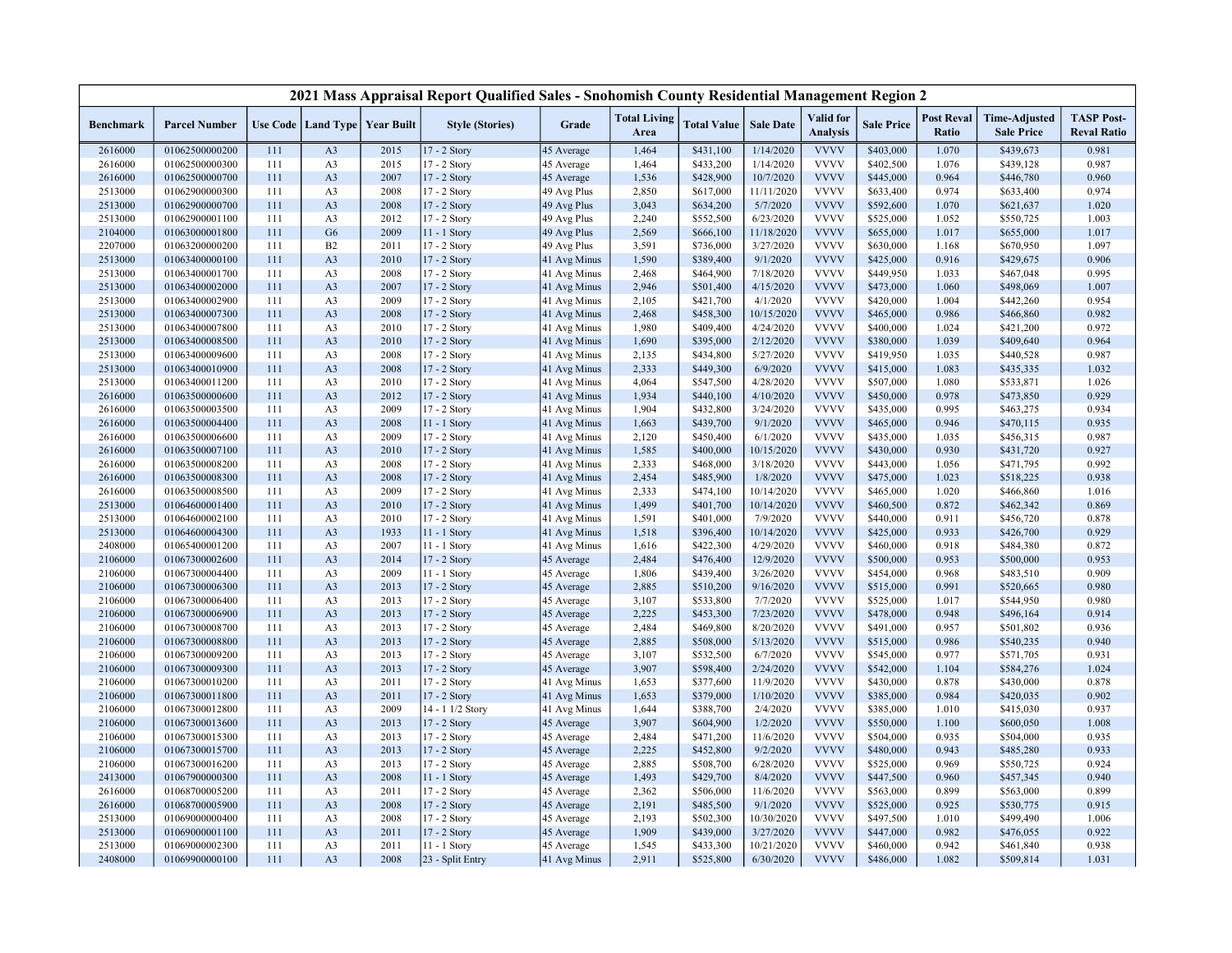|                  |                      |            |                |                                   | 2021 Mass Appraisal Report Qualified Sales - Snohomish County Residential Management Region 2 |              |                             |                        |                  |                                     |                        |                            |                                           |                                         |
|------------------|----------------------|------------|----------------|-----------------------------------|-----------------------------------------------------------------------------------------------|--------------|-----------------------------|------------------------|------------------|-------------------------------------|------------------------|----------------------------|-------------------------------------------|-----------------------------------------|
| <b>Benchmark</b> | <b>Parcel Number</b> |            |                | Use Code   Land Type   Year Built | <b>Style (Stories)</b>                                                                        | Grade        | <b>Total Living</b><br>Area | <b>Total Value</b>     | <b>Sale Date</b> | <b>Valid</b> for<br><b>Analysis</b> | <b>Sale Price</b>      | <b>Post Reval</b><br>Ratio | <b>Time-Adjusted</b><br><b>Sale Price</b> | <b>TASP Post-</b><br><b>Reval Ratio</b> |
| 2513000          | 01070000001100       | 111        | A <sub>3</sub> | 2008                              | 23 - Split Entry                                                                              | 41 Avg Minus | 1,156                       | \$399,500              | 10/11/2020       | <b>VVVV</b>                         | \$440,000              | 0.908                      | \$441,760                                 | 0.904                                   |
| 2513000          | 01070000001900       | 111        | A <sub>3</sub> | 2008                              | 23 - Split Entry                                                                              | 41 Avg Minus | 2,003                       | \$437,200              | 3/19/2020        | <b>VVVV</b>                         | \$455,000              | 0.961                      | \$484,575                                 | 0.902                                   |
| 2513000          | 01070000002400       | 111        | A <sub>3</sub> | 2008                              | 23 - Split Entry                                                                              | 41 Avg Minus | 1,998                       | \$465,400              | 7/29/2020        | <b>VVVV</b>                         | \$482,500              | 0.965                      | \$500,835                                 | 0.929                                   |
| 2513000          | 01070000002600       | 111        | A <sub>3</sub> | 2008                              | 23 - Split Entry                                                                              | 41 Avg Minus | 1,998                       | \$443,500              | 3/25/2020        | <b>VVVV</b>                         | \$426,000              | 1.041                      | \$453,690                                 | 0.978                                   |
| 2616002          | 01071200000500       | 111        | <b>B6</b>      | 2008                              | 18 - 2 Story Bsmt                                                                             | 55 Good      | 3,329                       | \$789,300              | 1/2/2020         | <b>VVVV</b>                         | \$755,000              | 1.045                      | \$823,705                                 | 0.958                                   |
| 2104000          | 01072400000600       | 111        | G <sub>6</sub> | 2008                              | $11 - 1$ Story                                                                                | 45 Average   | 1,986                       | \$578,400              | 11/3/2020        | <b>VVVV</b>                         | \$600,000              | 0.964                      | \$600,000                                 | 0.964                                   |
| 2104000          | 01072400000700       | 111        | G <sub>6</sub> | 2012                              | 17 - 2 Story                                                                                  | 45 Average   | 2,108                       | \$547,500              | 7/8/2020         | <b>VVVV</b>                         | \$512,500              | 1.068                      | \$531,975                                 | 1.029                                   |
| 2104000          | 01072400000800       | 111        | G <sub>6</sub> | 1959                              | 12 - 1 Story Bsmt                                                                             | 35 Fair      | 1,440                       | \$413,800              | 3/27/2020        | <b>VVVV</b>                         | \$465,000              | 0.890                      | \$495,225                                 | 0.836                                   |
| 2616000          | 01072600000200       | 111        | A4             | 2010                              | 18 - 2 Story Bsmt                                                                             | 45 Average   | 3,039                       | \$622,000              | 6/25/2020        | <b>VVVV</b>                         | \$635,000              | 0.980                      | \$666,115                                 | 0.934                                   |
| 2616000          | 01072600000500       | 111        | A <sub>3</sub> | 2008                              | 17 - 2 Story                                                                                  | 45 Average   | 2,255                       | \$532,500              | 10/5/2020        | <b>VVVV</b>                         | \$570,000              | 0.934                      | \$572,280                                 | 0.930                                   |
| 2616000          | 01072600000600       | 111        | A4             | 2008                              | 17 - 2 Story                                                                                  | 45 Average   | 2,255                       | \$569,700              | 2/27/2020        | <b>VVVV</b>                         | \$515,000              | 1.106                      | \$555,170                                 | 1.026                                   |
| 2616000          | 01072600001400       | 111        | A <sub>4</sub> | 2008                              | 17 - 2 Story                                                                                  | 45 Average   | 2,344                       | \$570,900              | 5/11/2020        | <b>VVVV</b>                         | \$569,950              | 1.002                      | \$597,878                                 | 0.955                                   |
| 2616000          | 01072600001600       | 111        | A <sub>3</sub> | 2009                              | 17 - 2 Story                                                                                  | 45 Average   | 2,502                       | \$531,100              | 12/2/2020        | <b>VVVV</b>                         | \$570,000              | 0.932                      | \$570,000                                 | 0.932                                   |
| 2104000          | 01072800000800       | 111        | G <sub>6</sub> | 2008                              | 17 - 2 Story                                                                                  | 49 Avg Plus  | 3,299                       | \$715,400              | 4/3/2020         | <b>VVVV</b>                         | \$624,000              | 1.146                      | \$657,072                                 | 1.089                                   |
| 2413000          | 01074200000200       | 111        | A <sub>3</sub> | 2008                              | $17 - 2$ Story                                                                                | 45 Average   | 2,756                       | \$525,200              | 9/10/2020        | <b>VVVV</b>                         | \$524,000              | 1.002                      | \$529,764                                 | 0.991                                   |
| 2413000          | 01074200000700       | 111        | A <sub>3</sub> | 2008                              | 17 - 2 Story                                                                                  | 45 Average   | 2,835                       | \$548,500              | 8/24/2020        | <b>VVVV</b>                         | \$552,000              | 0.994                      | \$564,144                                 | 0.972                                   |
| 2616000          | 01075800000300       | 111        | A <sub>3</sub> | 2009                              | 17 - 2 Story                                                                                  | 41 Avg Minus | 1,285                       | \$379,900              | 12/28/2020       | <b>VVVV</b>                         | \$420,000              | 0.905                      | \$420,000                                 | 0.905                                   |
| 2616000          | 01075800000700       | 111        | A <sub>3</sub> | 2009                              | 17 - 2 Story                                                                                  | 41 Avg Minus | 1,563                       | \$400,000              | 5/5/2020         | <b>VVVV</b>                         | \$399,000              | 1.003                      | \$418,551                                 | 0.956                                   |
| 2616000          | 01075800001100       | 111        | A <sub>3</sub> | 2010                              | 18 - 2 Story Bsmt                                                                             | 41 Avg Minus | 1,565                       | \$398,800              | 11/13/2020       | <b>VVVV</b>                         | \$420,000              | 0.950                      | \$420,000                                 | 0.950                                   |
| 2616000          | 01075800001500       | 111        | A <sub>3</sub> | 2009                              | 17 - 2 Story                                                                                  | 41 Avg Minus | 1,238                       | \$370,700              | 11/4/2020        | <b>VVVV</b>                         | \$421,400              | 0.880                      | \$421,400                                 | 0.880                                   |
| 2616000          | 01075800002100       | 111        | A <sub>3</sub> | 2009                              | 17 - 2 Story                                                                                  | 41 Avg Minus | 1,059                       | \$366,700              | 9/22/2020        | <b>VVVV</b>                         | \$410,000              | 0.894                      | \$414,510                                 | 0.885                                   |
| 2616000          | 01075800002200       | 111        | A <sub>3</sub> | 2009                              | 17 - 2 Story                                                                                  | 41 Avg Minus | 1,059                       | \$347,300              | 12/10/2020       | <b>VVVV</b>                         | \$410,000              | 0.847                      | \$410,000                                 | 0.847                                   |
| 2616000          | 01075800002600       | 111        | A <sub>3</sub> | 2009                              | 17 - 2 Story                                                                                  | 41 Avg Minus | 1,285                       | \$372,200              | 10/8/2020        | <b>VVVV</b>                         | \$410,000              | 0.908                      | \$411,640                                 | 0.904                                   |
| 2616000          | 01075900003500       | 111        | A <sub>3</sub> | 2011                              | 17 - 2 Story                                                                                  | 45 Average   | 2,492                       | \$515,900              | 7/23/2020        | <b>VVVV</b>                         | \$487,500              | 1.058                      | \$506,025                                 | 1.020                                   |
| 2616000          | 01075900003800       | 111        | A <sub>3</sub> | 2009                              | 17 - 2 Story                                                                                  | 45 Average   | 1,534                       | \$416,200              | 7/21/2020        | <b>VVVV</b>                         | \$450,000              | 0.925                      | \$467,100                                 | 0.891                                   |
| 2616000          | 01075900003900       | 111        | A <sub>3</sub> | 2009                              | 17 - 2 Story                                                                                  | 45 Average   | 1,369                       | \$402,900              | 6/19/2020        | <b>VVVV</b>                         | \$435,000              | 0.926                      | \$456,315                                 | 0.883                                   |
| 2616000          | 01075900005000       | 111        | A <sub>3</sub> | 2009                              | 17 - 2 Story                                                                                  | 45 Average   | 1,619                       | \$420,500              | 6/17/2020        | <b>VVVV</b>                         | \$455,000              | 0.924                      | \$477,295                                 | 0.881                                   |
| 2616000          | 01075900005100       | 111        | A <sub>3</sub> | 2009                              | 17 - 2 Story                                                                                  | 45 Average   | 1,534                       | \$410,200              | 5/29/2020        | <b>VVVV</b>                         | \$450,000              | 0.912                      | \$472,050                                 | 0.869                                   |
| 2616000          | 01075900005200       | 111        | A <sub>3</sub> | 2009                              | 17 - 2 Story                                                                                  | 45 Average   | 1,369                       | \$395,700              | 9/11/2020        | <b>VVVV</b>                         | \$445,000              | 0.889                      | \$449,895                                 | 0.880                                   |
| 2616000          | 01075900005600       | 111        | A <sub>3</sub> | 2010                              | 17 - 2 Story                                                                                  | 45 Average   | 2,206                       | \$495,200              | 4/28/2020        | <b>VVVV</b>                         | \$465,000              | 1.065                      | \$489,645                                 | 1.011                                   |
| 2616000          | 01075900006200       | 111        | A <sub>3</sub> | 2010                              | 17 - 2 Story                                                                                  | 45 Average   | 1,807                       | \$448,600              | 12/11/2020       | <b>VVVV</b>                         | \$530,000              | 0.846                      | \$530,000                                 | 0.846                                   |
| 2616000          | 01075900007900       | 111        | A <sub>3</sub> | 2010                              | 17 - 2 Story                                                                                  | 45 Average   | 2,014                       | \$469,800              | 6/1/2020         | <b>VVVV</b>                         | \$464,500              | 1.011                      | \$487,261                                 | 0.964                                   |
| 2408000          | 01077900000500       | 111        | A <sub>3</sub> | 2008                              | 17 - 2 Story                                                                                  | 45 Average   | 2,615                       | \$538,600              | 1/1/2020         | <b>VVVV</b>                         | \$474,990              | 1.134                      | \$518,214                                 | 1.039                                   |
| 2616000          | 01078300000600       | 111        | A <sub>4</sub> | 2008                              | 17 - 2 Story                                                                                  | 55 Good      | 3,201                       | \$802,300              | 5/22/2020        | <b>VVVV</b>                         | \$875,000              | 0.917                      | \$917,875                                 | 0.874                                   |
| 2616000          | 01078300000700       | 111        | A4             | 2010                              | 17 - 2 Story                                                                                  | 55 Good      | 2,844                       | \$723,000              | 7/16/2020        | <b>VVVV</b>                         | \$775,000              | 0.933                      | \$804,450                                 | 0.899                                   |
| 2616000          | 01078300000800       | 111        | A <sub>4</sub> | 2010                              | 17 - 2 Story                                                                                  | 55 Good      | 2,986                       | \$775,700              | 7/2/2020         | <b>VVVV</b>                         | \$799,950              | 0.970                      | \$830,348                                 | 0.934                                   |
| 2616000          | 01078300000900       | 111        | A4             | 2011                              | 17 - 2 Story                                                                                  | 55 Good      | 2,843                       | \$729,700              | 7/23/2020        | <b>VVVV</b>                         | \$775,000              | 0.942                      | \$804,450                                 | 0.907                                   |
| 2413000          | 01078500000800       | 111        | A <sub>3</sub> | 2012                              | 17 - 2 Story                                                                                  | 45 Average   | 3,264                       | \$521,300              | 10/30/2020       | <b>VVVV</b>                         | \$592,000              | 0.881                      | \$594,368                                 | 0.877                                   |
| 2413000          | 01078500001600       | 111        | A <sub>3</sub> | 2012                              | 17 - 2 Story                                                                                  | 45 Average   | 3,264                       | \$512,400              | 1/29/2020        | <b>VVVV</b>                         | \$458,000              | 1.119                      | \$499,678                                 | 1.025                                   |
| 2413000          | 01078500003000       | 111        | A <sub>3</sub> | 2013                              | 17 - 2 Story                                                                                  | 45 Average   | 2,937                       | \$495,300              | 3/6/2020         | <b>VVVV</b>                         | \$465,000              | 1.065                      | \$495,225                                 | 1.000                                   |
| 2413000          | 01078500003100       | 111        | A <sub>3</sub> | 2012                              | 17 - 2 Story                                                                                  | 45 Average   | 3,221                       | \$526,900              | 12/11/2020       | <b>VVVV</b>                         | \$595,000              | 0.886                      | \$595,000                                 | 0.886                                   |
| 2413000          | 01078500004000       | 111        | A <sub>3</sub> | 2013                              | 17 - 2 Story                                                                                  | 45 Average   | 2,420                       | \$460,900              | 2/6/2020         | <b>VVVV</b>                         | \$425,000              | 1.084                      | \$458,150                                 | 1.006                                   |
| 2413000          | 01078600004400       | 111        | A <sub>3</sub> | 2010                              | 17 - 2 Story                                                                                  | 45 Average   | 2,068                       | \$424,200              | 5/19/2020        | <b>VVVV</b>                         | \$425,000              | 0.998                      | \$445,825                                 | 0.951                                   |
| 2413000          | 01078600004900       | 111        | A <sub>3</sub> | 2009                              | 17 - 2 Story                                                                                  |              | 3,215                       |                        | 12/28/2020       | <b>VVVV</b>                         | \$563,000              | 0.900                      | \$563,000                                 | 0.900                                   |
|                  | 01078600007300       | 111        | A <sub>3</sub> | 2011                              |                                                                                               | 45 Average   | 2,658                       | \$506,700<br>\$463,200 | 10/8/2020        | <b>VVVV</b>                         | \$500,000              | 0.926                      |                                           | 0.923                                   |
| 2413000          |                      |            | A <sub>3</sub> |                                   | $17 - 2$ Story                                                                                | 45 Average   | 1,943                       | \$436,300              | 6/22/2020        | <b>VVVV</b>                         |                        | 0.938                      | \$502,000                                 | 0.894                                   |
| 2616000          | 01078700000100       | 111<br>111 | A <sub>3</sub> | 2014<br>2008                      | 23 - Split Entry<br>17 - 2 Story                                                              | 41 Avg Minus | 2,317                       |                        | 9/23/2020        | <b>VVVV</b>                         | \$465,000              | 0.980                      | \$487,785                                 | 0.969                                   |
| 2616000          | 01078700001900       | 111        | A <sub>3</sub> |                                   |                                                                                               | 41 Avg Minus | 2,337                       | \$465,500              | 11/7/2020        | <b>VVVV</b>                         | \$475,000<br>\$488,000 | 0.948                      | \$480,225                                 | 0.948                                   |
| 2616000          | 01078700002100       |            |                | 2009                              | 17 - 2 Story                                                                                  | 41 Avg Minus |                             | \$462,500              |                  | <b>VVVV</b>                         |                        |                            | \$488,000                                 |                                         |
| 2513000          | 01079800000100       | 111        | A <sub>3</sub> | 2008                              | 11 - 1 Story                                                                                  | 45 Average   | 1,863                       | \$483,100              | 5/6/2020         | <b>VVVV</b>                         | \$425,000              | 1.137                      | \$445,825                                 | 1.084                                   |
| 2513000          | 01079800000200       | 111        | A <sub>3</sub> | 2008                              | 17 - 2 Story                                                                                  | 45 Average   | 1,920                       | \$461,700              | 10/23/2020       | <b>VVVV</b>                         | \$450,000              | 1.026                      | \$451,800                                 | 1.022                                   |
| 2513000          | 01080900001500       | 111        | A <sub>3</sub> | 2008                              | 17 - 2 Story                                                                                  | 45 Average   | 2,428                       | \$497,600              | 8/13/2020        |                                     | \$484,950              | 1.026                      | \$495,619                                 | 1.004                                   |
| 2513000          | 01080900001700       | 111        | A <sub>3</sub> | 2008                              | $17 - 2$ Story                                                                                | 45 Average   | 2,275                       | \$503,200              | 10/27/2020       | <b>VVVV</b>                         | \$510,000              | 0.987                      | \$512,040                                 | 0.983                                   |
| 2513000          | 01080900002000       | 111        | A <sub>3</sub> | 2008                              | 17 - 2 Story                                                                                  | 45 Average   | 2,563                       | \$504,700              | 8/5/2020         | <b>VVVV</b>                         | \$485,000              | 1.041                      | \$495,670                                 | 1.018                                   |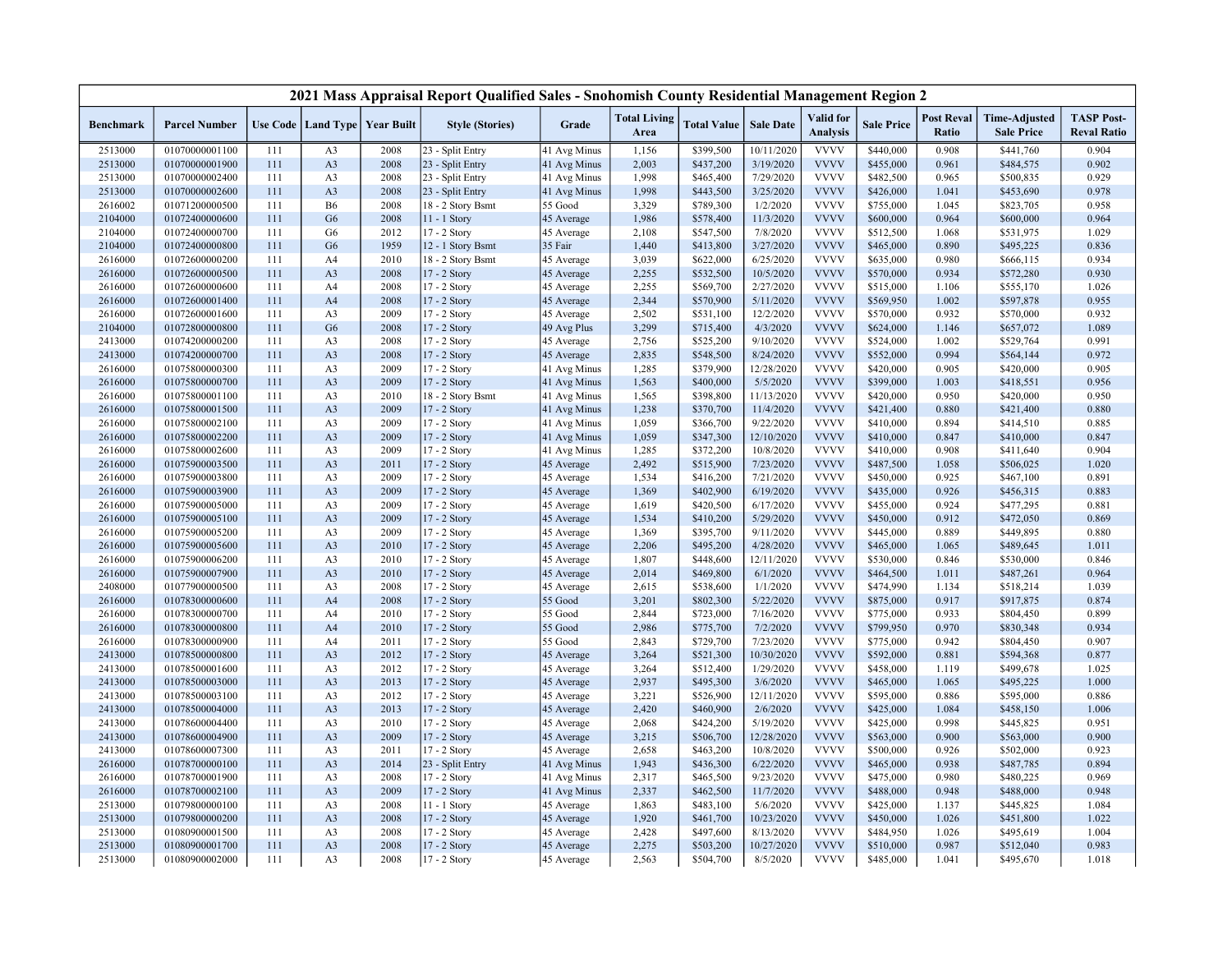|                    |                                  |            |                                   |              | 2021 Mass Appraisal Report Qualified Sales - Snohomish County Residential Management Region 2 |                           |                             |                        |                        |                              |                        |                            |                                           |                                         |
|--------------------|----------------------------------|------------|-----------------------------------|--------------|-----------------------------------------------------------------------------------------------|---------------------------|-----------------------------|------------------------|------------------------|------------------------------|------------------------|----------------------------|-------------------------------------------|-----------------------------------------|
| <b>Benchmark</b>   | <b>Parcel Number</b>             |            | Use Code   Land Type   Year Built |              | <b>Style (Stories)</b>                                                                        | Grade                     | <b>Total Living</b><br>Area | <b>Total Value</b>     | <b>Sale Date</b>       | Valid for<br><b>Analysis</b> | <b>Sale Price</b>      | <b>Post Reval</b><br>Ratio | <b>Time-Adjusted</b><br><b>Sale Price</b> | <b>TASP Post-</b><br><b>Reval Ratio</b> |
| 2513000            | 01080900004300                   | 111        | A <sub>3</sub>                    | 2008         | 17 - 2 Story                                                                                  | 45 Average                | 2,275                       | \$483,700              | 8/28/2020              | <b>VVVV</b>                  | \$470,000              | 1.029                      | \$480,340                                 | 1.007                                   |
| 2616000            | 01081000000500                   | 111        | A <sub>3</sub>                    | 2010         | 17 - 2 Story                                                                                  | 45 Average                | 2,427                       | \$518,100              | 9/15/2020              | <b>VVVV</b>                  | \$523,000              | 0.991                      | \$528,753                                 | 0.980                                   |
| 2616000            | 01082100000400                   | 111        | A <sub>3</sub>                    | 2009         | 17 - 2 Story                                                                                  | 45 Average                | 1,816                       | \$457,400              | 4/16/2020              | <b>VVVV</b>                  | \$429,000              | 1.066                      | \$451,737                                 | 1.013                                   |
| 2616000            | 01082100000800                   | 111        | A <sub>3</sub>                    | 2009         | 17 - 2 Story                                                                                  | 45 Average                | 3,131                       | \$588,100              | 1/2/2020               | <b>VVVV</b>                  | \$559,950              | 1.050                      | \$610,905                                 | 0.963                                   |
| 2513000            | 01083400000100                   | 111        | A <sub>3</sub>                    | 2008         | 17 - 2 Story                                                                                  | 45 Average                | 2,020                       | \$455,100              | 5/4/2020               | <b>VVVV</b>                  | \$449,950              | 1.011                      | \$471,998                                 | 0.964                                   |
| 2513000            | 01083400007600                   | 111        | A <sub>3</sub>                    | 2011         | 17 - 2 Story                                                                                  | 45 Average                | 2,265                       | \$476,800              | 4/8/2020               | <b>VVVV</b>                  | \$470,000              | 1.014                      | \$494,910                                 | 0.963                                   |
| 2513000            | 01083400009100                   | 111        | A <sub>3</sub>                    | 2008         | 17 - 2 Story                                                                                  | 45 Average                | 3,142                       | \$569,700              | 9/9/2020               | <b>VVVV</b>                  | \$579,000              | 0.984                      | \$585,369                                 | 0.973                                   |
| 2513000            | 01083400010000                   | 111        | A <sub>3</sub>                    | 2011         | 17 - 2 Story                                                                                  | 45 Average                | 2,535                       | \$500,600              | 1/31/2020              | <b>VVVV</b>                  | \$500,000              | 1.001                      | \$545,500                                 | 0.918                                   |
| 2106000            | 01083800000300                   | 111        | A <sub>3</sub>                    | 2009         | 17 - 2 Story                                                                                  | 45 Average                | 1,406                       | \$362,400              | 6/30/2020              | <b>VVVV</b>                  | \$382,000              | 0.949                      | \$400,718                                 | 0.904                                   |
| 2106000            | 01083800001800                   | 111        | A <sub>3</sub>                    | 2009         | 17 - 2 Story                                                                                  | 41 Avg Minus              | 1,459                       | \$354,600              | 10/7/2020              | <b>VVVV</b>                  | \$405,000              | 0.876                      | \$406,620                                 | 0.872                                   |
| 2413000            | 01084700002200                   | 111        | A <sub>3</sub>                    | 2009         | 23 - Split Entry                                                                              | 45 Average                | 1,855                       | \$449,000              | 3/20/2020              | <b>VVVV</b>                  | \$425,000              | 1.056                      | \$452,625                                 | 0.992                                   |
| 2413000            | 01084700003200                   | 111        | A <sub>3</sub>                    | 2009         | 11 - 1 Story                                                                                  | 45 Average                | 1,191                       | \$384,700              | 12/9/2020              | <b>VVVV</b>                  | \$400,000              | 0.962                      | \$400,000                                 | 0.962                                   |
| 2413000            | 01084700004400                   | 111        | A <sub>3</sub>                    | 2008         | 11 - 1 Story                                                                                  | 45 Average                | 1,480                       | \$422,200              | 12/29/2020             | <b>VVVV</b>                  | \$420,000              | 1.005                      | \$420,000                                 | 1.005                                   |
| 2413000            | 01084700004800                   | 111        | A <sub>3</sub>                    | 2008         | 17 - 2 Story                                                                                  | 45 Average                | 1,899                       | \$448,700              | 9/22/2020              | <b>VVVV</b>                  | \$450,000              | 0.997                      | \$454,950                                 | 0.986                                   |
| 2105000            | 01086100000500                   | 111        | G <sub>6</sub>                    | 2011         | 11 - 1 Story                                                                                  | 55 Good                   | 3,212                       | \$904,500              | 12/2/2020              | <b>VVVV</b>                  | \$1,060,000            | 0.853                      | \$1,060,000                               | 0.853                                   |
| 2105000            | 01087900001000                   | 111        | G <sub>6</sub>                    | 2012         | 11 - 1 Story                                                                                  | 49 Avg Plus               | 1,863                       | \$555,800              | 1/2/2020               | <b>VVVV</b>                  | \$565,000              | 0.984                      | \$616,415                                 | 0.902                                   |
| 2408000            | 01089200000200                   | 111        | A <sub>3</sub>                    | 2013         | $17 - 2$ Story                                                                                | 45 Average                | 3,462                       | \$597,000              | 8/3/2020               | <b>VVVV</b>                  | \$567,500              | 1.052                      | \$579,985                                 | 1.029                                   |
| 2408000            | 01089200001100                   | 111        | A <sub>3</sub>                    | 2013         | 17 - 2 Story                                                                                  | 45 Average                | 2,777                       | \$525,900              | 6/8/2020               | <b>VVVV</b>                  | \$530,000              | 0.992                      | \$555,970                                 | 0.946                                   |
| 2408000            | 01089200001500                   | 111        | A <sub>3</sub>                    | 2013         | 23 - Split Entry                                                                              | 45 Average                | 2,137                       | \$454,300              | 7/31/2020              | <b>VVVV</b>                  | \$475,000              | 0.956                      | \$493,050                                 | 0.921                                   |
| 2513000            | 01090100001200                   | 111        | A <sub>3</sub>                    | 2008         | 23 - Split Entry                                                                              | 45 Average                | 2,164                       | \$480,100              | 11/19/2020             | <b>VVVV</b>                  | \$510,000              | 0.941                      | \$510,000                                 | 0.941                                   |
| 2616000            | 01090300000200                   | 111        | A <sub>3</sub>                    | 2013         | 17 - 2 Story                                                                                  | 45 Average                | 2,135                       | \$490,200              | 7/1/2020               | <b>VVVV</b>                  | \$485,000              | 1.011                      | \$503,430                                 | 0.974                                   |
| 2616000            | 01090300001400                   | 111        | A <sub>3</sub>                    | 2008         | 17 - 2 Story                                                                                  | 45 Average                | 2,981                       | \$590,900              | 11/12/2020             | <b>VVVV</b>                  | \$640,000              | 0.923                      | \$640,000                                 | 0.923                                   |
| 2616000            | 01090300003200                   | 111        | A <sub>3</sub>                    | 2012         | 17 - 2 Story                                                                                  | 45 Average                | 2,237                       | \$514,400              | 8/11/2020              | <b>VVVV</b>                  | \$505,000              | 1.019                      | \$516,110                                 | 0.997                                   |
| 2616000            | 01090300003300                   | 111        | A <sub>3</sub>                    | 2011         | 17 - 2 Story                                                                                  | 45 Average                | 1,897                       | \$484,200              | 11/19/2020             | <b>VVVV</b><br><b>VVVV</b>   | \$521,000              | 0.929                      | \$521,000                                 | 0.929                                   |
| 2616000            | 01090300006900                   | 111        | A <sub>3</sub>                    | 2011         | 17 - 2 Story                                                                                  | 45 Average                | 2,247                       | \$509,600              | 2/13/2020              | <b>VVVV</b>                  | \$510,000              | 0.999                      | \$549,780                                 | 0.927                                   |
| 2616000            | 01090300007000                   | 111        | A <sub>3</sub>                    | 2011         | 17 - 2 Story                                                                                  | 45 Average                | 2,298                       | \$512,500              | 11/20/2020             |                              | \$514,500              | 0.996                      | \$514,500                                 | 0.996                                   |
| 2616000            | 01090300007400                   | 111        | A <sub>3</sub>                    | 2013         | 17 - 2 Story                                                                                  | 45 Average                | 1,937                       | \$487,700              | 4/9/2020               | <b>VVVV</b><br><b>VVVV</b>   | \$479,000              | 1.018<br>0.981             | \$504,387                                 | 0.967                                   |
| 2616000<br>2105000 | 01090300007600<br>01092700000100 | 111<br>111 | A <sub>3</sub><br><b>B6</b>       | 2012<br>2008 | 17 - 2 Story<br>17 - 2 Story                                                                  | 45 Average<br>49 Avg Plus | 3,093<br>2,690              | \$598,200<br>\$631,400 | 7/15/2020<br>3/30/2020 | <b>VVVV</b>                  | \$610,000<br>\$639,000 | 0.988                      | \$633,180<br>\$680,535                    | 0.945<br>0.928                          |
|                    | 01094400000100                   | 111        |                                   |              |                                                                                               |                           | 2,049                       |                        |                        | <b>VVVV</b>                  |                        | 1.000                      |                                           | 0.939                                   |
| 2413000<br>2104000 | 01096200000900                   | 111        | A <sub>3</sub><br>G <sub>6</sub>  | 2009<br>2013 | 17 - 2 Story<br>$17 - 2$ Story                                                                | 45 Average<br>49 Avg Plus | 2,589                       | \$447,000<br>\$647,600 | 3/18/2020<br>3/11/2020 | <b>VVVV</b>                  | \$447,000<br>\$640,000 | 1.012                      | \$476,055<br>\$681,600                    | 0.950                                   |
| 2104000            | 01096200001300                   | 111        | G <sub>6</sub>                    | 2011         | 11 - 1 Story                                                                                  | 49 Avg Plus               | 2,489                       | \$679,800              | 10/5/2020              | <b>VVVV</b>                  | \$666,000              | 1.021                      | \$668,664                                 | 1.017                                   |
| 2513000            | 01097900000400                   | 111        | A <sub>3</sub>                    | 2009         | $11 - 1$ Story                                                                                | 45 Average                | 1,387                       | \$414,400              | 6/8/2020               | <b>VVVV</b>                  | \$429,950              | 0.964                      | \$451,018                                 | 0.919                                   |
| 2513000            | 01097900005300                   | 111        | A <sub>3</sub>                    | 2008         | 17 - 2 Story                                                                                  | 45 Average                | 2,563                       | \$511,000              | 8/18/2020              | <b>VVVV</b>                  | \$500,000              | 1.022                      | \$511,000                                 | 1.000                                   |
| 2513000            | 01097900006100                   | 111        | A <sub>3</sub>                    | 2010         | 17 - 2 Story                                                                                  | 45 Average                | 2,561                       | \$514,600              | 8/11/2020              | <b>VVVV</b>                  | \$487,000              | 1.057                      | \$497,714                                 | 1.034                                   |
| 2513000            | 01097900006900                   | 111        | A <sub>3</sub>                    | 2010         | 11 - 1 Story                                                                                  | 45 Average                | 1,422                       | \$426,000              | 5/6/2020               | <b>VVVV</b>                  | \$395,000              | 1.078                      | \$414,355                                 | 1.028                                   |
| 2616000            | 01100100000300                   | 111        | A <sub>3</sub>                    | 2009         | 17 - 2 Story                                                                                  | 45 Average                | 2,201                       | \$487,000              | 5/11/2020              | <b>VVVV</b>                  | \$458,000              | 1.063                      | \$480,442                                 | 1.014                                   |
| 2616000            | 01100100001100                   | 111        | A <sub>3</sub>                    | 2009         | 17 - 2 Story                                                                                  | 45 Average                | 1,550                       | \$425,800              | 11/3/2020              | <b>VVVV</b>                  | \$470,000              | 0.906                      | \$470,000                                 | 0.906                                   |
| 2513000            | 01101500000300                   | 111        | A <sub>3</sub>                    | 2011         | 17 - 2 Story                                                                                  | 49 Avg Plus               | 2,489                       | \$563,900              | 8/3/2020               | <b>VVVV</b>                  | \$545,000              | 1.035                      | \$556,990                                 | 1.012                                   |
| 2513000            | 01101500001100                   | 111        | A <sub>3</sub>                    | 2009         | 18 - 2 Story Bsmt                                                                             | 49 Avg Plus               | 4,286                       | \$698,400              | 10/5/2020              | <b>VVVV</b>                  | \$900,000              | 0.776                      | \$903,600                                 | 0.773                                   |
| 2513000            | 01104300000300                   | 111        | A <sub>3</sub>                    | 2009         | 11 - 1 Story                                                                                  | 41 Avg Minus              | 1,524                       | \$406,400              | 12/28/2020             | <b>VVVV</b>                  | \$475,000              | 0.856                      | \$475,000                                 | 0.856                                   |
| 2513000            | 01104300003100                   | 111        | A <sub>3</sub>                    | 2010         | 11 - 1 Story                                                                                  | 41 Avg Minus              | 1,524                       | \$412,600              | 5/27/2020              | <b>VVVV</b>                  | \$440,000              | 0.938                      | \$461,560                                 | 0.894                                   |
| 2513000            | 01104300004200                   | 111        | A <sub>3</sub>                    | 2013         | 17 - 2 Story                                                                                  | 41 Avg Minus              | 1,838                       | \$436,300              | 7/9/2020               | <b>VVVV</b>                  | \$465,000              | 0.938                      | \$482,670                                 | 0.904                                   |
| 2513000            | 01104300004800                   | 111        | A <sub>3</sub>                    | 2009         | 17 - 2 Story                                                                                  | 41 Avg Minus              | 1,430                       | \$390,200              | 7/29/2020              | <b>VVVV</b>                  | \$436,000              | 0.895                      | \$452,568                                 | 0.862                                   |
| 2513000            | 01104300006000                   | 111        | A <sub>3</sub>                    | 2010         | 17 - 2 Story                                                                                  | 41 Avg Minus              | 1,430                       | \$388,500              | 2/21/2020              | <b>VVVV</b>                  | \$406,000              | 0.957                      | \$437,668                                 | 0.888                                   |
| 2516000            | 01105300002500                   | 111        | A <sub>3</sub>                    | 2013         | 17 - 2 Story                                                                                  | 49 Avg Plus               | 2,932                       | \$632,200              | 5/5/2020               | <b>VVVV</b>                  | \$575,000              | 1.099                      | \$603,175                                 | 1.048                                   |
| 2516000            | 01105300003000                   | 111        | A <sub>3</sub>                    | 2012         | $11 - 1$ Story                                                                                | 49 Avg Plus               | 1,700                       | \$486,900              | 6/3/2020               | <b>VVVV</b>                  | \$503,500              | 0.967                      | \$528,172                                 | 0.922                                   |
| 2516000            | 01105300004000                   | 111        | A <sub>3</sub>                    | 2011         | 17 - 2 Story                                                                                  | 49 Avg Plus               | 2,990                       | \$596,500              | 4/23/2020              | <b>VVVV</b>                  | \$565,000              | 1.056                      | \$594,945                                 | 1.003                                   |
| 2516000            | 01105300004800                   | 111        | A <sub>3</sub>                    | 2013         | 12 - 1 Story Bsmt                                                                             | 49 Avg Plus               | 3,035                       | \$618,300              | 4/4/2020               | <b>VVVV</b>                  | \$540,000              | 1.145                      | \$568,620                                 | 1.087                                   |
| 2516000            | 01105300005800                   | 111        | A <sub>3</sub>                    | 2012         | 17 - 2 Story                                                                                  | 49 Avg Plus               | 3,039                       | \$611,900              | 7/29/2020              | <b>VVVV</b>                  | \$630,000              | 0.971                      | \$653,940                                 | 0.936                                   |
| 2516000            | 01105300007700                   | 111        | A <sub>3</sub>                    | 2013         | 12 - 1 Story Bsmt                                                                             | 49 Avg Plus               | 3,040                       | \$608,800              | 8/12/2020              | <b>VVVV</b>                  | \$639,000              | 0.953                      | \$653,058                                 | 0.932                                   |
| 2513000            | 01107000000200                   | 111        | A <sub>3</sub>                    | 2009         | 17 - 2 Story                                                                                  | 45 Average                | 2,262                       | \$475,900              | 2/19/2020              | <b>VVVV</b>                  | \$452,500              | 1.052                      | \$487,795                                 | 0.976                                   |
| 2513000            | 01107000000900                   | 111        | A <sub>3</sub>                    | 2013         | 17 - 2 Story                                                                                  | 45 Average                | 2,277                       | \$492,300              | 6/12/2020              | <b>VVVV</b>                  | \$450,000              | 1.094                      | \$472,050                                 | 1.043                                   |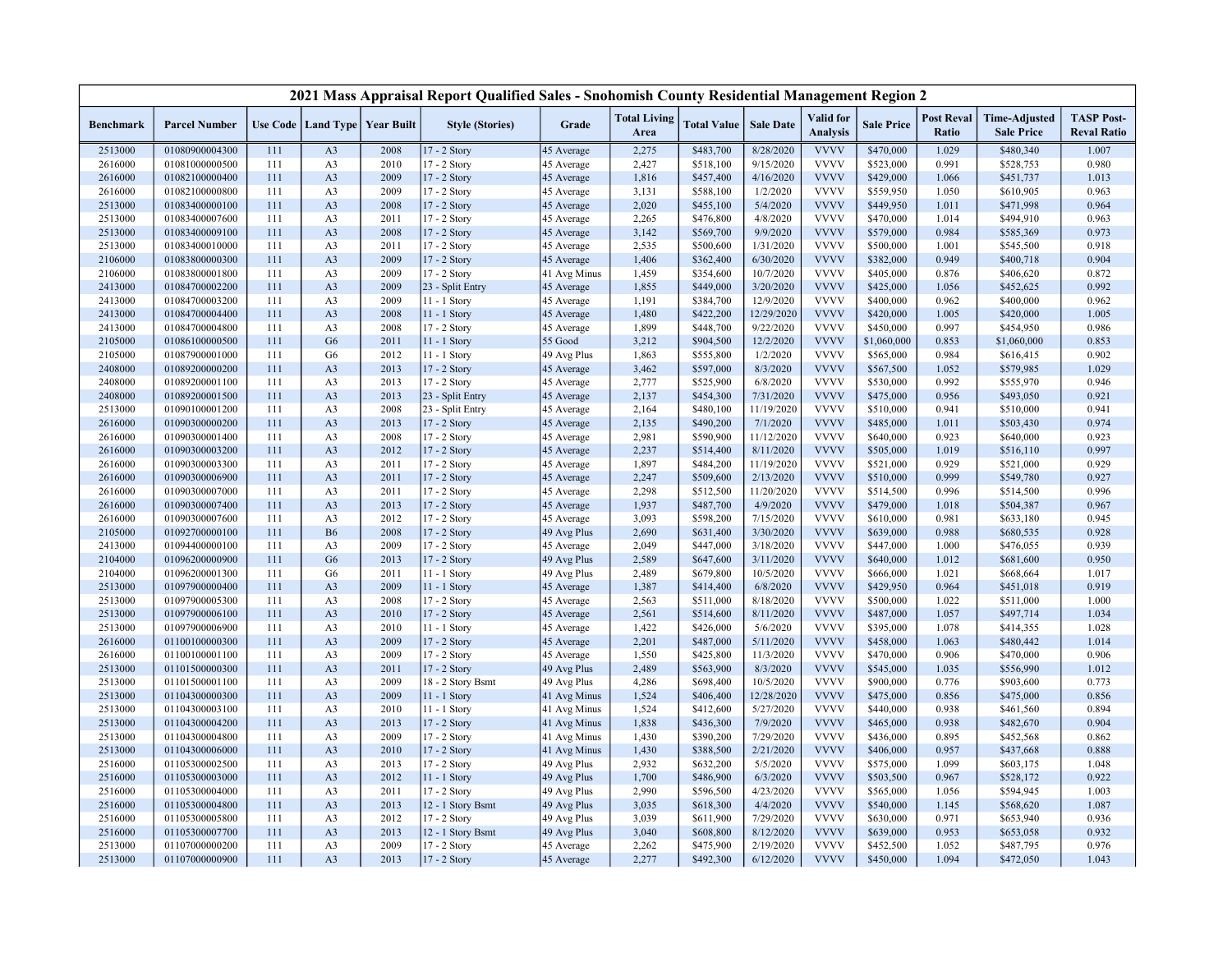|                  |                      |     |                                   |      | 2021 Mass Appraisal Report Qualified Sales - Snohomish County Residential Management Region 2 |              |                             |                    |                  |                                     |                   |                            |                                           |                                         |
|------------------|----------------------|-----|-----------------------------------|------|-----------------------------------------------------------------------------------------------|--------------|-----------------------------|--------------------|------------------|-------------------------------------|-------------------|----------------------------|-------------------------------------------|-----------------------------------------|
| <b>Benchmark</b> | <b>Parcel Number</b> |     | Use Code   Land Type   Year Built |      | <b>Style (Stories)</b>                                                                        | Grade        | <b>Total Living</b><br>Area | <b>Total Value</b> | <b>Sale Date</b> | <b>Valid</b> for<br><b>Analysis</b> | <b>Sale Price</b> | <b>Post Reval</b><br>Ratio | <b>Time-Adjusted</b><br><b>Sale Price</b> | <b>TASP Post-</b><br><b>Reval Ratio</b> |
| 2408000          | 01107700000400       | 111 | A <sub>3</sub>                    | 2012 | 17 - 2 Story                                                                                  | 45 Average   | 1,909                       | \$433,900          | 10/26/2020       | <b>VVVV</b>                         | \$485,000         | 0.895                      | \$486,940                                 | 0.891                                   |
| 2408000          | 01107700000900       | 111 | A <sub>3</sub>                    | 2012 | 17 - 2 Story                                                                                  | 45 Average   | 2,460                       | \$508,400          | 9/2/2020         | <b>VVVV</b>                         | \$505,000         | 1.007                      | \$510,555                                 | 0.996                                   |
| 2413000          | 01114900000100       | 111 | A <sub>3</sub>                    | 2010 | 17 - 2 Story                                                                                  | 45 Average   | 1,944                       | \$453,100          | 4/17/2020        | <b>VVVV</b>                         | \$440,000         | 1.030                      | \$463,320                                 | 0.978                                   |
| 2413000          | 01114900001700       | 111 | A <sub>3</sub>                    | 2011 | 11 - 1 Story                                                                                  | 45 Average   | 1,270                       | \$400,900          | 8/24/2020        | <b>VVVV</b>                         | \$430,000         | 0.932                      | \$439,460                                 | 0.912                                   |
| 2513000          | 01116400000400       | 111 | A <sub>3</sub>                    | 2012 | 23 - Split Entry                                                                              | 41 Avg Minus | 2,207                       | \$437,300          | 1/8/2020         | <b>VVVV</b>                         | \$408,160         | 1.071                      | \$445,303                                 | 0.982                                   |
| 2513000          | 01116400000900       | 111 | A <sub>3</sub>                    | 2012 | 23 - Split Entry                                                                              | 41 Avg Minus | 2,207                       | \$437,300          | 5/22/2020        | <b>VVVV</b>                         | \$419,000         | 1.044                      | \$439,531                                 | 0.995                                   |
| 2513000          | 01116400001500       | 111 | A <sub>3</sub>                    | 2012 | 23 - Split Entry                                                                              | 41 Avg Minus | 2,207                       | \$442,800          | 12/1/2020        | <b>VVVV</b>                         | \$485,000         | 0.913                      | \$485,000                                 | 0.913                                   |
| 2513000          | 01116400001700       | 111 | A <sub>3</sub>                    | 2012 | 23 - Split Entry                                                                              | 45 Average   | 2,207                       | \$471,200          | 8/10/2020        | <b>VVVV</b>                         | \$485,000         | 0.972                      | \$495,670                                 | 0.951                                   |
| 2616000          | 01117400002100       | 111 | A <sub>3</sub>                    | 2011 | 17 - 2 Story                                                                                  | 41 Avg Minus | 1,921                       | \$424,900          | 9/30/2020        | <b>VVVV</b>                         | \$460,000         | 0.924                      | \$465,060                                 | 0.914                                   |
| 2616000          | 01117400002200       | 111 | A <sub>3</sub>                    | 2011 | 17 - 2 Story                                                                                  | 41 Avg Minus | 1,921                       | \$423,700          | 7/28/2020        | <b>VVVV</b>                         | \$415,000         | 1.021                      | \$430,770                                 | 0.984                                   |
| 2616000          | 01117400002300       | 111 | A <sub>3</sub>                    | 2012 | 17 - 2 Story                                                                                  | 41 Avg Minus | 1,626                       | \$396,300          | 6/17/2020        | <b>VVVV</b>                         | \$395,000         | 1.003                      | \$414,355                                 | 0.956                                   |
| 2616000          | 01117400004700       | 111 | A <sub>3</sub>                    | 2010 | 17 - 2 Story                                                                                  | 41 Avg Minus | 1,560                       | \$390,200          | 6/24/2020        | <b>VVVV</b>                         | \$455,000         | 0.858                      | \$477,295                                 | 0.818                                   |
| 2616000          | 01117400005100       | 111 | A <sub>3</sub>                    | 2011 | 17 - 2 Story                                                                                  | 41 Avg Minus | 1,626                       | \$396,300          | 5/18/2020        | <b>VVVV</b>                         | \$425,000         | 0.932                      | \$445,825                                 | 0.889                                   |
| 2616000          | 01118800000200       | 111 | A <sub>3</sub>                    | 2011 | 17 - 2 Story                                                                                  | 45 Average   | 1,442                       | \$395,300          | 7/24/2020        | <b>VVVV</b>                         | \$415,000         | 0.953                      | \$430,770                                 | 0.918                                   |
| 2616000          | 01118800000500       | 111 | A <sub>3</sub>                    | 2011 | $17 - 2$ Story                                                                                | 45 Average   | 1,675                       | \$422,300          | 10/5/2020        | <b>VVVV</b>                         | \$462,000         | 0.914                      | \$463,848                                 | 0.910                                   |
| 2616000          | 01118800000900       | 111 | A <sub>3</sub>                    | 2011 | 17 - 2 Story                                                                                  | 45 Average   | 1,675                       | \$417,700          | 3/4/2020         | <b>VVVV</b>                         | \$450,000         | 0.928                      | \$479,250                                 | 0.872                                   |
| 2616000          | 01119000000500       | 111 | A <sub>3</sub>                    | 2011 | 17 - 2 Story                                                                                  | 45 Average   | 2,038                       | \$461,800          | 5/13/2020        | <b>VVVV</b>                         | \$432,882         | 1.067                      | \$454,093                                 | 1.017                                   |
| 2616000          | 01119100000800       | 111 | A <sub>3</sub>                    | 2012 | 17 - 2 Story                                                                                  | 45 Average   | 1,438                       | \$406,000          | 10/15/2020       | <b>VVVV</b>                         | \$447,499         | 0.907                      | \$449,289                                 | 0.904                                   |
| 2616000          | 01119200001000       | 111 | A <sub>3</sub>                    | 2013 | 17 - 2 Story                                                                                  | 45 Average   | 2,362                       | \$506,700          | 11/18/2020       | <b>VVVV</b>                         | \$532,500         | 0.952                      | \$532,500                                 | 0.952                                   |
| 2616000          | 01120600000700       | 111 | A <sub>3</sub>                    | 2011 | 17 - 2 Story                                                                                  | 45 Average   | 2,525                       | \$523,500          | 1/7/2020         | <b>VVVV</b>                         | \$475,000         | 1.102                      | \$518,225                                 | 1.010                                   |
| 2616000          | 01120600001800       | 111 | A <sub>3</sub>                    | 2012 | 17 - 2 Story                                                                                  | 45 Average   | 2,290                       | \$491,700          | 8/26/2020        | <b>VVVV</b>                         | \$520,000         | 0.946                      | \$531,440                                 | 0.925                                   |
| 2616000          | 01120600003900       | 111 | A <sub>3</sub>                    | 2012 | 17 - 2 Story                                                                                  | 45 Average   | 2,540                       | \$522,400          | 11/13/2020       | <b>VVVV</b>                         | \$450,000         | 1.161                      | \$450,000                                 | 1.161                                   |
| 2105000          | 01126400001000       | 111 | <b>B6</b>                         | 2017 | 11 - 1 Story                                                                                  | 55 Good      | 2,365                       | \$812,100          | 4/13/2020        | <b>VVVV</b>                         | \$730,000         | 1.112                      | \$768,690                                 | 1.056                                   |
| 2105000          | 01129800000900       | 111 | G <sub>6</sub>                    | 2013 | 17 - 2 Story                                                                                  | 49 Avg Plus  | 2,268                       | \$600,100          | 1/22/2020        | <b>VVVV</b>                         | \$595,000         | 1.009                      | \$649,145                                 | 0.924                                   |
| 2413000          | 01130000000100       | 111 | A <sub>3</sub>                    | 2014 | 17 - 2 Story                                                                                  | 45 Average   | 2,055                       | \$477,400          | 11/24/2020       | <b>VVVV</b>                         | \$495,000         | 0.964                      | \$495,000                                 | 0.964                                   |
| 2413000          | 01130000003000       | 111 | A <sub>3</sub>                    | 2014 | 11 - 1 Story                                                                                  | 45 Average   | 1,469                       | \$448,800          | 12/15/2020       | <b>VVVV</b>                         | \$496,000         | 0.905                      | \$496,000                                 | 0.905                                   |
| 2413000          | 01130000003500       | 111 | A <sub>3</sub>                    | 2013 | 17 - 2 Story                                                                                  | 45 Average   | 1,885                       | \$456,400          | 9/11/2020        | <b>VVVV</b>                         | \$479,000         | 0.953                      | \$484,269                                 | 0.942                                   |
| 2413000          | 01130000003900       | 111 | A <sub>3</sub>                    | 2013 | $11 - 1$ Story                                                                                | 45 Average   | 1,481                       | \$432,500          | 7/14/2020        | <b>VVVV</b>                         | \$445,500         | 0.971                      | \$462,429                                 | 0.935                                   |
| 2513000          | 01130700003300       | 111 | A <sub>3</sub>                    | 2014 | 17 - 2 Story                                                                                  | 45 Average   | 2,449                       | \$509,900          | 12/2/2020        | <b>VVVV</b>                         | \$540,000         | 0.944                      | \$540,000                                 | 0.944                                   |
| 2513000          | 01130700005000       | 111 | A <sub>3</sub>                    | 2015 | 17 - 2 Story                                                                                  | 45 Average   | 1,856                       | \$457,800          | 2/6/2020         | <b>VVVV</b>                         | \$435,000         | 1.052                      | \$468,930                                 | 0.976                                   |
| 2513000          | 01130700005200       | 111 | A <sub>3</sub>                    | 2015 | 17 - 2 Story                                                                                  | 45 Average   | 2,685                       | \$543,900          | 10/29/2020       | <b>VVVV</b>                         | \$565,000         | 0.963                      | \$567,260                                 | 0.959                                   |
| 2513000          | 01130700006700       | 111 | A <sub>3</sub>                    | 2013 | 17 - 2 Story                                                                                  | 45 Average   | 2,022                       | \$475,000          | 11/9/2020        | <b>VVVV</b>                         | \$500,000         | 0.950                      | \$500,000                                 | 0.950                                   |
| 2104000          | 01131400000800       | 111 | G <sub>6</sub>                    | 2014 | $11 - 1$ Story                                                                                | 49 Avg Plus  | 1,857                       | \$550,300          | 6/18/2020        | <b>VVVV</b>                         | \$610,000         | 0.902                      | \$639,890                                 | 0.860                                   |
| 2413000          | 01131900001000       | 111 | A1                                | 2015 | 17 - 2 Story                                                                                  | 45 Average   | 2,062                       | \$411,000          | 8/29/2020        | <b>VVVV</b>                         | \$466,950         | 0.880                      | \$477,223                                 | 0.861                                   |
| 2413000          | 01131900002500       | 111 | A1                                | 2015 | 17 - 2 Story                                                                                  | 45 Average   | 2,349                       | \$440,300          | 8/25/2020        | <b>VVVV</b>                         | \$480,000         | 0.917                      | \$490,560                                 | 0.898                                   |
| 2413000          | 01131900005500       | 111 | A1                                | 2014 | 17 - 2 Story                                                                                  | 45 Average   | 2,846                       | \$488,400          | 4/21/2020        | <b>VVVV</b>                         | \$440,000         | 1.110                      | \$463,320                                 | 1.054                                   |
| 2413000          | 01131900005800       | 111 | A1                                | 2014 | 17 - 2 Story                                                                                  | 45 Average   | 1,964                       | \$409,300          | 7/14/2020        | <b>VVVV</b>                         | \$427,700         | 0.957                      | \$443,953                                 | 0.922                                   |
| 2413000          | 01131900006000       | 111 | A <sub>1</sub>                    | 2014 | $20 - 2 +$ Story                                                                              | 45 Average   | 3,359                       | \$509,800          | 6/8/2020         | <b>VVVV</b>                         | \$498,000         | 1.024                      | \$522,402                                 | 0.976                                   |
| 2413000          | 01131900006100       | 111 | A1                                | 2015 | 17 - 2 Story                                                                                  | 45 Average   | 3,264                       | \$523,700          | 9/15/2020        | <b>VVVV</b>                         | \$500,000         | 1.047                      | \$505,500                                 | 1.036                                   |
| 2413000          | 01131900006200       | 111 | A1                                | 2015 | 17 - 2 Story                                                                                  | 45 Average   | 2,062                       | \$420,500          | 5/4/2020         | <b>VVVV</b>                         | \$445,950         | 0.943                      | \$467,802                                 | 0.899                                   |
| 2616000          | 01133800000700       | 111 | A <sub>3</sub>                    | 2013 | 17 - 2 Story                                                                                  | 45 Average   | 2,478                       | \$544,600          | 11/30/2020       | <b>VVVV</b>                         | \$577,100         | 0.944                      | \$577,100                                 | 0.944                                   |
| 2616000          | 01133800001100       | 111 | A <sub>3</sub>                    | 2013 | 17 - 2 Story                                                                                  | 45 Average   | 2,478                       | \$534,700          | 12/1/2020        | <b>VVVV</b>                         | \$555,000         | 0.963                      | \$555,000                                 | 0.963                                   |
| 2616000          | 01133800003300       | 111 | A <sub>3</sub>                    | 2013 | 18 - 2 Story Bsmt                                                                             | 45 Average   | 3,449                       | \$628,600          | 8/25/2020        | <b>VVVV</b>                         | \$659,000         | 0.954                      | \$673,498                                 | 0.933                                   |
| 2616000          | 01133800003500       | 111 | A <sub>3</sub>                    | 2014 | 18 - 2 Story Bsmt                                                                             | 45 Average   | 3,000                       | \$582,100          | 12/3/2020        | <b>VVVV</b>                         | \$680,000         | 0.856                      | \$680,000                                 | 0.856                                   |
| 2513000          | 01133900000900       | 111 | A <sub>3</sub>                    | 2014 | 17 - 2 Story                                                                                  | 45 Average   | 2,256                       | \$468,300          | 3/6/2020         | <b>VVVV</b>                         | \$469,950         | 0.996                      | \$500,497                                 | 0.936                                   |
| 2513000          | 01133900001100       | 111 | A <sub>3</sub>                    | 2014 | 17 - 2 Story                                                                                  | 45 Average   | 2,486                       | \$509,100          | 12/17/2020       | <b>VVVV</b>                         | \$554,000         | 0.919                      | \$554,000                                 | 0.919                                   |
| 2616000          | 01136200002400       | 111 | A <sub>3</sub>                    | 2014 | 18 - 2 Story Bsmt                                                                             | 45 Average   | 2,767                       | \$526,200          | 8/18/2020        | <b>VVVV</b>                         | \$535,000         | 0.984                      | \$546,770                                 | 0.962                                   |
| 2616000          | 01136200004100       | 111 | A <sub>3</sub>                    | 2014 | 17 - 2 Story                                                                                  | 45 Average   | 1,868                       | \$449,700          | 2/27/2020        | <b>VVVV</b>                         | \$455,000         | 0.988                      | \$490,490                                 | 0.917                                   |
| 2616000          | 01137000000800       | 111 | A <sub>3</sub>                    | 2014 | 17 - 2 Story                                                                                  | 49 Avg Plus  | 3,318                       | \$697,600          | 5/5/2020         | <b>VVVV</b>                         | \$689,000         | 1.012                      | \$722,761                                 | 0.965                                   |
| 2616000          | 01137000001600       | 111 | A <sub>3</sub>                    | 2014 | 17 - 2 Story                                                                                  | 49 Avg Plus  | 3,318                       | \$725,100          | 7/30/2020        | <b>VVVV</b>                         | \$715,000         | 1.014                      | \$742,170                                 | 0.977                                   |
| 2616000          | 01139500000200       | 111 | A <sub>3</sub>                    | 2014 | 18 - 2 Story Bsmt                                                                             | 45 Average   | 2,988                       | \$566,300          | 4/13/2020        | <b>VVVV</b>                         | \$550,000         | 1.030                      | \$579,150                                 | 0.978                                   |
| 2616000          | 01139500000700       | 111 | A <sub>3</sub>                    | 2014 | 17 - 2 Story                                                                                  | 45 Average   | 2,332                       | \$511,700          | 10/28/2020       | <b>VVVV</b>                         | \$535,000         | 0.956                      | \$537,140                                 | 0.953                                   |
| 2616000          | 01139500001900       | 111 | A <sub>3</sub>                    | 2015 | 17 - 2 Story                                                                                  | 45 Average   | 2,565                       | \$545,600          | 7/23/2020        | <b>VVVV</b>                         | \$525,000         | 1.039                      | \$544,950                                 | 1.001                                   |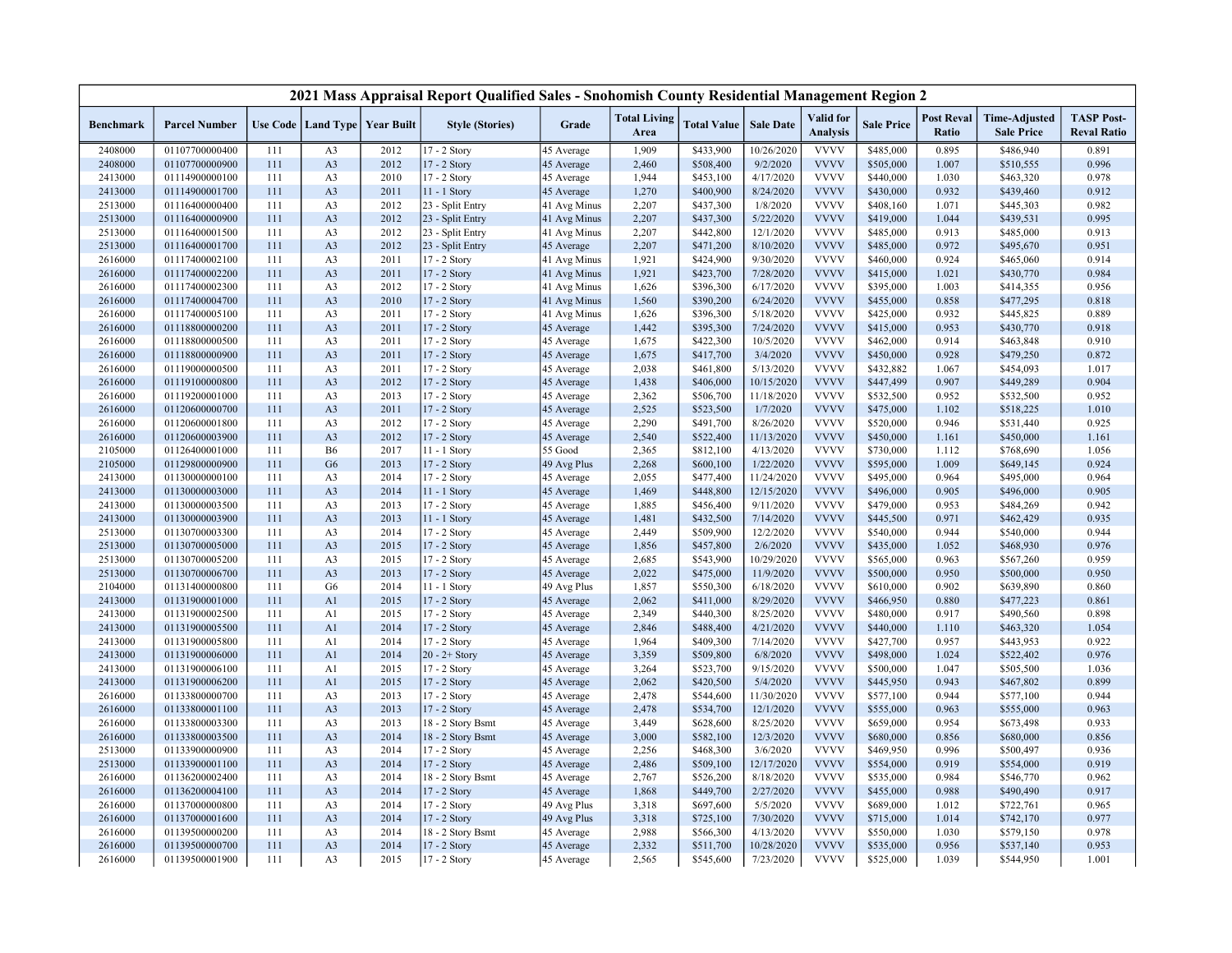|                    |                                  |            |                                   |              | 2021 Mass Appraisal Report Qualified Sales - Snohomish County Residential Management Region 2 |                          |                             |                        |                         |                                     |                        |                            |                                           |                                         |
|--------------------|----------------------------------|------------|-----------------------------------|--------------|-----------------------------------------------------------------------------------------------|--------------------------|-----------------------------|------------------------|-------------------------|-------------------------------------|------------------------|----------------------------|-------------------------------------------|-----------------------------------------|
| <b>Benchmark</b>   | <b>Parcel Number</b>             |            | Use Code   Land Type   Year Built |              | <b>Style (Stories)</b>                                                                        | Grade                    | <b>Total Living</b><br>Area | <b>Total Value</b>     | <b>Sale Date</b>        | <b>Valid</b> for<br><b>Analysis</b> | <b>Sale Price</b>      | <b>Post Reval</b><br>Ratio | <b>Time-Adjusted</b><br><b>Sale Price</b> | <b>TASP Post-</b><br><b>Reval Ratio</b> |
| 2616000            | 01141800000700                   | 111        | A <sub>3</sub>                    | 2016         | 17 - 2 Story                                                                                  | 45 Average               | 2,038                       | \$471,700              | 9/20/2020               | <b>VVVV</b>                         | \$492,250              | 0.958                      | \$497,665                                 | 0.948                                   |
| 2616000            | 01141800000800                   | 111        | A <sub>3</sub>                    | 2016         | 18 - 2 Story Bsmt                                                                             | 45 Average               | 3,265                       | \$572,100              | 6/1/2020                | <b>VVVV</b>                         | \$540,000              | 1.059                      | \$566,460                                 | 1.010                                   |
| 2616000            | 01141800001400                   | 111        | A <sub>3</sub>                    | 2016         | 18 - 2 Story Bsmt                                                                             | 45 Average               | 2,773                       | \$542,700              | 9/29/2020               | <b>VVVV</b>                         | \$550,000              | 0.987                      | \$556,050                                 | 0.976                                   |
| 2616000            | 01141800002400                   | 111        | A <sub>3</sub>                    | 2016         | 17 - 2 Story                                                                                  | 45 Average               | 2,706                       | \$556,300              | 3/6/2020                | <b>VVVV</b>                         | \$524,850              | 1.060                      | \$558,965                                 | 0.995                                   |
| 2616000            | 01141800003100                   | 111        | A <sub>3</sub>                    | 2016         | 17 - 2 Story                                                                                  | 45 Average               | 2,362                       | \$502,200              | 4/14/2020               | <b>VVVV</b>                         | \$495,000              | 1.015                      | \$521,235                                 | 0.963                                   |
| 2616000            | 01141800003400                   | 111        | A <sub>3</sub>                    | 2016         | 17 - 2 Story                                                                                  | 45 Average               | 2,286                       | \$494,900              | 9/25/2020               | <b>VVVV</b>                         | \$510,000              | 0.970                      | \$515,610                                 | 0.960                                   |
| 2616000            | 01141800003900                   | 111        | A <sub>3</sub>                    | 2016         | 17 - 2 Story                                                                                  | 45 Average               | 2,562                       | \$543,800              | 7/8/2020                | <b>VVVV</b>                         | \$530,000              | 1.026                      | \$550,140                                 | 0.988                                   |
| 2616000            | 01141800004100                   | 111        | A <sub>3</sub>                    | 2015         | 18 - 2 Story Bsmt                                                                             | 45 Average               | 3,097                       | \$554,300              | 9/15/2020               | <b>VVVV</b>                         | \$570,000              | 0.972                      | \$576,270                                 | 0.962                                   |
| 2616000            | 01141800004400                   | 111        | A <sub>3</sub>                    | 2016         | 17 - 2 Story                                                                                  | 45 Average               | 2,362                       | \$502,200              | 2/26/2020               | <b>VVVV</b>                         | \$474,950              | 1.057                      | \$511,996                                 | 0.981                                   |
| 2616000            | 01141800004600                   | 111        | A <sub>3</sub>                    | 2016         | 17 - 2 Story                                                                                  | 45 Average               | 2,562                       | \$523,800              | 8/11/2020               | <b>VVVV</b>                         | \$525,000              | 0.998                      | \$536,550                                 | 0.976                                   |
| 2616000            | 01141800005000                   | 111        | A <sub>3</sub>                    | 2016         | 17 - 2 Story                                                                                  | 45 Average               | 1,584                       | \$441,800              | 12/22/2020              | <b>VVVV</b>                         | \$465,000              | 0.950                      | \$465,000                                 | 0.950                                   |
| 2616000            | 01141800006800                   | 111        | A <sub>3</sub>                    | 2015         | 18 - 2 Story Bsmt                                                                             | 45 Average               | 3,265                       | \$575,600              | 4/8/2020                | <b>VVVV</b>                         | \$549,000              | 1.048                      | \$578,097                                 | 0.996                                   |
| 2616000            | 01141800006900                   | 111        | A <sub>3</sub>                    | 2015         | 18 - 2 Story Bsmt                                                                             | 45 Average               | 2,873                       | \$532,000              | 12/3/2020               | <b>VVVV</b>                         | \$550,000              | 0.967                      | \$550,000                                 | 0.967                                   |
| 2616000            | 01141800007100                   | 111        | A <sub>3</sub>                    | 2015         | 17 - 2 Story                                                                                  | 45 Average               | 1,584                       | \$398,500              | 5/13/2020               | <b>VVVV</b>                         | \$430,000              | 0.927                      | \$451,070                                 | 0.883                                   |
| 2616000            | 01141800007200                   | 111        | A <sub>3</sub>                    | 2015         | $17 - 2$ Story                                                                                | 45 Average               | 1,664                       | \$422,600              | 9/29/2020               | <b>VVVV</b>                         | \$455,000              | 0.929                      | \$460,005                                 | 0.919                                   |
| 2616000            | 01141800007300                   | 111        | A <sub>3</sub>                    | 2015         | 17 - 2 Story                                                                                  | 45 Average               | 1,869                       | \$433,400              | 3/4/2020                | <b>VVVV</b>                         | \$408,000              | 1.062                      | \$434,520                                 | 0.997                                   |
| 2616000            | 01141800007400                   | 111        | A <sub>3</sub>                    | 2015         | 17 - 2 Story                                                                                  | 45 Average               | 1,584                       | \$405,600              | 3/4/2020                | <b>VVVV</b>                         | \$425,000              | 0.954                      | \$452,625                                 | 0.896                                   |
| 2616000            | 01141800007500                   | 111        | A <sub>3</sub>                    | 2015         | 17 - 2 Story                                                                                  | 45 Average               | 1,483                       | \$392,700              | 4/23/2020               | <b>VVVV</b>                         | \$433,000              | 0.907                      | \$455,949                                 | 0.861                                   |
| 2616000            | 01141800008100                   | 111        | A <sub>3</sub>                    | 2015         | 17 - 2 Story                                                                                  | 45 Average               | 1,869                       | \$431,300              | 10/28/2020              | <b>VVVV</b>                         | \$475,000              | 0.908                      | \$476,900                                 | 0.904                                   |
| 2616000            | 01141800008200                   | 111        | A <sub>3</sub>                    | 2015         | 17 - 2 Story                                                                                  | 45 Average               | 1,584                       | \$405,600              | 1/1/2020                | <b>VVVV</b>                         | \$419,500              | 0.967                      | \$457,675                                 | 0.886                                   |
| 2616000            | 01141800008300                   | 111        | A <sub>3</sub>                    | 2015         | 17 - 2 Story                                                                                  | 45 Average               | 1,483                       | \$395,300              | 11/6/2020               | <b>VVVV</b>                         | \$452,700              | 0.873                      | \$452,700                                 | 0.873                                   |
| 2616000            | 01141800008700                   | 111        | A <sub>3</sub>                    | 2015         | 17 - 2 Story                                                                                  | 45 Average               | 2,706                       | \$537,200              | 10/15/2020              | <b>VVVV</b>                         | \$550,000              | 0.977                      | \$552,200                                 | 0.973                                   |
| 2616000            | 01141800010100                   | 111        | A <sub>3</sub>                    | 2015         | 17 - 2 Story                                                                                  | 45 Average               | 2,706                       | \$556,300              | 11/11/2020              | <b>VVVV</b>                         | \$641,942              | 0.867                      | \$641,942                                 | 0.867                                   |
| 2616000            | 01141800011000                   | 111        | A <sub>3</sub>                    | 2016         | 17 - 2 Story                                                                                  | 45 Average               | 2,038                       | \$471,700              | 5/19/2020               | <b>VVVV</b>                         | \$472,000              | 0.999                      | \$495,128                                 | 0.953                                   |
| 2516000            | 01142500000500                   | 111        | A <sub>3</sub>                    | 2015         | 17 - 2 Story                                                                                  | 41 Avg Minus             | 1,544                       | \$397,900              | 8/28/2020               | <b>VVVV</b>                         | \$450,000              | 0.884                      | \$459,900                                 | 0.865                                   |
| 2104000            | 01143000000500                   | 111        | G6                                | 2015         | 12 - 1 Story Bsmt                                                                             | 45 Average               | 2,840                       | \$625,000              | 7/14/2020               | <b>VVVV</b>                         | \$645,000              | 0.969                      | \$669,510                                 | 0.934                                   |
| 2616000            | 01143400000700                   | 111        | A <sub>3</sub>                    | 2015         | 17 - 2 Story                                                                                  | 45 Average               | 2,028                       | \$498,800              | 12/1/2020               | <b>VVVV</b>                         | \$545,000              | 0.915                      | \$545,000                                 | 0.915                                   |
| 2616000            | 01143400000900                   | 111        | A <sub>3</sub><br>A <sub>3</sub>  | 2015<br>2015 | 17 - 2 Story                                                                                  | 45 Average               | 2,312                       | \$530,400              | 2/13/2020               | <b>VVVV</b><br><b>VVVV</b>          | \$534,950              | 0.991<br>0.924             | \$576,676                                 | 0.920                                   |
| 2616000            | 01143400001500                   | 111        |                                   |              | 17 - 2 Story                                                                                  | 45 Average               | 3,203                       | \$609,700              | 10/24/2020              |                                     | \$660,000              |                            | \$662,640                                 | 0.920                                   |
| 2616000            | 01144500000900<br>01146300000100 | 111        | A <sub>3</sub><br>A <sub>3</sub>  | 2015<br>2017 | 17 - 2 Story<br>17 - 2 Story                                                                  | 49 Avg Plus              | 2,879<br>2,749              | \$664,200              | 10/7/2020               | <b>VVVV</b><br><b>VVVV</b>          | \$755,000              | 0.880<br>0.952             | \$758,020                                 | 0.876<br>0.949                          |
| 2513000<br>2513000 | 01146300000200                   | 111<br>111 | A <sub>3</sub>                    | 2016         | 17 - 2 Story                                                                                  | 45 Average<br>45 Average | 2,362                       | \$523,800<br>\$495,500 | 10/27/2020<br>4/29/2020 | <b>VVVV</b>                         | \$550,000<br>\$490,000 | 1.011                      | \$552,200<br>\$515,970                    | 0.960                                   |
| 2513000            | 01146600000200                   | 111        | A <sub>3</sub>                    | 2017         | 18 - 2 Story Bsmt                                                                             | 45 Average               | 3,048                       | \$547,000              | 10/5/2020               | <b>VVVV</b>                         | \$540,000              | 1.013                      | \$542,160                                 | 1.009                                   |
| 2513000            | 01146600000300                   | 111        | A <sub>3</sub>                    | 2016         | 17 - 2 Story                                                                                  | 45 Average               | 2,272                       | \$489,400              | 9/12/2020               | <b>VVVV</b>                         | \$500,000              | 0.979                      | \$505,500                                 | 0.968                                   |
| 2513000            | 01146600000800                   | 111        | A <sub>3</sub>                    | 2017         | 17 - 2 Story                                                                                  | 45 Average               | 2,165                       | \$498,000              | 1/15/2020               | <b>VVVV</b>                         | \$435,000              | 1.145                      | \$474,585                                 | 1.049                                   |
| 2513000            | 01146600001400                   | 111        | A <sub>3</sub>                    | 2016         | 17 - 2 Story                                                                                  | 45 Average               | 2,685                       | \$531,300              | 12/24/2020              | <b>VVVV</b>                         | \$632,500              | 0.840                      | \$632,500                                 | 0.840                                   |
| 2513000            | 01146600002200                   | 111        | A <sub>3</sub>                    | 2016         | 17 - 2 Story                                                                                  | 45 Average               | 2,304                       | \$498,200              | 6/30/2020               | <b>VVVV</b>                         | \$484,900              | 1.027                      | \$508,660                                 | 0.979                                   |
| 2513000            | 01146600003000                   | 111        | A <sub>3</sub>                    | 2016         | 17 - 2 Story                                                                                  | 45 Average               | 2,681                       | \$532,700              | 6/3/2020                | <b>VVVV</b>                         | \$517,000              | 1.030                      | \$542,333                                 | 0.982                                   |
| 2513000            | 01146600003100                   | 111        | A <sub>3</sub>                    | 2016         | 17 - 2 Story                                                                                  | 45 Average               | 2,272                       | \$506,200              | 7/22/2020               | <b>VVVV</b>                         | \$495,500              | 1.022                      | \$514,329                                 | 0.984                                   |
| 2106000            | 01148100000600                   | 111        | A <sub>3</sub>                    | 2016         | $17 - 2$ Story                                                                                | 45 Average               | 2,284                       | \$483,200              | 8/19/2020               | <b>VVVV</b>                         | \$488,000              | 0.990                      | \$498,736                                 | 0.969                                   |
| 2106000            | 01148100002400                   | 111        | A <sub>3</sub>                    | 2016         | 11 - 1 Story                                                                                  | 45 Average               | 1,853                       | \$455,600              | 11/10/2020              | <b>VVVV</b>                         | \$444,000              | 1.026                      | \$444,000                                 | 1.026                                   |
| 2106000            | 01148100003400                   | 111        | A <sub>3</sub>                    | 2016         | 17 - 2 Story                                                                                  | 45 Average               | 1,835                       | \$432,600              | 10/8/2020               | <b>VVVV</b>                         | \$447,500              | 0.967                      | \$449,290                                 | 0.963                                   |
| 2616000            | 01149200001200                   | 111        | A <sub>3</sub>                    | 2016         | 17 - 2 Story                                                                                  | 49 Avg Plus              | 2,857                       | \$638,200              | 11/30/2020              | <b>VVVV</b>                         | \$713,000              | 0.895                      | \$713,000                                 | 0.895                                   |
| 2616000            | 01149800001100                   | 111        | A <sub>3</sub>                    | 2017         | 17 - 2 Story                                                                                  | 45 Average               | 2,717                       | \$577,200              | 6/1/2020                | <b>VVVV</b>                         | \$598,450              | 0.964                      | \$627,774                                 | 0.919                                   |
| 2616000            | 01149800001600                   | 111        | A <sub>3</sub>                    | 2016         | $17 - 2$ Story                                                                                | 45 Average               | 2,424                       | \$545,700              | 4/16/2020               | <b>VVVV</b>                         | \$560,000              | 0.974                      | \$589,680                                 | 0.925                                   |
| 2207000            | 01150700000600                   | 111        | <b>B6</b>                         | 2017         | 17 - 2 Story                                                                                  | 49 Avg Plus              | 2,880                       | \$671,100              | 3/20/2020               | <b>VVVV</b>                         | \$610,000              | 1.100                      | \$649,650                                 | 1.033                                   |
| 2413000            | 01150800000300                   | 111        | A <sub>3</sub>                    | 2016         | 17 - 2 Story                                                                                  | 45 Average               | 2,404                       | \$522,000              | 5/27/2020               | <b>VVVV</b>                         | \$526,500              | 0.991                      | \$552,299                                 | 0.945                                   |
| 2413000            | 01150800001000                   | 111        | A <sub>3</sub>                    | 2016         | 17 - 2 Story                                                                                  | 45 Average               | 2,131                       | \$491,300              | 3/30/2020               | <b>VVVV</b>                         | \$475,000              | 1.034                      | \$505,875                                 | 0.971                                   |
| 2616000            | 01151600002100                   | 111        | A <sub>3</sub>                    | 2017         | 17 - 2 Story                                                                                  | 45 Average               | 1,919                       | \$479,600              | 4/14/2020               | <b>VVVV</b>                         | \$460,000              | 1.043                      | \$484,380                                 | 0.990                                   |
| 2616000            | 01151600002800                   | 111        | A <sub>3</sub>                    | 2016         | 17 - 2 Story                                                                                  | 45 Average               | 1,919                       | \$469,500              | 3/10/2020               | <b>VVVV</b>                         | \$469,950              | 0.999                      | \$500,497                                 | 0.938                                   |
| 2616000            | 01151600003200                   | 111        | A <sub>3</sub>                    | 2017         | 17 - 2 Story                                                                                  | 45 Average               | 1,919                       | \$483,500              | 3/20/2020               | <b>VVVV</b>                         | \$475,000              | 1.018                      | \$505,875                                 | 0.956                                   |
| 2616000            | 01151600003900                   | 111        | A <sub>3</sub>                    | 2017         | 17 - 2 Story                                                                                  | 45 Average               | 2,787                       | \$569,600              | 9/20/2020               | <b>VVVV</b>                         | \$579,000              | 0.984                      | \$585,369                                 | 0.973                                   |
| 2616000            | 01151600004200                   | 111        | A <sub>3</sub>                    | 2016         | 17 - 2 Story                                                                                  | 45 Average               | 1,919                       | \$482,600              | 3/17/2020               | <b>VVVV</b>                         | \$474,500              | 1.017                      | \$505,343                                 | 0.955                                   |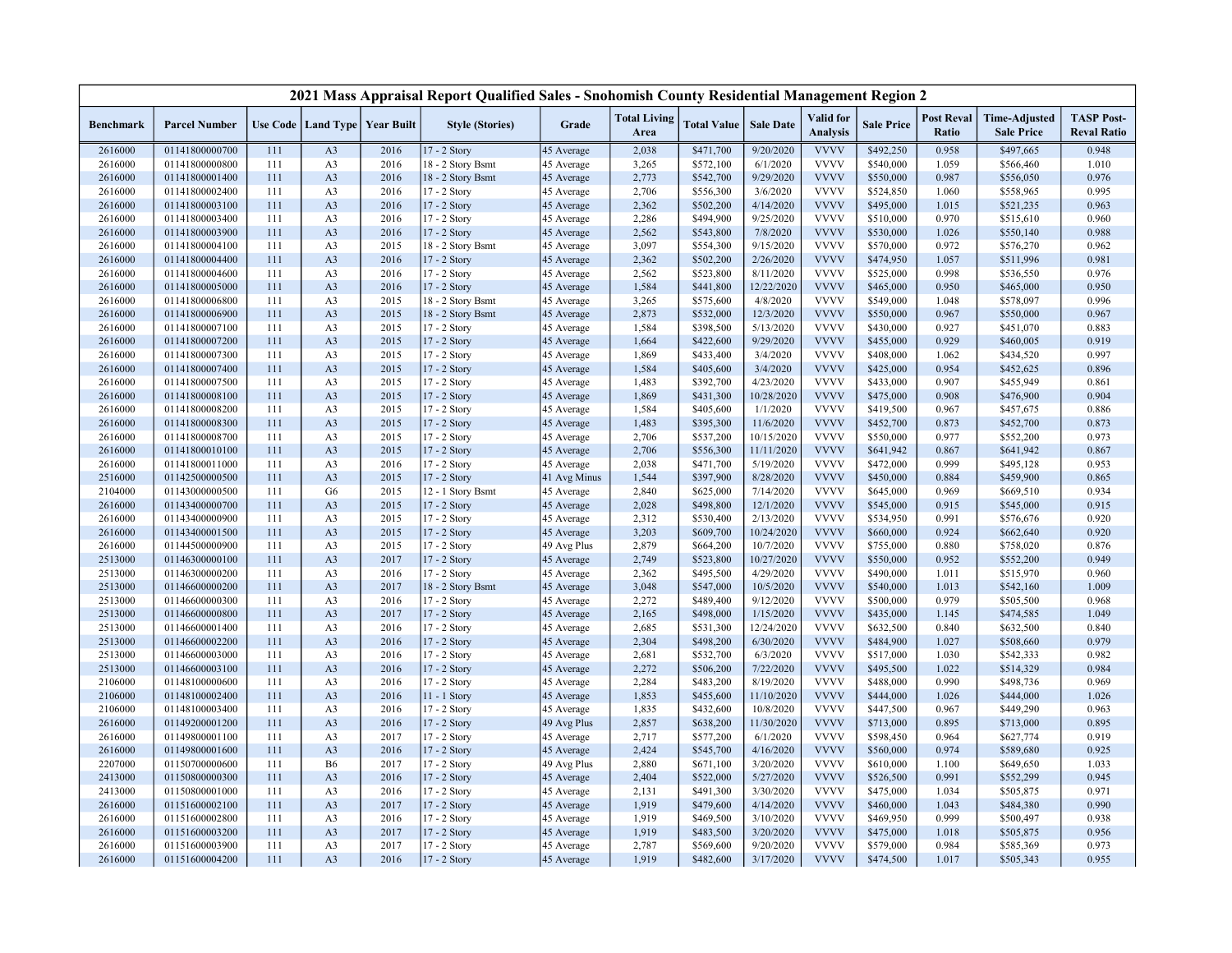|                  |                      |     |                                   |      | 2021 Mass Appraisal Report Qualified Sales - Snohomish County Residential Management Region 2 |              |                             |                    |                  |                              |                   |                            |                                           |                                         |
|------------------|----------------------|-----|-----------------------------------|------|-----------------------------------------------------------------------------------------------|--------------|-----------------------------|--------------------|------------------|------------------------------|-------------------|----------------------------|-------------------------------------------|-----------------------------------------|
| <b>Benchmark</b> | <b>Parcel Number</b> |     | Use Code   Land Type   Year Built |      | <b>Style (Stories)</b>                                                                        | Grade        | <b>Total Living</b><br>Area | <b>Total Value</b> | <b>Sale Date</b> | Valid for<br><b>Analysis</b> | <b>Sale Price</b> | <b>Post Reval</b><br>Ratio | <b>Time-Adjusted</b><br><b>Sale Price</b> | <b>TASP Post-</b><br><b>Reval Ratio</b> |
| 2616000          | 01151600004400       | 111 | A <sub>3</sub>                    | 2016 | 17 - 2 Story                                                                                  | 45 Average   | 2,787                       | \$569,600          | 10/11/2020       | <b>VVVV</b>                  | \$578,000         | 0.985                      | \$580,312                                 | 0.982                                   |
| 2616000          | 01151600004700       | 111 | A <sub>3</sub>                    | 2017 | 17 - 2 Story                                                                                  | 45 Average   | 2,087                       | \$500,400          | 9/5/2020         | <b>VVVV</b>                  | \$552,000         | 0.907                      | \$558,072                                 | 0.897                                   |
| 2616000          | 01151800000200       | 111 | A <sub>3</sub>                    | 2016 | $20 - 2 +$ Story                                                                              | 45 Average   | 2,865                       | \$539,300          | 4/3/2020         | <b>VVVV</b>                  | \$510,000         | 1.057                      | \$537,030                                 | 1.004                                   |
| 2616000          | 01151800001000       | 111 | A <sub>3</sub>                    | 2017 | 17 - 2 Story                                                                                  | 45 Average   | 1,633                       | \$428,800          | 12/2/2020        | <b>VVVV</b>                  | \$495,025         | 0.866                      | \$495,025                                 | 0.866                                   |
| 2616000          | 01151800001400       | 111 | A <sub>3</sub>                    | 2016 | $20 - 2 +$ Story                                                                              | 45 Average   | 2,692                       | \$509,000          | 12/1/2020        | <b>VVVV</b>                  | \$590,000         | 0.863                      | \$590,000                                 | 0.863                                   |
| 2616000          | 01151800002200       | 111 | A <sub>3</sub>                    | 2016 | $20 - 2 +$ Story                                                                              | 45 Average   | 2,782                       | \$537,900          | 3/12/2020        | <b>VVVV</b>                  | \$535,000         | 1.005                      | \$569,775                                 | 0.944                                   |
| 2616000          | 01151800003800       | 111 | A <sub>3</sub>                    | 2017 | $20 - 2 +$ Story                                                                              | 45 Average   | 2,700                       | \$518,600          | 6/23/2020        | <b>VVVV</b>                  | \$541,950         | 0.957                      | \$568,506                                 | 0.912                                   |
| 2616000          | 01151800004800       | 111 | A <sub>3</sub>                    | 2017 | 17 - 2 Story                                                                                  | 45 Average   | 2,270                       | \$496,000          | 11/6/2020        | <b>VVVV</b>                  | \$560,000         | 0.886                      | \$560,000                                 | 0.886                                   |
| 2616000          | 01151800005800       | 111 | A <sub>3</sub>                    | 2017 | 17 - 2 Story                                                                                  | 45 Average   | 2,706                       | \$561,900          | 6/30/2020        | <b>VVVV</b>                  | \$534,900         | 1.050                      | \$561,110                                 | 1.001                                   |
| 2207000          | 01152100000400       | 111 | <b>B6</b>                         | 2019 | 17 - 2 Story                                                                                  | 55 Good      | 3,608                       | \$795,100          | 1/2/2020         | <b>VVVV</b>                  | \$749,990         | 1.060                      | \$818,239                                 | 0.972                                   |
| 2207000          | 01152100000700       | 111 | <b>B6</b>                         | 2019 | 17 - 2 Story                                                                                  | 55 Good      | 3,608                       | \$797,100          | 4/28/2020        | <b>VVVV</b>                  | \$755,990         | 1.054                      | \$796,057                                 | 1.001                                   |
| 2207000          | 01152100000900       | 111 | <b>B6</b>                         | 2019 | $11 - 1$ Story                                                                                | 55 Good      | 2,609                       | \$742,200          | 2/10/2020        | <b>VVVV</b>                  | \$714,990         | 1.038                      | \$770,759                                 | 0.963                                   |
| 2207000          | 01152100001100       | 111 | <b>B6</b>                         | 2020 | 11 - 1 Story                                                                                  | 55 Good      | 2,609                       | \$749,400          | 4/21/2020        | <b>VVVV</b>                  | \$730,000         | 1.027                      | \$768,690                                 | 0.975                                   |
| 2207000          | 01152100001200       | 111 | <b>B6</b>                         | 2020 | $11 - 1$ Story                                                                                | 55 Good      | 2,609                       | \$749,600          | 7/16/2020        | <b>VVVV</b>                  | \$734,990         | 1.020                      | \$762,920                                 | 0.983                                   |
| 2207000          | 01152100001300       | 111 | <b>B6</b>                         | 2020 | 12 - 1 Story Bsmt                                                                             | 55 Good      | 3,140                       | \$756,000          | 8/4/2020         | <b>VVVV</b>                  | \$769,990         | 0.982                      | \$786,930                                 | 0.961                                   |
| 2207000          | 01152100001400       | 111 | <b>B6</b>                         | 2020 | 12 - 1 Story Bsmt                                                                             | 55 Good      | 3,140                       | \$756,000          | 10/5/2020        | <b>VVVV</b>                  | \$774,990         | 0.975                      | \$778,090                                 | 0.972                                   |
| 2207000          | 01152100001600       | 111 | <b>B6</b>                         | 2020 | 17 - 2 Story                                                                                  | 55 Good      | 3,876                       | \$826,200          | 8/19/2020        | <b>VVVV</b>                  | \$805,935         | 1.025                      | \$823,666                                 | 1.003                                   |
| 2207000          | 01152100001700       | 111 | <b>B6</b>                         | 2020 | 17 - 2 Story                                                                                  | 55 Good      | 3,608                       | \$798,900          | 4/21/2020        | <b>VVVV</b>                  | \$772,990         | 1.034                      | \$813,958                                 | 0.981                                   |
| 2207000          | 01152100001800       | 111 |                                   | 2019 |                                                                                               |              | 2,766                       | \$710,900          | 3/13/2020        | <b>VVVV</b>                  | \$740,000         | 0.961                      | \$788,100                                 | 0.902                                   |
|                  |                      |     | B6                                |      | 11 - 1 Story                                                                                  | 49 Avg Plus  |                             |                    |                  | <b>VVVV</b>                  |                   |                            |                                           |                                         |
| 2207000          | 01152100002100       | 111 | <b>B6</b>                         | 2019 | 11 - 1 Story                                                                                  | 49 Avg Plus  | 2,207                       | \$624,500          | 4/1/2020         |                              | \$650,000         | 0.961                      | \$684,450                                 | 0.912                                   |
| 2207000          | 01152100003500       | 111 | <b>B6</b>                         | 2020 | 11 - 1 Story                                                                                  | 55 Good      | 2,609                       | \$742,400          | 3/18/2020        | <b>VVVV</b>                  | \$718,990         | 1.033                      | \$765,724                                 | 0.970                                   |
| 2207000          | 01152100004800       | 111 | <b>B6</b>                         | 2018 | 17 - 2 Story                                                                                  | 49 Avg Plus  | 3,553                       | \$775,200          | 3/23/2020        | <b>VVVV</b>                  | \$798,500         | 0.971                      | \$850,403                                 | 0.912                                   |
| 2207000          | 01152100006200       | 111 | <b>B6</b>                         | 2018 | $11 - 1$ Story                                                                                | 49 Avg Plus  | 2,207                       | \$626,400          | 8/11/2020        | <b>VVVV</b>                  | \$682,500         | 0.918                      | \$697,515                                 | 0.898                                   |
| 2207000          | 01152100006300       | 111 | <b>B6</b>                         | 2019 | 17 - 2 Story                                                                                  | 49 Avg Plus  | 3,414                       | \$735,100          | 2/11/2020        | <b>VVVV</b>                  | \$699,950         | 1.050                      | \$754,546                                 | 0.974                                   |
| 2207000          | 01152100006800       | 111 | <b>B6</b>                         | 2019 | 18 - 2 Story Bsmt                                                                             | 55 Good      | 3,900                       | \$823,100          | 1/2/2020         | <b>VVVV</b>                  | \$764,990         | 1.076                      | \$834,604                                 | 0.986                                   |
| 2207000          | 01152100006900       | 111 | <b>B6</b>                         | 2019 | 11 - 1 Story                                                                                  | 55 Good      | 2,609                       | \$760,900          | 3/1/2020         | <b>VVVV</b>                  | \$714,990         | 1.064                      | \$761,464                                 | 0.999                                   |
| 2513000          | 01152300001000       | 111 | A <sub>3</sub>                    | 2016 | 17 - 2 Story                                                                                  | 45 Average   | 2,784                       | \$504,800          | 6/23/2020        | <b>VVVV</b>                  | \$488,000         | 1.034                      | \$511,912                                 | 0.986                                   |
| 2513000          | 01152300001500       | 111 | A <sub>3</sub>                    | 1929 | 15 - 1 1/2 Story Bsmt                                                                         | 45 Average   | 2,680                       | \$574,300          | 9/8/2020         | <b>VVVV</b>                  | \$590,000         | 0.973                      | \$596,490                                 | 0.963                                   |
| 2513000          | 01152300002600       | 111 | A <sub>3</sub>                    | 2016 | 17 - 2 Story                                                                                  | 45 Average   | 2,703                       | \$493,600          | 7/16/2020        | <b>VVVV</b>                  | \$490,000         | 1.007                      | \$508,620                                 | 0.970                                   |
| 2104000          | 01154100001000       | 111 | G <sub>6</sub>                    | 2017 | $11 - 1$ Story                                                                                | 49 Avg Plus  | 2,060                       | \$616,900          | 5/6/2020         | <b>VVVV</b>                  | \$607,450         | 1.016                      | \$637,215                                 | 0.968                                   |
| 2513000          | 01154500001200       | 111 | A <sub>3</sub>                    | 2016 | 17 - 2 Story                                                                                  | 45 Average   | 2,151                       | \$489,600          | 5/13/2020        | <b>VVVV</b>                  | \$465,000         | 1.053                      | \$487,785                                 | 1.004                                   |
| 2616000          | 01154700001500       | 111 | A <sub>3</sub>                    | 2017 | 17 - 2 Story                                                                                  | 49 Avg Plus  | 3,151                       | \$666,700          | 9/14/2020        | <b>VVVV</b>                  | \$640,500         | 1.041                      | \$647,546                                 | 1.030                                   |
| 2616000          | 01155200000100       | 111 | A <sub>3</sub>                    | 2017 | 17 - 2 Story                                                                                  | 45 Average   | 2,424                       | \$542,400          | 1/31/2020        | <b>VVVV</b>                  | \$565,000         | 0.960                      | \$616,415                                 | 0.880                                   |
| 2105000          | 01156000000700       | 111 | <b>B6</b>                         | 2017 | 17 - 2 Story                                                                                  | 49 Avg Plus  | 3,026                       | \$731,100          | 12/4/2020        | <b>VVVV</b>                  | \$755,000         | 0.968                      | \$755,000                                 | 0.968                                   |
| 2513000          | 01158000000300       | 111 | A <sub>3</sub>                    | 2017 | 17 - 2 Story                                                                                  | 45 Average   | 2,340                       | \$487,400          | 8/13/2020        | <b>VVVV</b>                  | \$495,000         | 0.985                      | \$505,890                                 | 0.963                                   |
| 2513000          | 01158000004700       | 111 | A <sub>3</sub>                    | 2018 | 17 - 2 Story                                                                                  | 45 Average   | 2,256                       | \$501,100          | 8/21/2020        | <b>VVVV</b>                  | \$507,000         | 0.988                      | \$518,154                                 | 0.967                                   |
| 2513000          | 01158100000100       | 111 | A <sub>3</sub>                    | 2019 | 17 - 2 Story                                                                                  | 45 Average   | 2,678                       | \$600,700          | 3/9/2020         | <b>VVVV</b>                  | \$569,950         | 1.054                      | \$606,997                                 | 0.990                                   |
| 2513000          | 01158100000300       | 111 | A <sub>3</sub>                    | 2020 | 17 - 2 Story                                                                                  | 45 Average   | 2,403                       | \$531,700          | 1/29/2020        | <b>VVVV</b>                  | \$489,950         | 1.085                      | \$534,535                                 | 0.995                                   |
| 2513000          | 01158100000600       | 111 | A <sub>3</sub>                    | 2019 | 17 - 2 Story                                                                                  | 45 Average   | 2,403                       | \$526,700          | 2/11/2020        | <b>VVVV</b>                  | \$484,950         | 1.086                      | \$522,776                                 | 1.008                                   |
| 2513000          | 01158100000700       | 111 | A <sub>3</sub>                    | 2019 | 17 - 2 Story                                                                                  | 45 Average   | 2,150                       | \$480,000          | 3/11/2020        | <b>VVVV</b>                  | \$472,450         | 1.016                      | \$503,159                                 | 0.954                                   |
| 2616000          | 01163700001200       | 111 | A <sub>3</sub>                    | 2018 | 17 - 2 Story                                                                                  | 45 Average   | 2,953                       | \$571,900          | 9/22/2020        | <b>VVVV</b>                  | \$560,000         | 1.021                      | \$566,160                                 | 1.010                                   |
| 2616000          | 01163700001400       | 111 | A <sub>3</sub>                    | 2018 | 17 - 2 Story                                                                                  | 45 Average   | 2,706                       | \$523,800          | 8/20/2020        | <b>VVVV</b>                  | \$535,000         | 0.979                      | \$546,770                                 | 0.958                                   |
| 2616000          | 01163700003700       | 111 | A <sub>3</sub>                    | 2017 | 17 - 2 Story                                                                                  | 45 Average   | 3,089                       | \$566,300          | 3/31/2020        | <b>VVVV</b>                  | \$555,000         | 1.020                      | \$591,075                                 | 0.958                                   |
| 2616000          | 01163700006300       | 111 | A <sub>3</sub>                    | 2017 | 17 - 2 Story                                                                                  | 45 Average   | 2,737                       | \$530,200          | 3/13/2020        | <b>VVVV</b>                  | \$525,000         | 1.010                      | \$559,125                                 | 0.948                                   |
| 2104000          | 01166500000200       | 111 | G <sub>6</sub>                    | 2017 | 17 - 2 Story                                                                                  | 49 Avg Plus  | 2,626                       | \$639,100          | 1/2/2020         | <b>VVVV</b>                  | \$615,900         | 1.038                      | \$671,947                                 | 0.951                                   |
| 2104000          | 01166500000800       | 111 | G <sub>6</sub>                    | 2017 | 12 - 1 Story Bsmt                                                                             | 49 Avg Plus  | 3,284                       | \$706,800          | 5/27/2020        | <b>VVVV</b>                  | \$672,000         | 1.052                      | \$704,928                                 | 1.003                                   |
| 2408000          | 01166900000300       | 111 | A <sub>3</sub>                    | 2018 | 17 - 2 Story                                                                                  | 41 Avg Minus | 2,580                       | \$472,400          | 8/17/2020        | <b>VVVV</b>                  | \$455,000         | 1.038                      | \$465,010                                 | 1.016                                   |
| 2408000          | 01166900001100       | 111 | A <sub>3</sub>                    | 2018 | 17 - 2 Story                                                                                  | 41 Avg Minus | 2,580                       | \$476,800          | 4/7/2020         | <b>VVVV</b>                  | \$448,000         | 1.064                      | \$471,744                                 | 1.011                                   |
| 2408000          | 01166900001200       | 111 | A <sub>3</sub>                    | 2018 | 17 - 2 Story                                                                                  | 41 Avg Minus | 1,890                       | \$411,200          | 8/6/2020         | <b>VVVV</b>                  | \$425,000         | 0.968                      | \$434,350                                 | 0.947                                   |
| 2408000          | 01166900001900       | 111 | A <sub>3</sub>                    | 2018 | $11 - 1$ Story                                                                                | 41 Avg Minus | 1,479                       | \$391,000          | 9/28/2020        | <b>VVVV</b>                  | \$406,000         | 0.963                      | \$410,466                                 | 0.953                                   |
| 2408000          | 01166900002000       | 111 | A <sub>3</sub>                    | 2018 | 17 - 2 Story                                                                                  | 41 Avg Minus | 2,223                       | \$446,500          | 10/28/2020       | <b>VVVV</b>                  | \$447,500         | 0.998                      | \$449,290                                 | 0.994                                   |
| 2408000          | 01166900005800       | 111 | A <sub>3</sub>                    | 2018 | 17 - 2 Story                                                                                  | 41 Avg Minus | 2,223                       | \$445,000          | 5/21/2020        | <b>VVVV</b>                  | \$445,000         | 1.000                      | \$466,805                                 | 0.953                                   |
| 2408000          | 01166900006700       | 111 | A <sub>3</sub>                    | 2018 | 11 - 1 Story                                                                                  | 41 Avg Minus | 1,479                       | \$390,700          | 4/30/2020        | <b>VVVV</b>                  | \$380,000         | 1.028                      | \$400,140                                 | 0.976                                   |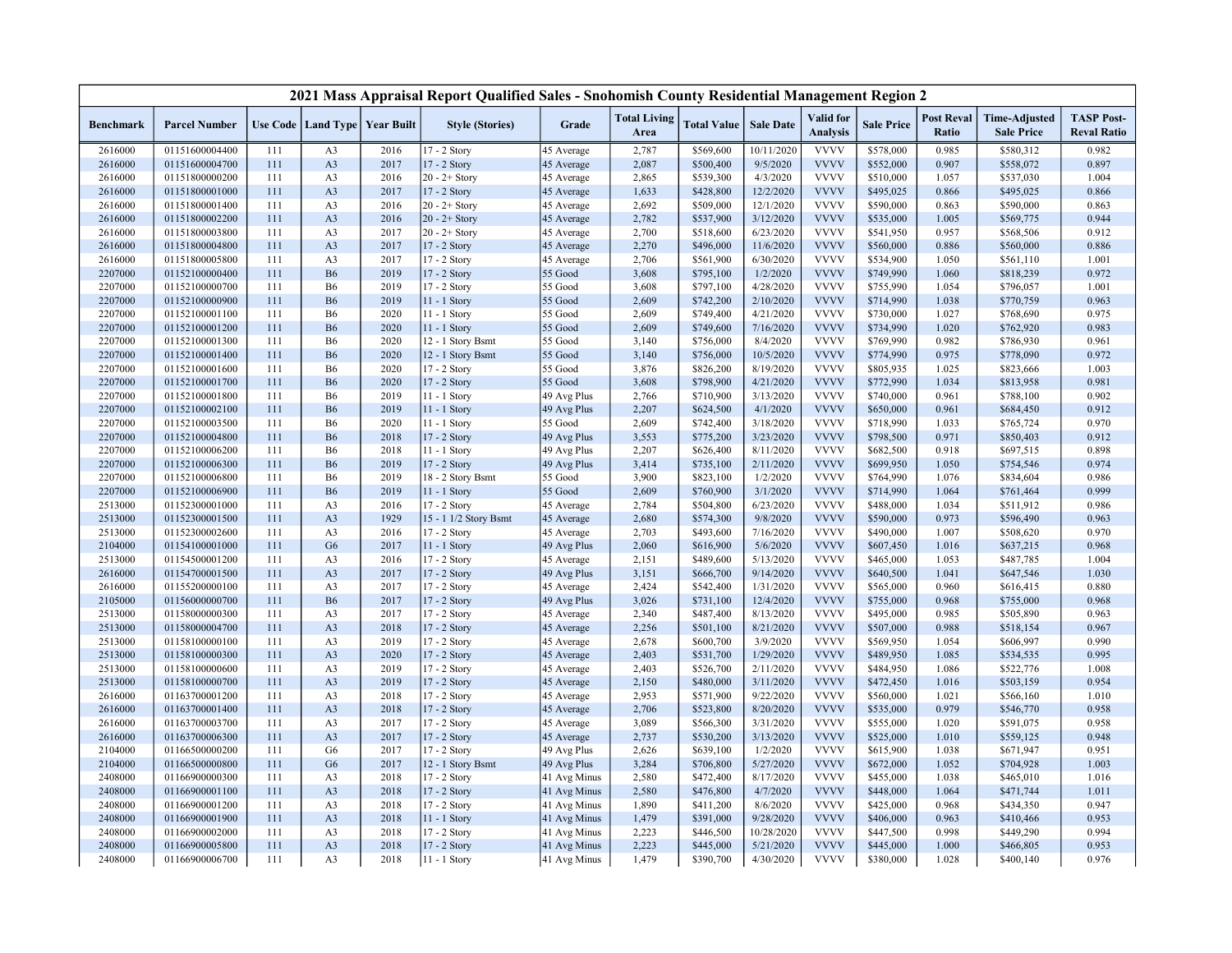|                    |                                  |            |                                   |              | 2021 Mass Appraisal Report Qualified Sales - Snohomish County Residential Management Region 2 |                            |                             |                        |                        |                              |                        |                            |                                           |                                         |
|--------------------|----------------------------------|------------|-----------------------------------|--------------|-----------------------------------------------------------------------------------------------|----------------------------|-----------------------------|------------------------|------------------------|------------------------------|------------------------|----------------------------|-------------------------------------------|-----------------------------------------|
| <b>Benchmark</b>   | <b>Parcel Number</b>             |            | Use Code   Land Type   Year Built |              | <b>Style (Stories)</b>                                                                        | Grade                      | <b>Total Living</b><br>Area | <b>Total Value</b>     | <b>Sale Date</b>       | Valid for<br><b>Analysis</b> | <b>Sale Price</b>      | <b>Post Reval</b><br>Ratio | <b>Time-Adjusted</b><br><b>Sale Price</b> | <b>TASP Post-</b><br><b>Reval Ratio</b> |
| 2408000            | 01166900006900                   | 111        | A <sub>3</sub>                    | 2018         | 17 - 2 Story                                                                                  | 41 Avg Minus               | 2,223                       | \$445,100              | 9/16/2020              | <b>VVVV</b>                  | \$450,000              | 0.989                      | \$454,950                                 | 0.978                                   |
| 2408000            | 01166900007000                   | 111        | A <sub>3</sub>                    | 2018         | 17 - 2 Story                                                                                  | 41 Avg Minus               | 2,580                       | \$477,200              | 2/27/2020              | <b>VVVV</b>                  | \$440,000              | 1.085                      | \$474,320                                 | 1.006                                   |
| 2408000            | 01166900007200                   | 111        | A <sub>3</sub>                    | 2018         | 17 - 2 Story                                                                                  | 41 Avg Minus               | 2,580                       | \$476,800              | 7/10/2020              | <b>VVVV</b>                  | \$455,000              | 1.048                      | \$472,290                                 | 1.010                                   |
| 2616000            | 01169000002200                   | 111        | A <sub>3</sub>                    | 2018         | 17 - 2 Story                                                                                  | 45 Average                 | 2,565                       | \$555,100              | 11/20/2020             | <b>VVVV</b>                  | \$601,000              | 0.924                      | \$601,000                                 | 0.924                                   |
| 2616000            | 01169000002400                   | 111        | A <sub>3</sub>                    | 2018         | 17 - 2 Story                                                                                  | 45 Average                 | 2,108                       | \$492,500              | 8/13/2020              | <b>VVVV</b>                  | \$515,000              | 0.956                      | \$526,330                                 | 0.936                                   |
| 2616000            | 01169000003400                   | 111        | A <sub>3</sub>                    | 2018         | 18 - 2 Story Bsmt                                                                             | 45 Average                 | 3,551                       | \$638,300              | 10/29/2020             | <b>VVVV</b>                  | \$650,000              | 0.982                      | \$652,600                                 | 0.978                                   |
| 2616000            | 01169000003600                   | 111        | A <sub>3</sub>                    | 2018         | 17 - 2 Story                                                                                  | 45 Average                 | 2,485                       | \$535,400              | 7/4/2020               | <b>VVVV</b>                  | \$525,000              | 1.020                      | \$544,950                                 | 0.982                                   |
| 2616000            | 01169000004000                   | 111        | A <sub>3</sub>                    | 2018         | 17 - 2 Story                                                                                  | 45 Average                 | 2,485                       | \$533,400              | 4/21/2020              | <b>VVVV</b>                  | \$525,000              | 1.016                      | \$552,825                                 | 0.965                                   |
| 2616000            | 01169000005500                   | 111        | A <sub>3</sub>                    | 2018         | 17 - 2 Story                                                                                  | 45 Average                 | 2,485                       | \$533,400              | 7/13/2020              | <b>VVVV</b>                  | \$535,000              | 0.997                      | \$555,330                                 | 0.961                                   |
| 2616000            | 01169000005600                   | 111        | A <sub>3</sub>                    | 2018         | 18 - 2 Story Bsmt                                                                             | 45 Average                 | 3,551                       | \$617,600              | 11/17/2020             | <b>VVVV</b>                  | \$605,100              | 1.021                      | \$605,100                                 | 1.021                                   |
| 2616000            | 01169000006200                   | 111        | A <sub>3</sub>                    | 2018         | 18 - 2 Story Bsmt                                                                             | 45 Average                 | 3,551                       | \$617,600              | 5/29/2020              | <b>VVVV</b>                  | \$640,000              | 0.965                      | \$671,360                                 | 0.920                                   |
| 2616000            | 01169000006300                   | 111        | A <sub>3</sub>                    | 2018         | 17 - 2 Story                                                                                  | 45 Average                 | 2,565                       | \$544,500              | 9/24/2020              | <b>VVVV</b>                  | \$587,500              | 0.927                      | \$593,963                                 | 0.917                                   |
| 2106000            | 01171000000500                   | 111        | A <sub>3</sub>                    | 2018         | 11 - 1 Story                                                                                  | 45 Average                 | 1,803                       | \$450,000              | 7/6/2020               | <b>VVVV</b>                  | \$440,000              | 1.023                      | \$456,720                                 | 0.985                                   |
| 2106000            | 01171000000900                   | 111        | A <sub>3</sub>                    | 2018         | $11 - 1$ Story                                                                                | 45 Average                 | 1,803                       | \$450,000              | 3/17/2020              | <b>VVVV</b>                  | \$441,000              | 1.020                      | \$469,665                                 | 0.958                                   |
| 2106000            | 01171000001900                   | 111        | A <sub>3</sub>                    | 2018         | 11 - 1 Story                                                                                  | 45 Average                 | 1,803                       | \$457,400              | 1/2/2020               | <b>VVVV</b>                  | \$428,000              | 1.069                      | \$466,948                                 | 0.980                                   |
| 2106000            | 01171000002000                   | 111        | A <sub>3</sub>                    | 2018         | 17 - 2 Story                                                                                  | 45 Average                 | 2,841                       | \$555,600              | 8/12/2020              | <b>VVVV</b>                  | \$525,000              | 1.058                      | \$536,550                                 | 1.036                                   |
| 2413000            | 01172900000700                   | 111        | A <sub>3</sub>                    | 2018         | 17 - 2 Story                                                                                  | 45 Average                 | 2,325                       | \$493,700              | 9/28/2020              | <b>VVVV</b>                  | \$540,000              | 0.914                      | \$545,940                                 | 0.904                                   |
| 2413000            | 01172900001900                   | 111        | A <sub>3</sub>                    | 2018         | 17 - 2 Story                                                                                  | 45 Average                 | 2,771                       | \$539,600              | 8/19/2020              | <b>VVVV</b>                  | \$535,000              | 1.009                      | \$546,770                                 | 0.987                                   |
| 2616000            | 01173900000300                   | 111        | A <sub>3</sub>                    | 2020         | $17 - 2$ Story                                                                                | 49 Avg Plus                | 3,916                       | \$775,500              | 3/18/2020              | <b>VVVV</b>                  | \$744,543              | 1.042                      | \$792,938                                 | 0.978                                   |
| 2616000            | 01173900000900                   | 111        | A <sub>3</sub>                    | 2020         | 17 - 2 Story                                                                                  | 49 Avg Plus                | 2,708                       | \$603,500              | 9/21/2020              | <b>VVVV</b>                  | \$626,566              | 0.963                      | \$633,458                                 | 0.953                                   |
| 2616000            | 01173900001000                   | 111        | A <sub>3</sub>                    | 2020         | 17 - 2 Story                                                                                  | 49 Avg Plus                | 2,708                       | \$608,000              | 8/3/2020               | <b>VVVV</b>                  | \$614,235              | 0.990                      | \$627,748                                 | 0.969                                   |
| 2616000            | 01173900001700                   | 111        | A <sub>3</sub>                    | 2019         | 17 - 2 Story                                                                                  | 49 Avg Plus                | 2,528                       | \$588,900              | 5/21/2020              | <b>VVVV</b>                  | \$623,995              | 0.944                      | \$654,571                                 | 0.900                                   |
| 2616000            | 01173900002100                   | 111        | A <sub>3</sub>                    | 2019         | 17 - 2 Story                                                                                  | 49 Avg Plus                | 2,708                       | \$609,100              | 1/14/2020              | <b>VVVV</b>                  | \$609,995              | 0.999                      | \$665,505                                 | 0.915                                   |
| 2616000            | 01173900002200                   | 111        | A <sub>3</sub>                    | 2019         | 17 - 2 Story                                                                                  | 49 Avg Plus                | 2,528                       | \$588,900              | 3/16/2020              | <b>VVVV</b><br><b>VVVV</b>   | \$609,295              | 0.967                      | \$648,899                                 | 0.908                                   |
| 2616000            | 01173900002300                   | 111        | A <sub>3</sub>                    | 2020         | 17 - 2 Story                                                                                  | 49 Avg Plus                | 2,708                       | \$608,000              | 4/1/2020               | <b>VVVV</b>                  | \$613,836              | 0.990                      | \$646,369                                 | 0.941                                   |
| 2616000            | 01173900002400                   | 111        | A <sub>3</sub>                    | 2020         | 17 - 2 Story                                                                                  | 49 Avg Plus                | 2,276                       | \$561,800              | 7/13/2020              |                              | \$576,875              | 0.974                      | \$598,796                                 | 0.938                                   |
| 2616000            | 01173900003900                   | 111        | A <sub>3</sub>                    | 2020         | 17 - 2 Story                                                                                  | 49 Avg Plus                | 3,351                       | \$705,600              | 3/3/2020               | <b>VVVV</b><br><b>VVVV</b>   | \$717,634              | 0.983<br>0.923             | \$764,280                                 | 0.923                                   |
| 2616000<br>2616000 | 01173900004000<br>01173900004100 | 111<br>111 | A <sub>3</sub><br>A <sub>3</sub>  | 2020<br>2020 | 11 - 1 Story<br>17 - 2 Story                                                                  | 49 Avg Plus<br>49 Avg Plus | 1,381<br>3,048              | \$469,900<br>\$658,500 | 7/18/2020<br>8/12/2020 | <b>VVVV</b>                  | \$508,934<br>\$640,000 | 1.029                      | \$528,273<br>\$654,080                    | 0.890<br>1.007                          |
|                    |                                  | 111        |                                   |              |                                                                                               |                            | 2,708                       |                        | 4/9/2020               | <b>VVVV</b>                  |                        | 0.971                      |                                           |                                         |
| 2616000<br>2616000 | 01173900004200<br>01173900004300 | 111        | A <sub>3</sub><br>A <sub>3</sub>  | 2020<br>2020 | 17 - 2 Story<br>$17 - 2$ Story                                                                | 49 Avg Plus<br>49 Avg Plus | 2,708                       | \$619,100              | 9/18/2020              | <b>VVVV</b>                  | \$637,708<br>\$598,082 | 1.017                      | \$671,507<br>\$604,661                    | 0.922<br>1.006                          |
| 2616000            | 01173900004400                   | 111        | A <sub>3</sub>                    | 2020         | 17 - 2 Story                                                                                  | 49 Avg Plus                | 2,276                       | \$608,000<br>\$561,800 | 6/19/2020              | <b>VVVV</b>                  | \$581,739              | 0.966                      | \$610,244                                 | 0.921                                   |
| 2616000            | 01173900004500                   | 111        | A <sub>3</sub>                    | 2020         | 17 - 2 Story                                                                                  | 49 Avg Plus                | 2,708                       | \$609,100              | 5/15/2020              | <b>VVVV</b>                  | \$624,990              | 0.975                      | \$655,615                                 | 0.929                                   |
| 2616000            | 01173900005500                   | 111        | A <sub>3</sub>                    | 2019         | 17 - 2 Story                                                                                  | 49 Avg Plus                | 2,880                       | \$631,400              | 2/16/2020              | <b>VVVV</b>                  | \$633,995              | 0.996                      | \$683,447                                 | 0.924                                   |
| 2616000            | 01173900005900                   | 111        | A <sub>3</sub>                    | 2020         | 17 - 2 Story                                                                                  | 49 Avg Plus                | 2,880                       | \$621,700              | 2/25/2020              | <b>VVVV</b>                  | \$641,651              | 0.969                      | \$691,700                                 | 0.899                                   |
| 2616000            | 01173900006100                   | 111        | A <sub>3</sub>                    | 2020         | 17 - 2 Story                                                                                  | 49 Avg Plus                | 2,856                       | \$628,600              | 2/13/2020              | <b>VVVV</b>                  | \$626,845              | 1.003                      | \$675,739                                 | 0.930                                   |
| 2616000            | 01173900006200                   | 111        | A <sub>3</sub>                    | 2020         | 17 - 2 Story                                                                                  | 49 Avg Plus                | 2,765                       | \$607,600              | 8/28/2020              | <b>VVVV</b>                  | \$598,450              | 1.015                      | \$611,616                                 | 0.993                                   |
| 2513000            | 01174100000300                   | 111        | A <sub>3</sub>                    | 2018         | 17 - 2 Story                                                                                  | 45 Average                 | 2,597                       | \$519,400              | 7/8/2020               | <b>VVVV</b>                  | \$513,000              | 1.012                      | \$532,494                                 | 0.975                                   |
| 2616000            | 01174600000300                   | 111        | A <sub>3</sub>                    | 2019         | 17 - 2 Story                                                                                  | 45 Average                 | 2,159                       | \$496,900              | 3/10/2020              | <b>VVVV</b>                  | \$475,000              | 1.046                      | \$505,875                                 | 0.982                                   |
| 2616000            | 01174600002900                   | 111        | A <sub>3</sub>                    | 2019         | 17 - 2 Story                                                                                  | 45 Average                 | 2,852                       | \$583,100              | 7/9/2020               | <b>VVVV</b>                  | \$560,000              | 1.041                      | \$581,280                                 | 1.003                                   |
| 2616000            | 01174600003800                   | 111        | A <sub>3</sub>                    | 2019         | 17 - 2 Story                                                                                  | 45 Average                 | 2,159                       | \$503,200              | 9/29/2020              | <b>VVVV</b>                  | \$515,000              | 0.977                      | \$520,665                                 | 0.966                                   |
| 2616000            | 01174700000900                   | 111        | A <sub>3</sub>                    | 2018         | 17 - 2 Story                                                                                  | 45 Average                 | 2,873                       | \$571,400              | 7/20/2020              | <b>VVVV</b>                  | \$521,730              | 1.095                      | \$541,556                                 | 1.055                                   |
| 2616000            | 01175100000800                   | 111        | A <sub>3</sub>                    | 2018         | 17 - 2 Story                                                                                  | 45 Average                 | 2,565                       | \$541,400              | 9/11/2020              | <b>VVVV</b>                  | \$650,000              | 0.833                      | \$657,150                                 | 0.824                                   |
| 2616000            | 01175100003900                   | 111        | A <sub>3</sub>                    | 2019         | 17 - 2 Story                                                                                  | 45 Average                 | 2,565                       | \$541,400              | 9/29/2020              | <b>VVVV</b>                  | \$605,000              | 0.895                      | \$611,655                                 | 0.885                                   |
| 2616000            | 01175100004700                   | 111        | A <sub>3</sub>                    | 2018         | 17 - 2 Story                                                                                  | 45 Average                 | 2,565                       | \$541,400              | 9/30/2020              | <b>VVVV</b>                  | \$582,125              | 0.930                      | \$588,528                                 | 0.920                                   |
| 2616000            | 01175100005300                   | 111        | A <sub>3</sub>                    | 2018         | 17 - 2 Story                                                                                  | 45 Average                 | 2,565                       | \$569,400              | 8/4/2020               | <b>VVVV</b>                  | \$605,000              | 0.941                      | \$618,310                                 | 0.921                                   |
| 2513000            | 01175900000100                   | 111        | A <sub>3</sub>                    | 2020         | 17 - 2 Story                                                                                  | 45 Average                 | 1,910                       | \$459,300              | 11/2/2020              | <b>VVVV</b>                  | \$463,379              | 0.991                      | \$463,379                                 | 0.991                                   |
| 2513000            | 01175900000200                   | 111        | A <sub>3</sub>                    | 2019         | 11 - 1 Story                                                                                  | 45 Average                 | 1,574                       | \$465,100              | 11/4/2020              | <b>VVVV</b>                  | \$524,990              | 0.886                      | \$524,990                                 | 0.886                                   |
| 2513000            | 01175900000300                   | 111        | A <sub>3</sub>                    | 2019         | $17 - 2$ Story                                                                                | 45 Average                 | 2,449                       | \$533,600              | 3/25/2020              | <b>VVVV</b>                  | \$549,990              | 0.970                      | \$585,739                                 | 0.911                                   |
| 2513000            | 01175900000400                   | 111        | A <sub>3</sub>                    | 2020         | 17 - 2 Story                                                                                  | 45 Average                 | 1,939                       | \$478,600              | 3/23/2020              | <b>VVVV</b>                  | \$496,482              | 0.964                      | \$528,753                                 | 0.905                                   |
| 2513000            | 01175900000500                   | 111        | A <sub>3</sub>                    | 2020         | 17 - 2 Story                                                                                  | 45 Average                 | 1,939                       | \$483,600              | 1/29/2020              | <b>VVVV</b>                  | \$487,074              | 0.993                      | \$531,398                                 | 0.910                                   |
| 2513000            | 01175900000600                   | 111        | A <sub>3</sub>                    | 2020         | 17 - 2 Story                                                                                  | 45 Average                 | 1,939                       | \$476,600              | 6/1/2020               | <b>VVVV</b>                  | \$483,471              | 0.986                      | \$507,161                                 | 0.940                                   |
| 2513000            | 01175900000700                   | 111        | A <sub>3</sub>                    | 2019         | 17 - 2 Story                                                                                  | 45 Average                 | 1,910                       | \$459,300              | 1/9/2020               | <b>VVVV</b>                  | \$444,474              | 1.033                      | \$484,921                                 | 0.947                                   |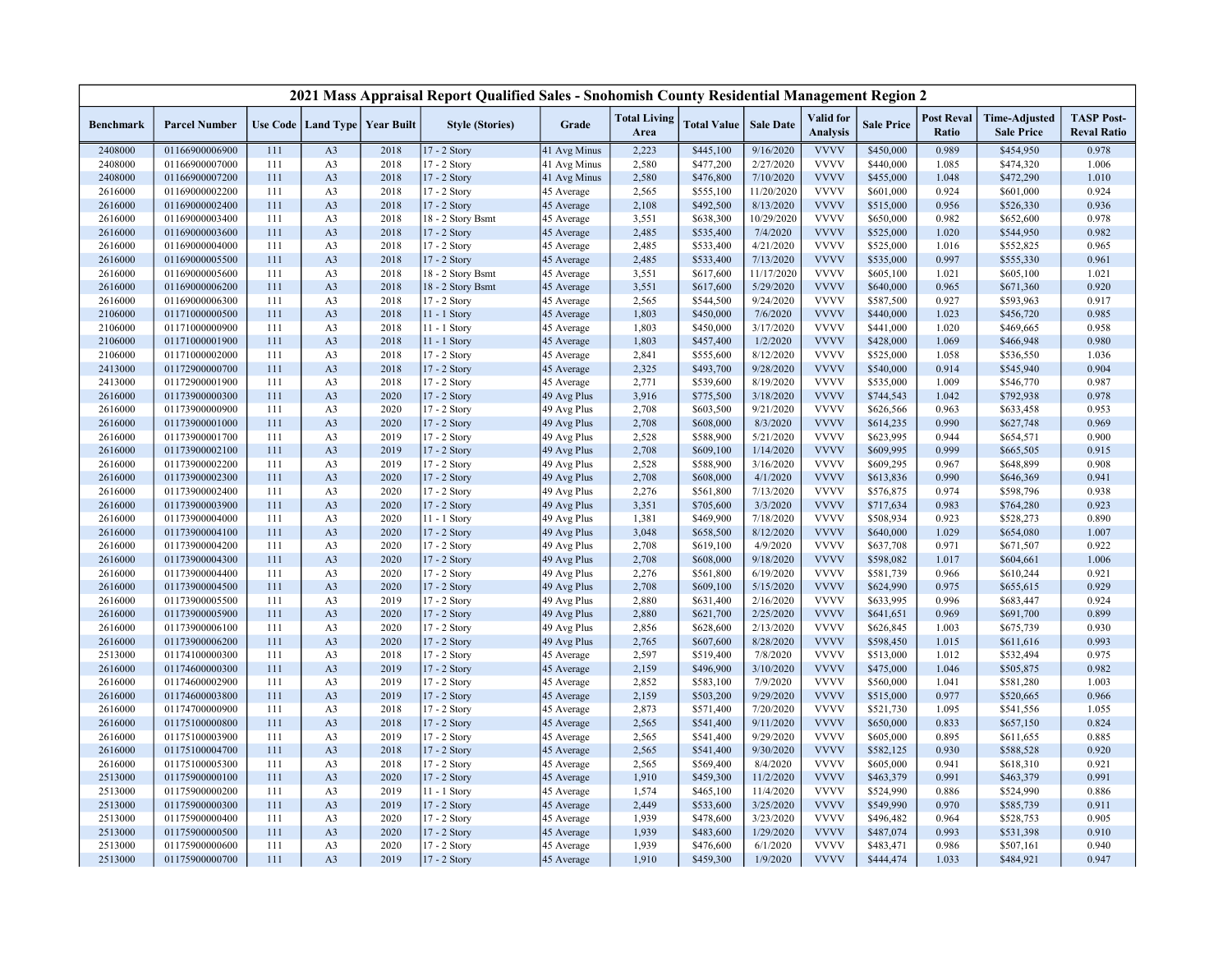|                    |                                  |            |                      |                   | 2021 Mass Appraisal Report Qualified Sales - Snohomish County Residential Management Region 2 |                          |                             |                        |                         |                              |                        |                                   |                                           |                                         |
|--------------------|----------------------------------|------------|----------------------|-------------------|-----------------------------------------------------------------------------------------------|--------------------------|-----------------------------|------------------------|-------------------------|------------------------------|------------------------|-----------------------------------|-------------------------------------------|-----------------------------------------|
| Benchmark          | <b>Parcel Number</b>             |            | Use Code   Land Type | <b>Year Built</b> | <b>Style (Stories)</b>                                                                        | Grade                    | <b>Total Living</b><br>Area | <b>Total Value</b>     | <b>Sale Date</b>        | Valid for<br><b>Analysis</b> | <b>Sale Price</b>      | <b>Post Reval</b><br><b>Ratio</b> | <b>Time-Adjusted</b><br><b>Sale Price</b> | <b>TASP Post-</b><br><b>Reval Ratio</b> |
| 2513000            | 01175900000900                   | 111        | A <sub>3</sub>       | 2020              | 11 - 1 Story                                                                                  | 45 Average               | 1,418                       | \$432,700              | 1/6/2020                | <b>VVVV</b>                  | \$457,194              | 0.946                             | \$498,799                                 | 0.867                                   |
| 2513000            | 01175900001500                   | 111        | A3                   | 2020              | 17 - 2 Story                                                                                  | 45 Average               | 2,449                       | \$528,500              | 1/7/2020                | <b>VVVV</b>                  | \$499,990              | 1.057                             | \$545,489                                 | 0.969                                   |
| 2513000            | 01175900001600                   | 111        | A <sub>3</sub>       | 2019              | 11 - 1 Story                                                                                  | 45 Average               | 1,418                       | \$430,200              | 11/22/2020              | <b>VVVV</b>                  | \$505,000              | 0.852                             | \$505,000                                 | 0.852                                   |
| 2513000            | 01175900001700                   | 111        | A <sub>3</sub>       | 2019              | 17 - 2 Story                                                                                  | 45 Average               | 1,910                       | \$459,300              | 8/4/2020                | <b>VVVV</b>                  | \$470,000              | 0.977                             | \$480,340                                 | 0.956                                   |
| 2513000            | 01175900001900                   | 111        | A3                   | 2020              | 17 - 2 Story                                                                                  | 45 Average               | 2,449                       | \$524,700              | 2/4/2020                | <b>VVVV</b>                  | \$494,263              | 1.062                             | \$532,816                                 | 0.985                                   |
| 2513000            | 01175900002000                   | 111        | A <sub>3</sub>       | 2019              | 17 - 2 Story                                                                                  | 45 Average               | 2,048                       | \$483,900              | 5/7/2020                | <b>VVVV</b>                  | \$465,000              | 1.041                             | \$487,785                                 | 0.992                                   |
| 2513000            | 01175900002200                   | 111        | A3                   | 2020              | 17 - 2 Story                                                                                  | 45 Average               | 1,910                       | \$459,300              | 2/4/2020                | <b>VVVV</b>                  | \$474,546              | 0.968                             | \$511,561                                 | 0.898                                   |
| 2513000            | 01175900002500                   | 111        | A <sub>3</sub>       | 2019              | 11 - 1 Story                                                                                  | 45 Average               | 1,239                       | \$405,000              | 11/12/2020              | <b>VVVV</b>                  | \$450,000              | 0.900                             | \$450,000                                 | 0.900                                   |
| 2513000            | 01175900004200                   | 111        | A3                   | 2020              | 17 - 2 Story                                                                                  | 45 Average               | 1,910                       | \$466,300              | 4/21/2020               | <b>VVVV</b>                  | \$480,072              | 0.971                             | \$505,516                                 | 0.922                                   |
| 2513000            | 01175900004300                   | 111        | A <sub>3</sub>       | 2020              | 11 - 1 Story                                                                                  | 45 Average               | 1,574                       | \$456,800              | 4/1/2020                | <b>VVVV</b>                  | \$472,707              | 0.966                             | \$497,760                                 | 0.918                                   |
| 2513000            | 01175900004400                   | 111        | A3                   | 2020              | 11 - 1 Story                                                                                  | 45 Average               | 1,574                       | \$451,800              | 9/8/2020                | <b>VVVV</b>                  | \$471,083              | 0.959                             | \$476,265                                 | 0.949                                   |
| 2513000            | 01175900004500                   | 111        | A <sub>3</sub>       | 2020              | 17 - 2 Story                                                                                  | 45 Average               | 1,910                       | \$468,200              | 10/15/2020              | <b>VVVV</b>                  | \$464,341              | 1.008                             | \$466,198                                 | 1.004                                   |
| 2513000            | 01175900004600                   | 111        | A <sub>3</sub>       | 2020              | 17 - 2 Story                                                                                  | 45 Average               | 2,449                       | \$534,800              | 10/26/2020              | <b>VVVV</b>                  | \$530,704              | 1.008                             | \$532,827                                 | 1.004                                   |
| 2513000            | 01175900004700                   | 111        | A <sub>3</sub>       | 2020              | 17 - 2 Story                                                                                  | 45 Average               | 1,910                       | \$461,300              | 10/19/2020              | <b>VVVV</b>                  | \$501,799              | 0.919                             | \$503,806                                 | 0.916                                   |
| 2513000            | 01175900004900                   | 111        | A <sub>3</sub>       | 2020              | 11 - 1 Story                                                                                  | 45 Average               | 1,574                       | \$458,800              | 9/21/2020               | <b>VVVV</b>                  | \$473,871              | 0.968                             | \$479,084                                 | 0.958                                   |
| 2513000            | 01175900005000                   | 111        | A <sub>3</sub>       | 2020              | 11 - 1 Story                                                                                  | 45 Average               | 1,574                       | \$456,800              | 9/1/2020                | <b>VVVV</b>                  | \$471,798              | 0.968                             | \$476,988                                 | 0.958                                   |
| 2513000            | 01175900005100                   | 111        | A <sub>3</sub>       | 2020              | 17 - 2 Story                                                                                  | 45 Average               | 2,449                       | \$543,000              | 4/1/2020                | <b>VVVV</b>                  | \$527,424              | 1.030                             | \$555,377                                 | 0.978                                   |
| 2513000            | 01175900005200                   | 111        | A <sub>3</sub>       | 2020              | 11 - 1 Story                                                                                  | 45 Average               | 1,574                       | \$459,800              | 6/23/2020               | <b>VVVV</b>                  | \$477,735              | 0.962                             | \$501,144                                 | 0.918                                   |
| 2106000            | 01177300002300                   | 111        | A3                   | 2018              | 17 - 2 Story                                                                                  | 45 Average               | 2,841                       | \$511,300              | 11/25/2020              | <b>VVVV</b>                  | \$546,000              | 0.936                             | \$546,000                                 | 0.936                                   |
| 2106000            | 01177300002400                   | 111        | A <sub>3</sub>       | 2018              | 17 - 2 Story                                                                                  | 45 Average               | 2,348                       | \$452,900              | 12/2/2020               | <b>VVVV</b>                  | \$485,000              | 0.934                             | \$485,000                                 | 0.934                                   |
| 2106000            | 01177300002900                   | 111        | A3                   | 2019              | 17 - 2 Story                                                                                  | 45 Average               | 2,254                       | \$452,900              | 9/28/2020               | <b>VVVV</b>                  | \$495,000              | 0.915                             | \$500,445                                 | 0.905                                   |
| 2106000            | 01177300003100                   | 111        | A3                   | 2019              | 17 - 2 Story                                                                                  | 45 Average               | 2,254                       | \$451,900              | 2/21/2020               | <b>VVVV</b>                  | \$434,500              | 1.040                             | \$468,391                                 | 0.965                                   |
| 2106000            | 01177300004500                   | 111        | A3                   | 2019              | 17 - 2 Story                                                                                  | 45 Average               | 2,254                       | \$452,900              | 1/9/2020                | <b>VVVV</b>                  | \$430,900              | 1.051                             | \$470,112                                 | 0.963                                   |
| 2616000            | 01178800000200                   | 111        | A <sub>3</sub>       | 2020              | 17 - 2 Story                                                                                  | 49 Avg Plus              | 3,113                       | \$722,400              | 10/2/2020               | <b>VVVV</b>                  | \$699,000              | 1.033                             | \$701,796                                 | 1.029                                   |
| 2616000            | 01178800000400                   | 111        | A3                   | 2019              | $20 - 2 +$ Story                                                                              | 49 Avg Plus              | 2,865                       | \$635,000              | 7/23/2020               | <b>VVVV</b>                  | \$589,000              | 1.078                             | \$611,382                                 | 1.039                                   |
| 2616000            | 01178800000800                   | 111        | A <sub>3</sub>       | 2020              | $20 - 2 +$ Story                                                                              | 49 Avg Plus              | 2,865                       | \$615,100              | 4/7/2020                | <b>VVVV</b>                  | \$635,000              | 0.969                             | \$668,655                                 | 0.920                                   |
| 2616000            | 01178800000900                   | 111        | A <sub>3</sub>       | 2020              | 18 - 2 Story Bsmt                                                                             | 49 Avg Plus              | 3,218                       | \$654,000              | 11/11/2020              | <b>VVVV</b>                  | \$679,950              | 0.962                             | \$679,950                                 | 0.962                                   |
| 2616000            | 01178800001000                   | 111        | A <sub>3</sub>       | 2020              | 18 - 2 Story Bsmt                                                                             | 49 Avg Plus              | 3,218                       | \$654,000              | 11/10/2020              | <b>VVVV</b>                  | \$679,950              | 0.962                             | \$679,950                                 | 0.962                                   |
| 2616000            | 01178800001100                   | 111        | A <sub>3</sub>       | 2020              | 18 - 2 Story Bsmt                                                                             | 49 Avg Plus              | 3,218                       | \$654,000              | 11/12/2020              | <b>VVVV</b>                  | \$679,500              | 0.962                             | \$679,500                                 | 0.962                                   |
| 2616000            | 01178800001200                   | 111        | A <sub>3</sub>       | 2020              | 18 - 2 Story Bsmt                                                                             | 49 Avg Plus              | 3,218                       | \$654,000              | 8/26/2020               | <b>VVVV</b>                  | \$679,500              | 0.962                             | \$694,449                                 | 0.942                                   |
| 2513000            | 01179100000200                   | 111        | A3                   | 2018              | 17 - 2 Story                                                                                  | 45 Average               | 2,809                       | \$561,100              | 10/19/2020              | <b>VVVV</b><br><b>VVVV</b>   | \$590,000              | 0.951                             | \$592,360                                 | 0.947                                   |
| 2513000            | 01179100002100                   | 111        | A <sub>3</sub>       | 2019              | 17 - 2 Story                                                                                  | 45 Average               | 1,925                       | \$473,000              | 2/12/2020               | <b>VVVV</b>                  | \$467,300              | 1.012                             | \$503,749                                 | 0.939                                   |
| 2513000            | 01179100003300                   | 111        | A <sub>3</sub>       | 2018              | 17 - 2 Story                                                                                  | 45 Average               | 2,619                       | \$534,500              | 6/19/2020               | <b>VVVV</b>                  | \$540,000              | 0.990<br>0.999                    | \$566,460                                 | 0.944                                   |
| 2513000            | 01179100003700                   | 111        | A <sub>3</sub>       | 2018              | 17 - 2 Story                                                                                  | 45 Average               | 2,619                       | \$534,400              | 7/23/2020               | <b>VVVV</b>                  | \$535,000              |                                   | \$555,330                                 | 0.962                                   |
| 2513000            | 01179200002400<br>01179300000400 | 111<br>111 | A3<br>A <sub>3</sub> | 2018<br>2018      | 17 - 2 Story                                                                                  | 45 Average               | 2,562<br>2,362              | \$535,100<br>\$512,400 | 10/20/2020<br>11/5/2020 | <b>VVVV</b>                  | \$580,000<br>\$580,000 | 0.923<br>0.883                    | \$582,320<br>\$580,000                    | 0.919<br>0.883                          |
| 2616000<br>2616000 | 01179300001000                   | 111        | A3                   | 2019              | 17 - 2 Story<br>17 - 2 Story                                                                  | 45 Average<br>45 Average | 2,935                       | \$596,400              | 7/28/2020               | <b>VVVV</b>                  | \$577,000              | 1.034                             | \$598,926                                 | 0.996                                   |
| 2616000            | 01180500000300                   | 111        | A <sub>3</sub>       | 2019              | 17 - 2 Story                                                                                  |                          | 2,362                       |                        | 6/28/2020               | <b>VVVV</b>                  | \$499,950              | 0.954                             | \$524,448                                 | 0.909                                   |
| 2616000            | 01180500001300                   | 111        | A <sub>3</sub>       | 2020              | 17 - 2 Story                                                                                  | 45 Average<br>45 Average | 2,941                       | \$476,800<br>\$549,000 | 1/3/2020                | <b>VVVV</b>                  | \$523,005              | 1.050                             | \$570,598                                 | 0.962                                   |
| 2616000            | 01180500003200                   | 111        | A <sub>3</sub>       | 2019              | 17 - 2 Story                                                                                  | 45 Average               | 2,562                       | \$506,100              | 10/5/2020               | <b>VVVV</b>                  | \$530,000              | 0.955                             | \$532,120                                 | 0.951                                   |
| 2616000            | 01180500004400                   | 111        | A3                   | 2019              | 17 - 2 Story                                                                                  | 45 Average               | 3,087                       | \$547,200              | 9/9/2020                | <b>VVVV</b>                  | \$561,000              | 0.975                             | \$567,171                                 | 0.965                                   |
| 2616000            | 01180500005900                   | 111        | A <sub>3</sub>       | 2019              | 17 - 2 Story                                                                                  | 45 Average               | 3,087                       | \$551,200              | 9/7/2020                | <b>VVVV</b>                  | \$565,000              | 0.976                             | \$571,215                                 | 0.965                                   |
| 2616000            | 01180500006200                   | 111        | A3                   | 2019              | 17 - 2 Story                                                                                  | 45 Average               | 2,706                       | \$513,700              | 4/29/2020               | <b>VVVV</b>                  | \$499,999              | 1.027                             | \$526,499                                 | 0.976                                   |
| 2616000            | 01180500006900                   | 111        | A <sub>3</sub>       | 2019              | 17 - 2 Story                                                                                  | 45 Average               | 2,562                       | \$502,800              | 1/21/2020               | <b>VVVV</b>                  | \$499,995              | 1.006                             | \$545,495                                 | 0.922                                   |
| 2616000            | 01180500007000                   | 111        | A <sub>3</sub>       | 2020              | 17 - 2 Story                                                                                  | 45 Average               | 2,706                       | \$517,700              | 2/14/2020               | <b>VVVV</b>                  | \$474,995              | 1.090                             | \$512,045                                 | 1.011                                   |
| 2513000            | 01180800000700                   | 111        | A <sub>3</sub>       | 2019              | 17 - 2 Story                                                                                  | 45 Average               | 2,362                       | \$474,100              | 7/27/2020               | <b>VVVV</b>                  | \$489,950              | 0.968                             | \$508,568                                 | 0.932                                   |
| 2513000            | 01180800001700                   | 111        | A <sub>3</sub>       | 2020              | 17 - 2 Story                                                                                  | 45 Average               | 2,706                       | \$504,400              | 2/4/2020                | <b>VVVV</b>                  | \$479,995              | 1.051                             | \$517,435                                 | 0.975                                   |
| 2513000            | 01180800002000                   | 111        | A <sub>3</sub>       | 2020              | 17 - 2 Story                                                                                  | 45 Average               | 2,724                       | \$513,900              | 2/24/2020               | <b>VVVV</b>                  | \$487,400              | 1.054                             | \$525,417                                 | 0.978                                   |
| 2513000            | 01180800002300                   | 111        | A3                   | 2020              | 17 - 2 Story                                                                                  | 45 Average               | 2,362                       | \$472,300              | 3/10/2020               | <b>VVVV</b>                  | \$478,085              | 0.988                             | \$509,161                                 | 0.928                                   |
| 2513000            | 01180800002400                   | 111        | A <sub>3</sub>       | 2020              | 17 - 2 Story                                                                                  | 45 Average               | 2,706                       | \$504,200              | 5/6/2020                | <b>VVVV</b>                  | \$494,995              | 1.019                             | \$519,250                                 | 0.971                                   |
| 2513000            | 01180800002500                   | 111        | A3                   | 2020              | 17 - 2 Story                                                                                  | 45 Average               | 2,362                       | \$472,500              | 6/12/2020               | <b>VVVV</b>                  | \$478,085              | 0.988                             | \$501,511                                 | 0.942                                   |
| 2513000            | 01180800002600                   | 111        | A <sub>3</sub>       | 2020              | 17 - 2 Story                                                                                  | 45 Average               | 2,961                       | \$530,800              | 5/15/2020               | <b>VVVV</b>                  | \$534,790              | 0.993                             | \$560,995                                 | 0.946                                   |
| 2513000            | 01180800002700                   | 111        | A3                   | 2020              | 17 - 2 Story                                                                                  | 45 Average               | 2,706                       | \$504,400              | 5/20/2020               | <b>VVVV</b>                  | \$498,085              | 1.013                             | \$522,491                                 | 0.965                                   |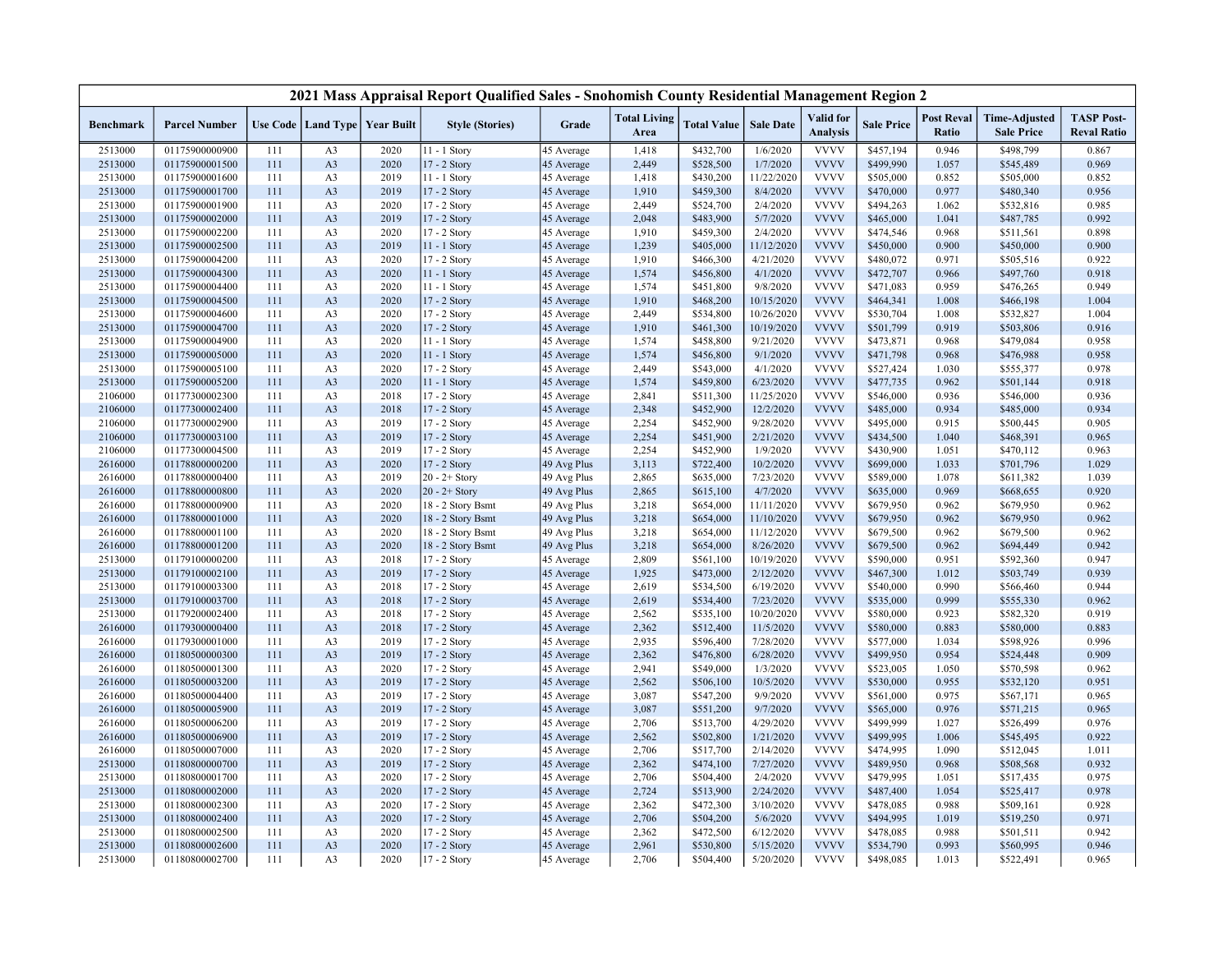|                    |                                  |            |                                   |              | 2021 Mass Appraisal Report Qualified Sales - Snohomish County Residential Management Region 2 |                            |                             |                        |                        |                              |                        |                                   |                                           |                                         |
|--------------------|----------------------------------|------------|-----------------------------------|--------------|-----------------------------------------------------------------------------------------------|----------------------------|-----------------------------|------------------------|------------------------|------------------------------|------------------------|-----------------------------------|-------------------------------------------|-----------------------------------------|
| <b>Benchmark</b>   | <b>Parcel Number</b>             |            | Use Code   Land Type   Year Built |              | <b>Style (Stories)</b>                                                                        | Grade                      | <b>Total Living</b><br>Area | <b>Total Value</b>     | <b>Sale Date</b>       | Valid for<br><b>Analysis</b> | <b>Sale Price</b>      | <b>Post Reval</b><br><b>Ratio</b> | <b>Time-Adjusted</b><br><b>Sale Price</b> | <b>TASP Post-</b><br><b>Reval Ratio</b> |
| 2513000            | 01180800002800                   | 111        | A <sub>3</sub>                    | 2020         | 17 - 2 Story                                                                                  | 45 Average                 | 2,362                       | \$472,500              | 3/22/2020              | <b>VVVV</b>                  | \$474,995              | 0.995                             | \$505,870                                 | 0.934                                   |
| 2513000            | 01180800002900                   | 111        | A <sub>3</sub>                    | 2020         | 17 - 2 Story                                                                                  | 45 Average                 | 2,706                       | \$504,400              | 3/10/2020              | <b>VVVV</b>                  | \$509,995              | 0.989                             | \$543,145                                 | 0.929                                   |
| 2513000            | 01180800003100                   | 111        | A <sub>3</sub>                    | 2020         | 17 - 2 Story                                                                                  | 45 Average                 | 2,362                       | \$470,800              | 2/27/2020              | <b>VVVV</b>                  | \$474,995              | 0.991                             | \$512,045                                 | 0.919                                   |
| 2513000            | 01180800003200                   | 111        | A <sub>3</sub>                    | 2020         | 17 - 2 Story                                                                                  | 45 Average                 | 2,362                       | \$470,800              | 6/12/2020              | <b>VVVV</b>                  | \$499,995              | 0.942                             | \$524,495                                 | 0.898                                   |
| 2513000            | 01180800003300                   | 111        | A <sub>3</sub>                    | 2020         | 17 - 2 Story                                                                                  | 45 Average                 | 2,562                       | \$488,200              | 3/24/2020              | <b>VVVV</b>                  | \$494,365              | 0.988                             | \$526,499                                 | 0.927                                   |
| 2513000            | 01180800003400                   | 111        | A <sub>3</sub>                    | 2020         | 17 - 2 Story                                                                                  | 45 Average                 | 2,706                       | \$502,700              | 1/31/2020              | <b>VVVV</b>                  | \$514,930              | 0.976                             | \$561,789                                 | 0.895                                   |
| 2513000            | 01180800003500                   | 111        | A <sub>3</sub>                    | 2020         | 17 - 2 Story                                                                                  | 45 Average                 | 2,362                       | \$467,000              | 6/12/2020              | <b>VVVV</b>                  | \$463,085              | 1.008                             | \$485,776                                 | 0.961                                   |
| 2513000            | 01180800003600                   | 111        | A <sub>3</sub>                    | 2020         | 17 - 2 Story                                                                                  | 45 Average                 | 2,724                       | \$513,100              | 6/22/2020              | <b>VVVV</b>                  | \$524,995              | 0.977                             | \$550,720                                 | 0.932                                   |
| 2513000            | 01180800003700                   | 111        | A <sub>3</sub>                    | 2020         | 17 - 2 Story                                                                                  | 45 Average                 | 2,961                       | \$529,100              | 4/2/2020               | <b>VVVV</b>                  | \$532,575              | 0.993                             | \$560,801                                 | 0.943                                   |
| 2513000            | 01180800003800                   | 111        | A <sub>3</sub>                    | 2020         | 17 - 2 Story                                                                                  | 45 Average                 | 2,706                       | \$498,900              | 3/27/2020              | <b>VVVV</b>                  | \$483,815              | 1.031                             | \$515,263                                 | 0.968                                   |
| 2513000            | 01180800003900                   | 111        | A <sub>3</sub>                    | 2020         | 17 - 2 Story                                                                                  | 45 Average                 | 2,724                       | \$509,900              | 3/12/2020              | <b>VVVV</b>                  | \$480,580              | 1.061                             | \$511,818                                 | 0.996                                   |
| 2513000            | 01180800004000                   | 111        | A <sub>3</sub>                    | 2020         | 17 - 2 Story                                                                                  | 45 Average                 | 2,362                       | \$472,500              | 3/27/2020              | <b>VVVV</b>                  | \$461,300              | 1.024                             | \$491,285                                 | 0.962                                   |
| 2513000            | 01180800004100                   | 111        | A <sub>3</sub>                    | 2020         | 17 - 2 Story                                                                                  | 45 Average                 | 2,562                       | \$493,700              | 1/10/2020              | <b>VVVV</b>                  | \$459,995              | 1.073                             | \$501,855                                 | 0.984                                   |
| 2513000            | 01180800004400                   | 111        | A <sub>3</sub>                    | 2020         | 17 - 2 Story                                                                                  | 45 Average                 | 2,362                       | \$472,500              | 1/13/2020              | <b>VVVV</b>                  | \$449,995              | 1.050                             | \$490,945                                 | 0.962                                   |
| 2513000            | 01180800006300                   | 111        | A <sub>3</sub>                    | 2019         | 17 - 2 Story                                                                                  | 45 Average                 | 2,562                       | \$497,700              | 11/4/2020              | <b>VVVV</b>                  | \$560,000              | 0.889                             | \$560,000                                 | 0.889                                   |
| 2513000            | 01180800007200                   | 111        | A <sub>3</sub>                    | 2018         | 17 - 2 Story                                                                                  | 45 Average                 | 2,709                       | \$522,700              | 6/9/2020               | <b>VVVV</b>                  | \$549,995              | 0.950                             | \$576,945                                 | 0.906                                   |
| 2513000            | 01180800007300                   | 111        | A <sub>3</sub>                    | 2020         | 17 - 2 Story                                                                                  | 45 Average                 | 2,724                       | \$509,900              | 6/9/2020               | <b>VVVV</b>                  | \$485,000              | 1.051                             | \$508,765                                 | 1.002                                   |
| 2106000            | 01180900000200                   | 111        | A <sub>3</sub>                    | 2020         | 11 - 1 Story                                                                                  | 45 Average                 | 1,426                       | \$404,900              | 2/12/2020              | <b>VVVV</b>                  | \$404,150              | 1.002                             | \$435,674                                 | 0.929                                   |
| 2106000            | 01180900000300                   | 111        | A <sub>3</sub>                    | 2020         | $17 - 2$ Story                                                                                | 45 Average                 | 1,894                       | \$443,400              | 2/13/2020              | <b>VVVV</b>                  | \$424,900              | 1.044                             | \$458,042                                 | 0.968                                   |
| 2106000            | 01180900000400                   | 111        | A <sub>3</sub>                    | 2020         | 11 - 1 Story                                                                                  | 45 Average                 | 1,468                       | \$409,900              | 2/24/2020              | <b>VVVV</b>                  | \$402,900              | 1.017                             | \$434,326                                 | 0.944                                   |
| 2106000            | 01180900000800                   | 111        | A <sub>3</sub>                    | 2019         | 11 - 1 Story                                                                                  | 45 Average                 | 1,657                       | \$431,600              | 1/10/2020              | <b>VVVV</b>                  | \$440,175              | 0.981                             | \$480,231                                 | 0.899                                   |
| 2106000            | 01180900000900                   | 111        | A <sub>3</sub>                    | 2020         | 17 - 2 Story                                                                                  | 45 Average                 | 2,348                       | \$483,400              | 3/12/2020              | <b>VVVV</b>                  | \$465,675              | 1.038                             | \$495,944                                 | 0.975                                   |
| 2106000            | 01180900001000                   | 111        | A <sub>3</sub>                    | 2020         | $11 - 1$ Story                                                                                | 45 Average                 | 1,426                       | \$404,900              | 2/24/2020              | <b>VVVV</b>                  | \$415,675              | 0.974                             | \$448,098                                 | 0.904                                   |
| 2106000            | 01180900001100                   | 111        | A <sub>3</sub>                    | 2020         | 17 - 2 Story                                                                                  | 45 Average                 | 2,150                       | \$469,400              | 5/26/2020              | <b>VVVV</b><br><b>VVVV</b>   | \$460,675              | 1.019                             | \$483,248                                 | 0.971                                   |
| 2106000            | 01180900001200                   | 111        | A <sub>3</sub>                    | 2020         | 17 - 2 Story                                                                                  | 45 Average                 | 2,060                       | \$464,800              | 4/27/2020              | <b>VVVV</b>                  | \$455,575              | 1.020                             | \$479,720                                 | 0.969                                   |
| 2106000            | 01180900004800                   | 111        | A <sub>3</sub>                    | 2019         | 17 - 2 Story                                                                                  | 45 Average                 | 2,348                       | \$483,400              | 2/12/2020              |                              | \$439,900              | 1.099                             | \$474,212                                 | 1.019                                   |
| 2106000            | 01180900004900                   | 111        | A <sub>3</sub>                    | 2019         | 17 - 2 Story                                                                                  | 45 Average                 | 2,060                       | \$464,800              | 9/23/2020              | <b>VVVV</b><br><b>VVVV</b>   | \$449,950              | 1.033                             | \$454,899                                 | 1.022<br>0.956                          |
| 2106000<br>2601000 | 01180900005100<br>01182200000100 | 111<br>111 | A <sub>3</sub><br>G <sub>4</sub>  | 2019<br>2020 | 11 - 1 Story<br>12 - 1 Story Bsmt                                                             | 45 Average<br>49 Avg Plus  | 1,657<br>3,284              | \$431,600<br>\$678,600 | 3/1/2020<br>5/15/2020  | <b>VVVV</b>                  | \$423,900<br>\$660,000 | 1.018<br>1.028                    | \$451,454<br>\$692,340                    | 0.980                                   |
|                    |                                  | 111        | G <sub>4</sub>                    | 2019         |                                                                                               |                            | 2,296                       |                        |                        | <b>VVVV</b>                  |                        | 1.063                             |                                           |                                         |
| 2601000<br>2601000 | 01182200000200<br>01182200000300 | 111        | G <sub>4</sub>                    | 2020         | 17 - 2 Story<br>17 - 2 Story                                                                  | 49 Avg Plus<br>49 Avg Plus | 2,422                       | \$605,700              | 3/11/2020<br>2/10/2020 | <b>VVVV</b>                  | \$570,000<br>\$580,000 | 1.066                             | \$607,050<br>\$625,240                    | 0.998<br>0.989                          |
| 2601000            | 01182200000400                   | 111        | G <sub>4</sub>                    | 2019         | 17 - 2 Story                                                                                  | 49 Avg Plus                | 2,642                       | \$618,100<br>\$666,700 | 12/8/2020              | <b>VVVV</b>                  | \$675,000              | 0.988                             | \$675,000                                 | 0.988                                   |
| 2601000            | 01182200000500                   | 111        | G <sub>4</sub>                    | 2019         | $11 - 1$ Story                                                                                | 49 Avg Plus                | 2,076                       | \$621,200              | 1/3/2020               | <b>VVVV</b>                  | \$590,000              | 1.053                             | \$643,690                                 | 0.965                                   |
| 2601000            | 01182200000700                   | 111        | G <sub>4</sub>                    | 2019         | $11 - 1$ Story                                                                                | 49 Avg Plus                | 2,076                       | \$607,600              | 3/25/2020              | <b>VVVV</b>                  | \$580,000              | 1.048                             | \$617,700                                 | 0.984                                   |
| 2106000            | 01184100000200                   | 111        | A <sub>3</sub>                    | 2020         | 17 - 2 Story                                                                                  | 45 Average                 | 2,362                       | \$480,500              | 3/1/2020               | <b>VVVV</b>                  | \$439,995              | 1.092                             | \$468,595                                 | 1.025                                   |
| 2106000            | 01184100000400                   | 111        | A <sub>3</sub>                    | 2020         | 17 - 2 Story                                                                                  | 45 Average                 | 2,706                       | \$517,000              | 3/11/2020              | <b>VVVV</b>                  | \$469,995              | 1.100                             | \$500,545                                 | 1.033                                   |
| 2106000            | 01184100000500                   | 111        | A <sub>3</sub>                    | 2020         | 17 - 2 Story                                                                                  | 45 Average                 | 1,998                       | \$448,000              | 1/16/2020              | <b>VVVV</b>                  | \$409,995              | 1.093                             | \$447,305                                 | 1.002                                   |
| 2106000            | 01184100000600                   | 111        | A <sub>3</sub>                    | 2020         | 17 - 2 Story                                                                                  | 45 Average                 | 2,961                       | \$552,800              | 11/10/2020             | <b>VVVV</b>                  | \$561,250              | 0.985                             | \$561,250                                 | 0.985                                   |
| 2106000            | 01184100000700                   | 111        | A <sub>3</sub>                    | 2020         | 17 - 2 Story                                                                                  | 45 Average                 | 2,597                       | \$512,700              | 3/13/2020              | <b>VVVV</b>                  | \$479,995              | 1.068                             | \$511,195                                 | 1.003                                   |
| 2106000            | 01184100000800                   | 111        | A <sub>3</sub>                    | 2020         | 17 - 2 Story                                                                                  | 45 Average                 | 1,998                       | \$448,000              | 4/29/2020              | <b>VVVV</b>                  | \$424,995              | 1.054                             | \$447,520                                 | 1.001                                   |
| 2106000            | 01184100000900                   | 111        | A <sub>3</sub>                    | 2020         | 17 - 2 Story                                                                                  | 45 Average                 | 2,362                       | \$480,500              | 6/30/2020              | <b>VVVV</b>                  | \$473,190              | 1.015                             | \$496,376                                 | 0.968                                   |
| 2106000            | 01184100001000                   | 111        | A <sub>3</sub>                    | 2020         | 17 - 2 Story                                                                                  | 45 Average                 | 2,961                       | \$551,000              | 7/20/2020              | <b>VVVV</b>                  | \$540,400              | 1.020                             | \$560,935                                 | 0.982                                   |
| 2106000            | 01184100001100                   | 111        | A <sub>3</sub>                    | 2020         | 17 - 2 Story                                                                                  | 45 Average                 | 2,596                       | \$511,800              | 9/11/2020              | <b>VVVV</b>                  | \$491,090              | 1.042                             | \$496,492                                 | 1.031                                   |
| 2106000            | 01184100001200                   | 111        | A <sub>3</sub>                    | 2020         | 17 - 2 Story                                                                                  | 45 Average                 | 2,706                       | \$517,000              | 7/27/2020              | <b>VVVV</b>                  | \$501,060              | 1.032                             | \$520,100                                 | 0.994                                   |
| 2106000            | 01184100001300                   | 111        | A <sub>3</sub>                    | 2020         | 17 - 2 Story                                                                                  | 45 Average                 | 2,362                       | \$480,500              | 6/3/2020               | <b>VVVV</b>                  | \$459,995              | 1.045                             | \$482,535                                 | 0.996                                   |
| 2106000            | 01184100001400                   | 111        | A <sub>3</sub>                    | 2020         | 17 - 2 Story                                                                                  | 45 Average                 | 2,961                       | \$551,200              | 4/24/2020              | <b>VVVV</b>                  | \$509,995              | 1.081                             | \$537,025                                 | 1.026                                   |
| 2106000            | 01184100001600                   | 111        | A <sub>3</sub>                    | 2020         | 17 - 2 Story                                                                                  | 45 Average                 | 1,998                       | \$448,000              | 2/20/2020              | <b>VVVV</b>                  | \$420,000              | 1.067                             | \$452,760                                 | 0.989                                   |
| 2106000            | 01184100001800                   | 111        | A <sub>3</sub>                    | 2020         | 17 - 2 Story                                                                                  | 45 Average                 | 2,362                       | \$484,500              | 2/5/2020               | <b>VVVV</b>                  | \$449,995              | 1.077                             | \$485,095                                 | 0.999                                   |
| 2106000            | 01184100001900                   | 111        | A <sub>3</sub>                    | 2020         | $17 - 2$ Story                                                                                | 45 Average                 | 1,957                       | \$439,800              | 3/23/2020              | <b>VVVV</b>                  | \$427,560              | 1.029                             | \$455,351                                 | 0.966                                   |
| 2106000            | 01184100002000                   | 111        | A <sub>3</sub>                    | 2020         | 17 - 2 Story                                                                                  | 45 Average                 | 2,706                       | \$517,000              | 3/4/2020               | <b>VVVV</b>                  | \$497,885              | 1.038                             | \$530,248                                 | 0.975                                   |
| 2106000            | 01184100002100                   | 111        | A <sub>3</sub>                    | 2020         | 17 - 2 Story                                                                                  | 45 Average                 | 2,961                       | \$550,800              | 2/19/2020              | <b>VVVV</b>                  | \$509,995              | 1.080                             | \$549,775                                 | 1.002                                   |
| 2106000            | 01184100002200                   | 111        | A <sub>3</sub>                    | 2020         | 17 - 2 Story                                                                                  | 45 Average                 | 2,597                       | \$512,700              | 4/6/2020               | <b>VVVV</b>                  | \$505,665              | 1.014                             | \$532,465                                 | 0.963                                   |
| 2106000            | 01184100002300                   | 111        | A <sub>3</sub>                    | 2020         | 17 - 2 Story                                                                                  | 45 Average                 | 2,362                       | \$480,500              | 6/15/2020              | <b>VVVV</b>                  | \$468,635              | 1.025                             | \$491,598                                 | 0.977                                   |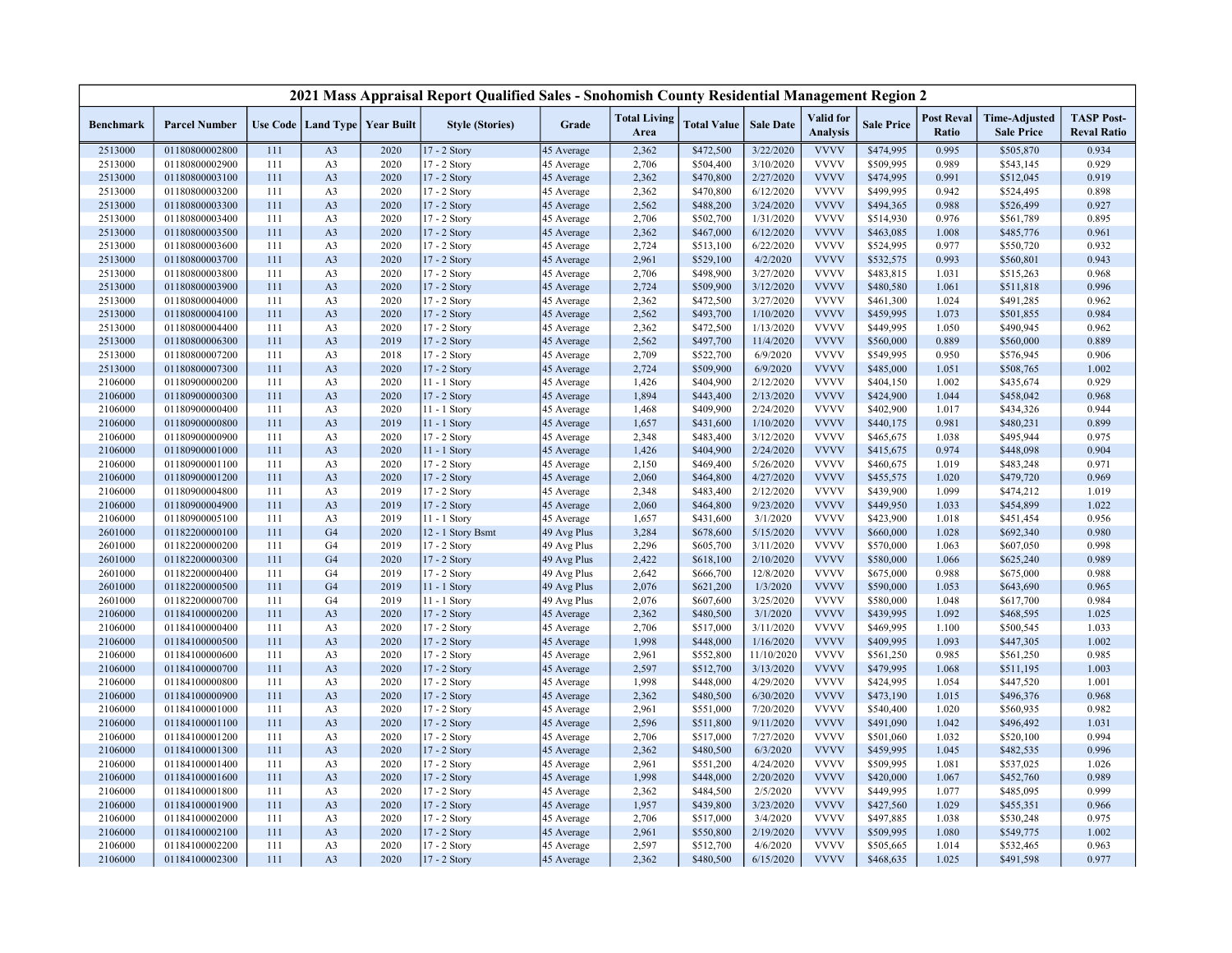|                  |                      |     |                                   |      | 2021 Mass Appraisal Report Qualified Sales - Snohomish County Residential Management Region 2 |                          |                             |                    |                  |                                     |                   |                            |                                           |                                         |
|------------------|----------------------|-----|-----------------------------------|------|-----------------------------------------------------------------------------------------------|--------------------------|-----------------------------|--------------------|------------------|-------------------------------------|-------------------|----------------------------|-------------------------------------------|-----------------------------------------|
| <b>Benchmark</b> | <b>Parcel Number</b> |     | Use Code   Land Type   Year Built |      | <b>Style (Stories)</b>                                                                        | Grade                    | <b>Total Living</b><br>Area | <b>Total Value</b> | <b>Sale Date</b> | <b>Valid</b> for<br><b>Analysis</b> | <b>Sale Price</b> | <b>Post Reval</b><br>Ratio | <b>Time-Adjusted</b><br><b>Sale Price</b> | <b>TASP Post-</b><br><b>Reval Ratio</b> |
| 2106000          | 01184100002400       | 111 | A <sub>3</sub>                    | 2020 | 17 - 2 Story                                                                                  | 45 Average               | 2,706                       | \$517,000          | 7/16/2020        | <b>VVVV</b>                         | \$499,995         | 1.034                      | \$518,995                                 | 0.996                                   |
| 2106000          | 01184100002500       | 111 | A <sub>3</sub>                    | 2020 | 17 - 2 Story                                                                                  | 45 Average               | 2,961                       | \$551,200          | 9/3/2020         | <b>VVVV</b>                         | \$529,100         | 1.042                      | \$534,920                                 | 1.030                                   |
| 2106000          | 01184100002600       | 111 | A <sub>3</sub>                    | 2020 | 17 - 2 Story                                                                                  | 45 Average               | 2,596                       | \$511,800          | 6/12/2020        | <b>VVVV</b>                         | \$492,995         | 1.038                      | \$517,152                                 | 0.990                                   |
| 2106000          | 01184100002700       | 111 | A <sub>3</sub>                    | 2020 | 17 - 2 Story                                                                                  | 45 Average               | 2,706                       | \$517,000          | 3/20/2020        | <b>VVVV</b>                         | \$494,155         | 1.046                      | \$526,275                                 | 0.982                                   |
| 2106000          | 01184100002800       | 111 | A <sub>3</sub>                    | 2020 | 17 - 2 Story                                                                                  | 45 Average               | 2,362                       | \$480,500          | 3/19/2020        | <b>VVVV</b>                         | \$454,995         | 1.056                      | \$484,570                                 | 0.992                                   |
| 2106000          | 01184100003000       | 111 | A <sub>3</sub>                    | 2019 | 17 - 2 Story                                                                                  | 45 Average               | 2,597                       | \$512,700          | 1/6/2020         | <b>VVVV</b>                         | \$479,995         | 1.068                      | \$523,675                                 | 0.979                                   |
| 2106000          | 01184100003500       | 111 | A <sub>3</sub>                    | 2019 | 17 - 2 Story                                                                                  | 45 Average               | 2,597                       | \$512,700          | 9/28/2020        | <b>VVVV</b>                         | \$532,500         | 0.963                      | \$538,358                                 | 0.952                                   |
| 2106000          | 01184100003700       | 111 | A <sub>3</sub>                    | 2019 | 17 - 2 Story                                                                                  | 45 Average               | 2,706                       | \$522,000          | 1/9/2020         | <b>VVVV</b>                         | \$479,995         | 1.088                      | \$523,675                                 | 0.997                                   |
| 2106000          | 01184100003900       | 111 | A <sub>3</sub>                    | 2020 | 17 - 2 Story                                                                                  | 45 Average               | 2,706                       | \$517,000          | 10/15/2020       | <b>VVVV</b>                         | \$520,345         | 0.994                      | \$522,426                                 | 0.990                                   |
| 2106000          | 01184100004000       | 111 | A <sub>3</sub>                    | 2020 | 17 - 2 Story                                                                                  | 45 Average               | 2,362                       | \$484,500          | 10/13/2020       | <b>VVVV</b>                         | \$472,170         | 1.026                      | \$474,059                                 | 1.022                                   |
| 2106000          | 01184100004100       | 111 | A <sub>3</sub>                    | 2020 | 17 - 2 Story                                                                                  | 45 Average               | 2,961                       | \$540,600          | 10/2/2020        | <b>VVVV</b>                         | \$507,575         | 1.065                      | \$509,605                                 | 1.061                                   |
| 2106000          | 01184100004200       | 111 | A <sub>3</sub>                    | 2020 | 17 - 2 Story                                                                                  | 45 Average               | 2,706                       | \$521,000          | 9/21/2020        | <b>VVVV</b>                         | \$514,995         | 1.012                      | \$520,660                                 | 1.001                                   |
| 2106000          | 01184100004300       | 111 | A <sub>3</sub>                    | 2020 | 17 - 2 Story                                                                                  | 45 Average               | 2,597                       | \$507,500          | 8/31/2020        | <b>VVVV</b>                         | \$483,090         | 1.051                      | \$493,718                                 | 1.028                                   |
| 2106000          | 01184100004400       | 111 | A <sub>3</sub>                    | 2020 | 17 - 2 Story                                                                                  | 45 Average               | 2,961                       | \$551,200          | 7/8/2020         | <b>VVVV</b>                         | \$540,540         | 1.020                      | \$561,081                                 | 0.982                                   |
| 2106000          | 01184100004500       | 111 | A <sub>3</sub>                    | 2020 | $17 - 2$ Story                                                                                | 45 Average               | 2,362                       | \$480,500          | 6/3/2020         | <b>VVVV</b>                         | \$456,025         | 1.054                      | \$478,370                                 | 1.004                                   |
| 2106000          | 01184100006000       | 111 | A <sub>3</sub>                    | 2020 | 17 - 2 Story                                                                                  | 41 Avg Minus             | 1,797                       | \$398,300          | 7/24/2020        | <b>VVVV</b>                         | \$402,445         | 0.990                      | \$417,738                                 | 0.953                                   |
| 2106000          | 01184100006100       | 111 | A <sub>3</sub>                    | 2020 | 17 - 2 Story                                                                                  | 41 Avg Minus             | 1,906                       | \$407,800          | 7/31/2020        | <b>VVVV</b>                         | \$399,995         | 1.020                      | \$415,195                                 | 0.982                                   |
| 2106000          | 01184100006200       | 111 | A <sub>3</sub>                    | 2020 | 17 - 2 Story                                                                                  | 41 Avg Minus             | 1,797                       | \$398,300          | 10/2/2020        | <b>VVVV</b>                         | \$419,665         | 0.949                      | \$421,344                                 | 0.945                                   |
| 2106000          | 01184100006300       | 111 | A <sub>3</sub>                    | 2020 | 17 - 2 Story                                                                                  | 41 Avg Minus             | 1,906                       | \$407,800          | 11/12/2020       | <b>VVVV</b>                         | \$422,685         | 0.965                      | \$422,685                                 | 0.965                                   |
| 2106000          | 01184100006400       | 111 | A <sub>3</sub>                    | 2020 | 17 - 2 Story                                                                                  | 41 Avg Minus             | 1,797                       | \$398,300          | 9/2/2020         | <b>VVVV</b>                         | \$395,690         | 1.007                      | \$400,043                                 | 0.996                                   |
| 2106000          | 01184100006900       | 111 | A <sub>3</sub>                    | 2020 | 11 - 1 Story                                                                                  | 45 Average               | 1,140                       | \$336,500          | 11/13/2020       | <b>VVVV</b>                         | \$364,995         | 0.922                      | \$364,995                                 | 0.922                                   |
| 2106000          | 01184100007500       | 111 | A <sub>3</sub>                    | 2020 | 17 - 2 Story                                                                                  | 41 Avg Minus             | 1,906                       | \$411,800          | 11/11/2020       | <b>VVVV</b>                         | \$416,610         | 0.988                      | \$416,610                                 | 0.988                                   |
| 2106000          | 01184100007600       | 111 | A <sub>3</sub>                    | 2020 | 11 - 1 Story                                                                                  | 45 Average               | 1,140                       | \$350,500          | 11/3/2020        | <b>VVVV</b>                         | \$364,995         | 0.960                      | \$364,995                                 | 0.960                                   |
| 2106000          | 01184100007700       | 111 | A <sub>3</sub>                    | 2020 | $11 - 1$ Story                                                                                | 45 Average               | 1,140                       | \$352,400          | 10/16/2020       | <b>VVVV</b>                         | \$364,995         | 0.965                      | \$366,455                                 | 0.962                                   |
| 2106000          | 01184100007800       | 111 | A <sub>3</sub>                    | 2020 | 17 - 2 Story                                                                                  | 41 Avg Minus             | 1,797                       | \$398,300          | 9/25/2020        | <b>VVVV</b>                         | \$399,995         | 0.996                      | \$404,395                                 | 0.985                                   |
| 2106000          | 01184100007900       | 111 | A <sub>3</sub>                    | 2020 | $17 - 2$ Story                                                                                | 41 Avg Minus             | 1,906                       | \$407,800          | 9/15/2020        | <b>VVVV</b>                         | \$407,170         | 1.002                      | \$411,649                                 | 0.991                                   |
| 2106000          | 01184100008000       | 111 | A <sub>3</sub>                    | 2020 | 17 - 2 Story                                                                                  | 41 Avg Minus             | 1,797                       | \$398,300          | 10/26/2020       | <b>VVVV</b>                         | \$406,475         | 0.980                      | \$408,101                                 | 0.976                                   |
| 2106000          | 01184100008100       | 111 | A <sub>3</sub>                    | 2020 | 17 - 2 Story                                                                                  | 41 Avg Minus             | 1,906                       | \$407,800          | 11/3/2020        | <b>VVVV</b>                         | \$426,075         | 0.957                      | \$426,075                                 | 0.957                                   |
| 2106000          | 01184100008200       | 111 | A <sub>3</sub>                    | 2020 | 17 - 2 Story                                                                                  | 41 Avg Minus             | 1,797                       | \$398,300          | 9/1/2020         | <b>VVVV</b>                         | \$395,240         | 1.008                      | \$399,588                                 | 0.997                                   |
| 2106000          | 01184100008300       | 111 | A <sub>3</sub>                    | 2020 | 17 - 2 Story                                                                                  | 41 Avg Minus             | 1,906                       | \$407,800          | 8/25/2020        | <b>VVVV</b>                         | \$402,435         | 1.013                      | \$411,289                                 | 0.992                                   |
| 2106000          | 01184100009500       | 111 | A <sub>3</sub>                    | 2020 | 17 - 2 Story                                                                                  | 45 Average               | 2,362                       | \$476,700          | 10/28/2020       | <b>VVVV</b>                         | \$451,200         | 1.057                      | \$453,005                                 | 1.052                                   |
| 2106000          | 01184100009600       | 111 | A <sub>3</sub>                    | 2020 | 17 - 2 Story                                                                                  | 45 Average               | 2,706                       | \$512,600          | 10/14/2020       | <b>VVVV</b>                         | \$481,915         | 1.064                      | \$483,843                                 | 1.059                                   |
| 2106000          | 01184100009700       | 111 | A <sub>3</sub>                    | 2020 | 17 - 2 Story                                                                                  | 45 Average               | 2,961                       | \$553,200          | 3/23/2020        | <b>VVVV</b>                         | \$515,510         | 1.073                      | \$549,018                                 | 1.008                                   |
| 2106000          | 01184100009800       | 111 | A <sub>3</sub>                    | 2020 | 17 - 2 Story                                                                                  | 45 Average               | 2,362                       | \$482,500          | 2/21/2020        | <b>VVVV</b>                         | \$459,995         | 1.049                      | \$495,875                                 | 0.973                                   |
| 2106000          | 01184100009900       | 111 | A <sub>3</sub>                    | 2020 | 17 - 2 Story                                                                                  | 45 Average               | 2,706                       | \$519,000          | 6/5/2020         | <b>VVVV</b>                         | \$499,995         | 1.038                      | \$524,495                                 | 0.990                                   |
| 2106000          | 01184100010000       | 111 | A <sub>3</sub>                    | 2020 | 17 - 2 Story                                                                                  | 45 Average               | 1,998                       | \$450,000          | 1/13/2020        | <b>VVVV</b>                         | \$419,995         | 1.071                      | \$458,215                                 | 0.982                                   |
| 2106000          | 01184100010100       | 111 | A <sub>3</sub>                    | 2020 | 17 - 2 Story                                                                                  | 45 Average               | 2,596                       | \$509,800          | 1/8/2020         | <b>VVVV</b>                         | \$479,995         | 1.062                      | \$523,675                                 | 0.974                                   |
| 2513000          | 01185000001000       | 111 | A <sub>3</sub>                    | 2020 | 17 - 2 Story                                                                                  | 45 Average               | 2,231                       | \$486,600          | 1/17/2020        | <b>VVVV</b>                         | \$420,500         | 1.157                      | \$458,766                                 | 1.061                                   |
| 2513000          | 01185000001100       | 111 | A <sub>3</sub>                    | 2020 | 17 - 2 Story                                                                                  | 45 Average               | 1,880                       | \$452,600          | 2/4/2020         | <b>VVVV</b>                         | \$455,900         | 0.993                      | \$491,460                                 | 0.921                                   |
| 2513000          | 01185000001200       | 111 | A <sub>3</sub>                    | 2020 | 17 - 2 Story                                                                                  | 45 Average               | 1,643                       | \$437,100          | 1/7/2020         | <b>VVVV</b>                         | \$449,900         | 0.972                      | \$490,841                                 | 0.891                                   |
| 2513000          | 01185000001300       | 111 | A <sub>3</sub>                    | 2020 | 17 - 2 Story                                                                                  | 45 Average               | 2,231                       | \$497,600          | 2/4/2020         | <b>VVVV</b>                         | \$475,900         | 1.046                      | \$513,020                                 | 0.970                                   |
| 2513000          | 01185000001400       | 111 | A <sub>3</sub>                    | 2019 | 11 - 1 Story                                                                                  | 45 Average               | 1,342                       | \$407,300          | 3/3/2020         | <b>VVVV</b>                         | \$416,900         | 0.977                      | \$443,999                                 | 0.917                                   |
| 2513000          | 01185000001500       | 111 | A <sub>3</sub>                    | 2019 | $17 - 2$ Story                                                                                | 45 Average               | 1,643                       | \$426,100          | 1/7/2020         | <b>VVVV</b>                         | \$438,900         | 0.971                      | \$478,840                                 | 0.890                                   |
| 2513000          | 01185000001600       | 111 | A <sub>3</sub>                    | 2019 | 17 - 2 Story                                                                                  | 45 Average               | 1,880                       | \$452,600          | 2/4/2020         | <b>VVVV</b>                         | \$458,900         | 0.986                      | \$494,694                                 | 0.915                                   |
| 2513000          | 01185000001700       | 111 | A <sub>3</sub>                    | 2019 | $17 - 2$ Story                                                                                | 45 Average               | 1,643                       | \$426,100          | 2/4/2020         | <b>VVVV</b>                         | \$438,900         | 0.971                      | \$473,134                                 | 0.901                                   |
| 2513000          | 01185000001800       | 111 | A <sub>3</sub>                    | 2019 | 11 - 1 Story                                                                                  | 45 Average               | 1,342                       | \$407,300          | 3/3/2020         | <b>VVVV</b>                         | \$419,900         | 0.970                      | \$447,194                                 | 0.911                                   |
| 2513000          | 01185000001900       | 111 | A <sub>3</sub>                    | 2020 | 17 - 2 Story                                                                                  | 45 Average               | 2,231                       | \$486,600          | 2/13/2020        | <b>VVVV</b>                         | \$420,500         | 1.157                      | \$453,299                                 | 1.073                                   |
| 2513000          | 01185000002000       | 111 | A <sub>3</sub>                    | 2020 | 17 - 2 Story                                                                                  | 45 Average               | 1,880                       | \$452,600          | 3/3/2020         | <b>VVVV</b>                         | \$455,900         | 0.993                      | \$485,534                                 | 0.932                                   |
| 2513000          | 01185000002100       | 111 | A <sub>3</sub>                    | 2020 |                                                                                               |                          | 1,643                       | \$426,100          | 4/3/2020         | <b>VVVV</b>                         | \$438,900         | 0.971                      | \$462,162                                 | 0.922                                   |
| 2513000          | 01185000002200       | 111 | A <sub>3</sub>                    | 2020 | 17 - 2 Story<br>11 - 1 Story                                                                  | 45 Average<br>45 Average | 1,342                       | \$407,300          | 3/3/2020         | <b>VVVV</b>                         | \$416,900         | 0.977                      | \$443,999                                 | 0.917                                   |
| 2513000          | 01185000002300       | 111 | A <sub>3</sub>                    | 2020 | 17 - 2 Story                                                                                  |                          | 1,880                       | \$452,600          | 3/3/2020         | <b>VVVV</b>                         | \$458,900         | 0.986                      | \$488,729                                 | 0.926                                   |
| 2513000          | 01185000002400       | 111 | A <sub>3</sub>                    | 2020 | 17 - 2 Story                                                                                  | 45 Average               | 1,643                       | \$433,100          | 6/2/2020         | <b>VVVV</b>                         | \$441,900         | 0.980                      | \$463,553                                 | 0.934                                   |
|                  |                      | 111 |                                   |      |                                                                                               | 45 Average               |                             |                    |                  | <b>VVVV</b>                         |                   | 0.970                      |                                           |                                         |
| 2513000          | 01185000002500       |     | A <sub>3</sub>                    | 2020 | 11 - 1 Story                                                                                  | 45 Average               | 1,342                       | \$414,300          | 7/7/2020         |                                     | \$426,900         |                            | \$443,122                                 | 0.935                                   |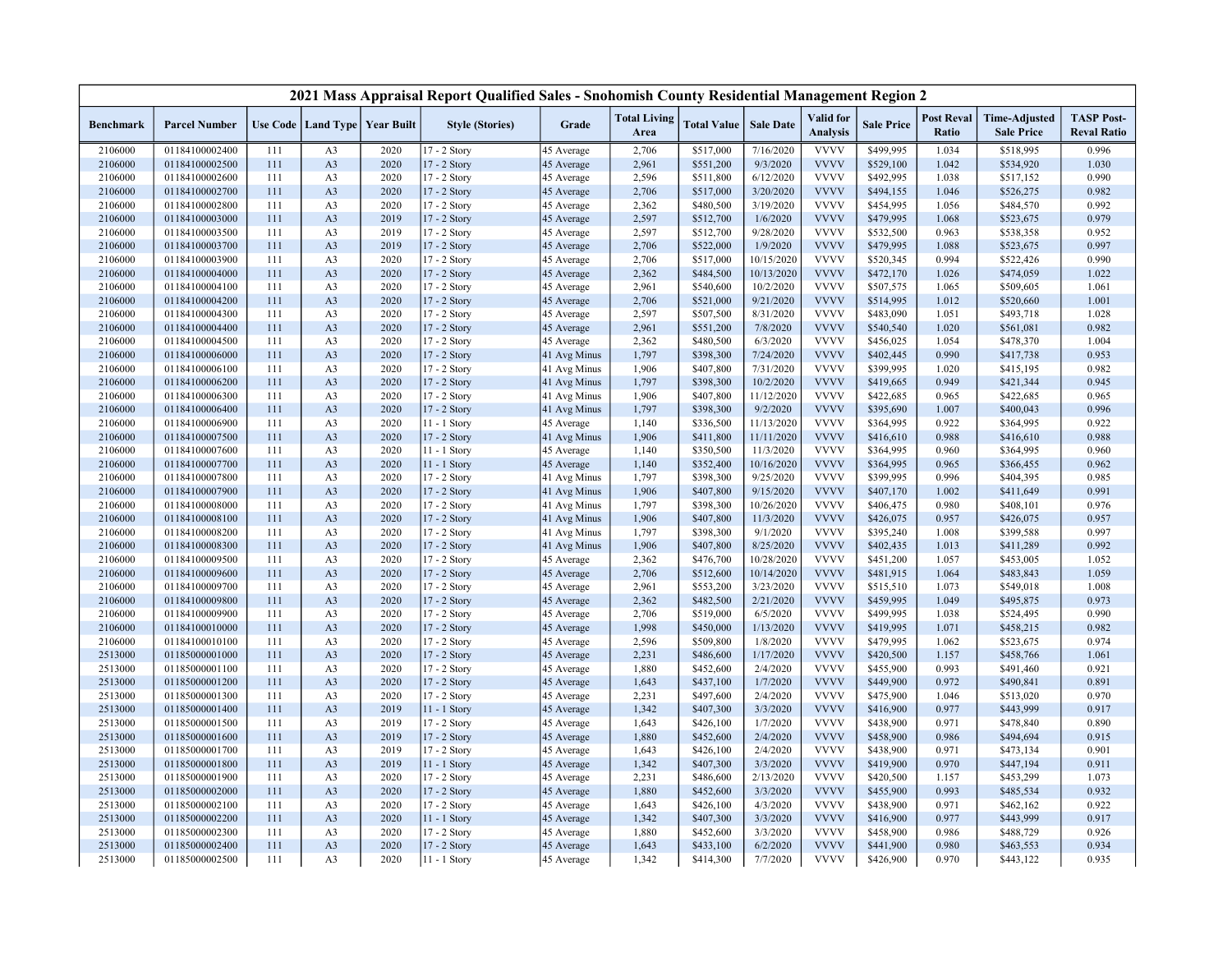|                  |                      |     |                                   |      | 2021 Mass Appraisal Report Qualified Sales - Snohomish County Residential Management Region 2 |             |                             |                    |                  |                              |                   |                            |                                           |                                         |
|------------------|----------------------|-----|-----------------------------------|------|-----------------------------------------------------------------------------------------------|-------------|-----------------------------|--------------------|------------------|------------------------------|-------------------|----------------------------|-------------------------------------------|-----------------------------------------|
| <b>Benchmark</b> | <b>Parcel Number</b> |     | Use Code   Land Type   Year Built |      | <b>Style (Stories)</b>                                                                        | Grade       | <b>Total Living</b><br>Area | <b>Total Value</b> | <b>Sale Date</b> | Valid for<br><b>Analysis</b> | <b>Sale Price</b> | <b>Post Reval</b><br>Ratio | <b>Time-Adjusted</b><br><b>Sale Price</b> | <b>TASP Post-</b><br><b>Reval Ratio</b> |
| 2513000          | 01185000002600       | 111 | A <sub>3</sub>                    | 2020 | 17 - 2 Story                                                                                  | 45 Average  | 1,643                       | \$437,100          | 7/7/2020         | <b>VVVV</b>                  | \$442,900         | 0.987                      | \$459,730                                 | 0.951                                   |
| 2513000          | 01185000002700       | 111 | A <sub>3</sub>                    | 2020 | 17 - 2 Story                                                                                  | 45 Average  | 2,180                       | \$485,800          | 7/7/2020         | <b>VVVV</b>                  | \$479,900         | 1.012                      | \$498,136                                 | 0.975                                   |
| 2513000          | 01185000002800       | 111 | A <sub>3</sub>                    | 2020 | 17 - 2 Story                                                                                  | 45 Average  | 1,824                       | \$457,000          | 7/7/2020         | <b>VVVV</b>                  | \$461,900         | 0.989                      | \$479,452                                 | 0.953                                   |
| 2513000          | 01185000002900       | 111 | A <sub>3</sub>                    | 2020 | 17 - 2 Story                                                                                  | 45 Average  | 2,180                       | \$485,800          | 7/7/2020         | <b>VVVV</b>                  | \$486,900         | 0.998                      | \$505,402                                 | 0.961                                   |
| 2513000          | 01185000003000       | 111 | A <sub>3</sub>                    | 2020 | 17 - 2 Story                                                                                  | 45 Average  | 1,824                       | \$450,000          | 9/2/2020         | <b>VVVV</b>                  | \$467,900         | 0.962                      | \$473,047                                 | 0.951                                   |
| 2513000          | 01185000003100       | 111 | A <sub>3</sub>                    | 2020 | 17 - 2 Story                                                                                  | 45 Average  | 2,180                       | \$485,800          | 9/2/2020         | <b>VVVV</b>                  | \$490,900         | 0.990                      | \$496,300                                 | 0.979                                   |
| 2513000          | 01185000003200       | 111 | A <sub>3</sub>                    | 2020 | 17 - 2 Story                                                                                  | 45 Average  | 1,824                       | \$450,000          | 7/7/2020         | <b>VVVV</b>                  | \$461,900         | 0.974                      | \$479,452                                 | 0.939                                   |
| 2513000          | 01185000003300       | 111 | A <sub>3</sub>                    | 2020 | 17 - 2 Story                                                                                  | 45 Average  | 2,180                       | \$485,800          | 8/5/2020         | <b>VVVV</b>                  | \$485,900         | 1.000                      | \$496,590                                 | 0.978                                   |
| 2513000          | 01185000003400       | 111 | A <sub>3</sub>                    | 2020 | 17 - 2 Story                                                                                  | 45 Average  | 1,824                       | \$450,000          | 8/5/2020         | <b>VVVV</b>                  | \$463,900         | 0.970                      | \$474,106                                 | 0.949                                   |
| 2513000          | 01185000003500       | 111 | A <sub>3</sub>                    | 2020 | 17 - 2 Story                                                                                  | 45 Average  | 2,180                       | \$492,800          | 8/5/2020         | <b>VVVV</b>                  | \$487,900         | 1.010                      | \$498,634                                 | 0.988                                   |
| 2513000          | 01185000003600       | 111 | A <sub>3</sub>                    | 2020 | 17 - 2 Story                                                                                  | 45 Average  | 1,824                       | \$457,000          | 7/7/2020         | <b>VVVV</b>                  | \$466,900         | 0.979                      | \$484,642                                 | 0.943                                   |
| 2513000          | 01185000003700       | 111 | A <sub>3</sub>                    | 2020 | 17 - 2 Story                                                                                  | 45 Average  | 2,180                       | \$492,800          | 8/5/2020         | <b>VVVV</b>                  | \$485,900         | 1.014                      | \$496,590                                 | 0.992                                   |
| 2513000          | 01185000003800       | 111 | A <sub>3</sub>                    | 2020 | 17 - 2 Story                                                                                  | 45 Average  | 2,180                       | \$496,800          | 8/5/2020         | <b>VVVV</b>                  | \$495,900         | 1.002                      | \$506,810                                 | 0.980                                   |
| 2513000          | 01185000003900       | 111 | A <sub>3</sub>                    | 2020 | 17 - 2 Story                                                                                  | 45 Average  | 1,532                       | \$420,200          | 8/5/2020         | <b>VVVV</b>                  | \$443,900         | 0.947                      | \$453,666                                 | 0.926                                   |
| 2513000          | 01185000004000       | 111 | A <sub>3</sub>                    | 2020 | 17 - 2 Story                                                                                  | 45 Average  | 1,824                       | \$457,000          | 8/5/2020         | <b>VVVV</b>                  | \$468,900         | 0.975                      | \$479,216                                 | 0.954                                   |
| 2513000          | 01185000004100       | 111 | A <sub>3</sub>                    | 2020 | 17 - 2 Story                                                                                  | 45 Average  | 2,180                       | \$485,800          | 8/5/2020         | <b>VVVV</b>                  | \$491,900         | 0.988                      | \$502,722                                 | 0.966                                   |
| 2513000          | 01185000004200       | 111 | A <sub>3</sub>                    | 2020 | 17 - 2 Story                                                                                  | 45 Average  | 1,824                       | \$457,000          | 8/5/2020         | <b>VVVV</b>                  | \$463,900         | 0.985                      | \$474,106                                 | 0.964                                   |
| 2513000          | 01185000004300       | 111 | A <sub>3</sub>                    | 2020 | 11 - 1 Story                                                                                  | 45 Average  | 1,342                       | \$418,300          | 8/5/2020         | <b>VVVV</b>                  | \$430,900         | 0.971                      | \$440,380                                 | 0.950                                   |
| 2513000          | 01185000004400       | 111 | A <sub>3</sub>                    | 2020 | 17 - 2 Story                                                                                  | 45 Average  | 1,643                       | \$433,100          | 8/5/2020         | <b>VVVV</b>                  | \$448,900         | 0.965                      | \$458,776                                 | 0.944                                   |
| 2513000          | 01185000004500       | 111 | A <sub>3</sub>                    | 2020 | 17 - 2 Story                                                                                  | 45 Average  | 1,880                       | \$459,600          | 8/5/2020         | <b>VVVV</b>                  | \$470,900         | 0.976                      | \$481,260                                 | 0.955                                   |
| 2513000          | 01185000004700       | 111 | A <sub>3</sub>                    | 2020 | 11 - 1 Story                                                                                  | 45 Average  | 1,342                       | \$414,300          | 8/5/2020         | <b>VVVV</b>                  | \$425,900         | 0.973                      | \$435,270                                 | 0.952                                   |
| 2513000          | 01185000004800       | 111 | A <sub>3</sub>                    | 2020 | 17 - 2 Story                                                                                  | 45 Average  | 1,643                       | \$433,100          | 8/5/2020         | <b>VVVV</b>                  | \$443,900         | 0.976                      | \$453,666                                 | 0.955                                   |
| 2513000          | 01185000004900       | 111 | A <sub>3</sub>                    | 2020 | 17 - 2 Story                                                                                  | 45 Average  | 1,880                       | \$465,600          | 8/5/2020         | <b>VVVV</b>                  | \$470,900         | 0.989                      | \$481,260                                 | 0.967                                   |
| 2513000          | 01185000005000       | 111 | A <sub>3</sub>                    | 2020 | 17 - 2 Story                                                                                  | 45 Average  | 2,231                       | \$495,600          | 9/2/2020         | <b>VVVV</b>                  | \$485,900         | 1.020                      | \$491,245                                 | 1.009                                   |
| 2513000          | 01185000005100       | 111 | A <sub>3</sub>                    | 2020 | $11 - 1$ Story                                                                                | 45 Average  | 1,342                       | \$416,300          | 8/5/2020         | <b>VVVV</b>                  | \$435,900         | 0.955                      | \$445,490                                 | 0.934                                   |
| 2513000          | 01185000005200       | 111 | A <sub>3</sub>                    | 2019 | 17 - 2 Story                                                                                  | 45 Average  | 1,643                       | \$433,100          | 8/5/2020         | <b>VVVV</b>                  | \$451,900         | 0.958                      | \$461,842                                 | 0.938                                   |
| 2513000          | 01185000005800       | 111 | A <sub>3</sub>                    | 2020 | 17 - 2 Story                                                                                  | 45 Average  | 1,880                       | \$454,600          | 6/2/2020         | <b>VVVV</b>                  | \$463,900         | 0.980                      | \$486,631                                 | 0.934                                   |
| 2513000          | 01185000005900       | 111 | A <sub>3</sub>                    | 2020 | 17 - 2 Story                                                                                  | 45 Average  | 1,643                       | \$428,100          | 6/2/2020         | <b>VVVV</b>                  | \$440,900         | 0.971                      | \$462,504                                 | 0.926                                   |
| 2513000          | 01185000006000       | 111 | A <sub>3</sub>                    | 2020 | $17 - 2$ Story                                                                                | 45 Average  | 1,880                       | \$454,600          | 5/5/2020         | <b>VVVV</b>                  | \$463,900         | 0.980                      | \$486,631                                 | 0.934                                   |
| 2513000          | 01185000006100       | 111 | A <sub>3</sub>                    | 2020 | 17 - 2 Story                                                                                  | 45 Average  | 2,231                       | \$488,600          | 5/5/2020         | <b>VVVV</b>                  | \$480,900         | 1.016                      | \$504,464                                 | 0.969                                   |
| 2513000          | 01185000006200       | 111 | A <sub>3</sub>                    | 2020 | 17 - 2 Story                                                                                  | 45 Average  | 1,643                       | \$428,100          | 5/5/2020         | <b>VVVV</b>                  | \$441,900         | 0.969                      | \$463,553                                 | 0.924                                   |
| 2513000          | 01185000006300       | 111 | A <sub>3</sub>                    | 2020 | 17 - 2 Story                                                                                  | 45 Average  | 1,643                       | \$426,100          | 3/3/2020         | <b>VVVV</b>                  | \$438,900         | 0.971                      | \$467,429                                 | 0.912                                   |
| 2513000          | 01185000006400       | 111 | A <sub>3</sub>                    | 2020 | 17 - 2 Story                                                                                  | 45 Average  | 1,880                       | \$452,600          | 3/3/2020         | <b>VVVV</b>                  | \$461,900         | 0.980                      | \$491,924                                 | 0.920                                   |
| 2513000          | 01185000006500       | 111 | A <sub>3</sub>                    | 2020 | 11 - 1 Story                                                                                  | 45 Average  | 1,342                       | \$416,300          | 5/5/2020         | <b>VVVV</b>                  | \$425,900         | 0.977                      | \$446,769                                 | 0.932                                   |
| 2513000          | 01185000007000       | 111 | A <sub>3</sub>                    | 2020 | 17 - 2 Story                                                                                  | 45 Average  | 1,643                       | \$428,100          | 2/4/2020         | <b>VVVV</b>                  | \$438,900         | 0.975                      | \$473,134                                 | 0.905                                   |
| 2513000          | 01185000007100       | 111 | A <sub>3</sub>                    | 2020 | 17 - 2 Story                                                                                  | 45 Average  | 1,880                       | \$461,600          | 3/3/2020         | <b>VVVV</b>                  | \$455,900         | 1.013                      | \$485,534                                 | 0.951                                   |
| 2616000          | 01185300000100       | 111 | A <sub>3</sub>                    | 2020 | 17 - 2 Story                                                                                  | 45 Average  | 2,549                       | \$565,400          | 3/17/2020        | <b>VVVV</b>                  | \$552,930         | 1.023                      | \$588,870                                 | 0.960                                   |
| 2616000          | 01185300000200       | 111 | A <sub>3</sub>                    | 2020 | 17 - 2 Story                                                                                  | 45 Average  | 2,678                       | \$586,600          | 5/28/2020        | <b>VVVV</b>                  | \$585,000         | 1.003                      | \$613,665                                 | 0.956                                   |
| 2616000          | 01185300000300       | 111 | A <sub>3</sub>                    | 2020 | $17 - 2$ Story                                                                                | 45 Average  | 2,150                       | \$527,700          | 5/28/2020        | <b>VVVV</b>                  | \$526,525         | 1.002                      | \$552,325                                 | 0.955                                   |
| 2616000          | 01185300000400       | 111 | A <sub>3</sub>                    | 2020 | 17 - 2 Story                                                                                  | 45 Average  | 2,549                       | \$574,400          | 5/28/2020        | <b>VVVV</b>                  | \$554,950         | 1.035                      | \$582,143                                 | 0.987                                   |
| 2616000          | 01185300000500       | 111 | A <sub>3</sub>                    | 2020 | 17 - 2 Story                                                                                  | 45 Average  | 2,150                       | \$527,700          | 1/6/2020         | <b>VVVV</b>                  | \$499,950         | 1.056                      | \$545,445                                 | 0.967                                   |
| 2616000          | 01185300000600       | 111 | A <sub>3</sub>                    | 2020 | 17 - 2 Story                                                                                  | 49 Avg Plus | 2,549                       | \$609,400          | 2/20/2020        | <b>VVVV</b>                  | \$558,651         | 1.091                      | \$602,226                                 | 1.012                                   |
| 2616000          | 01185300000700       | 111 | A <sub>3</sub>                    | 2020 | 17 - 2 Story                                                                                  | 45 Average  | 2,250                       | \$556,700          | 2/3/2020         | <b>VVVV</b>                  | \$539,148         | 1.033                      | \$581,202                                 | 0.958                                   |
| 2616000          | 01185300000800       | 111 | A <sub>3</sub>                    | 2020 | 17 - 2 Story                                                                                  | 45 Average  | 2,678                       | \$600,600          | 1/6/2020         | <b>VVVV</b>                  | \$593,250         | 1.012                      | \$647,236                                 | 0.928                                   |
| 2616000          | 01185300000900       | 111 | A <sub>3</sub>                    | 2020 | 17 - 2 Story                                                                                  | 45 Average  | 3,095                       | \$632,400          | 1/6/2020         | <b>VVVV</b>                  | \$599,950         | 1.054                      | \$654,545                                 | 0.966                                   |
| 2616000          | 01185300001500       | 111 | A <sub>3</sub>                    | 2020 | 17 - 2 Story                                                                                  | 45 Average  | 2,150                       | \$527,700          | 1/31/2020        | <b>VVVV</b>                  | \$494,950         | 1.066                      | \$539,990                                 | 0.977                                   |
| 2616000          | 01185300001600       | 111 | A <sub>3</sub>                    | 2019 | 17 - 2 Story                                                                                  | 45 Average  | 2,250                       | \$542,000          | 10/11/2020       | <b>VVVV</b>                  | \$566,500         | 0.957                      | \$568,766                                 | 0.953                                   |
| 2616000          | 01185300001800       | 111 | A <sub>3</sub>                    | 2019 | 17 - 2 Story                                                                                  | 45 Average  | 2,150                       | \$535,100          | 3/31/2020        | <b>VVVV</b>                  | \$535,500         | 0.999                      | \$570,308                                 | 0.938                                   |
| 2616000          | 01185300002400       | 111 | A <sub>3</sub>                    | 2020 | $17 - 2$ Story                                                                                | 45 Average  | 3,095                       | \$637,400          | 1/2/2020         | <b>VVVV</b>                  | \$604,215         | 1.055                      | \$659,199                                 | 0.967                                   |
| 2616000          | 01185300002500       | 111 | A <sub>3</sub>                    | 2020 | 17 - 2 Story                                                                                  | 45 Average  | 2,678                       | \$586,600          | 3/4/2020         | <b>VVVV</b>                  | \$584,950         | 1.003                      | \$622,972                                 | 0.942                                   |
| 2616000          | 01185300002600       | 111 | A <sub>3</sub>                    | 2020 | 17 - 2 Story                                                                                  | 45 Average  | 2,549                       | \$574,400          | 3/12/2020        | <b>VVVV</b>                  | \$549,950         | 1.044                      | \$585,697                                 | 0.981                                   |
| 2616000          | 01185300002800       | 111 | A <sub>3</sub>                    | 2020 | 17 - 2 Story                                                                                  | 45 Average  | 2,150                       | \$518,700          | 3/17/2020        | <b>VVVV</b>                  | \$516,406         | 1.004                      | \$549,972                                 | 0.943                                   |
| 2616000          | 01185300002900       | 111 | A <sub>3</sub>                    | 2019 | 17 - 2 Story                                                                                  | 45 Average  | 2,678                       | \$586,600          | 3/17/2020        | <b>VVVV</b>                  | \$592,703         | 0.990                      | \$631,229                                 | 0.929                                   |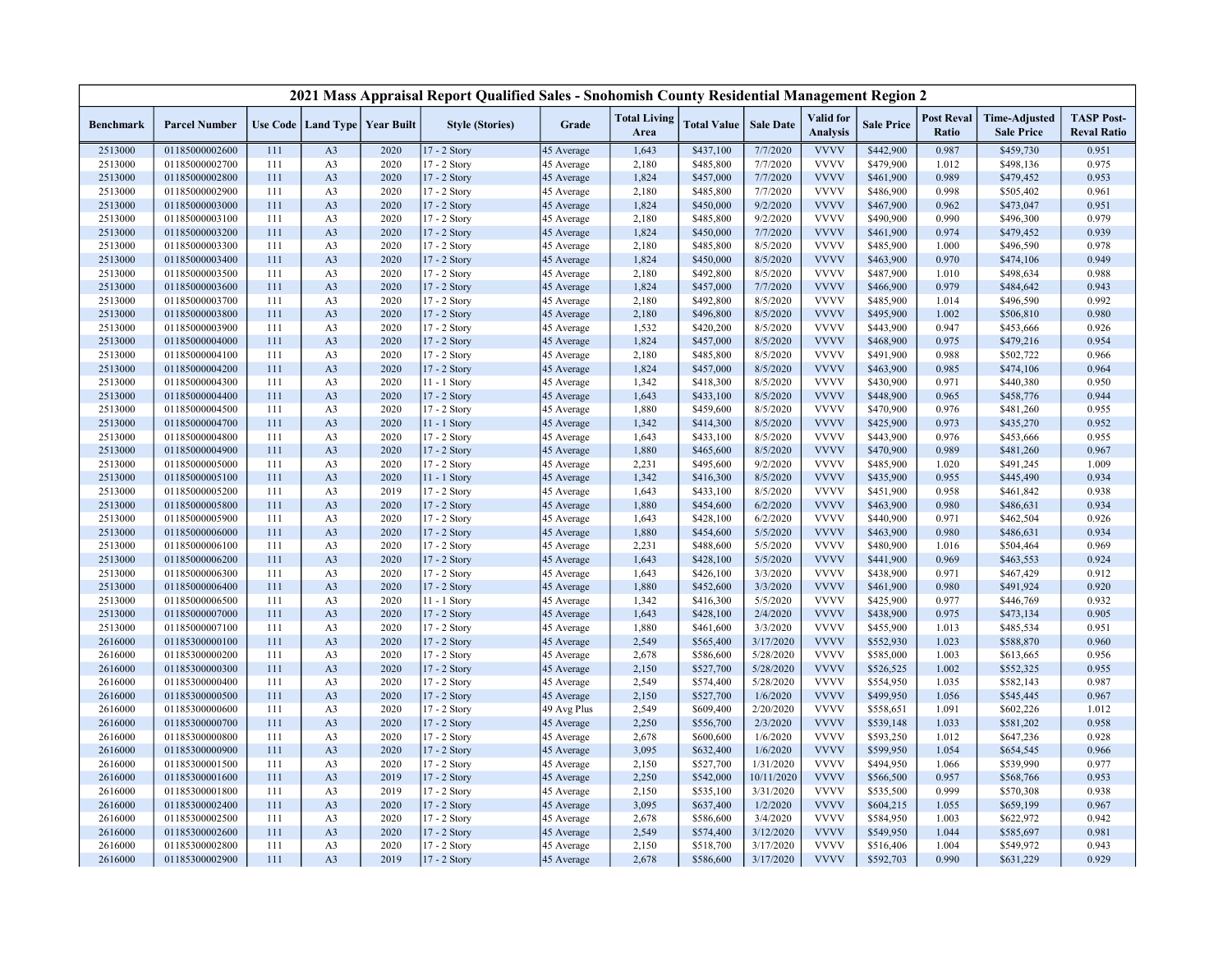|                  |                      |     |                                   |      | 2021 Mass Appraisal Report Qualified Sales - Snohomish County Residential Management Region 2 |            |                             |                    |                  |                                     |                   |                                   |                                           |                                         |
|------------------|----------------------|-----|-----------------------------------|------|-----------------------------------------------------------------------------------------------|------------|-----------------------------|--------------------|------------------|-------------------------------------|-------------------|-----------------------------------|-------------------------------------------|-----------------------------------------|
| <b>Benchmark</b> | <b>Parcel Number</b> |     | Use Code   Land Type   Year Built |      | <b>Style (Stories)</b>                                                                        | Grade      | <b>Total Living</b><br>Area | <b>Total Value</b> | <b>Sale Date</b> | <b>Valid</b> for<br><b>Analysis</b> | <b>Sale Price</b> | <b>Post Reval</b><br><b>Ratio</b> | <b>Time-Adjusted</b><br><b>Sale Price</b> | <b>TASP Post-</b><br><b>Reval Ratio</b> |
| 2616000          | 01185300003000       | 111 | A <sub>3</sub>                    | 2020 | 17 - 2 Story                                                                                  | 45 Average | 2,549                       | \$565,400          | 5/26/2020        | <b>VVVV</b>                         | \$560,575         | 1.009                             | \$588,043                                 | 0.961                                   |
| 2616000          | 01185300003100       | 111 | A <sub>3</sub>                    | 2020 | 17 - 2 Story                                                                                  | 45 Average | 2,150                       | \$518,700          | 5/28/2020        | <b>VVVV</b>                         | \$527,035         | 0.984                             | \$552,860                                 | 0.938                                   |
| 2207000          | 01185400000300       | 111 | A <sub>3</sub>                    | 2019 | 17 - 2 Story                                                                                  | 45 Average | 2,873                       | \$534,200          | 5/5/2020         | <b>VVVV</b>                         | \$510,924         | 1.046                             | \$535,959                                 | 0.997                                   |
| 2207000          | 01185400000400       | 111 | A <sub>3</sub>                    | 2019 | 17 - 2 Story                                                                                  | 45 Average | 2,593                       | \$500,800          | 6/1/2020         | <b>VVVV</b>                         | \$469,950         | 1.066                             | \$492,978                                 | 1.016                                   |
| 2207000          | 01185400000800       | 111 | A <sub>3</sub>                    | 2019 | 17 - 2 Story                                                                                  | 45 Average | 2,873                       | \$544,300          | 3/10/2020        | <b>VVVV</b>                         | \$519,950         | 1.047                             | \$553,747                                 | 0.983                                   |
| 2207000          | 01185400001000       | 111 | A <sub>3</sub>                    | 2019 | 17 - 2 Story                                                                                  | 45 Average | 2,453                       | \$492,700          | 1/24/2020        | <b>VVVV</b>                         | \$454,950         | 1.083                             | \$496,350                                 | 0.993                                   |
| 2207000          | 01185400001800       | 111 | A <sub>3</sub>                    | 2020 | 17 - 2 Story                                                                                  | 45 Average | 2,453                       | \$492,700          | 3/30/2020        | <b>VVVV</b>                         | \$469,950         | 1.048                             | \$500,497                                 | 0.984                                   |
| 2207000          | 01185400001900       | 111 | A <sub>3</sub>                    | 2020 | 17 - 2 Story                                                                                  | 45 Average | 2,593                       | \$508,500          | 3/10/2020        | <b>VVVV</b>                         | \$464,950         | 1.094                             | \$495,172                                 | 1.027                                   |
| 2207000          | 01185400002000       | 111 | A <sub>3</sub>                    | 2020 | 17 - 2 Story                                                                                  | 45 Average | 2,453                       | \$490,700          | 3/22/2020        | <b>VVVV</b>                         | \$464,950         | 1.055                             | \$495,172                                 | 0.991                                   |
| 2207000          | 01185400002100       | 111 | A <sub>3</sub>                    | 2020 | 17 - 2 Story                                                                                  | 45 Average | 2,593                       | \$508,500          | 3/30/2020        | <b>VVVV</b>                         | \$473,237         | 1.075                             | \$503,997                                 | 1.009                                   |
| 2207000          | 01185400002200       | 111 | A <sub>3</sub>                    | 2020 | 17 - 2 Story                                                                                  | 45 Average | 2,873                       | \$534,400          | 8/3/2020         | <b>VVVV</b>                         | \$504,950         | 1.058                             | \$516,059                                 | 1.036                                   |
| 2207000          | 01185400002300       | 111 | A <sub>3</sub>                    | 2020 | 17 - 2 Story                                                                                  | 45 Average | 2,191                       | \$458,100          | 3/10/2020        | <b>VVVV</b>                         | \$449,950         | 1.018                             | \$479,197                                 | 0.956                                   |
| 2207000          | 01185400002400       | 111 | A <sub>3</sub>                    | 2019 | 17 - 2 Story                                                                                  | 45 Average | 2,207                       | \$460,800          | 2/24/2020        | <b>VVVV</b>                         | \$449,950         | 1.024                             | \$485,046                                 | 0.950                                   |
| 2207000          | 01185400002500       | 111 | A <sub>3</sub>                    | 2020 | 17 - 2 Story                                                                                  | 45 Average | 2,169                       | \$457,500          | 3/10/2020        | <b>VVVV</b>                         | \$449,950         | 1.017                             | \$479,197                                 | 0.955                                   |
| 2207000          | 01185400002600       | 111 | A <sub>3</sub>                    | 2020 | 17 - 2 Story                                                                                  | 45 Average | 2,191                       | \$456,100          | 6/1/2020         | <b>VVVV</b>                         | \$449,950         | 1.014                             | \$471,998                                 | 0.966                                   |
| 2207000          | 01185400002700       | 111 | A <sub>3</sub>                    | 2020 | 17 - 2 Story                                                                                  | 45 Average | 2,169                       | \$457,500          | 6/25/2020        | <b>VVVV</b>                         | \$449,950         | 1.017                             | \$471,998                                 | 0.969                                   |
| 2207000          | 01185400002800       | 111 | A <sub>3</sub>                    | 2020 | 17 - 2 Story                                                                                  | 45 Average | 2,207                       | \$460,800          | 6/25/2020        | <b>VVVV</b>                         | \$449,950         | 1.024                             | \$471,998                                 | 0.976                                   |
| 2207000          | 01185400002900       | 111 | A <sub>3</sub>                    | 2020 | 17 - 2 Story                                                                                  | 45 Average | 2,169                       | \$457,500          | 6/29/2020        | <b>VVVV</b>                         | \$449,950         | 1.017                             | \$471,998                                 | 0.969                                   |
| 2207000          | 01185400003000       | 111 | A <sub>3</sub>                    | 2020 | 17 - 2 Story                                                                                  | 45 Average | 2,207                       | \$460,800          | 6/25/2020        | <b>VVVV</b>                         | \$449,950         | 1.024                             | \$471,998                                 | 0.976                                   |
| 2207000          | 01185400003100       | 111 | A <sub>3</sub>                    | 2020 | 17 - 2 Story                                                                                  | 45 Average | 2,191                       | \$456,100          | 5/5/2020         | <b>VVVV</b>                         | \$449,950         | 1.014                             | \$471,998                                 | 0.966                                   |
| 2207000          | 01185400003200       | 111 | A <sub>3</sub>                    | 2020 | 17 - 2 Story                                                                                  | 45 Average | 2,207                       | \$460,800          | 3/30/2020        | <b>VVVV</b>                         | \$454,450         | 1.014                             | \$483,989                                 | 0.952                                   |
| 2207000          | 01185400003300       | 111 | A <sub>3</sub>                    | 2020 | 17 - 2 Story                                                                                  | 45 Average | 2,169                       | \$457,500          | 5/30/2020        | <b>VVVV</b>                         | \$449,950         | 1.017                             | \$471,998                                 | 0.969                                   |
| 2207000          | 01185400003400       | 111 | A <sub>3</sub>                    | 2020 | 17 - 2 Story                                                                                  | 45 Average | 2,191                       | \$458,100          | 6/25/2020        | <b>VVVV</b>                         | \$449,950         | 1.018                             | \$471,998                                 | 0.971                                   |
| 2616000          | 01186000000100       | 111 | A <sub>3</sub>                    | 2020 | $17 - 2$ Story                                                                                | 45 Average | 1,869                       | \$454,700          | 9/25/2020        | <b>VVVV</b>                         | \$489,995         | 0.928                             | \$495,385                                 | 0.918                                   |
| 2616000          | 01186000000200       | 111 | A <sub>3</sub>                    | 2020 | 17 - 2 Story                                                                                  | 45 Average | 1,802                       | \$451,200          | 7/29/2020        | <b>VVVV</b>                         | \$459,955         | 0.981                             | \$477,433                                 | 0.945                                   |
| 2616000          | 01186000000300       | 111 | A <sub>3</sub>                    | 2020 | 17 - 2 Story                                                                                  | 45 Average | 1,869                       | \$454,700          | 8/29/2020        | <b>VVVV</b>                         | \$464,995         | 0.978                             | \$475,225                                 | 0.957                                   |
| 2616000          | 01186000000400       | 111 | A <sub>3</sub>                    | 2020 | 17 - 2 Story                                                                                  | 45 Average | 1,802                       | \$451,200          | 7/7/2020         | <b>VVVV</b>                         | \$456,245         | 0.989                             | \$473,582                                 | 0.953                                   |
| 2616000          | 01186000000500       | 111 | A <sub>3</sub>                    | 2020 | 17 - 2 Story                                                                                  | 45 Average | 1,869                       | \$454,300          | 10/29/2020       | <b>VVVV</b>                         | \$468,000         | 0.971                             | \$469,872                                 | 0.967                                   |
| 2616000          | 01186000000600       | 111 | A <sub>3</sub>                    | 2020 | 17 - 2 Story                                                                                  | 45 Average | 1,802                       | \$451,200          | 8/26/2020        | <b>VVVV</b>                         | \$458,510         | 0.984                             | \$468,597                                 | 0.963                                   |
| 2616000          | 01186000001300       | 111 | A <sub>3</sub>                    | 2020 | 17 - 2 Story                                                                                  | 45 Average | 1,802                       | \$454,900          | 10/2/2020        | <b>VVVV</b>                         | \$468,050         | 0.972                             | \$469,922                                 | 0.968                                   |
| 2616000          | 01186000001800       | 111 | A <sub>3</sub>                    | 2020 | 17 - 2 Story                                                                                  | 45 Average | 1,802                       | \$451,200          | 9/4/2020         | <b>VVVV</b>                         | \$469,460         | 0.961                             | \$474,624                                 | 0.951                                   |
| 2616000          | 01186000001900       | 111 | A <sub>3</sub>                    | 2020 | 17 - 2 Story                                                                                  | 45 Average | 2,265                       | \$505,400          | 6/30/2020        | <b>VVVV</b>                         | \$499,995         | 1.011                             | \$524,495                                 | 0.964                                   |
| 2616000          | 01186000002000       | 111 | A <sub>3</sub>                    | 2020 | 17 - 2 Story                                                                                  | 45 Average | 1,802                       | \$451,200          | 7/24/2020        | <b>VVVV</b>                         | \$455,685         | 0.990                             | \$473,001                                 | 0.954                                   |
| 2616000          | 01186000002100       | 111 | A <sub>3</sub>                    | 2020 | 17 - 2 Story                                                                                  | 45 Average | 1,869                       | \$454,700          | 9/11/2020        | <b>VVVV</b>                         | \$473,300         | 0.961                             | \$478,506                                 | 0.950                                   |
| 2616000          | 01186000002300       | 111 | A <sub>3</sub>                    | 2020 | 17 - 2 Story                                                                                  | 45 Average | 1,802                       | \$451,200          | 6/29/2020        | <b>VVVV</b>                         | \$457,140         | 0.987                             | \$479,540                                 | 0.941                                   |
| 2616000          | 01186000002400       | 111 | A <sub>3</sub>                    | 2020 | 17 - 2 Story                                                                                  | 45 Average | 1,869                       | \$454,700          | 7/29/2020        | <b>VVVV</b>                         | \$474,285         | 0.959                             | \$492,308                                 | 0.924                                   |
| 2616000          | 01186000002500       | 111 | A <sub>3</sub>                    | 2020 | 17 - 2 Story                                                                                  | 45 Average | 1,802                       | \$451,200          | 8/5/2020         | <b>VVVV</b>                         | \$456,225         | 0.989                             | \$466,262                                 | 0.968                                   |
| 2616000          | 01186000002600       | 111 | A <sub>3</sub>                    | 2020 | 17 - 2 Story                                                                                  | 45 Average | 2,265                       | \$505,400          | 9/30/2020        | <b>VVVV</b>                         | \$499,995         | 1.011                             | \$505,495                                 | 1.000                                   |
| 2616000          | 01186000002700       | 111 | A <sub>3</sub>                    | 2020 | 17 - 2 Story                                                                                  | 45 Average | 1,869                       | \$454,700          | 8/7/2020         | <b>VVVV</b>                         | \$464,995         | 0.978                             | \$475,225                                 | 0.957                                   |
| 2616000          | 01186000002800       | 111 | A <sub>3</sub>                    | 2020 | 17 - 2 Story                                                                                  | 45 Average | 1,802                       | \$451,200          | 8/19/2020        | <b>VVVV</b>                         | \$454,995         | 0.992                             | \$465,005                                 | 0.970                                   |
| 2616000          | 01186000003300       | 111 | A <sub>3</sub>                    | 2020 | 17 - 2 Story                                                                                  | 45 Average | 1,869                       | \$454,300          | 10/13/2020       | <b>VVVV</b>                         | \$475,080         | 0.956                             | \$476,980                                 | 0.952                                   |
| 2616000          | 01186100000200       | 111 | A <sub>3</sub>                    | 2019 | 17 - 2 Story                                                                                  | 45 Average | 2,706                       | \$549,500          | 9/4/2020         | <b>VVVV</b>                         | \$569,995         | 0.964                             | \$576,265                                 | 0.954                                   |
| 2616000          | 01186100000400       | 111 | A <sub>3</sub>                    | 2020 | 17 - 2 Story                                                                                  | 45 Average | 2,362                       | \$514,900          | 3/4/2020         | <b>VVVV</b>                         | \$491,175         | 1.048                             | \$523,101                                 | 0.984                                   |
| 2616000          | 01186100000500       | 111 | A <sub>3</sub>                    | 2020 | 17 - 2 Story                                                                                  | 45 Average | 2,562                       | \$539,300          | 2/5/2020         | <b>VVVV</b>                         | \$507,995         | 1.062                             | \$547,619                                 | 0.985                                   |
| 2616000          | 01186100000600       | 111 | A <sub>3</sub>                    | 2020 | $17 - 2$ Story                                                                                | 45 Average | 2,362                       | \$514,900          | 2/27/2020        | <b>VVVV</b>                         | \$479,995         | 1.073                             | \$517,435                                 | 0.995                                   |
| 2616000          | 01186100000700       | 111 | A <sub>3</sub>                    | 2020 | 17 - 2 Story                                                                                  | 45 Average | 2,706                       | \$549,500          | 2/19/2020        | <b>VVVV</b>                         | \$514,995         | 1.067                             | \$555,165                                 | 0.990                                   |
| 2616000          | 01186100000800       | 111 | A <sub>3</sub>                    | 2020 | 17 - 2 Story                                                                                  | 45 Average | 2,562                       | \$539,300          | 2/5/2020         | <b>VVVV</b>                         | \$507,995         | 1.062                             | \$547,619                                 | 0.985                                   |
| 2616000          | 01186100000900       | 111 | A <sub>3</sub>                    | 2020 | 17 - 2 Story                                                                                  | 45 Average | 2,706                       | \$549,500          | 3/8/2020         | <b>VVVV</b>                         | \$514,995         | 1.067                             | \$548,470                                 | 1.002                                   |
| 2616000          | 01186100001000       | 111 | A <sub>3</sub>                    | 2020 | 17 - 2 Story                                                                                  | 45 Average | 2,362                       | \$514,900          | 3/10/2020        | <b>VVVV</b>                         | \$506,610         | 1.016                             | \$539,540                                 | 0.954                                   |
| 2616000          | 01186100001100       | 111 | A <sub>3</sub>                    | 2020 | 17 - 2 Story                                                                                  | 45 Average | 2,706                       | \$561,500          | 3/26/2020        | <b>VVVV</b>                         | \$519,995         | 1.080                             | \$553,795                                 | 1.014                                   |
| 2616000          | 01186100001200       | 111 | A <sub>3</sub>                    | 2020 | 17 - 2 Story                                                                                  | 45 Average | 2,941                       | \$589,900          | 2/18/2020        | <b>VVVV</b>                         | \$524,995         | 1.124                             | \$565,945                                 | 1.042                                   |
| 2616000          | 01186100001300       | 111 | A <sub>3</sub>                    | 2020 | $17 - 2$ Story                                                                                | 45 Average | 2,562                       | \$539,300          | 2/28/2020        | <b>VVVV</b>                         | \$507,995         | 1.062                             | \$547,619                                 | 0.985                                   |
| 2616000          | 01186100001500       | 111 | A <sub>3</sub>                    | 2020 | 17 - 2 Story                                                                                  | 45 Average | 2,932                       | \$587,200          | 3/24/2020        | <b>VVVV</b>                         | \$557,160         | 1.054                             | \$593,375                                 | 0.990                                   |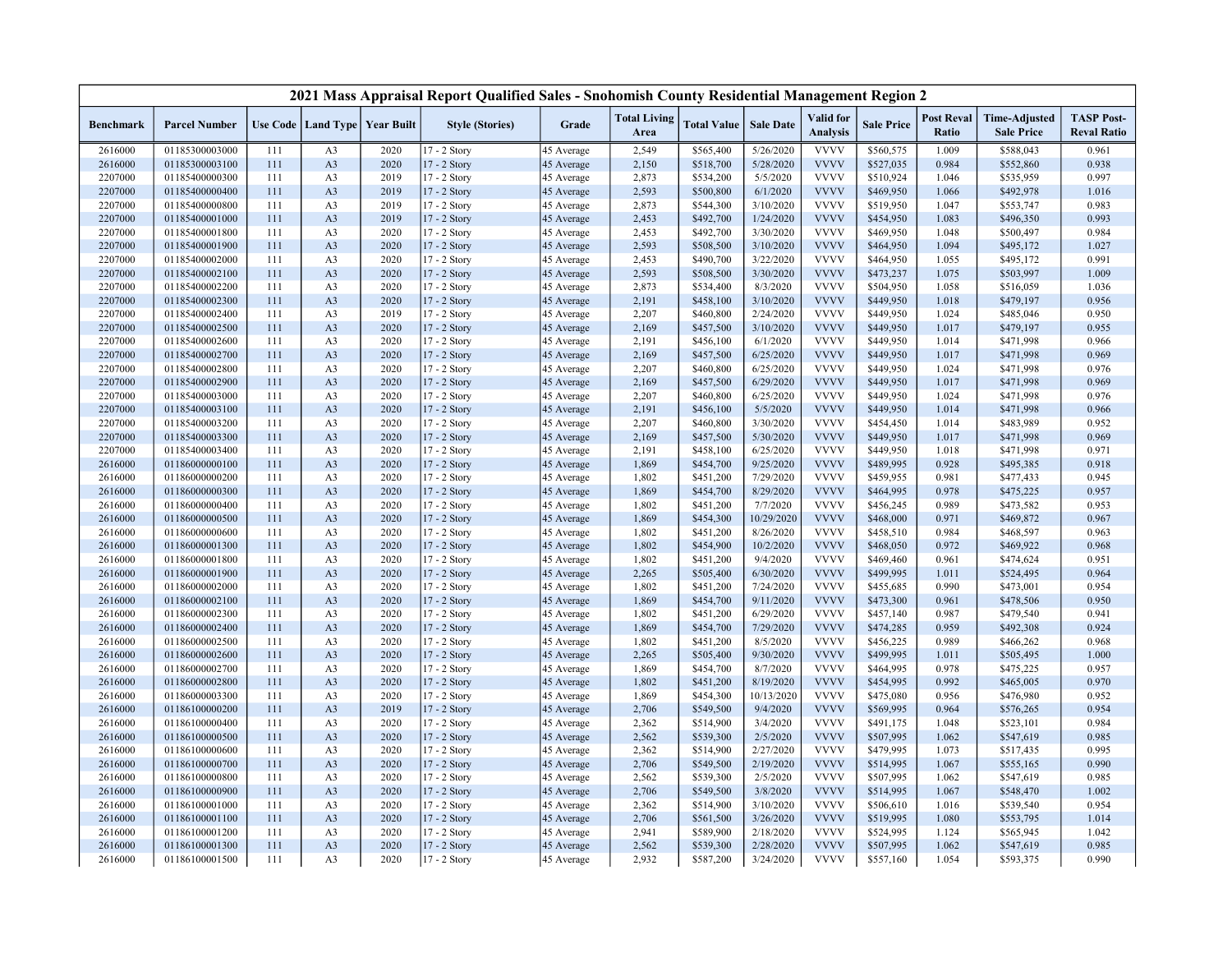|                    |                                  |            |                                  |                                   | 2021 Mass Appraisal Report Qualified Sales - Snohomish County Residential Management Region 2 |                          |                             |                        |                         |                              |                        |                            |                                           |                                         |
|--------------------|----------------------------------|------------|----------------------------------|-----------------------------------|-----------------------------------------------------------------------------------------------|--------------------------|-----------------------------|------------------------|-------------------------|------------------------------|------------------------|----------------------------|-------------------------------------------|-----------------------------------------|
| <b>Benchmark</b>   | <b>Parcel Number</b>             |            |                                  | Use Code   Land Type   Year Built | <b>Style (Stories)</b>                                                                        | Grade                    | <b>Total Living</b><br>Area | <b>Total Value</b>     | <b>Sale Date</b>        | Valid for<br><b>Analysis</b> | <b>Sale Price</b>      | <b>Post Reval</b><br>Ratio | <b>Time-Adjusted</b><br><b>Sale Price</b> | <b>TASP Post-</b><br><b>Reval Ratio</b> |
| 2616000            | 01186100001600                   | 111        | A <sub>3</sub>                   | 2020                              | 17 - 2 Story                                                                                  | 45 Average               | 2,706                       | \$574,900              | 2/14/2020               | <b>VVVV</b>                  | \$559,865              | 1.027                      | \$603,534                                 | 0.953                                   |
| 2616000            | 01186100001700                   | 111        | A <sub>3</sub>                   | 2020                              | 17 - 2 Story                                                                                  | 45 Average               | 2,941                       | \$594,000              | 3/12/2020               | <b>VVVV</b>                  | \$565,995              | 1.049                      | \$602,785                                 | 0.985                                   |
| 2616000            | 01186100001800                   | 111        | A <sub>3</sub>                   | 2020                              | 17 - 2 Story                                                                                  | 45 Average               | 2,362                       | \$514,900              | 3/23/2020               | <b>VVVV</b>                  | \$494,995              | 1.040                      | \$527,170                                 | 0.977                                   |
| 2616000            | 01186100001900                   | 111        | A <sub>3</sub>                   | 2020                              | 17 - 2 Story                                                                                  | 45 Average               | 2,706                       | \$549,500              | 6/5/2020                | <b>VVVV</b>                  | \$529,000              | 1.039                      | \$554,921                                 | 0.990                                   |
| 2616000            | 01186100002000                   | 111        | A <sub>3</sub>                   | 2020                              | 17 - 2 Story                                                                                  | 45 Average               | 2,562                       | \$539,300              | 6/12/2020               | <b>VVVV</b>                  | \$527,845              | 1.022                      | \$553,709                                 | 0.974                                   |
| 2616000            | 01186100002100                   | 111        | A <sub>3</sub>                   | 2020                              | 17 - 2 Story                                                                                  | 45 Average               | 2,706                       | \$549,500              | 5/20/2020               | <b>VVVV</b>                  | \$529,205              | 1.038                      | \$555,136                                 | 0.990                                   |
| 2616000            | 01186100002200                   | 111        | A <sub>3</sub>                   | 2020                              | 17 - 2 Story                                                                                  | 45 Average               | 2,362                       | \$514,900              | 3/23/2020               | <b>VVVV</b>                  | \$507,715              | 1.014                      | \$540,716                                 | 0.952                                   |
| 2616000            | 01186100002300                   | 111        | A <sub>3</sub>                   | 2020                              | 17 - 2 Story                                                                                  | 45 Average               | 2,562                       | \$539,300              | 4/22/2020               | <b>VVVV</b>                  | \$509,995              | 1.057                      | \$537,025                                 | 1.004                                   |
| 2616000            | 01186100002400                   | 111        | A <sub>3</sub>                   | 2020                              | 17 - 2 Story                                                                                  | 45 Average               | 2,706                       | \$558,000              | 3/11/2020               | <b>VVVV</b>                  | \$514,995              | 1.084                      | \$548,470                                 | 1.017                                   |
| 2616000            | 01186100002500                   | 111        | A <sub>3</sub>                   | 2020                              | 17 - 2 Story                                                                                  | 45 Average               | 2,362                       | \$514,900              | 5/13/2020               | <b>VVVV</b>                  | \$489,995              | 1.051                      | \$514,005                                 | 1.002                                   |
| 2616000            | 01186100002600                   | 111        | A <sub>3</sub>                   | 2020                              | 17 - 2 Story                                                                                  | 45 Average               | 2,562                       | \$539,300              | 1/8/2020                | <b>VVVV</b>                  | \$504,995              | 1.068                      | \$550,950                                 | 0.979                                   |
| 2616000            | 01186100002700                   | 111        | A <sub>3</sub>                   | 2020                              | 17 - 2 Story                                                                                  | 45 Average               | 2,706                       | \$559,500              | 2/21/2020               | <b>VVVV</b>                  | \$514,995              | 1.086                      | \$555,165                                 | 1.008                                   |
| 2616000            | 01186100002800                   | 111        | A <sub>3</sub>                   | 2020                              | 17 - 2 Story                                                                                  | 45 Average               | 2,362                       | \$531,300              | 1/16/2020               | <b>VVVV</b>                  | \$509,995              | 1.042                      | \$556,405                                 | 0.955                                   |
| 2616000            | 01186100003000                   | 111        | A <sub>3</sub>                   | 2020                              | 17 - 2 Story                                                                                  | 45 Average               | 2,362                       | \$510,800              | 2/28/2020               | <b>VVVV</b>                  | \$491,995              | 1.038                      | \$530,371                                 | 0.963                                   |
| 2616000            | 01186100003100                   | 111        | A <sub>3</sub>                   | 2020                              | 17 - 2 Story                                                                                  | 45 Average               | 2,932                       | \$581,200              | 2/25/2020               | <b>VVVV</b>                  | \$544,995              | 1.066                      | \$587,505                                 | 0.989                                   |
| 2616000            | 01186100003200                   | 111        | A <sub>3</sub>                   | 2020                              | 17 - 2 Story                                                                                  | 45 Average               | 2,362                       | \$514,900              | 3/5/2020                | <b>VVVV</b>                  | \$491,470              | 1.048                      | \$523,416                                 | 0.984                                   |
| 2616000            | 01186100003300                   | 111        | A <sub>3</sub>                   | 2020                              | 17 - 2 Story                                                                                  | 45 Average               | 2,706                       | \$549,500              | 4/1/2020                | <b>VVVV</b>                  | \$519,995              | 1.057                      | \$547,555                                 | 1.004                                   |
| 2616000            | 01186100003400                   | 111        | A <sub>3</sub>                   | 2020                              | 17 - 2 Story                                                                                  | 45 Average               | 2,362                       | \$524,900              | 3/13/2020               | <b>VVVV</b>                  | \$489,995              | 1.071                      | \$521,845                                 | 1.006                                   |
| 2513000            | 01186500000100                   | 111        | A <sub>3</sub>                   | 2019                              | $17 - 2$ Story                                                                                | 45 Average               | 2,684                       | \$550,100              | 8/27/2020               | <b>VVVV</b>                  | \$568,500              | 0.968                      | \$581,007                                 | 0.947                                   |
| 2513000            | 01186500000300                   | 111        | A <sub>3</sub>                   | 2020                              | 17 - 2 Story                                                                                  | 45 Average               | 2,411                       | \$504,200              | 10/16/2020              | <b>VVVV</b>                  | \$534,150              | 0.944                      | \$536,287                                 | 0.940                                   |
| 2513000            | 01186500000400                   | 111        | A <sub>3</sub>                   | 2020                              | 17 - 2 Story                                                                                  | 45 Average               | 2,411                       | \$504,200              | 10/28/2020              | <b>VVVV</b>                  | \$536,295              | 0.940                      | \$538,440                                 | 0.936                                   |
| 2513000            | 01186500000500                   | 111        | A <sub>3</sub>                   | 2020                              | 17 - 2 Story                                                                                  | 45 Average               | 3,020                       | \$574,000              | 3/5/2020                | <b>VVVV</b>                  | \$553,130              | 1.038                      | \$589,083                                 | 0.974                                   |
| 2513000            | 01186500000600                   | 111        | A <sub>3</sub>                   | 2020                              | 17 - 2 Story                                                                                  | 45 Average               | 3,461                       | \$615,800              | 1/3/2020                | <b>VVVV</b>                  | \$576,555              | 1.068                      | \$629,022                                 | 0.979                                   |
| 2513000            | 01186500000700                   | 111        | A <sub>3</sub>                   | 2020                              | 17 - 2 Story                                                                                  | 45 Average               | 3,020                       | \$574,000              | 1/27/2020               | <b>VVVV</b><br><b>VVVV</b>   | \$553,445              | 1.037                      | \$603,809                                 | 0.951                                   |
| 2513000            | 01186500000900                   | 111<br>111 | A <sub>3</sub>                   | 2020<br>2020                      | 17 - 2 Story                                                                                  | 45 Average               | 3,020                       | \$572,000              | 2/19/2020               | <b>VVVV</b>                  | \$549,995              | 1.040<br>1.065             | \$592,895                                 | 0.965<br>0.988                          |
| 2513000            | 01186500001000                   |            | A <sub>3</sub>                   | 2020                              | 17 - 2 Story                                                                                  | 45 Average               | 3,461<br>2,695              | \$617,800<br>\$537,100 | 2/27/2020<br>10/16/2020 | <b>VVVV</b>                  | \$580,000<br>\$559,995 | 0.959                      | \$625,240<br>\$562,235                    | 0.955                                   |
| 2513000<br>2513000 | 01186500001100<br>01186500001200 | 111<br>111 | A <sub>3</sub><br>A <sub>3</sub> | 2020                              | 17 - 2 Story<br>17 - 2 Story                                                                  | 45 Average               | 2,684                       | \$533,000              | 9/24/2020               | <b>VVVV</b>                  | \$539,555              | 0.988                      | \$545,490                                 | 0.977                                   |
| 2513000            | 01186500001300                   | 111        | A <sub>3</sub>                   | 2020                              | 17 - 2 Story                                                                                  | 45 Average<br>45 Average | 2,775                       | \$537,900              | 9/23/2020               | <b>VVVV</b>                  | \$579,445              | 0.928                      | \$585,819                                 | 0.918                                   |
| 2513000            | 01186500001400                   | 111        | A <sub>3</sub>                   | 2020                              | 17 - 2 Story                                                                                  | 45 Average               | 2,684                       | \$530,600              | 9/9/2020                | <b>VVVV</b>                  | \$530,945              | 0.999                      | \$536,785                                 | 0.988                                   |
| 2513000            | 01186500001500                   | 111        | A <sub>3</sub>                   | 2020                              | 17 - 2 Story                                                                                  | 45 Average               | 2,668                       | \$531,100              | 9/9/2020                | <b>VVVV</b>                  | \$540,895              | 0.982                      | \$546,845                                 | 0.971                                   |
| 2513000            | 01186500001600                   | 111        | A <sub>3</sub>                   | 2020                              | 17 - 2 Story                                                                                  | 45 Average               | 2,775                       | \$536,800              | 8/27/2020               | <b>VVVV</b>                  | \$549,995              | 0.976                      | \$562,095                                 | 0.955                                   |
| 2513000            | 01186500001700                   | 111        | A <sub>3</sub>                   | 2020                              | 17 - 2 Story                                                                                  | 45 Average               | 2,684                       | \$533,000              | 8/10/2020               | <b>VVVV</b>                  | \$543,480              | 0.981                      | \$555,437                                 | 0.960                                   |
| 2513000            | 01186500001800                   | 111        | A <sub>3</sub>                   | 2020                              | 17 - 2 Story                                                                                  | 45 Average               | 2,695                       | \$532,100              | 8/10/2020               | <b>VVVV</b>                  | \$540,394              | 0.985                      | \$552,283                                 | 0.963                                   |
| 2513000            | 01186500001900                   | 111        | A <sub>3</sub>                   | 2020                              | 17 - 2 Story                                                                                  | 45 Average               | 2,342                       | \$495,800              | 7/8/2020                | <b>VVVV</b>                  | \$503,905              | 0.984                      | \$523,053                                 | 0.948                                   |
| 2513000            | 01186500002000                   | 111        | A <sub>3</sub>                   | 2020                              | 17 - 2 Story                                                                                  | 45 Average               | 2,684                       | \$533,000              | 7/7/2020                | <b>VVVV</b>                  | \$547,805              | 0.973                      | \$568,622                                 | 0.937                                   |
| 2513000            | 01186500002100                   | 111        | A <sub>3</sub>                   | 2020                              | 17 - 2 Story                                                                                  | 45 Average               | 2,411                       | \$504,200              | 5/1/2020                | <b>VVVV</b>                  | \$501,035              | 1.006                      | \$525,586                                 | 0.959                                   |
| 2513000            | 01186500002200                   | 111        | A <sub>3</sub>                   | 2020                              | 17 - 2 Story                                                                                  | 45 Average               | 2,342                       | \$495,800              | 5/1/2020                | <b>VVVV</b>                  | \$500,670              | 0.990                      | \$525,203                                 | 0.944                                   |
| 2513000            | 01186500002300                   | 111        | A <sub>3</sub>                   | 2020                              | 17 - 2 Story                                                                                  | 45 Average               | 2,668                       | \$531,100              | 3/22/2020               | <b>VVVV</b>                  | \$521,110              | 1.019                      | \$554,982                                 | 0.957                                   |
| 2513000            | 01186500002400                   | 111        | A <sub>3</sub>                   | 2020                              | 17 - 2 Story                                                                                  | 45 Average               | 2,684                       | \$530,600              | 3/5/2020                | <b>VVVV</b>                  | \$519,995              | 1.020                      | \$553,795                                 | 0.958                                   |
| 2513000            | 01186500002500                   | 111        | A <sub>3</sub>                   | 2020                              | 17 - 2 Story                                                                                  | 45 Average               | 2,411                       | \$504,200              | 3/5/2020                | <b>VVVV</b>                  | \$491,345              | 1.026                      | \$523,282                                 | 0.964                                   |
| 2513000            | 01186500003800                   | 111        | A <sub>3</sub>                   | 2019                              | 17 - 2 Story                                                                                  | 45 Average               | 2,730                       | \$532,900              | 11/12/2020              | <b>VVVV</b>                  | \$580,000              | 0.919                      | \$580,000                                 | 0.919                                   |
| 2513000            | 01186500004200                   | 111        | A <sub>3</sub>                   | 2020                              | 17 - 2 Story                                                                                  | 45 Average               | 3,456                       | \$613,800              | 1/27/2020               | <b>VVVV</b>                  | \$568,655              | 1.079                      | \$620,403                                 | 0.989                                   |
| 2513000            | 01186500004300                   | 111        | A <sub>3</sub>                   | 2020                              | 17 - 2 Story                                                                                  | 45 Average               | 2,684                       | \$530,600              | 2/4/2020                | <b>VVVV</b>                  | \$503,405              | 1.054                      | \$542,671                                 | 0.978                                   |
| 2513000            | 01186500005000                   | 111        | A <sub>3</sub>                   | 2020                              | 17 - 2 Story                                                                                  | 45 Average               | 2,411                       | \$504,200              | 2/6/2020                | <b>VVVV</b>                  | \$483,370              | 1.043                      | \$521,073                                 | 0.968                                   |
| 2513000            | 01186500005100                   | 111        | A <sub>3</sub>                   | 2020                              | 17 - 2 Story                                                                                  | 45 Average               | 2,342                       | \$495,800              | 1/6/2020                | <b>VVVV</b>                  | \$470,595              | 1.054                      | \$513,419                                 | 0.966                                   |
| 2513000            | 01186500005200                   | 111        | A <sub>3</sub>                   | 2020                              | 17 - 2 Story                                                                                  | 45 Average               | 2,775                       | \$537,900              | 2/10/2020               | <b>VVVV</b>                  | \$499,995              | 1.076                      | \$538,995                                 | 0.998                                   |
| 2513000            | 01186500005300                   | 111        | A <sub>3</sub>                   | 2020                              | 17 - 2 Story                                                                                  | 45 Average               | 2,668                       | \$536,100              | 1/27/2020               | <b>VVVV</b>                  | \$520,380              | 1.030                      | \$567,735                                 | 0.944                                   |
| 2513000            | 01186500005400                   | 111        | A <sub>3</sub>                   | 2020                              | $17 - 2$ Story                                                                                | 45 Average               | 3,456                       | \$612,700              | 8/5/2020                | <b>VVVV</b>                  | \$616,365              | 0.994                      | \$629,925                                 | 0.973                                   |
| 2513000            | 01186500005500                   | 111        | A <sub>3</sub>                   | 2020                              | 17 - 2 Story                                                                                  | 45 Average               | 2,775                       | \$537,900              | 7/22/2020               | <b>VVVV</b>                  | \$560,295              | 0.960                      | \$581,586                                 | 0.925                                   |
| 2513000            | 01186500005600                   | 111        | A <sub>3</sub>                   | 2020                              | 17 - 2 Story                                                                                  | 45 Average               | 2,684                       | \$530,600              | 6/8/2020                | <b>VVVV</b>                  | \$527,615              | 1.006                      | \$553,468                                 | 0.959                                   |
| 2513000            | 01186500005700                   | 111        | A <sub>3</sub>                   | 2020                              | 17 - 2 Story                                                                                  | 45 Average               | 2,411                       | \$504,200              | 6/8/2020                | <b>VVVV</b>                  | \$513,540              | 0.982                      | \$538,703                                 | 0.936                                   |
| 2513000            | 01186500005800                   | 111        | A <sub>3</sub>                   | 2020                              | 17 - 2 Story                                                                                  | 45 Average               | 2,684                       | \$533,000              | 6/1/2020                | <b>VVVV</b>                  | \$538,530              | 0.990                      | \$564,918                                 | 0.943                                   |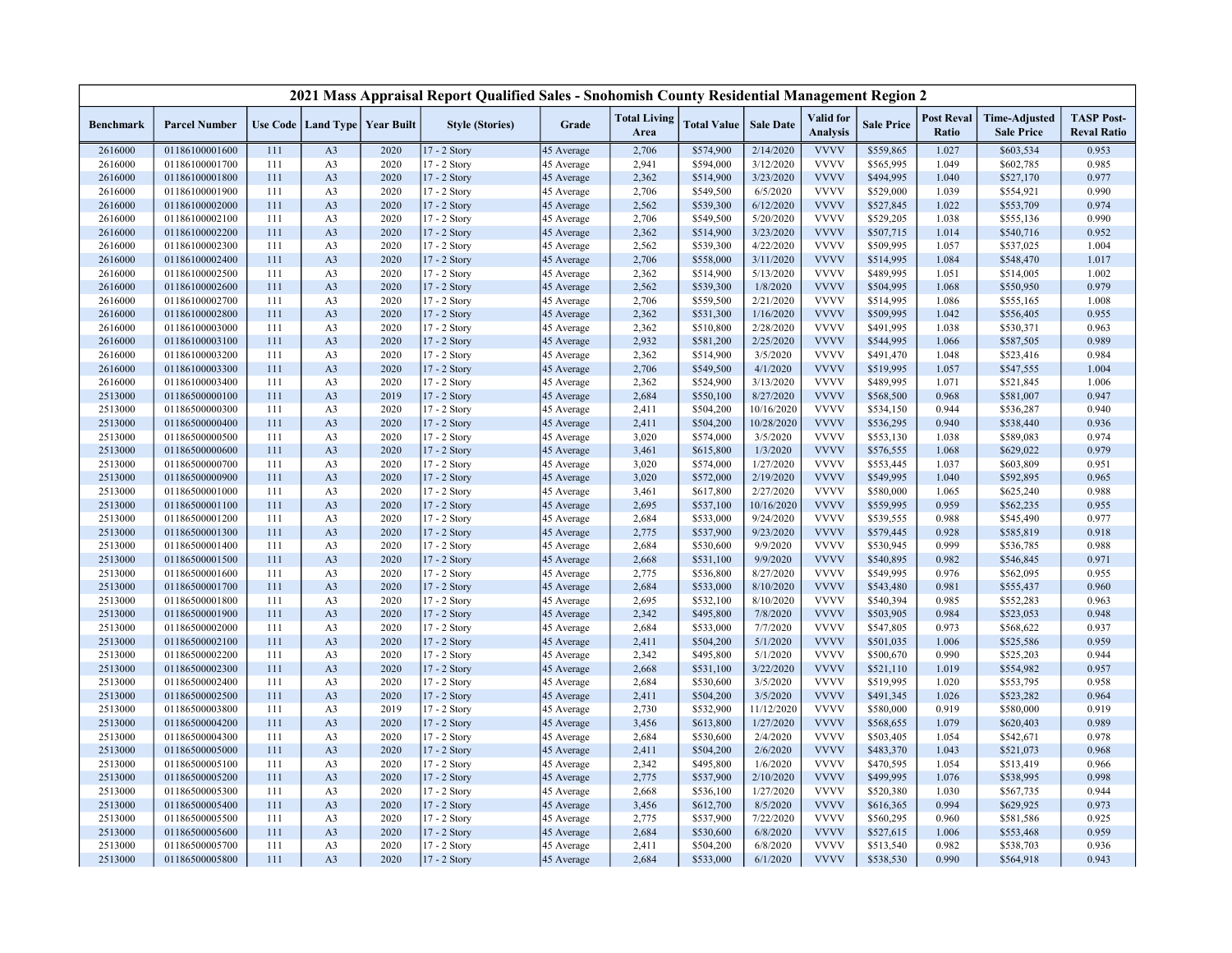|                    |                                  |            |                                   |              | 2021 Mass Appraisal Report Qualified Sales - Snohomish County Residential Management Region 2 |                          |                             |                        |                      |                                     |                        |                            |                                           |                                         |
|--------------------|----------------------------------|------------|-----------------------------------|--------------|-----------------------------------------------------------------------------------------------|--------------------------|-----------------------------|------------------------|----------------------|-------------------------------------|------------------------|----------------------------|-------------------------------------------|-----------------------------------------|
| <b>Benchmark</b>   | <b>Parcel Number</b>             |            | Use Code   Land Type   Year Built |              | <b>Style (Stories)</b>                                                                        | Grade                    | <b>Total Living</b><br>Area | <b>Total Value</b>     | <b>Sale Date</b>     | <b>Valid</b> for<br><b>Analysis</b> | <b>Sale Price</b>      | <b>Post Reval</b><br>Ratio | <b>Time-Adjusted</b><br><b>Sale Price</b> | <b>TASP Post-</b><br><b>Reval Ratio</b> |
| 2513000            | 01186500005900                   | 111        | A <sub>3</sub>                    | 2020         | 17 - 2 Story                                                                                  | 45 Average               | 3,456                       | \$608,800              | 6/2/2020             | <b>VVVV</b>                         | \$597,935              | 1.018                      | \$627,234                                 | 0.971                                   |
| 2105000            | 01186600000100                   | 111        | G <sub>6</sub>                    | 2020         | 11 - 1 Story                                                                                  | 49 Avg Plus              | 2,076                       | \$638,000              | 4/15/2020            | <b>VVVV</b>                         | \$599,950              | 1.063                      | \$631,747                                 | 1.010                                   |
| 2105000            | 01186600000200                   | 111        | G <sub>6</sub>                    | 2020         | $17 - 2$ Story                                                                                | 49 Avg Plus              | 2,642                       | \$693,600              | 1/14/2020            | <b>VVVV</b>                         | \$624,950              | 1.110                      | \$681,820                                 | 1.017                                   |
| 2105000            | 01186600000300                   | 111        | G <sub>6</sub>                    | 2020         | 11 - 1 Story                                                                                  | 49 Avg Plus              | 2,076                       | \$628,400              | 3/10/2020            | <b>VVVV</b>                         | \$599,950              | 1.047                      | \$638,947                                 | 0.983                                   |
| 2105000            | 01186600000400                   | 111        | G <sub>6</sub>                    | 2020         | 17 - 2 Story                                                                                  | 49 Avg Plus              | 2,499                       | \$640,100              | 3/1/2020             | <b>VVVV</b>                         | \$622,250              | 1.029                      | \$662,696                                 | 0.966                                   |
| 2105000            | 01186600000500                   | 111        | G <sub>6</sub>                    | 2020         | $11 - 1$ Story                                                                                | 49 Avg Plus              | 2,076                       | \$642,200              | 1/22/2020            | <b>VVVV</b>                         | \$599,950              | 1.070                      | \$654,545                                 | 0.981                                   |
| 2105000            | 01186600000600                   | 111        | G <sub>6</sub>                    | 2020         | 17 - 2 Story                                                                                  | 49 Avg Plus              | 2,642                       | \$685,200              | 6/15/2020            | <b>VVVV</b>                         | \$624,950              | 1.096                      | \$655,573                                 | 1.045                                   |
| 2105000            | 01186600000700                   | 111        | G <sub>6</sub>                    | 2020         | 12 - 1 Story Bsmt                                                                             | 49 Avg Plus              | 3,284                       | \$717,200              | 6/23/2020            | <b>VVVV</b>                         | \$679,950              | 1.055                      | \$713,268                                 | 1.006                                   |
| 2105000            | 01186600000800                   | 111        | G <sub>6</sub>                    | 2020         | 17 - 2 Story                                                                                  | 49 Avg Plus              | 2,422                       | \$641,600              | 6/1/2020             | <b>VVVV</b>                         | \$608,240              | 1.055                      | \$638,044                                 | 1.006                                   |
| 2105000            | 01186600000900                   | 111        | G <sub>6</sub>                    | 2020         | 17 - 2 Story                                                                                  | 49 Avg Plus              | 2,499                       | \$636,100              | 5/13/2020            | <b>VVVV</b>                         | \$609,950              | 1.043                      | \$639,838                                 | 0.994                                   |
| 2105000            | 01186600001000                   | 111        | G <sub>6</sub>                    | 2020         | 17 - 2 Story                                                                                  | 49 Avg Plus              | 2,422                       | \$648,100              | 3/24/2020            | <b>VVVV</b>                         | \$599,950              | 1.080                      | \$638,947                                 | 1.014                                   |
| 2105000            | 01186600001100                   | 111        | G <sub>6</sub>                    | 2020         | 11 - 1 Story                                                                                  | 49 Avg Plus              | 2,076                       | \$638,200              | 1/16/2020            | <b>VVVV</b>                         | \$599,950              | 1.064                      | \$654,545                                 | 0.975                                   |
| 2105000            | 01186600001200                   | 111        | G <sub>6</sub>                    | 2020         | $17 - 2$ Story                                                                                | 49 Avg Plus              | 2,499                       | \$640,100              | 3/3/2020             | <b>VVVV</b>                         | \$619,950              | 1.033                      | \$660,247                                 | 0.969                                   |
| 2616000            | 01186800000100                   | 111        | A <sub>3</sub>                    | 2020         | 17 - 2 Story                                                                                  | 45 Average               | 2,706                       | \$548,000              | 10/6/2020            | <b>VVVV</b>                         | \$532,455              | 1.029                      | \$534,585                                 | 1.025                                   |
| 2616000            | 01186800000400                   | 111        | A <sub>3</sub>                    | 2019         | 17 - 2 Story                                                                                  | 45 Average               | 3,087                       | \$591,300              | 11/20/2020           | <b>VVVV</b>                         | \$615,000              | 0.961                      | \$615,000                                 | 0.961                                   |
| 2616000            | 01186800000700                   | 111        | A <sub>3</sub>                    | 2020         | 17 - 2 Story                                                                                  | 45 Average               | 2,706                       | \$541,600              | 1/20/2020            | <b>VVVV</b>                         | \$519,725              | 1.042                      | \$567,020                                 | 0.955                                   |
| 2616000            | 01186800000800                   | 111        | A <sub>3</sub>                    | 2020         | 17 - 2 Story                                                                                  | 45 Average               | 3,087                       | \$601,300              | 1/10/2020            | <b>VVVV</b>                         | \$537,685              | 1.118                      | \$586,614                                 | 1.025                                   |
| 2616000            | 01186800000900                   | 111        | A <sub>3</sub>                    | 2020         | 17 - 2 Story                                                                                  | 45 Average               | 3,087                       | \$591,300              | 3/3/2020             | <b>VVVV</b>                         | \$545,310              | 1.084                      | \$580,755                                 | 1.018                                   |
| 2616000            | 01186800001000                   | 111        | A <sub>3</sub>                    | 2020         | 17 - 2 Story                                                                                  | 45 Average               | 2,452                       | \$525,000              | 2/26/2020            | <b>VVVV</b>                         | \$481,995              | 1.089                      | \$519,591                                 | 1.010                                   |
| 2616000            | 01186800001100                   | 111        | A <sub>3</sub>                    | 2020         | 17 - 2 Story                                                                                  | 45 Average               | 2,562                       | \$539,300              | 4/10/2020            | <b>VVVV</b>                         | \$516,255              | 1.045                      | \$543,617                                 | 0.992                                   |
| 2616000            | 01186800001300                   | 111        | A <sub>3</sub>                    | 2020         | 17 - 2 Story                                                                                  | 45 Average               | 2,562                       | \$539,300              | 1/21/2020            | <b>VVVV</b>                         | \$494,995              | 1.090                      | \$540,040                                 | 0.999                                   |
| 2616000            | 01186800001500                   | 111        | A <sub>3</sub>                    | 2020         | 17 - 2 Story                                                                                  | 45 Average               | 2,562                       | \$529,800              | 2/17/2020            | <b>VVVV</b>                         | \$491,715              | 1.077                      | \$530,069                                 | 0.999                                   |
| 2616000            | 01186800001700                   | 111        | A <sub>3</sub>                    | 2020         | 17 - 2 Story                                                                                  | 45 Average               | 2,362                       | \$514,900              | 1/28/2020            | <b>VVVV</b>                         | \$491,995              | 1.047                      | \$536,767                                 | 0.959                                   |
| 2616000            | 01186800001800                   | 111        | A <sub>3</sub>                    | 2020         | 17 - 2 Story                                                                                  | 45 Average               | 2,562                       | \$539,300              | 4/9/2020             | <b>VVVV</b>                         | \$509,995              | 1.057                      | \$537,025                                 | 1.004                                   |
| 2616000            | 01186800001900                   | 111        | A <sub>3</sub>                    | 2020         | 17 - 2 Story                                                                                  | 45 Average               | 2,706                       | \$531,600              | 3/31/2020            | <b>VVVV</b>                         | \$520,485              | 1.021                      | \$554,317                                 | 0.959                                   |
| 2616000            | 01186800002000                   | 111        | A <sub>3</sub>                    | 2020         | 17 - 2 Story                                                                                  | 45 Average               | 2,362                       | \$505,400              | 1/27/2020            | <b>VVVV</b>                         | \$484,995              | 1.042                      | \$529,130                                 | 0.955                                   |
| 2616000            | 01186800002100                   | 111        | A <sub>3</sub>                    | 2020         | 17 - 2 Story                                                                                  | 45 Average               | 2,706                       | \$531,600              | 5/22/2020            | <b>VVVV</b>                         | \$515,625              | 1.031                      | \$540,891                                 | 0.983                                   |
| 2616000            | 01186800002200                   | 111        | A <sub>3</sub>                    | 2020         | 17 - 2 Story                                                                                  | 45 Average               | 2,562                       | \$539,300              | 6/5/2020             | <b>VVVV</b>                         | \$504,840              | 1.068                      | \$529,577                                 | 1.018                                   |
| 2616000            | 01186800002300                   | 111        | A <sub>3</sub>                    | 2020         | 17 - 2 Story                                                                                  | 45 Average               | 2,362                       | \$514,900              | 7/17/2020            | <b>VVVV</b>                         | \$493,320              | 1.044                      | \$512,066                                 | 1.006                                   |
| 2616000            | 01186800002400                   | 111        | A <sub>3</sub>                    | 2020         | 17 - 2 Story                                                                                  | 45 Average               | 2,362                       | \$516,900              | 8/26/2020            | <b>VVVV</b>                         | \$509,995              | 1.014                      | \$521,215                                 | 0.992                                   |
| 2616000            | 01186800002500                   | 111        | A <sub>3</sub>                    | 2020         | 17 - 2 Story                                                                                  | 45 Average               | 2,562                       | \$541,300              | 10/20/2020           | <b>VVVV</b>                         | \$535,765              | 1.010                      | \$537,908                                 | 1.006                                   |
| 2616000            | 01186800002700                   | 111        | A <sub>3</sub>                    | 2020         | 17 - 2 Story                                                                                  | 45 Average               | 2,562                       | \$541,300              | 5/27/2020            | <b>VVVV</b>                         | \$515,515              | 1.050                      | \$540,775                                 | 1.001                                   |
| 2616000            | 01186800002900                   | 111        | A <sub>3</sub>                    | 2020         | 17 - 2 Story                                                                                  | 45 Average               | 2,362                       | \$514,900              | 8/28/2020            | <b>VVVV</b>                         | \$495,575              | 1.039                      | \$506,478                                 | 1.017                                   |
| 2616000            | 01186800003000                   | 111        | A <sub>3</sub>                    | 2020         | $20 - 2 +$ Story                                                                              | 45 Average               | 2,782                       | \$550,300              | 8/6/2020             | <b>VVVV</b>                         | \$572,250              | 0.962                      | \$584,840                                 | 0.941                                   |
| 2616000            | 01186800003100                   | 111        | A <sub>3</sub>                    | 2020         | 17 - 2 Story                                                                                  | 45 Average               | 2,298                       | \$519,800              | 9/2/2020             | <b>VVVV</b>                         | \$529,995              | 0.981                      | \$535,825                                 | 0.970                                   |
| 2616000            | 01186800003200                   | 111        | A <sub>3</sub>                    | 2020         | 17 - 2 Story                                                                                  | 45 Average               | 2,562                       | \$539,300              | 9/25/2020            | <b>VVVV</b>                         | \$515,850              | 1.045                      | \$521,524                                 | 1.034                                   |
| 2616000            | 01186800003300                   | 111        | A <sub>3</sub>                    | 2020         | 17 - 2 Story                                                                                  | 45 Average               | 2,362                       | \$514,900              | 9/4/2020             | <b>VVVV</b>                         | \$499,815              | 1.030                      | \$505,313                                 | 1.019                                   |
| 2616000            | 01186800003400                   | 111        | A <sub>3</sub>                    | 2020         | 17 - 2 Story                                                                                  | 45 Average               | 2,706                       | \$549,500              | 7/31/2020            | <b>VVVV</b>                         | \$519,995              | 1.057                      | \$539,755                                 | 1.018                                   |
| 2616000            | 01186800003500                   | 111        | A <sub>3</sub>                    | 2020         | 17 - 2 Story                                                                                  | 45 Average               | 2,562                       | \$539,300              | 7/16/2020            | <b>VVVV</b>                         | \$519,995              | 1.037                      | \$539,755                                 | 0.999                                   |
| 2616000            | 01186800003600                   | 111        | A <sub>3</sub>                    | 2020         | 17 - 2 Story                                                                                  | 45 Average               | 2,362                       | \$511,200              | 9/9/2020             | <b>VVVV</b>                         | \$529,995              | 0.965                      | \$535,825                                 | 0.954                                   |
| 2616000            | 01186800003700                   | 111        | A <sub>3</sub>                    | 2020         | 17 - 2 Story                                                                                  | 45 Average               | 2,362                       | \$529,200              | 6/4/2020             | <b>VVVV</b>                         | \$507,160              | 1.043                      | \$532,011                                 | 0.995                                   |
| 2616000            | 01186800003800                   | 111        | A <sub>3</sub>                    | 2020         | $20 - 2 +$ Story                                                                              | 45 Average               | 2,782                       | \$536,400              | 7/8/2020             | <b>VVVV</b>                         | \$542,990              | 0.988                      | \$563,624                                 | 0.952                                   |
| 2616000            | 01186800003900                   | 111        | A <sub>3</sub>                    | 2020         | 17 - 2 Story                                                                                  | 45 Average               | 2,562                       | \$539,300              | 6/9/2020             | <b>VVVV</b>                         | \$506,900              | 1.064                      | \$531,738                                 | 1.014                                   |
|                    |                                  |            |                                   | 2020         |                                                                                               |                          | 2,706                       |                        |                      | <b>VVVV</b>                         |                        |                            |                                           |                                         |
| 2616000<br>2616000 | 01186800004000<br>01186800004100 | 111<br>111 | A <sub>3</sub><br>A <sub>3</sub>  | 2020         | 17 - 2 Story<br>$17 - 2$ Story                                                                | 45 Average<br>45 Average | 3,087                       | \$531,600<br>\$591,300 | 6/8/2020<br>4/1/2020 | <b>VVVV</b>                         | \$523,485<br>\$535,685 | 1.016<br>1.104             | \$549,136<br>\$564,076                    | 0.968<br>1.048                          |
|                    |                                  |            | A <sub>3</sub>                    | 2020         |                                                                                               |                          | 2,782                       | \$538,400              | 4/1/2020             | <b>VVVV</b>                         | \$522,160              |                            |                                           | 0.979                                   |
| 2616000            | 01186800004200                   | 111        | A <sub>3</sub>                    | 2019         | $20 - 2 +$ Story                                                                              | 45 Average               | 2,706                       |                        | 9/21/2020            | <b>VVVV</b>                         | \$559,995              | 1.031<br>0.981             | \$549,834                                 | 0.971                                   |
| 2616000            | 01186800004700                   | 111<br>111 | A <sub>3</sub>                    |              | $17 - 2$ Story                                                                                | 45 Average               |                             | \$549,500              | 3/3/2020             | <b>VVVV</b>                         |                        |                            | \$566,155                                 | 0.956                                   |
| 2513000            | 01186900000500                   |            |                                   | 2020         | 17 - 2 Story                                                                                  | 45 Average               | 2,180                       | \$485,800              |                      | <b>VVVV</b>                         | \$476,900              | 1.019<br>1.005             | \$507,899                                 |                                         |
| 2513000            | 01186900000600<br>01186900001000 | 111<br>111 | A <sub>3</sub>                    | 2020<br>2020 | 17 - 2 Story                                                                                  | 45 Average               | 1,824<br>1,880              | \$456,300              | 2/4/2020<br>1/7/2020 | <b>VVVV</b>                         | \$453,900              | 0.997                      | \$489,304                                 | 0.933<br>0.914                          |
| 2513000            |                                  | 111        | A <sub>3</sub>                    |              | 17 - 2 Story                                                                                  | 45 Average               |                             | \$452,600              |                      | <b>VVVV</b>                         | \$453,900              | 0.994                      | \$495,205                                 |                                         |
| 2513000            | 01186900001200                   |            | A <sub>3</sub>                    | 2020         | 11 - 1 Story                                                                                  | 45 Average               | 1,342                       | \$414,300              | 2/4/2020             | <b>VVVV</b>                         | \$416,900              |                            | \$449,418                                 | 0.922                                   |
| 2513000            | 01186900001400                   | 111        | A <sub>3</sub>                    | 2020         | 17 - 2 Story                                                                                  | 45 Average               | 1,643                       | \$426,100              | 1/7/2020             |                                     | \$436,900              | 0.975                      | \$476,658                                 | 0.894                                   |
| 2513000            | 01186900002100                   | 111        | A <sub>3</sub>                    | 2020         | 17 - 2 Story                                                                                  | 45 Average               | 2,231                       | \$486,600              | 3/3/2020             | <b>VVVV</b>                         | \$475,900              | 1.022                      | \$506,834                                 | 0.960                                   |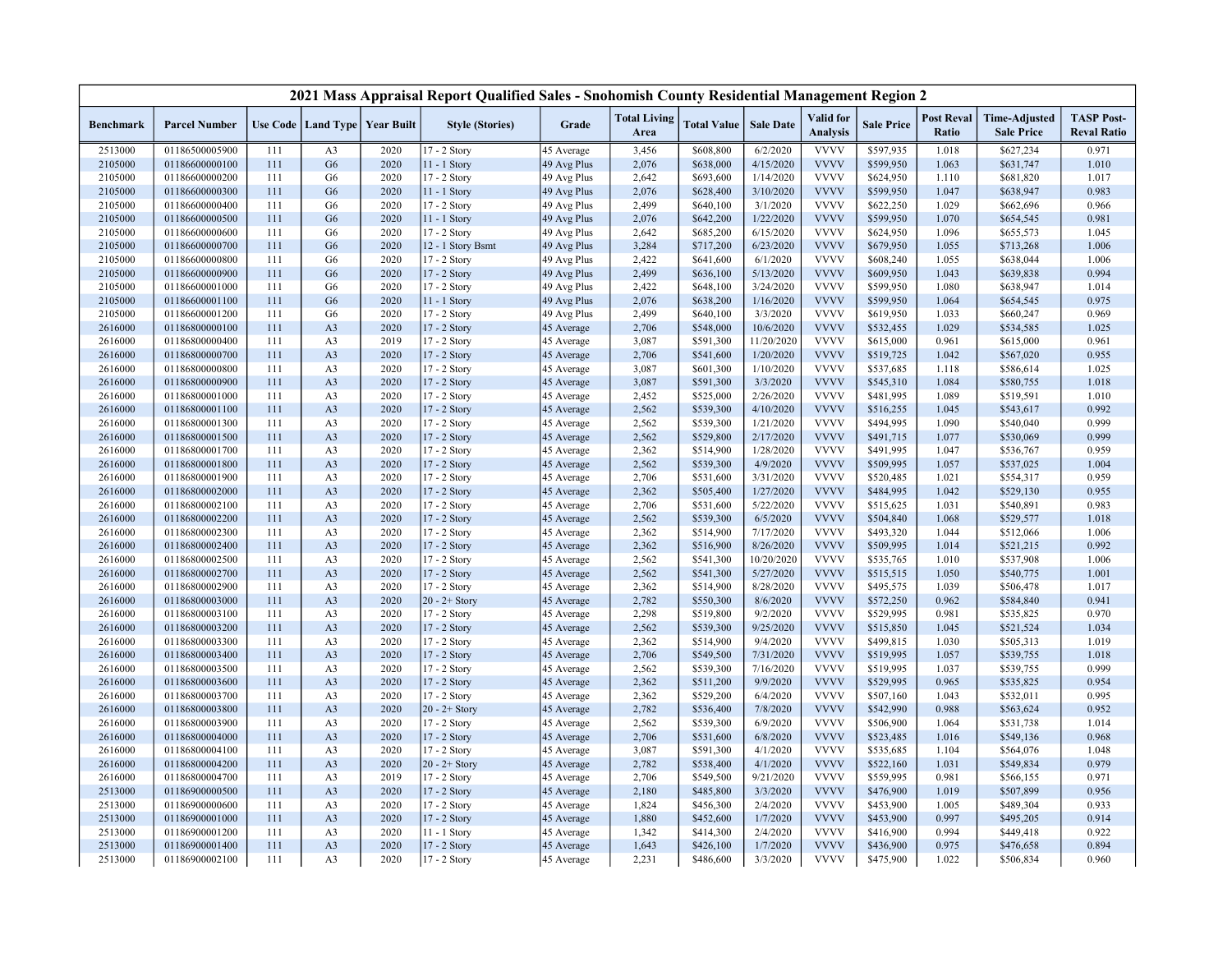|                    |                                  |            |                                   |              | 2021 Mass Appraisal Report Qualified Sales - Snohomish County Residential Management Region 2 |                            |                             |                        |                         |                                     |                        |                            |                                           |                                         |
|--------------------|----------------------------------|------------|-----------------------------------|--------------|-----------------------------------------------------------------------------------------------|----------------------------|-----------------------------|------------------------|-------------------------|-------------------------------------|------------------------|----------------------------|-------------------------------------------|-----------------------------------------|
| <b>Benchmark</b>   | <b>Parcel Number</b>             |            | Use Code   Land Type   Year Built |              | <b>Style (Stories)</b>                                                                        | Grade                      | <b>Total Living</b><br>Area | <b>Total Value</b>     | <b>Sale Date</b>        | <b>Valid</b> for<br><b>Analysis</b> | <b>Sale Price</b>      | <b>Post Reval</b><br>Ratio | <b>Time-Adjusted</b><br><b>Sale Price</b> | <b>TASP Post-</b><br><b>Reval Ratio</b> |
| 2513000            | 01187900000600                   | 111        | A <sub>3</sub>                    | 2019         | 17 - 2 Story                                                                                  | 41 Avg Minus               | 2,061                       | \$440,300              | 12/7/2020               | <b>VVVV</b>                         | \$500,000              | 0.881                      | \$500,000                                 | 0.881                                   |
| 2513000            | 01187900000900                   | 111        | A <sub>3</sub>                    | 2019         | 17 - 2 Story                                                                                  | 41 Avg Minus               | 2,226                       | \$459,400              | 1/2/2020                | <b>VVVV</b>                         | \$424,950              | 1.081                      | \$463,620                                 | 0.991                                   |
| 2513000            | 01187900001000                   | 111        | A <sub>3</sub>                    | 2019         | 17 - 2 Story                                                                                  | 41 Avg Minus               | 2,061                       | \$440,300              | 1/7/2020                | <b>VVVV</b>                         | \$414,950              | 1.061                      | \$452,710                                 | 0.973                                   |
| 2513000            | 01187900001100                   | 111        | A <sub>3</sub>                    | 2019         | 17 - 2 Story                                                                                  | 41 Avg Minus               | 2,061                       | \$440,300              | 1/9/2020                | <b>VVVV</b>                         | \$414,950              | 1.061                      | \$452,710                                 | 0.973                                   |
| 2513000            | 01187900001800                   | 111        | A <sub>3</sub>                    | 2019         | 17 - 2 Story                                                                                  | 41 Avg Minus               | 4,122                       | \$440,300              | 1/1/2020                | <b>VVVV</b>                         | \$419,950              | 1.048                      | \$458,165                                 | 0.961                                   |
| 2513000            | 01187900001800                   | 111        | A <sub>3</sub>                    | 2019         | 17 - 2 Story                                                                                  | 41 Avg Minus               | 4,122                       | \$440,300              | 1/1/2020                | <b>VVVV</b>                         | \$419,950              | 1.048                      | \$458,165                                 | 0.961                                   |
| 2513000            | 01187900001900                   | 111        | A <sub>3</sub>                    | 2019         | 17 - 2 Story                                                                                  | 41 Avg Minus               | 2,226                       | \$466,400              | 1/10/2020               | <b>VVVV</b>                         | \$424,950              | 1.098                      | \$463,620                                 | 1.006                                   |
| 2513000            | 01187900002000                   | 111        | A <sub>3</sub>                    | 2019         | 17 - 2 Story                                                                                  | 41 Avg Minus               | 2,061                       | \$440,300              | 1/22/2020               | <b>VVVV</b>                         | \$415,450              | 1.060                      | \$453,256                                 | 0.971                                   |
| 2513000            | 01187900002200                   | 111        | A <sub>3</sub>                    | 2019         | 17 - 2 Story                                                                                  | 41 Avg Minus               | 2,061                       | \$440,300              | 1/24/2020               | <b>VVVV</b>                         | \$420,450              | 1.047                      | \$458,711                                 | 0.960                                   |
| 2513000            | 01187900002300                   | 111        | A <sub>3</sub>                    | 2019         | 17 - 2 Story                                                                                  | 41 Avg Minus               | 2,226                       | \$459,400              | 1/10/2020               | <b>VVVV</b>                         | \$424,950              | 1.081                      | \$463,620                                 | 0.991                                   |
| 2513000            | 01187900002400                   | 111        | A <sub>3</sub>                    | 2019         | 17 - 2 Story                                                                                  | 41 Avg Minus               | 2,061                       | \$440,300              | 1/23/2020               | <b>VVVV</b>                         | \$414,950              | 1.061                      | \$452,710                                 | 0.973                                   |
| 2513000            | 01187900002500                   | 111        | A <sub>3</sub>                    | 2019         | 17 - 2 Story                                                                                  | 41 Avg Minus               | 2,226                       | \$466,400              | 1/14/2020               | <b>VVVV</b>                         | \$424,950              | 1.098                      | \$463,620                                 | 1.006                                   |
| 2513000            | 01187900002600                   | 111        | A <sub>3</sub>                    | 2019         | 17 - 2 Story                                                                                  | 41 Avg Minus               | 4,122                       | \$447,300              | 1/1/2020                | <b>VVVV</b>                         | \$414,950              | 1.078                      | \$452,710                                 | 0.988                                   |
| 2513000            | 01187900002600                   | 111        | A <sub>3</sub>                    | 2019         | 17 - 2 Story                                                                                  | 41 Avg Minus               | 4,122                       | \$447,300              | 1/1/2020                | <b>VVVV</b>                         | \$414,950              | 1.078                      | \$452,710                                 | 0.988                                   |
| 2513000            | 01187900003600                   | 111        | A <sub>3</sub>                    | 2019         | 17 - 2 Story                                                                                  | 41 Avg Minus               | 3,406                       | \$406,600              | 1/1/2020                | <b>VVVV</b>                         | \$404,950              | 1.004                      | \$441,800                                 | 0.920                                   |
| 2513000            | 01187900003600                   | 111        | A <sub>3</sub>                    | 2019         | 17 - 2 Story                                                                                  | 41 Avg Minus               | 3,406                       | \$406,600              | 1/1/2020                | <b>VVVV</b>                         | \$404,950              | 1.004                      | \$441,800                                 | 0.920                                   |
| 2513000            | 01187900004100                   | 111        | A <sub>3</sub>                    | 2019         | 17 - 2 Story                                                                                  | 41 Avg Minus               | 2,127                       | \$452,600              | 2/13/2020               | <b>VVVV</b>                         | \$411,050              | 1.101                      | \$443,112                                 | 1.021                                   |
| 2513000            | 01187900004200                   | 111        | A <sub>3</sub>                    | 2019         | 17 - 2 Story                                                                                  | 41 Avg Minus               | 1,703                       | \$413,600              | 1/10/2020               | <b>VVVV</b>                         | \$404,550              | 1.022                      | \$441,364                                 | 0.937                                   |
| 2513000            | 01187900004600                   | 111        | A <sub>3</sub>                    | 2019         | $17 - 2$ Story                                                                                | 41 Avg Minus               | 1,946                       | \$435,400              | 3/12/2020               | <b>VVVV</b>                         | \$419,950              | 1.037                      | \$447,247                                 | 0.974                                   |
| 2513000            | 01187900004700                   | 111        | A <sub>3</sub>                    | 2020         | 17 - 2 Story                                                                                  | 41 Avg Minus               | 1,925                       | \$433,900              | 1/17/2020               | <b>VVVV</b>                         | \$422,750              | 1.026                      | \$461,220                                 | 0.941                                   |
| 2513000            | 01187900004800                   | 111        | A <sub>3</sub>                    | 2019         | 17 - 2 Story                                                                                  | 41 Avg Minus               | 1,946                       | \$445,100              | 4/29/2020               | <b>VVVV</b>                         | \$425,000              | 1.047                      | \$447,525                                 | 0.995                                   |
| 2513000            | 01187900005300                   | 111        | A <sub>3</sub>                    | 2019         | 17 - 2 Story                                                                                  | 41 Avg Minus               | 1,946                       | \$428,400              | 1/24/2020               | <b>VVVV</b>                         | \$419,950              | 1.020                      | \$458,165                                 | 0.935                                   |
| 2513000            | 01187900005400                   | 111        | A <sub>3</sub>                    | 2019         | 17 - 2 Story                                                                                  | 41 Avg Minus               | 2,127                       | \$448,600              | 1/27/2020               | <b>VVVV</b>                         | \$429,950              | 1.043                      | \$469,075                                 | 0.956                                   |
| 2616000            | 01188600000100                   | 111        | A <sub>3</sub>                    | 2020         | 18 - 2 Story Bsmt                                                                             | 49 Avg Plus                | 3,125                       | \$650,400              | 8/25/2020               | <b>VVVV</b><br><b>VVVV</b>          | \$640,000              | 1.016                      | \$654,080                                 | 0.994                                   |
| 2616000            | 01188600000200                   | 111        | A <sub>3</sub>                    | 2020<br>2020 | 18 - 2 Story Bsmt                                                                             | 49 Avg Plus                | 3,125                       | \$631,400              | 9/29/2020               | <b>VVVV</b>                         | \$657,900              | 0.960<br>0.962             | \$665,137                                 | 0.949                                   |
| 2616000            | 01188600000300                   | 111        | A <sub>3</sub>                    | 2020         | 18 - 2 Story Bsmt<br>18 - 2 Story Bsmt                                                        | 49 Avg Plus                | 3,125<br>3,125              | \$631,400<br>\$631,400 | 10/22/2020<br>12/1/2020 | <b>VVVV</b>                         | \$656,664<br>\$671,540 | 0.940                      | \$659,291                                 | 0.958<br>0.940                          |
| 2616000            | 01188600000400<br>01188600000600 | 111<br>111 | A <sub>3</sub><br>A <sub>3</sub>  | 2020         | 17 - 2 Story                                                                                  | 49 Avg Plus<br>49 Avg Plus | 2,734                       | \$606,000              | 11/5/2020               | <b>VVVV</b>                         | \$602,798              | 1.005                      | \$671,540<br>\$602,798                    | 1.005                                   |
| 2616000<br>2616000 | 01188600000900                   | 111        | A <sub>3</sub>                    | 2020         | 17 - 2 Story                                                                                  | 49 Avg Plus                | 2,540                       | \$578,900              | 11/19/2020              | <b>VVVV</b>                         | \$605,084              | 0.957                      | \$605,084                                 | 0.957                                   |
| 2616000            | 01188600001900                   | 111        | A <sub>3</sub>                    | 2020         | $20 - 2 +$ Story                                                                              | 49 Avg Plus                | 2,885                       | \$601,400              | 10/22/2020              | <b>VVVV</b>                         | \$640,990              | 0.938                      | \$643,554                                 | 0.934                                   |
| 2616000            | 01188600002300                   | 111        | A <sub>3</sub>                    | 2020         | $20 - 2 +$ Story                                                                              | 49 Avg Plus                | 2,517                       | \$568,200              | 9/9/2020                | <b>VVVV</b>                         | \$604,066              | 0.941                      | \$610,711                                 | 0.930                                   |
| 2616000            | 01188600002400                   | 111        | A <sub>3</sub>                    | 2020         | 17 - 2 Story                                                                                  | 49 Avg Plus                | 2,540                       | \$578,900              | 9/29/2020               | <b>VVVV</b>                         | \$633,220              | 0.914                      | \$640,185                                 | 0.904                                   |
| 2616000            | 01188600002500                   | 111        | A <sub>3</sub>                    | 2020         | 17 - 2 Story                                                                                  | 49 Avg Plus                | 2,382                       | \$568,800              | 10/26/2020              | <b>VVVV</b>                         | \$562,630              | 1.011                      | \$564,881                                 | 1.007                                   |
| 2616000            | 01188600002600                   | 111        | A <sub>3</sub>                    | 2020         | 17 - 2 Story                                                                                  | 45 Average                 | 2,540                       | \$544,300              | 6/22/2020               | <b>VVVV</b>                         | \$577,627              | 0.942                      | \$605,931                                 | 0.898                                   |
| 2616000            | 01188600002700                   | 111        | A <sub>3</sub>                    | 2020         | 17 - 2 Story                                                                                  | 45 Average                 | 2,540                       | \$544,300              | 6/1/2020                | <b>VVVV</b>                         | \$575,831              | 0.945                      | \$604,047                                 | 0.901                                   |
| 2616000            | 01188600002800                   | 111        | A <sub>3</sub>                    | 2020         | 17 - 2 Story                                                                                  | 45 Average                 | 2,734                       | \$568,300              | 4/15/2020               | <b>VVVV</b>                         | \$632,256              | 0.899                      | \$665,766                                 | 0.854                                   |
| 2616000            | 01188600002900                   | 111        | A3                                | 2020         | 17 - 2 Story                                                                                  | 45 Average                 | 2,382                       | \$519,100              | 8/11/2020               | <b>VVVV</b>                         | \$559,082              | 0.928                      | \$571,382                                 | 0.908                                   |
| 2616000            | 01188600003000                   | 111        | A <sub>3</sub>                    | 2020         | 17 - 2 Story                                                                                  | 45 Average                 | 2,382                       | \$519,100              | 7/22/2020               | <b>VVVV</b>                         | \$539,698              | 0.962                      | \$560,207                                 | 0.927                                   |
| 2616000            | 01188600003100                   | 111        | A <sub>3</sub>                    | 2020         | 17 - 2 Story                                                                                  | 45 Average                 | 2,382                       | \$519,100              | 7/14/2020               | <b>VVVV</b>                         | \$521,095              | 0.996                      | \$540,897                                 | 0.960                                   |
| 2616000            | 01188600003200                   | 111        | A <sub>3</sub>                    | 2020         | 17 - 2 Story                                                                                  | 45 Average                 | 2,734                       | \$568,300              | 3/13/2020               | <b>VVVV</b>                         | \$616,075              | 0.922                      | \$656,120                                 | 0.866                                   |
| 2616000            | 01188600003300                   | 111        | A <sub>3</sub>                    | 2020         | 17 - 2 Story                                                                                  | 45 Average                 | 2,382                       | \$519,100              | 3/24/2020               | <b>VVVV</b>                         | \$564,990              | 0.919                      | \$601,714                                 | 0.863                                   |
| 2616000            | 01188600003400                   | 111        | A <sub>3</sub>                    | 2020         | 17 - 2 Story                                                                                  | 45 Average                 | 2,540                       | \$534,300              | 3/12/2020               | <b>VVVV</b>                         | \$593,133              | 0.901                      | \$631,687                                 | 0.846                                   |
| 2616000            | 01188600003500                   | 111        | A <sub>3</sub>                    | 2020         | 17 - 2 Story                                                                                  | 45 Average                 | 2,382                       | \$519,200              | 8/23/2020               | <b>VVVV</b>                         | \$595,041              | 0.873                      | \$608,132                                 | 0.854                                   |
| 2616000            | 01188600003600                   | 111        | A <sub>3</sub>                    | 2020         | 17 - 2 Story                                                                                  | 45 Average                 | 2,540                       | \$534,300              | 1/7/2020                | <b>VVVV</b>                         | \$592,490              | 0.902                      | \$646,407                                 | 0.827                                   |
| 2513000            | 01189100000300                   | 111        | A <sub>3</sub>                    | 2020         | 17 - 2 Story                                                                                  | 45 Average                 | 2,765                       | \$500,100              | 2/9/2020                | <b>VVVV</b>                         | \$464,995              | 1.075                      | \$501,265                                 | 0.998                                   |
| 2513000            | 01189100000400                   | 111        | A <sub>3</sub>                    | 2020         | 17 - 2 Story                                                                                  | 45 Average                 | 2,630                       | \$494,000              | 3/20/2020               | <b>VVVV</b>                         | \$469,995              | 1.051                      | \$500,545                                 | 0.987                                   |
| 2513000            | 01189100000500                   | 111        | A <sub>3</sub>                    | 2020         | 17 - 2 Story                                                                                  | 45 Average                 | 2,765                       | \$506,900              | 6/2/2020                | <b>VVVV</b>                         | \$503,660              | 1.006                      | \$528,339                                 | 0.959                                   |
| 2513000            | 01189100000600                   | 111        | A <sub>3</sub>                    | 2020         | 17 - 2 Story                                                                                  | 45 Average                 | 2,630                       | \$494,000              | 6/26/2020               | <b>VVVV</b>                         | \$495,690              | 0.997                      | \$519,979                                 | 0.950                                   |
| 2513000            | 01189100000700                   | 111        | A <sub>3</sub>                    | 2020         | $17 - 2$ Story                                                                                | 45 Average                 | 2,765                       | \$506,900              | 10/30/2020              | <b>VVVV</b>                         | \$549,995              | 0.922                      | \$552,195                                 | 0.918                                   |
| 2513000            | 01189100000800                   | 111        | A <sub>3</sub>                    | 2020         | 17 - 2 Story                                                                                  | 45 Average                 | 2,630                       | \$499,800              | 9/11/2020               | <b>VVVV</b>                         | \$490,870              | 1.018                      | \$496,270                                 | 1.007                                   |
| 2513000            | 01189100000900                   | 111        | A <sub>3</sub>                    | 2020         | 17 - 2 Story                                                                                  | 45 Average                 | 3,080                       | \$546,100              | 7/27/2020               | <b>VVVV</b>                         | \$574,830              | 0.950                      | \$596,674                                 | 0.915                                   |
| 2513000            | 01189100001000                   | 111        | A <sub>3</sub>                    | 2020         | 17 - 2 Story                                                                                  | 45 Average                 | 2,961                       | \$530,800              | 7/21/2020               | <b>VVVV</b>                         | \$546,815              | 0.971                      | \$567,594                                 | 0.935                                   |
| 2513000            | 01189100001100                   | 111        | A <sub>3</sub>                    | 2020         | 17 - 2 Story                                                                                  | 45 Average                 | 3,087                       | \$542,000              | 6/25/2020               | <b>VVVV</b>                         | \$529,995              | 1.023                      | \$555,965                                 | 0.975                                   |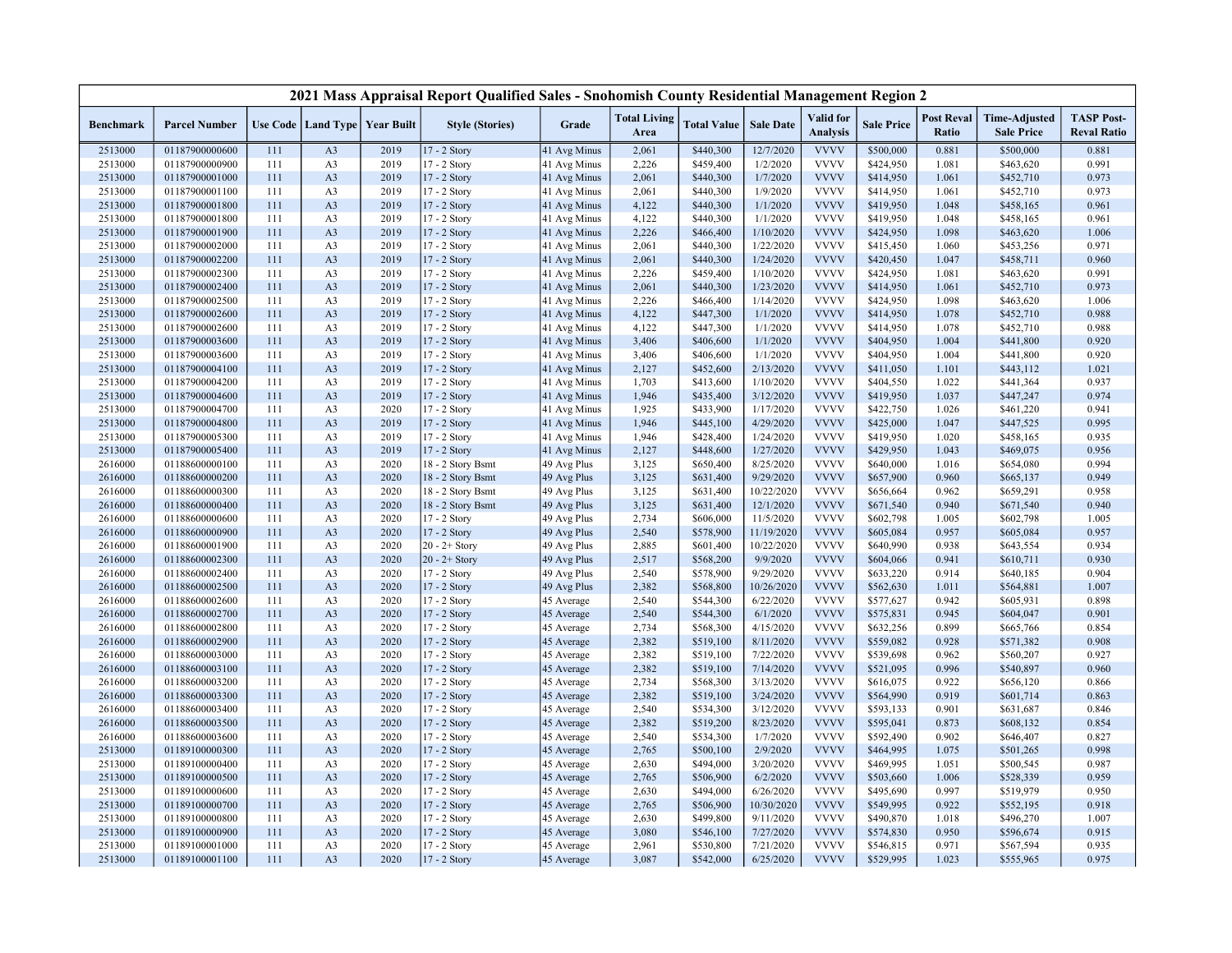|                  |                      |     |                                   |      | 2021 Mass Appraisal Report Qualified Sales - Snohomish County Residential Management Region 2 |              |                             |                    |                  |                                     |                   |                            |                                           |                                         |
|------------------|----------------------|-----|-----------------------------------|------|-----------------------------------------------------------------------------------------------|--------------|-----------------------------|--------------------|------------------|-------------------------------------|-------------------|----------------------------|-------------------------------------------|-----------------------------------------|
| <b>Benchmark</b> | <b>Parcel Number</b> |     | Use Code   Land Type   Year Built |      | <b>Style (Stories)</b>                                                                        | Grade        | <b>Total Living</b><br>Area | <b>Total Value</b> | <b>Sale Date</b> | <b>Valid</b> for<br><b>Analysis</b> | <b>Sale Price</b> | <b>Post Reval</b><br>Ratio | <b>Time-Adjusted</b><br><b>Sale Price</b> | <b>TASP Post-</b><br><b>Reval Ratio</b> |
| 2513000          | 01189100001200       | 111 | A <sub>3</sub>                    | 2020 | 17 - 2 Story                                                                                  | 45 Average   | 2,935                       | \$529,400          | 6/30/2020        | <b>VVVV</b>                         | \$549,995         | 0.963                      | \$576,945                                 | 0.918                                   |
| 2513000          | 01189100001300       | 111 | A <sub>3</sub>                    | 2020 | 17 - 2 Story                                                                                  | 45 Average   | 2,706                       | \$505,800          | 3/2/2020         | <b>VVVV</b>                         | \$479,995         | 1.054                      | \$511,195                                 | 0.989                                   |
| 2513000          | 01189100001800       | 111 | A <sub>3</sub>                    | 2020 | 17 - 2 Story                                                                                  | 45 Average   | 3,087                       | \$542,000          | 3/5/2020         | <b>VVVV</b>                         | \$524,995         | 1.032                      | \$559,120                                 | 0.969                                   |
| 2513000          | 01189100001900       | 111 | A <sub>3</sub>                    | 2020 | 17 - 2 Story                                                                                  | 45 Average   | 2,706                       | \$506,400          | 3/5/2020         | <b>VVVV</b>                         | \$484,995         | 1.044                      | \$516,520                                 | 0.980                                   |
| 2513000          | 01189100002000       | 111 | A <sub>3</sub>                    | 2020 | 17 - 2 Story                                                                                  | 45 Average   | 2,935                       | \$529,400          | 6/11/2020        | <b>VVVV</b>                         | \$510,580         | 1.037                      | \$535,598                                 | 0.988                                   |
| 2513000          | 01189100002100       | 111 | A <sub>3</sub>                    | 2020 | 17 - 2 Story                                                                                  | 45 Average   | 3,087                       | \$542,000          | 7/24/2020        | <b>VVVV</b>                         | \$538,225         | 1.007                      | \$558,678                                 | 0.970                                   |
| 2513000          | 01189100002200       | 111 | A <sub>3</sub>                    | 2020 | 17 - 2 Story                                                                                  | 45 Average   | 2,706                       | \$506,400          | 9/11/2020        | <b>VVVV</b>                         | \$526,405         | 0.962                      | \$532,195                                 | 0.952                                   |
| 2513000          | 01189100002300       | 111 | A <sub>3</sub>                    | 2020 | 17 - 2 Story                                                                                  | 45 Average   | 2,935                       | \$529,400          | 10/5/2020        | <b>VVVV</b>                         | \$572,355         | 0.925                      | \$574,644                                 | 0.921                                   |
| 2513000          | 01189100002400       | 111 | A <sub>3</sub>                    | 2020 | 17 - 2 Story                                                                                  | 45 Average   | 3,087                       | \$542,000          | 9/16/2020        | <b>VVVV</b>                         | \$557,000         | 0.973                      | \$563,127                                 | 0.962                                   |
| 2513000          | 01189100002500       | 111 | A <sub>3</sub>                    | 2020 | 17 - 2 Story                                                                                  | 45 Average   | 2,706                       | \$507,100          | 10/7/2020        | <b>VVVV</b>                         | \$570,325         | 0.889                      | \$572,606                                 | 0.886                                   |
| 2513000          | 01189100002600       | 111 | A <sub>3</sub>                    | 2019 | 17 - 2 Story                                                                                  | 45 Average   | 3,080                       | \$544,100          | 9/1/2020         | <b>VVVV</b>                         | \$582,105         | 0.935                      | \$588,508                                 | 0.925                                   |
| 2513000          | 01189100002800       | 111 | A <sub>3</sub>                    | 2020 | $17 - 2$ Story                                                                                | 45 Average   | 2,961                       | \$530,800          | 2/5/2020         | <b>VVVV</b>                         | \$522,610         | 1.016                      | \$563,374                                 | 0.942                                   |
| 2513000          | 01189100002900       | 111 | A <sub>3</sub>                    | 2020 | 17 - 2 Story                                                                                  | 45 Average   | 3,080                       | \$544,100          | 3/2/2020         | <b>VVVV</b>                         | \$534,995         | 1.017                      | \$569,770                                 | 0.955                                   |
| 2513000          | 01189100003000       | 111 | A <sub>3</sub>                    | 2020 | $17 - 2$ Story                                                                                | 45 Average   | 2,961                       | \$531,600          | 7/15/2020        | <b>VVVV</b>                         | \$564,995         | 0.941                      | \$586,465                                 | 0.906                                   |
| 2513000          | 01189100003100       | 111 | A <sub>3</sub>                    | 2020 | 17 - 2 Story                                                                                  | 45 Average   | 3,080                       | \$544,100          | 6/3/2020         | <b>VVVV</b>                         | \$549,480         | 0.990                      | \$576,405                                 | 0.944                                   |
| 2513000          | 01189100003200       | 111 | A <sub>3</sub>                    | 2020 | 17 - 2 Story                                                                                  | 45 Average   | 3,421                       | \$588,500          | 7/27/2020        | <b>VVVV</b>                         | \$610,150         | 0.965                      | \$633,336                                 | 0.929                                   |
| 2513000          | 01189100003300       | 111 | A <sub>3</sub>                    | 2020 | 17 - 2 Story                                                                                  | 45 Average   | 2,935                       | \$533,400          | 8/21/2020        | <b>VVVV</b>                         | \$538,255         | 0.991                      | \$550,097                                 | 0.970                                   |
| 2513000          | 01189100003400       | 111 | A <sub>3</sub>                    | 2020 | 17 - 2 Story                                                                                  | 45 Average   | 2,961                       | \$537,700          | 9/11/2020        | <b>VVVV</b>                         | \$564,175         | 0.953                      | \$570,381                                 | 0.943                                   |
| 2513000          | 01189100003500       | 111 | A <sub>3</sub>                    | 2020 | 17 - 2 Story                                                                                  | 45 Average   | 2,724                       | \$511,400          | 10/6/2020        | <b>VVVV</b>                         | \$540,330         | 0.946                      | \$542,491                                 | 0.943                                   |
| 2513000          | 01189100003600       | 111 | A <sub>3</sub>                    | 2020 | 17 - 2 Story                                                                                  | 45 Average   | 2,724                       | \$511,400          | 10/7/2020        | <b>VVVV</b>                         | \$554,995         | 0.921                      | \$557,215                                 | 0.918                                   |
| 2513000          | 01189100003700       | 111 | A <sub>3</sub>                    | 2020 | 17 - 2 Story                                                                                  | 45 Average   | 2,961                       | \$530,800          | 7/31/2020        | <b>VVVV</b>                         | \$554,995         | 0.956                      | \$576,085                                 | 0.921                                   |
| 2513000          | 01189100003800       | 111 | A <sub>3</sub>                    | 2020 | 17 - 2 Story                                                                                  | 45 Average   | 2,724                       | \$509,500          | 6/22/2020        | <b>VVVV</b>                         | \$519,995         | 0.980                      | \$545,475                                 | 0.934                                   |
| 2513000          | 01189100003900       | 111 | A <sub>3</sub>                    | 2020 | 17 - 2 Story                                                                                  | 45 Average   | 3,080                       | \$544,100          | 1/17/2020        | <b>VVVV</b>                         | \$543,455         | 1.001                      | \$592,909                                 | 0.918                                   |
| 2513000          | 01189100004000       | 111 | A <sub>3</sub>                    | 2020 | 17 - 2 Story                                                                                  | 45 Average   | 2,724                       | \$509,500          | 3/20/2020        | <b>VVVV</b>                         | \$491,730         | 1.036                      | \$523,692                                 | 0.973                                   |
| 2513000          | 01189100004100       | 111 | A <sub>3</sub>                    | 2020 | 17 - 2 Story                                                                                  | 45 Average   | 2,961                       | \$530,800          | 7/10/2020        | <b>VVVV</b>                         | \$539,995         | 0.983                      | \$560,515                                 | 0.947                                   |
| 2513000          | 01189100004200       | 111 | A <sub>3</sub>                    | 2020 | 17 - 2 Story                                                                                  | 45 Average   | 3,080                       | \$544,100          | 7/15/2020        | <b>VVVV</b>                         | \$552,355         | 0.985                      | \$573,344                                 | 0.949                                   |
| 2513000          | 01189100004300       | 111 | A <sub>3</sub>                    | 2020 | 17 - 2 Story                                                                                  | 45 Average   | 2,961                       | \$531,600          | 5/19/2020        | <b>VVVV</b>                         | \$519,995         | 1.022                      | \$545,475                                 | 0.975                                   |
| 2513000          | 01189100004400       | 111 | A <sub>3</sub>                    | 2020 | 17 - 2 Story                                                                                  | 45 Average   | 2,724                       | \$509,500          | 3/10/2020        | <b>VVVV</b>                         | \$493,160         | 1.033                      | \$525,215                                 | 0.970                                   |
| 2513000          | 01189100004500       | 111 | A <sub>3</sub>                    | 2020 | 17 - 2 Story                                                                                  | 45 Average   | 3,080                       | \$541,700          | 1/13/2020        | <b>VVVV</b>                         | \$539,995         | 1.003                      | \$589,135                                 | 0.919                                   |
| 2513000          | 01189100004700       | 111 | A <sub>3</sub>                    | 2020 | 17 - 2 Story                                                                                  | 45 Average   | 3,087                       | \$542,000          | 3/31/2020        | <b>VVVV</b>                         | \$529,995         | 1.023                      | \$564,445                                 | 0.960                                   |
| 2513000          | 01189100005200       | 111 | A <sub>3</sub>                    | 2019 | 17 - 2 Story                                                                                  | 45 Average   | 3,087                       | \$551,400          | 8/11/2020        | <b>VVVV</b>                         | \$609,995         | 0.904                      | \$623,415                                 | 0.884                                   |
| 2513000          | 01189100005300       | 111 | A <sub>3</sub>                    | 2020 | $17 - 2$ Story                                                                                | 45 Average   | 3,421                       | \$579,000          | 10/14/2020       | <b>VVVV</b>                         | \$607,840         | 0.953                      | \$610,271                                 | 0.949                                   |
| 2616000          | 01189800000100       | 111 | A <sub>3</sub>                    | 2020 | $20 - 2 +$ Story                                                                              | 41 Avg Minus | 2,723                       | \$528,200          | 7/2/2020         | <b>VVVV</b>                         | \$529,950         | 0.997                      | \$550,088                                 | 0.960                                   |
| 2616000          | 01189800000200       | 111 | A <sub>3</sub>                    | 2020 | $20 - 2 +$ Story                                                                              | 41 Avg Minus | 2,723                       | \$518,200          | 7/27/2020        | <b>VVVV</b>                         | \$529,950         | 0.978                      | \$550,088                                 | 0.942                                   |
| 2616000          | 01189800000300       | 111 | A <sub>3</sub>                    | 2020 | $20 - 2 +$ Story                                                                              | 41 Avg Minus | 2,723                       | \$518,200          | 7/21/2020        | <b>VVVV</b>                         | \$529,950         | 0.978                      | \$550,088                                 | 0.942                                   |
| 2616000          | 01189800000600       | 111 | A <sub>3</sub>                    | 2020 | $20 - 2 +$ Story                                                                              | 41 Avg Minus | 2,723                       | \$518,200          | 5/27/2020        | <b>VVVV</b>                         | \$529,950         | 0.978                      | \$555,918                                 | 0.932                                   |
| 2616000          | 01189800001100       | 111 | A <sub>3</sub>                    | 2020 | 23 - Split Entry                                                                              | 41 Avg Minus | 2,120                       | \$499,000          | 3/4/2020         | <b>VVVV</b>                         | \$461,150         | 1.082                      | \$491,125                                 | 1.016                                   |
| 2616000          | 01189800001200       | 111 | A <sub>3</sub>                    | 2020 | $20 - 2 +$ Story                                                                              | 41 Avg Minus | 2,723                       | \$518,200          | 7/16/2020        | <b>VVVV</b>                         | \$529,950         | 0.978                      | \$550,088                                 | 0.942                                   |
| 2616000          | 01189800001500       | 111 | A <sub>3</sub>                    | 2020 | $20 - 2 +$ Story                                                                              | 41 Avg Minus | 2,723                       | \$528,200          | 3/12/2020        | <b>VVVV</b>                         | \$504,950         | 1.046                      | \$537,772                                 | 0.982                                   |
| 2616000          | 01189800001600       | 111 | A <sub>3</sub>                    | 2020 | $20 - 2 +$ Story                                                                              | 41 Avg Minus | 2,428                       | \$499,900          | 5/21/2020        | <b>VVVV</b>                         | \$479,950         | 1.042                      | \$503,468                                 | 0.993                                   |
| 2207000          | 01190300000200       | 111 | G <sub>4</sub>                    | 2020 | 11 - 1 Story                                                                                  | 45 Average   | 2,050                       | \$598,200          | 6/9/2020         | <b>VVVV</b>                         | \$589,000         | 1.016                      | \$617,861                                 | 0.968                                   |
| 2207000          | 01190300000300       | 111 | G <sub>4</sub>                    | 2020 | 11 - 1 Story                                                                                  | 45 Average   | 2,191                       | \$621,200          | 5/18/2020        | <b>VVVV</b>                         | \$599,000         | 1.037                      | \$628,351                                 | 0.989                                   |
| 2207000          | 01190300000400       | 111 | G <sub>4</sub>                    | 2020 | $11 - 1$ Story                                                                                | 45 Average   | 2,191                       | \$620,200          | 6/4/2020         | <b>VVVV</b>                         | \$599,000         | 1.035                      | \$628,351                                 | 0.987                                   |
| 2207000          | 01190300000500       | 111 | G <sub>4</sub>                    | 2020 | 11 - 1 Story                                                                                  | 45 Average   | 2,050                       | \$595,900          | 9/22/2020        | <b>VVVV</b>                         | \$589,000         | 1.012                      | \$595,479                                 | 1.001                                   |
| 2207000          | 01190300000600       | 111 | G <sub>4</sub>                    | 2020 | 11 - 1 Story                                                                                  | 45 Average   | 2,191                       | \$613,100          | 9/9/2020         | <b>VVVV</b>                         | \$609,000         | 1.007                      | \$615,699                                 | 0.996                                   |
| 2207000          | 01190300000700       | 111 | G <sub>4</sub>                    | 2020 | $11 - 1$ Story                                                                                | 45 Average   | 1,836                       | \$557,500          | 8/19/2020        | <b>VVVV</b>                         | \$584,900         | 0.953                      | \$597,768                                 | 0.933                                   |
| 2207000          | 01190300001000       | 111 | G <sub>4</sub>                    | 2020 | $11 - 1$ Story                                                                                | 45 Average   | 2,050                       | \$582,600          | 6/10/2020        | <b>VVVV</b>                         | \$589,000         | 0.989                      | \$617,861                                 | 0.943                                   |
| 2207000          | 01190300001100       | 111 | G <sub>4</sub>                    | 2020 | 11 - 1 Story                                                                                  | 45 Average   | 2,191                       | \$616,700          | 4/9/2020         | <b>VVVV</b>                         | \$599,000         | 1.030                      | \$630,747                                 | 0.978                                   |
| 2616000          | 01190400001900       | 111 | A <sub>3</sub>                    | 2020 | 18 - 2 Story Bsmt                                                                             | 45 Average   | 2,957                       | \$564,800          | 12/11/2020       | <b>VVVV</b>                         | \$641,849         | 0.880                      | \$641,849                                 | 0.880                                   |
| 2616000          | 01190400002000       | 111 | A <sub>3</sub>                    | 2020 | 18 - 2 Story Bsmt                                                                             | 45 Average   | 2,957                       | \$574,800          | 11/12/2020       | <b>VVVV</b>                         | \$668,224         | 0.860                      | \$668,224                                 | 0.860                                   |
| 2616000          | 01190400002100       | 111 | A <sub>3</sub>                    | 2020 | 17 - 2 Story                                                                                  | 45 Average   | 2,165                       | \$504,600          | 7/29/2020        | <b>VVVV</b>                         | \$524,795         | 0.962                      | \$544,737                                 | 0.926                                   |
| 2616000          | 01190400002200       | 111 | A <sub>3</sub>                    | 2020 | $17 - 2$ Story                                                                                | 45 Average   | 2,551                       | \$547,800          | 9/15/2020        | <b>VVVV</b>                         | \$574,990         | 0.953                      | \$581,315                                 | 0.942                                   |
| 2616000          | 01190400004000       | 111 | A <sub>3</sub>                    | 2020 | 17 - 2 Story                                                                                  | 45 Average   | 2,165                       | \$505,900          | 11/16/2020       | <b>VVVV</b>                         | \$553,536         | 0.914                      | \$553,536                                 | 0.914                                   |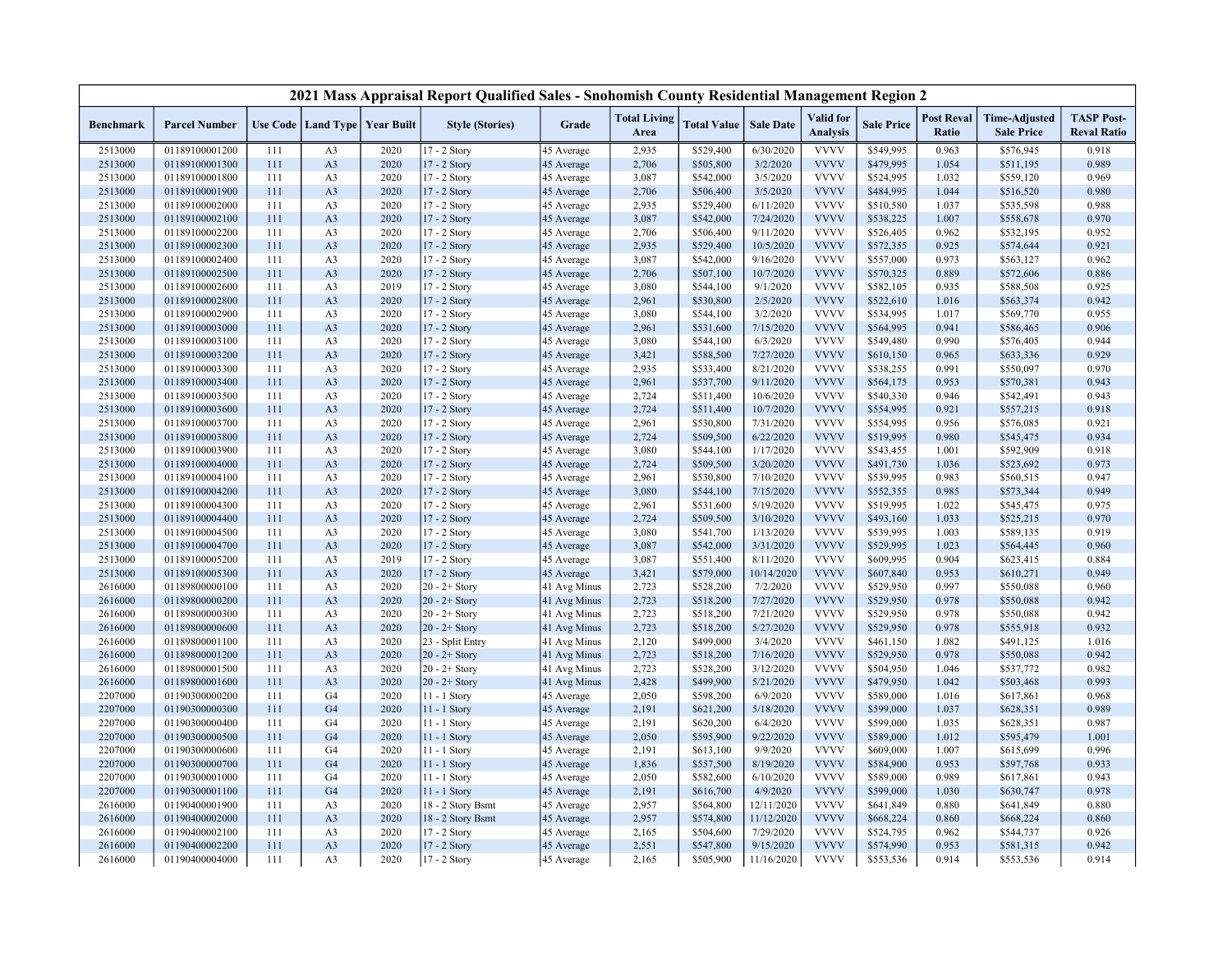|                    |                                  |            |                                   |              | 2021 Mass Appraisal Report Qualified Sales - Snohomish County Residential Management Region 2 |                              |                             |                        |                        |                                     |                        |                            |                                           |                                         |
|--------------------|----------------------------------|------------|-----------------------------------|--------------|-----------------------------------------------------------------------------------------------|------------------------------|-----------------------------|------------------------|------------------------|-------------------------------------|------------------------|----------------------------|-------------------------------------------|-----------------------------------------|
| <b>Benchmark</b>   | <b>Parcel Number</b>             |            | Use Code   Land Type   Year Built |              | <b>Style (Stories)</b>                                                                        | Grade                        | <b>Total Living</b><br>Area | <b>Total Value</b>     | <b>Sale Date</b>       | <b>Valid</b> for<br><b>Analysis</b> | <b>Sale Price</b>      | <b>Post Reval</b><br>Ratio | <b>Time-Adjusted</b><br><b>Sale Price</b> | <b>TASP Post-</b><br><b>Reval Ratio</b> |
| 2616000            | 01190400004100                   | 111        | A <sub>3</sub>                    | 2020         | 17 - 2 Story                                                                                  | 45 Average                   | 2,551                       | \$559,800              | 12/28/2020             | <b>VVVV</b>                         | \$583,072              | 0.960                      | \$583,072                                 | 0.960                                   |
| 2106001            | 01190600000100                   | 111        | A1                                | 2020         | 17 - 2 Story                                                                                  | 45 Average                   | 1,726                       | \$435,700              | 5/26/2020              | <b>VVVV</b>                         | \$445,000              | 0.979                      | \$466,805                                 | 0.933                                   |
| 2106001            | 01190600000200                   | 111        | A1                                | 2020         | 17 - 2 Story                                                                                  | 45 Average                   | 1,726                       | \$435,700              | 6/3/2020               | <b>VVVV</b>                         | \$440,000              | 0.990                      | \$461,560                                 | 0.944                                   |
| 2106001            | 01190600000300                   | 111        | A1                                | 2020         | 17 - 2 Story                                                                                  | 45 Average                   | 1,798                       | \$443,800              | 9/28/2020              | <b>VVVV</b>                         | \$461,500              | 0.962                      | \$466,577                                 | 0.951                                   |
| 2106001            | 01190600000400                   | 111        | A1                                | 2020         | 17 - 2 Story                                                                                  | 45 Average                   | 1,726                       | \$430,900              | 12/7/2020              | <b>VVVV</b>                         | \$464,950              | 0.927                      | \$464,950                                 | 0.927                                   |
| 2106001            | 01190600001200                   | 111        | A1                                | 2020         | 17 - 2 Story                                                                                  | 45 Average                   | 1,634                       | \$431,200              | 8/12/2020              | <b>VVVV</b>                         | \$455,000              | 0.948                      | \$465,010                                 | 0.927                                   |
| 2106001            | 01190600001300                   | 111        | A1                                | 2020         | 17 - 2 Story                                                                                  | 45 Average                   | 1,666                       | \$428,600              | 9/1/2020               | <b>VVVV</b>                         | \$445,000              | 0.963                      | \$449,895                                 | 0.953                                   |
| 2513000            | 01191200002700                   | 111        | A <sub>3</sub>                    | 2020         | 17 - 2 Story                                                                                  | 45 Average                   | 2,231                       | \$479,700              | 10/8/2020              | <b>VVVV</b>                         | \$498,900              | 0.962                      | \$500,896                                 | 0.958                                   |
| 2513000            | 01191200002800                   | 111        | A <sub>3</sub>                    | 2020         | 17 - 2 Story                                                                                  | 45 Average                   | 1,643                       | \$425,900              | 10/8/2020              | <b>VVVV</b>                         | \$459,900              | 0.926                      | \$461,740                                 | 0.922                                   |
| 2513000            | 01191200002900                   | 111        | A <sub>3</sub>                    | 2020         | 17 - 2 Story                                                                                  | 45 Average                   | 1,880                       | \$454,200              | 10/8/2020              | <b>VVVV</b>                         | \$471,900              | 0.962                      | \$473,788                                 | 0.959                                   |
| 2513000            | 01191200003000                   | 111        | A <sub>3</sub>                    | 2020         | 17 - 2 Story                                                                                  | 45 Average                   | 1,643                       | \$417,200              | 10/8/2020              | <b>VVVV</b>                         | \$457,900              | 0.911                      | \$459,732                                 | 0.907                                   |
| 2513000            | 01191200003100                   | 111        | A <sub>3</sub>                    | 2020         | 17 - 2 Story                                                                                  | 45 Average                   | 1,880                       | \$463,600              | 10/8/2020              | <b>VVVV</b>                         | \$471,900              | 0.982                      | \$473,788                                 | 0.978                                   |
| 2513000            | 01191200003200                   | 111        | A <sub>3</sub>                    | 2020         | 17 - 2 Story                                                                                  | 45 Average                   | 2,231                       | \$486,600              | 10/8/2020              | <b>VVVV</b>                         | \$502,900              | 0.968                      | \$504,912                                 | 0.964                                   |
| 2513000            | 01191200003300                   | 111        | A <sub>3</sub>                    | 2020         | 11 - 1 Story                                                                                  | 45 Average                   | 1,342                       | \$414,300              | 10/8/2020              | <b>VVVV</b>                         | \$435,900              | 0.950                      | \$437,644                                 | 0.947                                   |
| 2513000            | 01191200003400                   | 111        | A <sub>3</sub>                    | 2020         | 17 - 2 Story                                                                                  | 45 Average                   | 1,643                       | \$417,200              | 9/2/2020               | <b>VVVV</b>                         | \$448,900              | 0.929                      | \$453,838                                 | 0.919                                   |
| 2513000            | 01191200003500                   | 111        | A <sub>3</sub>                    | 2020         | 17 - 2 Story                                                                                  | 45 Average                   | 1,880                       | \$454,200              | 9/2/2020               | <b>VVVV</b>                         | \$465,900              | 0.975                      | \$471,025                                 | 0.964                                   |
| 2513000            | 01191200003600                   | 111        | A <sub>3</sub>                    | 2020         | 17 - 2 Story                                                                                  | 45 Average                   | 1,824                       | \$451,500              | 10/8/2020              | <b>VVVV</b>                         | \$469,900              | 0.961                      | \$471,780                                 | 0.957                                   |
| 2513000            | 01191200003700                   | 111        | A <sub>3</sub>                    | 2020         | 17 - 2 Story                                                                                  | 45 Average                   | 1,880                       | \$438,600              | 9/2/2020               | <b>VVVV</b>                         | \$492,900              | 0.890                      | \$498,322                                 | 0.880                                   |
| 2513000            | 01191200003800                   | 111        | A <sub>3</sub>                    | 2020         | $17 - 2$ Story                                                                                | 45 Average                   | 1,824                       | \$436,000              | 9/2/2020               | <b>VVVV</b>                         | \$467,900              | 0.932                      | \$473,047                                 | 0.922                                   |
| 2513000            | 01191200003900                   | 111        | A <sub>3</sub>                    | 2020         | 17 - 2 Story                                                                                  | 45 Average                   | 1,880                       | \$448,800              | 9/2/2020               | <b>VVVV</b>                         | \$493,900              | 0.909                      | \$499,333                                 | 0.899                                   |
| 2513000            | 01191200004000                   | 111        | A <sub>3</sub>                    | 2020         | 17 - 2 Story                                                                                  | 45 Average                   | 2,231                       | \$486,600              | 9/2/2020               | <b>VVVV</b>                         | \$485,900              | 1.001                      | \$491,245                                 | 0.991                                   |
| 2513000            | 01191200004100                   | 111        | A <sub>3</sub>                    | 2020         | $11 - 1$ Story                                                                                | 45 Average                   | 1,342                       | \$407,300              | 10/8/2020              | <b>VVVV</b>                         | \$435,900              | 0.934                      | \$437,644                                 | 0.931                                   |
| 2513000            | 01191200004200                   | 111        | A <sub>3</sub>                    | 2020         | 17 - 2 Story                                                                                  | 45 Average                   | 1,880                       | \$452,600              | 9/2/2020               | <b>VVVV</b>                         | \$468,900              | 0.965                      | \$474,058                                 | 0.955                                   |
| 2513000            | 01191200004300                   | 111        | A <sub>3</sub>                    | 2020         | 17 - 2 Story                                                                                  | 45 Average                   | 1,643                       | \$426,100              | 9/2/2020               | <b>VVVV</b><br><b>VVVV</b>          | \$448,900              | 0.949                      | \$453,838                                 | 0.939                                   |
| 2513000            | 01191200004400                   | 111        | A <sub>3</sub>                    | 2020         | 11 - 1 Story                                                                                  | 45 Average                   | 1,342                       | \$407,300              | 9/2/2020               | <b>VVVV</b>                         | \$428,900              | 0.950                      | \$433,618                                 | 0.939                                   |
| 2513000            | 01191200004500                   | 111        | A <sub>3</sub>                    | 2020         | $17 - 2$ Story                                                                                | 45 Average                   | 2,231                       | \$488,100              | 9/2/2020               |                                     | \$484,900              | 1.007                      | \$490,234                                 | 0.996                                   |
| 2513000            | 01191900000100                   | 111        | A <sub>3</sub>                    | 2020         | 17 - 2 Story                                                                                  | 41 Avg Minus                 | 1,946                       | \$445,200              | 2/10/2020              | <b>VVVV</b><br><b>VVVV</b>          | \$439,950              | 1.012                      | \$474,266                                 | 0.939                                   |
| 2513000<br>2513000 | 01191900000200<br>01191900000300 | 111<br>111 | A <sub>3</sub><br>A <sub>3</sub>  | 2020<br>2020 | 17 - 2 Story<br>17 - 2 Story                                                                  | 41 Avg Minus<br>41 Avg Minus | 2,259<br>2,127              | \$474,500<br>\$462,000 | 1/31/2020<br>1/29/2020 | <b>VVVV</b>                         | \$459,950<br>\$449,950 | 1.032<br>1.027             | \$501,805<br>\$490,895                    | 0.946<br>0.941                          |
|                    |                                  | 111        |                                   |              |                                                                                               |                              |                             |                        |                        | <b>VVVV</b>                         | \$459,950              | 1.032                      |                                           |                                         |
| 2513000<br>2513000 | 01191900000400<br>01191900000500 | 111        | A <sub>3</sub><br>A <sub>3</sub>  | 2020<br>2020 | 17 - 2 Story<br>$17 - 2$ Story                                                                | 41 Avg Minus<br>41 Avg Minus | 2,259<br>2,127              | \$474,500              | 1/31/2020<br>1/31/2020 | <b>VVVV</b>                         | \$449,950              | 1.027                      | \$501,805<br>\$490,895                    | 0.946<br>0.941                          |
| 2513000            | 01191900000600                   | 111        | A <sub>3</sub>                    | 2020         | 11 - 1 Story                                                                                  | 41 Avg Minus                 | 1,616                       | \$462,000<br>\$436,900 | 3/6/2020               | <b>VVVV</b>                         | \$454,950              | 0.960                      | \$484,522                                 | 0.902                                   |
| 2513000            | 01191900000700                   | 111        | A <sub>3</sub>                    | 2020         | 11 - 1 Story                                                                                  | 41 Avg Minus                 | 1,616                       | \$436,900              | 3/10/2020              | <b>VVVV</b>                         | \$454,950              | 0.960                      | \$484,522                                 | 0.902                                   |
| 2513000            | 01191900000800                   | 111        | A <sub>3</sub>                    | 2020         | 17 - 2 Story                                                                                  | 41 Avg Minus                 | 2,777                       | \$535,700              | 4/2/2020               | <b>VVVV</b>                         | \$519,950              | 1.030                      | \$547,507                                 | 0.978                                   |
| 2513000            | 01191900000900                   | 111        | A <sub>3</sub>                    | 2020         | 17 - 2 Story                                                                                  | 41 Avg Minus                 | 2,259                       | \$476,700              | 1/1/2020               | <b>VVVV</b>                         | \$455,000              | 1.048                      | \$496,405                                 | 0.960                                   |
| 2513000            | 01191900001000                   | 111        | A <sub>3</sub>                    | 2020         | 11 - 1 Story                                                                                  | 41 Avg Minus                 | 1,616                       | \$434,100              | 2/11/2020              | <b>VVVV</b>                         | \$454,950              | 0.954                      | \$490,436                                 | 0.885                                   |
| 2513000            | 01191900001100                   | 111        | A3                                | 2020         | 17 - 2 Story                                                                                  | 41 Avg Minus                 | 2,777                       | \$540,400              | 1/10/2020              | <b>VVVV</b>                         | \$523,450              | 1.032                      | \$571,084                                 | 0.946                                   |
| 2513000            | 01191900001200                   | 111        | A <sub>3</sub>                    | 2020         | 17 - 2 Story                                                                                  | 41 Avg Minus                 | 2,777                       | \$535,700              | 3/24/2020              | <b>VVVV</b>                         | \$516,990              | 1.036                      | \$550,594                                 | 0.973                                   |
| 2513000            | 01191900001300                   | 111        | A <sub>3</sub>                    | 2020         | 17 - 2 Story                                                                                  | 41 Avg Minus                 | 2,127                       | \$452,800              | 2/27/2020              | <b>VVVV</b>                         | \$449,950              | 1.006                      | \$485,046                                 | 0.934                                   |
| 2513000            | 01191900001400                   | 111        | A <sub>3</sub>                    | 2020         | 17 - 2 Story                                                                                  | 41 Avg Minus                 | 2,777                       | \$545,100              | 4/2/2020               | <b>VVVV</b>                         | \$519,950              | 1.048                      | \$547,507                                 | 0.996                                   |
| 2513000            | 01191900001500                   | 111        | A <sub>3</sub>                    | 2020         | 11 - 1 Story                                                                                  | 41 Avg Minus                 | 1,616                       | \$436,900              | 2/13/2020              | <b>VVVV</b>                         | \$463,650              | 0.942                      | \$499,815                                 | 0.874                                   |
| 2513000            | 01192600000100                   | 111        | A <sub>3</sub>                    | 2020         | 17 - 2 Story                                                                                  | 41 Avg Minus                 | 2,673                       | \$519,400              | 4/2/2020               | <b>VVVV</b>                         | \$514,990              | 1.009                      | \$542,284                                 | 0.958                                   |
| 2513000            | 01192600000200                   | 111        | A <sub>3</sub>                    | 2020         | 17 - 2 Story                                                                                  | 41 Avg Minus                 | 2,543                       | \$512,300              | 4/13/2020              | <b>VVVV</b>                         | \$514,990              | 0.995                      | \$542,284                                 | 0.945                                   |
| 2513000            | 01192600000300                   | 111        | A <sub>3</sub>                    | 2020         | 17 - 2 Story                                                                                  | 41 Avg Minus                 | 2,543                       | \$512,300              | 4/23/2020              | <b>VVVV</b>                         | \$514,990              | 0.995                      | \$542,284                                 | 0.945                                   |
| 2513000            | 01192600000400                   | 111        | A <sub>3</sub>                    | 2020         | 17 - 2 Story                                                                                  | 41 Avg Minus                 | 2,673                       | \$525,500              | 7/28/2020              | <b>VVVV</b>                         | \$539,990              | 0.973                      | \$560,510                                 | 0.938                                   |
| 2513000            | 01192600000500                   | 111        | A <sub>3</sub>                    | 2020         | 17 - 2 Story                                                                                  | 41 Avg Minus                 | 2,543                       | \$512,300              | 7/17/2020              | <b>VVVV</b>                         | \$514,990              | 0.995                      | \$534,560                                 | 0.958                                   |
| 2513000            | 01192600000600                   | 111        | A <sub>3</sub>                    | 2020         | $20 - 2 +$ Story                                                                              | 41 Avg Minus                 | 2,419                       | \$483,300              | 7/21/2020              | <b>VVVV</b>                         | \$469,990              | 1.028                      | \$487,850                                 | 0.991                                   |
| 2513000            | 01192600000700                   | 111        | A <sub>3</sub>                    | 2020         | $20 - 2 +$ Story                                                                              | 41 Avg Minus                 | 2,419                       | \$489,300              | 7/2/2020               | <b>VVVV</b>                         | \$474,990              | 1.030                      | \$493,040                                 | 0.992                                   |
| 2513000            | 01192600000800                   | 111        | A <sub>3</sub>                    | 2020         | $20 - 2 +$ Story                                                                              | 41 Avg Minus                 | 3,049                       | \$553,900              | 8/11/2020              | <b>VVVV</b>                         | \$554,990              | 0.998                      | \$567,200                                 | 0.977                                   |
| 2513000            | 01192600000900                   | 111        | A <sub>3</sub>                    | 2020         | $20 - 2 +$ Story                                                                              | 41 Avg Minus                 | 3,049                       | \$553,900              | 7/29/2020              | <b>VVVV</b>                         | \$544,990              | 1.016                      | \$565,700                                 | 0.979                                   |
| 2513000            | 01192600001000                   | 111        | A3                                | 2020         | $20 - 2 +$ Story                                                                              | 41 Avg Minus                 | 2,915                       | \$539,100              | 9/21/2020              | <b>VVVV</b>                         | \$555,390              | 0.971                      | \$561,499                                 | 0.960                                   |
| 2513000            | 01192600001100                   | 111        | A <sub>3</sub>                    | 2020         | $20 - 2 +$ Story                                                                              | 41 Avg Minus                 | 3,049                       | \$553,900              | 9/16/2020              | <b>VVVV</b>                         | \$567,990              | 0.975                      | \$574,238                                 | 0.965                                   |
| 2513000            | 01192600001200                   | 111        | A <sub>3</sub>                    | 2020         | $20 - 2 +$ Story                                                                              | 41 Avg Minus                 | 2,915                       | \$536,500              | 10/8/2020              | <b>VVVV</b>                         | \$554,990              | 0.967                      | \$557,210                                 | 0.963                                   |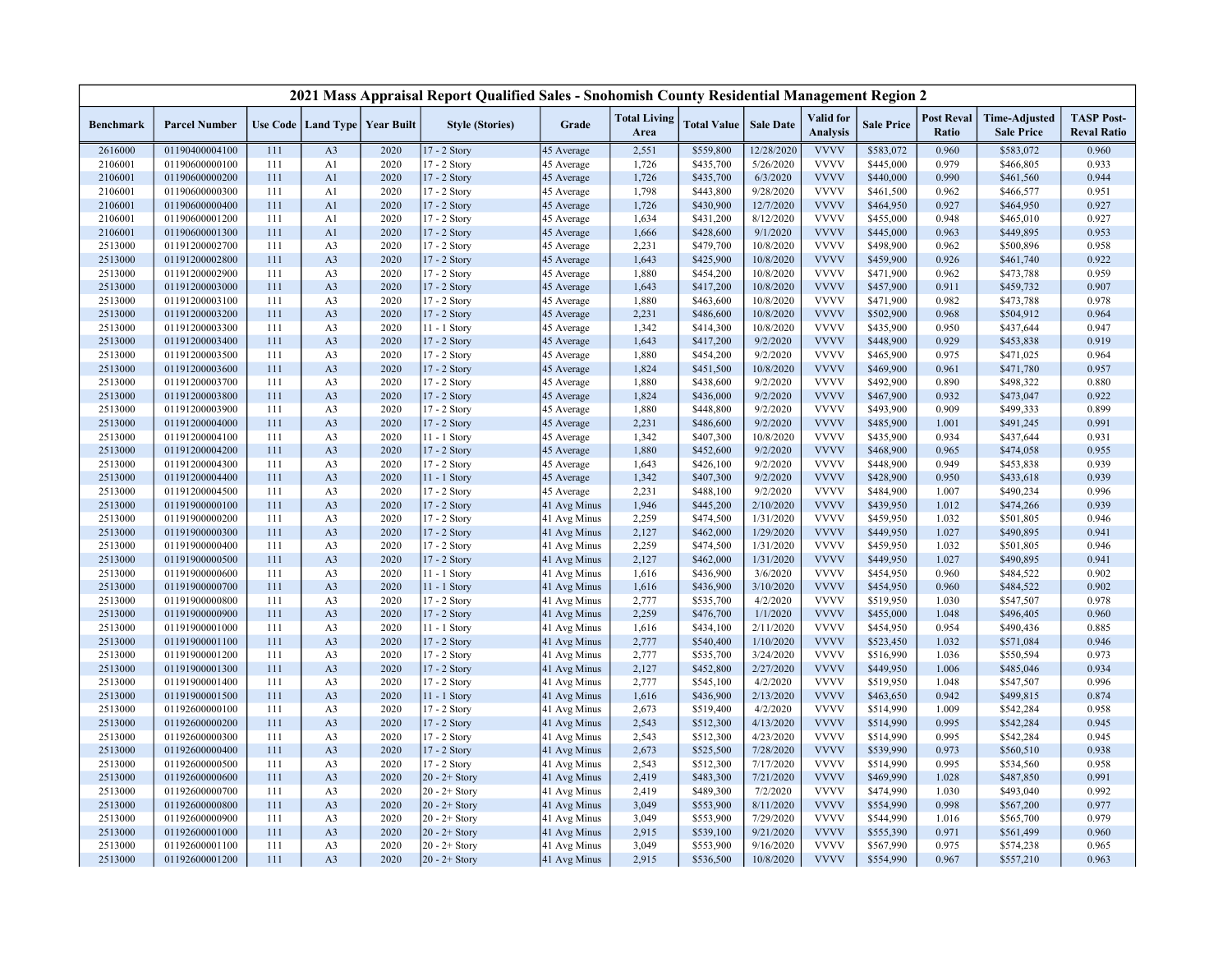|                    |                                  |            |                                  |                                   | 2021 Mass Appraisal Report Qualified Sales - Snohomish County Residential Management Region 2 |                          |                             |                        |                       |                                     |                        |                            |                                           |                                         |
|--------------------|----------------------------------|------------|----------------------------------|-----------------------------------|-----------------------------------------------------------------------------------------------|--------------------------|-----------------------------|------------------------|-----------------------|-------------------------------------|------------------------|----------------------------|-------------------------------------------|-----------------------------------------|
| <b>Benchmark</b>   | <b>Parcel Number</b>             |            |                                  | Use Code   Land Type   Year Built | <b>Style (Stories)</b>                                                                        | Grade                    | <b>Total Living</b><br>Area | <b>Total Value</b>     | <b>Sale Date</b>      | <b>Valid</b> for<br><b>Analysis</b> | <b>Sale Price</b>      | <b>Post Reval</b><br>Ratio | <b>Time-Adjusted</b><br><b>Sale Price</b> | <b>TASP Post-</b><br><b>Reval Ratio</b> |
| 2513000            | 01192600001300                   | 111        | A <sub>3</sub>                   | 2020                              | $20 - 2 +$ Story                                                                              | 41 Avg Minus             | 2,915                       | \$539,100              | 9/24/2020             | <b>VVVV</b>                         | \$544,990              | 0.989                      | \$550,985                                 | 0.978                                   |
| 2513000            | 01192600001400                   | 111        | A <sub>3</sub>                   | 2020                              | $20 - 2 +$ Story                                                                              | 41 Avg Minus             | 3,049                       | \$553,900              | 9/30/2020             | <b>VVVV</b>                         | \$554,990              | 0.998                      | \$561,095                                 | 0.987                                   |
| 2513000            | 01192600001500                   | 111        | A <sub>3</sub>                   | 2020                              | $20 - 2 +$ Story                                                                              | 41 Avg Minus             | 2,419                       | \$482,900              | 10/2/2020             | <b>VVVV</b>                         | \$484,990              | 0.996                      | \$486,930                                 | 0.992                                   |
| 2513000            | 01192600001600                   | 111        | A <sub>3</sub>                   | 2020                              | 18 - 2 Story Bsmt                                                                             | 41 Avg Minus             | 2,667                       | \$506,400              | 8/5/2020              | <b>VVVV</b>                         | \$526,740              | 0.961                      | \$538,328                                 | 0.941                                   |
| 2513000            | 01192600001800                   | 111        | A <sub>3</sub>                   | 2020                              | 18 - 2 Story Bsmt                                                                             | 41 Avg Minus             | 3,327                       | \$573,700              | 9/16/2020             | <b>VVVV</b>                         | \$591,240              | 0.970                      | \$597,744                                 | 0.960                                   |
| 2513000            | 01192600001900                   | 111        | A <sub>3</sub>                   | 2020                              | 18 - 2 Story Bsmt                                                                             | 41 Avg Minus             | 3,383                       | \$572,400              | 9/3/2020              | <b>VVVV</b>                         | \$569,990              | 1.004                      | \$576,260                                 | 0.993                                   |
| 2513000            | 01192600002000                   | 111        | A <sub>3</sub>                   | 2020                              | 18 - 2 Story Bsmt                                                                             | 41 Avg Minus             | 3,327                       | \$578,700              | 7/27/2020             | <b>VVVV</b>                         | \$569,990              | 1.015                      | \$591,650                                 | 0.978                                   |
| 2513000            | 01192600002200                   | 111        | A <sub>3</sub>                   | 2020                              | 18 - 2 Story Bsmt                                                                             | 41 Avg Minus             | 3,383                       | \$577,400              | 6/16/2020             | <b>VVVV</b>                         | \$564,990              | 1.022                      | \$592,675                                 | 0.974                                   |
| 2513000            | 01192600002300                   | 111        | A <sub>3</sub>                   | 2020                              | 18 - 2 Story Bsmt                                                                             | 41 Avg Minus             | 3,192                       | \$555,200              | 8/21/2020             | <b>VVVV</b>                         | \$539,990              | 1.028                      | \$551,870                                 | 1.006                                   |
| 2513000            | 01192600002400                   | 111        | A <sub>3</sub>                   | 2020                              | 18 - 2 Story Bsmt                                                                             | 41 Avg Minus             | 3,327                       | \$578,700              | 5/1/2020              | <b>VVVV</b>                         | \$539,950              | 1.072                      | \$566,408                                 | 1.022                                   |
| 2513000            | 01192600002500                   | 111        | A <sub>3</sub>                   | 2020                              | 17 - 2 Story                                                                                  | 41 Avg Minus             | 2,673                       | \$526,500              | 4/21/2020             | <b>VVVV</b>                         | \$514,990              | 1.022                      | \$542,284                                 | 0.971                                   |
| 2513000            | 01192600002600                   | 111        | A <sub>3</sub>                   | 2020                              | 17 - 2 Story                                                                                  | 41 Avg Minus             | 2,673                       | \$526,500              | 3/18/2020             | <b>VVVV</b>                         | \$519,990              | 1.013                      | \$553,789                                 | 0.951                                   |
| 2513000            | 01192600002700                   | 111        | A <sub>3</sub>                   | 2020                              | 11 - 1 Story                                                                                  | 41 Avg Minus             | 1,622                       | \$439,400              | 2/20/2020             | <b>VVVV</b>                         | \$464,990              | 0.945                      | \$501,259                                 | 0.877                                   |
| 2616000            | 01193100000100                   | 111        | A <sub>3</sub>                   | 2020                              | 18 - 2 Story Bsmt                                                                             | 41 Avg Minus             | 3,319                       | \$578,800              | 7/29/2020             | <b>VVVV</b>                         | \$578,490              | 1.001                      | \$600,473                                 | 0.964                                   |
| 2616000            | 01193100000200                   | 111        | A <sub>3</sub>                   | 2020                              | 18 - 2 Story Bsmt                                                                             | 41 Avg Minus             | 3,391                       | \$568,300              | 8/5/2020              | <b>VVVV</b>                         | \$560,000              | 1.015                      | \$572,320                                 | 0.993                                   |
| 2616000            | 01193100000300                   | 111        | A <sub>3</sub>                   | 2020                              | 18 - 2 Story Bsmt                                                                             | 41 Avg Minus             | 3,319                       | \$568,000              | 7/2/2020              | <b>VVVV</b>                         | \$569,990              | 0.997                      | \$591,650                                 | 0.960                                   |
| 2616000            | 01193100000400                   | 111        | A <sub>3</sub>                   | 2020                              | 18 - 2 Story Bsmt                                                                             | 41 Avg Minus             | 3,391                       | \$568,300              | 8/14/2020             | <b>VVVV</b>                         | \$588,550              | 0.966                      | \$601,498                                 | 0.945                                   |
| 2616000            | 01193100000500                   | 111        | A <sub>3</sub>                   | 2020                              | 17 - 2 Story                                                                                  | 41 Avg Minus             | 2,543                       | \$516,100              | 8/6/2020              | <b>VVVV</b>                         | \$500,790              | 1.031                      | \$511,807                                 | 1.008                                   |
| 2616000            | 01193100000600                   | 111        | A <sub>3</sub>                   | 2020                              | 18 - 2 Story Bsmt                                                                             | 41 Avg Minus             | 3,319                       | \$570,000              | 5/1/2020              | <b>VVVV</b>                         | \$573,290              | 0.994                      | \$601,381                                 | 0.948                                   |
| 2616000            | 01193100000700                   | 111        | A <sub>3</sub>                   | 2020                              | 18 - 2 Story Bsmt                                                                             | 41 Avg Minus             | 3,391                       | \$555,500              | 7/2/2020              | <b>VVVV</b>                         | \$564,990              | 0.983                      | \$586,460                                 | 0.947                                   |
| 2616000            | 01193100000800                   | 111        | A <sub>3</sub>                   | 2020                              | 18 - 2 Story Bsmt                                                                             | 41 Avg Minus             | 3,319                       | \$555,200              | 6/23/2020             | <b>VVVV</b>                         | \$564,990              | 0.983                      | \$592,675                                 | 0.937                                   |
| 2616000            | 01193100000900                   | 111        | A <sub>3</sub>                   | 2020                              | 18 - 2 Story Bsmt                                                                             | 41 Avg Minus             | 3,391                       | \$553,500              | 6/29/2020             | <b>VVVV</b>                         | \$585,000              | 0.946                      | \$613,665                                 | 0.902                                   |
| 2616000            | 01193100001000                   | 111        | A <sub>3</sub>                   | 2020                              | 18 - 2 Story Bsmt                                                                             | 41 Avg Minus             | 3,319                       | \$564,000              | 6/15/2020             | <b>VVVV</b>                         | \$569,990              | 0.989                      | \$597,920                                 | 0.943                                   |
| 2616000            | 01193100001100                   | 111        | A <sub>3</sub>                   | 2020                              | 18 - 2 Story Bsmt                                                                             | 41 Avg Minus             | 3,391                       | \$572,300              | 6/15/2020             | <b>VVVV</b>                         | \$559,990              | 1.022                      | \$587,430                                 | 0.974                                   |
| 2616000            | 01193100001200                   | 111        | A <sub>3</sub>                   | 2020                              | 17 - 2 Story                                                                                  | 41 Avg Minus             | 2,543                       | \$500,000              | 8/17/2020             | <b>VVVV</b>                         | \$518,590              | 0.964                      | \$529,999                                 | 0.943                                   |
| 2616000            | 01193100001300                   | 111        | A <sub>3</sub>                   | 2020                              | 17 - 2 Story                                                                                  | 41 Avg Minus             | 2,673                       | \$526,700              | 7/20/2020             | <b>VVVV</b>                         | \$514,990              | 1.023                      | \$534,560                                 | 0.985                                   |
| 2616000            | 01193100001400                   | 111        | A <sub>3</sub>                   | 2020                              | 17 - 2 Story                                                                                  | 41 Avg Minus             | 2,543                       | \$514,100              | 9/2/2020              | <b>VVVV</b>                         | \$499,990              | 1.028                      | \$505,490                                 | 1.017                                   |
| 2616000            | 01193100001500                   | 111        | A <sub>3</sub>                   | 2020                              | 17 - 2 Story                                                                                  | 41 Avg Minus             | 2,694                       | \$546,300              | 9/16/2020             | <b>VVVV</b>                         | \$525,000              | 1.041                      | \$530,775                                 | 1.029                                   |
| 2616000            | 01193100001700                   | 111        | A <sub>3</sub>                   | 2020                              | 17 - 2 Story                                                                                  | 41 Avg Minus             | 2,673                       | \$526,700              | 9/10/2020             | <b>VVVV</b>                         | \$523,000              | 1.007                      | \$528,753                                 | 0.996                                   |
| 2616000            | 01193100001800                   | 111        | A <sub>3</sub>                   | 2020                              | 17 - 2 Story                                                                                  | 41 Avg Minus             | 2,673                       | \$526,700              | 9/2/2020              | <b>VVVV</b>                         | \$514,990              | 1.023                      | \$520,655                                 | 1.012                                   |
| 2513000            | 01194500000100                   | 111        | A <sub>3</sub>                   | 2020                              | 17 - 2 Story                                                                                  | 45 Average               | 1,958                       | \$475,900              | 9/9/2020              | <b>VVVV</b>                         | \$515,670              | 0.923                      | \$521,342                                 | 0.913                                   |
| 2513000            | 01194500000200                   | 111        | A <sub>3</sub>                   | 2020                              | $17 - 2$ Story                                                                                | 45 Average               | 2,069                       | \$480,900              | 3/24/2020             | <b>VVVV</b>                         | \$470,435              | 1.022                      | \$501,013                                 | 0.960                                   |
| 2513000            | 01194500000300                   | 111        | A <sub>3</sub>                   | 2020                              | 17 - 2 Story                                                                                  | 45 Average               | 1,760                       | \$450,200              | 3/19/2020             | <b>VVVV</b>                         | \$446,000              | 1.009                      | \$474,990                                 | 0.948                                   |
| 2513000            | 01194500000400                   | 111        | A <sub>3</sub>                   | 2020                              | 17 - 2 Story                                                                                  | 45 Average               | 2,163                       | \$490,600              | 3/24/2020             | <b>VVVV</b>                         | \$482,685              | 1.016                      | \$514,060                                 | 0.954                                   |
| 2513000            | 01194500000500                   | 111        | A <sub>3</sub>                   | 2020                              | 17 - 2 Story                                                                                  | 45 Average               | 1,958                       | \$470,900              | 5/20/2020             | <b>VVVV</b>                         | \$459,995              | 1.024                      | \$482,535                                 | 0.976                                   |
| 2513000            | 01194500000600                   | 111        | A <sub>3</sub>                   | 2020                              | 17 - 2 Story                                                                                  | 45 Average               | 2,069                       | \$480,900              | 6/2/2020              | <b>VVVV</b>                         | \$482,240              | 0.997                      | \$505,870                                 | 0.951                                   |
| 2513000            | 01194500000700                   | 111        | A <sub>3</sub>                   | 2020                              | 17 - 2 Story                                                                                  | 45 Average               | 1,958                       | \$470,900              | 7/22/2020             | <b>VVVV</b>                         | \$487,850              | 0.965                      | \$506,388                                 | 0.930                                   |
|                    |                                  |            |                                  |                                   |                                                                                               |                          |                             |                        |                       | <b>VVVV</b>                         |                        | 1.016                      |                                           |                                         |
| 2513000<br>2513000 | 01194500000800<br>01194500000900 | 111<br>111 | A <sub>3</sub><br>A <sub>3</sub> | 2020<br>2020                      | 17 - 2 Story<br>17 - 2 Story                                                                  | 45 Average<br>45 Average | 2,163<br>2,069              | \$495,600<br>\$487,900 | 7/22/2020<br>9/9/2020 | <b>VVVV</b>                         | \$487,570<br>\$481,710 | 1.013                      | \$506,098<br>\$487,009                    | 0.979<br>1.002                          |
| 2513000            | 01194500001000                   | 111        | A <sub>3</sub>                   | 2020                              | 17 - 2 Story                                                                                  | 45 Average               | 1,958                       | \$470,900              | 9/9/2020              | <b>VVVV</b>                         | \$466,975              | 1.008                      | \$472,112                                 | 0.997                                   |
| 2513000            | 01194500001100                   | 111        | A <sub>3</sub>                   | 2020                              | 17 - 2 Story                                                                                  |                          | 1,796                       | \$458,200              | 9/9/2020              | <b>VVVV</b>                         | \$467,735              | 0.980                      | \$472,880                                 | 0.969                                   |
| 2513000            | 01194500001200                   | 111        | A <sub>3</sub>                   | 2020                              | 17 - 2 Story                                                                                  | 45 Average               | 1,958                       | \$470,900              | 8/27/2020             | <b>VVVV</b>                         | \$479,380              | 0.982                      | \$489,926                                 | 0.961                                   |
|                    |                                  |            |                                  | 2020                              |                                                                                               | 45 Average               |                             |                        | 9/23/2020             | <b>VVVV</b>                         | \$464,995              | 0.940                      |                                           |                                         |
| 2513000<br>2513000 | 01194500001300<br>01194500001400 | 111<br>111 | A <sub>3</sub><br>A <sub>3</sub> | 2020                              | 17 - 2 Story<br>17 - 2 Story                                                                  | 45 Average<br>45 Average | 1,760<br>2,069              | \$437,000              | 9/24/2020             | <b>VVVV</b>                         | \$482,175              | 0.970                      | \$470,110<br>\$487,479                    | 0.930<br>0.959                          |
|                    |                                  |            |                                  |                                   |                                                                                               |                          |                             | \$467,700              |                       | <b>VVVV</b>                         |                        | 0.947                      |                                           |                                         |
| 2513000            | 01194500001500                   | 111        | A <sub>3</sub>                   | 2020                              | 17 - 2 Story                                                                                  | 45 Average               | 2,163                       | \$477,400              | 12/10/2020            | <b>VVVV</b>                         | \$504,025              |                            | \$504,025                                 | 0.947                                   |
| 2513000            | 01194500001600                   | 111        | A <sub>3</sub>                   | 2020                              | 17 - 2 Story                                                                                  | 45 Average               | 1,958                       | \$459,700              | 10/16/2020            |                                     | \$483,570              | 0.951                      | \$485,504                                 | 0.947                                   |
| 2513000            | 01194500001700                   | 111        | A <sub>3</sub>                   | 2020                              | 17 - 2 Story                                                                                  | 45 Average               | 2,069                       | \$482,900              | 9/9/2020              | <b>VVVV</b><br><b>VVVV</b>          | \$501,965              | 0.962                      | \$507,487                                 | 0.952                                   |
| 2513000            | 01194500001800                   | 111        | A <sub>3</sub>                   | 2020                              | 17 - 2 Story                                                                                  | 45 Average               | 1,958                       | \$470,900              | 9/9/2020              |                                     | \$460,474              | 1.023                      | \$465,539                                 | 1.012                                   |
| 2513000            | 01194500001900                   | 111        | A <sub>3</sub>                   | 2020                              | 17 - 2 Story                                                                                  | 45 Average               | 1,760                       | \$450,200              | 8/27/2020             | <b>VVVV</b>                         | \$464,740              | 0.969                      | \$474,964                                 | 0.948                                   |
| 2513000            | 01194500002000                   | 111        | A <sub>3</sub>                   | 2020                              | 17 - 2 Story                                                                                  | 45 Average               | 2,163                       | \$495,600              | 8/12/2020             | <b>VVVV</b>                         | \$488,835              | 1.014                      | \$499,589                                 | 0.992                                   |
| 2513000            | 01194500002100                   | 111        | A <sub>3</sub>                   | 2020                              | 17 - 2 Story                                                                                  | 45 Average               | 2,069                       | \$487,900              | 8/27/2020             | <b>VVVV</b>                         | \$476,995              | 1.023                      | \$487,489                                 | 1.001                                   |
| 2513000            | 01194500002200                   | 111        | A <sub>3</sub>                   | 2020                              | $17 - 2$ Story                                                                                | 45 Average               | 1,760                       | \$457,200              | 7/8/2020              | <b>VVVV</b>                         | \$465,495              | 0.982                      | \$483,184                                 | 0.946                                   |
| 2513000            | 01194500002300                   | 111        | A <sub>3</sub>                   | 2020                              | 17 - 2 Story                                                                                  | 45 Average               | 2,163                       | \$498,600              | 7/8/2020              | <b>VVVV</b>                         | \$503,310              | 0.991                      | \$522,436                                 | 0.954                                   |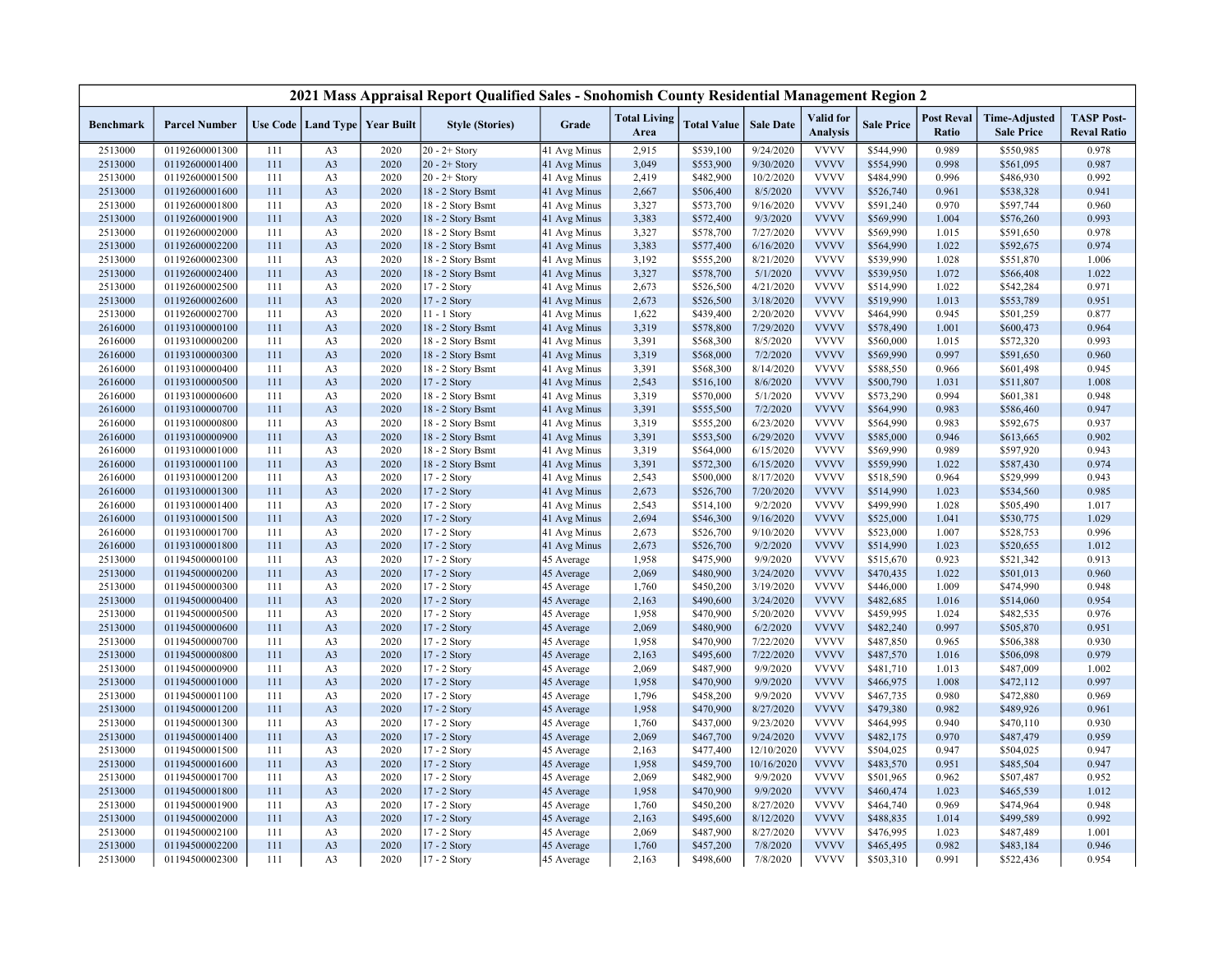|                    |                                  |            |                                  |                                   | 2021 Mass Appraisal Report Qualified Sales - Snohomish County Residential Management Region 2 |                          |                             |                        |                        |                              |                        |                            |                                           |                                         |
|--------------------|----------------------------------|------------|----------------------------------|-----------------------------------|-----------------------------------------------------------------------------------------------|--------------------------|-----------------------------|------------------------|------------------------|------------------------------|------------------------|----------------------------|-------------------------------------------|-----------------------------------------|
| <b>Benchmark</b>   | <b>Parcel Number</b>             |            |                                  | Use Code   Land Type   Year Built | <b>Style (Stories)</b>                                                                        | Grade                    | <b>Total Living</b><br>Area | <b>Total Value</b>     | <b>Sale Date</b>       | Valid for<br><b>Analysis</b> | <b>Sale Price</b>      | <b>Post Reval</b><br>Ratio | <b>Time-Adjusted</b><br><b>Sale Price</b> | <b>TASP Post-</b><br><b>Reval Ratio</b> |
| 2513000            | 01194500002400                   | 111        | A <sub>3</sub>                   | 2020                              | 17 - 2 Story                                                                                  | 45 Average               | 1,796                       | \$453,200              | 5/20/2020              | <b>VVVV</b>                  | \$449,995              | 1.007                      | \$472,045                                 | 0.960                                   |
| 2513000            | 01194500002500                   | 111        | A <sub>3</sub>                   | 2020                              | 17 - 2 Story                                                                                  | 45 Average               | 1,958                       | \$470,900              | 5/7/2020               | <b>VVVV</b>                  | \$470,440              | 1.001                      | \$493,492                                 | 0.954                                   |
| 2513000            | 01194500002600                   | 111        | A <sub>3</sub>                   | 2020                              | 17 - 2 Story                                                                                  | 45 Average               | 1,760                       | \$450,200              | 4/14/2020              | <b>VVVV</b>                  | \$466,530              | 0.965                      | \$491,256                                 | 0.916                                   |
| 2513000            | 01195300000800                   | 111        | A <sub>3</sub>                   | 2020                              | 17 - 2 Story                                                                                  | 45 Average               | 2,910                       | \$560,800              | 10/1/2020              | <b>VVVV</b>                  | \$569,990              | 0.984                      | \$572,270                                 | 0.980                                   |
| 2513000            | 01195300000900                   | 111        | A <sub>3</sub>                   | 2020                              | 17 - 2 Story                                                                                  | 45 Average               | 2,673                       | \$548,500              | 9/29/2020              | <b>VVVV</b>                  | \$581,490              | 0.943                      | \$587,886                                 | 0.933                                   |
| 2513000            | 01195300001000                   | 111        | A <sub>3</sub>                   | 2020                              | 17 - 2 Story                                                                                  | 45 Average               | 2,543                       | \$535,500              | 9/21/2020              | <b>VVVV</b>                  | \$567,290              | 0.944                      | \$573,530                                 | 0.934                                   |
| 2513000            | 01195300001100                   | 111        | A <sub>3</sub>                   | 2020                              | $20 - 2 +$ Story                                                                              | 45 Average               | 3,090                       | \$592,900              | 9/21/2020              | <b>VVVV</b>                  | \$627,490              | 0.945                      | \$634,392                                 | 0.935                                   |
| 2513000            | 01195300001200                   | 111        | A <sub>3</sub>                   | 2020                              | $20 - 2 +$ Story                                                                              | 45 Average               | 2,915                       | \$562,800              | 7/23/2020              | <b>VVVV</b>                  | \$586,000              | 0.960                      | \$608,268                                 | 0.925                                   |
| 2513000            | 01195300001300                   | 111        | A <sub>3</sub>                   | 2020                              | 17 - 2 Story                                                                                  | 45 Average               | 2,910                       | \$569,100              | 7/2/2020               | <b>VVVV</b>                  | \$569,900              | 0.999                      | \$591,556                                 | 0.962                                   |
| 2513000            | 01195300001400                   | 111        | A <sub>3</sub>                   | 2020                              | 17 - 2 Story                                                                                  | 45 Average               | 2,673                       | \$548,500              | 7/20/2020              | <b>VVVV</b>                  | \$549,990              | 0.997                      | \$570,890                                 | 0.961                                   |
| 2513000            | 01195300001500                   | 111        | A <sub>3</sub>                   | 2020                              | 17 - 2 Story                                                                                  | 45 Average               | 2,910                       | \$569,100              | 8/21/2020              | <b>VVVV</b>                  | \$569,990              | 0.998                      | \$582,530                                 | 0.977                                   |
| 2513000            | 01195300001600                   | 111        | A <sub>3</sub>                   | 2020                              | 17 - 2 Story                                                                                  | 45 Average               | 2,543                       | \$528,100              | 10/8/2020              | <b>VVVV</b>                  | \$594,990              | 0.888                      | \$597,370                                 | 0.884                                   |
| 2513000            | 01195300001700                   | 111        | A <sub>3</sub>                   | 2020                              | 17 - 2 Story                                                                                  | 45 Average               | 2,910                       | \$576,800              | 8/22/2020              | <b>VVVV</b>                  | \$604,990              | 0.953                      | \$618,300                                 | 0.933                                   |
| 2513000            | 01195300001800                   | 111        | A <sub>3</sub>                   | 2020                              | 17 - 2 Story                                                                                  | 45 Average               | 2,673                       | \$561,500              | 10/5/2020              | <b>VVVV</b>                  | \$598,440              | 0.938                      | \$600,834                                 | 0.935                                   |
| 2513000            | 01195300001900                   | 111        | A <sub>3</sub>                   | 2020                              | 17 - 2 Story                                                                                  | 45 Average               | 2,910                       | \$582,700              | 9/23/2020              | <b>VVVV</b>                  | \$604,990              | 0.963                      | \$611,645                                 | 0.953                                   |
| 2513000            | 01195300002000                   | 111        | A <sub>3</sub>                   | 2020                              | 17 - 2 Story                                                                                  | 45 Average               | 2,543                       | \$540,500              | 9/16/2020              | <b>VVVV</b>                  | \$559,990              | 0.965                      | \$566,150                                 | 0.955                                   |
| 2513000            | 01195300002100                   | 111        | A <sub>3</sub>                   | 2020                              | $20 - 2 +$ Story                                                                              | 45 Average               | 3,049                       | \$592,100              | 10/29/2020             | <b>VVVV</b>                  | \$614,990              | 0.963                      | \$617,450                                 | 0.959                                   |
| 2513000            | 01195300002200                   | 111        | A <sub>3</sub>                   | 2020                              | $20 - 2 +$ Story                                                                              | 45 Average               | 3,090                       | \$597,900              | 11/3/2020              | <b>VVVV</b>                  | \$629,990              | 0.949                      | \$629,990                                 | 0.949                                   |
| 2513000            | 01195300002300                   | 111        | A <sub>3</sub>                   | 2020                              | $20 - 2 +$ Story                                                                              | 45 Average               | 2,915                       | \$567,800              | 8/23/2020              | <b>VVVV</b>                  | \$609,990              | 0.931                      | \$623,410                                 | 0.911                                   |
| 2513000            | 01195300003100                   | 111        | A <sub>3</sub>                   | 2020                              | 18 - 2 Story Bsmt                                                                             | 45 Average               | 3,693                       | \$640,400              | 10/10/2020             | <b>VVVV</b>                  | \$709,990              | 0.902                      | \$712,830                                 | 0.898                                   |
| 2513000            | 01195300003200                   | 111        | A <sub>3</sub>                   | 2020                              | 18 - 2 Story Bsmt                                                                             | 45 Average               | 3,327                       | \$605,900              | 9/24/2020              | <b>VVVV</b>                  | \$674,990              | 0.898                      | \$682,415                                 | 0.888                                   |
| 2513000            | 01195300005200                   | 111        | A <sub>3</sub>                   | 2020                              | 18 - 2 Story Bsmt                                                                             | 45 Average               | 3,693                       | \$647,400              | 9/15/2020              | <b>VVVV</b>                  | \$715,000              | 0.905                      | \$722,865                                 | 0.896                                   |
| 2513000            | 01195800000100                   | 111        | A <sub>3</sub>                   | 2020                              | 17 - 2 Story                                                                                  | 45 Average               | 2,276                       | \$484,200              | 3/23/2020              | <b>VVVV</b>                  | \$469,950              | 1.030                      | \$500,497                                 | 0.967                                   |
| 2513000            | 01195800000200                   | 111        | A <sub>3</sub>                   | 2020                              | 17 - 2 Story                                                                                  | 45 Average               | 2,559                       | \$520,600              | 3/17/2020              | <b>VVVV</b><br><b>VVVV</b>   | \$519,950              | 1.001                      | \$553,747                                 | 0.940                                   |
| 2513000            | 01195800000300                   | 111<br>111 | A <sub>3</sub>                   | 2020<br>2020                      | 17 - 2 Story                                                                                  | 45 Average               | 2,370                       | \$504,400              | 3/17/2020              | <b>VVVV</b>                  | \$499,950              | 1.009<br>1.005             | \$532,447<br>\$551,617                    | 0.947<br>0.944                          |
| 2513000            | 01195800000400<br>01195800001300 |            | A <sub>3</sub>                   | 2020                              | 17 - 2 Story                                                                                  | 45 Average               | 2,559<br>2,370              | \$520,600<br>\$495,500 | 3/17/2020<br>9/25/2020 | <b>VVVV</b>                  | \$517,950<br>\$504,950 | 0.981                      | \$510,504                                 | 0.971                                   |
| 2513000<br>2513000 | 01195800001400                   | 111<br>111 | A <sub>3</sub><br>A <sub>3</sub> | 2020                              | 17 - 2 Story<br>17 - 2 Story                                                                  | 45 Average               | 2,485                       | \$512,900              | 9/25/2020              | <b>VVVV</b>                  | \$524,950              | 0.977                      | \$530,724                                 | 0.966                                   |
| 2513000            | 01195800001500                   | 111        | A <sub>3</sub>                   | 2020                              | 17 - 2 Story                                                                                  | 45 Average<br>45 Average | 2,559                       | \$518,400              | 11/5/2020              | <b>VVVV</b>                  | \$539,950              | 0.960                      | \$539,950                                 | 0.960                                   |
| 2513000            | 01195800001600                   | 111        | A <sub>3</sub>                   | 2020                              | 17 - 2 Story                                                                                  | 45 Average               | 2,485                       | \$512,900              | 10/8/2020              | <b>VVVV</b>                  | \$549,950              | 0.933                      | \$552,150                                 | 0.929                                   |
| 2513000            | 01195800003200                   | 111        | A <sub>3</sub>                   | 2020                              | 18 - 2 Story Bsmt                                                                             | 45 Average               | 3,184                       | \$563,100              | 9/29/2020              | <b>VVVV</b>                  | \$583,950              | 0.964                      | \$590,373                                 | 0.954                                   |
| 2513000            | 01195800003300                   | 111        | A <sub>3</sub>                   | 2020                              | 18 - 2 Story Bsmt                                                                             | 45 Average               | 3,521                       | \$590,000              | 9/30/2020              | <b>VVVV</b>                  | \$609,950              | 0.967                      | \$616,659                                 | 0.957                                   |
| 2513000            | 01195800003700                   | 111        | A <sub>3</sub>                   | 2020                              | 18 - 2 Story Bsmt                                                                             | 45 Average               | 3,627                       | \$608,500              | 6/3/2020               | <b>VVVV</b>                  | \$634,950              | 0.958                      | \$666,063                                 | 0.914                                   |
| 2513000            | 01195800003800                   | 111        | A <sub>3</sub>                   | 2020                              | 18 - 2 Story Bsmt                                                                             | 45 Average               | 3,627                       | \$608,500              | 9/29/2020              | <b>VVVV</b>                  | \$649,950              | 0.936                      | \$657,099                                 | 0.926                                   |
| 2513000            | 01195800003900                   | 111        | A <sub>3</sub>                   | 2020                              | 17 - 2 Story                                                                                  | 45 Average               | 3,098                       | \$587,900              | 4/2/2020               | <b>VVVV</b>                  | \$572,950              | 1.026                      | \$603,316                                 | 0.974                                   |
| 2513000            | 01195800004000                   | 111        | A <sub>3</sub>                   | 2020                              | 17 - 2 Story                                                                                  | 45 Average               | 3,098                       | \$582,200              | 3/23/2020              | <b>VVVV</b>                  | \$574,950              | 1.013                      | \$612,322                                 | 0.951                                   |
| 2513000            | 01195800004100                   | 111        | A <sub>3</sub>                   | 2020                              | 17 - 2 Story                                                                                  | 45 Average               | 3,098                       | \$583,200              | 12/1/2020              | <b>VVVV</b>                  | \$604,950              | 0.964                      | \$604,950                                 | 0.964                                   |
| 2513000            | 01195800004200                   | 111        | A <sub>3</sub>                   | 2020                              | 17 - 2 Story                                                                                  | 45 Average               | 2,276                       | \$480,600              | 12/1/2020              | <b>VVVV</b>                  | \$490,950              | 0.979                      | \$490,950                                 | 0.979                                   |
| 2513000            | 01195800004500                   | 111        | A <sub>3</sub>                   | 2020                              | 17 - 2 Story                                                                                  | 45 Average               | 3,098                       | \$592,900              | 9/25/2020              | <b>VVVV</b>                  | \$594,950              | 0.997                      | \$601,494                                 | 0.986                                   |
| 2513000            | 01195800004600                   | 111        | A <sub>3</sub>                   | 2020                              | 17 - 2 Story                                                                                  | 45 Average               | 3,098                       | \$592,900              | 9/25/2020              | <b>VVVV</b>                  | \$599,950              | 0.988                      | \$606,549                                 | 0.977                                   |
| 2513000            | 01196500000900                   | 111        | A <sub>3</sub>                   | 2020                              | 17 - 2 Story                                                                                  | 45 Average               | 2,057                       | \$476,600              | 9/4/2020               | <b>VVVV</b>                  | \$469,950              | 1.014                      | \$475,119                                 | 1.003                                   |
| 2513000            | 01196500001000                   | 111        | A <sub>3</sub>                   | 2020                              | 17 - 2 Story                                                                                  | 45 Average               | 2,057                       | \$469,600              | 9/30/2020              | <b>VVVV</b>                  | \$469,950              | 0.999                      | \$475,119                                 | 0.988                                   |
| 2513000            | 01196500001100                   | 111        | A <sub>3</sub>                   | 2020                              | 17 - 2 Story                                                                                  | 45 Average               | 2,057                       | \$469,600              | 9/4/2020               | <b>VVVV</b>                  | \$469,950              | 0.999                      | \$475,119                                 | 0.988                                   |
| 2513000            | 01196500001200                   | 111        | A <sub>3</sub>                   | 2020                              | 11 - 1 Story                                                                                  | 45 Average               | 1,920                       | \$501,600              | 4/10/2020              | <b>VVVV</b>                  | \$509,483              | 0.985                      | \$536,486                                 | 0.935                                   |
| 2513000            | 01196500001300                   | 111        | A <sub>3</sub>                   | 2020                              | 11 - 1 Story                                                                                  | 45 Average               | 1,920                       | \$496,600              | 4/10/2020              | <b>VVVV</b>                  | \$489,950              | 1.014                      | \$515,917                                 | 0.963                                   |
| 2513000            | 01196500001400                   | 111        | A <sub>3</sub>                   | 2020                              | 11 - 1 Story                                                                                  | 45 Average               | 1,920                       | \$496,600              | 4/10/2020              | <b>VVVV</b>                  | \$489,950              | 1.014                      | \$515,917                                 | 0.963                                   |
| 2513000            | 01196500001500                   | 111        | A <sub>3</sub>                   | 2020                              | $11 - 1$ Story                                                                                | 45 Average               | 1,920                       | \$496,600              | 4/9/2020               | <b>VVVV</b>                  | \$489,950              | 1.014                      | \$515,917                                 | 0.963                                   |
| 2513000            | 01196500001600                   | 111        | A <sub>3</sub>                   | 2020                              | 11 - 1 Story                                                                                  | 45 Average               | 1,920                       | \$496,600              | 7/7/2020               | <b>VVVV</b>                  | \$494,950              | 1.003                      | \$513,758                                 | 0.967                                   |
| 2513000            | 01196500001700                   | 111        | A <sub>3</sub>                   | 2020                              | $11 - 1$ Story                                                                                | 45 Average               | 1,920                       | \$496,600              | 4/13/2020              | <b>VVVV</b>                  | \$489,950              | 1.014                      | \$515,917                                 | 0.963                                   |
| 2513000            | 01196500001800                   | 111        | A <sub>3</sub>                   | 2020                              | $11 - 1$ Story                                                                                | 45 Average               | 1,920                       | \$501,600              | 4/13/2020              | <b>VVVV</b>                  | \$489,950              | 1.024                      | \$515,917                                 | 0.972                                   |
| 2513000            | 01196500001900                   | 111        | A <sub>3</sub>                   | 2020                              | $11 - 1$ Story                                                                                | 45 Average               | 1,920                       | \$501,600              | 4/10/2020              | <b>VVVV</b>                  | \$489,950              | 1.024                      | \$515,917                                 | 0.972                                   |
| 2513000            | 01196500002000                   | 111        | A <sub>3</sub>                   | 2020                              | 17 - 2 Story                                                                                  | 45 Average               | 2,421                       | \$514,900              | 9/15/2020              | <b>VVVV</b>                  | \$487,285              | 1.057                      | \$492,645                                 | 1.045                                   |
| 2513000            | 01196500002100                   | 111        | A <sub>3</sub>                   | 2020                              | 17 - 2 Story                                                                                  | 45 Average               | 2,057                       | \$469,600              | 10/6/2020              | <b>VVVV</b>                  | \$470,000              | 0.999                      | \$471,880                                 | 0.995                                   |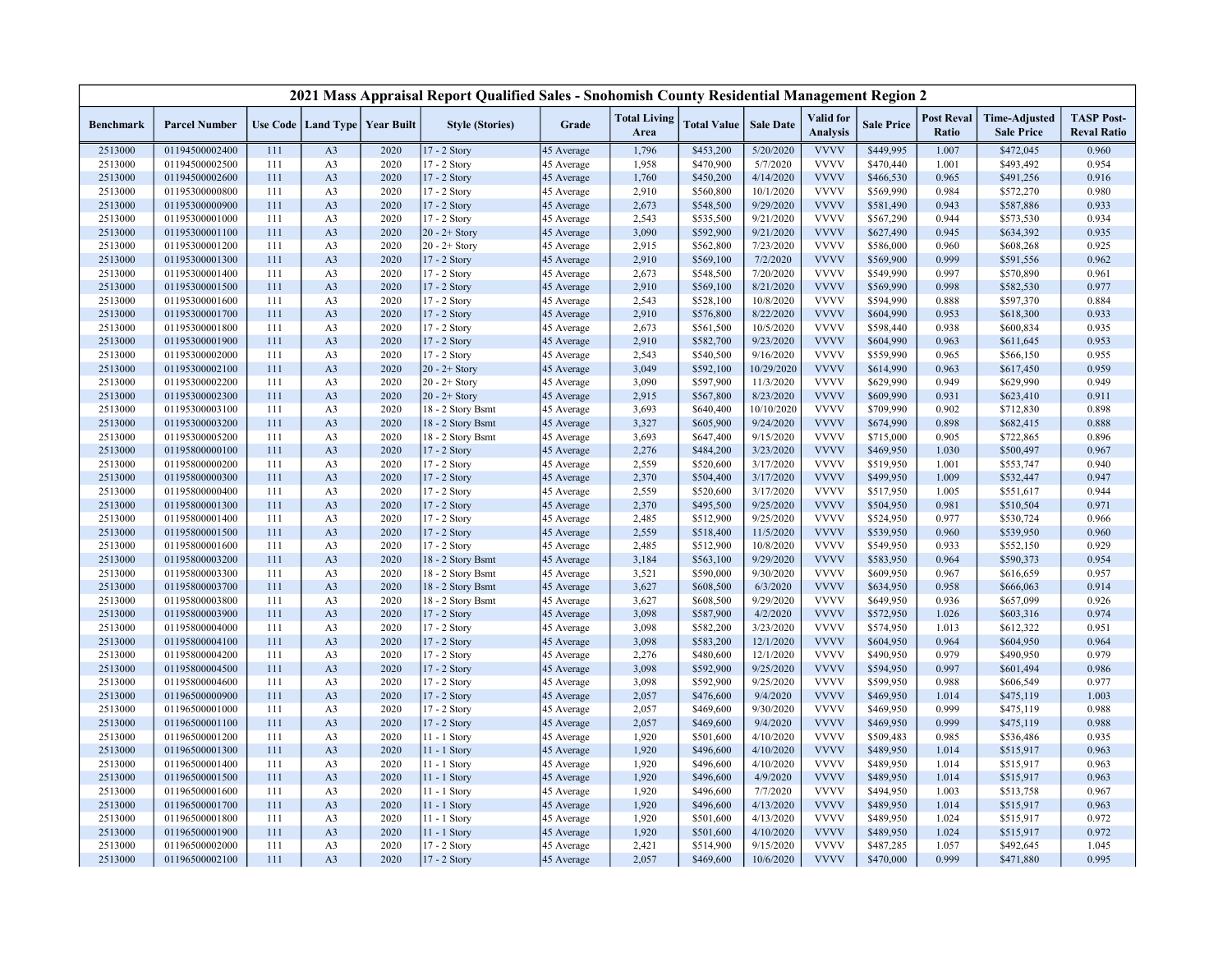|                    |                      |     |                |                                   | 2021 Mass Appraisal Report Qualified Sales - Snohomish County Residential Management Region 2 |                              |                             |                        |                       |                                     |                   |                            |                                           |                                         |
|--------------------|----------------------|-----|----------------|-----------------------------------|-----------------------------------------------------------------------------------------------|------------------------------|-----------------------------|------------------------|-----------------------|-------------------------------------|-------------------|----------------------------|-------------------------------------------|-----------------------------------------|
| <b>Benchmark</b>   | <b>Parcel Number</b> |     |                | Use Code   Land Type   Year Built | <b>Style (Stories)</b>                                                                        | Grade                        | <b>Total Living</b><br>Area | <b>Total Value</b>     | <b>Sale Date</b>      | <b>Valid</b> for<br><b>Analysis</b> | <b>Sale Price</b> | <b>Post Reval</b><br>Ratio | <b>Time-Adjusted</b><br><b>Sale Price</b> | <b>TASP Post-</b><br><b>Reval Ratio</b> |
| 2513000            | 01196500002200       | 111 | A <sub>3</sub> | 2020                              | 17 - 2 Story                                                                                  | 45 Average                   | 2,057                       | \$476,600              | 9/4/2020              | <b>VVVV</b>                         | \$464,950         | 1.025                      | \$470,064                                 | 1.014                                   |
| 2616000            | 01197800000100       | 111 | A <sub>3</sub> | 2020                              | 17 - 2 Story                                                                                  | 45 Average                   | 2,543                       | \$538,100              | 9/2/2020              | <b>VVVV</b>                         | \$528,490         | 1.018                      | \$534,303                                 | 1.007                                   |
| 2616000            | 01197800000200       | 111 | A <sub>3</sub> | 2020                              | 17 - 2 Story                                                                                  | 45 Average                   | 2,127                       | \$487,900              | 9/13/2020             | <b>VVVV</b>                         | \$509,990         | 0.957                      | \$515,600                                 | 0.946                                   |
| 2616000            | 01197800000300       | 111 | A <sub>3</sub> | 2020                              | 17 - 2 Story                                                                                  | 45 Average                   | 2,127                       | \$487,900              | 9/22/2020             | <b>VVVV</b>                         | \$523,540         | 0.932                      | \$529,299                                 | 0.922                                   |
| 2513000            | 01198600000800       | 111 | A <sub>3</sub> | 2020                              | 17 - 2 Story                                                                                  | 45 Average                   | 2,057                       | \$486,800              | 12/1/2020             | <b>VVVV</b>                         | \$510,000         | 0.955                      | \$510,000                                 | 0.955                                   |
| 2616000            | 29050100401800       | 111 | A <sub>3</sub> | 1992                              | 17 - 2 Story                                                                                  | 45 Average                   | 2,520                       | \$627,600              | 9/29/2020             | <b>VVVV</b>                         | \$690,000         | 0.910                      | \$697,590                                 | 0.900                                   |
| 2513000            | 29050200100900       | 111 | B <sub>5</sub> | 1929                              | 12 - 1 Story Bsmt                                                                             | 45 Average                   | 1,800                       | \$552,200              | 1/13/2020             | <b>VVVV</b>                         | \$560,200         | 0.986                      | \$611,178                                 | 0.904                                   |
| 2513000            | 29050200102700       | 111 | B2             | 2017                              | 17 - 2 Story                                                                                  | 49 Avg Plus                  | 3,338                       | \$711,100              | 6/23/2020             | <b>VVVV</b>                         | \$735,950         | 0.966                      | \$772,012                                 | 0.921                                   |
| 2513000            | 29050200200800       | 111 | <b>B2</b>      | 1935                              | 17 - 2 Story                                                                                  | 45 Average                   | 4,001                       | \$572,900              | 9/23/2020             | <b>VVVV</b>                         | \$500,000         | 1.146                      | \$505,500                                 | 1.133                                   |
| 2513000            | 29050200201300       | 111 | B2             | 1934                              | 15 - 1 1/2 Story Bsmt                                                                         | 45 Average                   | 1,584                       | \$343,200              | 11/6/2020             | <b>VVVV</b>                         | \$450,000         | 0.763                      | \$450,000                                 | 0.763                                   |
| 2513000            | 29050200205500       | 111 | B <sub>5</sub> | 1978                              | 24 - Tri Level                                                                                | 45 Average                   | 2,120                       | \$505,700              | 11/11/2020            | <b>VVVV</b>                         | \$575,000         | 0.879                      | \$575,000                                 | 0.879                                   |
| 2513000            | 29050200207500       | 111 | A <sub>3</sub> | 1981                              | 12 - 1 Story Bsmt                                                                             | 45 Average                   | 2,776                       | \$472,500              | 6/24/2020             | <b>VVVV</b>                         | \$447,000         | 1.057                      | \$468,903                                 | 1.008                                   |
| 2513000            | 29050300101400       | 111 | A <sub>3</sub> | 1949                              | 12 - 1 Story Bsmt                                                                             | 35 Fair                      | 1,958                       | \$410,800              | 6/25/2020             | <b>VVVV</b>                         | \$435,000         | 0.944                      | \$456,315                                 | 0.900                                   |
| 2513000            | 29050300107900       | 111 | A <sub>3</sub> | 2010                              | 17 - 2 Story                                                                                  | 49 Avg Plus                  | 2,326                       | \$548,000              | 7/2/2020              | <b>VVVV</b>                         | \$524,900         | 1.044                      | \$544,846                                 | 1.006                                   |
| 2513000            | 29050300401700       | 111 | B <sub>5</sub> | 1960                              | 12 - 1 Story Bsmt                                                                             | 45 Average                   | 2,260                       | \$511,400              | 3/11/2020             | <b>VVVV</b>                         | \$485,000         | 1.054                      | \$516,525                                 | 0.990                                   |
| 2513000            | 29051100101300       | 111 | B <sub>2</sub> | 1963                              | 12 - 1 Story Bsmt                                                                             | 45 Average                   | 2,538                       | \$497,900              | 8/25/2020             | <b>VVVV</b>                         | \$525,000         | 0.948                      | \$536,550                                 | 0.928                                   |
| 2513000            | 29051100103500       | 111 | <b>B4</b>      | 1959                              | 11 - 1 Story                                                                                  | 45 Average                   | 1,221                       | \$587,300              | 4/1/2020              | <b>VVVV</b>                         | \$581,000         | 1.011                      | \$611,793                                 | 0.960                                   |
| 2513000            | 29051100106500       | 111 | B <sub>5</sub> | 1942                              | 17 - 2 Story                                                                                  | 49 Avg Plus                  | 2,753                       | \$705,900              | 6/22/2020             | <b>VVVV</b>                         | \$700,000         | 1.008                      | \$734,300                                 | 0.961                                   |
| 2513000            | 29051100204700       | 111 | B2             | 2003                              | 12 - 1 Story Bsmt                                                                             | 49 Avg Plus                  | 3,636                       | \$1,016,700            | 4/29/2020             | <b>VVVV</b>                         | \$979,950         | 1.038                      | \$1,031,887                               | 0.985                                   |
| 2616000            | 29051200400300       | 111 | A2             | 1984                              | 12 - 1 Story Bsmt                                                                             | 55 Good                      | 3,060                       | \$969,600              | 9/14/2020             | <b>VVVV</b>                         | \$1,500,000       | 0.646                      | \$1,516,500                               | 0.639                                   |
| 2616801            | 29051200407000       | 111 | A2             | 1999                              | 18 - 2 Story Bsmt                                                                             | 75 Excellent                 | 6,963                       | \$3,912,700            | 7/29/2020             | <b>VVVV</b>                         | \$4,000,000       | 0.978                      | \$4,152,000                               | 0.942                                   |
| 2616000            | 29051200407800       | 111 | A <sub>3</sub> | 1992                              | 17 - 2 Story                                                                                  | 55 Good                      | 2,972                       | \$771,900              | 7/20/2020             | <b>VVVV</b>                         | \$738,000         | 1.046                      | \$766,044                                 | 1.008                                   |
| 2616801            | 29051200408300       | 111 | A <sub>3</sub> | 2009                              | 18 - 2 Story Bsmt                                                                             | 55 Good                      | 3,603                       | \$1,206,100            | 8/19/2020             | <b>VVVV</b>                         | \$1,380,000       | 0.874                      | \$1,410,360                               | 0.855                                   |
| 2616000            | 29051300103900       | 111 | A <sub>3</sub> | 2001                              | 17 - 2 Story                                                                                  | 49 Avg Plus                  | 2,533                       | \$641,500              | 5/19/2020             | <b>VVVV</b>                         | \$584,999         | 1.097                      | \$613,664                                 | 1.045                                   |
| 2516000            | 29051300201700       | 111 | A <sub>3</sub> | 1942                              | 11 - 1 Story                                                                                  | 35 Fair                      | 1,096                       | \$387,900              | 4/16/2020             | <b>VVVV</b>                         | \$388,000         | 1.000                      | \$408,564                                 | 0.949                                   |
| 2516000            | 29051300301500       | 111 | A <sub>3</sub> | 1983                              | 11 - 1 Story                                                                                  | 45 Average                   | 1,268                       | \$405,300              | 6/23/2020             | <b>VVVV</b>                         | \$402,000         | 1.008                      | \$421,698                                 | 0.961                                   |
| 2616000            | 29051300404300       | 111 | A <sub>3</sub> | 2014                              | 17 - 2 Story                                                                                  | 41 Avg Minus                 | 1,380                       | \$408,100              | 1/2/2020              | <b>VVVV</b>                         | \$390,000         | 1.046                      | \$425,490                                 | 0.959                                   |
| 2516000            | 29051400101800       | 111 | A <sub>3</sub> | 2007                              | 11 - 1 Story                                                                                  | 49 Avg Plus                  | 1,950                       | \$670,500              | 10/12/2020            | <b>VVVV</b>                         | \$740,000         | 0.906                      | \$742,960                                 | 0.902                                   |
| 2516000            | 29051400102200       | 111 | A <sub>3</sub> | 1945                              | 15 - 1 1/2 Story Bsmt                                                                         | 45 Average                   | 1,624                       | \$550,900              | 10/6/2020             | <b>VVVV</b>                         | \$560,000         | 0.984                      | \$562,240                                 | 0.980                                   |
| 2516000            | 29051400104000       | 111 | A <sub>3</sub> | 2007                              | 18 - 2 Story Bsmt                                                                             | 55 Good                      | 4,935                       | \$928,000              | 3/21/2020             | <b>VVVV</b>                         | \$975,000         | 0.952                      | \$1,038,375                               | 0.894                                   |
| 2516000            | 29051400105100       | 111 | A <sub>3</sub> | 2018                              | 12 - 1 Story Bsmt                                                                             | 55 Good                      | 3,418                       | \$833,600              | 4/9/2020              | <b>VVVV</b>                         | \$799,000         | 1.043                      | \$841,347                                 | 0.991                                   |
| 2516000            | 29051400400100       | 111 | B2             | 1948                              | 15 - 1 1/2 Story Bsmt                                                                         | 35 Fair                      | 1,709                       | \$414,100              | 10/5/2020             | <b>VVVV</b>                         | \$410,000         | 1.010                      | \$411,640                                 | 1.006                                   |
| 2516000            | 29052300203500       | 111 | B2             | 2018                              | 11 - 1 Story                                                                                  | 45 Average                   | 2,489                       | \$640,800              | 4/23/2020             | <b>VVVV</b>                         | \$725,000         | 0.884                      | \$763,425                                 | 0.839                                   |
| 2616000            | 29052300300700       | 111 | A <sub>3</sub> | 2016                              | 23 - Split Entry                                                                              | 41 Avg Minus                 | 2,146                       | \$457,800              | 6/11/2020             | <b>VVVV</b>                         | \$469,950         | 0.974                      | \$492,978                                 | 0.929                                   |
| 2616000            | 29052300301200       | 111 | A <sub>3</sub> | 2016                              | 17 - 2 Story                                                                                  | 41 Avg Minus                 | 2,259                       | \$485,900              | 11/9/2020             | <b>VVVV</b>                         | \$475,000         | 1.023                      | \$475,000                                 | 1.023                                   |
| 2616000            | 29052300301300       | 111 | A <sub>3</sub> | 2016                              | 17 - 2 Story                                                                                  | 41 Avg Minus                 | 2,104                       | \$468,300              | 3/9/2020              | <b>VVVV</b>                         | \$435,500         | 1.075                      | \$463,808                                 | 1.010                                   |
| 2616000            | 29052300303400       | 111 | A <sub>3</sub> | 2017                              | 18 - 2 Story Bsmt                                                                             | 41 Avg Minus                 | 2,489                       | \$488,600              | 6/3/2020              | <b>VVVV</b>                         | \$481,000         | 1.016                      | \$504,569                                 | 0.968                                   |
|                    | 29052300401700       | 111 | A <sub>3</sub> | 2016                              | 17 - 2 Story                                                                                  |                              | 1,788                       | \$432,300              | 10/16/2020            | <b>VVVV</b>                         | \$462,500         | 0.935                      | \$464,350                                 | 0.931                                   |
| 2616000<br>2616000 | 29052300401800       | 111 | A <sub>3</sub> | 2010                              | 17 - 2 Story                                                                                  | 41 Avg Minus<br>41 Avg Minus | 1,563                       | \$405,600              | 6/4/2020              | <b>VVVV</b>                         | \$435,000         | 0.932                      | \$456,315                                 | 0.889                                   |
|                    | 29052300402300       | 111 | A <sub>3</sub> | 2010                              |                                                                                               |                              |                             |                        |                       | <b>VVVV</b>                         | \$450,000         | 0.921                      | \$454,950                                 | 0.911                                   |
| 2616000            | 29052300403800       | 111 | A <sub>3</sub> | 2016                              | 17 - 2 Story<br>17 - 2 Story                                                                  | 41 Avg Minus                 | 1,563                       | \$414,600              | 9/9/2020<br>6/30/2020 | <b>VVVV</b>                         | \$425,000         | 0.968                      | \$445,825                                 | 0.923                                   |
| 2616000<br>2616000 | 29052300404500       | 111 | A <sub>3</sub> | 2010                              | 17 - 2 Story                                                                                  | 41 Avg Minus<br>41 Avg Minus | 1,561<br>1,563              | \$411,400<br>\$395,600 | 7/28/2020             | <b>VVVV</b>                         | \$426,000         | 0.929                      | \$442,188                                 | 0.895                                   |
|                    | 29052300404600       | 111 | A <sub>3</sub> | 2016                              |                                                                                               |                              | 1,788                       | \$420,000              | 4/21/2020             | <b>VVVV</b>                         | \$433,000         | 0.970                      | \$455,949                                 | 0.921                                   |
| 2616000            | 29052300404800       | 111 |                | 2016                              | 17 - 2 Story                                                                                  | 41 Avg Minus                 |                             |                        | 2/13/2020             | <b>VVVV</b>                         |                   | 0.956                      |                                           |                                         |
| 2616000            |                      | 111 | A <sub>3</sub> |                                   | 17 - 2 Story                                                                                  | 41 Avg Minus                 | 1,561                       | \$401,400              |                       | <b>VVVV</b>                         | \$420,000         |                            | \$452,760                                 | 0.887                                   |
| 2616000            | 29052400101600       |     | A <sub>3</sub> | 1964                              | 11 - 1 Story                                                                                  | 45 Average                   | 1,772                       | \$458,500              | 5/19/2020             | <b>VVVV</b>                         | \$447,000         | 1.026                      | \$468,903                                 | 0.978                                   |
| 2616002            | 29052600103200       | 111 | <b>B4</b>      | 2000                              | 11 - 1 Story                                                                                  | 65 Very Good                 | 3,500                       | \$1,290,500            | 6/1/2020              |                                     | \$1,220,000       | 1.058                      | \$1,279,780                               | 1.008                                   |
| 2616000            | 29052600202100       | 111 | B2             | 1961                              | $11 - 1$ Story                                                                                | 35 Fair                      | 1,532                       | \$359,200              | 8/28/2020             | <b>VVVV</b><br><b>VVVV</b>          | \$392,000         | 0.916                      | \$400,624                                 | 0.897                                   |
| 2616002            | 29052600202700       | 111 | B2             | 1933                              | 17 - 2 Story                                                                                  | 35 Fair                      | 1,982                       | \$523,400              | 7/13/2020             |                                     | \$575,000         | 0.910                      | \$596,850                                 | 0.877                                   |
| 2616002            | 29060400402600       | 111 | <b>B4</b>      | 1999                              | 14 - 1 1/2 Story                                                                              | 49 Avg Plus                  | 3,295                       | \$851,000              | 7/23/2020             | <b>VVVV</b><br><b>VVVV</b>          | \$760,000         | 1.120                      | \$788,880                                 | 1.079                                   |
| 2616000            | 29060500302800       | 111 | A <sub>3</sub> | 1952                              | 12 - 1 Story Bsmt                                                                             | 35 Fair                      | 1,107                       | \$358,900              | 5/21/2020             |                                     | \$380,000         | 0.944                      | \$398,620                                 | 0.900                                   |
| 2616000            | 29060500305100       | 111 | A <sub>3</sub> | 1998                              | 17 - 2 Story                                                                                  | 49 Avg Plus                  | 2,299                       | \$569,500              | 8/30/2020             | <b>VVVV</b>                         | \$617,000         | 0.923                      | \$630,574                                 | 0.903                                   |
| 2616000            | 29060500305600       | 111 | A <sub>3</sub> | 2007                              | $17 - 2$ Story                                                                                | 45 Average                   | 2,585                       | \$557,900              | 7/17/2020             | <b>VVVV</b>                         | \$624,000         | 0.894                      | \$647,712                                 | 0.861                                   |
| 2616000            | 29060600104300       | 111 | A <sub>3</sub> | 2008                              | 18 - 2 Story Bsmt                                                                             | 49 Avg Plus                  | 4,145                       | \$706,300              | 11/18/2020            | <b>VVVV</b>                         | \$700,000         | 1.009                      | \$700,000                                 | 1.009                                   |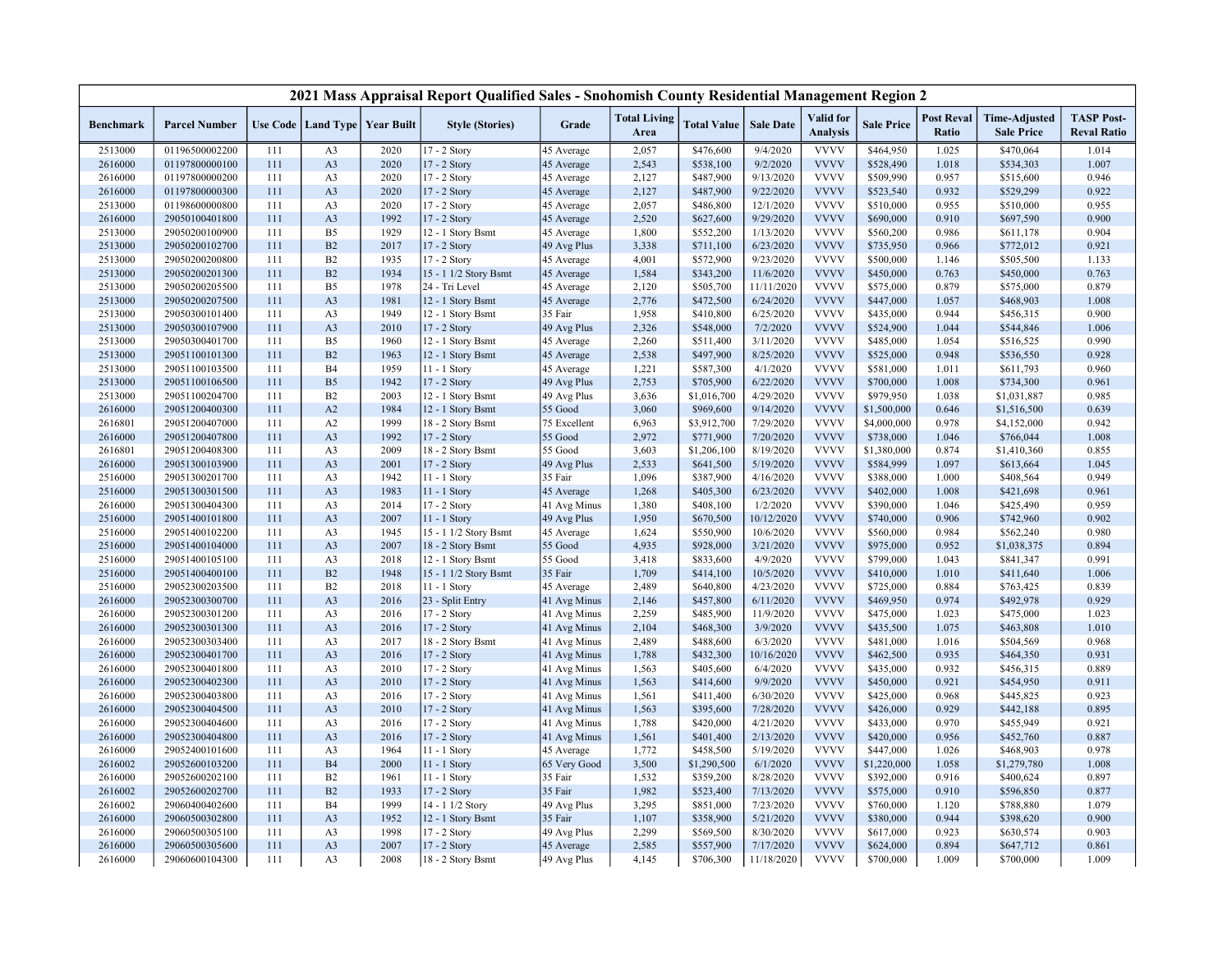|                    |                                  |            |                             |                                   | 2021 Mass Appraisal Report Qualified Sales - Snohomish County Residential Management Region 2 |                       |                             |                        |                        |                                     |                        |                            |                                           |                                         |
|--------------------|----------------------------------|------------|-----------------------------|-----------------------------------|-----------------------------------------------------------------------------------------------|-----------------------|-----------------------------|------------------------|------------------------|-------------------------------------|------------------------|----------------------------|-------------------------------------------|-----------------------------------------|
| <b>Benchmark</b>   | <b>Parcel Number</b>             |            |                             | Use Code   Land Type   Year Built | <b>Style (Stories)</b>                                                                        | Grade                 | <b>Total Living</b><br>Area | <b>Total Value</b>     | <b>Sale Date</b>       | <b>Valid</b> for<br><b>Analysis</b> | <b>Sale Price</b>      | <b>Post Reval</b><br>Ratio | <b>Time-Adjusted</b><br><b>Sale Price</b> | <b>TASP Post-</b><br><b>Reval Ratio</b> |
| 2616000            | 29060700202400                   | 111        | A <sub>3</sub>              | 1945                              | 12 - 1 Story Bsmt                                                                             | 45 Average            | 2,482                       | \$554,200              | 3/18/2020              | <b>VVVV</b>                         | \$570,000              | 0.972                      | \$607,050                                 | 0.913                                   |
| 2616801            | 29060700401200                   | 111        | A <sub>3</sub>              | 1934                              | 18 - 2 Story Bsmt                                                                             | 55 Good               | 3,776                       | \$1,427,700            | 6/18/2020              | <b>VVVV</b>                         | \$1,160,500            | 1.230                      | \$1,217,365                               | 1.173                                   |
| 2616000            | 29060700406000                   | 111        | A <sub>3</sub>              | 1964                              | 12 - 1 Story Bsmt                                                                             | 45 Average            | 2,736                       | \$541,900              | 7/16/2020              | <b>VVVV</b>                         | \$530,000              | 1.022                      | \$550,140                                 | 0.985                                   |
| 2616000            | 29060700406500                   | 111        | A <sub>3</sub>              | 1966                              | 12 - 1 Story Bsmt                                                                             | 45 Average            | 2,134                       | \$455,900              | 3/18/2020              | <b>VVVV</b>                         | \$425,000              | 1.073                      | \$452,625                                 | 1.007                                   |
| 2616000            | 29060700407700                   | 111        | A <sub>3</sub>              | 1971                              | 23 - Split Entry                                                                              | 45 Average            | 2,650                       | \$423,900              | 6/9/2020               | <b>VVVV</b>                         | \$360,000              | 1.178                      | \$377,640                                 | 1.122                                   |
| 2616000            | 29060700408800                   | 111        | A <sub>3</sub>              | 1976                              | 23 - Split Entry                                                                              | 45 Average            | 1,913                       | \$449,300              | 5/18/2020              | <b>VVVV</b>                         | \$457,500              | 0.982                      | \$479,918                                 | 0.936                                   |
| 2616000            | 29060700408900                   | 111        | A <sub>3</sub>              | 1977                              | 23 - Split Entry                                                                              | 45 Average            | 1,848                       | \$485,700              | 8/13/2020              | <b>VVVV</b>                         | \$521,000              | 0.932                      | \$532,462                                 | 0.912                                   |
| 2616000            | 29060800105100                   | 111        | A <sub>3</sub>              | 1978                              | 23 - Split Entry                                                                              | 45 Average            | 2,814                       | \$458,400              | 4/23/2020              | <b>VVVV</b>                         | \$450,000              | 1.019                      | \$473,850                                 | 0.967                                   |
| 2616000            | 29060800205300                   | 111        | A <sub>3</sub>              | 1918                              | 12 - 1 Story Bsmt                                                                             | 35 Fair               | 1,154                       | \$360,300              | 6/24/2020              | <b>VVVV</b>                         | \$334,700              | 1.076                      | \$351,100                                 | 1.026                                   |
| 2616000            | 29060800218400                   | 111        | A <sub>3</sub>              | 1993                              | 24 - Tri Level                                                                                | 45 Average            | 1,808                       | \$443,300              | 6/24/2020              | <b>VVVV</b>                         | \$428,000              | 1.036                      | \$448,972                                 | 0.987                                   |
| 2616000            | 29060800219300                   | 111        | A <sub>3</sub>              | 2016                              | 17 - 2 Story                                                                                  | 49 Avg Plus           | 3,049                       | \$667,400              | 5/13/2020              | <b>VVVV</b>                         | \$635,000              | 1.051                      | \$666,115                                 | 1.002                                   |
| 2616802            | 29060800304700                   | 111        | U1                          | 1991                              | 17 - 2 Story                                                                                  | 55 Good               | 2,399                       | \$700,000              | 9/4/2020               | <b>VVVV</b>                         | \$854,950              | 0.819                      | \$864,354                                 | 0.810                                   |
| 2616000            | 29060800305600                   | 111        | A <sub>3</sub>              | 2020                              | 18 - 2 Story Bsmt                                                                             | 55 Good               | 3,450                       | \$774,100              | 11/6/2020              | <b>VVVV</b>                         | \$1,080,000            | 0.717                      | \$1,080,000                               | 0.717                                   |
| 2616000            | 29060800305700                   | 111        | A <sub>3</sub>              | 1912                              | 11 - 1 Story                                                                                  | 35 Fair               | 1,121                       | \$338,700              | 7/9/2020               | <b>VVVV</b>                         | \$377,450              | 0.897                      | \$391,793                                 | 0.864                                   |
| 2616000            | 29060800412000                   | 111        | A <sub>3</sub>              | 1994                              | 11 - 1 Story                                                                                  | 45 Average            | 1,390                       | \$432,800              | 8/26/2020              | <b>VVVV</b>                         | \$430,000              | 1.007                      | \$439,460                                 | 0.985                                   |
| 2616000            | 29060800412700                   | 111        | A <sub>3</sub>              | 1999                              | 23 - Split Entry                                                                              | 45 Average            | 2,318                       | \$538,700              | 2/15/2020              | <b>VVVV</b>                         | \$505,000              | 1.067                      | \$544,390                                 | 0.990                                   |
| 2616000            | 29060900307400                   | 111        | <b>B4</b>                   | 1999                              | 12 - 1 Story Bsmt                                                                             | 45 Average            | 2,954                       | \$626,600              | 10/15/2020             | <b>VVVV</b>                         | \$695,000              | 0.902                      | \$697,780                                 | 0.898                                   |
| 2616002            | 29060900401600                   | 111        | G <sub>4</sub>              | 1997                              | 17 - 2 Story                                                                                  | 45 Average            | 1,871                       | \$623,000              | 1/11/2020              | <b>VVVV</b>                         | \$550,000              | 1.133                      | \$600,050                                 | 1.038                                   |
| 2616002            | 29061000301300                   | 111        | G <sub>4</sub>              |                                   | N/A                                                                                           | N/A                   |                             | \$246,300              | 1/11/2020              | <b>VVVV</b>                         | \$550,000              | 0.448                      | \$600,050                                 | 0.410                                   |
| 2616002            | 29061600302600                   | 111        | <b>B4</b>                   | 1988                              | 17 - 2 Story                                                                                  | 45 Average            | 1,698                       | \$619,300              | 1/2/2020               | <b>VVVV</b>                         | \$638,000              | 0.971                      | \$696,058                                 | 0.890                                   |
| 2616002            | 29061600302800                   | 111        | <b>B4</b>                   | 1988                              | 17 - 2 Story                                                                                  | 45 Average            | 1,862                       | \$623,500              | 10/14/2020             | <b>VVVV</b>                         | \$620,800              | 1.004                      | \$623,283                                 | 1.000                                   |
| 2616000            | 29061700300500                   | 111        | A <sub>3</sub>              | 1978                              | 17 - 2 Story                                                                                  | 45 Average            | 2,708                       | \$602,300              | 8/31/2020              | <b>VVVV</b>                         | \$765,000              | 0.787                      | \$781,830                                 | 0.770                                   |
| 2616802            | 29061700301500                   | 111        | U1                          | 1990                              | 17 - 2 Story                                                                                  | 45 Average            | 1,851                       | \$604,800              | 2/19/2020              | <b>VVVV</b>                         | \$700,000              | 0.864                      | \$754,600                                 | 0.801                                   |
| 2616000            | 29061700304500                   | 111        | B2                          | 1977                              | $11 - 1$ Story                                                                                | 45 Average            | 2,061                       | \$574,400              | 7/6/2020               | <b>VVVV</b><br><b>VVVV</b>          | \$590,000              | 0.974                      | \$612,420                                 | 0.938                                   |
| 2616000            | 29061700308500                   | 111<br>111 | A <sub>3</sub>              | 2008<br>1921                      | 11 - 1 Story                                                                                  | 45 Average            | 1,859                       | \$510,000              | 3/20/2020<br>6/29/2020 | <b>VVVV</b>                         | \$535,000              | 0.953<br>1.016             | \$569,775                                 | 0.895<br>0.968                          |
| 2616801            | 29061900104500                   |            | A <sub>3</sub><br><b>B4</b> | 1956                              | 15 - 1 1/2 Story Bsmt                                                                         | 45 Average            | 3,424<br>975                | \$797,200<br>\$433,800 | 12/29/2020             | <b>VVVV</b>                         | \$785,000<br>\$461,250 | 0.940                      | \$823,465                                 | 0.940                                   |
| 2616000<br>2616000 | 29062000200400<br>29062000200600 | 111<br>111 | A <sub>3</sub>              | 1992                              | 11 - 1 Story<br>17 - 2 Story                                                                  | 35 Fair<br>45 Average | 1,863                       | \$544,500              | 12/5/2020              | <b>VVVV</b>                         | \$625,500              | 0.871                      | \$461,250<br>\$625,500                    | 0.871                                   |
| 2616000            | 29062000202200                   | 111        | A <sub>3</sub>              | 1971                              | 11 - 1 Story                                                                                  | 45 Average            | 2,112                       | \$558,000              | 6/10/2020              | <b>VVVV</b>                         | \$540,000              | 1.033                      | \$566,460                                 | 0.985                                   |
| 2616000            | 29062000205500                   | 111        | A <sub>3</sub>              | 1969                              | 12 - 1 Story Bsmt                                                                             | 45 Average            | 2,216                       | \$546,400              | 1/6/2020               | <b>VVVV</b>                         | \$586,000              | 0.932                      | \$639,326                                 | 0.855                                   |
| 2616000            | 29062000207100                   | 111        | <b>B4</b>                   | 1987                              | 11 - 1 Story                                                                                  | 45 Average            | 2,177                       | \$623,700              | 7/9/2020               | <b>VVVV</b>                         | \$630,000              | 0.990                      | \$653,940                                 | 0.954                                   |
| 2616000            | 29062000209500                   | 111        | A <sub>3</sub>              | 2005                              | 17 - 2 Story                                                                                  | 49 Avg Plus           | 2,526                       | \$654,900              | 10/6/2020              | <b>VVVV</b>                         | \$706,000              | 0.928                      | \$708,824                                 | 0.924                                   |
| 2616000            | 29062000211800                   | 111        | A <sub>3</sub>              | 2014                              | 12 - 1 Story Bsmt                                                                             | 49 Avg Plus           | 3,412                       | \$775,400              | 7/7/2020               | <b>VVVV</b>                         | \$820,000              | 0.946                      | \$851,160                                 | 0.911                                   |
| 2616000            | 29062000300600                   | 111        | A <sub>3</sub>              | 1963                              | 11 - 1 Story                                                                                  | 45 Average            | 1,504                       | \$427,200              | 3/4/2020               | <b>VVVV</b>                         | \$400,000              | 1.068                      | \$426,000                                 | 1.003                                   |
| 2616000            | 29062000303300                   | 111        | B <sub>2</sub>              | 1973                              | 11 - 1 Story                                                                                  | 35 Fair               | 1,248                       | \$359,900              | 10/21/2020             | <b>VVVV</b>                         | \$390,000              | 0.923                      | \$391,560                                 | 0.919                                   |
| 2616000            | 29062000304200                   | 111        | B2                          | 2017                              | 17 - 2 Story                                                                                  | 49 Avg Plus           | 3,074                       | \$700,900              | 6/28/2020              | <b>VVVV</b>                         | \$720,000              | 0.973                      | \$755,280                                 | 0.928                                   |
| 2616000            | 29062000304900                   | 111        | A <sub>3</sub>              | 2015                              | 12 - 1 Story Bsmt                                                                             | 45 Average            | 2,481                       | \$542,800              | 2/12/2020              | <b>VVVV</b>                         | \$504,000              | 1.077                      | \$543,312                                 | 0.999                                   |
| 2616000            | 29062000305000                   | 111        | A <sub>3</sub>              | 2015                              | 23 - Split Entry                                                                              | 45 Average            | 2,773                       | \$567,100              | 10/16/2020             | <b>VVVV</b>                         | \$566,000              | 1.002                      | \$568,264                                 | 0.998                                   |
| 2616002            | 29062000403100                   | 111        | <b>B4</b>                   | 1978                              | 17 - 2 Story                                                                                  | 45 Average            | 2,306                       | \$647,400              | 4/20/2020              | <b>VVVV</b>                         | \$629,950              | 1.028                      | \$663,337                                 | 0.976                                   |
| 2616002            | 29062000404800                   | 111        | <b>B4</b>                   | 2002                              | 17 - 2 Story                                                                                  | 49 Avg Plus           | 3,126                       | \$807,200              | 10/8/2020              | <b>VVVV</b>                         | \$800,000              | 1.009                      | \$803,200                                 | 1.005                                   |
| 2616002            | 29062100100900                   | 111        | B2                          | 1952                              | 11 - 1 Story                                                                                  | 25 Low                | 800                         | \$297,400              | 4/2/2020               | <b>VVVV</b>                         | \$361,500              | 0.823                      | \$380,660                                 | 0.781                                   |
| 2616002            | 29062100103800                   | 111        | <b>B4</b>                   | 1989                              | 17 - 2 Story                                                                                  | 45 Average            | 2,698                       | \$658,300              | 9/30/2020              | <b>VVVV</b>                         | \$590,000              | 1.116                      | \$596,490                                 | 1.104                                   |
| 2616002            | 29062100200700                   | 111        | G <sub>4</sub>              | 2005                              | 17 - 2 Story                                                                                  | 55 Good               | 3,573                       | \$1,096,300            | 6/24/2020              | <b>VVVV</b>                         | \$1,315,000            | 0.834                      | \$1,379,435                               | 0.795                                   |
| 2616002            | 29062100202700                   | 111        | G <sub>4</sub>              | 1970                              | 11 - 1 Story                                                                                  | 35 Fair               | 1,008                       | \$621,300              | 8/14/2020              | <b>VVVV</b>                         | \$575,000              | 1.081                      | \$587,650                                 | 1.057                                   |
| 2616002            | 29062100205700                   | 111        | G <sub>4</sub>              | 1978                              | 11 - 1 Story                                                                                  | 49 Avg Plus           | 1,746                       | \$582,700              | 3/9/2020               | <b>VVVV</b>                         | \$600,000              | 0.971                      | \$639,000                                 | 0.912                                   |
| 2616002            | 29062100206500                   | 111        | G <sub>4</sub>              | 1989                              | 11 - 1 Story                                                                                  | 45 Average            | 1,426                       | \$463,000              | 3/31/2020              | <b>VVVV</b>                         | \$465,000              | 0.996                      | \$495,225                                 | 0.935                                   |
| 2616002            | 29062100301600                   | 111        | <b>B4</b>                   | 1932                              | 15 - 1 1/2 Story Bsmt                                                                         | 45 Average            | 1,638                       | \$485,700              | 4/20/2020              | <b>VVVV</b>                         | \$460,000              | 1.056                      | \$484,380                                 | 1.003                                   |
| 2616002            | 29062100301700                   | 111        | B2                          | 1932                              | 11 - 1 Story                                                                                  | 35 Fair               | 1,204                       | \$348,700              | 8/25/2020              | <b>VVVV</b>                         | \$395,000              | 0.883                      | \$403,690                                 | 0.864                                   |
| 2616002            | 29062100303700                   | 111        | B2                          | 1987                              | $11 - 1$ Story                                                                                | 45 Average            | 1,750                       | \$550,900              | 7/7/2020               | <b>VVVV</b>                         | \$525,000              | 1.049                      | \$544,950                                 | 1.011                                   |
| 2616002            | 29062800200600                   | 111        | B2                          | 1980                              | 14 - 1 1/2 Story                                                                              | 45 Average            | 2,124                       | \$506,900              | 4/8/2020               | <b>VVVV</b>                         | \$525,000              | 0.966                      | \$552,825                                 | 0.917                                   |
| 2616000            | 29063000103400                   | 111        | B2                          | 1979                              | 11 - 1 Story                                                                                  | 35 Fair               | 1,536                       | \$453,300              | 1/10/2020              | <b>VVVV</b>                         | \$425,000              | 1.067                      | \$463,675                                 | 0.978                                   |
| 2616002            | 29063200200400                   | 111        | G <sub>4</sub>              | 1885                              | 17 - 2 Story                                                                                  | 55 Good               | 3,686                       | \$902,800              | 10/7/2020              | <b>VVVV</b>                         | \$1,200,000            | 0.752                      | \$1,204,800                               | 0.749                                   |
| 2616002            | 29063200201100                   | 111        | G <sub>4</sub>              | 1991                              | 17 - 2 Story                                                                                  | 55 Good               | 2,428                       | \$907,800              | 6/22/2020              | <b>VVVV</b>                         | \$1,110,000            | 0.818                      | \$1,164,390                               | 0.780                                   |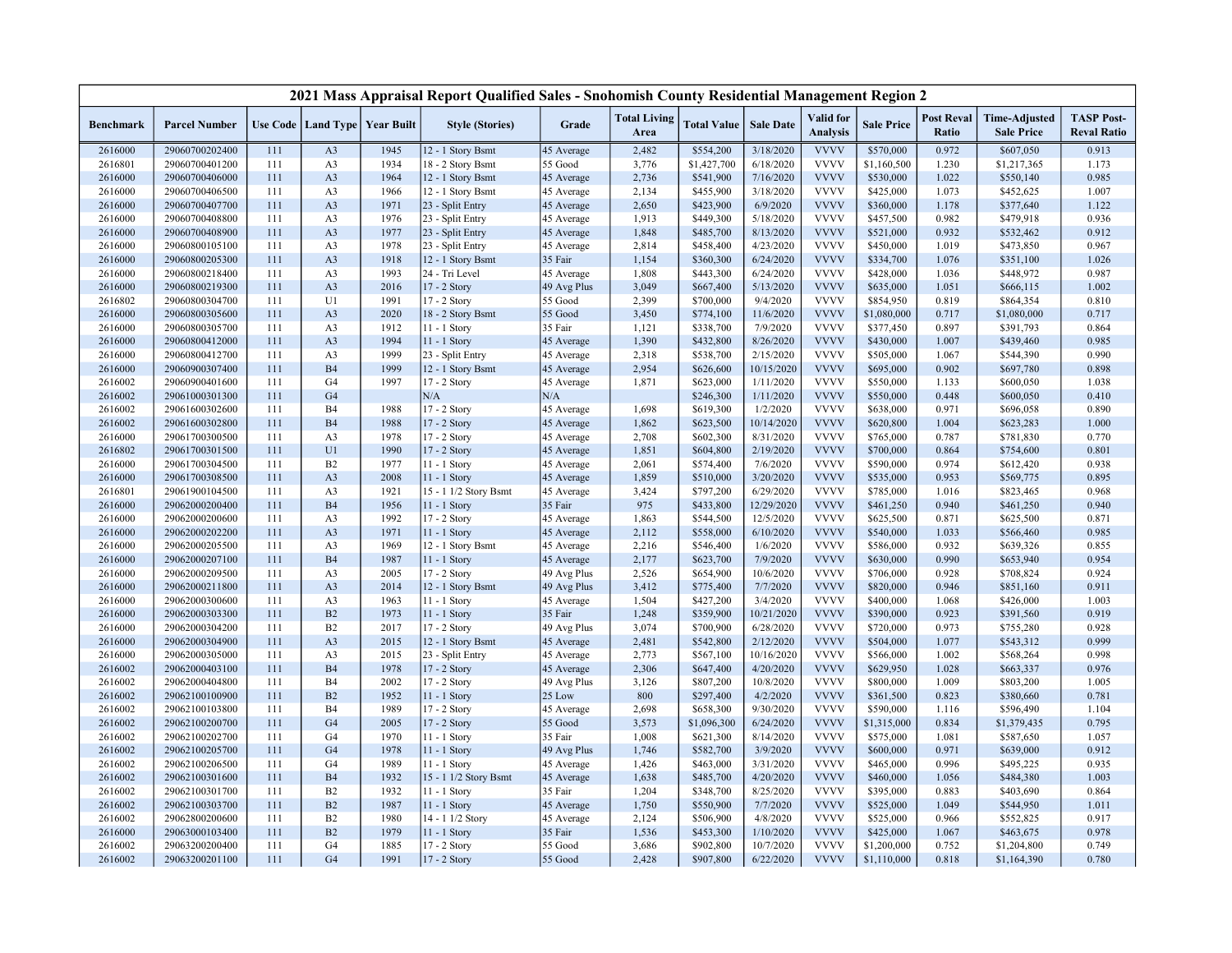|                    |                      |            |                                   |              | 2021 Mass Appraisal Report Qualified Sales - Snohomish County Residential Management Region 2 |                            |                             |                        |                      |                                     |                        |                            |                                           |                                         |
|--------------------|----------------------|------------|-----------------------------------|--------------|-----------------------------------------------------------------------------------------------|----------------------------|-----------------------------|------------------------|----------------------|-------------------------------------|------------------------|----------------------------|-------------------------------------------|-----------------------------------------|
| <b>Benchmark</b>   | <b>Parcel Number</b> |            | Use Code   Land Type   Year Built |              | <b>Style (Stories)</b>                                                                        | Grade                      | <b>Total Living</b><br>Area | <b>Total Value</b>     | <b>Sale Date</b>     | <b>Valid</b> for<br><b>Analysis</b> | <b>Sale Price</b>      | <b>Post Reval</b><br>Ratio | <b>Time-Adjusted</b><br><b>Sale Price</b> | <b>TASP Post-</b><br><b>Reval Ratio</b> |
| 2307000            | 30040100102800       | 111        | G4                                | 1993         | 12 - 1 Story Bsmt                                                                             | 45 Average                 | 3,517                       | \$840,800              | 10/20/2020           | <b>VVVV</b>                         | \$869,000              | 0.968                      | \$872,476                                 | 0.964                                   |
| 2307000            | 30040100104100       | 111        | G <sub>4</sub>                    | 1993         | 12 - 1 Story Bsmt                                                                             | 55 Good                    | 4,872                       | \$956,000              | 9/25/2020            | <b>VVVV</b>                         | \$955,000              | 1.001                      | \$965,505                                 | 0.990                                   |
| 2307000            | 30040100200400       | 111        | G <sub>4</sub>                    | 1997         | 17 - 2 Story                                                                                  | 49 Avg Plus                | 2,950                       | \$696,500              | 6/10/2020            | <b>VVVV</b>                         | \$610,000              | 1.142                      | \$639,890                                 | 1.088                                   |
| 2307000            | 30040200102600       | 111        | G <sub>4</sub>                    | 1985         | 11 - 1 Story                                                                                  | 45 Average                 | 1,332                       | \$471,200              | 5/20/2020            | <b>VVVV</b>                         | \$415,000              | 1.135                      | \$435,335                                 | 1.082                                   |
| 2307000            | 30040200103200       | 111        | G <sub>4</sub>                    | 2007         | 11 - 1 Story                                                                                  | 49 Avg Plus                | 2,056                       | \$580,400              | 7/1/2020             | <b>VVVV</b>                         | \$569,950              | 1.018                      | \$591,608                                 | 0.981                                   |
| 2307000            | 30040200103500       | 111        | G <sub>4</sub>                    | 2008         | 11 - 1 Story                                                                                  | 45 Average                 | 1,681                       | \$479,000              | 10/1/2020            | <b>VVVV</b>                         | \$555,000              | 0.863                      | \$557,220                                 | 0.860                                   |
| 2307000            | 30040300100200       | 111        | G <sub>4</sub>                    | 1985         | 17 - 2 Story                                                                                  | 45 Average                 | 1,697                       | \$505,300              | 10/15/2020           | <b>VVVV</b>                         | \$325,000              | 1.555                      | \$326,300                                 | 1.549                                   |
| 2307000            | 30040300201300       | 111        | G <sub>4</sub>                    | 1994         | 23 - Split Entry                                                                              | 45 Average                 | 2,210                       | \$482,000              | 3/11/2020            | <b>VVVV</b>                         | \$535,000              | 0.901                      | \$569,775                                 | 0.846                                   |
| 2314000            | 30040600104100       | 111        | <b>B2</b>                         | 2005         | 17 - 2 Story                                                                                  | 45 Average                 | 2,186                       | \$513,600              | 6/20/2020            | <b>VVVV</b>                         | \$491,050              | 1.046                      | \$515,111                                 | 0.997                                   |
| 2314000            | 30040600104700       | 111        | B2                                | 2005         | 17 - 2 Story                                                                                  | 45 Average                 | 2,024                       | \$495,000              | 10/5/2020            | <b>VVVV</b>                         | \$500,000              | 0.990                      | \$502,000                                 | 0.986                                   |
| 2314000            | 30040600202000       | 111        | G <sub>4</sub>                    | 1991         | 11 - 1 Story                                                                                  | 49 Avg Plus                | 2,172                       | \$553,800              | 7/14/2020            | <b>VVVV</b>                         | \$562,000              | 0.985                      | \$583,356                                 | 0.949                                   |
| 2314000            | 30040700403000       | 111        | B2                                | 1963         | 12 - 1 Story Bsmt                                                                             | 35 Fair                    | 1,160                       | \$473,300              | 10/5/2020            | <b>VVVV</b>                         | \$500,000              | 0.947                      | \$502,000                                 | 0.943                                   |
| 2314000            | 30040800100900       | 111        | G <sub>4</sub>                    | 1995         | 17 - 2 Story                                                                                  | 45 Average                 | 2,440                       | \$622,100              | 1/22/2020            | <b>VVVV</b>                         | \$525,000              | 1.185                      | \$572,775                                 | 1.086                                   |
| 2314000            | 30040800101300       | 111        | G <sub>4</sub>                    | 1993         | $11 - 1$ Story                                                                                | 45 Average                 | 2,141                       | \$563,500              | 8/14/2020            | <b>VVVV</b>                         | \$596,500              | 0.945                      | \$609,623                                 | 0.924                                   |
| 2314000            | 30041400400800       | 111        | G <sub>4</sub>                    | 1996         | 12 - 1 Story Bsmt                                                                             | 45 Average                 | 2,638                       | \$628,500              | 6/9/2020             | <b>VVVV</b>                         | \$602,400              | 1.043                      | \$631,918                                 | 0.995                                   |
| 2314000            | 30041600300600       | 111        | G <sub>4</sub>                    | 1996         | 12 - 1 Story Bsmt                                                                             | 45 Average                 | 1,736                       | \$556,400              | 12/30/2020           | <b>VVVV</b>                         | \$570,000              | 0.976                      | \$570,000                                 | 0.976                                   |
| 2314000            | 30042100100200       | 111        | B2                                | 1932         | 12 - 1 Story Bsmt                                                                             | 35 Fair                    | 1,728                       | \$491,900              | 11/16/2020           | <b>VVVV</b>                         | \$600,000              | 0.820                      | \$600,000                                 | 0.820                                   |
| 2314000            | 30042300303100       | 111        | <b>B4</b>                         | 1996         | 24 - Tri Level                                                                                | 45 Average                 | 1,906                       | \$485,900              | 6/24/2020            | <b>VVVV</b>                         | \$507,500              | 0.957                      | \$532,368                                 | 0.913                                   |
| 2314000            | 30042500300700       | 111        | <b>B4</b>                         | 1989         | 12 - 1 Story Bsmt                                                                             | 45 Average                 | 2,328                       | \$496,500              | 1/28/2020            | <b>VVVV</b>                         | \$460,000              | 1.079                      | \$501,860                                 | 0.989                                   |
| 2314000            | 30042600402100       | 111        | B1                                | 1997         | 11 - 1 Story                                                                                  | 41 Avg Minus               | 1,254                       | \$323,400              | 7/28/2020            | <b>VVVV</b>                         | \$340,000              | 0.951                      | \$352,920                                 | 0.916                                   |
| 2314000            | 30042600404600       | 111        | B1                                | 1999         | 23 - Split Entry                                                                              | 41 Avg Minus               | 1,874                       | \$371,800              | 11/5/2020            | <b>VVVV</b>                         | \$410,000              | 0.907                      | \$410,000                                 | 0.907                                   |
| 2314000            | 30043600200600       | 111        | <b>B4</b>                         | 1950         | 11 - 1 Story                                                                                  | 35 Fair                    | 1,032                       | \$376,100              | 10/8/2020            | <b>VVVV</b>                         | \$415,000              | 0.906                      | \$416,660                                 | 0.903                                   |
| 2413001            | 30050100200800       | 111        | G <sub>4</sub>                    | 1974         | 11 - 1 Story                                                                                  | 35 Fair                    | 1,918                       | \$401,300              | 10/22/2020           | <b>VVVV</b>                         | \$405,000              | 0.991                      | \$406,620                                 | 0.987                                   |
| 2413001            | 30050100201200       | 111        | G <sub>4</sub>                    | 1953         | 14 - 1 1/2 Story                                                                              | 45 Average                 | 1,383                       | \$445,100              | 4/6/2020             | <b>VVVV</b>                         | \$440,000              | 1.012                      | \$463,320                                 | 0.961                                   |
| 2413001            | 30050200303400       | 111        | G <sub>4</sub>                    | 1978         | 24 - Tri Level                                                                                | 49 Avg Plus                | 2,221                       | \$547,500              | 10/22/2020           | <b>VVVV</b>                         | \$591,800              | 0.925                      | \$594,167                                 | 0.921                                   |
| 2413001            | 30050300100700       | 111        | <b>B4</b>                         | 1965         | 17 - 2 Story                                                                                  | 45 Average                 | 2,159                       | \$514,600              | 4/16/2020            | <b>VVVV</b>                         | \$553,000              | 0.931                      | \$582,309                                 | 0.884                                   |
| 2413001            | 30050300101200       | 111        | B2                                | 1958         | 12 - 1 Story Bsmt                                                                             | 45 Average                 | 2,133                       | \$372,200              | 7/2/2020             | <b>VVVV</b>                         | \$362,000              | 1.028                      | \$375,756                                 | 0.991                                   |
| 2413000            | 30050300204600       | 111        | B2                                | 1989         | 11 - 1 Story                                                                                  | 45 Average                 | 1,236                       | \$390,200              | 1/7/2020             | <b>VVVV</b>                         | \$350,000              | 1.115                      | \$381,850                                 | 1.022                                   |
| 2413000            | 30050300305300       | 111        | A <sub>3</sub>                    | 2004         | 11 - 1 Story                                                                                  | 45 Average                 | 1,332                       | \$422,400              | 4/29/2020            | <b>VVVV</b>                         | \$410,000              | 1.030                      | \$431,730                                 | 0.978                                   |
| 2307000            | 30050600102900       | 111        | G <sub>4</sub>                    | 1978         | 14 - 1 1/2 Story                                                                              | 49 Avg Plus                | 3,294                       | \$896,600              | 8/17/2020            | <b>VVVV</b>                         | \$1,005,000            | 0.892                      | \$1,027,110                               | 0.873                                   |
| 2307000            | 30050600200600       | 111        | G <sub>4</sub>                    | 1934         | 11 - 1 Story                                                                                  | 35 Fair                    | 768                         | \$431,500              | 7/13/2020            | <b>VVVV</b>                         | \$440,000              | 0.981                      | \$456,720                                 | 0.945                                   |
| 2307000            | 30050600201100       | 111        | G <sub>4</sub>                    |              | N/A                                                                                           | N/A                        |                             | \$279,000              | 7/13/2020            | <b>VVVV</b>                         | \$440,000              | 0.634                      | \$456,720                                 | 0.611                                   |
| 2307000            | 30050600302500       | 111        | G <sub>4</sub>                    | 2004         | 17 - 2 Story                                                                                  | 49 Avg Plus                | 2,589                       | \$624,300              | 5/26/2020            | <b>VVVV</b>                         | \$645,000              | 0.968                      | \$676,605                                 | 0.923                                   |
| 2307000            | 30050600400400       | 111        | G <sub>4</sub>                    | 1933         | 11 - 1 Story                                                                                  | 35 Fair                    | 920                         | \$379,200              | 6/10/2020            | <b>VVVV</b>                         | \$435,000              | 0.872                      | \$456,315                                 | 0.831                                   |
| 2413000            | 30050900106000       | 111        | A1                                | 1977         | 12 - 1 Story Bsmt                                                                             | 35 Fair                    | 2,496                       | \$479,600              | 7/9/2020             | <b>VVVV</b>                         | \$535,000              | 0.896                      | \$555,330                                 | 0.864                                   |
| 2413000            | 30050900401800       | 111        | A1                                | 1981         | 11 - 1 Story                                                                                  | 35 Fair                    | 768                         | \$303,700              | 4/24/2020            | <b>VVVV</b>                         | \$341,000              | 0.891                      | \$359,073                                 | 0.846                                   |
| 2413000            | 30050900402400       | 111        | B2                                | 1949         | 11 - 1 Story                                                                                  | 45 Average                 | 2,043                       | \$536,800              | 4/3/2020             | <b>VVVV</b>                         | \$630,000              | 0.852                      | \$663,390                                 | 0.809                                   |
| 2413000            | 30050900403200       | 111        | B2                                | 1955         | 11 - 1 Story                                                                                  | 45 Average                 | 1,514                       | \$410,900              | 6/17/2020            | <b>VVVV</b>                         | \$410,000              | 1.002                      | \$430,090                                 | 0.955                                   |
| 2413000            | 30050900411000       | 111        | A <sub>3</sub>                    | 2016         | $17 - 2$ Story                                                                                | 49 Avg Plus                | 3,337                       | \$676,900              | 11/24/2020           | <b>VVVV</b>                         | \$735,000              | 0.921                      | \$735,000                                 | 0.921                                   |
| 2413000            | 30051000204500       | 111        | A2                                | 1981         | 17 - 2 Story                                                                                  | 49 Avg Plus                | 2,467                       | \$786,300              | 6/16/2020            | <b>VVVV</b>                         | \$650,000              | 1.210                      | \$681,850                                 | 1.153                                   |
| 2413000            | 30051000204700       | 111        | A <sub>3</sub>                    | 1996         | 11 - 1 Story                                                                                  | 41 Avg Minus               | 1,104                       | \$367,200              | 11/2/2020            | <b>VVVV</b>                         | \$435,000              | 0.844                      | \$435,000                                 | 0.844                                   |
| 2413001            | 30051100400900       | 111        | G <sub>4</sub>                    | 1989         | 12 - 1 Story Bsmt                                                                             | 45 Average                 | 2,428                       | \$611,900              | 8/19/2020            | <b>VVVV</b>                         | \$658,000              | 0.930                      | \$672,476                                 | 0.910                                   |
| 2413001            | 30051200202000       | 111        | G <sub>4</sub>                    | 1988         | 23 - Split Entry                                                                              | 45 Average                 | 2,165                       | \$518,200              | 8/24/2020            | <b>VVVV</b>                         | \$550,000              | 0.942                      | \$562,100                                 | 0.922                                   |
| 2413001            | 30051400102100       | 111        | G <sub>4</sub>                    | 1977         | 24 - Tri Level                                                                                | 45 Average                 | 2,816                       | \$580,400              | 5/12/2020            | <b>VVVV</b>                         | \$550,000              | 1.055                      | \$576,950                                 | 1.006                                   |
|                    | 30051500205100       | 111        | A <sub>3</sub>                    | 2004         |                                                                                               |                            |                             |                        | 6/24/2020            | <b>VVVV</b>                         |                        | 0.986                      |                                           | 0.940                                   |
| 2413000<br>2413000 | 30051500205900       | 111        | A <sub>3</sub>                    | 2004         | 17 - 2 Story<br>17 - 2 Story                                                                  | 41 Avg Minus<br>45 Average | 1,518<br>1,741              | \$389,500<br>\$429,400 | 6/23/2020            | <b>VVVV</b>                         | \$395,000<br>\$455,000 | 0.944                      | \$414,355<br>\$477,295                    | 0.900                                   |
|                    |                      |            |                                   |              |                                                                                               |                            |                             |                        |                      | <b>VVVV</b>                         |                        | 0.927                      |                                           |                                         |
| 2413000            | 30051500206300       | 111<br>111 | A <sub>3</sub><br>B2              | 1958<br>1992 | 11 - 1 Story                                                                                  | 45 Average                 | 1,924<br>1,290              | \$454,400              | 9/1/2020<br>4/6/2020 | <b>VVVV</b>                         | \$490,000              | 0.927                      | \$495,390                                 | 0.917<br>0.880                          |
| 2413000            | 30051500306400       |            |                                   |              | 11 - 1 Story                                                                                  | 45 Average                 |                             | \$400,400              |                      |                                     | \$432,150              |                            | \$455,054                                 |                                         |
| 2413000            | 30051500308200       | 111        | A <sub>3</sub>                    | 1924         | 15 - 1 1/2 Story Bsmt                                                                         | 45 Average                 | 2,280                       | \$522,000              | 11/13/2020           | <b>VVVV</b><br><b>VVVV</b>          | \$525,000              | 0.994                      | \$525,000                                 | 0.994                                   |
| 2413000            | 30051500400500       | 111        | A <sub>3</sub>                    | 1948         | 12 - 1 Story Bsmt                                                                             | 45 Average                 | 1,010                       | \$333,500              | 5/28/2020            | <b>VVVV</b>                         | \$335,000              | 0.996                      | \$351,415                                 | 0.949                                   |
| 2413000            | 30051600102200       | 111        | B2                                | 1978         | 11 - 1 Story                                                                                  | 49 Avg Plus                | 2,256                       | \$568,600              | 6/29/2020            | <b>VVVV</b>                         | \$510,000              | 1.115                      | \$534,990                                 | 1.063                                   |
| 2413000            | 30051600111100       | 111        | B2                                | 1963         | 12 - 1 Story Bsmt                                                                             | 45 Average                 | 2,768                       | \$510,300              | 6/25/2020            | <b>VVVV</b>                         | \$472,900              | 1.079                      | \$496,072                                 | 1.029                                   |
| 2413000            | 30051600203300       | 111        | B <sub>2</sub>                    | 1969         | 11 - 1 Story                                                                                  | 35 Fair                    | 1,056                       | \$341,300              | 9/14/2020            |                                     | \$385,000              | 0.886                      | \$389,235                                 | 0.877                                   |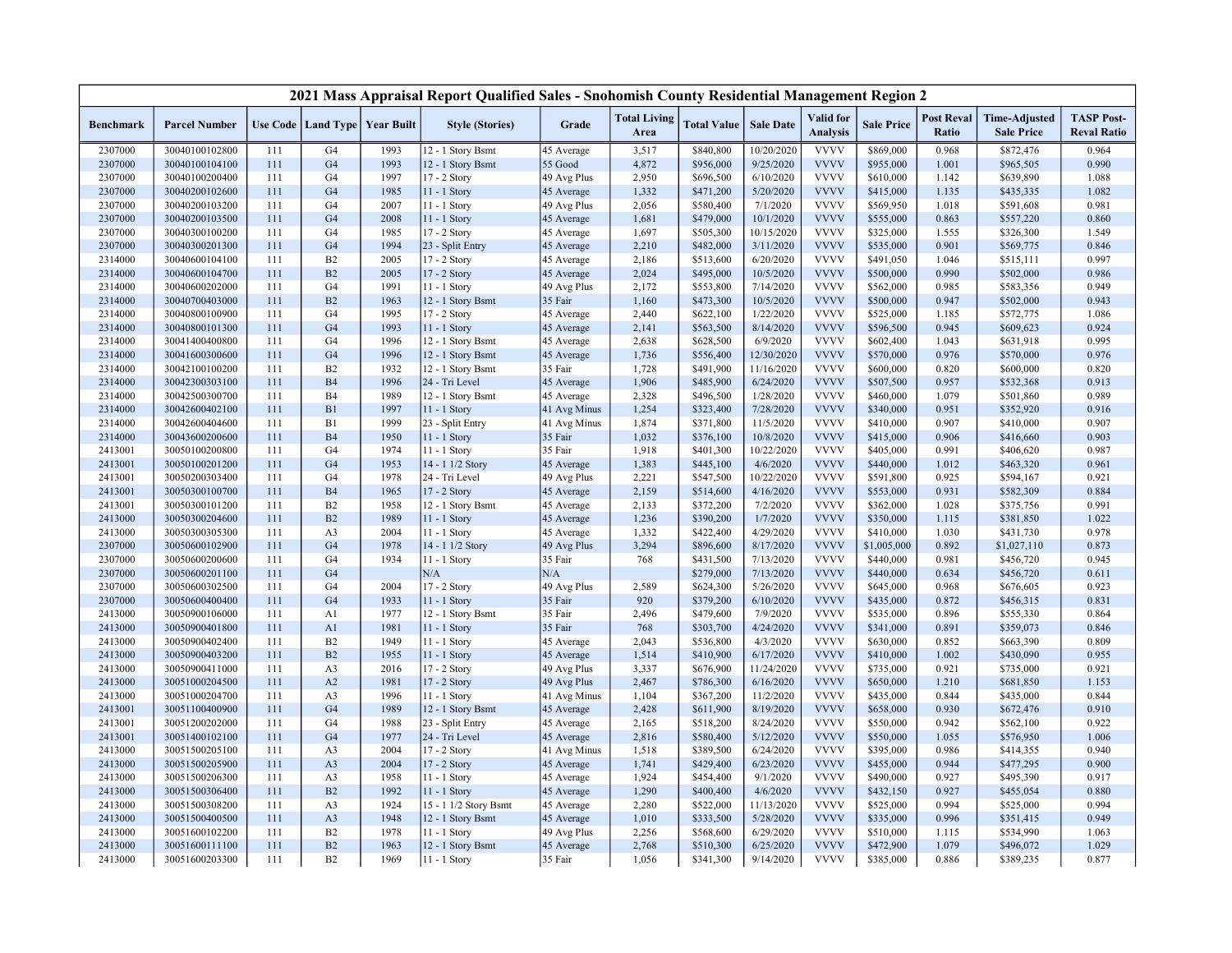|                    |                                  |            |                                   |              | 2021 Mass Appraisal Report Qualified Sales - Snohomish County Residential Management Region 2 |                           |                             |                          |                        |                                     |                          |                            |                                           |                                         |
|--------------------|----------------------------------|------------|-----------------------------------|--------------|-----------------------------------------------------------------------------------------------|---------------------------|-----------------------------|--------------------------|------------------------|-------------------------------------|--------------------------|----------------------------|-------------------------------------------|-----------------------------------------|
| <b>Benchmark</b>   | <b>Parcel Number</b>             |            | Use Code   Land Type   Year Built |              | <b>Style (Stories)</b>                                                                        | Grade                     | <b>Total Living</b><br>Area | <b>Total Value</b>       | <b>Sale Date</b>       | <b>Valid</b> for<br><b>Analysis</b> | <b>Sale Price</b>        | <b>Post Reval</b><br>Ratio | <b>Time-Adjusted</b><br><b>Sale Price</b> | <b>TASP Post-</b><br><b>Reval Ratio</b> |
| 2413000            | 30051600305000                   | 111        | B <sub>5</sub>                    | 1971         | 12 - 1 Story Bsmt                                                                             | 55 Good                   | 3,628                       | \$754,400                | 7/17/2020              | <b>VVVV</b>                         | \$790,000                | 0.955                      | \$820,020                                 | 0.920                                   |
| 2315000            | 30052000301800                   | 111        | <b>B4</b>                         | 1983         | 11 - 1 Story                                                                                  | 35 Fair                   | 1,568                       | \$580,900                | 6/11/2020              | <b>VVVV</b>                         | \$605,000                | 0.960                      | \$634,645                                 | 0.915                                   |
| 2513000            | 30052100100800                   | 111        | B <sub>2</sub>                    | 1988         | 11 - 1 Story                                                                                  | 45 Average                | 1,242                       | \$415,800                | 1/15/2020              | <b>VVVV</b>                         | \$385,000                | 1.080                      | \$420,035                                 | 0.990                                   |
| 2513000            | 30052100103500                   | 111        | A <sub>3</sub>                    | 1969         | 11 - 1 Story                                                                                  | 35 Fair                   | 1,400                       | \$399,500                | 7/20/2020              | <b>VVVV</b>                         | \$386,000                | 1.035                      | \$400,668                                 | 0.997                                   |
| 2513000            | 30052100110200                   | 111        | A <sub>3</sub>                    | 1975         | 11 - 1 Story                                                                                  | 45 Average                | 1,435                       | \$410,100                | 8/19/2020              | <b>VVVV</b>                         | \$356,000                | 1.152                      | \$363,832                                 | 1.127                                   |
| 2513000            | 30052100401700                   | 111        | A <sub>3</sub>                    | 1953         | $11 - 1$ Story                                                                                | 35 Fair                   | 1,392                       | \$372,600                | 9/16/2020              | <b>VVVV</b>                         | \$352,500                | 1.057                      | \$356,378                                 | 1.046                                   |
| 2513000            | 30052100421600                   | 111        | A <sub>3</sub>                    | 2006         | 17 - 2 Story                                                                                  | 45 Average                | 2,012                       | \$472,900                | 10/30/2020             | <b>VVVV</b>                         | \$486,000                | 0.973                      | \$487,944                                 | 0.969                                   |
| 2513000            | 30052100421800                   | 111        | A <sub>3</sub>                    | 2006         | 17 - 2 Story                                                                                  | 45 Average                | 2,215                       | \$476,700                | 7/9/2020               | <b>VVVV</b>                         | \$490,000                | 0.973                      | \$508,620                                 | 0.937                                   |
| 2513000            | 30052200202800                   | 111        | A <sub>3</sub>                    | 1959         | 14 - 1 1/2 Story                                                                              | 45 Average                | 2,448                       | \$469,800                | 2/6/2020               | <b>VVVV</b>                         | \$390,000                | 1.205                      | \$420,420                                 | 1.117                                   |
| 2513000            | 30052200203200                   | 111        | A <sub>3</sub>                    | 1959         | 11 - 1 Story                                                                                  | 35 Fair                   | 1,376                       | \$403,800                | 10/19/2020             | <b>VVVV</b>                         | \$425,000                | 0.950                      | \$426,700                                 | 0.946                                   |
| 2513000            | 30052200210700                   | 111        | A <sub>3</sub>                    | 1996         | 17 - 2 Story                                                                                  | 45 Average                | 1,394                       | \$407,000                | 7/23/2020              | <b>VVVV</b>                         | \$421,000                | 0.967                      | \$436,998                                 | 0.931                                   |
| 2513000            | 30052200212600                   | 111        | A <sub>3</sub>                    | 2007         | 17 - 2 Story                                                                                  | 45 Average                | 1,571                       | \$414,800                | 2/26/2020              | <b>VVVV</b>                         | \$402,050                | 1.032                      | \$433,410                                 | 0.957                                   |
| 2513000            | 30052200303700                   | 111        | A <sub>3</sub>                    | 1952         | $11 - 1$ Story                                                                                | 35 Fair                   | 1,150                       | \$320,400                | 5/18/2020              | <b>VVVV</b>                         | \$345,000                | 0.929                      | \$361,905                                 | 0.885                                   |
| 2513000            | 30052600406800                   | 111        | A <sub>3</sub>                    | 1968         | 11 - 1 Story                                                                                  | 45 Average                | 1,532                       | \$368,800                | 4/10/2020              | <b>VVVV</b>                         | \$386,200                | 0.955                      | \$406,669                                 | 0.907                                   |
| 2513000            | 30052600407400                   | 111        | A <sub>3</sub>                    | 2018         | 11 - 1 Story                                                                                  | 45 Average                | 2,028                       | \$585,500                | 9/19/2020              | <b>VVVV</b>                         | \$620,000                | 0.944                      | \$626,820                                 | 0.934                                   |
| 2513000            | 30052700103800                   | 111        | A <sub>3</sub>                    | 1993         | $11 - 1$ Story                                                                                | 45 Average                | 1,195                       | \$377,700                | 7/17/2020              | <b>VVVV</b>                         | \$415,000                | 0.910                      | \$430,770                                 | 0.877                                   |
| 2513000            | 30052700108200                   | 111        | A <sub>3</sub>                    | 2000         | 24 - Tri Level                                                                                | 45 Average                | 1,719                       | \$438,400                | 9/28/2020              | <b>VVVV</b>                         | \$425,000                | 1.032                      | \$429,675                                 | 1.020                                   |
| 2513000            | 30052700108600                   | 111        | A <sub>3</sub>                    | 2000         | 17 - 2 Story                                                                                  | 45 Average                | 2,356                       | \$502,200                | 9/9/2020               | <b>VVVV</b>                         | \$515,000                | 0.975                      | \$520,665                                 | 0.965                                   |
| 2513000            | 30052700301100                   | 111        | A <sub>3</sub>                    | 1980         | $11 - 1$ Story                                                                                | 35 Fair                   | 1,580                       | \$401,600                | 7/10/2020              | <b>VVVV</b>                         | \$390,000                | 1.030                      | \$404,820                                 | 0.992                                   |
| 2513000            | 30052700309800                   | 111        | A <sub>3</sub>                    | 2008         | $17 - 2$ Story                                                                                | 45 Average                | 1,757                       | \$448,000                | 8/26/2020              | <b>VVVV</b>                         | \$440,000                | 1.018                      | \$449,680                                 | 0.996                                   |
| 2513000            | 30052800111700                   | 111        | A <sub>3</sub>                    | 1922         | 14 - 1 1/2 Story                                                                              | 35 Fair                   | 1,064                       | \$293,100                | 7/21/2020              | <b>VVVV</b>                         | \$329,950                | 0.888                      | \$342,488                                 | 0.856                                   |
| 2513000            | 30052800111800                   | 111        | A <sub>3</sub>                    | 2007         | 17 - 2 Story                                                                                  | 41 Avg Minus              | 1,686                       | \$408,000                | 10/19/2020             | <b>VVVV</b>                         | \$420,000                | 0.971                      | \$421,680                                 | 0.968                                   |
| 2513000            | 30052800217900                   | 111        | A <sub>3</sub>                    | 1932         | 14 - 1 1/2 Story                                                                              | 35 Fair                   | 2,046                       | \$476,400                | 7/13/2020              | <b>VVVV</b>                         | \$461,500                | 1.032                      | \$479,037                                 | 0.994                                   |
| 2513000            | 30052800303700                   | 111        | A <sub>3</sub>                    | 1954         | 11 - 1 Story                                                                                  | 25 Low                    | 768                         | \$274,800                | 9/16/2020              | <b>VVVV</b><br><b>VVVV</b>          | \$330,000                | 0.833                      | \$333,630                                 | 0.824                                   |
| 2513000            | 30052800404800                   | 111        | A <sub>3</sub>                    | 1942         | 11 - 1 Story                                                                                  | 35 Fair                   | 660                         | \$270,700                | 5/11/2020              | <b>VVVV</b>                         | \$300,000                | 0.902                      | \$314,700                                 | 0.860                                   |
| 2315000            | 30053000400600                   | 111        | B2                                | 2006         | 11 - 1 Story                                                                                  | 45 Average                | 2,057                       | \$546,700                | 2/28/2020              |                                     | \$590,000                | 0.927                      | \$636,020                                 | 0.860                                   |
| 2513000            | 30053400403400                   | 111        | A <sub>3</sub><br>U1              | 1948<br>1980 | 14 - 1 1/2 Story                                                                              | 35 Fair                   | 972<br>2,222                | \$372,300                | 10/2/2020              | <b>VVVV</b><br><b>VVVV</b>          | \$410,000                | 0.908<br>1.146             | \$411,640                                 | 0.904                                   |
| 2207001            | 31031300100200                   | 111        | U1                                |              | 96 - Geodesic Dome                                                                            | 45 Average                | 3,364                       | \$945,700<br>\$1,509,000 | 6/17/2020<br>11/2/2020 | <b>VVVV</b>                         | \$825,000<br>\$1,825,000 | 0.827                      | \$865,425                                 | 1.093<br>0.827                          |
| 2207001            | 31031300100600                   | 111        | B2                                | 2016<br>1941 | 17 - 2 Story                                                                                  | 65 Very Good              |                             |                          |                        | <b>VVVV</b>                         | \$400,000                | 1.337                      | \$1,825,000<br>\$401,600                  |                                         |
| 2207000<br>2207000 | 31040200403200<br>31040300201400 | 111<br>111 | G <sub>4</sub>                    | 1984         | 15 - 1 1/2 Story Bsmt<br>17 - 2 Story                                                         | 45 Average                | 2,552<br>1,800              | \$534,700                | 10/5/2020<br>9/28/2020 | <b>VVVV</b>                         | \$600,000                | 0.889                      | \$606,600                                 | 1.331<br>0.879                          |
| 2207000            | 31040400401900                   | 111        | G <sub>4</sub>                    | 1993         | 17 - 2 Story                                                                                  | 49 Avg Plus<br>45 Average | 1,922                       | \$533,100<br>\$510,400   | 9/10/2020              | <b>VVVV</b>                         | \$660,000                | 0.773                      | \$667,260                                 | 0.765                                   |
| 2207000            | 31040400402900                   | 111        | G <sub>4</sub>                    | 1990         | 11 - 1 Story                                                                                  | 45 Average                | 2,133                       | \$522,300                | 3/16/2020              | <b>VVVV</b>                         | \$530,000                | 0.985                      | \$564,450                                 | 0.925                                   |
| 2207000            | 31040500202800                   | 111        | G <sub>6</sub>                    | 1999         | $17 - 2$ Story                                                                                | 65 Very Good              | 2,877                       | \$1,023,800              | 8/17/2020              | <b>VVVV</b>                         | \$1,050,000              | 0.975                      | \$1,073,100                               | 0.954                                   |
| 2207000            | 31040500301600                   | 111        | G <sub>6</sub>                    | 1994         | 17 - 2 Story                                                                                  | 45 Average                | 1,884                       | \$491,100                | 8/23/2020              | <b>VVVV</b>                         | \$575,000                | 0.854                      | \$587,650                                 | 0.836                                   |
| 2207000            | 31040700101200                   | 111        | G <sub>4</sub>                    | 1947         | 11 - 1 Story                                                                                  | 25 Low                    | 1,241                       | \$273,700                | 7/13/2020              | <b>VVVV</b>                         | \$280,000                | 0.978                      | \$290,640                                 | 0.942                                   |
| 2207000            | 31040700102700                   | 111        | <b>B4</b>                         | 1992         | $11 - 1$ Story                                                                                | 41 Avg Minus              | 1,248                       | \$420,200                | 9/21/2020              | <b>VVVV</b>                         | \$450,000                | 0.934                      | \$454,950                                 | 0.924                                   |
| 2207000            | 31040700402100                   | 111        | G <sub>4</sub>                    | 1907         | 14 - 1 1/2 Story                                                                              | 45 Average                | 1,556                       | \$402,100                | 4/29/2020              | <b>VVVV</b>                         | \$401,000                | 1.003                      | \$422,253                                 | 0.952                                   |
| 2207000            | 31040700402700                   | 111        | B2                                | 2002         | 23 - Split Entry                                                                              | 45 Average                | 2,098                       | \$468,300                | 6/24/2020              | <b>VVVV</b>                         | \$460,000                | 1.018                      | \$482,540                                 | 0.970                                   |
| 2207000            | 31040800401700                   | 111        | G <sub>4</sub>                    | 1980         | 11 - 1 Story                                                                                  | 45 Average                | 1,992                       | \$549,100                | 8/26/2020              | <b>VVVV</b>                         | \$600,000                | 0.915                      | \$613,200                                 | 0.895                                   |
| 2207000            | 31040900101500                   | 111        | G <sub>4</sub>                    | 2007         | 12 - 1 Story Bsmt                                                                             | 45 Average                | 3,776                       | \$1,081,400              | 1/13/2020              | <b>VVVV</b>                         | \$1,100,000              | 0.983                      | \$1,200,100                               | 0.901                                   |
| 2207000            | 31041000201000                   | 111        | G <sub>4</sub>                    | 2002         | 17 - 2 Story                                                                                  | 45 Average                | 6,080                       | \$936,000                | 4/27/2020              | <b>VVVV</b>                         | \$900,000                | 1.040                      | \$947,700                                 | 0.988                                   |
| 2207000            | 31041000300500                   | 111        | G <sub>4</sub>                    | 1969         | 11 - 1 Story                                                                                  | 35 Fair                   | 1,236                       | \$393,900                | 9/10/2020              | <b>VVVV</b>                         | \$440,025                | 0.895                      | \$444,865                                 | 0.885                                   |
| 2207000            | 31041000300900                   | 111        | G <sub>4</sub>                    | 1935         | $11 - 1$ Story                                                                                | 35 Fair                   | 672                         | \$359,500                | 3/6/2020               | <b>VVVV</b>                         | \$400,000                | 0.899                      | \$426,000                                 | 0.844                                   |
| 2207000            | 31041000400200                   | 111        | G <sub>4</sub>                    | 1969         | 11 - 1 Story                                                                                  | 35 Fair                   | 1,200                       | \$488,800                | 9/4/2020               | <b>VVVV</b>                         | \$540,000                | 0.905                      | \$545,940                                 | 0.895                                   |
| 2207000            | 31041100201200                   | 111        | G <sub>4</sub>                    | 1993         | 17 - 2 Story                                                                                  | 45 Average                | 2,100                       | \$522,100                | 10/1/2020              | <b>VVVV</b>                         | \$620,000                | 0.842                      | \$622,480                                 | 0.839                                   |
| 2207000            | 31041200201600                   | 111        | G <sub>4</sub>                    | 1967         | 12 - 1 Story Bsmt                                                                             | 45 Average                | 2,104                       | \$346,900                | 12/8/2020              | <b>VVVV</b>                         | \$418,000                | 0.830                      | \$418,000                                 | 0.830                                   |
| 2207000            | 31041200201900                   | 111        | G <sub>4</sub>                    |              | N/A                                                                                           | N/A                       |                             | \$135,300                | 12/8/2020              | <b>VVVV</b>                         | \$418,000                | 0.324                      | \$418,000                                 | 0.324                                   |
| 2207000            | 31041200300300                   | 111        | G <sub>4</sub>                    | 1979         | $11 - 1$ Story                                                                                | 45 Average                | 1,532                       | \$517,800                | 5/15/2020              | <b>VVVV</b>                         | \$550,000                | 0.941                      | \$576,950                                 | 0.897                                   |
| 2207000            | 31041300102400                   | 111        | G <sub>4</sub>                    | 2005         | 17 - 2 Story                                                                                  | 45 Average                | 1,568                       | \$422,700                | 4/21/2020              | <b>VVVV</b>                         | \$490,000                | 0.863                      | \$515,970                                 | 0.819                                   |
| 2207000            | 31041400301300                   | 111        | G <sub>4</sub>                    | 1993         | 24 - Tri Level                                                                                | 45 Average                | 1,628                       | \$443,800                | 9/30/2020              | <b>VVVV</b>                         | \$524,950                | 0.845                      | \$530,724                                 | 0.836                                   |
| 2207000            | 31041500101200                   | 111        | G <sub>4</sub>                    | 1993         | 12 - 1 Story Bsmt                                                                             | 41 Avg Minus              | 1,920                       | \$483,700                | 9/16/2020              | <b>VVVV</b>                         | \$520,000                | 0.930                      | \$525,720                                 | 0.920                                   |
| 2207000            | 31041800200300                   | 111        | G <sub>4</sub>                    | 1948         | 12 - 1 Story Bsmt                                                                             | 45 Average                | 1,978                       | \$492,400                | 10/6/2020              | <b>VVVV</b>                         | \$565,000                | 0.872                      | \$567,260                                 | 0.868                                   |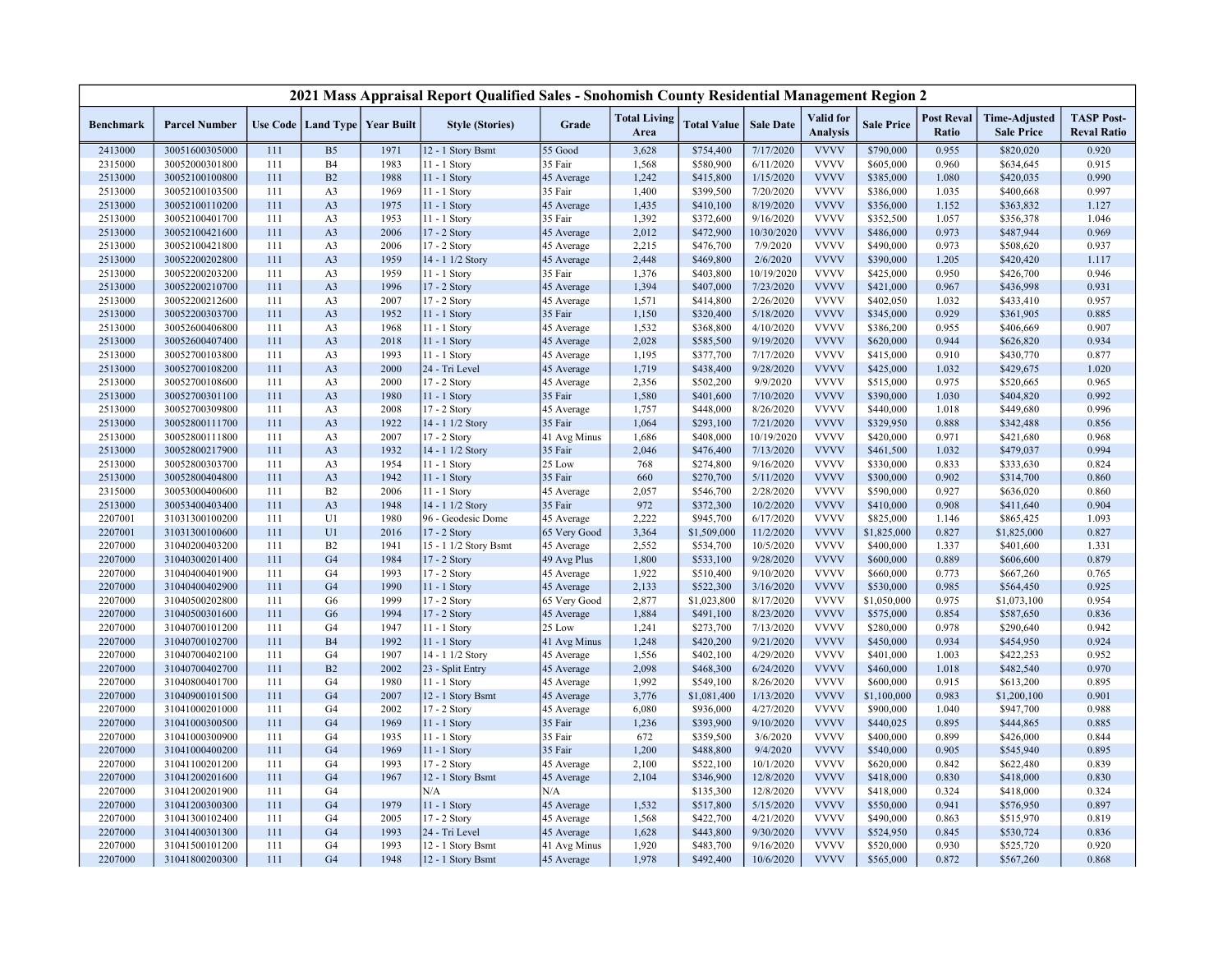|                  |                      |     |                      |                   | 2021 Mass Appraisal Report Qualified Sales - Snohomish County Residential Management Region 2 |              |                             |                    |                  |                                     |                   |                            |                                           |                                         |
|------------------|----------------------|-----|----------------------|-------------------|-----------------------------------------------------------------------------------------------|--------------|-----------------------------|--------------------|------------------|-------------------------------------|-------------------|----------------------------|-------------------------------------------|-----------------------------------------|
| <b>Benchmark</b> | <b>Parcel Number</b> |     | Use Code   Land Type | <b>Year Built</b> | <b>Style (Stories)</b>                                                                        | Grade        | <b>Total Living</b><br>Area | <b>Total Value</b> | <b>Sale Date</b> | <b>Valid</b> for<br><b>Analysis</b> | <b>Sale Price</b> | <b>Post Reval</b><br>Ratio | <b>Time-Adjusted</b><br><b>Sale Price</b> | <b>TASP Post-</b><br><b>Reval Ratio</b> |
| 2207000          | 31041800300500       | 111 | G4                   | 1980              | 11 - 1 Story                                                                                  | 45 Average   | 1,632                       | \$479,300          | 10/7/2020        | <b>VVVV</b>                         | \$625,000         | 0.767                      | \$627,500                                 | 0.764                                   |
| 2207874          | 31041800401900       | 111 | B2                   | 2002              | 18 - 2 Story Bsmt                                                                             | 65 Very Good | 4,360                       | \$1,123,700        | 9/22/2020        | <b>VVVV</b>                         | \$1,025,000       | 1.096                      | \$1,036,275                               | 1.084                                   |
| 2207874          | 31041900100300       | 111 | B <sub>2</sub>       | 1954              | 17 - 2 Story                                                                                  | 35 Fair      | 1,328                       | \$389,600          | 5/20/2020        | <b>VVVV</b>                         | \$400,000         | 0.974                      | \$419,600                                 | 0.929                                   |
| 2207000          | 31042000102000       | 111 | B2                   | 1989              | 11 - 1 Story                                                                                  | 41 Avg Minus | 1,432                       | \$419,700          | 10/22/2020       | <b>VVVV</b>                         | \$435,000         | 0.965                      | \$436,740                                 | 0.961                                   |
| 2207000          | 31042000102100       | 111 | <b>B4</b>            | 1989              | 17 - 2 Story                                                                                  | 45 Average   | 2,698                       | \$570,700          | 7/14/2020        | <b>VVVV</b>                         | \$577,000         | 0.989                      | \$598,926                                 | 0.953                                   |
| 2207000          | 31042000203100       | 111 | <b>B4</b>            | 1945              | 14 - 1 1/2 Story                                                                              | 35 Fair      | 1,608                       | \$471,900          | 8/4/2020         | <b>VVVV</b>                         | \$555,000         | 0.850                      | \$567,210                                 | 0.832                                   |
| 2207000          | 31042200304600       | 111 | <b>B4</b>            | 1986              | 11 - 1 Story                                                                                  | 41 Avg Minus | 1,305                       | \$404,000          | 8/28/2020        | <b>VVVV</b>                         | \$445,000         | 0.908                      | \$454,790                                 | 0.888                                   |
| 2207000          | 31042200306800       | 111 | <b>B4</b>            | 1986              | $11 - 1$ Story                                                                                | 41 Avg Minus | 1,245                       | \$416,700          | 10/25/2020       | <b>VVVV</b>                         | \$455,000         | 0.916                      | \$456,820                                 | 0.912                                   |
| 2207000          | 31042200404100       | 111 | B <sub>2</sub>       | 1981              | 11 - 1 Story                                                                                  | 35 Fair      | 1,370                       | \$412,500          | 5/7/2020         | <b>VVVV</b>                         | \$430,000         | 0.959                      | \$451,070                                 | 0.914                                   |
| 2207000          | 31042300400300       | 111 | <b>B4</b>            | 1964              | $11 - 1$ Story                                                                                | 45 Average   | 2,244                       | \$543,600          | 7/1/2020         | <b>VVVV</b>                         | \$615,000         | 0.884                      | \$638,370                                 | 0.852                                   |
| 2207000          | 31042300403300       | 111 | B2                   | 1978              | 24 - Tri Level                                                                                | 35 Fair      | 1,368                       | \$317,400          | 6/8/2020         | <b>VVVV</b>                         | \$389,000         | 0.816                      | \$408,061                                 | 0.778                                   |
| 2207000          | 31042400400900       | 111 | <b>B4</b>            | 1967              | $11 - 1$ Story                                                                                | 45 Average   | 1,632                       | \$491,300          | 6/10/2020        | <b>VVVV</b>                         | \$559,950         | 0.877                      | \$587,388                                 | 0.836                                   |
| 2207000          | 31042500100400       | 111 | <b>B4</b>            | 1930              | 12 - 1 Story Bsmt                                                                             | 35 Fair      | 1,007                       | \$395,500          | 7/31/2020        | <b>VVVV</b>                         | \$446,500         | 0.886                      | \$463,467                                 | 0.853                                   |
| 2207000          | 31042700100100       | 111 | <b>B4</b>            | 1990              | 15 - 1 1/2 Story Bsmt                                                                         | 49 Avg Plus  | 2,985                       | \$858,600          | 9/30/2020        | <b>VVVV</b>                         | \$880,000         | 0.976                      | \$889,680                                 | 0.965                                   |
| 2207000          | 31042700102200       | 111 | <b>B4</b>            | 1990              | 11 - 1 Story                                                                                  | 45 Average   | 1,456                       | \$543,400          | 3/18/2020        | <b>VVVV</b>                         | \$615,000         | 0.884                      | \$654,975                                 | 0.830                                   |
| 2207000          | 31042700103100       | 111 | <b>B4</b>            | 1997              | 12 - 1 Story Bsmt                                                                             | 49 Avg Plus  | 3,524                       | \$768,700          | 12/21/2020       | <b>VVVV</b>                         | \$815,000         | 0.943                      | \$815,000                                 | 0.943                                   |
| 2207807          | 31042700200900       | 111 | L <sub>3</sub>       | 1960              | 11 - 1 Story                                                                                  | 45 Average   | 1,520                       | \$718,700          | 5/8/2020         | <b>VVVV</b>                         | \$649,500         | 1.107                      | \$681,326                                 | 1.055                                   |
| 2207807          | 31042700301400       | 111 | L <sub>6</sub>       | 1963              | 11 - 1 Story                                                                                  | 35 Fair      | 1,178                       | \$624,000          | 2/26/2020        | <b>VVVV</b>                         | \$645,000         | 0.967                      | \$695,310                                 | 0.897                                   |
| 2207000          | 31042700304200       | 111 | <b>B6</b>            | 2000              | 11 - 1 Story                                                                                  | 49 Avg Plus  | 2,808                       | \$763,800          | 7/28/2020        | <b>VVVV</b>                         | \$700,000         | 1.091                      | \$726,600                                 | 1.051                                   |
| 2207000          | 31042700305700       | 111 | B2                   | 1991              | $11 - 1$ Story                                                                                | 41 Avg Minus | 1,344                       | \$437,100          | 5/6/2020         | <b>VVVV</b>                         | \$355,000         | 1.231                      | \$372,395                                 | 1.174                                   |
| 2207000          | 31042700306800       | 111 | <b>B4</b>            | 2018              | 17 - 2 Story                                                                                  | 49 Avg Plus  | 2,422                       | \$672,000          | 5/31/2020        | <b>VVVV</b>                         | \$649,950         | 1.034                      | \$681,798                                 | 0.986                                   |
| 2207807          | 31042800400400       | 111 | L2                   | 1957              | 12 - 1 Story Bsmt                                                                             | 45 Average   | 2,538                       | \$788,700          | 9/9/2020         | <b>VVVV</b>                         | \$929,000         | 0.849                      | \$939,219                                 | 0.840                                   |
| 2207000          | 31043000201700       | 111 | <b>B6</b>            | 1996              | 17 - 2 Story                                                                                  | 55 Good      | 3,537                       | \$888,700          | 7/16/2020        | <b>VVVV</b>                         | \$837,500         | 1.061                      | \$869,325                                 | 1.022                                   |
| 2207000          | 31043000201800       | 111 | <b>B6</b>            | 1997              | 17 - 2 Story                                                                                  | 55 Good      | 2,605                       | \$793,600          | 6/17/2020        | <b>VVVV</b>                         | \$763,000         | 1.040                      | \$800,387                                 | 0.992                                   |
| 2207000          | 31043000400700       | 111 | <b>B6</b>            | 1994              | 11 - 1 Story                                                                                  | 49 Avg Plus  | 2,937                       | \$742,000          | 5/15/2020        | <b>VVVV</b>                         | \$655,000         | 1.133                      | \$687,095                                 | 1.080                                   |
| 2207000          | 31043100102500       | 111 | <b>B4</b>            | 1998              | 17 - 2 Story                                                                                  | 49 Avg Plus  | 2,124                       | \$577,700          | 6/12/2020        | <b>VVVV</b>                         | \$592,000         | 0.976                      | \$621,008                                 | 0.930                                   |
| 2207000          | 31043100201300       | 111 | <b>B4</b>            | 2003              | 12 - 1 Story Bsmt                                                                             | 49 Avg Plus  | 3,978                       | \$815,500          | 7/28/2020        | <b>VVVV</b>                         | \$800,000         | 1.019                      | \$830,400                                 | 0.982                                   |
| 2207000          | 31043200300600       | 111 | <b>B4</b>            | 1999              | 17 - 2 Story                                                                                  | 55 Good      | 3,872                       | \$921,800          | 6/24/2020        | <b>VVVV</b>                         | \$847,000         | 1.088                      | \$888,503                                 | 1.037                                   |
| 2207000          | 31043400100600       | 111 | <b>B4</b>            | 1989              | 12 - 1 Story Bsmt                                                                             | 45 Average   | 2,640                       | \$624,100          | 7/7/2020         | <b>VVVV</b>                         | \$625,000         | 0.999                      | \$648,750                                 | 0.962                                   |
| 2207000          | 31043400403500       | 111 | G4                   | 1982              | $11 - 1$ Story                                                                                | 45 Average   | 2,649                       | \$617,000          | 8/28/2020        | <b>VVVV</b>                         | \$660,000         | 0.935                      | \$674,520                                 | 0.915                                   |
| 2104000          | 31050300200200       | 111 | G <sub>6</sub>       | 1990              | 17 - 2 Story                                                                                  | 49 Avg Plus  | 2,945                       | \$657,000          | 11/11/2020       | <b>VVVV</b>                         | \$700,000         | 0.939                      | \$700,000                                 | 0.939                                   |
| 2104000          | 31050400102000       | 111 | G <sub>6</sub>       | 1990              | $11 - 1$ Story                                                                                | 49 Avg Plus  | 2,612                       | \$734,000          | 10/12/2020       | <b>VVVV</b>                         | \$795,000         | 0.923                      | \$798,180                                 | 0.920                                   |
| 2104000          | 31050400102500       | 111 | G <sub>6</sub>       | 1987              | $11 - 1$ Story                                                                                | 45 Average   | 2,960                       | \$722,000          | 8/18/2020        | <b>VVVV</b>                         | \$730,000         | 0.989                      | \$746,060                                 | 0.968                                   |
| 2104000          | 31050400300900       | 111 | G <sub>6</sub>       | 1997              | 12 - 1 Story Bsmt                                                                             | 49 Avg Plus  | 4,914                       | \$868,200          | 9/28/2020        | <b>VVVV</b>                         | \$800,000         | 1.085                      | \$808,800                                 | 1.073                                   |
| 2104000          | 31050500200800       | 111 | G <sub>6</sub>       | 1996              | 17 - 2 Story                                                                                  | 49 Avg Plus  | 2,672                       | \$865,900          | 6/10/2020        | <b>VVVV</b>                         | \$850,000         | 1.019                      | \$891,650                                 | 0.971                                   |
| 2104000          | 31050500203200       | 111 | G <sub>4</sub>       | 1995              | 11 - 1 Story                                                                                  | 45 Average   | 1,992                       | \$477,400          | 10/29/2020       | <b>VVVV</b>                         | \$500,000         | 0.955                      | \$502,000                                 | 0.951                                   |
| 2104000          | 31050900201100       | 111 | <b>B6</b>            | 1991              | 12 - 1 Story Bsmt                                                                             | 45 Average   | 3,454                       | \$669,600          | 4/3/2020         | <b>VVVV</b>                         | \$597,500         | 1.121                      | \$629,168                                 | 1.064                                   |
| 2104000          | 31050900201300       | 111 | <b>B6</b>            | 1987              | 18 - 2 Story Bsmt                                                                             | 45 Average   | 2,584                       | \$572,900          | 11/5/2020        | <b>VVVV</b>                         | \$600,000         | 0.955                      | \$600,000                                 | 0.955                                   |
| 2104000          | 31050900201400       | 111 | G <sub>6</sub>       | 2000              | 17 - 2 Story                                                                                  | 45 Average   | 3,278                       | \$647,500          | 1/6/2020         | <b>VVVV</b>                         | \$612,000         | 1.058                      | \$667,692                                 | 0.970                                   |
| 2408000          | 31051000406300       | 111 | A <sub>3</sub>       | 2003              | 17 - 2 Story                                                                                  | 49 Avg Plus  | 1,858                       | \$488,900          | 8/20/2020        | <b>VVVV</b>                         | \$430,000         | 1.137                      | \$439,460                                 | 1.113                                   |
| 2408001          | 31051100104400       | 111 | A2                   | 1946              | 12 - 1 Story Bsmt                                                                             | 45 Average   | 2,632                       | \$550,200          | 8/4/2020         | <b>VVVV</b>                         | \$569,000         | 0.967                      | \$581,518                                 | 0.946                                   |
| 2408000          | 31051100403800       | 111 | A3                   | 1914              | 15 - 1 1/2 Story Bsmt                                                                         | 45 Average   | 1,356                       | \$390,600          | 6/9/2020         | <b>VVVV</b>                         | \$493,000         | 0.792                      | \$517,157                                 | 0.755                                   |
| 2408000          | 31051200300300       | 111 | <b>B4</b>            | 2008              | 17 - 2 Story                                                                                  | 49 Avg Plus  | 4,020                       | \$755,900          | 1/8/2020         | <b>VVVV</b>                         | \$777,000         | 0.973                      | \$847,707                                 | 0.892                                   |
| 2408000          | 31051200301200       | 111 | <b>B4</b>            | 2017              | 17 - 2 Story                                                                                  | 45 Average   | 2,373                       | \$559,000          | 5/28/2020        | <b>VVVV</b>                         | \$699,000         | 0.800                      | \$733,251                                 | 0.762                                   |
| 2408000          | 31051200402400       | 111 | B2                   | 2007              | 17 - 2 Story                                                                                  | 49 Avg Plus  | 2,644                       | \$660,100          | 6/25/2020        | <b>VVVV</b>                         | \$629,950         | 1.048                      | \$660,818                                 | 0.999                                   |
| 2408000          | 31051600401800       | 111 | A <sub>3</sub>       | 2004              | 11 - 1 Story                                                                                  | 41 Avg Minus | 1,300                       | \$369,100          | 3/16/2020        | <b>VVVV</b>                         | \$409,950         | 0.900                      | \$436,597                                 | 0.845                                   |
| 2408000          | 31051600402000       | 111 | A3                   | 1918              | 14 - 1 1/2 Story                                                                              | 45 Average   | 1,652                       | \$393,200          | 8/19/2020        | <b>VVVV</b>                         | \$375,000         | 1.049                      | \$383,250                                 | 1.026                                   |
| 2207000          | 31051700300300       | 111 | G4                   | 1986              | 11 - 1 Story                                                                                  | 49 Avg Plus  | 1,862                       | \$791,200          | 12/10/2020       | <b>VVVV</b>                         | \$995,000         | 0.795                      | \$995,000                                 | 0.795                                   |
| 2207000          | 31051700300700       | 111 | G4                   | 1971              | 23 - Split Entry                                                                              | 45 Average   | 2,276                       | \$606,400          | 7/13/2020        | <b>VVVV</b>                         | \$660,000         | 0.919                      | \$685,080                                 | 0.885                                   |
| 2207000          | 31051700301600       | 111 | G4                   | 1938              | 14 - 1 1/2 Story                                                                              | 35 Fair      | 1,680                       | \$432,600          | 7/28/2020        | <b>VVVV</b>                         | \$550,000         | 0.787                      | \$570,900                                 | 0.758                                   |
| 2207000          | 31051700304500       | 111 | G <sub>4</sub>       | 1991              | 17 - 2 Story                                                                                  | 45 Average   | 1,752                       | \$508,700          | 10/1/2020        | <b>VVVV</b>                         | \$725,000         | 0.702                      | \$727,900                                 | 0.699                                   |
| 2207000          | 31051700304800       | 111 | <b>B4</b>            | 1987              | $17 - 2$ Story                                                                                | 45 Average   | 1,888                       | \$474,800          | 6/1/2020         | <b>VVVV</b>                         | \$510,600         | 0.930                      | \$535,619                                 | 0.886                                   |
| 2207000          | 31051900301800       | 111 | <b>B4</b>            | 1905              | 15 - 1 1/2 Story Bsmt                                                                         | 45 Average   | 1,762                       | \$539,800          | 7/1/2020         | <b>VVVV</b>                         | \$507,000         | 1.065                      | \$526,266                                 | 1.026                                   |
|                  |                      |     |                      |                   |                                                                                               |              |                             |                    |                  |                                     |                   |                            |                                           |                                         |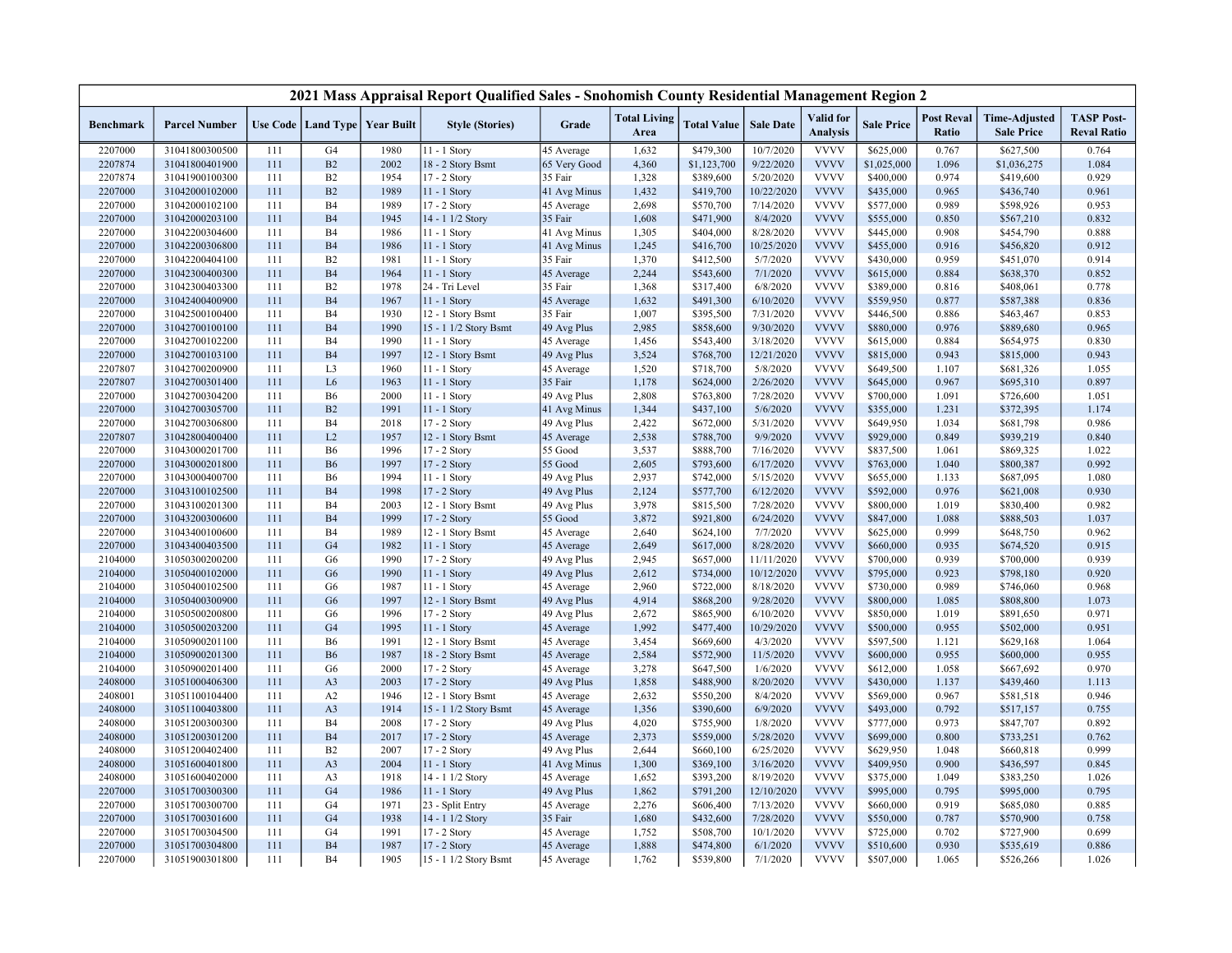|                  |                      |     |                                   |      | 2021 Mass Appraisal Report Qualified Sales - Snohomish County Residential Management Region 2 |              |                             |                    |                  |                                     |                   |                            |                                           |                                         |
|------------------|----------------------|-----|-----------------------------------|------|-----------------------------------------------------------------------------------------------|--------------|-----------------------------|--------------------|------------------|-------------------------------------|-------------------|----------------------------|-------------------------------------------|-----------------------------------------|
| <b>Benchmark</b> | <b>Parcel Number</b> |     | Use Code   Land Type   Year Built |      | <b>Style (Stories)</b>                                                                        | Grade        | <b>Total Living</b><br>Area | <b>Total Value</b> | <b>Sale Date</b> | <b>Valid</b> for<br><b>Analysis</b> | <b>Sale Price</b> | <b>Post Reval</b><br>Ratio | <b>Time-Adjusted</b><br><b>Sale Price</b> | <b>TASP Post-</b><br><b>Reval Ratio</b> |
| 2207000          | 31051900302000       | 111 | B2                                | 1966 | 11 - 1 Story                                                                                  | 35 Fair      | 1,639                       | \$363,500          | 1/3/2020         | <b>VVVV</b>                         | \$372,000         | 0.977                      | \$405,852                                 | 0.896                                   |
| 2207000          | 31051900303700       | 111 | G <sub>4</sub>                    | 1997 | 17 - 2 Story                                                                                  | 55 Good      | 2,583                       | \$793,600          | 3/17/2020        | <b>VVVV</b>                         | \$750,000         | 1.058                      | \$798,750                                 | 0.994                                   |
| 2207000          | 31051900400200       | 111 | G <sub>4</sub>                    | 1920 | $11 - 1$ Story                                                                                | 41 Avg Minus | 1,632                       | \$482,000          | 9/3/2020         | <b>VVVV</b>                         | \$505,000         | 0.954                      | \$510,555                                 | 0.944                                   |
| 2207000          | 31052000201900       | 111 | B <sub>5</sub>                    | 2016 | 11 - 1 Story                                                                                  | 49 Avg Plus  | 2,131                       | \$641,000          | 2/13/2020        | <b>VVVV</b>                         | \$610,000         | 1.051                      | \$657,580                                 | 0.975                                   |
| 2207000          | 31052000300500       | 111 | A2                                | 1955 | 11 - 1 Story                                                                                  | 45 Average   | 2,522                       | \$1,006,800        | 8/4/2020         | <b>VVVV</b>                         | \$1,031,250       | 0.976                      | \$1,053,938                               | 0.955                                   |
| 2207000          | 31052000301600       | 111 | G4                                | 1964 | $11 - 1$ Story                                                                                | 35 Fair      | 1,612                       | \$406,500          | 1/7/2020         | <b>VVVV</b>                         | \$377,000         | 1.078                      | \$411,307                                 | 0.988                                   |
| 2207000          | 31052000304000       | 111 | <b>B4</b>                         | 1990 | 11 - 1 Story                                                                                  | 45 Average   | 1,410                       | \$480,500          | 6/12/2020        | <b>VVVV</b>                         | \$535,000         | 0.898                      | \$561,215                                 | 0.856                                   |
| 2408000          | 31052100201500       | 111 | A2                                | 1949 | 12 - 1 Story Bsmt                                                                             | 45 Average   | 1,916                       | \$471,400          | 2/14/2020        | <b>VVVV</b>                         | \$585,000         | 0.806                      | \$630,630                                 | 0.748                                   |
| 2408000          | 31052100301900       | 111 | A2                                | 1951 | 11 - 1 Story                                                                                  | 35 Fair      | 952                         | \$318,100          | 4/30/2020        | <b>VVVV</b>                         | \$585,000         | 0.544                      | \$616,005                                 | 0.516                                   |
| 2408000          | 31052300201100       | 111 | A <sub>3</sub>                    | 1993 | 11 - 1 Story                                                                                  | 45 Average   | 1,408                       | \$401,000          | 7/28/2020        | <b>VVVV</b>                         | \$433,000         | 0.926                      | \$449,454                                 | 0.892                                   |
| 2408000          | 31052300302700       | 111 | A <sub>3</sub>                    | 2006 | 17 - 2 Story                                                                                  | 45 Average   | 1,692                       | \$409,600          | 12/23/2020       | <b>VVVV</b>                         | \$423,750         | 0.967                      | \$423,750                                 | 0.967                                   |
| 2413001          | 31052500300300       | 111 | G <sub>4</sub>                    | 1999 | 14 - 1 1/2 Story                                                                              | 55 Good      | 3,065                       | \$947,900          | 9/18/2020        | <b>VVVV</b>                         | \$960,000         | 0.987                      | \$970,560                                 | 0.977                                   |
| 2413001          | 31052600201600       | 111 | G <sub>4</sub>                    | 1896 | 14 - 1 1/2 Story                                                                              | 45 Average   | 1,392                       | \$447,100          | 10/19/2020       | <b>VVVV</b>                         | \$625,000         | 0.715                      | \$627,500                                 | 0.713                                   |
| 2413001          | 31052600204000       | 111 | G <sub>4</sub>                    | 1975 | 11 - 1 Story                                                                                  | 45 Average   | 1,536                       | \$568,800          | 3/30/2020        | <b>VVVV</b>                         | \$533,000         | 1.067                      | \$567,645                                 | 1.002                                   |
| 2413001          | 31052600300300       | 111 | G <sub>4</sub>                    | 2007 | $11 - 1$ Story                                                                                | 49 Avg Plus  | 2,776                       | \$722,800          | 3/23/2020        | <b>VVVV</b>                         | \$699,000         | 1.034                      | \$744,435                                 | 0.971                                   |
| 2413001          | 31052600300400       | 111 | G <sub>4</sub>                    | 1995 | 12 - 1 Story Bsmt                                                                             | 45 Average   | 2,708                       | \$562,300          | 9/16/2020        | <b>VVVV</b>                         | \$600,000         | 0.937                      | \$606,600                                 | 0.927                                   |
| 2413001          | 31052600303400       | 111 | G <sub>4</sub>                    | 1998 | 17 - 2 Story                                                                                  | 45 Average   | 2,182                       | \$555,600          | 7/25/2020        | <b>VVVV</b>                         | \$601,000         | 0.924                      | \$623,838                                 | 0.891                                   |
| 2413001          | 31052600400100       | 111 | G <sub>4</sub>                    | 1994 | 23 - Split Entry                                                                              | 45 Average   | 2,194                       | \$644,900          | 9/16/2020        | <b>VVVV</b>                         | \$655,000         | 0.985                      | \$662,205                                 | 0.974                                   |
| 2413001          | 31052600402200       | 111 | G <sub>4</sub>                    | 1996 | 11 - 1 Story                                                                                  | 45 Average   | 1,238                       | \$541,000          | 8/7/2020         | <b>VVVV</b>                         | \$540,000         | 1.002                      | \$551,880                                 | 0.980                                   |
| 2413001          | 31053500200500       | 111 | G <sub>4</sub>                    | 1949 | 11 - 1 Story                                                                                  | 45 Average   | 2,311                       | \$568,900          | 10/12/2020       | <b>VVVV</b>                         | \$585,000         | 0.972                      | \$587,340                                 | 0.969                                   |
| 2106001          | 32032400301000       | 111 | A1                                | 1949 | 14 - 1 1/2 Story                                                                              | 35 Fair      | 1,340                       | \$368,100          | 8/3/2020         | <b>VVVV</b>                         | \$370,000         | 0.995                      | \$378,140                                 | 0.973                                   |
| 2106001          | 32032400417300       | 111 | A1                                | 1910 | $11 - 1$ Story                                                                                | 25 Low       | 934                         | \$264,400          | 6/30/2020        | <b>VVVV</b>                         | \$269,000         | 0.983                      | \$282,181                                 | 0.937                                   |
| 2104000          | 32040300100600       | 111 | G <sub>4</sub>                    | 1975 | $11 - 1$ Story                                                                                | 45 Average   | 1,578                       | \$519,000          | 9/30/2020        | <b>VVVV</b>                         | \$575,000         | 0.903                      | \$581,325                                 | 0.893                                   |
| 2104000          | 32040300301000       | 111 | G <sub>4</sub>                    | 1936 | 14 - 1 1/2 Story                                                                              | 35 Fair      | 1,308                       | \$319,900          | 5/4/2020         | <b>VVVV</b>                         | \$275,000         | 1.163                      | \$288,475                                 | 1.109                                   |
| 2104000          | 32040300401200       | 111 | G <sub>4</sub>                    | 2008 | 11 - 1 Story                                                                                  | 49 Avg Plus  | 2,758                       | \$787,700          | 6/9/2020         | <b>VVVV</b>                         | \$725,000         | 1.086                      | \$760,525                                 | 1.036                                   |
| 2105000          | 32040700100400       | 111 | G4                                | 1981 | 11 - 1 Story                                                                                  | 45 Average   | 1,540                       | \$603,500          | 6/11/2020        | <b>VVVV</b>                         | \$675,000         | 0.894                      | \$708,075                                 | 0.852                                   |
| 2105000          | 32040700300400       | 111 | G <sub>4</sub>                    | 2003 | 18 - 2 Story Bsmt                                                                             | 55 Good      | 5,240                       | \$2,937,000        | 11/9/2020        | <b>VVVV</b>                         | \$3,800,000       | 0.773                      | \$3,800,000                               | 0.773                                   |
| 2105000          | 32040700300700       | 111 | G <sub>4</sub>                    | 1901 | 11 - 1 Story                                                                                  | 25 Low       | 816                         | \$970,600          | 11/9/2020        | <b>VVVV</b>                         | \$3,800,000       | 0.255                      | \$3,800,000                               | 0.255                                   |
| 2105000          | 32040800101700       | 111 | G <sub>4</sub>                    | 1983 | 11 - 1 Story                                                                                  | 45 Average   | 1,714                       | \$551,100          | 10/1/2020        | <b>VVVV</b>                         | \$603,500         | 0.913                      | \$605,914                                 | 0.910                                   |
| 2105000          | 32040800103000       | 111 | G <sub>4</sub>                    | 1982 | 14 - 1 1/2 Story                                                                              | 25 Low       | 720                         | \$385,300          | 12/22/2020       | <b>VVVV</b>                         | \$285,000         | 1.352                      | \$285,000                                 | 1.352                                   |
| 2105000          | 32040800200700       | 111 | G <sub>4</sub>                    | 1918 | 14 - 1 1/2 Story                                                                              | 45 Average   | 2,080                       | \$369,300          | 2/14/2020        | <b>VVVV</b>                         | \$350,000         | 1.055                      | \$377,300                                 | 0.979                                   |
| 2105000          | 32040800300700       | 111 | G <sub>4</sub>                    | 1910 | 14 - 1 1/2 Story                                                                              | 45 Average   | 1,760                       | \$551,200          | 7/29/2020        | <b>VVVV</b>                         | \$750,000         | 0.735                      | \$778,500                                 | 0.708                                   |
| 2105000          | 32040800301400       | 111 | G <sub>4</sub>                    | 1979 | 14 - 1 1/2 Story                                                                              | 25 Low       | 998                         | \$304,100          | 4/15/2020        | <b>VVVV</b>                         | \$340,000         | 0.894                      | \$358,020                                 | 0.849                                   |
| 2105000          | 32040900400100       | 111 | G <sub>4</sub>                    | 2003 | $20 - 2 +$ Story                                                                              | 75 Excellent | 7,040                       | \$2,605,400        | 11/30/2020       | <b>VVVV</b>                         | \$2,900,000       | 0.898                      | \$2,900,000                               | 0.898                                   |
| 2105000          | 32041000302900       | 111 | G <sub>4</sub>                    | 2000 | 17 - 2 Story                                                                                  | 45 Average   | 1,558                       | \$524,700          | 9/16/2020        | <b>VVVV</b>                         | \$655,000         | 0.801                      | \$662,205                                 | 0.792                                   |
| 2104000          | 32041300301700       | 111 | G <sub>6</sub>                    | 2010 | 11 - 1 Story                                                                                  | 45 Average   | 2,393                       | \$636,500          | 7/26/2020        | <b>VVVV</b>                         | \$720,000         | 0.884                      | \$747,360                                 | 0.852                                   |
| 2104000          | 32041400401300       | 111 | G <sub>6</sub>                    | 1999 | 18 - 2 Story Bsmt                                                                             | 55 Good      | 6,440                       | \$1,281,300        | 9/29/2020        | <b>VVVV</b>                         | \$1,225,000       | 1.046                      | \$1,238,475                               | 1.035                                   |
| 2105000          | 32041500201700       | 111 | G <sub>4</sub>                    | 1983 | $11 - 1$ Story                                                                                | 45 Average   | 1,712                       | \$777,800          | 6/18/2020        | <b>VVVV</b>                         | \$642,000         | 1.212                      | \$673,458                                 | 1.155                                   |
| 2105000          | 32041500302600       | 111 | G <sub>4</sub>                    | 2008 | 17 - 2 Story                                                                                  | 49 Avg Plus  | 3,910                       | \$852,700          | 12/6/2020        | <b>VVVV</b>                         | \$875,000         | 0.975                      | \$875,000                                 | 0.975                                   |
| 2105000          | 32041500303100       | 111 | G <sub>4</sub>                    | 2015 | 17 - 2 Story                                                                                  | 49 Avg Plus  | 2,801                       | \$781,800          | 4/3/2020         | <b>VVVV</b>                         | \$805,000         | 0.971                      | \$847,665                                 | 0.922                                   |
| 2106000          | 32041700401300       | 111 | B2                                | 1925 | 11 - 1 Story                                                                                  | 15 Sub Std   | 604                         | \$188,200          | 11/4/2020        | <b>VVVV</b>                         | \$250,000         | 0.753                      | \$250,000                                 | 0.753                                   |
| 2105000          | 32041800101300       | 111 | G <sub>4</sub>                    | 1993 | 17 - 2 Story                                                                                  | 45 Average   | 3,300                       | \$735,900          | 6/28/2020        | <b>VVVV</b>                         | \$713,000         | 1.032                      | \$747,937                                 | 0.984                                   |
| 2106000          | 32041900100300       | 111 | A2                                | 1949 | 11 - 1 Story                                                                                  | 45 Average   | 982                         | \$522,300          | 1/15/2020        | <b>VVVV</b>                         | \$530,000         | 0.985                      | \$578,230                                 | 0.903                                   |
| 2106000          | 32041900103900       | 111 | A <sub>3</sub>                    | 1959 | 12 - 1 Story Bsmt                                                                             | 45 Average   | 2,844                       | \$529,500          | 7/20/2020        | <b>VVVV</b>                         | \$535,000         | 0.990                      | \$555,330                                 | 0.953                                   |
| 2106000          | 32041900106800       | 111 | A2                                | 1999 | 12 - 1 Story Bsmt                                                                             | 45 Average   | 2,496                       | \$609,100          | 10/2/2020        | <b>VVVV</b>                         | \$674,000         | 0.904                      | \$676,696                                 | 0.900                                   |
| 2106000          | 32041900201300       | 111 | A <sub>3</sub>                    | 1994 | 15 - 1 1/2 Story Bsmt                                                                         | 45 Average   | 2,158                       | \$455,900          | 5/6/2020         | <b>VVVV</b>                         | \$462,500         | 0.986                      | \$485,163                                 | 0.940                                   |
| 2106000          | 32041900205700       | 111 | A <sub>3</sub>                    | 1991 | 12 - 1 Story Bsmt                                                                             | 49 Avg Plus  | 2,776                       | \$556,900          | 7/13/2020        | <b>VVVV</b>                         | \$569,000         | 0.979                      | \$590,622                                 | 0.943                                   |
| 2106000          | 32041900402800       | 111 | A <sub>3</sub>                    | 1918 | 14 - 1 1/2 Story                                                                              | 55 Good      | 2,686                       | \$637,600          | 5/7/2020         | <b>VVVV</b>                         | \$539,000         | 1.183                      | \$565,411                                 | 1.128                                   |
| 2106000          | 32041900407600       | 111 | A <sub>3</sub>                    | 1944 | 12 - 1 Story Bsmt                                                                             | 25 Low       | 1,162                       | \$307,400          | 9/2/2020         | <b>VVVV</b>                         | \$341,000         | 0.901                      | \$344,751                                 | 0.892                                   |
| 2106000          | 32041900408700       | 111 | A <sub>3</sub>                    | 1923 | 14 - 1 1/2 Story                                                                              | 45 Average   | 1,658                       | \$366,900          | 6/18/2020        | <b>VVVV</b>                         | \$415,000         | 0.884                      | \$435,335                                 | 0.843                                   |
| 2106000          | 32041900413100       | 111 | A <sub>3</sub>                    | 1989 | 11 - 1 Story                                                                                  | 45 Average   | 1,222                       | \$373,500          | 8/3/2020         | <b>VVVV</b>                         | \$390,000         | 0.958                      | \$398,580                                 | 0.937                                   |
| 2106000          | 32041900414300       | 111 | A <sub>3</sub>                    | 2018 | 11 - 1 Story                                                                                  | 45 Average   | 1,467                       | \$415,300          | 11/13/2020       | <b>VVVV</b>                         | \$439,950         | 0.944                      | \$439,950                                 | 0.944                                   |
| 2105000          | 32042000101300       | 111 | G <sub>4</sub>                    | 2017 | 18 - 2 Story Bsmt                                                                             | 45 Average   | 2,272                       | \$622,000          | 6/19/2020        | <b>VVVV</b>                         | \$710,000         | 0.876                      | \$744,790                                 | 0.835                                   |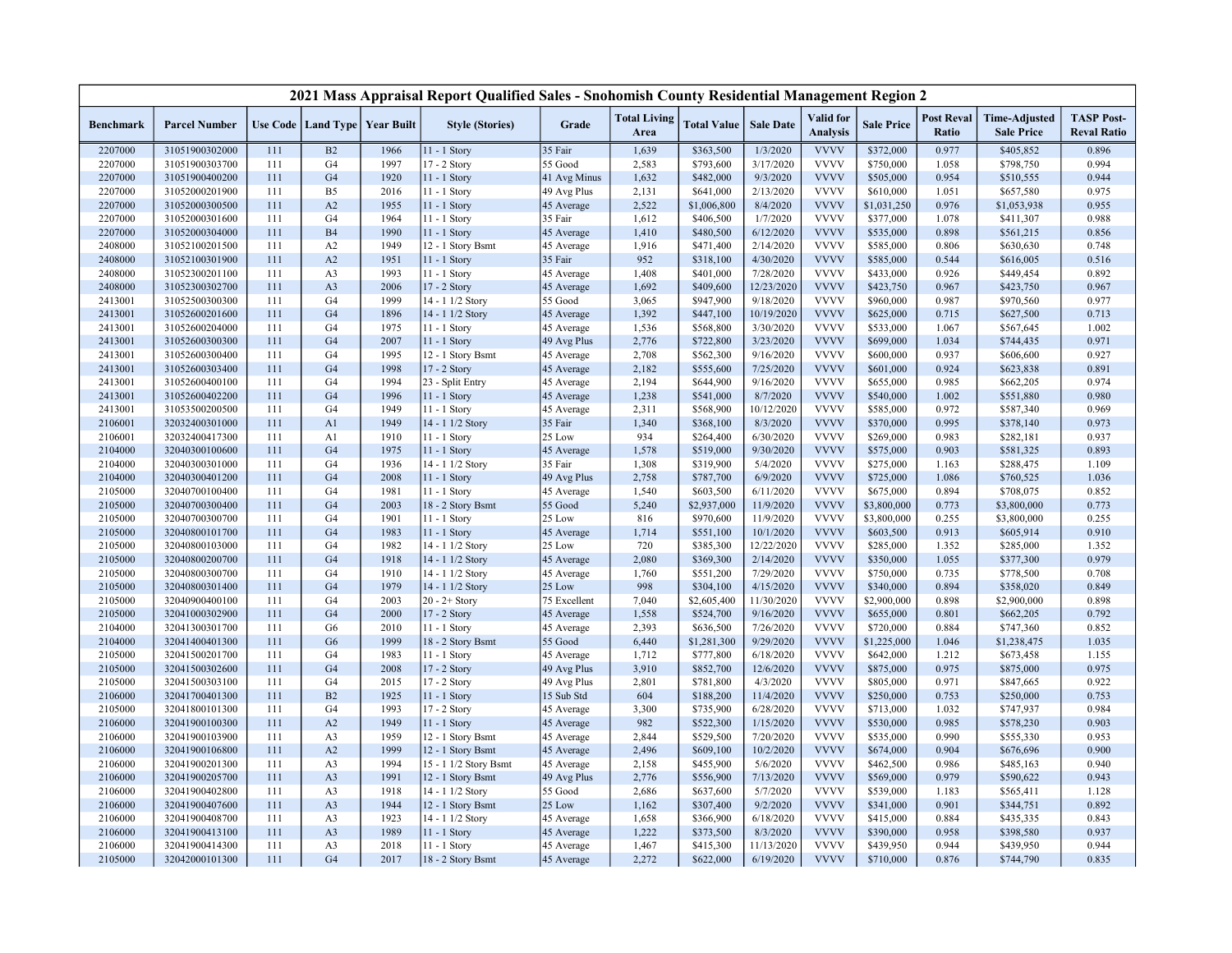|                    |                      |     |                                   |      | 2021 Mass Appraisal Report Qualified Sales - Snohomish County Residential Management Region 2 |              |                             |                    |                  |                                     |                   |                            |                                           |                                         |
|--------------------|----------------------|-----|-----------------------------------|------|-----------------------------------------------------------------------------------------------|--------------|-----------------------------|--------------------|------------------|-------------------------------------|-------------------|----------------------------|-------------------------------------------|-----------------------------------------|
| <b>Benchmark</b>   | <b>Parcel Number</b> |     | Use Code   Land Type   Year Built |      | <b>Style (Stories)</b>                                                                        | Grade        | <b>Total Living</b><br>Area | <b>Total Value</b> | <b>Sale Date</b> | <b>Valid</b> for<br><b>Analysis</b> | <b>Sale Price</b> | <b>Post Reval</b><br>Ratio | <b>Time-Adjusted</b><br><b>Sale Price</b> | <b>TASP Post-</b><br><b>Reval Ratio</b> |
| 2106000            | 32042000303100       | 111 | A <sub>3</sub>                    | 2007 | 17 - 2 Story                                                                                  | 45 Average   | 2,294                       | \$447,500          | 12/15/2020       | <b>VVVV</b>                         | \$485,000         | 0.923                      | \$485,000                                 | 0.923                                   |
| 2105000            | 32042000401000       | 111 | B2                                | 1912 | 14 - 1 1/2 Story                                                                              | 35 Fair      | 1,140                       | \$355,300          | 5/4/2020         | <b>VVVV</b>                         | \$400,000         | 0.888                      | \$419,600                                 | 0.847                                   |
| 2106000            | 32042000402000       | 111 | A <sub>3</sub>                    | 2020 | $11 - 1$ Story                                                                                | 45 Average   | 1,803                       | \$437,900          | 6/10/2020        | <b>VVVV</b>                         | \$444,900         | 0.984                      | \$466,700                                 | 0.938                                   |
| 2106000            | 32042000402100       | 111 | A <sub>3</sub>                    | 2020 | 11 - 1 Story                                                                                  | 45 Average   | 2,061                       | \$494,300          | 2/24/2020        | <b>VVVV</b>                         | \$468,805         | 1.054                      | \$505,372                                 | 0.978                                   |
| 2106000            | 32042000402200       | 111 | A <sub>3</sub>                    | 2020 | 11 - 1 Story                                                                                  | 45 Average   | 2,061                       | \$483,000          | 2/24/2020        | <b>VVVV</b>                         | \$470,900         | 1.026                      | \$507,630                                 | 0.951                                   |
| 2106000            | 32042000402300       | 111 | A <sub>3</sub>                    | 2020 | 11 - 1 Story                                                                                  | 45 Average   | 1,468                       | \$398,500          | 5/19/2020        | <b>VVVV</b>                         | \$423,510         | 0.941                      | \$444,262                                 | 0.897                                   |
| 2106000            | 32042000402400       | 111 | A <sub>3</sub>                    | 2020 | 11 - 1 Story                                                                                  | 45 Average   | 1,573                       | \$409,400          | 6/1/2020         | <b>VVVV</b>                         | \$431,325         | 0.949                      | \$452,460                                 | 0.905                                   |
| 2106000            | 32042000402500       | 111 | A <sub>3</sub>                    | 2020 | 11 - 1 Story                                                                                  | 45 Average   | 2,061                       | \$482,000          | 6/10/2020        | <b>VVVV</b>                         | \$459,900         | 1.048                      | \$482,435                                 | 0.999                                   |
| 2106000            | 32042000402600       | 111 | A <sub>3</sub>                    | 2020 | 17 - 2 Story                                                                                  | 45 Average   | 2,525                       | \$481,700          | 6/26/2020        | <b>VVVV</b>                         | \$464,900         | 1.036                      | \$487,680                                 | 0.988                                   |
| 2106000            | 32042000402700       | 111 | A <sub>3</sub>                    | 2020 | 17 - 2 Story                                                                                  | 45 Average   | 2,841                       | \$527,200          | 4/2/2020         | <b>VVVV</b>                         | \$519,900         | 1.014                      | \$547,455                                 | 0.963                                   |
| 2106000            | 32042000402800       | 111 | A <sub>3</sub>                    | 2020 | 11 - 1 Story                                                                                  | 45 Average   | 1,803                       | \$438,900          | 5/26/2020        | <b>VVVV</b>                         | \$444,900         | 0.987                      | \$466,700                                 | 0.940                                   |
| 2105000            | 32042100101800       | 111 | G <sub>4</sub>                    | 1916 | 14 - 1 1/2 Story                                                                              | 45 Average   | 1,584                       | \$503,300          | 5/19/2020        | <b>VVVV</b>                         | \$550,000         | 0.915                      | \$576,950                                 | 0.872                                   |
| 2105000            | 32042100300200       | 111 | G <sub>4</sub>                    | 1910 | 14 - 1 1/2 Story                                                                              | 25 Low       | 1,072                       | \$377,500          | 8/12/2020        | <b>VVVV</b>                         | \$405,000         | 0.932                      | \$413,910                                 | 0.912                                   |
| 2105000            | 32042100302600       | 111 | G <sub>4</sub>                    | 1963 | 12 - 1 Story Bsmt                                                                             | 45 Average   | 3,415                       | \$705,000          | 7/26/2020        | <b>VVVV</b>                         | \$721,000         | 0.978                      | \$748,398                                 | 0.942                                   |
| 2105000            | 32042200201700       | 111 | G <sub>4</sub>                    | 1920 | 17 - 2 Story                                                                                  | 35 Fair      | 1,276                       | \$448,700          | 7/30/2020        | <b>VVVV</b>                         | \$1,550,000       | 0.289                      | \$1,608,900                               | 0.279                                   |
| 2105000            | 32042200202000       | 111 | G <sub>4</sub>                    | 2005 | 17 - 2 Story                                                                                  | 55 Good      | 4,375                       | \$917,700          | 8/6/2020         | <b>VVVV</b>                         | \$950,000         | 0.966                      | \$970,900                                 | 0.945                                   |
| 2104000            | 32042300100100       | 111 | G <sub>4</sub>                    | 1922 | 15 - 1 1/2 Story Bsmt                                                                         | 25 Low       | 1,128                       | \$387,900          | 10/20/2020       | <b>VVVV</b>                         | \$480,000         | 0.808                      | \$481,920                                 | 0.805                                   |
| 2104000            | 32042400101100       | 111 | G <sub>4</sub>                    | 2017 | 17 - 2 Story                                                                                  | 49 Avg Plus  | 2,422                       | \$626,000          | 9/30/2020        | <b>VVVV</b>                         | \$658,000         | 0.951                      | \$665,238                                 | 0.941                                   |
| 2104000            | 32042400103100       | 111 | G <sub>4</sub>                    | 2017 | 11 - 1 Story                                                                                  | 49 Avg Plus  | 2,218                       | \$664,000          | 5/18/2020        | <b>VVVV</b>                         | \$637,100         | 1.042                      | \$668,318                                 | 0.994                                   |
| 2105000            | 32042500200900       | 111 | G <sub>4</sub>                    | 1938 | 15 - 1 1/2 Story Bsmt                                                                         | 45 Average   | 1,525                       | \$935,300          | 11/6/2020        | <b>VVVV</b>                         | \$1,080,000       | 0.866                      | \$1,080,000                               | 0.866                                   |
| 2105000            | 32042500202100       | 111 | G <sub>4</sub>                    | 2010 | 17 - 2 Story                                                                                  | 45 Average   | 1,729                       | \$482,900          | 12/11/2020       | <b>VVVV</b>                         | \$543,000         | 0.889                      | \$543,000                                 | 0.889                                   |
| 2105000            | 32042500202300       | 111 | G <sub>4</sub>                    | 2020 | 17 - 2 Story                                                                                  | 49 Avg Plus  | 2,296                       | \$595,200          | 3/1/2020         | <b>VVVV</b>                         | \$560,000         | 1.063                      | \$596,400                                 | 0.998                                   |
| 2105000            | 32042600300900       | 111 | B2                                | 2011 | 17 - 2 Story                                                                                  | 49 Avg Plus  | 2,107                       | \$552,300          | 5/26/2020        | <b>VVVV</b>                         | \$570,000         | 0.969                      | \$597,930                                 | 0.924                                   |
| 2105000            | 32042600302400       | 111 | <b>B4</b>                         | 1996 | 14 - 1 1/2 Story                                                                              | 41 Avg Minus | 1,296                       | \$539,000          | 9/30/2020        | <b>VVVV</b>                         | \$622,000         | 0.867                      | \$628,842                                 | 0.857                                   |
| 2105000            | 32042700203500       | 111 | <b>B4</b>                         | 2009 | 11 - 1 Story                                                                                  | 49 Avg Plus  | 1,863                       | \$570,000          | 8/5/2020         | <b>VVVV</b>                         | \$585,000         | 0.974                      | \$597,870                                 | 0.953                                   |
| 2105000            | 32042800101500       | 111 | G <sub>4</sub>                    | 1998 | 24 - Tri Level                                                                                | 49 Avg Plus  | 3,024                       | \$776,000          | 3/23/2020        | <b>VVVV</b>                         | \$699,999         | 1.109                      | \$745,499                                 | 1.041                                   |
| 2105000            | 32042800200100       | 111 | G <sub>4</sub>                    | 1996 | 17 - 2 Story                                                                                  | 49 Avg Plus  | 2,962                       | \$688,300          | 7/16/2020        | <b>VVVV</b>                         | \$677,500         | 1.016                      | \$703,245                                 | 0.979                                   |
| 2106000            | 32042900201700       | 111 | B2                                | 1969 | 11 - 1 Story                                                                                  | 35 Fair      | 672                         | \$250,500          | 1/27/2020        | <b>VVVV</b>                         | \$300,000         | 0.835                      | \$327,300                                 | 0.765                                   |
| 2106000            | 32043000104300       | 111 | A <sub>3</sub>                    | 2008 | $17 - 2$ Story                                                                                | 45 Average   | 1,745                       | \$417,100          | 7/16/2020        | <b>VVVV</b>                         | \$460,000         | 0.907                      | \$477,480                                 | 0.874                                   |
| 2106000            | 32043000104600       | 111 | A <sub>3</sub>                    | 2008 | $11 - 1$ Story                                                                                | 45 Average   | 1,548                       | \$424,400          | 2/20/2020        | <b>VVVV</b>                         | \$426,000         | 0.996                      | \$459,228                                 | 0.924                                   |
| 2105000            | 32043600201600       | 111 | G <sub>4</sub>                    | 2015 | 11 - 1 Story                                                                                  | 41 Avg Minus | 1,982                       | \$571,600          | 5/4/2020         | <b>VVVV</b>                         | \$600,000         | 0.953                      | \$629,400                                 | 0.908                                   |
| 2105000            | 32043600401900       | 111 | G <sub>4</sub>                    | 2004 | $11 - 1$ Story                                                                                | 49 Avg Plus  | 2,338                       | \$666,500          | 5/13/2020        | <b>VVVV</b>                         | \$640,000         | 1.041                      | \$671,360                                 | 0.993                                   |
| 2104000            | 32050400200600       | 111 | G <sub>4</sub>                    | 1993 | 18 - 2 Story Bsmt                                                                             | 49 Avg Plus  | 2,788                       | \$630,600          | 8/13/2020        | <b>VVVV</b>                         | \$687,000         | 0.918                      | \$702,114                                 | 0.898                                   |
| 2104000            | 32050400201900       | 111 | G <sub>4</sub>                    | 1992 | 18 - 2 Story Bsmt                                                                             | 45 Average   | 2,380                       | \$577,500          | 10/9/2020        | <b>VVVV</b>                         | \$602,200         | 0.959                      | \$604,609                                 | 0.955                                   |
| 2104000            | 32050900202500       | 111 | G <sub>4</sub>                    | 2007 | 11 - 1 Story                                                                                  | 49 Avg Plus  | 2,267                       | \$669,200          | 10/26/2020       | <b>VVVV</b>                         | \$675,000         | 0.991                      | \$677,700                                 | 0.987                                   |
| 2104000            | 32050900203400       | 111 | G <sub>4</sub>                    | 1999 | 11 - 1 Story                                                                                  | 45 Average   | 1,572                       | \$508,800          | 7/13/2020        | <b>VVVV</b>                         | \$525,500         | 0.968                      | \$545,469                                 | 0.933                                   |
| 2601000            | 32051200300600       | 111 | G <sub>4</sub>                    | 1997 | 14 - 1 1/2 Story                                                                              | 45 Average   | 1,176                       | \$483,400          | 10/15/2020       | <b>VVVV</b>                         | \$600,000         | 0.806                      | \$602,400                                 | 0.802                                   |
|                    | 32051400200700       | 111 | G <sub>4</sub>                    | 1978 | 12 - 1 Story Bsmt                                                                             | 35 Fair      | 3,000                       | \$595,600          | 8/20/2020        | <b>VVVV</b>                         | \$612,500         | 0.972                      | \$625,975                                 | 0.951                                   |
| 2601000<br>2601000 | 32051400301300       | 111 | G4                                | 1972 | 12 - 1 Story Bsmt                                                                             | 35 Fair      | 2,072                       | \$472,300          | 10/7/2020        | <b>VVVV</b>                         | \$529,950         | 0.891                      | \$532,070                                 | 0.888                                   |
| 2601000            | 32051400301400       | 111 | G <sub>4</sub>                    | 1970 | 11 - 1 Story                                                                                  | 35 Fair      | 1,344                       | \$363,800          | 8/3/2020         | <b>VVVV</b>                         | \$378,000         | 0.962                      | \$386,316                                 | 0.942                                   |
| 2601000            | 32051400400200       | 111 | G <sub>4</sub>                    | 1934 | 15 - 1 1/2 Story Bsmt                                                                         | 35 Fair      | 1,360                       | \$459,000          | 4/14/2020        | <b>VVVV</b>                         | \$475,000         | 0.966                      | \$500,175                                 | 0.918                                   |
| 2104000            | 32051500401000       | 111 | G <sub>4</sub>                    | 2006 | 17 - 2 Story                                                                                  | 49 Avg Plus  | 3,606                       | \$748,100          | 2/6/2020         | <b>VVVV</b>                         | \$649,950         | 1.151                      | \$700,646                                 | 1.068                                   |
| 2104000            | 32051600400100       | 111 | G <sub>4</sub>                    | 1910 | $11 - 1$ Story                                                                                | 35 Fair      | 1,451                       | \$411,900          | 6/2/2020         | <b>VVVV</b>                         | \$600,000         | 0.687                      | \$629,400                                 | 0.654                                   |
|                    |                      | 111 | G <sub>4</sub>                    | 1991 | 17 - 2 Story                                                                                  | 55 Good      | 2,873                       |                    |                  | <b>VVVV</b>                         |                   | 1.184                      |                                           |                                         |
| 2104000            | 32051800401800       | 111 | G <sub>4</sub>                    |      |                                                                                               |              |                             | \$817,000          | 1/6/2020         | <b>VVVV</b>                         | \$690,000         |                            | \$752,790                                 | 1.085                                   |
| 2104000            | 32051900402500       |     |                                   | 1912 | 15 - 1 1/2 Story Bsmt                                                                         | 55 Good      | 2,752                       | \$877,800          | 7/26/2020        | <b>VVVV</b>                         | \$985,000         | 0.891                      | \$1,022,430                               | 0.859                                   |
| 2104000            | 32052000400100       | 111 | G <sub>4</sub>                    | 2004 | 11 - 1 Story                                                                                  | 41 Avg Minus | 1,704                       | \$546,300          | 12/4/2020        |                                     | \$630,000         | 0.867                      | \$630,000                                 | 0.867                                   |
| 2104000            | 32052000401700       | 111 | G <sub>4</sub>                    | 1988 | 17 - 2 Story                                                                                  | 49 Avg Plus  | 1,799                       | \$562,300          | 2/21/2020        | <b>VVVV</b><br><b>VVVV</b>          | \$421,000         | 1.336                      | \$453,838                                 | 1.239                                   |
| 2104000            | 32052200100900       | 111 | G <sub>4</sub>                    | 1987 | 14 - 1 1/2 Story                                                                              | 45 Average   | 2,464                       | \$708,000          | 6/16/2020        |                                     | \$760,000         | 0.932                      | \$797,240                                 | 0.888                                   |
| 2104000            | 32052200302900       | 111 | G <sub>4</sub>                    | 1970 | 24 - Tri Level                                                                                | 35 Fair      | 1,433                       | \$457,100          | 1/16/2020        | <b>VVVV</b><br><b>VVVV</b>          | \$455,000         | 1.005                      | \$496,405                                 | 0.921                                   |
| 2104000            | 32052200303500       | 111 | G <sub>4</sub>                    | 1986 | 23 - Split Entry                                                                              | 45 Average   | 2,256                       | \$453,500          | 10/20/2020       |                                     | \$530,000         | 0.856                      | \$532,120                                 | 0.852                                   |
| 2104000            | 32052200303900       | 111 | G <sub>4</sub>                    | 1993 | 11 - 1 Story                                                                                  | 41 Avg Minus | 1,736                       | \$519,500          | 9/1/2020         | <b>VVVV</b>                         | \$620,000         | 0.838                      | \$626,820                                 | 0.829                                   |
| 2104000            | 32052200401300       | 111 | G <sub>4</sub>                    | 1976 | $11 - 1$ Story                                                                                | 35 Fair      | 2,012                       | \$478,100          | 12/4/2020        | <b>VVVV</b>                         | \$645,000         | 0.741                      | \$645,000                                 | 0.741                                   |
| 2601000            | 32052300300800       | 111 | G <sub>4</sub>                    | 1991 | 11 - 1 Story                                                                                  | 49 Avg Plus  | 2,084                       | \$615,100          | 10/28/2020       | <b>VVVV</b>                         | \$700,000         | 0.879                      | \$702,800                                 | 0.875                                   |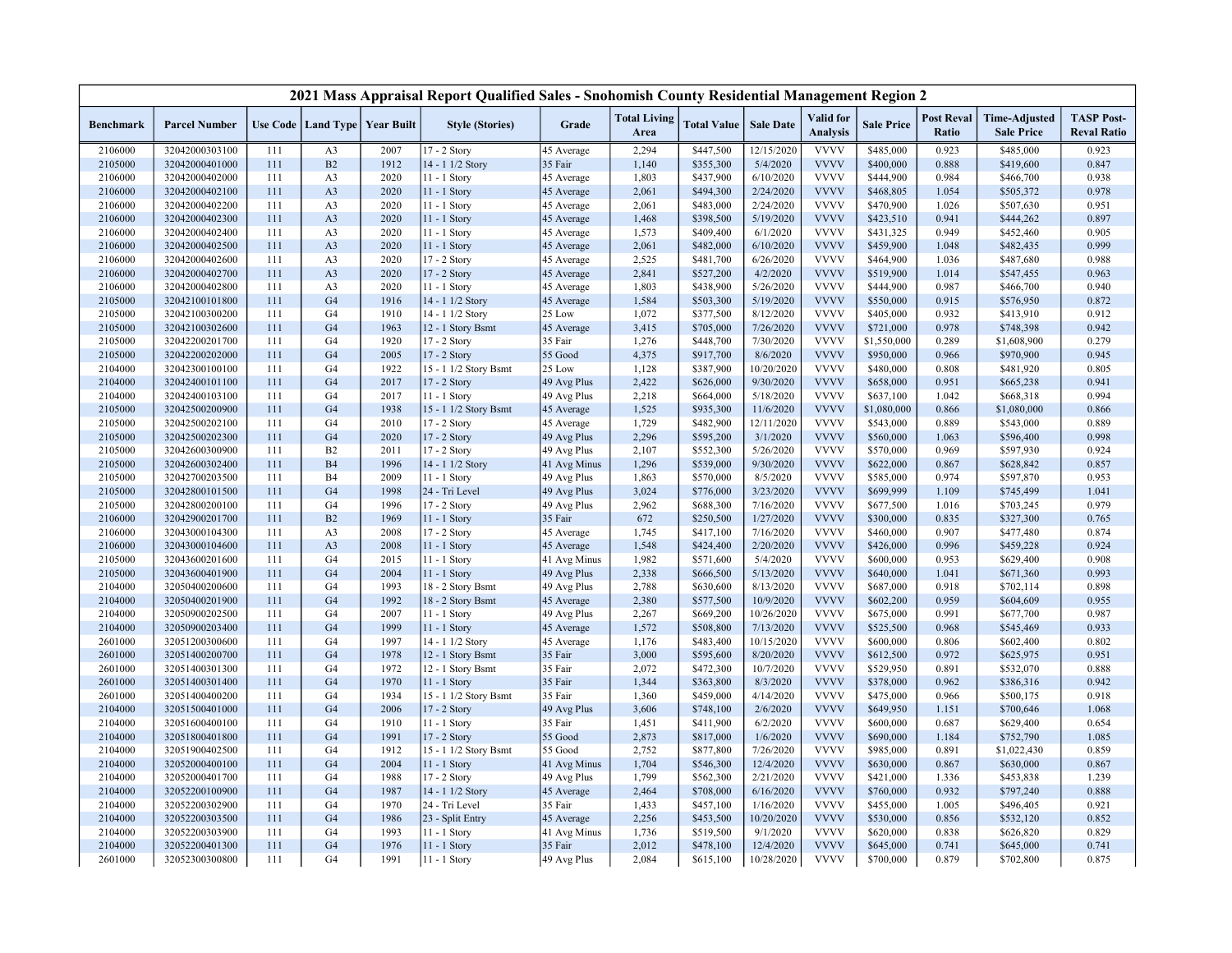|                    |                                  |            |                                   |              | 2021 Mass Appraisal Report Qualified Sales - Snohomish County Residential Management Region 2 |                        |                             |                          |                        |                                     |                        |                            |                                           |                                         |
|--------------------|----------------------------------|------------|-----------------------------------|--------------|-----------------------------------------------------------------------------------------------|------------------------|-----------------------------|--------------------------|------------------------|-------------------------------------|------------------------|----------------------------|-------------------------------------------|-----------------------------------------|
| <b>Benchmark</b>   | <b>Parcel Number</b>             |            | Use Code   Land Type   Year Built |              | <b>Style (Stories)</b>                                                                        | Grade                  | <b>Total Living</b><br>Area | <b>Total Value</b>       | <b>Sale Date</b>       | <b>Valid</b> for<br><b>Analysis</b> | <b>Sale Price</b>      | <b>Post Reval</b><br>Ratio | <b>Time-Adjusted</b><br><b>Sale Price</b> | <b>TASP Post-</b><br><b>Reval Ratio</b> |
| 2104000            | 32052600300700                   | 111        | G <sub>4</sub>                    | 1981         | 12 - 1 Story Bsmt                                                                             | 45 Average             | 2,514                       | \$628,500                | 6/5/2020               | <b>VVVV</b>                         | \$675,000              | 0.931                      | \$708,075                                 | 0.888                                   |
| 2104000            | 32052700400500                   | 111        | B2                                | 2008         | 11 - 1 Story                                                                                  | 55 Good                | 2,332                       | \$717,300                | 1/16/2020              | <b>VVVV</b>                         | \$700,000              | 1.025                      | \$763,700                                 | 0.939                                   |
| 2104000            | 32052700401000                   | 111        | G <sub>4</sub>                    | 1966         | 12 - 1 Story Bsmt                                                                             | 35 Fair                | 2,080                       | \$512,600                | 10/29/2020             | <b>VVVV</b>                         | \$455,900              | 1.124                      | \$457,724                                 | 1.120                                   |
| 2104000            | 32052800300100                   | 111        | G <sub>4</sub>                    | 1984         | 14 - 1 1/2 Story                                                                              | 45 Average             | 1,920                       | \$522,400                | 9/22/2020              | <b>VVVV</b>                         | \$610,000              | 0.856                      | \$616,710                                 | 0.847                                   |
| 2104000            | 32052900103600                   | 111        | G <sub>4</sub>                    | 2009         | 14 - 1 1/2 Story                                                                              | 45 Average             | 2,332                       | \$628,800                | 10/8/2020              | <b>VVVV</b>                         | \$750,000              | 0.838                      | \$753,000                                 | 0.835                                   |
| 2104000            | 32052900300300                   | 111        | G4                                | 1969         | 12 - 1 Story Bsmt                                                                             | 45 Average             | 1,286                       | \$357,300                | 3/10/2020              | <b>VVVV</b>                         | \$345,000              | 1.036                      | \$367,425                                 | 0.972                                   |
| 2104000            | 32052900400800                   | 111        | G <sub>4</sub>                    | 1981         | 11 - 1 Story                                                                                  | 45 Average             | 1,134                       | \$433,200                | 7/23/2020              | <b>VVVV</b>                         | \$475,000              | 0.912                      | \$493,050                                 | 0.879                                   |
| 2104000            | 32053000200600                   | 111        | G <sub>4</sub>                    | 1987         | 12 - 1 Story Bsmt                                                                             | 45 Average             | 2,757                       | \$564,200                | 3/10/2020              | <b>VVVV</b>                         | \$612,000              | 0.922                      | \$651,780                                 | 0.866                                   |
| 2104000            | 32053000400700                   | 111        | G <sub>4</sub>                    | 2007         | 17 - 2 Story                                                                                  | 55 Good                | 3,032                       | \$753,600                | 6/2/2020               | <b>VVVV</b>                         | \$669,875              | 1.125                      | \$702,699                                 | 1.072                                   |
| 2104000            | 32053200203300                   | 111        | G <sub>4</sub>                    | 1994         | 11 - 1 Story                                                                                  | 45 Average             | 2,038                       | \$527,300                | 7/2/2020               | <b>VVVV</b>                         | \$500,000              | 1.055                      | \$519,000                                 | 1.016                                   |
| 2104000            | 32053200205300                   | 111        | G <sub>4</sub>                    | 1997         | 11 - 1 Story                                                                                  | 49 Avg Plus            | 2,306                       | \$683,400                | 5/12/2020              | <b>VVVV</b>                         | \$702,000              | 0.974                      | \$736,398                                 | 0.928                                   |
| 2104000            | 32053200304500                   | 111        | G <sub>4</sub>                    | 1996         | 11 - 1 Story                                                                                  | 49 Avg Plus            | 1,878                       | \$593,700                | 7/22/2020              | <b>VVVV</b>                         | \$585,000              | 1.015                      | \$607,230                                 | 0.978                                   |
| 2104000            | 32053300104200                   | 111        | G <sub>4</sub>                    | 2000         | 17 - 2 Story                                                                                  | 49 Avg Plus            | 2,721                       | \$656,600                | 7/28/2020              | <b>VVVV</b>                         | \$666,999              | 0.984                      | \$692,345                                 | 0.948                                   |
| 2104000            | 32053300203600                   | 111        | G <sub>4</sub>                    | 2005         | 11 - 1 Story                                                                                  | 45 Average             | 2,290                       | \$585,900                | 6/12/2020              | <b>VVVV</b>                         | \$530,000              | 1.105                      | \$555,970                                 | 1.054                                   |
| 2104000            | 32053300301500                   | 111        | G <sub>4</sub>                    | 2007         | $17 - 2$ Story                                                                                | 49 Avg Plus            | 3,778                       | \$958,900                | 5/28/2020              | <b>VVVV</b>                         | \$875,000              | 1.096                      | \$917,875                                 | 1.045                                   |
| 2104000            | 32053300400400                   | 111        | G <sub>4</sub>                    | 2007         | 17 - 2 Story                                                                                  | 49 Avg Plus            | 2,733                       | \$682,500                | 9/8/2020               | <b>VVVV</b>                         | \$690,000              | 0.989                      | \$697,590                                 | 0.978                                   |
| 2104000            | 32053400200700                   | 111        | G <sub>4</sub>                    | 1995         | 17 - 2 Story                                                                                  | 49 Avg Plus            | 1,948                       | \$639,200                | 10/5/2020              | <b>VVVV</b>                         | \$750,000              | 0.852                      | \$753,000                                 | 0.849                                   |
| 2601000            | 32061700100800                   | 111        | G <sub>4</sub>                    | 1998         | 11 - 1 Story                                                                                  | 41 Avg Minus           | 1,216                       | \$418,800                | 6/19/2020              | <b>VVVV</b>                         | \$424,000              | 0.988                      | \$444,776                                 | 0.942                                   |
| 2601000            | 32061700100900                   | 111        | G <sub>4</sub>                    | 1994         | 11 - 1 Story                                                                                  | 45 Average             | 1,078                       | \$438,800                | 9/4/2020               | <b>VVVV</b>                         | \$497,000              | 0.883                      | \$502,467                                 | 0.873                                   |
| 2207001            | 00394405002600                   | 112        | U <sub>5</sub>                    | 1969         | 11 - 1 Story                                                                                  | 35 Fair                | 1,524                       | \$834,100                | 8/21/2020              | <b>VVVV</b>                         | \$780,000              | 1.069                      | \$797,160                                 | 1.046                                   |
| 2207896            | 00394511100200                   | 112        | L9                                | 2006         | 12 - 1 Story Bsmt                                                                             | 75 Excellent           | 5,847                       | \$2,892,300              | 8/31/2020              | <b>VVVV</b>                         | \$1,999,999            | 1.446                      | \$2,043,999                               | 1.415                                   |
| 2408001            | 00411600301400                   | 112        | A2                                | 1922         | $11 - 1$ Story                                                                                | 25 Low                 | 888                         | \$316,100                | 6/24/2020              | <b>VVVV</b>                         | \$356,500              | 0.887                      | \$373,969                                 | 0.845                                   |
| 2418000            | 00440000601500                   | 112        | U7                                | 1945         | $11 - 1$ Story                                                                                | 25 Low                 | 376                         | \$234,100                | 10/8/2020              | <b>VVVV</b>                         | \$275,000              | 0.851                      | \$276,100                                 | 0.848                                   |
| 2616000            | 00533400004600                   | 112        | <b>B4</b>                         | 1926         | $11 - 1$ Story                                                                                | 35 Fair                | 1,084                       | \$601,900                | 6/18/2020              | <b>VVVV</b>                         | \$559,000              | 1.077                      | \$586,391                                 | 1.026                                   |
| 2314000            | 00547700000302                   | 112        | <b>B4</b>                         | 1997         | 11 - 1 Story                                                                                  | 41 Avg Minus           | 1,380                       | \$479,100                | 3/3/2020               | <b>VVVV</b><br><b>VVVV</b>          | \$529,950              | 0.904                      | \$564,397                                 | 0.849                                   |
| 2307000            | 01040500003600                   | 112        | B <sub>6</sub>                    | 2011         | 17 - 2 Story                                                                                  | 55 Good                | 3,144                       | \$834,600                | 4/9/2020               | <b>VVVV</b>                         | \$899,950              | 0.927                      | \$947,647                                 | 0.881                                   |
| 2616000            | 29060800301700                   | 112        | A <sub>3</sub><br>G <sub>4</sub>  | 1908         | 12 - 1 Story Bsmt                                                                             | 35 Fair                | 1,468                       | \$524,100                | 9/14/2020              | <b>VVVV</b>                         | \$575,000              | 0.911                      | \$581,325                                 | 0.902                                   |
| 2413001<br>2207000 | 30050200100400<br>31040300300400 | 112<br>112 | G <sub>4</sub>                    | 1996<br>1932 | 17 - 2 Story<br>11 - 1 Story                                                                  | 49 Avg Plus<br>35 Fair | 2,831<br>1,940              | \$1,209,800<br>\$532,900 | 10/9/2020<br>6/23/2020 | <b>VVVV</b>                         | \$724,711<br>\$655,000 | 1.669<br>0.814             | \$727,610<br>\$687,095                    | 1.663<br>0.776                          |
| 2207000            | 31051800400700                   | 112        | G <sub>4</sub>                    | 1941         | 12 - 1 Story Bsmt                                                                             | 35 Fair                | 1,092                       | \$711,200                | 12/29/2020             | <b>VVVV</b>                         | \$1,050,000            | 0.677                      | \$1,050,000                               | 0.677                                   |
| 2601000            | 32052300301300                   | 112        | G <sub>4</sub>                    | 2008         | 12 - 1 Story Bsmt                                                                             | 49 Avg Plus            | 3,448                       | \$811,800                | 6/25/2020              | <b>VVVV</b>                         | \$800,000              | 1.015                      | \$839,200                                 | 0.967                                   |
| 2314013            | 00600200001401                   | 113        | U3                                | 1941         | 11 - 1 Story                                                                                  | 25 Low                 | 640                         | \$497,000                | 8/19/2020              | <b>VVVV</b>                         | \$496,000              | 1.002                      | \$506,912                                 | 0.980                                   |
| 2408001            | 00461801101702                   | 116        | C6                                | 2009         | 18 - 2 Story Bsmt                                                                             | 41 Avg Minus           | 2,171                       | \$372,300                | 11/4/2020              | <b>VVVV</b>                         | \$408,000              | 0.913                      | \$408,000                                 | 0.912                                   |
| 2616000            | 00708700000800                   | 116        | C6                                | 1982         | 11 - 1 Story                                                                                  | 35 Fair                | 872                         | \$280,800                | 3/27/2020              | <b>VVVV</b>                         | \$289,950              | 0.968                      | \$308,797                                 | 0.909                                   |
| 2616000            | 00708700004100                   | 116        | C6                                | 1982         | 17 - 2 Story                                                                                  | 35 Fair                | 1,082                       | \$277,000                | 11/23/2020             | <b>VVVV</b>                         | \$295,000              | 0.939                      | \$295,000                                 | 0.939                                   |
| 2413000            | 00719900001800                   | 116        | C6                                | 1984         | 11 - 1 Story                                                                                  | 41 Avg Minus           | 1,020                       | \$250,400                | 12/21/2020             | <b>VVVV</b>                         | \$275,000              | 0.911                      | \$275,000                                 | 0.911                                   |
| 2413000            | 00719900002400                   | 116        | C6                                | 1983         | 11 - 1 Story                                                                                  | 35 Fair                | 1,056                       | \$299,400                | 8/28/2020              | <b>VVVV</b>                         | \$350,000              | 0.855                      | \$357,700                                 | 0.837                                   |
| 2408000            | 00805600001300                   | 116        | C <sub>6</sub>                    | 1994         | 17 - 2 Story                                                                                  | 41 Avg Minus           | 1,362                       | \$302,400                | 1/7/2020               | <b>VVVV</b>                         | \$302,500              | 1.000                      | \$330,028                                 | 0.916                                   |
| 2408000            | 00805600001500                   | 116        | C6                                | 1993         | 17 - 2 Story                                                                                  | 41 Avg Minus           | 1,362                       | \$302,400                | 10/28/2020             | <b>VVVV</b>                         | \$360,000              | 0.840                      | \$361,440                                 | 0.837                                   |
| 2408000            | 00805600001900                   | 116        | C <sub>6</sub>                    | 1994         | $17 - 2$ Story                                                                                | 41 Avg Minus           | 1,372                       | \$299,700                | 8/11/2020              | <b>VVVV</b>                         | \$335,000              | 0.895                      | \$342,370                                 | 0.875                                   |
| 2106000            | 00838100001602                   | 116        | C6                                | 2001         | 17 - 2 Story                                                                                  | 45 Average             | 1,798                       | \$327,100                | 12/7/2020              | <b>VVVV</b>                         | \$393,000              | 0.832                      | \$393,000                                 | 0.832                                   |
| 2616000            | 00863400001500                   | 116        | C6                                | 1998         | 11 - 1 Story                                                                                  | 41 Avg Minus           | 1,148                       | \$349,400                | 6/18/2020              | <b>VVVV</b>                         | \$340,000              | 1.028                      | \$356,660                                 | 0.980                                   |
| 2616000            | 00863800001500                   | 116        | C6                                | 1997         | 17 - 2 Story                                                                                  | 45 Average             | 1,313                       | \$368,400                | 10/20/2020             | <b>VVVV</b>                         | \$395,000              | 0.933                      | \$396,580                                 | 0.929                                   |
| 2616000            | 00863800001900                   | 116        | C <sub>6</sub>                    | 1997         | 17 - 2 Story                                                                                  | 45 Average             | 1,313                       | \$365,800                | 1/31/2020              | <b>VVVV</b>                         | \$360,000              | 1.016                      | \$392,760                                 | 0.931                                   |
| 2616000            | 00863800002000                   | 116        | C6                                | 1997         | $17 - 2$ Story                                                                                | 45 Average             | 1,330                       | \$367,000                | 4/15/2020              | <b>VVVV</b>                         | \$370,000              | 0.992                      | \$389,610                                 | 0.942                                   |
| 2408000            | 00874400004100                   | 116        | C6                                | 2000         | 17 - 2 Story                                                                                  | 45 Average             | 1,266                       | \$310,400                | 4/14/2020              | <b>VVVV</b>                         | \$334,500              | 0.928                      | \$352,229                                 | 0.881                                   |
| 2408000            | 00874400004800                   | 116        | C6                                | 2000         | 17 - 2 Story                                                                                  | 45 Average             | 1,610                       | \$379,400                | 8/12/2020              | <b>VVVV</b>                         | \$385,000              | 0.985                      | \$393,470                                 | 0.964                                   |
| 2408000            | 00874400007800                   | 116        | C <sub>6</sub>                    | 1999         | 17 - 2 Story                                                                                  | 45 Average             | 1,592                       | \$399,200                | 12/28/2020             | <b>VVVV</b>                         | \$395,000              | 1.011                      | \$395,000                                 | 1.011                                   |
| 2408000            | 00874400009000                   | 116        | C6                                | 1998         | 17 - 2 Story                                                                                  | 45 Average             | 1,531                       | \$392,700                | 4/9/2020               | <b>VVVV</b>                         | \$356,000              | 1.103                      | \$374,868                                 | 1.048                                   |
| 2408000            | 00874400009900                   | 116        | C <sub>6</sub>                    | 1998         | 17 - 2 Story                                                                                  | 45 Average             | 1,549                       | \$380,200                | 7/2/2020               | <b>VVVV</b>                         | \$380,000              | 1.001                      | \$394,440                                 | 0.964                                   |
| 2408000            | 00874400010000                   | 116        | C6                                | 1998         | 17 - 2 Story                                                                                  | 45 Average             | 1,610                       | \$387,700                | 6/13/2020              | <b>VVVV</b>                         | \$368,000              | 1.054                      | \$386,032                                 | 1.004                                   |
| 2408000            | 00874400010200                   | 116        | C6                                | 1998         | 17 - 2 Story                                                                                  | 45 Average             | 1,547                       | \$380,300                | 6/23/2020              | <b>VVVV</b>                         | \$350,000              | 1.087                      | \$367,150                                 | 1.036                                   |
| 2408000            | 00874400011000                   | 116        | C6                                | 1998         | 17 - 2 Story                                                                                  | 45 Average             | 1,549                       | \$375,400                | 2/13/2020              | <b>VVVV</b>                         | \$363,000              | 1.034                      | \$391,314                                 | 0.959                                   |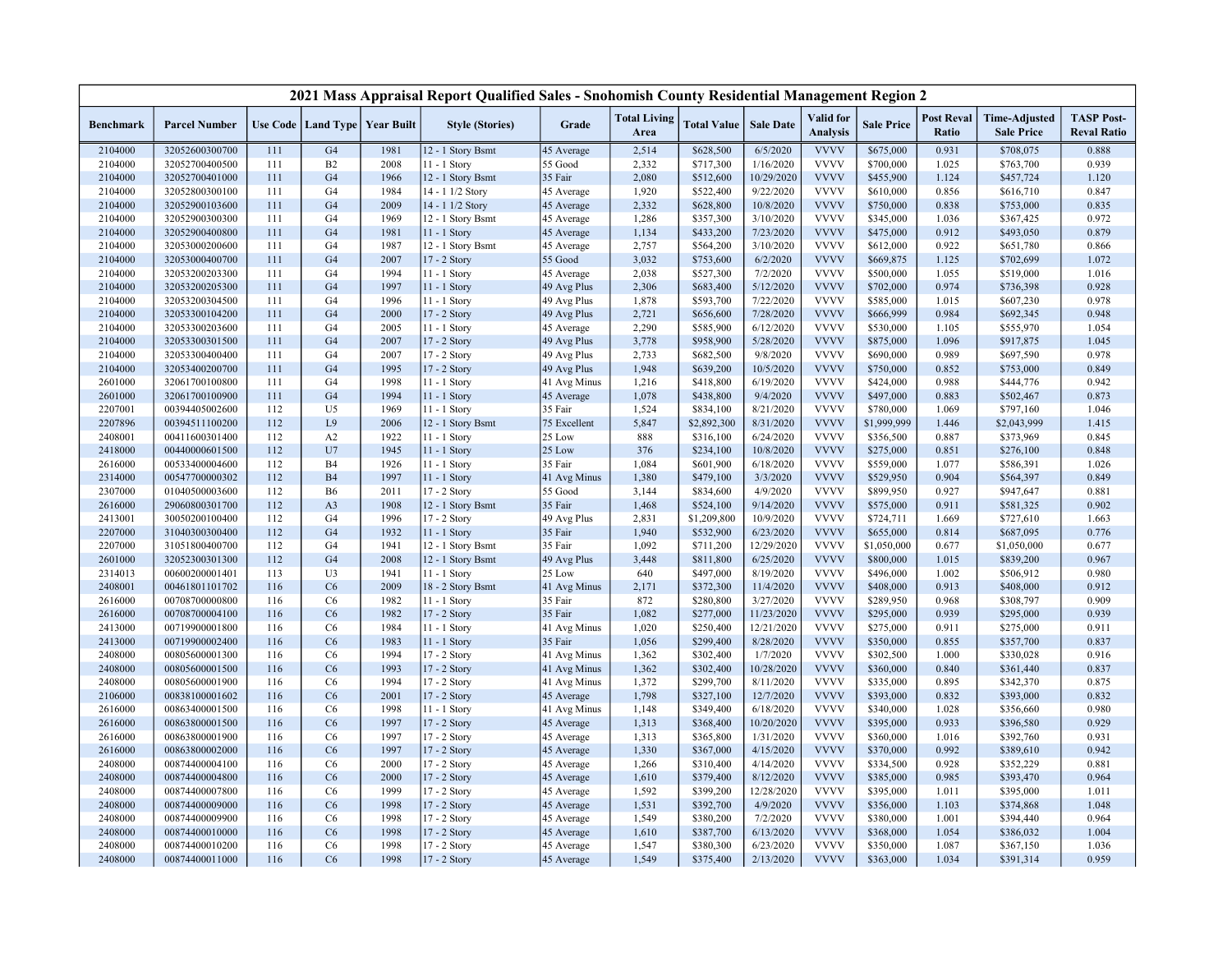|                  |                      |     |                                   |      | 2021 Mass Appraisal Report Qualified Sales - Snohomish County Residential Management Region 2 |              |                             |                    |                  |                                     |                   |                            |                                           |                                         |
|------------------|----------------------|-----|-----------------------------------|------|-----------------------------------------------------------------------------------------------|--------------|-----------------------------|--------------------|------------------|-------------------------------------|-------------------|----------------------------|-------------------------------------------|-----------------------------------------|
| <b>Benchmark</b> | <b>Parcel Number</b> |     | Use Code   Land Type   Year Built |      | <b>Style (Stories)</b>                                                                        | Grade        | <b>Total Living</b><br>Area | <b>Total Value</b> | <b>Sale Date</b> | <b>Valid</b> for<br><b>Analysis</b> | <b>Sale Price</b> | <b>Post Reval</b><br>Ratio | <b>Time-Adjusted</b><br><b>Sale Price</b> | <b>TASP Post-</b><br><b>Reval Ratio</b> |
| 2413000          | 00882800203100       | 116 | C <sub>6</sub>                    | 1999 | 17 - 2 Story                                                                                  | 41 Avg Minus | 1,572                       | \$356,800          | 12/8/2020        | <b>VVVV</b>                         | \$370,000         | 0.964                      | \$370,000                                 | 0.964                                   |
| 2513000          | 00887700001500       | 116 | C6                                | 1999 | 11 - 1 Story                                                                                  | 41 Avg Minus | 667                         | \$273,900          | 11/18/2020       | <b>VVVV</b>                         | \$315,000         | 0.870                      | \$315,000                                 | 0.870                                   |
| 2513000          | 00887700002000       | 116 | C <sub>6</sub>                    | 1999 | $17 - 2$ Story                                                                                | 41 Avg Minus | 1,279                       | \$335,600          | 9/3/2020         | <b>VVVV</b>                         | \$382,000         | 0.879                      | \$386,202                                 | 0.869                                   |
| 2513000          | 00887700002700       | 116 | C6                                | 1999 | 17 - 2 Story                                                                                  | 41 Avg Minus | 1,039                       | \$309,900          | 11/9/2020        | <b>VVVV</b>                         | \$375,000         | 0.826                      | \$375,000                                 | 0.826                                   |
| 2513000          | 00887700003500       | 116 | C <sub>6</sub>                    | 1999 | 17 - 2 Story                                                                                  | 41 Avg Minus | 1,039                       | \$307,900          | 4/11/2020        | <b>VVVV</b>                         | \$337,000         | 0.914                      | \$354,861                                 | 0.868                                   |
| 2513000          | 00887700004100       | 116 | C6                                | 1999 | 17 - 2 Story                                                                                  | 41 Avg Minus | 1,039                       | \$307,900          | 6/24/2020        | <b>VVVV</b>                         | \$349,500         | 0.881                      | \$366,626                                 | 0.840                                   |
| 2513000          | 00887700004300       | 116 | C6                                | 1999 | 17 - 2 Story                                                                                  | 41 Avg Minus | 1,039                       | \$307,900          | 4/6/2020         | <b>VVVV</b>                         | \$325,000         | 0.947                      | \$342,225                                 | 0.900                                   |
| 2513000          | 00887700004900       | 116 | C6                                | 1999 | 17 - 2 Story                                                                                  | 41 Avg Minus | 1,279                       | \$335,800          | 3/10/2020        | <b>VVVV</b>                         | \$350,000         | 0.959                      | \$372,750                                 | 0.901                                   |
| 2513000          | 00887700005400       | 116 | C <sub>6</sub>                    | 1999 | 17 - 2 Story                                                                                  | 41 Avg Minus | 1,039                       | \$307,900          | 4/27/2020        | <b>VVVV</b>                         | \$335,000         | 0.919                      | \$352,755                                 | 0.873                                   |
| 2513000          | 01115100000700       | 116 | C6                                | 2013 | 17 - 2 Story                                                                                  | 41 Avg Minus | 1,406                       | \$352,800          | 12/8/2020        | <b>VVVV</b>                         | \$390,000         | 0.905                      | \$390,000                                 | 0.905                                   |
| 2513000          | 01115100002800       | 116 | C <sub>6</sub>                    | 2012 | 17 - 2 Story                                                                                  | 41 Avg Minus | 1,400                       | \$335,500          | 6/23/2020        | <b>VVVV</b>                         | \$355,000         | 0.945                      | \$372,395                                 | 0.901                                   |
| 2513000          | 01115100003500       | 116 | C6                                | 2011 | 17 - 2 Story                                                                                  | 41 Avg Minus | 1,187                       | \$320,500          | 3/2/2020         | <b>VVVV</b>                         | \$330,000         | 0.971                      | \$351,450                                 | 0.912                                   |
| 2513000          | 01115100003700       | 116 | C <sub>6</sub>                    | 2011 | 17 - 2 Story                                                                                  | 41 Avg Minus | 1,222                       | \$320,400          | 6/27/2020        | <b>VVVV</b>                         | \$350,000         | 0.915                      | \$367,150                                 | 0.873                                   |
| 2513000          | 01115100005600       | 116 | C6                                | 2010 | $17 - 2$ Story                                                                                | 41 Avg Minus | 1,314                       | \$354,200          | 8/5/2020         | <b>VVVV</b>                         | \$366,000         | 0.968                      | \$374,052                                 | 0.947                                   |
| 2513000          | 01115100005700       | 116 | C <sub>6</sub>                    | 2010 | 17 - 2 Story                                                                                  | 41 Avg Minus | 1,399                       | \$358,600          | 8/21/2020        | <b>VVVV</b>                         | \$354,000         | 1.013                      | \$361,788                                 | 0.991                                   |
| 2513000          | 01115100009500       | 116 | C6                                | 2013 | 17 - 2 Story                                                                                  | 41 Avg Minus | 1,314                       | \$348,600          | 4/14/2020        | <b>VVVV</b>                         | \$350,000         | 0.996                      | \$368,550                                 | 0.946                                   |
| 2106000          | 01184100010200       | 116 | C6                                | 2020 | 17 - 2 Story                                                                                  | 45 Average   | 1,593                       | \$345,800          | 9/11/2020        | <b>VVVV</b>                         | \$379,995         | 0.910                      | \$384,175                                 | 0.900                                   |
| 2106000          | 01184100010300       | 116 | C6                                | 2020 | 17 - 2 Story                                                                                  | 45 Average   | 1,593                       | \$345,800          | 12/2/2020        | <b>VVVV</b>                         | \$389,995         | 0.887                      | \$389,995                                 | 0.887                                   |
| 2106000          | 01184100010400       | 116 | C <sub>6</sub>                    | 2020 | 17 - 2 Story                                                                                  | 45 Average   | 1,593                       | \$345,800          | 9/15/2020        | <b>VVVV</b>                         | \$365,340         | 0.947                      | \$369,359                                 | 0.936                                   |
| 2106000          | 01184100010500       | 116 | C6                                | 2020 | 17 - 2 Story                                                                                  | 45 Average   | 1,593                       | \$345,800          | 9/16/2020        | <b>VVVV</b>                         | \$359,995         | 0.961                      | \$363,955                                 | 0.950                                   |
| 2106000          | 01184100010600       | 116 | C <sub>6</sub>                    | 2020 | 17 - 2 Story                                                                                  | 45 Average   | 1,593                       | \$345,800          | 10/16/2020       | <b>VVVV</b>                         | \$365,810         | 0.945                      | \$367,273                                 | 0.942                                   |
| 2106000          | 01184100010700       | 116 | C6                                | 2020 | $17 - 2$ Story                                                                                | 45 Average   | 1,593                       | \$345,800          | 10/16/2020       | <b>VVVV</b>                         | \$380,560         | 0.909                      | \$382,082                                 | 0.905                                   |
| 2106000          | 01184100010800       | 116 | C6                                | 2020 | 17 - 2 Story                                                                                  | 45 Average   | 1,637                       | \$349,200          | 11/13/2020       | <b>VVVV</b>                         | \$369,995         | 0.944                      | \$369,995                                 | 0.944                                   |
| 2106000          | 01184100010900       | 116 | C6                                | 2020 | 17 - 2 Story                                                                                  | 45 Average   | 1,637                       | \$349,200          | 11/10/2020       | <b>VVVV</b>                         | \$369,995         | 0.944                      | \$369,995                                 | 0.944                                   |
| 2106000          | 01184100012000       | 116 | C <sub>6</sub>                    | 2020 | 17 - 2 Story                                                                                  | 45 Average   | 1,637                       | \$349,200          | 11/5/2020        | <b>VVVV</b>                         | \$365,825         | 0.955                      | \$365,825                                 | 0.955                                   |
| 2106000          | 01184100012100       | 116 | C6                                | 2020 | 17 - 2 Story                                                                                  | 45 Average   | 1,637                       | \$349,200          | 11/5/2020        | <b>VVVV</b>                         | \$364,995         | 0.957                      | \$364,995                                 | 0.957                                   |
| 2106000          | 01184100012200       | 116 | C6                                | 2020 | 17 - 2 Story                                                                                  | 45 Average   | 1,593                       | \$345,800          | 10/2/2020        | <b>VVVV</b>                         | \$349,995         | 0.988                      | \$351,395                                 | 0.984                                   |
| 2106000          | 01184100012300       | 116 | C6                                | 2020 | 17 - 2 Story                                                                                  | 45 Average   | 1,593                       | \$345,800          | 10/5/2020        | <b>VVVV</b>                         | \$356,665         | 0.970                      | \$358,092                                 | 0.966                                   |
| 2106000          | 01184100012400       | 116 | C <sub>6</sub>                    | 2020 | 17 - 2 Story                                                                                  | 45 Average   | 1,593                       | \$345,800          | 9/8/2020         | <b>VVVV</b>                         | \$360,535         | 0.959                      | \$364,501                                 | 0.949                                   |
| 2106000          | 01184100012500       | 116 | C6                                | 2020 | 17 - 2 Story                                                                                  | 45 Average   | 1,593                       | \$345,800          | 9/4/2020         | <b>VVVV</b>                         | \$359,995         | 0.961                      | \$363,955                                 | 0.950                                   |
| 2616000          | 01198100000100       | 116 | C6                                | 2020 | $20 - 2 +$ Story                                                                              | 45 Average   | 2,199                       | \$430,000          | 11/2/2020        | <b>VVVV</b>                         | \$438,900         | 0.980                      | \$438,900                                 | 0.980                                   |
| 2616000          | 01198100000200       | 116 | C6                                | 2020 | $20 - 2 +$ Story                                                                              | 45 Average   | 1,836                       | \$404,100          | 11/23/2020       | <b>VVVV</b>                         | \$411,900         | 0.981                      | \$411,900                                 | 0.981                                   |
| 2616000          | 01198100000300       | 116 | C <sub>6</sub>                    | 2020 | $20 - 2 +$ Story                                                                              | 45 Average   | 1,376                       | \$351,700          | 11/23/2020       | <b>VVVV</b>                         | \$375,900         | 0.936                      | \$375,900                                 | 0.936                                   |
| 2616000          | 01198100000400       | 116 | C6                                | 2020 | $20 - 2 +$ Story                                                                              | 45 Average   | 1,376                       | \$351,700          | 11/23/2020       | <b>VVVV</b>                         | \$369,900         | 0.951                      | \$369,900                                 | 0.951                                   |
| 2616000          | 01198100000500       | 116 | C6                                | 2020 | $20 - 2 +$ Story                                                                              | 45 Average   | 1,376                       | \$351,700          | 11/23/2020       | <b>VVVV</b>                         | \$375,900         | 0.936                      | \$375,900                                 | 0.936                                   |
| 2616000          | 01198100000600       | 116 | C6                                | 2020 | $20 - 2 +$ Story                                                                              | 45 Average   | 1,836                       | \$402,300          | 11/23/2020       | <b>VVVV</b>                         | \$421,900         | 0.954                      | \$421,900                                 | 0.954                                   |
| 2616000          | 01198100000700       | 116 | C6                                | 2020 | $20 - 2 +$ Story                                                                              | 45 Average   | 2,199                       | \$439,300          | 11/23/2020       | <b>VVVV</b>                         | \$455,900         | 0.964                      | \$455,900                                 | 0.964                                   |
| 2616000          | 01198100001500       | 116 | C6                                | 2020 | $20 - 2 +$ Story                                                                              | 45 Average   | 1,836                       | \$398,700          | 11/2/2020        | <b>VVVV</b>                         | \$419,900         | 0.950                      | \$419,900                                 | 0.950                                   |
| 2616000          | 01198100001600       | 116 | C <sub>6</sub>                    | 2020 | $20 - 2 +$ Story                                                                              | 45 Average   | 1,836                       | \$396,500          | 10/28/2020       | <b>VVVV</b>                         | \$399,900         | 0.991                      | \$401,500                                 | 0.988                                   |
| 2616000          | 01198100001700       | 116 | C6                                | 2020 | $20 - 2 +$ Story                                                                              | 45 Average   | 1,376                       | \$345,900          | 11/2/2020        | <b>VVVV</b>                         | \$373,340         | 0.927                      | \$373,340                                 | 0.927                                   |
| 2616000          | 01198100001800       | 116 | C <sub>6</sub>                    | 2020 | $20 - 2 +$ Story                                                                              | 45 Average   | 1,376                       | \$345,900          | 11/2/2020        | <b>VVVV</b>                         | \$364,900         | 0.948                      | \$364,900                                 | 0.948                                   |
| 2616000          | 01198100001900       | 116 | C6                                | 2020 | $20 - 2 +$ Story                                                                              | 45 Average   | 1,836                       | \$394,700          | 10/22/2020       | <b>VVVV</b>                         | \$399,900         | 0.987                      | \$401,500                                 | 0.983                                   |
| 2616000          | 01198100002000       | 116 | C <sub>6</sub>                    | 2020 | $20 - 2 +$ Story                                                                              | 45 Average   | 1,836                       | \$398,700          | 11/2/2020        | <b>VVVV</b>                         | \$419,900         | 0.950                      | \$419,900                                 | 0.950                                   |
| 2513000          | 00459600001008       | 117 | N/A                               | 1996 | 71 - DW Manuf. Home                                                                           | 55 Good      |                             | \$55,700           | 8/25/2020        | <b>VVVV</b>                         | \$47,000          | 1.185                      | \$48,034                                  | 1.160                                   |
| 2408000          | 00729800001001       | 117 | N/A                               | 1985 | 71 - DW Manuf. Home                                                                           | 45 Average   |                             | \$38,600           | 9/1/2020         | <b>VVVV</b>                         | \$32,500          | 1.188                      | \$32,858                                  | 1.175                                   |
| 2408000          | 00729800001101       | 117 | N/A                               | 1984 | 71 - DW Manuf. Home                                                                           | 45 Average   |                             | \$20,100           | 12/16/2020       | <b>VVVV</b>                         | \$18,900          | 1.063                      | \$18,900                                  | 1.063                                   |
| 2314001          | 00970000149200       | 117 | N/A                               | 2017 | 74 - SW Manuf. Home                                                                           | 55 Good      | 385                         | \$14,700           | 9/17/2020        | <b>VVVV</b>                         | \$15,400          | 0.955                      | \$15,569                                  | 0.944                                   |
| 2314001          | 00970000161400       | 117 | N/A                               | 1999 | 74 - SW Manuf. Home                                                                           | 55 Good      |                             | \$12,900           | 6/23/2020        | <b>VVVV</b>                         | \$12,700          | 1.016                      | \$13,322                                  | 0.968                                   |
| 2314001          | 00970000169400       | 117 | N/A                               | 1986 | 74 - SW Manuf. Home                                                                           | 55 Good      |                             | \$11,900           | 2/18/2020        | <b>VVVV</b>                         | \$11,800          | 1.008                      | \$12,720                                  | 0.936                                   |
| 2616003          | 00970500405000       | 117 | N/A                               | 1980 | 74 - SW Manuf. Home                                                                           | 45 Average   |                             | \$9,300            | 8/16/2020        | <b>VVVV</b>                         | \$9,000           | 1.033                      | \$9,198                                   | 1.011                                   |
| 2616003          | 00970500511400       | 117 | N/A                               | 1997 | 74 - SW Manuf. Home                                                                           | 45 Average   |                             | \$9,000            | 8/4/2020         | <b>VVVV</b>                         | \$10,000          | 0.900                      | \$10,220                                  | 0.881                                   |
| 2616003          | 00970500610200       | 117 | N/A                               | 2002 | 74 - SW Manuf. Home                                                                           | 55 Good      |                             | \$13,600           | 6/11/2020        | <b>VVVV</b>                         | \$14,000          | 0.971                      | \$14,686                                  | 0.926                                   |
| 2616000          | 00385701100802       | 118 | A <sub>3</sub>                    | 2000 | 71 - DW Manuf. Home                                                                           | 65 Very Good |                             | \$409,900          | 12/8/2020        | <b>VVVV</b>                         | \$419,500         | 0.977                      | \$419,500                                 | 0.977                                   |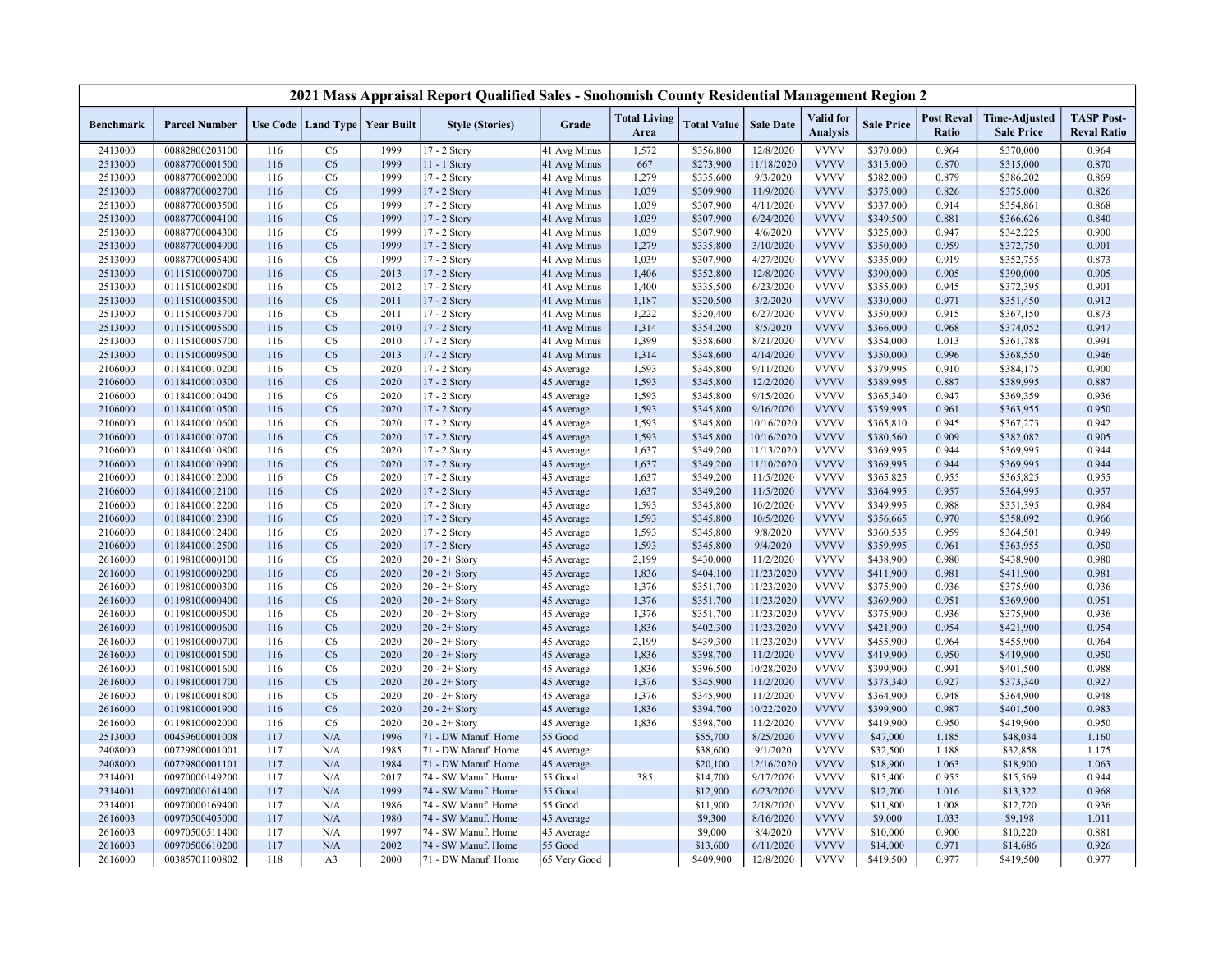|                    |                                  |     |                                   |              | 2021 Mass Appraisal Report Qualified Sales - Snohomish County Residential Management Region 2 |                       |                             |                    |                        |                                     |                        |                            |                                           |                                         |
|--------------------|----------------------------------|-----|-----------------------------------|--------------|-----------------------------------------------------------------------------------------------|-----------------------|-----------------------------|--------------------|------------------------|-------------------------------------|------------------------|----------------------------|-------------------------------------------|-----------------------------------------|
| <b>Benchmark</b>   | <b>Parcel Number</b>             |     | Use Code   Land Type   Year Built |              | <b>Style (Stories)</b>                                                                        | Grade                 | <b>Total Living</b><br>Area | <b>Total Value</b> | <b>Sale Date</b>       | <b>Valid</b> for<br><b>Analysis</b> | <b>Sale Price</b>      | <b>Post Reval</b><br>Ratio | <b>Time-Adjusted</b><br><b>Sale Price</b> | <b>TASP Post-</b><br><b>Reval Ratio</b> |
| 2207000            | 00394402300800                   | 118 | B <sub>4</sub>                    | 1999         | 71 - DW Manuf. Home                                                                           | 55 Good               |                             | \$404,100          | 5/20/2020              | <b>VVVV</b>                         | \$425,000              | 0.951                      | \$445,825                                 | 0.906                                   |
| 2207000            | 00394403403900                   | 118 | B2                                | 2005         | 71 - DW Manuf. Home                                                                           | 55 Good               |                             | \$417,700          | 9/24/2020              | <b>VVVV</b>                         | \$405,000              | 1.031                      | \$409,455                                 | 1.020                                   |
| 2207000            | 00394406600600                   | 118 | 46                                | 2018         | 71 - DW Manuf. Home                                                                           | 55 Good               |                             | \$345,800          | 4/23/2020              | <b>VVVV</b>                         | \$430,000              | 0.804                      | \$452,790                                 | 0.764                                   |
| 2207000            | 00394510700400                   | 118 | G <sub>4</sub>                    | 1997         | 71 - DW Manuf. Home                                                                           | 55 Good               |                             | \$414,500          | 6/8/2020               | <b>VVVV</b>                         | \$332,700              | 1.246                      | \$349,002                                 | 1.188                                   |
| 2207896            | 00394511001002                   | 118 | L1                                | 2010         | 74 - SW Manuf. Home                                                                           | 55 Good               |                             | \$123,100          | 5/6/2020               | <b>VVVV</b>                         | \$325,000              | 0.379                      | \$340,925                                 | 0.361                                   |
| 2207000            | 00417900000200                   | 118 | B2                                | 1992         | 71 - DW Manuf. Home                                                                           | 55 Good               |                             | \$352,200          | 3/16/2020              | <b>VVVV</b>                         | \$380,000              | 0.927                      | \$404,700                                 | 0.870                                   |
| 2207000            | 00417900001500                   | 118 | B2                                | 1997         | 71 - DW Manuf. Home                                                                           | 55 Good               |                             | \$396,600          | 2/7/2020               | <b>VVVV</b>                         | \$393,000              | 1.009                      | \$423,654                                 | 0.936                                   |
| 2307000            | 00426900001600                   | 118 | B2                                | 2009         | 71 - DW Manuf. Home                                                                           | 55 Good               |                             | \$348,000          | 6/12/2020              | <b>VVVV</b>                         | \$385,000              | 0.904                      | \$403,865                                 | 0.862                                   |
| 2307000            | 00447100000300                   | 118 | B2                                | 1977         | 71 - DW Manuf. Home                                                                           | 45 Average            | 1,440                       | \$279,400          | 10/30/2020             | <b>VVVV</b>                         | \$360,000              | 0.776                      | \$361,440                                 | 0.773                                   |
| 2616002            | 00460400000701                   | 118 | <b>B4</b>                         | 2002         | 71 - DW Manuf. Home                                                                           | 65 Very Good          |                             | \$542,600          | 9/3/2020               | <b>VVVV</b>                         | \$541,750              | 1.002                      | \$547,709                                 | 0.991                                   |
| 2307000            | 00470600000200                   | 118 | B2                                | 2018         | 71 - DW Manuf. Home                                                                           | 55 Good               |                             | \$419,000          | 5/29/2020              | <b>VVVV</b>                         | \$370,000              | 1.132                      | \$388,130                                 | 1.080                                   |
| 2307000            | 00470600002200                   | 118 | B2                                | 1977         | 71 - DW Manuf. Home                                                                           | 45 Average            |                             | \$284,000          | 6/23/2020              | <b>VVVV</b>                         | \$325,000              | 0.874                      | \$340,925                                 | 0.833                                   |
| 2105000            | 00490200000300                   | 118 | B <sub>2</sub>                    | 2002         | 71 - DW Manuf. Home                                                                           | 65 Very Good          |                             | \$378,400          | 9/3/2020               | <b>VVVV</b>                         | \$400,000              | 0.946                      | \$404,400                                 | 0.936                                   |
| 2207000            | 00490800200400                   | 118 | B2                                | 1994         | 71 - DW Manuf. Home                                                                           | 55 Good               |                             | \$367,100          | 8/5/2020               | <b>VVVV</b>                         | \$380,000              | 0.966                      | \$388,360                                 | 0.945                                   |
| 2207000            | 00494600300306                   | 118 | G <sub>4</sub>                    | 1979         | 71 - DW Manuf. Home                                                                           | 55 Good               |                             | \$380,400          | 9/1/2020               | <b>VVVV</b>                         | \$444,000              | 0.857                      | \$448,884                                 | 0.847                                   |
| 2207863            | 00499100106200                   | 118 | B2                                | 1978         | 74 - SW Manuf. Home                                                                           | 35 Fair               |                             | \$302,000          | 1/10/2020              | <b>VVVV</b>                         | \$275,000              | 1.098                      | \$300,025                                 | 1.007                                   |
| 2207863            | 00499100107000                   | 118 | B2                                | 1992         | 71 - DW Manuf. Home                                                                           | 55 Good               |                             | \$422,500          | 1/13/2020              | <b>VVVV</b>                         | \$379,500              | 1.113                      | \$414,035                                 | 1.020                                   |
| 2207863            | 00499100108800                   | 118 | B2                                | 1968         | 74 - SW Manuf. Home                                                                           | 35 Fair               |                             | \$278,400          | 2/6/2020               | <b>VVVV</b>                         | \$214,750              | 1.296                      | \$231,501                                 | 1.203                                   |
| 2307000            | 00511000000400                   | 118 | G <sub>4</sub>                    | 1979         | 74 - SW Manuf. Home                                                                           | 35 Fair               |                             | \$235,400          | 10/19/2020             | <b>VVVV</b>                         | \$317,500              | 0.741                      | \$318,770                                 | 0.738                                   |
| 2413000            | 00527000000304                   | 118 | A <sub>3</sub>                    | 2010         | 71 - DW Manuf. Home                                                                           | 55 Good               |                             | \$335,500          | 3/19/2020              | <b>VVVV</b>                         | \$340,000              | 0.987                      | \$362,100                                 | 0.927                                   |
| 2207000            | 00537400000900                   | 118 | B <sub>2</sub>                    | 1981         | 71 - DW Manuf. Home                                                                           | 45 Average            |                             | \$228,500          | 11/5/2020              | <b>VVVV</b>                         | \$230,000              | 0.993                      | \$230,000                                 | 0.993                                   |
| 2616002            | 00543500003400                   | 118 | B2                                | 1998         | 71 - DW Manuf. Home                                                                           | 65 Very Good          | 1,782                       | \$423,500          | 10/20/2020             | <b>VVVV</b>                         | \$470,000              | 0.901                      | \$471,880                                 | 0.897                                   |
| 2616002            | 00543500003600                   | 118 | B <sub>2</sub>                    | 1980         | 71 - DW Manuf. Home                                                                           | 55 Good               |                             | \$332,200          | 9/19/2020              | <b>VVVV</b>                         | \$420,000              | 0.791                      | \$424,620                                 | 0.782                                   |
| 2207000            | 00546900004800                   | 118 | <b>B4</b>                         | 2018         | 71 - DW Manuf. Home                                                                           | 65 Very Good          |                             | \$543,500          | 2/7/2020               | <b>VVVV</b>                         | \$530,000              | 1.025                      | \$571,340                                 | 0.951                                   |
| 2207000            | 00579100000300                   | 118 | G <sub>4</sub>                    | 1994         | 71 - DW Manuf. Home                                                                           | 55 Good               |                             | \$515,100          | 8/4/2020               | <b>VVVV</b>                         | \$575,000              | 0.896                      | \$587,650                                 | 0.877                                   |
| 2616002            | 00581700001202                   | 118 | B2                                | 2016         | 71 - DW Manuf. Home                                                                           | 65 Very Good          |                             | \$432,200          | 7/28/2020              | <b>VVVV</b>                         | \$479,000              | 0.902                      | \$497,202                                 | 0.869                                   |
| 2207000            | 00585200006100                   | 118 | G <sub>4</sub>                    | 1989         | 71 - DW Manuf. Home                                                                           | 65 Very Good          |                             | \$479,200          | 8/25/2020              | <b>VVVV</b>                         | \$525,000              | 0.913                      | \$536,550                                 | 0.893                                   |
| 2513000            | 00590700010708                   | 118 | A <sub>3</sub>                    | 1988         | 71 - DW Manuf. Home                                                                           | 55 Good               |                             | \$354,600          | 10/7/2020              | <b>VVVV</b>                         | \$510,000              | 0.695                      | \$512,040                                 | 0.693                                   |
| 2616002            | 00591200100407                   | 118 | B <sub>2</sub>                    | 1990         | 71 - DW Manuf. Home                                                                           | 55 Good               |                             | \$357,800          | 4/7/2020               | <b>VVVV</b>                         | \$430,000              | 0.832                      | \$452,790                                 | 0.790                                   |
| 2616002            | 00591200100509                   | 118 | G <sub>4</sub>                    | 1982         | 71 - DW Manuf. Home                                                                           | 55 Good               |                             | \$276,200          | 6/30/2020              | <b>VVVV</b>                         | \$310,000              | 0.891                      | \$325,190                                 | 0.849                                   |
| 2513000            | 00592900000400                   | 118 | A <sub>3</sub>                    | 1986         | 71 - DW Manuf. Home                                                                           | 55 Good               |                             | \$302,900          | 1/8/2020               | <b>VVVV</b>                         | \$292,535              | 1.035                      | \$319,156                                 | 0.949                                   |
| 2307000            | 00600300400900                   | 118 | B <sub>2</sub>                    | 1999         | 71 - DW Manuf. Home                                                                           | 55 Good               |                             | \$299,400          | 3/2/2020               | <b>VVVV</b>                         | \$310,000              | 0.966                      | \$330,150                                 | 0.907                                   |
| 2314000            | 00600500001100                   | 118 | G <sub>4</sub>                    | 1982         | 71 - DW Manuf. Home                                                                           | 45 Average            |                             | \$331,200          | 8/22/2020              | <b>VVVV</b>                         | \$455,000              | 0.728                      | \$465,010                                 | 0.712                                   |
| 2207000            | 00609700003500                   | 118 | B <sub>2</sub>                    | 1985         | 71 - DW Manuf. Home                                                                           | 55 Good               |                             | \$297,200          | 7/6/2020               | <b>VVVV</b>                         | \$306,000              | 0.971                      | \$317,628                                 | 0.936                                   |
| 2207000            | 00621500002800                   | 118 | B2                                | 1990         | 71 - DW Manuf. Home                                                                           | 55 Good               |                             | \$384,200          | 3/13/2020              | <b>VVVV</b>                         | \$394,950              | 0.973                      | \$420,622                                 | 0.913                                   |
| 2105000            | 00629600001400                   | 118 | B2                                | 1994         | 71 - DW Manuf. Home                                                                           | 55 Good               |                             | \$354,800          | 1/24/2020              | <b>VVVV</b>                         | \$348,000              | 1.020                      | \$379,668                                 | 0.935                                   |
| 2105000            | 00629600008700                   | 118 | B2                                | 2000         | 71 - DW Manuf. Home                                                                           | 55 Good               |                             | \$347,700          | 1/22/2020              | <b>VVVV</b>                         | \$326,500              | 1.065                      | \$356,212                                 | 0.976                                   |
| 2105000            | 00629600010200                   | 118 | B2                                | 1979         | 71 - DW Manuf. Home                                                                           |                       |                             | \$292,800          | 4/21/2020              | <b>VVVV</b>                         | \$324,950              | 0.901                      | \$342,172                                 | 0.856                                   |
| 2616000            | 00647500001100                   | 118 | A <sub>9</sub>                    | 1978         | 74 - SW Manuf. Home                                                                           | 45 Average<br>35 Fair |                             | \$224,800          | 12/18/2020             | <b>VVVV</b>                         | \$269,900              | 0.833                      | \$269,900                                 | 0.833                                   |
|                    |                                  | 118 | A9                                | 1978         | 71 - DW Manuf. Home                                                                           |                       |                             | \$249,600          | 7/10/2020              | <b>VVVV</b>                         | \$271,000              | 0.921                      |                                           | 0.887                                   |
| 2616000            | 00647500001600<br>00706900000400 | 118 | A <sub>3</sub>                    | 1986         | 71 - DW Manuf. Home                                                                           | 45 Average<br>55 Good |                             |                    | 3/26/2020              | <b>VVVV</b>                         | \$300,000              | 1.086                      | \$281,298                                 | 1.019                                   |
| 2616000            |                                  | 118 | B <sub>2</sub>                    | 1984         |                                                                                               |                       |                             | \$325,700          | 7/29/2020              | <b>VVVV</b>                         | \$349,000              | 0.909                      | \$319,500                                 | 0.876                                   |
| 2408000            | 00722800000300<br>00722800000800 | 118 | B2                                |              | 71 - DW Manuf. Home                                                                           | 55 Good               |                             | \$317,200          |                        | <b>VVVV</b>                         |                        | 1.030                      | \$362,262                                 | 0.982                                   |
| 2408000<br>2207000 | 00764100000400                   | 118 | B2                                | 1986<br>1988 | 71 - DW Manuf. Home                                                                           | 55 Good<br>55 Good    |                             | \$318,200          | 6/24/2020<br>8/27/2020 | <b>VVVV</b>                         | \$309,000<br>\$415,000 | 0.833                      | \$324,141<br>\$424,130                    | 0.815                                   |
|                    |                                  |     |                                   |              | 71 - DW Manuf. Home                                                                           |                       |                             | \$345,500          |                        |                                     |                        |                            |                                           |                                         |
| 2616000            | 00827400000900                   | 118 | A <sub>3</sub>                    | 1995         | 71 - DW Manuf. Home                                                                           | 55 Good               |                             | \$374,700          | 4/21/2020              | <b>VVVV</b>                         | \$343,000              | 1.092                      | \$361,179                                 | 1.037                                   |
| 2616002            | 29062100200300                   | 118 | <b>B4</b>                         | 1990         | 71 - DW Manuf. Home                                                                           | 55 Good               |                             | \$501,500          | 9/3/2020               | <b>VVVV</b>                         | \$550,000              | 0.912                      | \$556,050                                 | 0.902                                   |
| 2616002            | 29062100205300                   | 118 | G <sub>4</sub>                    | 2004         | 71 - DW Manuf. Home                                                                           | 55 Good               |                             | \$425,000          | 2/26/2020              | <b>VVVV</b>                         | \$309,900              | 1.371                      | \$334,072                                 | 1.272                                   |
| 2307000            | 30040300203100                   | 118 | G <sub>4</sub>                    | 2019         | 71 - DW Manuf. Home                                                                           | 55 Good               |                             | \$442,400          | 1/21/2020              | <b>VVVV</b>                         | \$327,000              | 1.353                      | \$356,757                                 | 1.240                                   |
| 2314000            | 30041300400600                   | 118 | G <sub>4</sub>                    | 2003         | 71 - DW Manuf. Home                                                                           | 55 Good               |                             | \$307,400          | 10/9/2020              | <b>VVVV</b>                         | \$272,000              | 1.130                      | \$273,088                                 | 1.126                                   |
| 2314000            | 30041300400800                   | 118 | G <sub>4</sub>                    | 1994         | 71 - DW Manuf. Home                                                                           | 55 Good               |                             | \$286,000          | 9/8/2020               | <b>VVVV</b>                         | \$227,000              | 1.260                      | \$229,497                                 | 1.246                                   |
| 2314000            | 30041400400200                   | 118 | G <sub>4</sub>                    | 1995         | 71 - DW Manuf. Home                                                                           | 55 Good               |                             | \$407,400          | 10/28/2020             | <b>VVVV</b>                         | \$500,000              | 0.815                      | \$502,000                                 | 0.812                                   |
| 2314000            | 30042300301600                   | 118 | G <sub>4</sub>                    | 1998         | 71 - DW Manuf. Home                                                                           | 55 Good               |                             | \$337,400          | 6/12/2020              | <b>VVVV</b>                         | \$379,500              | 0.889                      | \$398,096                                 | 0.848                                   |
| 2314000            | 30042400101400                   | 118 | G <sub>4</sub>                    | 1984         | 71 - DW Manuf. Home                                                                           | 45 Average            |                             | \$282,500          | 9/29/2020              | <b>VVVV</b>                         | \$169,250              | 1.669                      | \$171,112                                 | 1.651                                   |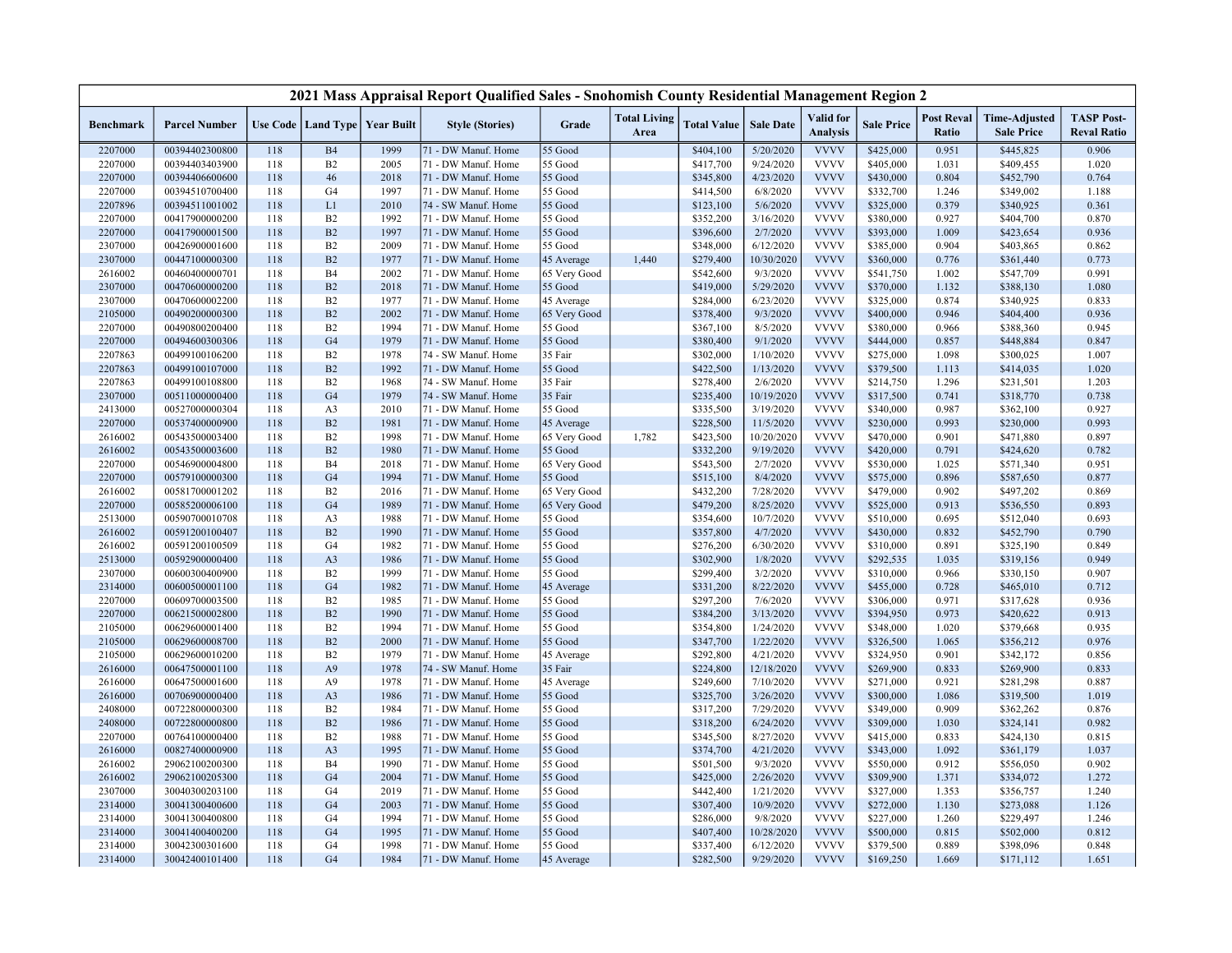|                  |                      |     |                |                                   | 2021 Mass Appraisal Report Qualified Sales - Snohomish County Residential Management Region 2 |              |                             |                    |                  |                                     |                   |                            |                                           |                                         |
|------------------|----------------------|-----|----------------|-----------------------------------|-----------------------------------------------------------------------------------------------|--------------|-----------------------------|--------------------|------------------|-------------------------------------|-------------------|----------------------------|-------------------------------------------|-----------------------------------------|
| <b>Benchmark</b> | <b>Parcel Number</b> |     |                | Use Code   Land Type   Year Built | <b>Style (Stories)</b>                                                                        | Grade        | <b>Total Living</b><br>Area | <b>Total Value</b> | <b>Sale Date</b> | <b>Valid</b> for<br><b>Analysis</b> | <b>Sale Price</b> | <b>Post Reval</b><br>Ratio | <b>Time-Adjusted</b><br><b>Sale Price</b> | <b>TASP Post-</b><br><b>Reval Ratio</b> |
| 2314000          | 30042400200700       | 118 | G4             | 1993                              | 71 - DW Manuf. Home                                                                           | 65 Very Good |                             | \$377,600          | 8/5/2020         | <b>VVVV</b>                         | \$415,000         | 0.910                      | \$424,130                                 | 0.890                                   |
| 2314000          | 30043600100300       | 118 | G <sub>4</sub> | 1995                              | 71 - DW Manuf. Home                                                                           | 55 Good      |                             | \$344,700          | 11/17/2020       | <b>VVVV</b>                         | \$389,000         | 0.886                      | \$389,000                                 | 0.886                                   |
| 2307000          | 30050500300300       | 118 | G <sub>4</sub> | 2018                              | 71 - DW Manuf. Home                                                                           | 65 Very Good |                             | \$661,300          | 7/2/2020         | <b>VVVV</b>                         | \$600,000         | 1.102                      | \$622,800                                 | 1.062                                   |
| 2513000          | 30052100300300       | 118 | G <sub>4</sub> | 1959                              | 74 - SW Manuf. Home                                                                           | 25 Low       |                             | \$143,100          | 2/25/2020        | <b>VVVV</b>                         | \$106,500         | 1.344                      | \$114,807                                 | 1.246                                   |
| 2513000          | 30052700302000       | 118 | A <sub>3</sub> | 1984                              | 71 - DW Manuf. Home                                                                           | 55 Good      |                             | \$310,500          | 4/21/2020        | <b>VVVV</b>                         | \$285,000         | 1.089                      | \$300,105                                 | 1.035                                   |
| 2315000          | 30052900203400       | 118 | B2             | 1967                              | 74 - SW Manuf. Home                                                                           | 25 Low       |                             | \$229,200          | 1/16/2020        | <b>VVVV</b>                         | \$250,000         | 0.917                      | \$272,750                                 | 0.840                                   |
| 2207000          | 31040400401500       | 118 | G4             | 1989                              | 71 - DW Manuf. Home                                                                           | 55 Good      |                             | \$375,600          | 10/21/2020       | <b>VVVV</b>                         | \$415,000         | 0.905                      | \$416,660                                 | 0.901                                   |
| 2207000          | 31040500301700       | 118 | G <sub>6</sub> | 1989                              | 71 - DW Manuf. Home                                                                           | 55 Good      |                             | \$364,400          | 11/19/2020       | <b>VVVV</b>                         | \$400,000         | 0.911                      | \$400,000                                 | 0.911                                   |
| 2207000          | 31040700101500       | 118 | G4             | 1968                              | 74 - SW Manuf. Home                                                                           | 35 Fair      |                             | \$150,800          | 7/6/2020         | <b>VVVV</b>                         | \$145,000         | 1.040                      | \$150,510                                 | 1.002                                   |
| 2207000          | 31040700102800       | 118 | G <sub>4</sub> | 1991                              | 71 - DW Manuf. Home                                                                           | 55 Good      |                             | \$319,200          | 9/16/2020        | <b>VVVV</b>                         | \$359,000         | 0.889                      | \$362,949                                 | 0.879                                   |
| 2207000          | 31041100301700       | 118 | G4             | 2001                              | 71 - DW Manuf. Home                                                                           | 65 Very Good | 1,752                       | \$385,900          | 2/3/2020         | <b>VVVV</b>                         | \$485,500         | 0.795                      | \$523,369                                 | 0.737                                   |
| 2207000          | 31041400200700       | 118 | G <sub>4</sub> | 1989                              | 71 - DW Manuf. Home                                                                           | 55 Good      |                             | \$465,000          | 8/14/2020        | <b>VVVV</b>                         | \$545,000         | 0.853                      | \$556,990                                 | 0.835                                   |
| 2207000          | 31042200304400       | 118 | <b>B4</b>      | 2001                              | 71 - DW Manuf. Home                                                                           | 55 Good      |                             | \$423,800          | 8/7/2020         | <b>VVVV</b>                         | \$430,000         | 0.986                      | \$439,460                                 | 0.964                                   |
| 2207000          | 31042200404300       | 118 | <b>B4</b>      | 2005                              | 77 - TW Manuf. Home                                                                           | 65 Very Good |                             | \$524,400          | 4/10/2020        | <b>VVVV</b>                         | \$485,000         | 1.081                      | \$510,705                                 | 1.027                                   |
| 2207000          | 31042300102300       | 118 | G <sub>4</sub> | 1988                              | 71 - DW Manuf. Home                                                                           | 55 Good      |                             | \$396,300          | 5/13/2020        | <b>VVVV</b>                         | \$425,000         | 0.932                      | \$445,825                                 | 0.889                                   |
| 2207000          | 31042500101000       | 118 | <b>B4</b>      | 1978                              | 71 - DW Manuf. Home                                                                           | 45 Average   |                             | \$369,000          | 6/18/2020        | <b>VVVV</b>                         | \$408,000         | 0.904                      | \$427,992                                 | 0.862                                   |
| 2207000          | 31042500101001       | 118 | N/A            | 2003                              | 71 - DW Manuf. Home                                                                           | 55 Good      |                             | \$44,300           | 6/18/2020        | <b>VVVV</b>                         | \$40,000          | 1.108                      | \$41,960                                  | 1.056                                   |
| 2207000          | 31043400403700       | 118 | G <sub>4</sub> | 1997                              | 71 - DW Manuf. Home                                                                           | 55 Good      |                             | \$363,200          | 9/11/2020        | <b>VVVV</b>                         | \$435,000         | 0.835                      | \$439,785                                 | 0.826                                   |
| 2207000          | 31043500404000       | 118 | <b>B4</b>      | 1989                              | 71 - DW Manuf. Home                                                                           | 55 Good      |                             | \$331,300          | 3/25/2020        | <b>VVVV</b>                         | \$345,000         | 0.960                      | \$367,425                                 | 0.902                                   |
| 2207000          | 31051700301300       | 118 | G <sub>4</sub> | 1995                              | 71 - DW Manuf. Home                                                                           | 55 Good      |                             | \$365,000          | 11/17/2020       | <b>VVVV</b>                         | \$405,000         | 0.901                      | \$405,000                                 | 0.901                                   |
| 2408000          | 31052000100300       | 118 | A <sub>3</sub> | 1996                              | 71 - DW Manuf. Home                                                                           | 65 Very Good |                             | \$374,300          | 10/20/2020       | <b>VVVV</b>                         | \$525,000         | 0.713                      | \$527,100                                 | 0.710                                   |
| 2408000          | 31052600101400       | 118 | G <sub>4</sub> | 1981                              | 71 - DW Manuf. Home                                                                           | 45 Average   |                             | \$276,800          | 5/5/2020         | <b>VVVV</b>                         | \$250,000         | 1.107                      | \$262,250                                 | 1.055                                   |
| 2408000          | 31052600101900       | 118 | G4             |                                   | N/A                                                                                           | N/A          |                             | \$192,300          | 8/6/2020         | <b>VVVV</b>                         | \$200,000         | 0.962                      | \$204,400                                 | 0.941                                   |
| 2413001          | 31052600202900       | 118 | G <sub>4</sub> | 1996                              | 77 - TW Manuf. Home                                                                           | 65 Very Good |                             | \$496,600          | 2/21/2020        | <b>VVVV</b>                         | \$448,000         | 1.108                      | \$482,944                                 | 1.028                                   |
| 2413001          | 31052600302900       | 118 | G4             | 2003                              | 77 - TW Manuf. Home                                                                           | 65 Very Good |                             | \$531,100          | 10/13/2020       | <b>VVVV</b>                         | \$500,000         | 1.062                      | \$502,000                                 | 1.058                                   |
| 2413001          | 31053500401900       | 118 | G <sub>4</sub> | 1998                              | 71 - DW Manuf. Home                                                                           | 55 Good      |                             | \$274,300          | 2/26/2020        | <b>VVVV</b>                         | \$292,000         | 0.939                      | \$314,776                                 | 0.871                                   |
| 2104000          | 32040300400400       | 118 | G4             | 1994                              | 71 - DW Manuf. Home                                                                           | 55 Good      |                             | \$475,100          | 6/26/2020        | <b>VVVV</b>                         | \$578,000         | 0.822                      | \$606,322                                 | 0.784                                   |
| 2105000          | 32040800101600       | 118 | G <sub>4</sub> | 1976                              | 71 - DW Manuf. Home                                                                           | 55 Good      |                             | \$431,700          | 5/12/2020        | <b>VVVV</b>                         | \$502,000         | 0.860                      | \$526,598                                 | 0.820                                   |
| 2105000          | 32041000303000       | 118 | G <sub>4</sub> | 2002                              | 71 - DW Manuf. Home                                                                           | 55 Good      |                             | \$389,000          | 3/11/2020        | <b>VVVV</b>                         | \$418,500         | 0.930                      | \$445,703                                 | 0.873                                   |
| 2105000          | 32041500201500       | 118 | G <sub>4</sub> | 1989                              | 71 - DW Manuf. Home                                                                           | 55 Good      |                             | \$313,800          | 3/10/2020        | <b>VVVV</b>                         | \$257,000         | 1.221                      | \$273,705                                 | 1.146                                   |
| 2105000          | 32042100401100       | 118 | G4             | 1995                              | 71 - DW Manuf. Home                                                                           | 55 Good      |                             | \$386,500          | 3/30/2020        | <b>VVVV</b>                         | \$385,000         | 1.004                      | \$410,025                                 | 0.943                                   |
| 2105000          | 32042200401700       | 118 | G <sub>4</sub> | 1989                              | 71 - DW Manuf. Home                                                                           | 55 Good      |                             | \$356,700          | 6/26/2020        | <b>VVVV</b>                         | \$385,000         | 0.926                      | \$403,865                                 | 0.883                                   |
| 2105000          | 32042800101600       | 118 | G4             | 1987                              | 71 - DW Manuf. Home                                                                           | 55 Good      |                             | \$427,200          | 10/16/2020       | <b>VVVV</b>                         | \$1,200,000       | 0.356                      | \$1,204,800                               | 0.355                                   |
| 2104000          | 32051500401300       | 118 | G <sub>4</sub> | 1989                              | 71 - DW Manuf. Home                                                                           | 55 Good      |                             | \$480,500          | 6/8/2020         | <b>VVVV</b>                         | \$475,000         | 1.012                      | \$498,275                                 | 0.964                                   |
| 2104000          | 32051800301900       | 118 | G4             | 1982                              | 71 - DW Manuf. Home                                                                           | 55 Good      |                             | \$350,400          | 6/12/2020        | <b>VVVV</b>                         | \$240,000         | 1.460                      | \$251,760                                 | 1.392                                   |
| 2104000          | 32052100200400       | 118 | G <sub>4</sub> | 2019                              | 71 - DW Manuf. Home                                                                           | 55 Good      |                             | \$417,400          | 2/21/2020        | <b>VVVV</b>                         | \$398,000         | 1.049                      | \$429,044                                 | 0.973                                   |
| 2104000          | 32052100401200       | 118 | G4             | 1980                              | 71 - DW Manuf. Home                                                                           | 55 Good      |                             | \$395,100          | 1/24/2020        | <b>VVVV</b>                         | \$450,000         | 0.878                      | \$490,950                                 | 0.805                                   |
| 2104000          | 32053200301600       | 118 | G <sub>4</sub> | 1979                              | 71 - DW Manuf. Home                                                                           | 45 Average   |                             | \$291,600          | 5/27/2020        | <b>VVVV</b>                         | \$339,000         | 0.860                      | \$355,611                                 | 0.820                                   |
| 2104000          | 32053300101700       | 118 | G4             | 1978                              | 71 - DW Manuf. Home                                                                           | 45 Average   |                             | \$302,600          | 7/9/2020         | <b>VVVV</b>                         | \$395,000         | 0.766                      | \$410,010                                 | 0.738                                   |
| 2408901          | 00960000306200       | 119 | N/A            | 1982                              | 74 - SW Manuf. Home                                                                           | 35 Fair      |                             | \$9,700            | 6/2/2020         | <b>VVVV</b>                         | \$25,000          | 0.388                      | \$25,000                                  | 0.388                                   |
| 2408901          | 00960000306400       | 119 | N/A            | 1976                              | 71 - DW Manuf. Home                                                                           | 35 Fair      |                             | \$16,500           | 3/20/2020        | <b>VVVV</b>                         | \$25,000          | 0.660                      | \$25,000                                  | 0.660                                   |
| 2616901          | 00960001502000       | 119 | N/A            | 1992                              | 71 - DW Manuf. Home                                                                           | 65 Very Good |                             | \$124,600          | 9/9/2020         | <b>VVVV</b>                         | \$140,000         | 0.890                      | \$140,000                                 | 0.890                                   |
| 2616901          | 00960001504000       | 119 | N/A            | 1991                              | 71 - DW Manuf. Home                                                                           | 55 Good      |                             | \$163,900          | 4/23/2020        | <b>VVVV</b>                         | \$180,000         | 0.911                      | \$180,000                                 | 0.911                                   |
| 2616901          | 00960001504600       | 119 | N/A            | 1990                              | 71 - DW Manuf. Home                                                                           | 55 Good      |                             | \$106,700          | 12/23/2020       | <b>VVVV</b>                         | \$169,950         | 0.628                      | \$169,950                                 | 0.628                                   |
| 2616901          | 00960001509400       | 119 | N/A            | 1991                              | 71 - DW Manuf. Home                                                                           | 55 Good      |                             | \$149,000          | 7/9/2020         | <b>VVVV</b>                         | \$188,400         | 0.791                      | \$188,400                                 | 0.791                                   |
| 2207901          | 00960003001900       | 119 | N/A            | 1977                              | 71 - DW Manuf. Home                                                                           | 45 Average   |                             | \$49,100           | 4/30/2020        | <b>VVVV</b>                         | \$62,500          | 0.786                      | \$62,500                                  | 0.786                                   |
| 2207901          | 00960003003000       | 119 | N/A            | 1983                              | 71 - DW Manuf. Home                                                                           | 45 Average   |                             | \$69,000           | 10/23/2020       | <b>VVVV</b>                         | \$75,000          | 0.920                      | \$75,000                                  | 0.920                                   |
| 2207901          | 00960003004200       | 119 | N/A            | 1977                              | 71 - DW Manuf. Home                                                                           | 45 Average   |                             | \$43,700           | 12/1/2020        | <b>VVVV</b>                         | \$65,000          | 0.672                      | \$65,000                                  | 0.672                                   |
| 2207901          | 00960003006700       | 119 | N/A            | 1980                              | 71 - DW Manuf. Home                                                                           | 45 Average   |                             | \$54,900           | 3/17/2020        | <b>VVVV</b>                         | \$73,000          | 0.752                      | \$73,000                                  | 0.752                                   |
| 2207901          | 00960003008200       | 119 | N/A            | 1977                              | 71 - DW Manuf. Home                                                                           | 45 Average   |                             | \$77,500           | 7/14/2020        | <b>VVVV</b>                         | \$79,500          | 0.975                      | \$79,500                                  | 0.975                                   |
| 2207901          | 00960003009400       | 119 | N/A            | 1978                              | 71 - DW Manuf. Home                                                                           | 45 Average   |                             | \$67,200           | 1/28/2020        | <b>VVVV</b>                         | \$79,950          | 0.841                      | \$79,950                                  | 0.841                                   |
| 2207901          | 00960003015700       | 119 | N/A            | 1986                              | 71 - DW Manuf. Home                                                                           | 55 Good      |                             | \$88,700           | 5/21/2020        | <b>VVVV</b>                         | \$91,500          | 0.969                      | \$91,500                                  | 0.969                                   |
| 2207901          | 00960003016000       | 119 | N/A            | 1986                              | 71 - DW Manuf. Home                                                                           | 55 Good      |                             | \$78,900           | 9/10/2020        | <b>VVVV</b>                         | \$95,000          | 0.831                      | \$95,000                                  | 0.831                                   |
|                  |                      |     |                |                                   |                                                                                               |              |                             |                    |                  |                                     |                   |                            |                                           |                                         |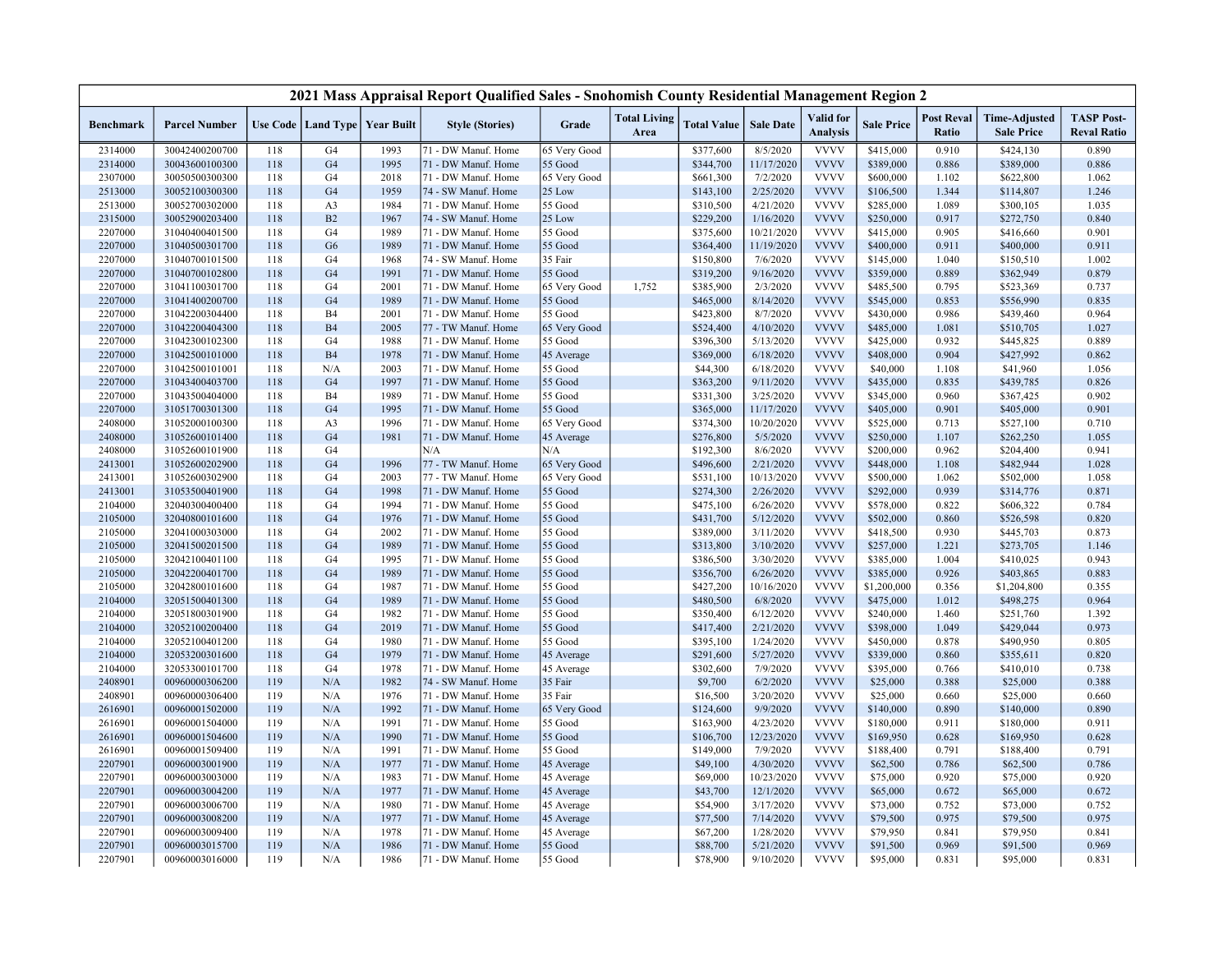|                  |                      |     |     |                                   | 2021 Mass Appraisal Report Qualified Sales - Snohomish County Residential Management Region 2 |              |                             |                    |                  |                                     |                   |                            |                                           |                                         |
|------------------|----------------------|-----|-----|-----------------------------------|-----------------------------------------------------------------------------------------------|--------------|-----------------------------|--------------------|------------------|-------------------------------------|-------------------|----------------------------|-------------------------------------------|-----------------------------------------|
| <b>Benchmark</b> | <b>Parcel Number</b> |     |     | Use Code   Land Type   Year Built | <b>Style (Stories)</b>                                                                        | Grade        | <b>Total Living</b><br>Area | <b>Total Value</b> | <b>Sale Date</b> | <b>Valid</b> for<br><b>Analysis</b> | <b>Sale Price</b> | <b>Post Reval</b><br>Ratio | <b>Time-Adjusted</b><br><b>Sale Price</b> | <b>TASP Post-</b><br><b>Reval Ratio</b> |
| 2413905          | 00960003300300       | 119 | N/A | 2002                              | 71 - DW Manuf. Home                                                                           | 65 Very Good |                             | \$149,400          | 3/2/2020         | <b>VVVV</b>                         | \$165,000         | 0.905                      | \$165,000                                 | 0.905                                   |
| 2413905          | 00960003302500       | 119 | N/A | 1996                              | 71 - DW Manuf. Home                                                                           | 65 Very Good |                             | \$153,500          | 9/30/2020        | <b>VVVV</b>                         | \$170,387         | 0.901                      | \$170,387                                 | 0.901                                   |
| 2413905          | 00960003302600       | 119 | N/A | 2001                              | 71 - DW Manuf. Home                                                                           | 65 Very Good |                             | \$151,900          | 9/14/2020        | <b>VVVV</b>                         | \$170,000         | 0.894                      | \$170,000                                 | 0.894                                   |
| 2413905          | 00960003303000       | 119 | N/A | 2005                              | 71 - DW Manuf. Home                                                                           | 65 Very Good |                             | \$178,000          | 2/24/2020        | <b>VVVV</b>                         | \$170,000         | 1.047                      | \$170,000                                 | 1.047                                   |
| 2413905          | 00960003303200       | 119 | N/A | 2006                              | 71 - DW Manuf. Home                                                                           | 65 Very Good |                             | \$149,600          | 7/13/2020        | <b>VVVV</b>                         | \$175,000         | 0.855                      | \$175,000                                 | 0.855                                   |
| 2413905          | 00960003303400       | 119 | N/A | 1997                              | 71 - DW Manuf. Home                                                                           | 55 Good      |                             | \$102,700          | 3/18/2020        | <b>VVVV</b>                         | \$136,000         | 0.755                      | \$136,000                                 | 0.755                                   |
| 2413905          | 00960003304200       | 119 | N/A | 1996                              | 71 - DW Manuf. Home                                                                           | 65 Very Good |                             | \$147,100          | 8/26/2020        | <b>VVVV</b>                         | \$143,500         | 1.025                      | \$143,500                                 | 1.025                                   |
| 2413905          | 00960003304700       | 119 | N/A | 1999                              | 71 - DW Manuf. Home                                                                           | 55 Good      |                             | \$138,200          | 6/16/2020        | <b>VVVV</b>                         | \$133,000         | 1.039                      | \$133,000                                 | 1.039                                   |
| 2413905          | 00960003306600       | 119 | N/A | 1998                              | 71 - DW Manuf. Home                                                                           | 65 Very Good |                             | \$144,600          | 3/5/2020         | <b>VVVV</b>                         | \$150,000         | 0.964                      | \$150,000                                 | 0.964                                   |
| 2413905          | 00960003307000       | 119 | N/A | 1999                              | 71 - DW Manuf. Home                                                                           | 65 Very Good | 1,776                       | \$174,400          | 1/31/2020        | <b>VVVV</b>                         | \$172,500         | 1.011                      | \$172,500                                 | 1.011                                   |
| 2413905          | 00960003307200       | 119 | N/A | 1999                              | 71 - DW Manuf. Home                                                                           | 55 Good      |                             | \$130,400          | 10/2/2020        | <b>VVVV</b>                         | \$103,000         | 1.266                      | \$103,000                                 | 1.266                                   |
| 2413905          | 00960003309300       | 119 | N/A | 1998                              | 71 - DW Manuf. Home                                                                           | 65 Very Good |                             | \$146,400          | 7/30/2020        | <b>VVVV</b>                         | \$165,000         | 0.887                      | \$165,000                                 | 0.887                                   |
| 2413905          | 00960003309400       | 119 | N/A | 1997                              | 71 - DW Manuf. Home                                                                           | 55 Good      |                             | \$130,600          | 2/28/2020        | <b>VVVV</b>                         | \$170,000         | 0.768                      | \$170,000                                 | 0.768                                   |
| 2413905          | 00960003310100       | 119 | N/A | 1999                              | 71 - DW Manuf. Home                                                                           | 65 Very Good |                             | \$127,000          | 7/7/2020         | <b>VVVV</b>                         | \$140,000         | 0.907                      | \$140,000                                 | 0.907                                   |
| 2413905          | 00960003310300       | 119 | N/A | 2012                              | 71 - DW Manuf. Home                                                                           | 55 Good      |                             | \$107,600          | 11/2/2020        | <b>VVVV</b>                         | \$156,000         | 0.690                      | \$156,000                                 | 0.690                                   |
| 2413905          | 00960003315200       | 119 | N/A | 2014                              | 71 - DW Manuf. Home                                                                           | 65 Very Good |                             | \$178,200          | 4/15/2020        | <b>VVVV</b>                         | \$205,000         | 0.869                      | \$205,000                                 | 0.869                                   |
| 2413905          | 00960003317000       | 119 | N/A | 2006                              | 77 - TW Manuf. Home                                                                           | 65 Very Good |                             | \$195,200          | 11/12/2020       | <b>VVVV</b>                         | \$253,000         | 0.772                      | \$253,000                                 | 0.772                                   |
| 2616902          | 00960004100200       | 119 | N/A | 1986                              | 74 - SW Manuf. Home                                                                           | 35 Fair      |                             | \$12,900           | 3/18/2020        | <b>VVVV</b>                         | \$46,000          | 0.280                      | \$46,000                                  | 0.280                                   |
| 2616902          | 00960004102100       | 119 | N/A | 1988                              | 71 - DW Manuf. Home                                                                           | 45 Average   |                             | \$62,400           | 6/16/2020        | <b>VVVV</b>                         | \$86,625          | 0.720                      | \$86,625                                  | 0.720                                   |
| 2616902          | 00960004102700       | 119 | N/A | 1987                              | 71 - DW Manuf. Home                                                                           | 45 Average   |                             | \$68,000           | 1/30/2020        | <b>VVVV</b>                         | \$83,500          | 0.814                      | \$83,500                                  | 0.814                                   |
| 2616902          | 00960004104300       | 119 | N/A | 1983                              | 74 - SW Manuf. Home                                                                           | 35 Fair      |                             | \$14,200           | 2/28/2020        | <b>VVVV</b>                         | \$48,000          | 0.296                      | \$48,000                                  | 0.296                                   |
| 2616902          | 00960004106300       | 119 | N/A | 1977                              | 71 - DW Manuf. Home                                                                           | 35 Fair      |                             | \$52,900           | 11/18/2020       | <b>VVVV</b>                         | \$93,500          | 0.566                      | \$93,500                                  | 0.566                                   |
| 2513902          | 00960004302300       | 119 | N/A | 1979                              | 71 - DW Manuf. Home                                                                           | 45 Average   |                             | \$79,900           | 7/17/2020        | <b>VVVV</b>                         | \$99,000          | 0.807                      | \$99,000                                  | 0.807                                   |
| 2513902          | 00960004302400       | 119 | N/A | 1979                              | 71 - DW Manuf. Home                                                                           | 45 Average   |                             | \$53,000           | 11/23/2020       | <b>VVVV</b>                         | \$75,000          | 0.707                      | \$75,000                                  | 0.707                                   |
| 2513902          | 00960004303100       | 119 | N/A | 1979                              | 71 - DW Manuf. Home                                                                           | 45 Average   |                             | \$91,700           | 9/1/2020         | <b>VVVV</b>                         | \$109,000         | 0.841                      | \$109,000                                 | 0.841                                   |
| 2513902          | 00960004303500       | 119 | N/A | 1981                              | 71 - DW Manuf. Home                                                                           | 55 Good      |                             | \$89,100           | 8/5/2020         | <b>VVVV</b>                         | \$85,000          | 1.048                      | \$85,000                                  | 1.048                                   |
| 2513902          | 00960004304500       | 119 | N/A | 1979                              | 71 - DW Manuf. Home                                                                           | 45 Average   |                             | \$53,000           | 7/31/2020        | <b>VVVV</b>                         | \$70,000          | 0.757                      | \$70,000                                  | 0.757                                   |
| 2513902          | 00960004306300       | 119 | N/A | 1995                              | 71 - DW Manuf. Home                                                                           | 55 Good      |                             | \$69,300           | 1/21/2020        | <b>VVVV</b>                         | \$85,000          | 0.815                      | \$85,000                                  | 0.815                                   |
| 2513902          | 00960004307500       | 119 | N/A | 1980                              | 71 - DW Manuf. Home                                                                           | 45 Average   |                             | \$66,700           | 11/20/2020       | <b>VVVV</b>                         | \$105,195         | 0.634                      | \$105,195                                 | 0.634                                   |
| 2513902          | 00960004307600       | 119 | N/A | 1979                              | 71 - DW Manuf. Home                                                                           | 45 Average   |                             | \$48,600           | 5/20/2020        | <b>VVVV</b>                         | \$60,000          | 0.810                      | \$60,000                                  | 0.810                                   |
| 2513902          | 00960004311500       | 119 | N/A | 1981                              | 71 - DW Manuf. Home                                                                           | 45 Average   |                             | \$81,700           | 9/29/2020        | <b>VVVV</b>                         | \$170,000         | 0.481                      | \$170,000                                 | 0.481                                   |
| 2513902          | 00960004316500       | 119 | N/A | 1981                              | 71 - DW Manuf. Home                                                                           | 45 Average   |                             | \$63,200           | 4/30/2020        | <b>VVVV</b>                         | \$80,000          | 0.790                      | \$80,000                                  | 0.790                                   |
| 2513902          | 00960004316700       | 119 | N/A | 1985                              | 71 - DW Manuf. Home                                                                           | 55 Good      |                             | \$102,200          | 8/4/2020         | <b>VVVV</b>                         | \$92,500          | 1.105                      | \$92,500                                  | 1.105                                   |
| 2513902          | 00960004318900       | 119 | N/A | 1989                              | 71 - DW Manuf. Home                                                                           | 55 Good      |                             | \$99,100           | 8/21/2020        | <b>VVVV</b>                         | \$97,950          | 1.012                      | \$97,950                                  | 1.012                                   |
| 2513902          | 00960004319300       | 119 | N/A | 1985                              | 71 - DW Manuf. Home                                                                           | 55 Good      |                             | \$52,700           | 6/1/2020         | <b>VVVV</b>                         | \$77,200          | 0.683                      | \$77,200                                  | 0.683                                   |
| 2513902          | 00960004322300       | 119 | N/A | 1989                              | 71 - DW Manuf. Home                                                                           | 55 Good      |                             | \$87,600           | 5/20/2020        | <b>VVVV</b>                         | \$94,000          | 0.932                      | \$94,000                                  | 0.932                                   |
| 2513903          | 00960005600900       | 119 | N/A | 1982                              | 74 - SW Manuf. Home                                                                           | 45 Average   |                             | \$41,300           | 6/30/2020        | <b>VVVV</b>                         | \$71,000          | 0.582                      | \$71,000                                  | 0.582                                   |
| 2513903          | 00960005603200       | 119 | N/A | 1985                              | 71 - DW Manuf. Home                                                                           | 55 Good      |                             | \$131,300          | 10/22/2020       | <b>VVVV</b>                         | \$167,000         | 0.786                      | \$167,000                                 | 0.786                                   |
| 2513903          | 00960005603900       | 119 | N/A | 1985                              | 71 - DW Manuf. Home                                                                           | 55 Good      |                             | \$102,800          | 2/28/2020        | <b>VVVV</b>                         | \$152,500         | 0.674                      | \$152,500                                 | 0.674                                   |
| 2513903          | 00960005604900       | 119 | N/A | 1984                              | 74 - SW Manuf. Home                                                                           | 45 Average   |                             | \$52,500           | 11/12/2020       | <b>VVVV</b>                         | \$73,000          | 0.719                      | \$73,000                                  | 0.719                                   |
| 2513903          | 00960005605600       | 119 | N/A | 1984                              | 71 - DW Manuf. Home                                                                           | 55 Good      |                             | \$70,600           | 7/23/2020        | <b>VVVV</b>                         | \$140,000         | 0.504                      | \$140,000                                 | 0.504                                   |
| 2513903          | 00960005605800       | 119 | N/A | 1985                              | 71 - DW Manuf. Home                                                                           | 55 Good      |                             | \$110,200          | 10/12/2020       | <b>VVVV</b>                         | \$127,000         | 0.868                      | \$127,000                                 | 0.868                                   |
| 2513904          | 00960006200200       | 119 | N/A | 1977                              | 71 - DW Manuf. Home                                                                           | 45 Average   |                             | \$41,000           | 3/2/2020         | <b>VVVV</b>                         | \$27,000          | 1.519                      | \$27,000                                  | 1.519                                   |
| 2513904          | 00960006200800       | 119 | N/A | 1977                              | 71 - DW Manuf. Home                                                                           | 45 Average   |                             | \$52,200           | 6/1/2020         | <b>VVVV</b>                         | \$79,500          | 0.657                      | \$79,500                                  | 0.657                                   |
| 2513904          | 00960006201200       | 119 | N/A | 1979                              | 71 - DW Manuf. Home                                                                           | 45 Average   |                             | \$49,700           | 5/21/2020        | <b>VVVV</b>                         | \$59,000          | 0.842                      | \$59,000                                  | 0.842                                   |
| 2513904          | 00960006203300       | 119 | N/A | 1978                              | 71 - DW Manuf. Home                                                                           | 45 Average   |                             | \$48,600           | 3/27/2020        | <b>VVVV</b>                         | \$84,000          | 0.579                      | \$84,000                                  | 0.579                                   |
| 2408904          | 00960007901000       | 119 | N/A | 2000                              | 71 - DW Manuf. Home                                                                           | 55 Good      |                             | \$86,200           | 7/31/2020        | <b>VVVV</b>                         | \$130,000         | 0.663                      | \$130,000                                 | 0.663                                   |
| 2408904          | 00960007903200       | 119 | N/A | 2000                              | 74 - SW Manuf. Home                                                                           | 45 Average   |                             | \$21,500           | 6/12/2020        | <b>VVVV</b>                         | \$62,000          | 0.347                      | \$62,000                                  | 0.347                                   |
| 2408904          | 00960007905600       | 119 | N/A | 2001                              | 71 - DW Manuf. Home                                                                           | 55 Good      |                             | \$71,800           | 9/28/2020        | <b>VVVV</b>                         | \$80,000          | 0.898                      | \$80,000                                  | 0.898                                   |
| 2513905          | 00960008001200       | 119 | N/A | 1971                              | 74 - SW Manuf. Home                                                                           | 25 Low       |                             | \$12,200           | 5/15/2020        | <b>VVVV</b>                         | \$37,500          | 0.325                      | \$37,500                                  | 0.325                                   |
| 2513905          | 00960008003800       | 119 | N/A | 2017                              | 71 - DW Manuf. Home                                                                           | 55 Good      |                             | \$51,000           | 3/18/2020        | <b>VVVV</b>                         | \$75,000          | 0.680                      | \$75,000                                  | 0.680                                   |
| 2513905          | 00960008005400       | 119 | N/A | 1973                              | 74 - SW Manuf. Home                                                                           | 25 Low       |                             | \$11,100           | 10/16/2020       | <b>VVVV</b>                         | \$33,000          | 0.336                      | \$33,000                                  | 0.336                                   |
| 2513905          | 00960008006000       | 119 | N/A | 1969                              | 74 - SW Manuf. Home                                                                           | $25$ Low     |                             | \$18,100           | 6/25/2020        | <b>VVVV</b>                         | \$39,000          | 0.464                      | \$39,000                                  | 0.464                                   |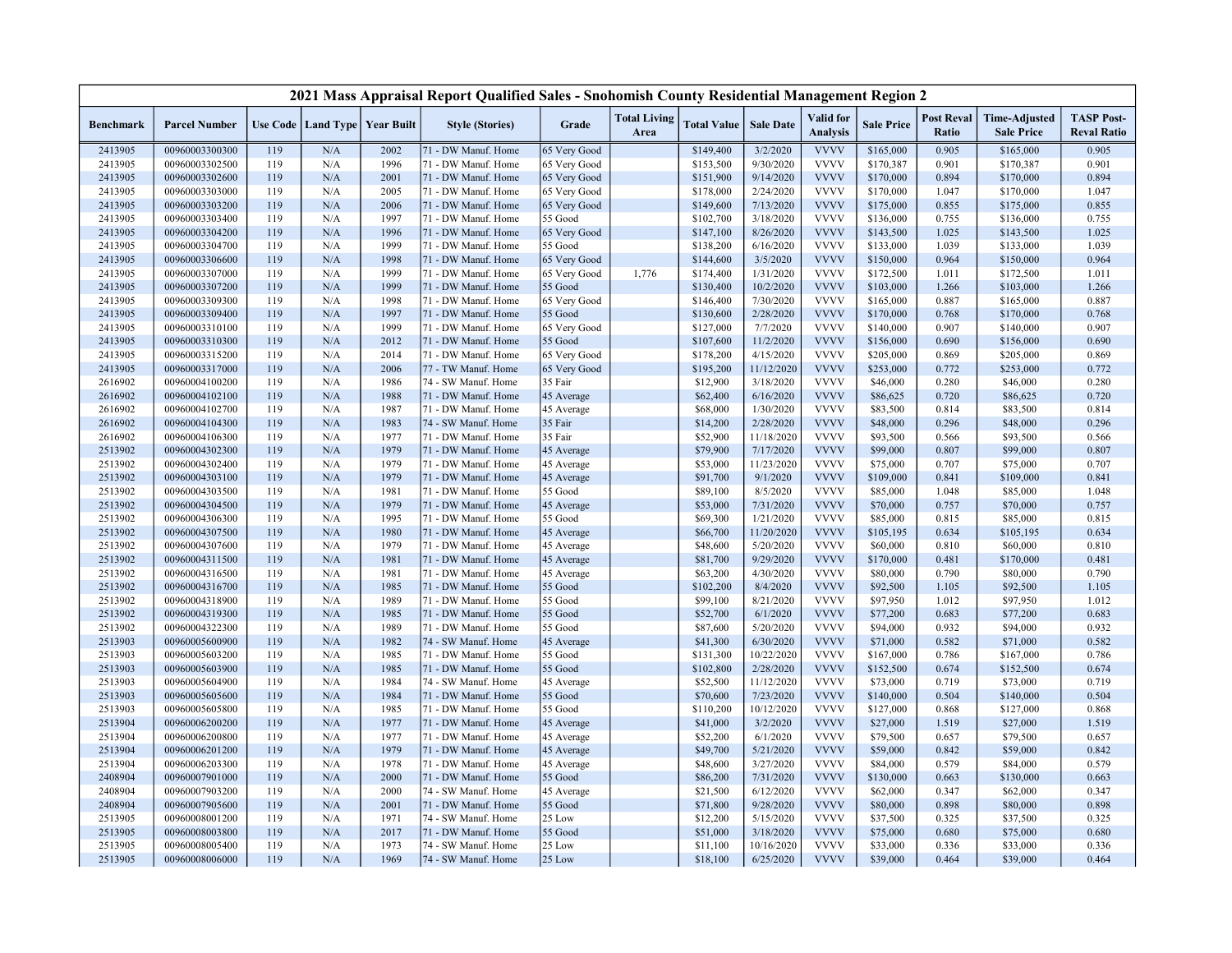|                    |                                  |            |                                   |              | 2021 Mass Appraisal Report Qualified Sales - Snohomish County Residential Management Region 2 |                          |                             |                        |                        |                                     |                        |                            |                                           |                                         |
|--------------------|----------------------------------|------------|-----------------------------------|--------------|-----------------------------------------------------------------------------------------------|--------------------------|-----------------------------|------------------------|------------------------|-------------------------------------|------------------------|----------------------------|-------------------------------------------|-----------------------------------------|
| <b>Benchmark</b>   | <b>Parcel Number</b>             |            | Use Code   Land Type   Year Built |              | <b>Style (Stories)</b>                                                                        | Grade                    | <b>Total Living</b><br>Area | <b>Total Value</b>     | <b>Sale Date</b>       | <b>Valid</b> for<br><b>Analysis</b> | <b>Sale Price</b>      | <b>Post Reval</b><br>Ratio | <b>Time-Adjusted</b><br><b>Sale Price</b> | <b>TASP Post-</b><br><b>Reval Ratio</b> |
| 2413908            | 00960008102300                   | 119        | N/A                               | 1964         | 71 - DW Manuf. Home                                                                           | 35 Fair                  |                             | \$18,000               | 6/5/2020               | <b>VVVV</b>                         | \$30,000               | 0.600                      | \$30,000                                  | 0.600                                   |
| 2413908            | 00960008104000                   | 119        | N/A                               | 1988         | 74 - SW Manuf. Home                                                                           | 45 Average               |                             | \$45,000               | 6/5/2020               | <b>VVVV</b>                         | \$40,000               | 1.125                      | \$40,000                                  | 1.125                                   |
| 2413908            | 00960008104400                   | 119        | N/A                               | 1968         | 74 - SW Manuf. Home                                                                           | 35 Fair                  |                             | \$29,100               | 1/8/2020               | <b>VVVV</b>                         | \$26,500               | 1.098                      | \$26,500                                  | 1.098                                   |
| 2413908            | 00960008104900                   | 119        | N/A                               | 1985         | 74 - SW Manuf. Home                                                                           | 35 Fair                  |                             | \$35,200               | 2/19/2020              | <b>VVVV</b>                         | \$45,000               | 0.782                      | \$45,000                                  | 0.782                                   |
| 2413908            | 00960008106300                   | 119        | N/A                               | 1970         | 71 - DW Manuf. Home                                                                           | 35 Fair                  |                             | \$27,800               | 10/26/2020             | <b>VVVV</b>                         | \$46,000               | 0.604                      | \$46,000                                  | 0.604                                   |
| 2413908            | 00960008107700                   | 119        | N/A                               | 1976         | 74 - SW Manuf. Home                                                                           | 35 Fair                  |                             | \$33,700               | 6/12/2020              | <b>VVVV</b>                         | \$36,000               | 0.936                      | \$36,000                                  | 0.936                                   |
| 2413908            | 00960008109200                   | 119        | N/A                               | 1967         | 74 - SW Manuf. Home                                                                           | 35 Fair                  |                             | \$37,400               | 7/31/2020              | <b>VVVV</b>                         | \$40,000               | 0.935                      | \$40,000                                  | 0.935                                   |
| 2408906            | 00960009601700                   | 119        | N/A                               | 1999         | 71 - DW Manuf. Home                                                                           | 55 Good                  |                             | \$72,300               | 9/25/2020              | <b>VVVV</b>                         | \$77,995               | 0.927                      | \$77,995                                  | 0.927                                   |
| 2408906            | 00960009603100                   | 119        | N/A                               | 1999         | 71 - DW Manuf. Home                                                                           | 55 Good                  |                             | \$54,700               | 4/29/2020              | <b>VVVV</b>                         | \$75,000               | 0.729                      | \$75,000                                  | 0.729                                   |
| 2408906            | 00960009603800                   | 119        | N/A                               | 1984         | 71 - DW Manuf. Home                                                                           | 55 Good                  |                             | \$21,200               | 6/17/2020              | <b>VVVV</b>                         | \$25,000               | 0.848                      | \$25,000                                  | 0.848                                   |
| 2408906            | 00960009606000                   | 119        | N/A                               | 1998         | 71 - DW Manuf. Home                                                                           | 55 Good                  |                             | \$63,600               | 6/3/2020               | <b>VVVV</b>                         | \$73,500               | 0.865                      | \$73,500                                  | 0.865                                   |
| 2408906            | 00960009607300                   | 119        | N/A                               | 1994         | 71 - DW Manuf. Home                                                                           | 55 Good                  |                             | \$94,600               | 1/31/2020              | <b>VVVV</b>                         | \$75,000               | 1.261                      | \$75,000                                  | 1.261                                   |
| 2408908            | 00960011201200                   | 119        | N/A                               | 1995         | 71 - DW Manuf. Home                                                                           | 55 Good                  |                             | \$66,400               | 4/3/2020               | <b>VVVV</b>                         | \$75,000               | 0.885                      | \$75,000                                  | 0.885                                   |
| 2408908            | 00960011204800                   | 119        | N/A                               | 1975         | 74 - SW Manuf. Home                                                                           | 45 Average               |                             | \$24,500               | 11/20/2020             | <b>VVVV</b>                         | \$35,000               | 0.700                      | \$35,000                                  | 0.700                                   |
| 2513906            | 00960012503300                   | 119        | N/A                               | 1996         | 71 - DW Manuf. Home                                                                           | 55 Good                  |                             | \$61,800               | 5/28/2020              | <b>VVVV</b>                         | \$85,000               | 0.727                      | \$85,000                                  | 0.727                                   |
| 2513906            | 00960012505100                   | 119        | N/A                               | 1974         | 74 - SW Manuf. Home                                                                           | 35 Fair                  |                             | \$27,400               | 7/22/2020              | <b>VVVV</b>                         | \$43,000               | 0.637                      | \$43,000                                  | 0.637                                   |
| 2207906            | 00960012900300                   | 119        | N/A                               | 2015         | 71 - DW Manuf. Home                                                                           | 55 Good                  |                             | \$112,500              | 5/15/2020              | <b>VVVV</b>                         | \$150,000              | 0.750                      | \$150,000                                 | 0.750                                   |
| 2207906            | 00960012901500                   | 119        | N/A                               | 1999         | 71 - DW Manuf. Home                                                                           | 65 Very Good             |                             | \$77,500               | 6/30/2020              | <b>VVVV</b>                         | \$75,000               | 1.033                      | \$75,000                                  | 1.033                                   |
| 2207906            | 00960012904200                   | 119        | N/A                               | 2003         | 71 - DW Manuf. Home                                                                           | 65 Very Good             |                             | \$95,700               | 8/10/2020              | <b>VVVV</b>                         | \$80,000               | 1.196                      | \$80,000                                  | 1.196                                   |
| 2516901            | 00960013302100                   | 119        | N/A                               | 2000         | 71 - DW Manuf. Home                                                                           | 55 Good                  |                             | \$57,500               | 9/30/2020              | <b>VVVV</b>                         | \$120,000              | 0.479                      | \$120,000                                 | 0.479                                   |
| 2516901            | 00960013305800                   | 119        | N/A                               | 1991         | 71 - DW Manuf. Home                                                                           | 55 Good                  |                             | \$69,100               | 2/6/2020               | <b>VVVV</b>                         | \$165,000              | 0.419                      | \$165,000                                 | 0.419                                   |
| 2413906            | 00960014201500                   | 119        | N/A                               | 1999         | 71 - DW Manuf. Home                                                                           | 55 Good                  |                             | \$87,000               | 5/21/2020              | <b>VVVV</b>                         | \$130,000              | 0.669                      | \$130,000                                 | 0.669                                   |
| 2413906            | 00960014202500                   | 119        | N/A                               | 1998         | 71 - DW Manuf. Home                                                                           | 55 Good                  |                             | \$95,700               | 5/21/2020              | <b>VVVV</b>                         | \$120,000              | 0.798                      | \$120,000                                 | 0.798                                   |
| 2413906            | 00960014202600                   | 119        | N/A                               | 1999         | 71 - DW Manuf. Home                                                                           | 55 Good                  |                             | \$74,200               | 5/15/2020              | <b>VVVV</b>                         | \$100,000              | 0.742                      | \$100,000                                 | 0.742                                   |
| 2413906            | 00960014203300                   | 119        | N/A                               | 1999         | 71 - DW Manuf. Home                                                                           | 65 Very Good             |                             | \$140,500              | 7/16/2020              | <b>VVVV</b>                         | \$158,000              | 0.889                      | \$158,000                                 | 0.889                                   |
| 2413906            | 00960014205900                   | 119        | N/A                               | 2000         | 71 - DW Manuf. Home                                                                           | 65 Very Good             |                             | \$119,400              | 10/16/2020             | <b>VVVV</b>                         | \$141,000              | 0.847                      | \$141,000                                 | 0.847                                   |
| 2413906            | 00960014207300                   | 119        | N/A                               | 2000         | 71 - DW Manuf. Home                                                                           | 65 Very Good             |                             | \$124,300              | 2/10/2020              | <b>VVVV</b>                         | \$115,000              | 1.081                      | \$115,000                                 | 1.081                                   |
| 2413906            | 00960014208100                   | 119        | N/A                               | 1999         | 71 - DW Manuf. Home                                                                           | 65 Very Good             |                             | \$116,600              | 9/23/2020              | <b>VVVV</b>                         | \$130,000              | 0.897                      | \$130,000                                 | 0.897                                   |
| 2413906            | 00960014209200                   | 119        | N/A                               | 2000         | 71 - DW Manuf. Home                                                                           | 65 Very Good             |                             | \$154,700              | 6/18/2020              | <b>VVVV</b>                         | \$173,500              | 0.892                      | \$173,500                                 | 0.892                                   |
| 2413906            | 00960014209800                   | 119        | N/A                               | 1999         | 71 - DW Manuf. Home                                                                           | 65 Very Good             |                             | \$129,600              | 8/19/2020              | <b>VVVV</b>                         | \$145,000              | 0.894                      | \$145,000                                 | 0.894                                   |
| 2413906            | 00960014210200                   | 119<br>122 | N/A                               | 1999<br>1995 | 71 - DW Manuf. Home                                                                           | 65 Very Good             |                             | \$129,600              | 6/22/2020              | <b>VVVV</b><br><b>VVVV</b>          | \$149,000              | 0.870                      | \$149,000                                 | 0.870                                   |
| 2616000            | 00398500000700                   |            | A <sub>3</sub>                    |              | 11 - 1 Story                                                                                  | 45 Average               | 2,248                       | \$570,500              | 2/5/2020               | <b>VVVV</b>                         | \$553,100              | 1.031                      | \$596,242                                 | 0.957                                   |
| 2408001            | 00461801101000                   | 122<br>122 | A <sub>2</sub>                    | 1996         | 17 - 2 Story                                                                                  | 45 Average               | 2,340                       | \$447,800              | 10/8/2020              | <b>VVVV</b>                         | \$500,000              | 0.896<br>0.820             | \$502,000                                 | 0.892                                   |
| 2513000            | 00465300000500                   |            | A <sub>3</sub>                    | 2001         | 17 - 2 Story                                                                                  | 41 Avg Minus             | 3,140                       | \$570,000              | 8/17/2020              | <b>VVVV</b>                         | \$695,000              |                            | \$710,290                                 | 0.802                                   |
| 2616000            | 00470800000802<br>00476200100114 | 122<br>122 | A <sub>3</sub><br>A <sub>3</sub>  | 2008<br>1983 | 17 - 2 Story                                                                                  | 45 Average               | 3,908<br>1,864              | \$738,500<br>\$476,300 | 5/15/2020<br>8/19/2020 | <b>VVVV</b>                         | \$700,000              | 1.055<br>0.828             | \$734,300                                 | 1.006<br>0.811                          |
| 2616000<br>2513000 | 00487300000800                   | 122        | A <sub>3</sub>                    | 1987         | 17 - 2 Story<br>$11 - 1$ Story                                                                | 45 Average<br>45 Average | 2,120                       | \$514,300              | 6/2/2020               | <b>VVVV</b>                         | \$575,000<br>\$508,000 | 1.012                      | \$587,650<br>\$532,892                    | 0.965                                   |
| 2408000            | 00496200001102                   | 122        | A <sub>3</sub>                    | 2003         | $11 - 1$ Story                                                                                | 41 Avg Minus             | 1,910                       | \$464,800              | 1/1/2020               | <b>VVVV</b>                         | \$431,100              | 1.078                      | \$470,330                                 | 0.988                                   |
| 2513000            | 00514700000300                   | 122        | A <sub>3</sub>                    | 1968         | 11 - 1 Story                                                                                  | 45 Average               | 3,021                       | \$605,600              | 1/27/2020              | <b>VVVV</b>                         | \$597,000              | 1.014                      | \$651,327                                 | 0.930                                   |
| 2513000            | 00550600000300                   | 122        | A <sub>3</sub>                    | 1953         | $11 - 1$ Story                                                                                | 35 Fair                  | 2,242                       | \$387,900              | 12/18/2020             | <b>VVVV</b>                         | \$420,000              | 0.924                      | \$420,000                                 | 0.924                                   |
| 2616000            | 00562300001502                   | 122        | A <sub>3</sub>                    | 1976         | 11 - 1 Story                                                                                  | 45 Average               | 1,934                       | \$460,900              | 5/1/2020               | <b>VVVV</b>                         | \$450,000              | 1.024                      | \$472,050                                 | 0.976                                   |
| 2413000            | 00571900001400                   | 122        | A1                                | 2002         | 17 - 2 Story                                                                                  | 45 Average               | 2,848                       | \$587,000              | 6/25/2020              | <b>VVVV</b>                         | \$629,450              | 0.933                      | \$660,293                                 | 0.889                                   |
| 2616000            | 00666000001100                   | 122        | A <sub>3</sub>                    | 1979         | 17 - 2 Story                                                                                  | 45 Average               | 1,784                       | \$443,400              | 8/8/2020               | <b>VVVV</b>                         | \$515,000              | 0.861                      | \$526,330                                 | 0.842                                   |
| 2616000            | 00666000001300                   | 122        | A <sub>3</sub>                    | 1979         | 17 - 2 Story                                                                                  | 45 Average               | 1,784                       | \$434,300              | 5/1/2020               | <b>VVVV</b>                         | \$480,000              | 0.905                      | \$503,520                                 | 0.863                                   |
| 2513000            | 00669600000500                   | 122        | A <sub>3</sub>                    | 1979         | $17 - 2$ Story                                                                                | 45 Average               | 2,220                       | \$449,400              | 12/18/2020             | <b>VVVV</b>                         | \$525,000              | 0.856                      | \$525,000                                 | 0.856                                   |
| 2408000            | 00738500103317                   | 122        | A <sub>3</sub>                    | 2002         | 17 - 2 Story                                                                                  | 45 Average               | 2,562                       | \$595,100              | 5/7/2020               | <b>VVVV</b>                         | \$530,000              | 1.123                      | \$555,970                                 | 1.070                                   |
| 2408000            | 00884500000600                   | 122        | A <sub>3</sub>                    | 2001         | 17 - 2 Story                                                                                  | 45 Average               | 2,910                       | \$639,600              | 6/8/2020               | <b>VVVV</b>                         | \$625,000              | 1.023                      | \$655,625                                 | 0.976                                   |
| 2413000            | 00938800000100                   | 122        | A <sub>3</sub>                    | 1996         | $11 - 1$ Story                                                                                | 45 Average               | 2,424                       | \$578,700              | 6/25/2020              | <b>VVVV</b>                         | \$530,000              | 1.092                      | \$555,970                                 | 1.041                                   |
| 2413000            | 00938800000400                   | 122        | A <sub>3</sub>                    | 2003         | 11 - 1 Story                                                                                  | 45 Average               | 2,374                       | \$633,700              | 9/21/2020              | <b>VVVV</b>                         | \$619,995              | 1.022                      | \$626,815                                 | 1.011                                   |
| 2413000            | 00938800000500                   | 122        | A <sub>3</sub>                    | 2003         | 11 - 1 Story                                                                                  | 45 Average               | 2,374                       | \$633,700              | 9/18/2020              | <b>VVVV</b>                         | \$621,000              | 1.020                      | \$627,831                                 | 1.009                                   |
| 2413000            | 00957100000200                   | 122        | A <sub>3</sub>                    | 2004         | 17 - 2 Story                                                                                  | 45 Average               | 2,780                       | \$618,300              | 5/22/2020              | <b>VVVV</b>                         | \$595,000              | 1.039                      | \$624,155                                 | 0.991                                   |
| 2513000            | 29050200303400                   | 122        | A <sub>3</sub>                    | 2004         | $11 - 1$ Story                                                                                | 45 Average               | 2,382                       | \$576,800              | 1/2/2020               | <b>VVVV</b>                         | \$582,500              | 0.990                      | \$635,508                                 | 0.908                                   |
| 2616000            | 29061700306400                   | 122        | A <sub>3</sub>                    | 1986         | 11 - 1 Story                                                                                  | 45 Average               | 1,904                       | \$574,500              | 3/2/2020               | <b>VVVV</b>                         | \$545,000              | 1.054                      | \$580,425                                 | 0.990                                   |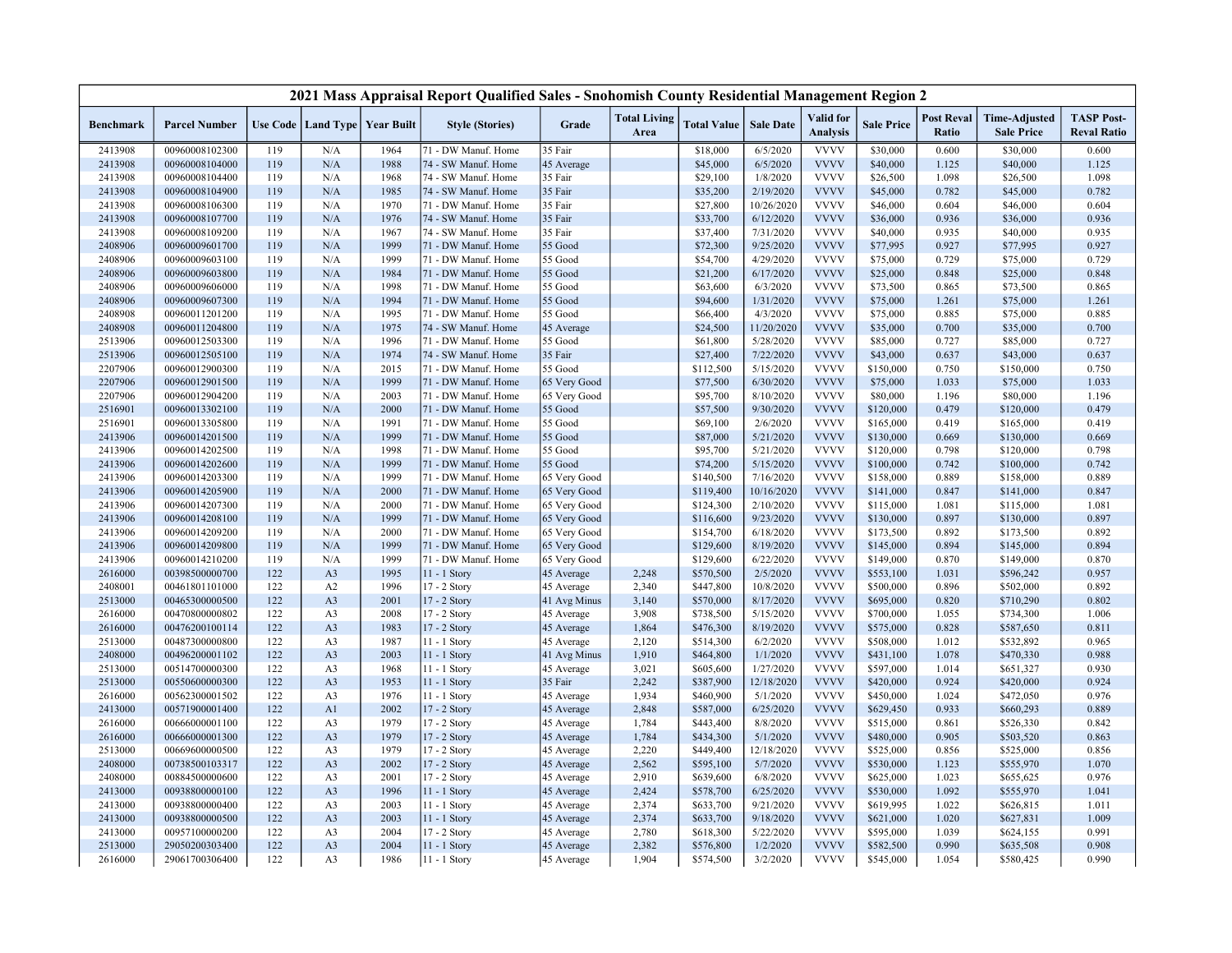|                    |                                  |            |                                   |              | 2021 Mass Appraisal Report Qualified Sales - Snohomish County Residential Management Region 2 |                              |                             |                        |                        |                                     |                        |                            |                                           |                                         |
|--------------------|----------------------------------|------------|-----------------------------------|--------------|-----------------------------------------------------------------------------------------------|------------------------------|-----------------------------|------------------------|------------------------|-------------------------------------|------------------------|----------------------------|-------------------------------------------|-----------------------------------------|
| <b>Benchmark</b>   | <b>Parcel Number</b>             |            | Use Code   Land Type   Year Built |              | <b>Style (Stories)</b>                                                                        | Grade                        | <b>Total Living</b><br>Area | <b>Total Value</b>     | <b>Sale Date</b>       | <b>Valid</b> for<br><b>Analysis</b> | <b>Sale Price</b>      | <b>Post Reval</b><br>Ratio | <b>Time-Adjusted</b><br><b>Sale Price</b> | <b>TASP Post-</b><br><b>Reval Ratio</b> |
| 2413000            | 30050900106400                   | 122        | B2                                | 1994         | 17 - 2 Story                                                                                  | 45 Average                   | 2,768                       | \$590,800              | 7/13/2020              | <b>VVVV</b>                         | \$610,000              | 0.969                      | \$633,180                                 | 0.933                                   |
| 2413000            | 30051500308000                   | 122        | A <sub>3</sub>                    | 2000         | 17 - 2 Story                                                                                  | 45 Average                   | 2,671                       | \$569,500              | 6/29/2020              | <b>VVVV</b>                         | \$520,000              | 1.095                      | \$545,480                                 | 1.044                                   |
| 2413000            | 30051600401000                   | 122        | A1                                | 1994         | $11 - 1$ Story                                                                                | 41 Avg Minus                 | 2,328                       | \$519,600              | 6/13/2020              | <b>VVVV</b>                         | \$459,000              | 1.132                      | \$481,491                                 | 1.079                                   |
| 2413000            | 30051600402900                   | 122        | A1                                | 1994         | 11 - 1 Story                                                                                  | 41 Avg Minus                 | 2,016                       | \$503,600              | 2/19/2020              | <b>VVVV</b>                         | \$458,600              | 1.098                      | \$494,371                                 | 1.019                                   |
| 2413000            | 30051600404900                   | 122        | A1                                | 1977         | 11 - 1 Story                                                                                  | 45 Average                   | 1,992                       | \$475,400              | 4/2/2020               | <b>VVVV</b>                         | \$485,000              | 0.980                      | \$510,705                                 | 0.931                                   |
| 2513000            | 30052100102800                   | 122        | A <sub>3</sub>                    | 1986         | $11 - 1$ Story                                                                                | 45 Average                   | 1,912                       | \$469,400              | 9/24/2020              | <b>VVVV</b>                         | \$500,000              | 0.939                      | \$505,500                                 | 0.929                                   |
| 2513000            | 30052100405400                   | 122        | A <sub>3</sub>                    | 1990         | 11 - 1 Story                                                                                  | 45 Average                   | 2,128                       | \$511,200              | 3/25/2020              | <b>VVVV</b>                         | \$470,000              | 1.088                      | \$500,550                                 | 1.021                                   |
| 2513000            | 30052100417000                   | 122        | A <sub>3</sub>                    | 1990         | $11 - 1$ Story                                                                                | 41 Avg Minus                 | 1,792                       | \$425,600              | 1/16/2020              | <b>VVVV</b>                         | \$475,501              | 0.895                      | \$518,772                                 | 0.820                                   |
| 2513000            | 30052200100200                   | 122        | A <sub>3</sub>                    | 1965         | 12 - 1 Story Bsmt                                                                             | 45 Average                   | 3,146                       | \$612,400              | 2/5/2020               | <b>VVVV</b>                         | \$600,000              | 1.021                      | \$646,800                                 | 0.947                                   |
| 2513000            | 30052200210200                   | 122        | A <sub>3</sub>                    | 1922         | 12 - 1 Story Bsmt                                                                             | 45 Average                   | 2,276                       | \$549,400              | 11/20/2020             | <b>VVVV</b>                         | \$631,950              | 0.869                      | \$631,950                                 | 0.869                                   |
| 2513000            | 30052200210300                   | 122        | A <sub>3</sub>                    | 1995         | 11 - 1 Story                                                                                  | 45 Average                   | 2,424                       | \$598,200              | 3/11/2020              | <b>VVVV</b>                         | \$625,000              | 0.957                      | \$665,625                                 | 0.899                                   |
| 2513000            | 30052200303800                   | 122        | A <sub>3</sub>                    | 1942         | 11 - 1 Story                                                                                  | 45 Average                   | 1,848                       | \$454,900              | 4/14/2020              | <b>VVVV</b>                         | \$515,000              | 0.883                      | \$542,295                                 | 0.839                                   |
| 2513000            | 30052700307900                   | 122        | A <sub>3</sub>                    | 1996         | $11 - 1$ Story                                                                                | 45 Average                   | 2,464                       | \$541,600              | 6/12/2020              | <b>VVVV</b>                         | \$527,700              | 1.026                      | \$553,557                                 | 0.978                                   |
| 2513000            | 30052700308500                   | 122        | A <sub>3</sub>                    | 2000         | 17 - 2 Story                                                                                  | 45 Average                   | 4,508                       | \$751,900              | 7/29/2020              | <b>VVVV</b>                         | \$800,000              | 0.940                      | \$830,400                                 | 0.905                                   |
| 2207000            | 31031300101400                   | 122        | B2                                | 1970         | 17 - 2 Story                                                                                  | 35 Fair                      | 2,290                       | \$496,200              | 7/1/2020               | <b>VVVV</b>                         | \$535,000              | 0.927                      | \$555,330                                 | 0.894                                   |
| 2513000            | 00465100000901                   | 123        | A <sub>3</sub>                    | 1948         | 11 - 1 Story                                                                                  | 25 Low                       | 752                         | \$479,900              | 7/23/2020              | <b>VVVV</b>                         | \$410,000              | 1.170                      | \$425,580                                 | 1.128                                   |
| 2616000            | 00493100001801                   | 123        | A <sub>3</sub>                    | 1988         | 11 - 1 Story                                                                                  | 45 Average                   | 1,656                       | \$654,700              | 8/13/2020              | <b>VVVV</b>                         | \$610,000              | 1.073                      | \$623,420                                 | 1.050                                   |
| 2106000            | 32042000100900                   | 123        | A <sub>3</sub>                    | 1924         | 17 - 2 Story                                                                                  | 45 Average                   | 2,260                       | \$451,700              | 7/20/2020              | <b>VVVV</b>                         | \$472,000              | 0.957                      | \$489,936                                 | 0.922                                   |
| 2207000            | 00796600000200                   | 141        | C <sub>2</sub>                    | 1993         | 11 - 1 Story                                                                                  | 41 Avg Minus                 | 1,009                       | \$332,900              | 4/7/2020               | <b>VVVV</b>                         | \$340,000              | 0.979                      | \$358,020                                 | 0.930                                   |
| 2207000            | 00796600001900                   | 141        | C <sub>2</sub>                    | 1993         | 11 - 1 Story                                                                                  | 41 Avg Minus                 | 1,009                       | \$337,800              | 6/15/2020              | <b>VVVV</b>                         | \$326,000              | 1.036                      | \$341,974                                 | 0.988                                   |
| 2207000            | 00796600002600                   | 141        | C <sub>2</sub>                    | 1993         | 11 - 1 Story                                                                                  | 41 Avg Minus                 | 1,009                       | \$353,500              | 9/22/2020              | <b>VVVV</b>                         | \$399,999              | 0.884                      | \$404,399                                 | 0.874                                   |
| 2207000            | 00796600003400                   | 141        | C <sub>2</sub>                    | 1993         | $11 - 1$ Story                                                                                | 41 Avg Minus                 | 806                         | \$309,500              | 3/11/2020              | <b>VVVV</b>                         | \$311,000              | 0.995                      | \$331,215                                 | 0.934                                   |
| 2207000            | 00796600008200                   | 141        | C <sub>2</sub>                    | 1994         | $11 - 1$ Story                                                                                | 45 Average                   | 1,160                       | \$343,800              | 6/24/2020              | <b>VVVV</b>                         | \$322,850              | 1.065                      | \$338,670                                 | 1.015                                   |
| 2207000            | 00796600009400                   | 141        | C2                                | 1994         | 17 - 2 Story                                                                                  | 45 Average                   | 1,362                       | \$376,400              | 4/6/2020               | <b>VVVV</b>                         | \$372,500              | 1.010                      | \$392,243                                 | 0.960                                   |
| 2207000            | 00796600010800                   | 141        | C <sub>2</sub>                    | 1995         | 17 - 2 Story                                                                                  | 45 Average                   | 1,362                       | \$379,100              | 7/10/2020              | <b>VVVV</b>                         | \$365,000              | 1.039                      | \$378,870                                 | 1.001                                   |
| 2207000            | 00796600011500                   | 141        | C2                                | 1994         | 11 - 1 Story                                                                                  | 45 Average                   | 1,160                       | \$367,600              | 11/20/2020             | <b>VVVV</b>                         | \$348,000              | 1.056                      | \$348,000                                 | 1.056                                   |
| 2207000            | 00796600013200                   | 141        | C <sub>2</sub>                    | 1996         | 23 - Split Entry                                                                              | 41 Avg Minus                 | 1,352                       | \$340,600              | 1/13/2020              | <b>VVVV</b>                         | \$350,000              | 0.973                      | \$381,850                                 | 0.892                                   |
| 2207000<br>2207000 | 00796600015400                   | 141<br>141 | C2<br>C <sub>2</sub>              | 1996<br>1997 | 11 - 1 Story                                                                                  | 41 Avg Minus                 | 806<br>1,352                | \$290,600<br>\$335,200 | 6/5/2020<br>10/3/2020  | <b>VVVV</b><br><b>VVVV</b>          | \$299,000<br>\$365,000 | 0.972<br>0.918             | \$313,651                                 | 0.927<br>0.915                          |
|                    | 00796600015900                   | 141        |                                   |              | 23 - Split Entry                                                                              | 41 Avg Minus                 |                             |                        |                        | <b>VVVV</b>                         |                        | 0.952                      | \$366,460                                 |                                         |
| 2207000<br>2207000 | 00796600017100<br>00796600017900 | 141        | C <sub>2</sub><br>C <sub>2</sub>  | 1996<br>1997 | 11 - 1 Story<br>11 - 1 Story                                                                  | 41 Avg Minus<br>41 Avg Minus | 1,009<br>1,005              | \$322,800<br>\$311,300 | 8/18/2020<br>5/26/2020 | <b>VVVV</b>                         | \$339,000<br>\$345,000 | 0.902                      | \$346,458<br>\$361,905                    | 0.932<br>0.860                          |
| 2207000            | 00796600020800                   | 141        | C <sub>2</sub>                    | 1995         | 11 - 1 Story                                                                                  | 45 Average                   | 1,160                       | \$347,800              | 6/15/2020              | <b>VVVV</b>                         | \$324,000              | 1.073                      | \$339,876                                 | 1.023                                   |
| 2207000            | 00796600023100                   | 141        | C <sub>2</sub>                    | 1994         | $11 - 1$ Story                                                                                | 45 Average                   | 1,132                       | \$360,100              | 9/28/2020              | <b>VVVV</b>                         | \$360,000              | 1.000                      | \$363,960                                 | 0.989                                   |
| 2413000            | 00866700004700                   | 141        | C <sub>2</sub>                    | 1998         | 17 - 2 Story                                                                                  | 41 Avg Minus                 | 1,366                       | \$315,100              | 1/22/2020              | <b>VVVV</b>                         | \$305,500              | 1.031                      | \$333,301                                 | 0.945                                   |
| 2413000            | 00866800021000                   | 141        | C <sub>2</sub>                    | 2000         | 11 - 1 Story                                                                                  | 41 Avg Minus                 | 914                         | \$293,600              | 8/10/2020              | <b>VVVV</b>                         | \$300,000              | 0.979                      | \$306,600                                 | 0.958                                   |
| 2413000            | 00866800021100                   | 141        | C <sub>2</sub>                    | 2000         | 11 - 1 Story                                                                                  | 41 Avg Minus                 | 914                         | \$293,600              | 12/31/2020             | <b>VVVV</b>                         | \$325,000              | 0.903                      | \$325,000                                 | 0.903                                   |
| 2413000            | 00866800022600                   | 141        | C <sub>2</sub>                    | 1998         | 11 - 1 Story                                                                                  | 41 Avg Minus                 | 948                         | \$279,500              | 4/8/2020               | <b>VVVV</b>                         | \$250,000              | 1.118                      | \$263,250                                 | 1.062                                   |
| 2413000            | 00866800022800                   | 141        | C <sub>2</sub>                    | 1998         | $11 - 1$ Story                                                                                | 41 Avg Minus                 | 948                         | \$294,300              | 12/14/2020             | <b>VVVV</b>                         | \$320,000              | 0.920                      | \$320,000                                 | 0.920                                   |
| 2413000            | 00866800023500                   | 141        | C <sub>2</sub>                    | 1998         | 11 - 1 Story                                                                                  | 41 Avg Minus                 | 1,005                       | \$323,200              | 5/19/2020              | <b>VVVV</b>                         | \$305,000              | 1.060                      | \$319,945                                 | 1.010                                   |
| 2516000            | 00876100300700                   | 141        | C <sub>2</sub>                    | 1999         | $17 - 2$ Story                                                                                | 45 Average                   | 1,664                       | \$408,100              | 2/21/2020              | <b>VVVV</b>                         | \$416,000              | 0.981                      | \$448,448                                 | 0.910                                   |
| 2516000            | 00876100500500                   | 141        | C <sub>2</sub>                    | 2002         | 17 - 2 Story                                                                                  | 45 Average                   | 1,348                       | \$353,700              | 11/17/2020             | <b>VVVV</b>                         | \$410,000              | 0.863                      | \$410,000                                 | 0.863                                   |
| 2516000            | 00876100501500                   | 141        | C <sub>2</sub>                    | 2002         | 17 - 2 Story                                                                                  | 45 Average                   | 1,673                       | \$391,700              | 12/31/2020             | <b>VVVV</b>                         | \$435,000              | 0.900                      | \$435,000                                 | 0.900                                   |
| 2516000            | 00876100701400                   | 141        | C <sub>2</sub>                    | 2002         | 17 - 2 Story                                                                                  | 45 Average                   | 1,486                       | \$384,500              | 11/19/2020             | <b>VVVV</b>                         | \$440,000              | 0.874                      | \$440,000                                 | 0.874                                   |
| 2516000            | 00876100702000                   | 141        | C2                                | 2002         | 17 - 2 Story                                                                                  | 45 Average                   | 1,345                       | \$356,000              | 4/17/2020              | <b>VVVV</b>                         | \$375,000              | 0.949                      | \$394,875                                 | 0.902                                   |
| 2207000            | 00930100000303                   | 141        | C <sub>2</sub>                    | 2005         | $11 - 1$ Story                                                                                | 41 Avg Minus                 | 1,105                       | \$348,400              | 10/2/2020              | <b>VVVV</b>                         | \$350,000              | 0.995                      | \$351,400                                 | 0.991                                   |
| 2413000            | 00931800002500                   | 141        | C2                                | 2003         | 23 - Split Entry                                                                              | 41 Avg Minus                 | 1,300                       | \$354,300              | 8/27/2020              | <b>VVVV</b>                         | \$360,000              | 0.984                      | \$367,920                                 | 0.963                                   |
| 2413000            | 00931800004300                   | 141        | C <sub>2</sub>                    | 2003         | 17 - 2 Story                                                                                  | 41 Avg Minus                 | 1,273                       | \$346,000              | 2/27/2020              | <b>VVVV</b>                         | \$343,000              | 1.009                      | \$369,754                                 | 0.936                                   |
| 2413000            | 00931800004400                   | 141        | C2                                | 2003         | 11 - 1 Story                                                                                  | 41 Avg Minus                 | 888                         | \$308,000              | 8/26/2020              | <b>VVVV</b>                         | \$300,000              | 1.027                      | \$306,600                                 | 1.005                                   |
| 2413000            | 00931800004800                   | 141        | C2                                | 2003         | 17 - 2 Story                                                                                  | 41 Avg Minus                 | 1,273                       | \$343,500              | 9/29/2020              | <b>VVVV</b>                         | \$380,000              | 0.904                      | \$384,180                                 | 0.894                                   |
| 2413000            | 00931800005400                   | 141        | C2                                | 2004         | 11 - 1 Story                                                                                  | 41 Avg Minus                 | 1,084                       | \$330,400              | 9/29/2020              | <b>VVVV</b>                         | \$355,000              | 0.931                      | \$358,905                                 | 0.921                                   |
| 2413000            | 00931800005700                   | 141        | C <sub>2</sub>                    | 2003         | 23 - Split Entry                                                                              | 41 Avg Minus                 | 1,300                       | \$346,000              | 11/4/2020              | <b>VVVV</b>                         | \$368,000              | 0.940                      | \$368,000                                 | 0.940                                   |
| 2413000            | 00931800006600                   | 141        | C <sub>2</sub>                    | 2003         | 17 - 2 Story                                                                                  | 41 Avg Minus                 | 1,273                       | \$338,300              | 11/17/2020             | <b>VVVV</b>                         | \$360,000              | 0.940                      | \$360,000                                 | 0.940                                   |
| 2413000            | 00931800008300                   | 141        | C <sub>2</sub>                    | 2003         | 11 - 1 Story                                                                                  | 41 Avg Minus                 | 960                         | \$300,400              | 12/7/2020              | <b>VVVV</b>                         | \$342,500              | 0.877                      | \$342,500                                 | 0.877                                   |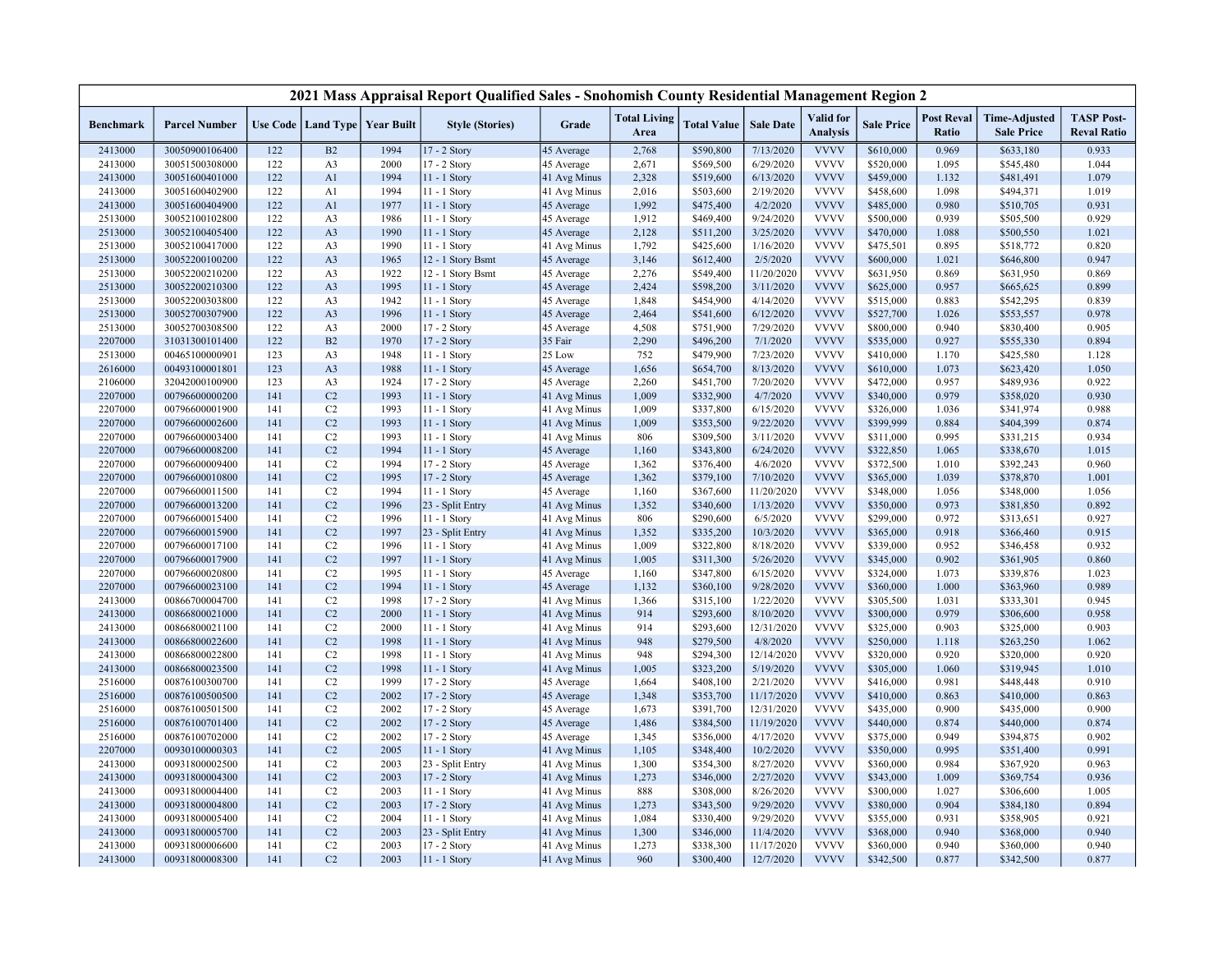|                  |                      |     |                                   |      | 2021 Mass Appraisal Report Qualified Sales - Snohomish County Residential Management Region 2 |              |                             |                    |                  |                                     |                   |                            |                                           |                                         |
|------------------|----------------------|-----|-----------------------------------|------|-----------------------------------------------------------------------------------------------|--------------|-----------------------------|--------------------|------------------|-------------------------------------|-------------------|----------------------------|-------------------------------------------|-----------------------------------------|
| <b>Benchmark</b> | <b>Parcel Number</b> |     | Use Code   Land Type   Year Built |      | <b>Style (Stories)</b>                                                                        | Grade        | <b>Total Living</b><br>Area | <b>Total Value</b> | <b>Sale Date</b> | <b>Valid</b> for<br><b>Analysis</b> | <b>Sale Price</b> | <b>Post Reval</b><br>Ratio | <b>Time-Adjusted</b><br><b>Sale Price</b> | <b>TASP Post-</b><br><b>Reval Ratio</b> |
| 2413000          | 00931800008600       | 141 | C2                                | 2003 | 17 - 2 Story                                                                                  | 41 Avg Minus | 1,126                       | \$320,300          | 12/16/2020       | <b>VVVV</b>                         | \$330,000         | 0.971                      | \$330,000                                 | 0.971                                   |
| 2413000          | 00931800009700       | 141 | C2                                | 2004 | 17 - 2 Story                                                                                  | 41 Avg Minus | 1,273                       | \$347,400          | 7/30/2020        | <b>VVVV</b>                         | \$355,000         | 0.979                      | \$368,490                                 | 0.943                                   |
| 2413000          | 00931800012100       | 141 | C <sub>2</sub>                    | 2003 | $11 - 1$ Story                                                                                | 41 Avg Minus | 888                         | \$308,000          | 7/17/2020        | <b>VVVV</b>                         | \$325,000         | 0.948                      | \$337,350                                 | 0.913                                   |
| 2413000          | 00931800012300       | 141 | C <sub>2</sub>                    | 2004 | 17 - 2 Story                                                                                  | 41 Avg Minus | 1,273                       | \$338,200          | 1/17/2020        | <b>VVVV</b>                         | \$300,000         | 1.127                      | \$327,300                                 | 1.033                                   |
| 2413000          | 00931900012900       | 141 | C2                                | 2002 | 11 - 1 Story                                                                                  | 41 Avg Minus | 668                         | \$280,200          | 9/26/2020        | <b>VVVV</b>                         | \$310,000         | 0.904                      | \$313,410                                 | 0.894                                   |
| 2413000          | 00931900013900       | 141 | C <sub>2</sub>                    | 2003 | $17 - 2$ Story                                                                                | 41 Avg Minus | 1,260                       | \$338,800          | 6/15/2020        | <b>VVVV</b>                         | \$350,500         | 0.967                      | \$367,675                                 | 0.921                                   |
| 2413000          | 00931900017500       | 141 | C <sub>2</sub>                    | 2003 | 17 - 2 Story                                                                                  | 41 Avg Minus | 1,276                       | \$338,700          | 9/3/2020         | <b>VVVV</b>                         | \$365,000         | 0.928                      | \$369,015                                 | 0.918                                   |
| 2413000          | 00931900019800       | 141 | C <sub>2</sub>                    | 2003 | 17 - 2 Story                                                                                  | 41 Avg Minus | 1,144                       | \$329,100          | 9/15/2020        | <b>VVVV</b>                         | \$350,000         | 0.940                      | \$353,850                                 | 0.930                                   |
| 2413000          | 00931900020800       | 141 | C2                                | 2003 | 11 - 1 Story                                                                                  | 41 Avg Minus | 1,012                       | \$326,900          | 5/8/2020         | <b>VVVV</b>                         | \$332,500         | 0.983                      | \$348,793                                 | 0.937                                   |
| 2413000          | 00931900021400       | 141 | C <sub>2</sub>                    | 2003 | 17 - 2 Story                                                                                  | 41 Avg Minus | 1,276                       | \$335,800          | 3/18/2020        | <b>VVVV</b>                         | \$317,500         | 1.058                      | \$338,138                                 | 0.993                                   |
| 2413000          | 00931900023200       | 141 | C <sub>2</sub>                    | 2003 | 17 - 2 Story                                                                                  | 41 Avg Minus | 1,144                       | \$309,700          | 10/9/2020        | <b>VVVV</b>                         | \$250,000         | 1.239                      | \$251,000                                 | 1.234                                   |
| 2413000          | 00931900023800       | 141 | C <sub>2</sub>                    | 2003 | 17 - 2 Story                                                                                  | 41 Avg Minus | 1,144                       | \$329,200          | 8/18/2020        | <b>VVVV</b>                         | \$344,950         | 0.954                      | \$352,539                                 | 0.934                                   |
| 2413000          | 00931900023900       | 141 | C <sub>2</sub>                    | 2003 | $11 - 1$ Story                                                                                | 41 Avg Minus | 848                         | \$303,900          | 8/21/2020        | <b>VVVV</b>                         | \$318,000         | 0.956                      | \$324,996                                 | 0.935                                   |
| 2413000          | 00931900024000       | 141 | C <sub>2</sub>                    | 2003 | 17 - 2 Story                                                                                  | 41 Avg Minus | 1,144                       | \$329,200          | 8/14/2020        | <b>VVVV</b>                         | \$345,000         | 0.954                      | \$352,590                                 | 0.934                                   |
| 2413000          | 00931900024300       | 141 | C <sub>2</sub>                    | 2003 | $11 - 1$ Story                                                                                | 41 Avg Minus | 1,012                       | \$331,800          | 12/29/2020       | <b>VVVV</b>                         | \$360,000         | 0.922                      | \$360,000                                 | 0.922                                   |
| 2413000          | 00931900024900       | 141 | C <sub>2</sub>                    | 2002 | 11 - 1 Story                                                                                  | 41 Avg Minus | 1,012                       | \$326,500          | 9/21/2020        | <b>VVVV</b>                         | \$360,000         | 0.907                      | \$363,960                                 | 0.897                                   |
| 2413000          | 00931900025000       | 141 | C <sub>2</sub>                    | 2003 | $11 - 1$ Story                                                                                | 41 Avg Minus | 1,014                       | \$327,100          | 7/18/2020        | <b>VVVV</b>                         | \$354,000         | 0.924                      | \$367,452                                 | 0.890                                   |
| 2513000          | 00953600000200       | 141 | C <sub>2</sub>                    | 2005 | 17 - 2 Story                                                                                  | 45 Average   | 1,592                       | \$407,100          | 1/31/2020        | <b>VVVV</b>                         | \$391,000         | 1.041                      | \$426,581                                 | 0.954                                   |
| 2513000          | 00953600000300       | 141 | C2                                | 2005 | 17 - 2 Story                                                                                  | 45 Average   | 1,588                       | \$394,400          | 12/24/2020       | <b>VVVV</b>                         | \$430,000         | 0.917                      | \$430,000                                 | 0.917                                   |
| 2516000          | 01021900001700       | 141 | C <sub>2</sub>                    | 2005 | 17 - 2 Story                                                                                  | 45 Average   | 2,028                       | \$400,800          | 8/26/2020        | <b>VVVV</b>                         | \$400,000         | 1.002                      | \$408,800                                 | 0.980                                   |
| 2516000          | 01021900001800       | 141 | C <sub>2</sub>                    | 2006 | 17 - 2 Story                                                                                  | 45 Average   | 1,764                       | \$383,100          | 11/4/2020        | <b>VVVV</b>                         | \$412,000         | 0.930                      | \$412,000                                 | 0.930                                   |
| 2516000          | 01021900002100       | 141 | C2                                | 2005 | 17 - 2 Story                                                                                  | 45 Average   | 2,064                       | \$409,300          | 10/27/2020       | <b>VVVV</b>                         | \$482,447         | 0.848                      | \$484,377                                 | 0.845                                   |
| 2516000          | 01021900004000       | 141 | C <sub>2</sub>                    | 2006 | 17 - 2 Story                                                                                  | 45 Average   | 1,755                       | \$394,400          | 10/10/2020       | <b>VVVV</b>                         | \$430,000         | 0.917                      | \$431,720                                 | 0.914                                   |
| 2516000          | 01030200002500       | 141 | C2                                | 2006 | 17 - 2 Story                                                                                  | 45 Average   | 1,878                       | \$433,000          | 8/14/2020        | <b>VVVV</b>                         | \$445,000         | 0.973                      | \$454,790                                 | 0.952                                   |
| 2516000          | 01030200002900       | 141 | C2                                | 2006 | 17 - 2 Story                                                                                  | 45 Average   | 2,248                       | \$472,300          | 10/13/2020       | <b>VVVV</b>                         | \$499,995         | 0.945                      | \$501,995                                 | 0.941                                   |
| 2516000          | 01030200003700       | 141 | C <sub>2</sub>                    | 2005 | 17 - 2 Story                                                                                  | 45 Average   | 2,118                       | \$450,300          | 9/16/2020        | <b>VVVV</b>                         | \$465,000         | 0.968                      | \$470,115                                 | 0.958                                   |
| 2516000          | 01030200004600       | 141 | C <sub>2</sub>                    | 2005 | 17 - 2 Story                                                                                  | 45 Average   | 1,837                       | \$423,000          | 9/14/2020        | <b>VVVV</b>                         | \$456,000         | 0.928                      | \$461,016                                 | 0.918                                   |
| 2516000          | 01030200006800       | 141 | C <sub>2</sub>                    | 2006 | 17 - 2 Story                                                                                  | 45 Average   | 2,105                       | \$454,200          | 2/24/2020        | <b>VVVV</b>                         | \$435,000         | 1.044                      | \$468,930                                 | 0.969                                   |
| 2516000          | 01030200007500       | 141 | C <sub>2</sub>                    | 2006 | 17 - 2 Story                                                                                  | 45 Average   | 2,105                       | \$452,400          | 10/8/2020        | <b>VVVV</b>                         | \$465,000         | 0.973                      | \$466,860                                 | 0.969                                   |
| 2516000          | 01030200100800       | 141 | C <sub>2</sub>                    | 2007 | 17 - 2 Story                                                                                  | 45 Average   | 2,261                       | \$468,600          | 4/13/2020        | <b>VVVV</b>                         | \$465,000         | 1.008                      | \$489,645                                 | 0.957                                   |
| 2516000          | 01030200101000       | 141 | C <sub>2</sub>                    | 2007 | 17 - 2 Story                                                                                  | 45 Average   | 2,261                       | \$460,500          | 10/28/2020       | <b>VVVV</b>                         | \$470,000         | 0.980                      | \$471,880                                 | 0.976                                   |
| 2516000          | 01030200103100       | 141 | C <sub>2</sub>                    | 2007 | 17 - 2 Story                                                                                  | 45 Average   | 1,850                       | \$424,200          | 2/11/2020        | <b>VVVV</b>                         | \$405,000         | 1.047                      | \$436,590                                 | 0.972                                   |
| 2516000          | 01030200103700       | 141 | C <sub>2</sub>                    | 2007 | 17 - 2 Story                                                                                  | 45 Average   | 2,081                       | \$450,900          | 6/26/2020        | <b>VVVV</b>                         | \$430,000         | 1.049                      | \$451,070                                 | 1.000                                   |
| 2516000          | 01030200104800       | 141 | C <sub>2</sub>                    | 2007 | 17 - 2 Story                                                                                  | 45 Average   | 2,248                       | \$473,600          | 8/10/2020        | <b>VVVV</b>                         | \$485,000         | 0.976                      | \$495,670                                 | 0.955                                   |
| 2516000          | 01030200106100       | 141 | C2                                | 2007 | 17 - 2 Story                                                                                  | 45 Average   | 1,809                       | \$419,800          | 9/4/2020         | <b>VVVV</b>                         | \$438,000         | 0.958                      | \$442,818                                 | 0.948                                   |
| 2516000          | 01030200108100       | 141 | C <sub>2</sub>                    | 2007 | 17 - 2 Story                                                                                  | 45 Average   | 2,081                       | \$453,200          | 2/25/2020        | <b>VVVV</b>                         | \$426,500         | 1.063                      | \$459,767                                 | 0.986                                   |
| 2516000          | 01030200110200       | 141 | C <sub>2</sub>                    | 2007 | 17 - 2 Story                                                                                  | 45 Average   | 2,632                       | \$512,300          | 10/2/2020        | <b>VVVV</b>                         | \$538,000         | 0.952                      | \$540,152                                 | 0.948                                   |
| 2516000          | 01030200111300       | 141 | C <sub>2</sub>                    | 2006 | 17 - 2 Story                                                                                  | 45 Average   | 1,878                       | \$432,900          | 9/15/2020        | <b>VVVV</b>                         | \$465,000         | 0.931                      | \$470,115                                 | 0.921                                   |
| 2516000          | 01030200112200       | 141 | C <sub>2</sub>                    | 2006 | 17 - 2 Story                                                                                  | 45 Average   | 2,261                       | \$468,600          | 11/23/2020       | <b>VVVV</b>                         | \$459,000         | 1.021                      | \$459,000                                 | 1.021                                   |
| 2516000          | 01030200112600       | 141 | C <sub>2</sub>                    | 2006 | 17 - 2 Story                                                                                  | 45 Average   | 2,248                       | \$471,100          | 12/15/2020       | <b>VVVV</b>                         | \$515,000         | 0.915                      | \$515,000                                 | 0.915                                   |
| 2516000          | 01030200113400       | 141 | C2                                | 2007 | 17 - 2 Story                                                                                  | 45 Average   | 2,261                       | \$468,600          | 6/30/2020        | <b>VVVV</b>                         | \$465,250         | 1.007                      | \$488,047                                 | 0.960                                   |
| 2516000          | 01030200113500       | 141 | C2                                | 2007 | 17 - 2 Story                                                                                  | 45 Average   | 1,878                       | \$429,300          | 7/30/2020        | <b>VVVV</b>                         | \$427,500         | 1.004                      | \$443,745                                 | 0.967                                   |
| 2516000          | 01030200113700       | 141 | C <sub>2</sub>                    | 2007 | 17 - 2 Story                                                                                  | 45 Average   | 2,261                       | \$469,500          | 12/22/2020       | <b>VVVV</b>                         | \$540,000         | 0.869                      | \$540,000                                 | 0.869                                   |
| 2516000          | 01030200200400       | 141 | C <sub>2</sub>                    | 2008 | 17 - 2 Story                                                                                  | 45 Average   | 2,263                       | \$475,600          | 10/1/2020        | <b>VVVV</b>                         | \$490,000         | 0.971                      | \$491,960                                 | 0.967                                   |
| 2516000          | 01030200202600       | 141 | C <sub>2</sub>                    | 2009 | $17 - 2$ Story                                                                                | 45 Average   | 1,891                       | \$432,700          | 1/8/2020         | <b>VVVV</b>                         | \$415,000         | 1.043                      | \$452,765                                 | 0.956                                   |
| 2516000          | 01030200202700       | 141 | C <sub>2</sub>                    | 2009 | 17 - 2 Story                                                                                  | 45 Average   | 2,261                       | \$472,200          | 12/4/2020        | <b>VVVV</b>                         | \$497,000         | 0.950                      | \$497,000                                 | 0.950                                   |
| 2516000          | 01030200202800       | 141 | C <sub>2</sub>                    | 2009 | 17 - 2 Story                                                                                  | 45 Average   | 1,891                       | \$406,900          | 9/25/2020        | <b>VVVV</b>                         | \$420,000         | 0.969                      | \$424,620                                 | 0.958                                   |
| 2516000          | 01030200204700       | 141 | C <sub>2</sub>                    | 2008 | 17 - 2 Story                                                                                  | 45 Average   | 1,873                       | \$430,400          | 8/14/2020        | <b>VVVV</b>                         | \$437,600         | 0.984                      | \$447,227                                 | 0.962                                   |
| 2516000          | 01030200204900       | 141 | C2                                | 2008 | 17 - 2 Story                                                                                  | 45 Average   | 2,263                       | \$471,900          | 9/17/2020        | <b>VVVV</b>                         | \$485,000         | 0.973                      | \$490,335                                 | 0.962                                   |
| 2516000          | 01030200206200       | 141 | C <sub>2</sub>                    | 2008 | 17 - 2 Story                                                                                  | 45 Average   | 2,118                       | \$455,700          | 9/2/2020         | <b>VVVV</b>                         | \$440,000         | 1.036                      | \$444,840                                 | 1.024                                   |
| 2516000          | 01030200207700       | 141 | C2                                | 2008 | 17 - 2 Story                                                                                  | 45 Average   | 1,850                       | \$426,500          | 10/27/2020       | <b>VVVV</b>                         | \$430,000         | 0.992                      | \$431,720                                 | 0.988                                   |
| 2516000          | 01030200303100       | 141 | C <sub>2</sub>                    | 2010 | $17 - 2$ Story                                                                                | 45 Average   | 1,360                       | \$381,700          | 4/14/2020        | <b>VVVV</b>                         | \$410,000         | 0.931                      | \$431,730                                 | 0.884                                   |
| 2516000          | 01030200303900       | 141 | C2                                | 2010 | 17 - 2 Story                                                                                  | 45 Average   | 1,850                       | \$429,200          | 3/23/2020        | <b>VVVV</b>                         | \$410,000         | 1.047                      | \$436,650                                 | 0.983                                   |
|                  |                      |     |                                   |      |                                                                                               |              |                             |                    |                  |                                     |                   |                            |                                           |                                         |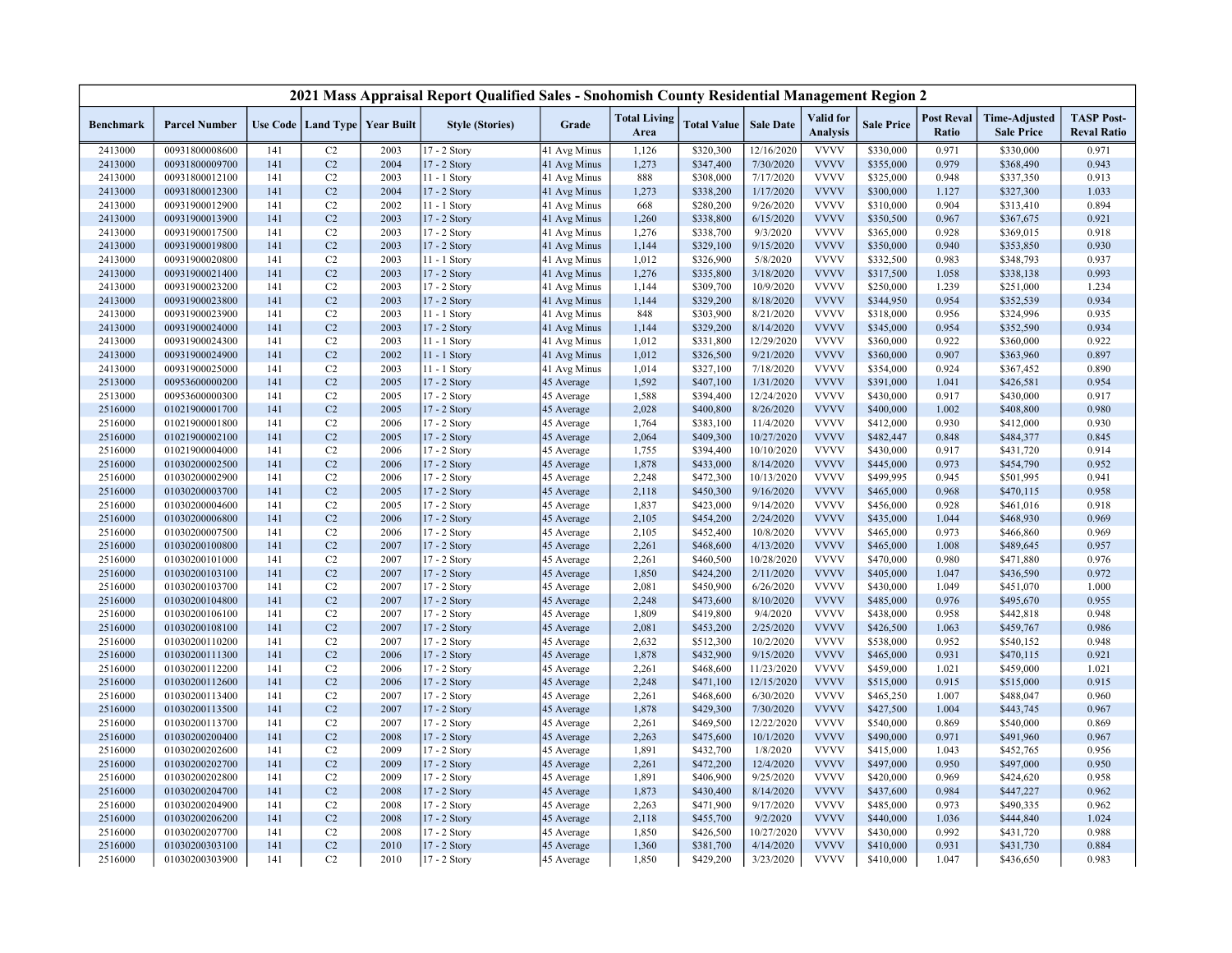|                    |                                  |            |                                   |              | 2021 Mass Appraisal Report Qualified Sales - Snohomish County Residential Management Region 2 |                          |                             |                        |                        |                                     |                        |                            |                                           |                                         |
|--------------------|----------------------------------|------------|-----------------------------------|--------------|-----------------------------------------------------------------------------------------------|--------------------------|-----------------------------|------------------------|------------------------|-------------------------------------|------------------------|----------------------------|-------------------------------------------|-----------------------------------------|
| <b>Benchmark</b>   | <b>Parcel Number</b>             |            | Use Code   Land Type   Year Built |              | <b>Style (Stories)</b>                                                                        | Grade                    | <b>Total Living</b><br>Area | <b>Total Value</b>     | <b>Sale Date</b>       | <b>Valid</b> for<br><b>Analysis</b> | <b>Sale Price</b>      | <b>Post Reval</b><br>Ratio | <b>Time-Adjusted</b><br><b>Sale Price</b> | <b>TASP Post-</b><br><b>Reval Ratio</b> |
| 2516000            | 01030200304000                   | 141        | C2                                | 2009         | 17 - 2 Story                                                                                  | 45 Average               | 1,540                       | \$398,200              | 7/8/2020               | <b>VVVV</b>                         | \$425,000              | 0.937                      | \$441,150                                 | 0.903                                   |
| 2516000            | 01030200306000                   | 141        | C2                                | 2009         | 17 - 2 Story                                                                                  | 45 Average               | 1,540                       | \$394,400              | 9/30/2020              | <b>VVVV</b>                         | \$424,300              | 0.930                      | \$428,967                                 | 0.919                                   |
| 2516000            | 01030200306300                   | 141        | C <sub>2</sub>                    | 2009         | 17 - 2 Story                                                                                  | 45 Average               | 1,827                       | \$421,200              | 4/8/2020               | <b>VVVV</b>                         | \$421,500              | 0.999                      | \$443,840                                 | 0.949                                   |
| 2516000            | 01030200306400                   | 141        | C <sub>2</sub>                    | 2009         | 17 - 2 Story                                                                                  | 45 Average               | 1,540                       | \$398,200              | 2/24/2020              | <b>VVVV</b>                         | \$410,000              | 0.971                      | \$441,980                                 | 0.901                                   |
| 2516000            | 01030200306800                   | 141        | C <sub>2</sub>                    | 2009         | 17 - 2 Story                                                                                  | 45 Average               | 2,263                       | \$442,300              | 5/6/2020               | <b>VVVV</b>                         | \$423,500              | 1.044                      | \$444,252                                 | 0.996                                   |
| 2616000            | 01031200002500                   | 141        | C <sub>2</sub>                    | 2005         | 17 - 2 Story                                                                                  | 45 Average               | 1,534                       | \$380,500              | 10/1/2020              | <b>VVVV</b>                         | \$407,000              | 0.935                      | \$408,628                                 | 0.931                                   |
| 2616000            | 01031200002700                   | 141        | C <sub>2</sub>                    | 2005         | 17 - 2 Story                                                                                  | 45 Average               | 1,853                       | \$413,200              | 10/8/2020              | <b>VVVV</b>                         | \$450,000              | 0.918                      | \$451,800                                 | 0.915                                   |
| 2616000            | 01031200002800                   | 141        | C <sub>2</sub>                    | 2005         | 17 - 2 Story                                                                                  | 45 Average               | 1,849                       | \$420,100              | 9/21/2020              | <b>VVVV</b>                         | \$430,000              | 0.977                      | \$434,730                                 | 0.966                                   |
| 2616000            | 01037300001300                   | 141        | C <sub>2</sub>                    | 2006         | 17 - 2 Story                                                                                  | 45 Average               | 1,910                       | \$407,500              | 1/7/2020               | <b>VVVV</b>                         | \$405,000              | 1.006                      | \$441,855                                 | 0.922                                   |
| 2616000            | 01049200000200                   | 141        | C <sub>2</sub>                    | 2008         | $20 - 2 +$ Story                                                                              | 41 Avg Minus             | 1,676                       | \$365,000              | 9/3/2020               | <b>VVVV</b>                         | \$413,000              | 0.884                      | \$417,543                                 | 0.874                                   |
| 2616000            | 01049200000400                   | 141        | C <sub>2</sub>                    | 2007         | $20 - 2 +$ Story                                                                              | 41 Avg Minus             | 1,676                       | \$365,100              | 10/5/2020              | <b>VVVV</b>                         | \$384,900              | 0.949                      | \$386,440                                 | 0.945                                   |
| 2513000            | 01070200001400                   | 141        | C <sub>2</sub>                    | 2007         | $20 - 2 +$ Story                                                                              | 41 Avg Minus             | 2,078                       | \$395,300              | 5/14/2020              | <b>VVVV</b>                         | \$385,000              | 1.027                      | \$403,865                                 | 0.979                                   |
| 2513000            | 01070200002400                   | 141        | C <sub>2</sub>                    | 2007         | $20 - 2 +$ Story                                                                              | 41 Avg Minus             | 1,584                       | \$360,600              | 3/6/2020               | <b>VVVV</b>                         | \$349,950              | 1.030                      | \$372,697                                 | 0.968                                   |
| 2513000            | 01070200002800                   | 141        | C2                                | 2007         | $20 - 2 +$ Story                                                                              | 41 Avg Minus             | 2,178                       | \$401,400              | 3/19/2020              | <b>VVVV</b>                         | \$396,000              | 1.014                      | \$421,740                                 | 0.952                                   |
| 2513000            | 01070200003000                   | 141        | C <sub>2</sub>                    | 2007         | $17 - 2$ Story                                                                                | 41 Avg Minus             | 1,518                       | \$357,500              | 4/21/2020              | <b>VVVV</b>                         | \$371,500              | 0.962                      | \$391,190                                 | 0.914                                   |
| 2616000            | 01071800002900                   | 141        | C <sub>2</sub>                    | 2008         | 17 - 2 Story                                                                                  | 45 Average               | 1,855                       | \$410,600              | 9/29/2020              | <b>VVVV</b>                         | \$450,000              | 0.912                      | \$454,950                                 | 0.903                                   |
| 2616000            | 01071800004100                   | 141        | C2                                | 2013         | 17 - 2 Story                                                                                  | 45 Average               | 1,415                       | \$381,400              | 2/11/2020              | <b>VVVV</b>                         | \$402,000              | 0.949                      | \$433,356                                 | 0.880                                   |
| 2616000            | 01071800004200                   | 141        | C2                                | 2013         | 17 - 2 Story                                                                                  | 45 Average               | 1,635                       | \$400,200              | 11/1/2020              | <b>VVVV</b>                         | \$467,500              | 0.856                      | \$467,500                                 | 0.856                                   |
| 2616000            | 01071800005000                   | 141        | C2                                | 2013         | $20 - 2 +$ Story                                                                              | 45 Average               | 2,137                       | \$428,400              | 9/21/2020              | <b>VVVV</b>                         | \$460,000              | 0.931                      | \$465,060                                 | 0.921                                   |
| 2616000            | 01071800005400                   | 141        | C2                                | 2013         | 17 - 2 Story                                                                                  | 45 Average               | 1,635                       | \$399,400              | 7/29/2020              | <b>VVVV</b>                         | \$435,000              | 0.918                      | \$451,530                                 | 0.885                                   |
| 2413000            | 01078800008500                   | 141        | C <sub>2</sub>                    | 2007         | 17 - 2 Story                                                                                  | 41 Avg Minus             | 1,975                       | \$402,800              | 10/21/2020             | <b>VVVV</b>                         | \$400,000              | 1.007                      | \$401,600                                 | 1.003                                   |
| 2413000            | 01078900000600                   | 141        | C <sub>2</sub>                    | 2007         | $20 - 2 +$ Story                                                                              | 41 Avg Minus             | 2,359                       | \$434,900              | 7/7/2020               | <b>VVVV</b>                         | \$400,000              | 1.087                      | \$415,200                                 | 1.047                                   |
| 2413000            | 01078900006100                   | 141        | C <sub>2</sub>                    | 2008         | 17 - 2 Story                                                                                  | 41 Avg Minus             | 1,804                       | \$386,400              | 11/5/2020              | <b>VVVV</b>                         | \$396,500              | 0.975                      | \$396,500                                 | 0.975                                   |
| 2513000            | 01087400001100                   | 141        | C2                                | 2013         | 17 - 2 Story                                                                                  | 45 Average               | 1,864                       | \$437,400              | 7/29/2020              | <b>VVVV</b>                         | \$436,000              | 1.003                      | \$452,568                                 | 0.966                                   |
| 2513000            | 01087400001400                   | 141        | C <sub>2</sub>                    | 2013         | 17 - 2 Story                                                                                  | 45 Average               | 1,393                       | \$379,100              | 8/19/2020              | <b>VVVV</b><br><b>VVVV</b>          | \$396,550              | 0.956                      | \$405,274                                 | 0.935                                   |
| 2513000            | 01087400002500                   | 141        | C2                                | 2013         | 17 - 2 Story                                                                                  | 45 Average               | 1,393                       | \$388,300              | 3/28/2020              |                                     | \$387,000              | 1.003                      | \$412,155                                 | 0.942                                   |
| 2513000            | 01087400004300                   | 141<br>141 | C <sub>2</sub>                    | 2012         | 17 - 2 Story                                                                                  | 45 Average               | 1,480                       | \$398,500              | 7/29/2020              | <b>VVVV</b><br><b>VVVV</b>          | \$430,000              | 0.927<br>0.922             | \$446,340                                 | 0.893                                   |
| 2513000<br>2513000 | 01087400004400<br>01087400004600 | 141        | C2<br>C <sub>2</sub>              | 2012<br>2012 | 17 - 2 Story<br>17 - 2 Story                                                                  | 45 Average               | 1,480<br>1,480              | \$394,600<br>\$385,700 | 8/30/2020<br>9/16/2020 | <b>VVVV</b>                         | \$428,000<br>\$423,000 | 0.912                      | \$437,416<br>\$427,653                    | 0.902<br>0.902                          |
| 2616000            | 01108400001000                   | 141        | C <sub>2</sub>                    | 2011         | 17 - 2 Story                                                                                  | 45 Average<br>45 Average | 1,859                       |                        | 11/19/2020             | <b>VVVV</b>                         | \$485,000              | 0.960                      | \$485,000                                 | 0.960                                   |
| 2616000            | 01114800001600                   | 141        | C <sub>2</sub>                    | 2010         | 17 - 2 Story                                                                                  | 45 Average               | 1,521                       | \$465,400<br>\$380,400 | 7/6/2020               | <b>VVVV</b>                         | \$420,000              | 0.906                      | \$435,960                                 | 0.873                                   |
| 2616000            | 01114800002800                   | 141        | C <sub>2</sub>                    | 2010         | 17 - 2 Story                                                                                  | 45 Average               | 1,427                       | \$368,000              | 5/4/2020               | <b>VVVV</b>                         | \$397,000              | 0.927                      | \$416,453                                 | 0.884                                   |
| 2616000            | 01114800002900                   | 141        | C <sub>2</sub>                    | 2010         | 17 - 2 Story                                                                                  | 45 Average               | 1,435                       | \$372,400              | 7/17/2020              | <b>VVVV</b>                         | \$420,000              | 0.887                      | \$435,960                                 | 0.854                                   |
| 2513000            | 01115100005500                   | 141        | C2                                | 2013         | 17 - 2 Story                                                                                  | 41 Avg Minus             | 1,654                       | \$398,700              | 8/18/2020              | <b>VVVV</b>                         | \$450,000              | 0.886                      | \$459,900                                 | 0.867                                   |
| 2413000            | 01120400001500                   | 141        | C <sub>2</sub>                    | 2011         | 17 - 2 Story                                                                                  | 41 Avg Minus             | 1,642                       | \$366,700              | 11/24/2020             | <b>VVVV</b>                         | \$411,099              | 0.892                      | \$411,099                                 | 0.892                                   |
| 2413000            | 01120400002300                   | 141        | C <sub>2</sub>                    | 2011         | 17 - 2 Story                                                                                  | 41 Avg Minus             | 1,642                       | \$367,000              | 12/1/2020              | <b>VVVV</b>                         | \$407,000              | 0.902                      | \$407,000                                 | 0.902                                   |
| 2413000            | 01120400003400                   | 141        | C <sub>2</sub>                    | 2011         | 17 - 2 Story                                                                                  | 41 Avg Minus             | 1,874                       | \$393,600              | 8/5/2020               | <b>VVVV</b>                         | \$400,000              | 0.984                      | \$408,800                                 | 0.963                                   |
| 2413000            | 01120400003700                   | 141        | C <sub>2</sub>                    | 2011         | 17 - 2 Story                                                                                  | 41 Avg Minus             | 1,874                       | \$393,700              | 2/18/2020              | <b>VVVV</b>                         | \$380,000              | 1.036                      | \$409,640                                 | 0.961                                   |
| 2413000            | 01120400005500                   | 141        | C2                                | 2012         | 17 - 2 Story                                                                                  | 41 Avg Minus             | 1,584                       | \$363,800              | 2/28/2020              | <b>VVVV</b>                         | \$361,000              | 1.008                      | \$389,158                                 | 0.935                                   |
| 2413000            | 01120400007200                   | 141        | C <sub>2</sub>                    | 2011         | $17 - 2$ Story                                                                                | 41 Avg Minus             | 1,858                       | \$390,600              | 12/10/2020             | <b>VVVV</b>                         | \$406,000              | 0.962                      | \$406,000                                 | 0.962                                   |
| 2413000            | 01120400010900                   | 141        | C <sub>2</sub>                    | 2011         | 17 - 2 Story                                                                                  | 41 Avg Minus             | 1,273                       | \$326,900              | 10/7/2020              | <b>VVVV</b>                         | \$350,000              | 0.934                      | \$351,400                                 | 0.930                                   |
| 2413000            | 01120400011200                   | 141        | C <sub>2</sub>                    | 2011         | 17 - 2 Story                                                                                  | 41 Avg Minus             | 1,584                       | \$364,400              | 5/21/2020              | <b>VVVV</b>                         | \$365,000              | 0.998                      | \$382,885                                 | 0.952                                   |
| 2413000            | 01120400011400                   | 141        | C <sub>2</sub>                    | 2011         | 17 - 2 Story                                                                                  | 41 Avg Minus             | 1,568                       | \$360,600              | 2/29/2020              | <b>VVVV</b>                         | \$362,000              | 0.996                      | \$390,236                                 | 0.924                                   |
| 2413000            | 01120400012100                   | 141        | C2                                | 2011         | 17 - 2 Story                                                                                  | 41 Avg Minus             | 1,584                       | \$364,400              | 10/27/2020             | <b>VVVV</b>                         | \$412,477              | 0.883                      | \$414,127                                 | 0.880                                   |
| 2413000            | 01120400012600                   | 141        | C2                                | 2011         | 17 - 2 Story                                                                                  | 41 Avg Minus             | 1,599                       | \$366,700              | 12/15/2020             | <b>VVVV</b>                         | \$384,000              | 0.955                      | \$384,000                                 | 0.955                                   |
| 2413000            | 01120400013100                   | 141        | C2                                | 2011         | 17 - 2 Story                                                                                  | 41 Avg Minus             | 1,584                       | \$363,800              | 11/17/2020             | <b>VVVV</b>                         | \$390,000              | 0.933                      | \$390,000                                 | 0.933                                   |
| 2413000            | 01120400014800                   | 141        | C <sub>2</sub>                    | 2011         | 17 - 2 Story                                                                                  | 41 Avg Minus             | 1,584                       | \$364,400              | 8/5/2020               | <b>VVVV</b>                         | \$371,000              | 0.982                      | \$379,162                                 | 0.961                                   |
| 2413000            | 01120400015600                   | 141        | C2                                | 2011         | 17 - 2 Story                                                                                  | 41 Avg Minus             | 1,568                       | \$360,600              | 10/27/2020             | <b>VVVV</b>                         | \$434,721              | 0.829                      | \$436,460                                 | 0.826                                   |
| 2413000            | 01120400016100                   | 141        | C2                                | 2011         | 17 - 2 Story                                                                                  | 41 Avg Minus             | 1,568                       | \$360,600              | 12/23/2020             | <b>VVVV</b>                         | \$410,000              | 0.880                      | \$410,000                                 | 0.880                                   |
| 2413000            | 01120400017100                   | 141        | C2                                | 2012         | 17 - 2 Story                                                                                  | 41 Avg Minus             | 1,584                       | \$365,800              | 8/10/2020              | <b>VVVV</b>                         | \$390,000              | 0.938                      | \$398,580                                 | 0.918                                   |
| 2413000            | 01120400017200                   | 141        | C <sub>2</sub>                    | 2012         | 17 - 2 Story                                                                                  | 41 Avg Minus             | 1,874                       | \$396,400              | 9/26/2020              | <b>VVVV</b>                         | \$399,000              | 0.993                      | \$403,389                                 | 0.983                                   |
| 2413000            | 01120400017300                   | 141        | C <sub>2</sub>                    | 2012         | $20 - 2 +$ Story                                                                              | 41 Avg Minus             | 2,324                       | \$410,200              | 6/9/2020               | <b>VVVV</b>                         | \$402,950              | 1.018                      | \$422,695                                 | 0.970                                   |
| 2413000            | 01120400017700                   | 141        | C <sub>2</sub>                    | 2012         | 17 - 2 Story                                                                                  | 41 Avg Minus             | 1,874                       | \$396,400              | 8/10/2020              | <b>VVVV</b>                         | \$400,000              | 0.991                      | \$408,800                                 | 0.970                                   |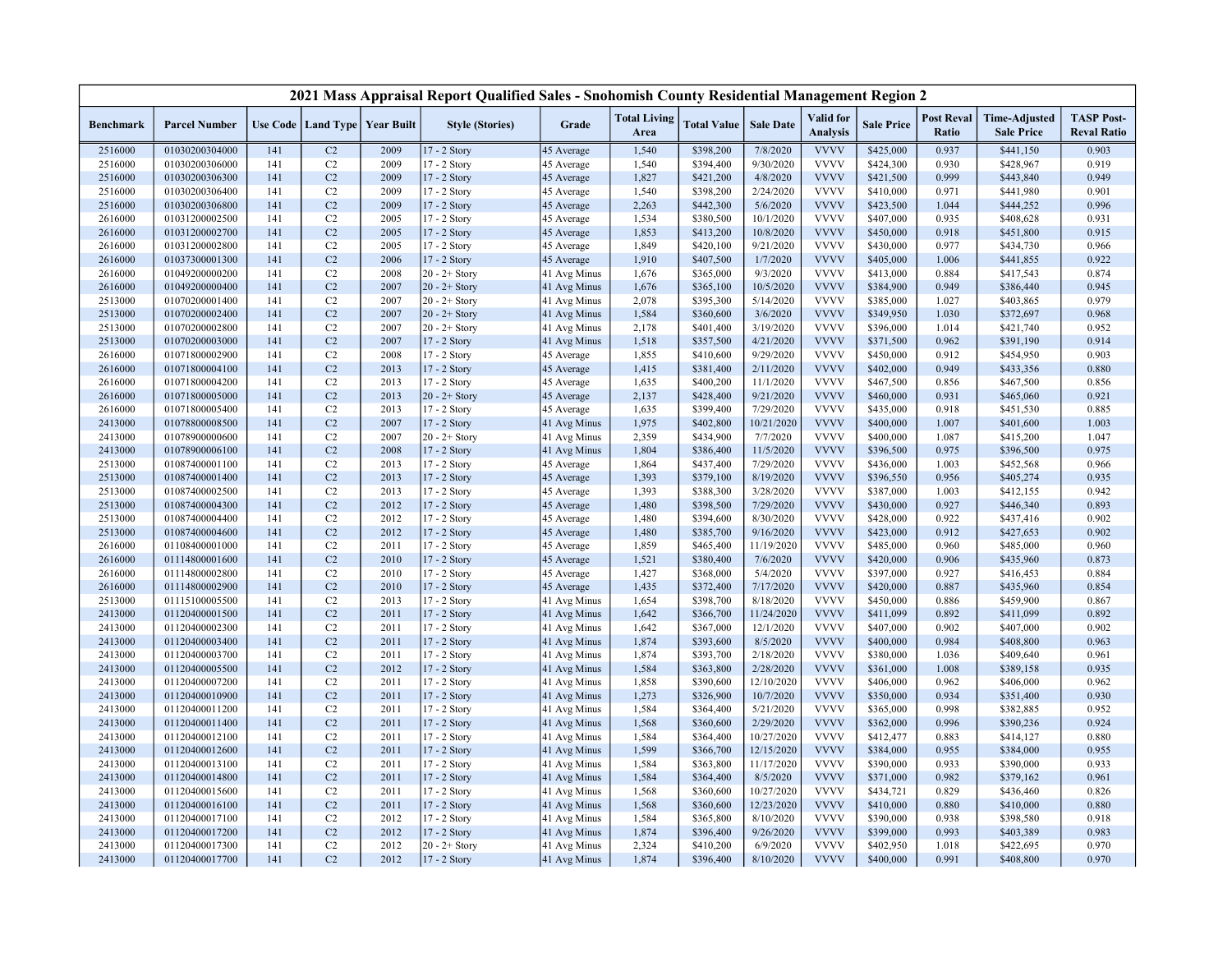|                    |                                  |            |                      |                                   | 2021 Mass Appraisal Report Qualified Sales - Snohomish County Residential Management Region 2 |                          |                             |                        |                        |                                     |                        |                            |                                           |                                         |
|--------------------|----------------------------------|------------|----------------------|-----------------------------------|-----------------------------------------------------------------------------------------------|--------------------------|-----------------------------|------------------------|------------------------|-------------------------------------|------------------------|----------------------------|-------------------------------------------|-----------------------------------------|
| <b>Benchmark</b>   | <b>Parcel Number</b>             |            |                      | Use Code   Land Type   Year Built | <b>Style (Stories)</b>                                                                        | Grade                    | <b>Total Living</b><br>Area | <b>Total Value</b>     | <b>Sale Date</b>       | <b>Valid</b> for<br><b>Analysis</b> | <b>Sale Price</b>      | <b>Post Reval</b><br>Ratio | <b>Time-Adjusted</b><br><b>Sale Price</b> | <b>TASP Post-</b><br><b>Reval Ratio</b> |
| 2413000            | 01120400019000                   | 141        | C2                   | 2012                              | $20 - 2 +$ Story                                                                              | 41 Avg Minus             | 2,324                       | \$410,100              | 8/13/2020              | <b>VVVV</b>                         | \$400,000              | 1.025                      | \$408,800                                 | 1.003                                   |
| 2413000            | 01120400019100                   | 141        | C2                   | 2011                              | 17 - 2 Story                                                                                  | 41 Avg Minus             | 1,874                       | \$395,000              | 10/22/2020             | <b>VVVV</b>                         | \$400,000              | 0.988                      | \$401,600                                 | 0.984                                   |
| 2413000            | 01120400019700                   | 141        | C <sub>2</sub>       | 2011                              | 17 - 2 Story                                                                                  | 41 Avg Minus             | 1,874                       | \$394,700              | 10/27/2020             | <b>VVVV</b>                         | \$440,074              | 0.897                      | \$441,834                                 | 0.893                                   |
| 2413000            | 01120400019900                   | 141        | C <sub>2</sub>       | 2011                              | 17 - 2 Story                                                                                  | 41 Avg Minus             | 1,874                       | \$395,400              | 10/27/2020             | <b>VVVV</b>                         | \$440,074              | 0.898                      | \$441,834                                 | 0.895                                   |
| 2413000            | 01120400020100                   | 141        | C2                   | 2011                              | 17 - 2 Story                                                                                  | 41 Avg Minus             | 1,458                       | \$354,400              | 10/27/2020             | <b>VVVV</b>                         | \$408,578              | 0.867                      | \$410,212                                 | 0.864                                   |
| 2413000            | 01120400020200                   | 141        | C <sub>2</sub>       | 2011                              | 17 - 2 Story                                                                                  | 41 Avg Minus             | 1,874                       | \$395,100              | 10/27/2020             | <b>VVVV</b>                         | \$440,285              | 0.897                      | \$442,046                                 | 0.894                                   |
| 2413000            | 01120400020500                   | 141        | C <sub>2</sub>       | 2012                              | 17 - 2 Story                                                                                  | 41 Avg Minus             | 1,642                       | \$367,900              | 10/27/2020             | <b>VVVV</b>                         | \$418,882              | 0.878                      | \$420,558                                 | 0.875                                   |
| 2413000            | 01120400020700                   | 141        | C <sub>2</sub>       | 2012                              | 17 - 2 Story                                                                                  | 41 Avg Minus             | 1,874                       | \$396,900              | 10/27/2020             | <b>VVVV</b>                         | \$440,075              | 0.902                      | \$441,835                                 | 0.898                                   |
| 2413000            | 01120400022300                   | 141        | C2                   | 2011                              | 17 - 2 Story                                                                                  | 41 Avg Minus             | 1,642                       | \$366,400              | 10/27/2020             | <b>VVVV</b>                         | \$423,316              | 0.866                      | \$425,009                                 | 0.862                                   |
| 2413000            | 01120400022400                   | 141        | C <sub>2</sub>       | 2011                              | 17 - 2 Story                                                                                  | 41 Avg Minus             | 1,874                       | \$395,400              | 10/27/2020             | <b>VVVV</b>                         | \$444,509              | 0.890                      | \$446,287                                 | 0.886                                   |
| 2413000            | 01120400022600                   | 141        | C <sub>2</sub>       | 2011                              | 17 - 2 Story                                                                                  | 41 Avg Minus             | 1,642                       | \$366,300              | 10/27/2020             | <b>VVVV</b>                         | \$418,881              | 0.874                      | \$420,557                                 | 0.871                                   |
| 2413000            | 01120400022700                   | 141        | C <sub>2</sub>       | 2011                              | 17 - 2 Story                                                                                  | 41 Avg Minus             | 1,874                       | \$394,700              | 1/7/2020               | <b>VVVV</b>                         | \$369,990              | 1.067                      | \$403,659                                 | 0.978                                   |
| 2413000            | 01120400024200                   | 141        | C <sub>2</sub>       | 2011                              | 17 - 2 Story                                                                                  | 41 Avg Minus             | 1,458                       | \$354,400              | 4/9/2020               | <b>VVVV</b>                         | \$350,000              | 1.013                      | \$368,550                                 | 0.962                                   |
| 2413000            | 01120400024600                   | 141        | C <sub>2</sub>       | 2012                              | 17 - 2 Story                                                                                  | 41 Avg Minus             | 1,874                       | \$395,500              | 7/22/2020              | <b>VVVV</b>                         | \$400,000              | 0.989                      | \$415,200                                 | 0.953                                   |
| 2413000            | 01120400026100                   | 141        | C <sub>2</sub>       | 2012                              | $17 - 2$ Story                                                                                | 41 Avg Minus             | 1,642                       | \$366,700              | 11/18/2020             | <b>VVVV</b>                         | \$385,000              | 0.952                      | \$385,000                                 | 0.952                                   |
| 2413000            | 01120400026300                   | 141        | C <sub>2</sub>       | 2011                              | 17 - 2 Story                                                                                  | 41 Avg Minus             | 1,954                       | \$394,600              | 9/21/2020              | <b>VVVV</b>                         | \$400,000              | 0.987                      | \$404,400                                 | 0.976                                   |
| 2413000            | 01120400026600                   | 141        | C <sub>2</sub>       | 2012                              | 17 - 2 Story                                                                                  | 41 Avg Minus             | 1,954                       | \$394,400              | 1/7/2020               | <b>VVVV</b>                         | \$370,000              | 1.066                      | \$403,670                                 | 0.977                                   |
| 2413000            | 01120400027300                   | 141        | C <sub>2</sub>       | 2012                              | 17 - 2 Story                                                                                  | 41 Avg Minus             | 1,954                       | \$396,300              | 9/1/2020               | <b>VVVV</b>                         | \$400,000              | 0.991                      | \$404,400                                 | 0.980                                   |
| 2616000            | 01121700001200                   | 141        | C2                   | 2013                              | $20 - 2 +$ Story                                                                              | 45 Average               | 2,079                       | \$434,200              | 8/4/2020               | <b>VVVV</b>                         | \$445,000              | 0.976                      | \$454,790                                 | 0.955                                   |
| 2616000            | 01121700001300                   | 141        | C <sub>2</sub>       | 2013                              | $20 - 2 +$ Story                                                                              | 45 Average               | 1,960                       | \$417,400              | 6/22/2020              | <b>VVVV</b>                         | \$445,000              | 0.938                      | \$466,805                                 | 0.894                                   |
| 2616000            | 01121700001900                   | 141        | C <sub>2</sub>       | 2013                              | 17 - 2 Story                                                                                  | 45 Average               | 1,802                       | \$410,600              | 8/6/2020               | <b>VVVV</b>                         | \$445,000              | 0.923                      | \$454,790                                 | 0.903                                   |
| 2616000            | 01121700002000                   | 141        | C2                   | 2013                              | 17 - 2 Story                                                                                  | 45 Average               | 1,882                       | \$415,300              | 9/19/2020              | <b>VVVV</b>                         | \$450,000              | 0.923                      | \$454,950                                 | 0.913                                   |
| 2616000            | 01121700002700                   | 141        | C <sub>2</sub>       | 2013                              | 17 - 2 Story                                                                                  | 45 Average               | 1,868                       | \$419,000              | 9/26/2020              | <b>VVVV</b>                         | \$440,000              | 0.952                      | \$444,840                                 | 0.942                                   |
| 2616000            | 01121700003000                   | 141        | C2                   | 2012                              | 17 - 2 Story                                                                                  | 45 Average               | 1,800                       | \$410,000              | 9/3/2020               | <b>VVVV</b>                         | \$425,000              | 0.965                      | \$429,675                                 | 0.954                                   |
| 2616000            | 01121700003400                   | 141        | C2                   | 2013                              | $20 - 2 +$ Story                                                                              | 45 Average               | 2,079                       | \$436,400              | 6/22/2020              | <b>VVVV</b>                         | \$448,999              | 0.972                      | \$471,000                                 | 0.927                                   |
| 2616000            | 01121700003500                   | 141        | C <sub>2</sub>       | 2013                              | $20 - 2 +$ Story                                                                              | 45 Average               | 1,960                       | \$426,700              | 4/2/2020               | <b>VVVV</b>                         | \$445,000              | 0.959                      | \$468,585                                 | 0.911                                   |
| 2616000            | 01122900000300                   | 141        | C <sub>2</sub>       | 2011                              | 17 - 2 Story                                                                                  | 45 Average               | 1,464                       | \$354,900              | 6/24/2020              | <b>VVVV</b>                         | \$404,000              | 0.878                      | \$423,796                                 | 0.837                                   |
| 2616000            | 01122900001300                   | 141        | C <sub>2</sub>       | 2014                              | 17 - 2 Story                                                                                  | 45 Average               | 1,625                       | \$377,700              | 6/9/2020               | <b>VVVV</b>                         | \$397,999              | 0.949                      | \$417,501                                 | 0.905                                   |
| 2616000            | 01122900002300                   | 141        | C <sub>2</sub>       | 2013                              | 17 - 2 Story                                                                                  | 45 Average               | 1,415                       | \$353,400              | 7/16/2020              | <b>VVVV</b>                         | \$398,000              | 0.888                      | \$413,124                                 | 0.855                                   |
| 2616000            | 01122900002700                   | 141        | C <sub>2</sub>       | 2013                              | 17 - 2 Story                                                                                  | 45 Average               | 1,914                       | \$411,600              | 7/27/2020              | <b>VVVV</b>                         | \$450,000              | 0.915                      | \$467,100                                 | 0.881                                   |
| 2616000            | 01122900004100                   | 141        | C <sub>2</sub>       | 2011                              | 17 - 2 Story                                                                                  | 45 Average               | 1,474                       | \$359,900              | 8/18/2020              | <b>VVVV</b>                         | \$411,500              | 0.875                      | \$420,553                                 | 0.856                                   |
| 2616000            | 01122900004300                   | 141        | C <sub>2</sub>       | 2011                              | 17 - 2 Story                                                                                  | 45 Average               | 1,584                       | \$372,100              | 6/16/2020              | <b>VVVV</b>                         | \$405,000              | 0.919                      | \$424,845                                 | 0.876                                   |
| 2616000            | 01122900005100                   | 141        | C <sub>2</sub>       | 2013                              | 17 - 2 Story                                                                                  | 45 Average               | 1,405                       | \$359,100              | 6/21/2020              | <b>VVVV</b>                         | \$393,000              | 0.914                      | \$412,257                                 | 0.871                                   |
| 2616000            | 01122900005600                   | 141        | C <sub>2</sub>       | 2012                              | 17 - 2 Story                                                                                  | 45 Average               | 1,582                       | \$365,700              | 10/27/2020             | <b>VVVV</b>                         | \$420,000              | 0.871                      | \$421,680                                 | 0.867                                   |
| 2413000            | 01127100000400                   | 141        | C2                   | 2011                              | 17 - 2 Story                                                                                  | 41 Avg Minus             | 1,405                       | \$343,800              | 5/31/2020              | <b>VVVV</b>                         | \$335,000              | 1.026                      | \$351,415                                 | 0.978                                   |
| 2413000            | 01127100000500                   | 141        | C <sub>2</sub>       | 2011                              | 17 - 2 Story                                                                                  | 41 Avg Minus             | 1,405                       | \$343,800              | 1/2/2020               | <b>VVVV</b>                         | \$337,500              | 1.019                      | \$368,213                                 | 0.934                                   |
| 2616000            | 01146500000100                   | 141        | C <sub>2</sub>       | 2009                              | 23 - Split Entry                                                                              | 49 Avg Plus              | 2,627                       | \$536,500              | 5/18/2020              | <b>VVVV</b>                         | \$560,000              | 0.958                      | \$587,440                                 | 0.913                                   |
| 2616000            | 01147100000100                   | 141        | C <sub>2</sub>       | 2009                              | 17 - 2 Story                                                                                  | 45 Average               | 2,182                       | \$405,700              | 8/6/2020               | <b>VVVV</b>                         | \$420,000              | 0.966                      | \$429,240                                 | 0.945                                   |
| 2616000            | 01187200000100                   | 141        | C <sub>2</sub>       | 2019                              | 17 - 2 Story                                                                                  | 45 Average               | 2,695                       | \$542,100              | 1/27/2020              | <b>VVVV</b>                         | \$509,995              | 1.063                      | \$556,405                                 | 0.974                                   |
| 2616000            | 01187200000300                   | 141        | C <sub>2</sub>       | 2020                              | 17 - 2 Story                                                                                  | 45 Average               | 2,405                       | \$495,400              | 1/6/2020               | <b>VVVV</b>                         | \$474,995              | 1.043                      | \$518,220                                 | 0.956                                   |
| 2616000            | 01187200000400                   | 141        | C2                   | 2020                              | 17 - 2 Story                                                                                  | 45 Average               | 2,225                       | \$479,000              | 1/6/2020               | <b>VVVV</b>                         | \$450,670              | 1.063                      | \$491,681                                 | 0.974                                   |
|                    | 01187200000500                   | 141        | C2                   | 2020                              |                                                                                               |                          | 2,562                       | \$515,300              | 6/1/2020               | <b>VVVV</b>                         | \$499,995              | 1.031                      | \$524,495                                 | 0.982                                   |
| 2616000<br>2616000 | 01187200000600                   | 141        | C2                   | 2020                              | 17 - 2 Story<br>17 - 2 Story                                                                  | 45 Average<br>45 Average | 2,362                       | \$490,900              | 7/24/2020              | <b>VVVV</b>                         | \$499,995              | 0.982                      | \$518,995                                 | 0.946                                   |
|                    |                                  |            | C <sub>2</sub>       |                                   |                                                                                               |                          |                             |                        |                        | <b>VVVV</b>                         |                        |                            |                                           |                                         |
| 2616000<br>2616000 | 01187200000700<br>01187200000900 | 141<br>141 | C <sub>2</sub>       | 2020<br>2020                      | 17 - 2 Story<br>$17 - 2$ Story                                                                | 45 Average<br>45 Average | 2,544<br>2,405              | \$509,400<br>\$509,400 | 2/6/2020<br>2/4/2020   | <b>VVVV</b>                         | \$484,995<br>\$474,995 | 1.050<br>1.072             | \$522,825<br>\$512,045                    | 0.974<br>0.995                          |
|                    |                                  |            | C <sub>2</sub>       | 2020                              |                                                                                               |                          | 2,544                       | \$522,000              | 1/27/2020              | <b>VVVV</b>                         | \$493,230              | 1.058                      |                                           | 0.970                                   |
| 2616000            | 01187200001000<br>01187200001100 | 141<br>141 | C <sub>2</sub>       | 2020                              | 17 - 2 Story                                                                                  | 45 Average               | 2,668                       |                        |                        | <b>VVVV</b>                         |                        | 1.079                      | \$538,114                                 | 0.989                                   |
| 2616000            |                                  | 141        | C <sub>2</sub>       | 2020                              | 17 - 2 Story                                                                                  | 45 Average               |                             | \$540,000              | 1/6/2020<br>8/7/2020   | <b>VVVV</b>                         | \$500,595              |                            | \$546,149                                 | 0.996                                   |
| 2616000            | 01187200001300                   | 141        |                      |                                   | 17 - 2 Story                                                                                  | 45 Average               | 2,180                       | \$481,000              |                        | <b>VVVV</b>                         | \$472,635              | 1.018                      | \$483,033                                 |                                         |
| 2616000            | 01187200001400                   | 141        | C2<br>C <sub>2</sub> | 2020                              | 17 - 2 Story                                                                                  | 45 Average               | 2,544<br>2,362              | \$509,400<br>\$490,900 | 1/27/2020<br>11/4/2020 | <b>VVVV</b>                         | \$484,995              | 1.050<br>0.960             | \$529,130                                 | 0.963<br>0.960                          |
| 2616000            | 01187200001500                   | 141        |                      | 2020                              | 17 - 2 Story                                                                                  | 45 Average               |                             |                        |                        | <b>VVVV</b>                         | \$511,185              |                            | \$511,185                                 |                                         |
| 2616000            | 01187200001600                   |            | C2<br>C <sub>2</sub> | 2020                              | 17 - 2 Story                                                                                  | 45 Average               | 2,562                       | \$515,300              | 9/1/2020               | <b>VVVV</b>                         | \$501,020              | 1.029                      | \$506,531                                 | 1.017<br>0.924                          |
| 2616000            | 01187200001700                   | 141        |                      | 2020                              | 17 - 2 Story                                                                                  | 45 Average               | 2,362                       | \$494,900              | 7/20/2020              |                                     | \$515,765              | 0.960                      | \$535,364                                 |                                         |
| 2616000            | 01187200001800                   | 141        | C2                   | 2020                              | 17 - 2 Story                                                                                  | 45 Average               | 2,180                       | \$472,000              | 7/15/2020              | <b>VVVV</b>                         | \$490,575              | 0.962                      | \$509,217                                 | 0.927                                   |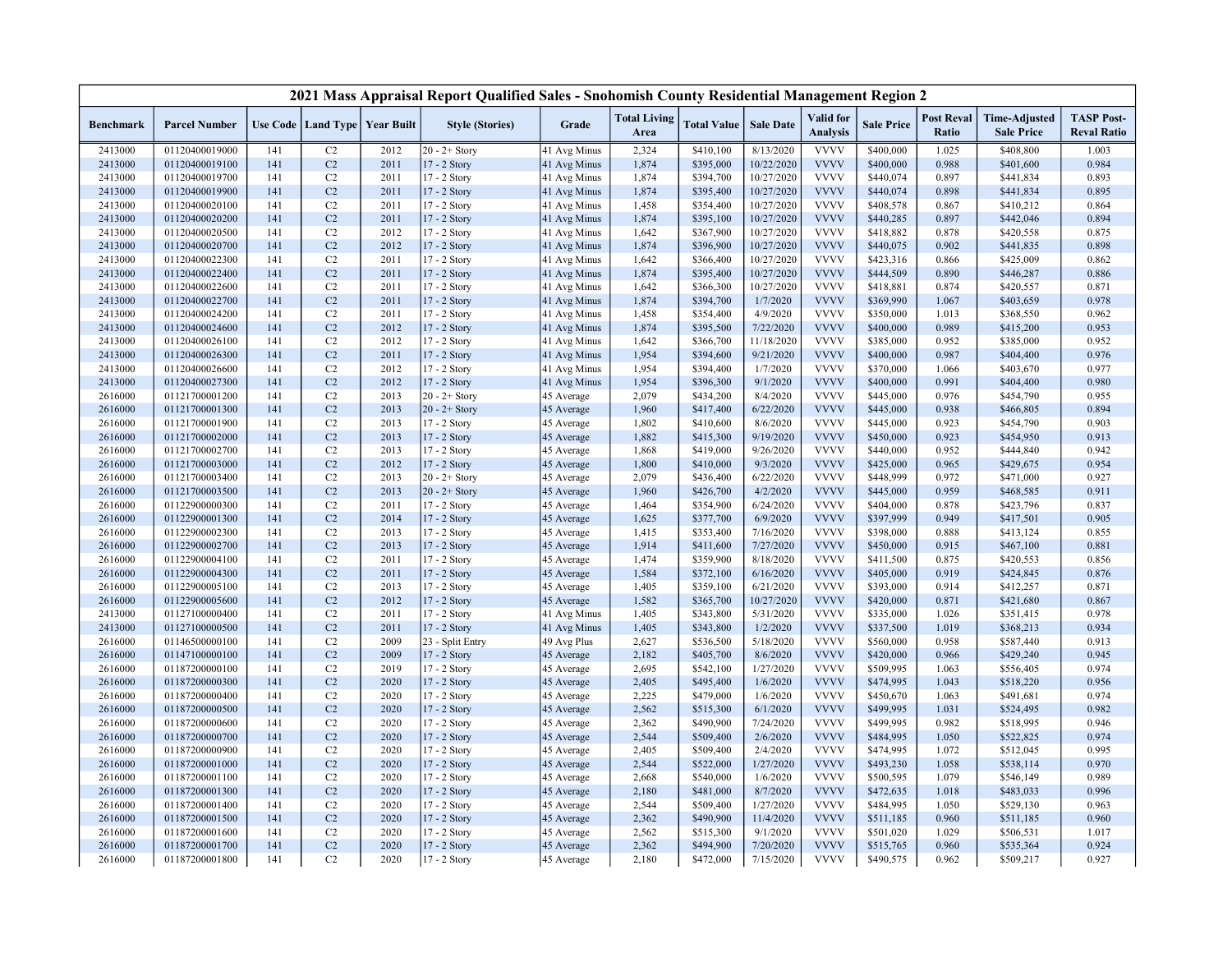|                    |                                  |            |                                   |              | 2021 Mass Appraisal Report Qualified Sales - Snohomish County Residential Management Region 2 |                          |                             |                        |                         |                              |                        |                            |                                           |                                         |
|--------------------|----------------------------------|------------|-----------------------------------|--------------|-----------------------------------------------------------------------------------------------|--------------------------|-----------------------------|------------------------|-------------------------|------------------------------|------------------------|----------------------------|-------------------------------------------|-----------------------------------------|
| <b>Benchmark</b>   | <b>Parcel Number</b>             |            | Use Code   Land Type   Year Built |              | <b>Style (Stories)</b>                                                                        | Grade                    | <b>Total Living</b><br>Area | <b>Total Value</b>     | <b>Sale Date</b>        | Valid for<br><b>Analysis</b> | <b>Sale Price</b>      | <b>Post Reval</b><br>Ratio | <b>Time-Adjusted</b><br><b>Sale Price</b> | <b>TASP Post-</b><br><b>Reval Ratio</b> |
| 2616000            | 01187200001900                   | 141        | C2                                | 2020         | 17 - 2 Story                                                                                  | 45 Average               | 2,562                       | \$519,300              | 5/29/2020               | <b>VVVV</b>                  | \$507,575              | 1.023                      | \$532,446                                 | 0.975                                   |
| 2616000            | 01187200002400                   | 141        | C2                                | 2020         | $20 - 2 +$ Story                                                                              | 45 Average               | 3,113                       | \$566,100              | 7/8/2020                | <b>VVVV</b>                  | \$569,995              | 0.993                      | \$591,655                                 | 0.957                                   |
| 2616000            | 01187200002600                   | 141        | C <sub>2</sub>                    | 2020         | 17 - 2 Story                                                                                  | 45 Average               | 2,362                       | \$494,900              | 2/28/2020               | <b>VVVV</b>                  | \$490,925              | 1.008                      | \$529,217                                 | 0.935                                   |
| 2616000            | 01187200002700                   | 141        | C <sub>2</sub>                    | 2020         | 17 - 2 Story                                                                                  | 45 Average               | 2,180                       | \$472,000              | 3/23/2020               | <b>VVVV</b>                  | \$457,575              | 1.032                      | \$487,317                                 | 0.969                                   |
| 2616000            | 01187200002800                   | 141        | C <sub>2</sub>                    | 2020         | 17 - 2 Story                                                                                  | 45 Average               | 2,562                       | \$532,300              | 6/1/2020                | <b>VVVV</b>                  | \$513,335              | 1.037                      | \$538,488                                 | 0.989                                   |
| 2616000            | 01187200002900                   | 141        | C <sub>2</sub>                    | 2020         | 17 - 2 Story                                                                                  | 45 Average               | 2,362                       | \$507,900              | 6/9/2020                | <b>VVVV</b>                  | \$494,995              | 1.026                      | \$519,250                                 | 0.978                                   |
| 2616000            | 01187200003000                   | 141        | C <sub>2</sub>                    | 2020         | 17 - 2 Story                                                                                  | 45 Average               | 2,180                       | \$485,000              | 8/12/2020               | <b>VVVV</b>                  | \$462,635              | 1.048                      | \$472,813                                 | 1.026                                   |
| 2616000            | 01187200003100                   | 141        | C <sub>2</sub>                    | 2020         | 17 - 2 Story                                                                                  | 45 Average               | 2,362                       | \$507,900              | 9/18/2020               | <b>VVVV</b>                  | \$522,680              | 0.972                      | \$528,429                                 | 0.961                                   |
| 2616000            | 01187200003200                   | 141        | C <sub>2</sub>                    | 2020         | 17 - 2 Story                                                                                  | 45 Average               | 3,087                       | \$584,000              | 2/18/2020               | <b>VVVV</b>                  | \$549,995              | 1.062                      | \$592,895                                 | 0.985                                   |
| 2616000            | 01187200003300                   | 141        | C <sub>2</sub>                    | 2020         | 17 - 2 Story                                                                                  | 45 Average               | 2,706                       | \$542,500              | 3/10/2020               | <b>VVVV</b>                  | \$532,825              | 1.018                      | \$567,459                                 | 0.956                                   |
| 2616000            | 01187200003400                   | 141        | C <sub>2</sub>                    | 2020         | 17 - 2 Story                                                                                  | 45 Average               | 3,087                       | \$585,300              | 3/25/2020               | <b>VVVV</b>                  | \$551,995              | 1.060                      | \$587,875                                 | 0.996                                   |
| 2616000            | 01187200003500                   | 141        | C <sub>2</sub>                    | 2020         | 17 - 2 Story                                                                                  | 45 Average               | 2,362                       | \$507,900              | 9/25/2020               | <b>VVVV</b>                  | \$523,565              | 0.970                      | \$529,324                                 | 0.960                                   |
| 2616000            | 01187200008200                   | 141        | C <sub>2</sub>                    | 2020         | 17 - 2 Story                                                                                  | 45 Average               | 2,562                       | \$522,900              | 10/5/2020               | <b>VVVV</b>                  | \$519,995              | 1.006                      | \$522,075                                 | 1.002                                   |
| 2616000            | 01187200008300                   | 141        | C <sub>2</sub>                    | 2020         | 17 - 2 Story                                                                                  | 45 Average               | 2,706                       | \$533,100              | 8/12/2020               | <b>VVVV</b>                  | \$511,805              | 1.042                      | \$523,065                                 | 1.019                                   |
| 2616000            | 01187200008400                   | 141        | C <sub>2</sub>                    | 2020         | $17 - 2$ Story                                                                                | 45 Average               | 2,562                       | \$522,900              | 6/29/2020               | <b>VVVV</b>                  | \$499,995              | 1.046                      | \$524,495                                 | 0.997                                   |
| 2616000            | 01187200008600                   | 141        | C <sub>2</sub>                    | 2020         | 17 - 2 Story                                                                                  | 45 Average               | 2,706                       | \$533,100              | 10/21/2020              | <b>VVVV</b>                  | \$534,995              | 0.996                      | \$537,135                                 | 0.992                                   |
| 2616000            | 01187200008700                   | 141        | C <sub>2</sub>                    | 2020         | 17 - 2 Story                                                                                  | 45 Average               | 2,562                       | \$522,900              | 9/4/2020                | <b>VVVV</b>                  | \$507,745              | 1.030                      | \$513,330                                 | 1.019                                   |
| 2616000            | 01187200008800                   | 141        | C <sub>2</sub>                    | 2020         | 17 - 2 Story                                                                                  | 45 Average               | 2,706                       | \$533,100              | 7/6/2020                | <b>VVVV</b>                  | \$509,995              | 1.045                      | \$529,375                                 | 1.007                                   |
| 2616000            | 01187200008900                   | 141        | C2                                | 2020         | 17 - 2 Story                                                                                  | 45 Average               | 2,362                       | \$498,500              | 5/20/2020               | <b>VVVV</b>                  | \$494,995              | 1.007                      | \$519,250                                 | 0.960                                   |
| 2616000            | 01187200009000                   | 141        | C2                                | 2020         | 17 - 2 Story                                                                                  | 45 Average               | 2,706                       | \$533,100              | 4/27/2020               | <b>VVVV</b>                  | \$499,995              | 1.066                      | \$526,495                                 | 1.013                                   |
| 2616000            | 01187200009100                   | 141        | C <sub>2</sub>                    | 2020         | 17 - 2 Story                                                                                  | 45 Average               | 3,087                       | \$574,900              | 5/20/2020               | <b>VVVV</b>                  | \$532,635              | 1.079                      | \$558,734                                 | 1.029                                   |
| 2616000            | 01187200009200                   | 141        | C <sub>2</sub>                    | 2020         | 17 - 2 Story                                                                                  | 45 Average               | 2,706                       | \$534,100              | 4/27/2020               | <b>VVVV</b>                  | \$499,995              | 1.068                      | \$526,495                                 | 1.014                                   |
| 2616000            | 01187200009400                   | 141        | C <sub>2</sub>                    | 2020         | 17 - 2 Story                                                                                  | 45 Average               | 2,706                       | \$534,100              | 6/15/2020               | <b>VVVV</b>                  | \$509,995              | 1.047                      | \$534,985                                 | 0.998                                   |
| 2616000            | 01187200009500                   | 141        | C2                                | 2020         | 17 - 2 Story                                                                                  | 45 Average               | 3,087                       | \$567,100              | 8/11/2020               | <b>VVVV</b>                  | \$549,995              | 1.031                      | \$562,095                                 | 1.009                                   |
| 2616000            | 01187200009600                   | 141        | C <sub>2</sub>                    | 2020         | 17 - 2 Story                                                                                  | 45 Average               | 2,362                       | \$501,700              | 5/20/2020               | <b>VVVV</b>                  | \$522,550              | 0.960                      | \$548,155                                 | 0.915                                   |
| 2616000            | 01187200009900                   | 141        | C2                                | 2020         | $20 - 2 +$ Story                                                                              | 45 Average               | 3,113                       | \$561,100              | 9/10/2020               | <b>VVVV</b>                  | \$579,525              | 0.968                      | \$585,900                                 | 0.958                                   |
| 2616000            | 01187200010000                   | 141        | C <sub>2</sub>                    | 2020         | $20 - 2 +$ Story                                                                              | 45 Average               | 3,421                       | \$592,500              | 9/11/2020               | <b>VVVV</b>                  | \$585,625              | 1.012                      | \$592,067                                 | 1.001                                   |
| 2616000            | 01187200010100                   | 141        | C <sub>2</sub><br>C <sub>2</sub>  | 2020<br>2020 | $20 - 2 +$ Story                                                                              | 45 Average               | 3,113                       | \$548,100              | 5/14/2020               | <b>VVVV</b><br><b>VVVV</b>   | \$560,325              | 0.978<br>1.054             | \$587,781                                 | 0.932                                   |
| 2616000            | 01187200010200                   | 141        |                                   |              | $20 - 2 +$ Story                                                                              | 45 Average               | 3,421                       | \$606,100              | 4/17/2020               |                              | \$574,995              |                            | \$605,470                                 | 1.001                                   |
| 2616000            | 01187200010300<br>01187200010400 | 141        | C <sub>2</sub><br>C <sub>2</sub>  | 2020<br>2020 | $20 - 2 +$ Story<br>$20 - 2 +$ Story                                                          | 45 Average               | 3,113                       | \$548,100              | 6/4/2020                | <b>VVVV</b><br><b>VVVV</b>   | \$554,280              | 0.989                      | \$581,440                                 | 0.943<br>0.997                          |
| 2616000<br>2616000 | 01187200011300                   | 141<br>141 | C <sub>2</sub>                    | 2020         |                                                                                               | 45 Average               | 3,421<br>3,111              | \$579,500              | 9/18/2020<br>10/15/2020 | <b>VVVV</b>                  | \$574,995<br>\$574,995 | 1.008<br>0.950             | \$581,320<br>\$577,295                    | 0.946                                   |
| 2616000            | 01187200011400                   | 141        | C <sub>2</sub>                    | 2020         | 18 - 2 Story Bsmt<br>18 - 2 Story Bsmt                                                        | 45 Average<br>45 Average | 2,905                       | \$546,000              | 9/1/2020                | <b>VVVV</b>                  | \$540,945              | 0.958                      | \$546,895                                 | 0.947                                   |
| 2616000            | 01187200011500                   | 141        | C <sub>2</sub>                    | 2020         | 18 - 2 Story Bsmt                                                                             | 45 Average               | 3,273                       | \$518,000<br>\$573,200 | 7/20/2020               | <b>VVVV</b>                  | \$549,995              | 1.042                      | \$570,895                                 | 1.004                                   |
| 2616000            | 01187200011600                   | 141        | C <sub>2</sub>                    | 2020         |                                                                                               |                          |                             |                        | 3/5/2020                | <b>VVVV</b>                  |                        | 1.033                      |                                           | 0.970                                   |
| 2616000            | 01187200011800                   | 141        | C <sub>2</sub>                    | 2019         | 18 - 2 Story Bsmt<br>17 - 2 Story                                                             | 45 Average<br>45 Average | 3,111<br>2,932              | \$560,000<br>\$567,400 | 4/1/2020                | <b>VVVV</b>                  | \$541,995<br>\$571,750 | 0.992                      | \$577,225<br>\$602,053                    | 0.942                                   |
| 2616000            | 01187200011900                   | 141        | C <sub>2</sub>                    | 2020         | 17 - 2 Story                                                                                  | 45 Average               | 2,706                       | \$538,500              | 4/27/2020               | <b>VVVV</b>                  | \$499,995              | 1.077                      | \$526,495                                 | 1.023                                   |
| 2616000            | 01187200012000                   | 141        | C <sub>2</sub>                    | 2020         | 17 - 2 Story                                                                                  | 45 Average               | 2,964                       | \$567,200              | 1/20/2020               | <b>VVVV</b>                  | \$539,995              | 1.050                      | \$589,135                                 | 0.963                                   |
| 2616000            | 01187200012100                   | 141        | C <sub>2</sub>                    | 2020         | 17 - 2 Story                                                                                  | 45 Average               | 3,087                       | \$584,300              | 5/20/2020               | <b>VVVV</b>                  | \$552,625              | 1.057                      | \$579,704                                 | 1.008                                   |
| 2513000            | 01195900000100                   | 141        | A <sub>3</sub>                    | 1912         | $17 - 2$ Story                                                                                | 35 Fair                  | 1,338                       | \$401,000              | 6/11/2020               | <b>VVVV</b>                  | \$437,500              | 0.917                      | \$458,938                                 | 0.874                                   |
| 2513000            | 01195900000200                   | 141        | A <sub>3</sub>                    | 1968         | 11 - 1 Story                                                                                  | 45 Average               | 1,348                       | \$452,500              | 5/18/2020               | <b>VVVV</b>                  | \$469,950              | 0.963                      | \$492,978                                 | 0.918                                   |
| 2516000            | 00451800001400                   | 142        | C <sub>4</sub>                    | 1968         | 17 - 2 Story                                                                                  | 25 Low                   | 896                         | \$219,000              | 9/29/2020               | <b>VVVV</b>                  | \$250,000              | 0.876                      | \$252,750                                 | 0.866                                   |
| 2516000            | 00451800005000                   | 142        | C <sub>4</sub>                    | 1968         | 17 - 2 Story                                                                                  | 25 Low                   | 896                         | \$237,300              | 12/1/2020               | <b>VVVV</b>                  | \$270,000              | 0.879                      | \$270,000                                 | 0.879                                   |
| 2516000            | 00451800005300                   | 142        | C <sub>4</sub>                    | 1968         | 11 - 1 Story                                                                                  | 25 Low                   | 560                         | \$209,300              | 8/23/2020               | <b>VVVV</b>                  | \$232,000              | 0.902                      | \$237,104                                 | 0.883                                   |
| 2516000            | 00451800005500                   | 142        | C <sub>4</sub>                    | 1968         | $17 - 2$ Story                                                                                | 25 Low                   | 896                         | \$211,400              | 8/18/2020               | <b>VVVV</b>                  | \$238,000              | 0.888                      | \$243,236                                 | 0.869                                   |
| 2413000            | 00866700000600                   | 142        | C <sub>4</sub>                    | 1997         | 17 - 2 Story                                                                                  | 41 Avg Minus             | 1,366                       | \$308,100              | 10/6/2020               | <b>VVVV</b>                  | \$305,000              | 1.010                      | \$306,220                                 | 1.006                                   |
| 2413000            | 00866700003900                   | 142        | C <sub>4</sub>                    | 1998         | 17 - 2 Story                                                                                  | 41 Avg Minus             | 1,366                       | \$329,400              | 2/5/2020                | <b>VVVV</b>                  | \$310,000              | 1.063                      | \$334,180                                 | 0.986                                   |
| 2413000            | 00866700007600                   | 142        | C <sub>4</sub>                    | 1997         | 11 - 1 Story                                                                                  | 41 Avg Minus             | 1,173                       | \$317,900              | 6/16/2020               | <b>VVVV</b>                  | \$339,000              | 0.938                      | \$355,611                                 | 0.894                                   |
| 2413000            | 00866700008800                   | 142        | C <sub>4</sub>                    | 1997         | 11 - 1 Story                                                                                  | 41 Avg Minus             | 1,173                       | \$320,500              | 10/9/2020               | <b>VVVV</b>                  | \$330,000              | 0.971                      | \$331,320                                 | 0.967                                   |
| 2413000            | 00866700009000                   | 142        | C <sub>4</sub>                    | 1997         | 17 - 2 Story                                                                                  | 41 Avg Minus             | 1,366                       | \$330,500              | 12/15/2020              | <b>VVVV</b>                  | \$365,000              | 0.905                      | \$365,000                                 | 0.905                                   |
| 2413000            | 00866700011400                   | 142        | C <sub>4</sub>                    | 1998         | 17 - 2 Story                                                                                  | 41 Avg Minus             | 1,366                       | \$331,700              | 12/29/2020              | <b>VVVV</b>                  | \$335,000              | 0.990                      | \$335,000                                 | 0.990                                   |
| 2413000            | 00866700012100                   | 142        | C <sub>4</sub>                    | 1998         | 17 - 2 Story                                                                                  | 41 Avg Minus             | 1,614                       | \$349,100              | 11/5/2020               | <b>VVVV</b>                  | \$386,000              | 0.904                      | \$386,000                                 | 0.904                                   |
| 2413000            | 00866700012600                   | 142        | C <sub>4</sub>                    | 1998         | 17 - 2 Story                                                                                  | 41 Avg Minus             | 1,366                       | \$331,700              | 9/16/2020               | <b>VVVV</b>                  | \$338,000              | 0.981                      | \$341,718                                 | 0.971                                   |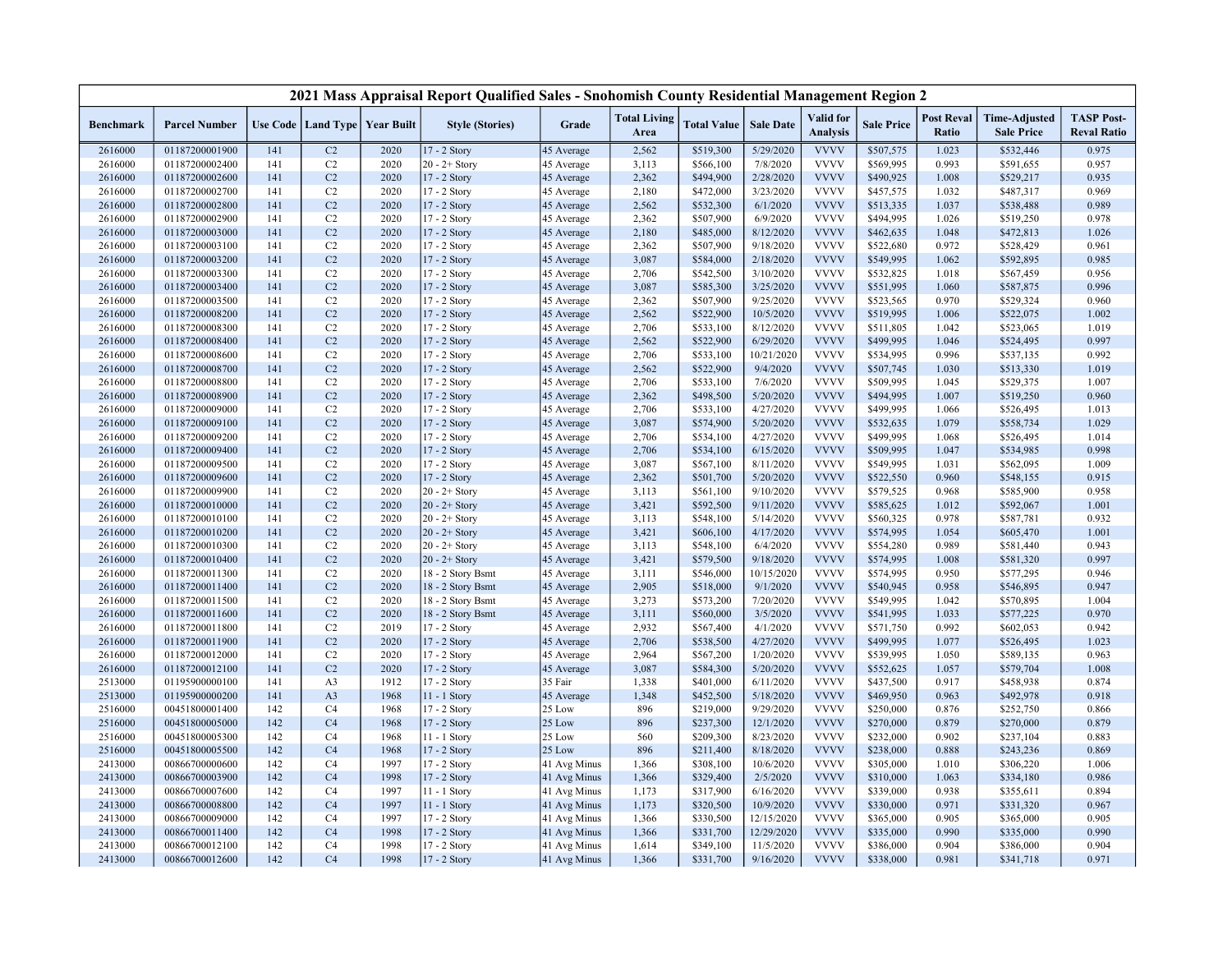| 2021 Mass Appraisal Report Qualified Sales - Snohomish County Residential Management Region 2 |                      |     |                                   |      |                        |              |                             |                    |                  |                              |                   |                            |                                           |                                         |
|-----------------------------------------------------------------------------------------------|----------------------|-----|-----------------------------------|------|------------------------|--------------|-----------------------------|--------------------|------------------|------------------------------|-------------------|----------------------------|-------------------------------------------|-----------------------------------------|
| <b>Benchmark</b>                                                                              | <b>Parcel Number</b> |     | Use Code   Land Type   Year Built |      | <b>Style (Stories)</b> | Grade        | <b>Total Living</b><br>Area | <b>Total Value</b> | <b>Sale Date</b> | Valid for<br><b>Analysis</b> | <b>Sale Price</b> | <b>Post Reval</b><br>Ratio | <b>Time-Adjusted</b><br><b>Sale Price</b> | <b>TASP Post-</b><br><b>Reval Ratio</b> |
| 2413000                                                                                       | 00866700013700       | 142 | C <sub>4</sub>                    | 1998 | 17 - 2 Story           | 41 Avg Minus | 1,366                       | \$332,400          | 6/16/2020        | <b>VVVV</b>                  | \$315,000         | 1.055                      | \$330,435                                 | 1.006                                   |
| 2413000                                                                                       | 00866700014400       | 142 | C4                                | 1998 | 11 - 1 Story           | 41 Avg Minus | 1,173                       | \$321,200          | 11/20/2020       | <b>VVVV</b>                  | \$350,000         | 0.918                      | \$350,000                                 | 0.918                                   |
| 2413000                                                                                       | 00866700015000       | 142 | C <sub>4</sub>                    | 1998 | $11 - 1$ Story         | 41 Avg Minus | 1,173                       | \$321,000          | 12/2/2020        | <b>VVVV</b>                  | \$350,000         | 0.917                      | \$350,000                                 | 0.917                                   |
| 2413000                                                                                       | 00866700015500       | 142 | C <sub>4</sub>                    | 1998 | 17 - 2 Story           | 41 Avg Minus | 1,366                       | \$329,400          | 11/12/2020       | <b>VVVV</b>                  | \$335,000         | 0.983                      | \$335,000                                 | 0.983                                   |
| 2413000                                                                                       | 00866700015600       | 142 | C <sub>4</sub>                    | 1998 | $17 - 2$ Story         | 41 Avg Minus | 1,614                       | \$349,100          | 8/27/2020        | <b>VVVV</b>                  | \$347,000         | 1.006                      | \$354,634                                 | 0.984                                   |
| 2413000                                                                                       | 00866700015800       | 142 | C <sub>4</sub>                    | 1998 | 11 - 1 Story           | 41 Avg Minus | 1,173                       | \$317,400          | 6/15/2020        | <b>VVVV</b>                  | \$325,000         | 0.977                      | \$340,925                                 | 0.931                                   |
| 2413000                                                                                       | 00866700016600       | 142 | C <sub>4</sub>                    | 1998 | $17 - 2$ Story         | 41 Avg Minus | 1,366                       | \$310,100          | 10/23/2020       | <b>VVVV</b>                  | \$335,000         | 0.926                      | \$336,340                                 | 0.922                                   |
| 2413000                                                                                       | 00866700017200       | 142 | C <sub>4</sub>                    | 1998 | 17 - 2 Story           | 41 Avg Minus | 1,614                       | \$350,000          | 5/15/2020        | <b>VVVV</b>                  | \$337,000         | 1.039                      | \$353,513                                 | 0.990                                   |
| 2413000                                                                                       | 00866700017400       | 142 | C <sub>4</sub>                    | 1998 | 17 - 2 Story           | 41 Avg Minus | 1,366                       | \$329,400          | 9/22/2020        | <b>VVVV</b>                  | \$335,000         | 0.983                      | \$338,685                                 | 0.973                                   |
| 2413000                                                                                       | 00866700018200       | 142 | C <sub>4</sub>                    | 1998 | 17 - 2 Story           | 41 Avg Minus | 1,366                       | \$329,400          | 11/3/2020        | <b>VVVV</b>                  | \$330,000         | 0.998                      | \$330,000                                 | 0.998                                   |
| 2413000                                                                                       | 00866700018400       | 142 | C <sub>4</sub>                    | 1998 | 17 - 2 Story           | 41 Avg Minus | 1,366                       | \$330,000          | 10/20/2020       | <b>VVVV</b>                  | \$327,000         | 1.009                      | \$328,308                                 | 1.005                                   |
| 2408000                                                                                       | 00927200000300       | 142 | C <sub>4</sub>                    | 2002 | 11 - 1 Story           | 41 Avg Minus | 780                         | \$281,600          | 10/12/2020       | <b>VVVV</b>                  | \$315,000         | 0.894                      | \$316,260                                 | 0.890                                   |
| 2207000                                                                                       | 00930100000502       | 142 | C <sub>5</sub>                    | 2002 | $11 - 1$ Story         | 41 Avg Minus | 1,044                       | \$318,300          | 6/24/2020        | <b>VVVV</b>                  | \$341,450         | 0.932                      | \$358,181                                 | 0.889                                   |
| 2207000                                                                                       | 00930100001002       | 142 | C <sub>5</sub>                    | 2003 | 11 - 1 Story           | 41 Avg Minus | 830                         | \$277,900          | 6/16/2020        | <b>VVVV</b>                  | \$260,000         | 1.069                      | \$272,740                                 | 1.019                                   |
| 2413000                                                                                       | 00931900013800       | 142 | C <sub>4</sub>                    | 2003 | 11 - 1 Story           | 41 Avg Minus | 667                         | \$275,800          | 3/24/2020        | <b>VVVV</b>                  | \$270,000         | 1.021                      | \$287,550                                 | 0.959                                   |
| 2413000                                                                                       | 00931900015300       | 142 | C <sub>4</sub>                    | 2003 | $17 - 2$ Story         | 41 Avg Minus | 1,144                       | \$322,800          | 7/27/2020        | <b>VVVV</b>                  | \$315,000         | 1.025                      | \$326,970                                 | 0.987                                   |
| 2413000                                                                                       | 00931900016400       | 142 | C <sub>4</sub>                    | 2003 | 11 - 1 Story           | 41 Avg Minus | 667                         | \$276,000          | 6/25/2020        | <b>VVVV</b>                  | \$299,000         | 0.923                      | \$313,651                                 | 0.880                                   |
| 2413000                                                                                       | 00931900016500       | 142 | C <sub>4</sub>                    | 2003 | 11 - 1 Story           | 41 Avg Minus | 667                         | \$277,000          | 11/1/2020        | <b>VVVV</b>                  | \$315,500         | 0.878                      | \$315,500                                 | 0.878                                   |
| 2413000                                                                                       | 00931900016700       | 142 | C <sub>4</sub>                    | 2003 | 11 - 1 Story           | 41 Avg Minus | 667                         | \$275,800          | 8/17/2020        | <b>VVVV</b>                  | \$305,000         | 0.904                      | \$311,710                                 | 0.885                                   |
| 2413000                                                                                       | 00931900016900       | 142 | C <sub>4</sub>                    | 2003 | $11 - 1$ Story         | 41 Avg Minus | 667                         | \$280,700          | 7/27/2020        | <b>VVVV</b>                  | \$296,000         | 0.948                      | \$307,248                                 | 0.914                                   |
| 2413000                                                                                       | 00931900019100       | 142 | C <sub>4</sub>                    | 2004 | 17 - 2 Story           | 41 Avg Minus | 1,144                       | \$323,000          | 10/22/2020       | <b>VVVV</b>                  | \$370,000         | 0.873                      | \$371,480                                 | 0.869                                   |
| 2413000                                                                                       | 00931900027900       | 142 | C <sub>4</sub>                    | 2003 | 17 - 2 Story           | 41 Avg Minus | 1,144                       | \$323,500          | 8/27/2020        | <b>VVVV</b>                  | \$348,000         | 0.930                      | \$355,656                                 | 0.910                                   |
| 2413000                                                                                       | 00931900028600       | 142 | C <sub>4</sub>                    | 2003 | $17 - 2$ Story         | 41 Avg Minus | 1,144                       | \$322,800          | 3/4/2020         | <b>VVVV</b>                  | \$320,000         | 1.009                      | \$340,800                                 | 0.947                                   |
| 2413000                                                                                       | 00931900028700       | 142 | C <sub>4</sub>                    | 2003 | 17 - 2 Story           | 41 Avg Minus | 1,144                       | \$325,200          | 3/6/2020         | <b>VVVV</b>                  | \$335,000         | 0.971                      | \$356,775                                 | 0.911                                   |
| 2413000                                                                                       | 00931900028800       | 142 | C <sub>4</sub>                    | 2003 | 17 - 2 Story           | 41 Avg Minus | 1,144                       | \$324,000          | 6/15/2020        | <b>VVVV</b>                  | \$330,000         | 0.982                      | \$346,170                                 | 0.936                                   |
| 2408000                                                                                       | 00932501300100       | 142 | C <sub>4</sub>                    | 2002 | 17 - 2 Story           | 41 Avg Minus | 1,432                       | \$326,100          | 9/21/2020        | <b>VVVV</b>                  | \$340,000         | 0.959                      | \$343,740                                 | 0.949                                   |
| 2413000                                                                                       | 00950800000300       | 142 | C <sub>4</sub>                    | 2010 | 17 - 2 Story           | 45 Average   | 1,533                       | \$360,700          | 6/16/2020        | <b>VVVV</b>                  | \$330,500         | 1.091                      | \$346,695                                 | 1.040                                   |
| 2513000                                                                                       | 00957200000200       | 142 | C <sub>2</sub>                    | 2003 | 17 - 2 Story           | 41 Avg Minus | 1,152                       | \$343,500          | 9/10/2020        | <b>VVVV</b>                  | \$335,000         | 1.025                      | \$338,685                                 | 1.014                                   |
| 2513000                                                                                       | 00957821900200       | 142 | C <sub>4</sub>                    | 1989 | 11 - 1 Story           | 41 Avg Minus | 1,060                       | \$293,900          | 8/7/2020         | <b>VVVV</b>                  | \$282,500         | 1.040                      | \$288,715                                 | 1.018                                   |
| 2408000                                                                                       | 01013400000201       | 142 | C <sub>4</sub>                    | 2004 | 11 - 1 Story           | 41 Avg Minus | 1,014                       | \$319,900          | 2/5/2020         | <b>VVVV</b>                  | \$340,000         | 0.941                      | \$366,520                                 | 0.873                                   |
| 2408000                                                                                       | 01013500000601       | 142 | C <sub>4</sub>                    | 2004 | 17 - 2 Story           | 41 Avg Minus | 1,260                       | \$322,700          | 12/1/2020        | <b>VVVV</b>                  | \$352,000         | 0.917                      | \$352,000                                 | 0.917                                   |
| 2408000                                                                                       | 01034300000401       | 142 | C <sub>4</sub>                    | 2005 | 17 - 2 Story           | 45 Average   | 1,351                       | \$324,700          | 5/21/2020        | <b>VVVV</b>                  | \$330,000         | 0.984                      | \$346,170                                 | 0.938                                   |
| 2408000                                                                                       | 01034300000801       | 142 | C <sub>4</sub>                    | 2005 | 17 - 2 Story           | 45 Average   | 1,351                       | \$320,700          | 3/17/2020        | <b>VVVV</b>                  | \$330,500         | 0.970                      | \$351,983                                 | 0.911                                   |
| 2408000                                                                                       | 01034300000802       | 142 | C <sub>4</sub>                    | 2005 | 17 - 2 Story           | 45 Average   | 1,351                       | \$324,400          | 1/12/2020        | <b>VVVV</b>                  | \$332,000         | 0.977                      | \$362,212                                 | 0.896                                   |
| 2616000                                                                                       | 01044700000302       | 142 | C <sub>4</sub>                    | 2007 | 17 - 2 Story           | 45 Average   | 2,052                       | \$430,100          | 2/25/2020        | <b>VVVV</b>                  | \$420,000         | 1.024                      | \$452,760                                 | 0.950                                   |
| 2616000                                                                                       | 01044700000401       | 142 | C <sub>4</sub>                    | 2007 | 17 - 2 Story           | 45 Average   | 2,052                       | \$438,700          | 3/9/2020         | <b>VVVV</b>                  | \$410,500         | 1.069                      | \$437,183                                 | 1.003                                   |
| 2616000                                                                                       | 01065700000100       | 142 | C <sub>4</sub>                    | 2007 | 17 - 2 Story           | 49 Avg Plus  | 2,183                       | \$492,200          | 9/3/2020         | <b>VVVV</b>                  | \$452,500         | 1.088                      | \$457,478                                 | 1.076                                   |
| 2616000                                                                                       | 01086300000200       | 142 | C <sub>4</sub>                    | 1996 | 23 - Split Entry       | 45 Average   | 1,231                       | \$321,700          | 3/16/2020        | <b>VVVV</b>                  | \$322,500         | 0.998                      | \$343,463                                 | 0.937                                   |
| 2207000                                                                                       | 01089500000100       | 142 | C <sub>5</sub>                    | 2007 | 17 - 2 Story           | 49 Avg Plus  | 2,920                       | \$665,600          | 11/3/2020        | <b>VVVV</b>                  | \$690,000         | 0.965                      | \$690,000                                 | 0.965                                   |
| 2413000                                                                                       | 01093100000100       | 142 | C <sub>4</sub>                    | 1999 | 11 - 1 Story           | 41 Avg Minus | 924                         | \$294,700          | 12/8/2020        | <b>VVVV</b>                  | \$285,050         | 1.034                      | \$285,050                                 | 1.034                                   |
| 2408000                                                                                       | 01098400000300       | 142 | C <sub>4</sub>                    | 2007 | 17 - 2 Story           | 45 Average   | 1,502                       | \$374,300          | 7/26/2020        | <b>VVVV</b>                  | \$355,950         | 1.052                      | \$369,476                                 | 1.013                                   |
| 2408000                                                                                       | 01099100000500       | 142 | C <sub>4</sub>                    | 2003 | 17 - 2 Story           | 41 Avg Minus | 1,359                       | \$324,700          | 9/10/2020        | <b>VVVV</b>                  | \$340,000         | 0.955                      | \$343,740                                 | 0.945                                   |
| 2513000                                                                                       | 01114500000100       | 142 | C <sub>4</sub>                    | 2008 | 18 - 2 Story Bsmt      | 41 Avg Minus | 1,862                       | \$378,100          | 7/13/2020        | <b>VVVV</b>                  | \$409,000         | 0.924                      | \$424,542                                 | 0.891                                   |
| 2616000                                                                                       | 01151300000200       | 142 | C <sub>4</sub>                    | 2015 | 17 - 2 Story           | 45 Average   | 1,967                       | \$431,100          | 9/28/2020        | <b>VVVV</b>                  | \$470,000         | 0.917                      | \$475,170                                 | 0.907                                   |
| 2513000                                                                                       | 01155600000100       | 142 | C <sub>4</sub>                    | 2016 | 11 - 1 Story           | 45 Average   | 1,529                       | \$395,200          | 4/24/2020        | <b>VVVV</b>                  | \$400,000         | 0.988                      | \$421,200                                 | 0.938                                   |
| 2513000                                                                                       | 01155800000400       | 142 | C <sub>5</sub>                    | 2016 | 17 - 2 Story           | 45 Average   | 1,648                       | \$397,800          | 5/8/2020         | <b>VVVV</b>                  | \$399,950         | 0.995                      | \$419,548                                 | 0.948                                   |
| 2408000                                                                                       | 01162000650501       | 142 | C <sub>4</sub>                    | 2004 | 17 - 2 Story           | 45 Average   | 1,451                       | \$362,900          | 12/18/2020       | <b>VVVV</b>                  | \$373,000         | 0.973                      | \$373,000                                 | 0.973                                   |
| 2616000                                                                                       | 01163300000400       | 142 | C <sub>4</sub>                    | 2000 | $17 - 2$ Story         | 45 Average   | 1,292                       | \$337,700          | 6/12/2020        | <b>VVVV</b>                  | \$325,000         | 1.039                      | \$340,925                                 | 0.991                                   |
| 2408000                                                                                       | 01165300001501       | 142 | C <sub>4</sub>                    | 2004 | 17 - 2 Story           | 45 Average   | 1,451                       | \$361,400          | 12/23/2020       | <b>VVVV</b>                  | \$345,000         | 1.048                      | \$345,000                                 | 1.048                                   |
| 2408000                                                                                       | 01165300001502       | 142 | C <sub>4</sub>                    | 2004 | 17 - 2 Story           | 45 Average   | 1,451                       | \$361,400          | 12/23/2020       | <b>VVVV</b>                  | \$355,000         | 1.018                      | \$355,000                                 | 1.018                                   |
| 2413000                                                                                       | 01177800100100       | 142 | C <sub>4</sub>                    | 2018 | 17 - 2 Story           | 45 Average   | 1,642                       | \$386,600          | 9/30/2020        | <b>VVVV</b>                  | \$420,000         | 0.920                      | \$424,620                                 | 0.910                                   |
| 2616000                                                                                       | 01196900000200       | 142 | C <sub>4</sub>                    | 2008 | $17 - 2$ Story         | 45 Average   | 2,021                       | \$424,500          | 6/18/2020        | <b>VVVV</b>                  | \$411,000         | 1.033                      | \$431,139                                 | 0.985                                   |
| 2616000                                                                                       | 01198000000100       | 142 | C4                                | 2020 | 12 - 1 Story Bsmt      | 49 Avg Plus  | 1,811                       | \$456,600          | 7/21/2020        | <b>VVVV</b>                  | \$490,000         | 0.932                      | \$508,620                                 | 0.898                                   |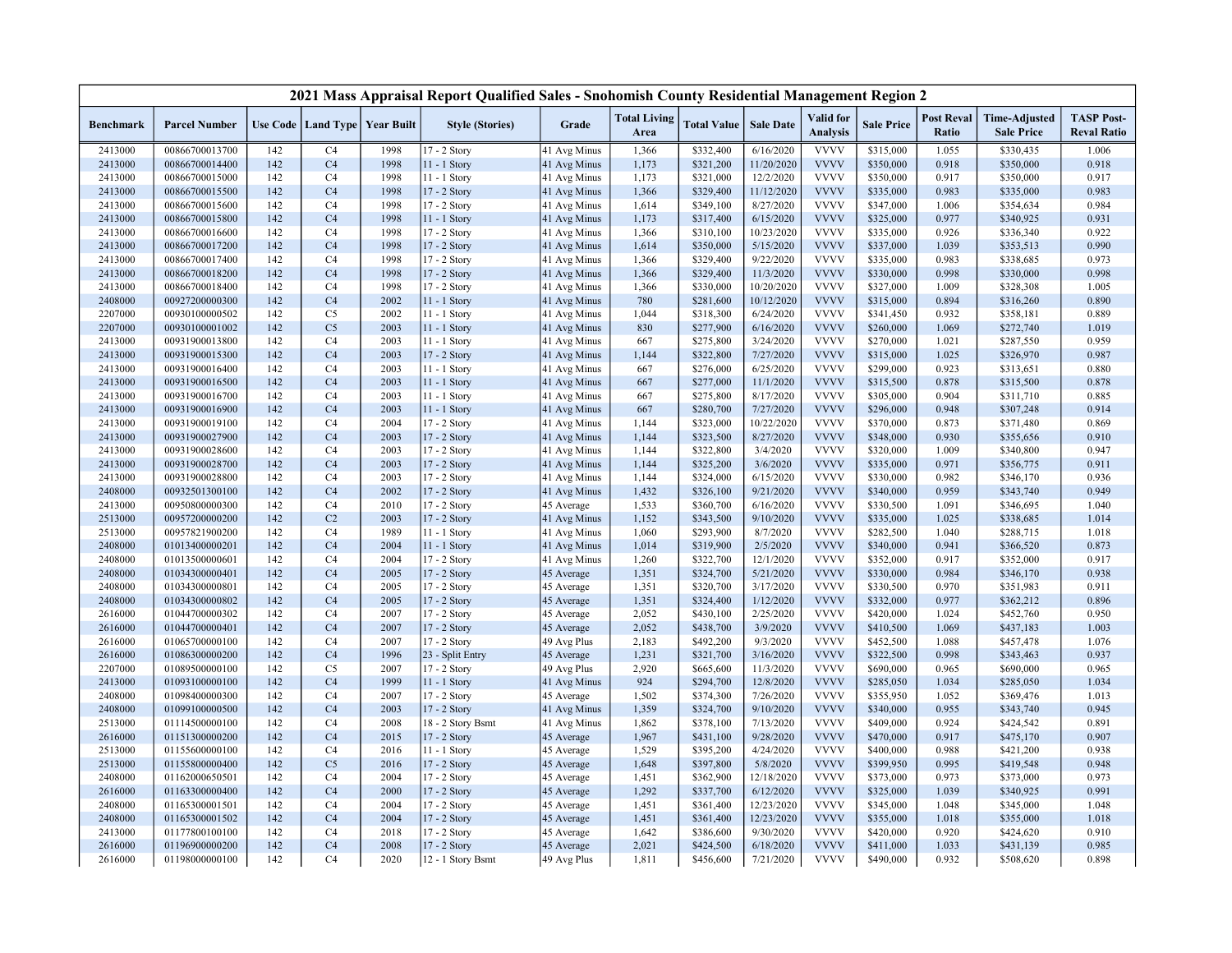| 2021 Mass Appraisal Report Qualified Sales - Snohomish County Residential Management Region 2 |                      |            |                                   |      |                        |              |                             |                     |                          |                                     |                   |                                   |                                           |                                         |
|-----------------------------------------------------------------------------------------------|----------------------|------------|-----------------------------------|------|------------------------|--------------|-----------------------------|---------------------|--------------------------|-------------------------------------|-------------------|-----------------------------------|-------------------------------------------|-----------------------------------------|
| <b>Benchmark</b>                                                                              | <b>Parcel Number</b> |            | Use Code   Land Type   Year Built |      | <b>Style (Stories)</b> | Grade        | <b>Total Living</b><br>Area | <b>Total Value</b>  | <b>Sale Date</b>         | <b>Valid</b> for<br><b>Analysis</b> | <b>Sale Price</b> | <b>Post Reval</b><br><b>Ratio</b> | <b>Time-Adjusted</b><br><b>Sale Price</b> | <b>TASP Post-</b><br><b>Reval Ratio</b> |
| 2616000                                                                                       | 01198000000200       | 142        | C <sub>4</sub>                    | 2020 | 12 - 1 Story Bsmt      | 49 Avg Plus  | 1,811                       | \$456,600           | 7/21/2020                | <b>VVVV</b>                         | \$475,950         | 0.959                             | \$494,036                                 | 0.924                                   |
| 2413000                                                                                       | 01198200000200       | 142        | C4                                | 2020 | 17 - 2 Story           | 45 Average   | 1,814                       | \$442,500           | 10/19/2020               | <b>VVVV</b>                         | \$389,000         | 1.138                             | \$390,556                                 | 1.133                                   |
| 2616000                                                                                       | 01199200000200       | 142        | C <sub>4</sub>                    | 2020 | $20 - 2 +$ Story       | 49 Avg Plus  | 1,994                       | \$496,500           | 8/19/2020                | <b>VVVV</b>                         | \$549,999         | 0.903                             | \$562,099                                 | 0.883                                   |
| 2207000                                                                                       | 00394403406600       | 183        | B <sub>2</sub>                    |      | N/A                    | N/A          |                             | \$194,500           | 2/12/2020                | <b>VVVV</b>                         | \$121,000         | 1.607                             | \$130,438                                 | 1.491                                   |
| 2418000                                                                                       | 00466900004500       | 183        | B2                                | 2015 | N/A                    | 45 Average   |                             | \$68,600            | 9/28/2020                | <b>VVVV</b>                         | \$41,000          | 1.673                             | \$41,451                                  | 1.655                                   |
| 2207000                                                                                       | 00494600100501       | 183        | B <sub>4</sub>                    |      | N/A                    | N/A          |                             | \$316,600           | 11/10/2020               | <b>VVVV</b>                         | \$350,000         | 0.905                             | \$350,000                                 | 0.905                                   |
| 2513000                                                                                       | 00590700026000       | 183        | A <sub>9</sub>                    |      | N/A                    | N/A          |                             | \$1,518,100         | 12/15/2020               | <b>VVVV</b>                         | \$1,550,000       | 0.979                             | \$1,550,000                               | 0.979                                   |
| 2513000                                                                                       | 29050200201800       | 183        | B <sub>5</sub>                    |      | N/A                    | N/A          |                             | \$733,600           | 4/27/2020                | <b>VVVV</b>                         | \$775,000         | 0.947                             | \$816,075                                 | 0.899                                   |
| 2616802                                                                                       | 29061900106200       | 183        | U <sub>2</sub>                    |      | N/A                    | N/A          |                             | \$406,900           | 5/19/2020                | <b>VVVV</b>                         | \$420,000         | 0.969                             | \$440,580                                 | 0.924                                   |
| 2616002                                                                                       | 29062100200900       | 183        | G <sub>4</sub>                    |      | N/A                    | N/A          |                             | \$281,500           | 8/14/2020                | <b>VVVV</b>                         | \$575,000         | 0.490                             | \$587,650                                 | 0.479                                   |
| 2314000                                                                                       | 30040500200300       | 183        | G <sub>4</sub>                    |      | N/A                    | N/A          |                             | \$201,100           | 3/21/2020                | <b>VVVV</b>                         | \$550,000         | 0.366                             | \$585,750                                 | 0.343                                   |
| 2207000                                                                                       | 31042400400200       | 183        | G <sub>4</sub>                    |      | N/A                    | N/A          |                             | \$277,500           | 7/22/2020                | <b>VVVV</b>                         | \$500,000         | 0.555                             | \$519,000                                 | 0.535                                   |
| 2105000                                                                                       | 32042200300200       | 183        | G <sub>4</sub>                    |      | N/A                    | N/A          |                             | \$423,000           | 7/30/2020                | <b>VVVV</b>                         | \$1,550,000       | 0.273                             | \$1,608,900                               | 0.263                                   |
| 2418000                                                                                       | 00466600002100       | 184        | B <sub>2</sub>                    |      | N/A                    | N/A          |                             | \$49,500            | 11/30/2020               | <b>VVVV</b>                         | \$72,500          | 0.683                             | \$72,500                                  | 0.683                                   |
| 2413001                                                                                       | 30050300100400       | 184        | <b>B4</b>                         |      | N/A                    | N/A          |                             | \$249,300           | 3/4/2020                 | <b>VVVV</b>                         | \$250,000         | 0.997                             | \$266,250                                 | 0.936                                   |
| 2314000                                                                                       | 30042200100300       | 185        | G <sub>4</sub>                    |      | N/A                    | N/A          |                             | \$206,000           | 3/18/2020                | <b>VVVV</b>                         | \$245,000         | 0.841                             | \$260,925                                 | 0.789                                   |
| 2314000                                                                                       | 00600500000500       | 186        | G <sub>4</sub>                    |      | N/A                    | N/A          |                             | \$162,100           | 11/16/2020               | <b>VVVV</b>                         | \$208,000         | 0.779                             | \$208,000                                 | 0.779                                   |
| 2616002                                                                                       | 29060400404000       | 186        | G <sub>4</sub>                    |      | N/A                    | N/A          |                             | \$258,500           | 1/3/2020                 | <b>VVVV</b>                         | \$223,000         | 1.159                             | \$243,293                                 | 1.063                                   |
| 2616002                                                                                       | 29062000100300       | 186        | G <sub>4</sub>                    |      | N/A                    | N/A          |                             | \$315,500           | 9/11/2020                | <b>VVVV</b>                         | \$321,500         | 0.981                             | \$325,037                                 | 0.971                                   |
| 2207000                                                                                       | 31040800100200       | 186        | G <sub>4</sub>                    |      | N/A                    | N/A          |                             | \$217,700           | 2/4/2020                 | <b>VVVV</b>                         | \$220,000         | 0.990                             | \$237,160                                 | 0.918                                   |
| 2207863                                                                                       | 00499100105601       | 198        | B2                                | 2019 | 11 - 1 Story           | 25 Low       | 320                         | \$280,800           | 11/19/2020               | <b>VVVV</b>                         | \$305,000         | 0.921                             | \$305,000                                 | 0.921                                   |
| 2207863                                                                                       | 00499100108900       | 198        | B <sub>2</sub>                    | 1955 | 11 - 1 Story           | 25 Low       | 288                         | \$316,500           | 7/21/2020                | <b>VVVV</b>                         | \$310,000         | 1.021                             | \$321,780                                 | 0.984                                   |
| 2105000                                                                                       | 32042600399900       | 816        | B <sub>4</sub>                    |      | N/A                    | N/A          |                             | \$278,300           | 9/30/2020                | <b>VVVV</b>                         | \$622,000         | 0.447                             | \$628,842                                 | 0.443                                   |
| 2516000                                                                                       | 29051100400600       | 830        | G <sub>4</sub>                    | 2004 | 18 - 2 Story Bsmt      | 65 Very Good | 4,247                       | \$1,297,800         | 9/24/2020                | <b>VVVV</b>                         | \$1,475,000       | 0.880                             | \$1,491,225                               | 0.870                                   |
| 2616002                                                                                       | 29062100401500       | 830        | B <sub>4</sub>                    | 1901 | 11 - 1 Story           | 45 Average   | 1,279                       | \$486,200           | 6/5/2020                 | <b>VVVV</b>                         | \$549,000         | 0.886                             | \$575,901                                 | 0.844                                   |
| 2105000                                                                                       | 32040600100100       | 830        | G <sub>4</sub>                    | 1928 | 15 - 1 1/2 Story Bsmt  | 45 Average   | 1,467                       | \$537,500           | 4/29/2020                | <b>VVVV</b>                         | \$650,000         | 0.827                             | \$684,450                                 | 0.785                                   |
| 2105000                                                                                       | 32042500201000       | 830        | G <sub>4</sub>                    |      | N/A                    | N/A          |                             | \$540,300           | 11/6/2020                | <b>VVVV</b>                         | \$1,080,000       | 0.500                             | \$1,080,000                               | 0.500                                   |
| 2207000                                                                                       | 00394401400008       | 910        | B <sub>2</sub>                    |      | N/A                    | N/A          |                             | \$131,100           | 8/10/2020                | <b>VVVV</b>                         | \$105,000         | 1.249                             | \$107,310                                 | 1.222                                   |
| 2207000                                                                                       | 00394402800200       | 910        | G <sub>4</sub>                    |      | N/A                    | N/A          |                             | \$160,700           | 12/26/2020               | <b>VVVV</b>                         | \$235,000         | 0.684                             | \$235,000                                 | 0.684                                   |
| 2207000                                                                                       | 00394402800600       | 910        | G <sub>4</sub>                    |      | N/A                    | N/A          |                             | \$166,500           | 6/2/2020                 | <b>VVVV</b>                         | \$215,000         | 0.774                             | \$225,535                                 | 0.738                                   |
| 2207000                                                                                       | 00394403201600       | 910        | G <sub>4</sub>                    |      | N/A                    | N/A          |                             | \$198,100           | 4/14/2020                | <b>VVVV</b>                         | \$195,000         | 1.016                             | \$205,335                                 | 0.965                                   |
| 2314000                                                                                       | 00394507300801       | 910        | B <sub>2</sub>                    |      | N/A                    | N/A          |                             | \$116,800           | 11/10/2020               | <b>VVVV</b>                         | \$120,000         | 0.973                             | \$120,000                                 | 0.973                                   |
| 2418000                                                                                       | 00440000200400       | 910        | B2                                |      | N/A                    | N/A          |                             | \$42,000            | 9/15/2020                | <b>VVVV</b>                         | \$92,000          | 0.457                             | \$93,012                                  | 0.452                                   |
| 2408001                                                                                       | 00455400601301       | 910        | A2                                |      | N/A                    | N/A          |                             | \$520,000           | 10/15/2020               | <b>VVVV</b>                         | \$480,000         | 1.083                             | \$481,920                                 | 1.079                                   |
| 2408001                                                                                       | 00455400601400       | 910        | A2                                |      | N/A                    | N/A          |                             | \$130,000           | 10/15/2020               | <b>VVVV</b>                         | \$480,000         | 0.271                             | \$481,920                                 | 0.270                                   |
| 2408001                                                                                       | 00455400601501       | 910        | A2                                |      | N/A                    | N/A          |                             | \$130,000           | 10/15/2020               | <b>VVVV</b><br><b>VVVV</b>          | \$480,000         | 0.271                             | \$481,920                                 | 0.270                                   |
| 2408001                                                                                       | 00455400601601       | 910        | A2                                |      | N/A                    | N/A          |                             | \$130,000           | 10/15/2020               |                                     | \$480,000         | 0.271                             | \$481,920                                 | 0.270                                   |
| 2616000                                                                                       | 00457000000701       | 910        | A2                                |      | N/A                    | N/A<br>N/A   |                             | \$1,713,400         | 3/1/2020                 | <b>VVVV</b><br><b>VVVV</b>          | \$1,500,000       | 1.142                             | \$1,597,500                               | 1.073                                   |
| 2418000                                                                                       | 00466100002100       | 910        | B2                                |      | N/A                    |              |                             | \$42,000            | 8/25/2020                | <b>VVVV</b>                         | \$45,000          | 0.933                             | \$45,990                                  | 0.913                                   |
| 2418000                                                                                       | 00466100004600       | 910        | B <sub>2</sub>                    |      | N/A                    | N/A          |                             | \$11,000            | 11/6/2020                |                                     | \$12,000          | 0.917                             | \$12,000                                  | 0.917                                   |
| 2418000                                                                                       | 00466100005700       | 910        | B2                                |      | N/A<br>N/A             | N/A          |                             | \$14,400            | 11/19/2020               | <b>VVVV</b><br><b>VVVV</b>          | \$17,000          | 0.847<br>0.667                    | \$17,000                                  | 0.847                                   |
| 2418000                                                                                       | 00466100006900       | 910        | B <sub>2</sub>                    |      |                        | N/A<br>N/A   |                             | \$6,000             | 9/27/2020                | <b>VVVV</b>                         | \$9,000           |                                   | \$9,099                                   | 0.659<br>0.486                          |
| 2418000                                                                                       | 00466100007100       | 910        | B2                                |      | N/A                    |              |                             | \$14,400            | 8/27/2020                |                                     | \$29,000          | 0.497                             | \$29,638                                  |                                         |
| 2418000                                                                                       | 00466100009500       | 910        | B2                                |      | N/A                    | N/A          |                             | \$6,000             | 6/28/2020                | <b>VVVV</b>                         | \$5,000           | 1.200                             | \$5,245                                   | 1.144                                   |
| 2418000                                                                                       | 00466100009600       | 910        | B2                                |      | N/A                    | N/A          |                             | \$6,000             | 6/29/2020                | <b>VVVV</b><br><b>VVVV</b>          | \$5,500           | 1.091                             | \$5,770                                   | 1.040                                   |
| 2418000                                                                                       | 00466200004600       | 910        | B2                                |      | N/A                    | N/A          |                             | \$42,000            | 8/31/2020                |                                     | \$60,000          | 0.700                             | \$61,320                                  | 0.685                                   |
| 2418000                                                                                       | 00466200010600       | 910<br>910 | B2<br>B2                          |      | N/A<br>N/A             | N/A          |                             | \$13,800            | 10/29/2020<br>10/19/2020 | <b>VVVV</b><br><b>VVVV</b>          | \$12,500          | 1.104<br>0.812                    | \$12,550                                  | 1.100<br>0.809                          |
| 2418000                                                                                       | 00466200011900       |            |                                   |      |                        | N/A          |                             | \$13,800            |                          |                                     | \$17,000          |                                   | \$17,068                                  |                                         |
| 2418000                                                                                       | 00466400001000       | 910        | R2                                |      | N/A                    | N/A          |                             | \$2,500             | 7/1/2020                 | <b>VVVV</b><br><b>VVVV</b>          | \$2,500           | 1.000                             | \$2,595                                   | 0.963                                   |
| 2418000                                                                                       | 00466500000700       | 910<br>910 | B <sub>2</sub><br>B2              |      | N/A<br>N/A             | N/A<br>N/A   |                             | \$6,000<br>\$49,500 | 10/4/2020                | <b>VVVV</b>                         | \$8,000           | 0.750<br>0.990                    | \$8,032                                   | 0.747<br>0.944                          |
| 2418000                                                                                       | 00466600002000       | 910        |                                   |      |                        |              |                             |                     | 6/26/2020                | <b>VVVV</b>                         | \$50,000          |                                   | \$52,450                                  |                                         |
| 2418000                                                                                       | 00466600003100       | 910        | B2<br>B2                          |      | N/A<br>N/A             | N/A<br>N/A   |                             | \$28,300            | 10/26/2020               | <b>VVVV</b>                         | \$60,000          | 0.472<br>0.462                    | \$60,240                                  | 0.470                                   |
| 2418000                                                                                       | 00466700003500       |            |                                   |      |                        |              |                             | \$6,000             | 9/24/2020                |                                     | \$13,000          |                                   | \$13,143                                  | 0.457                                   |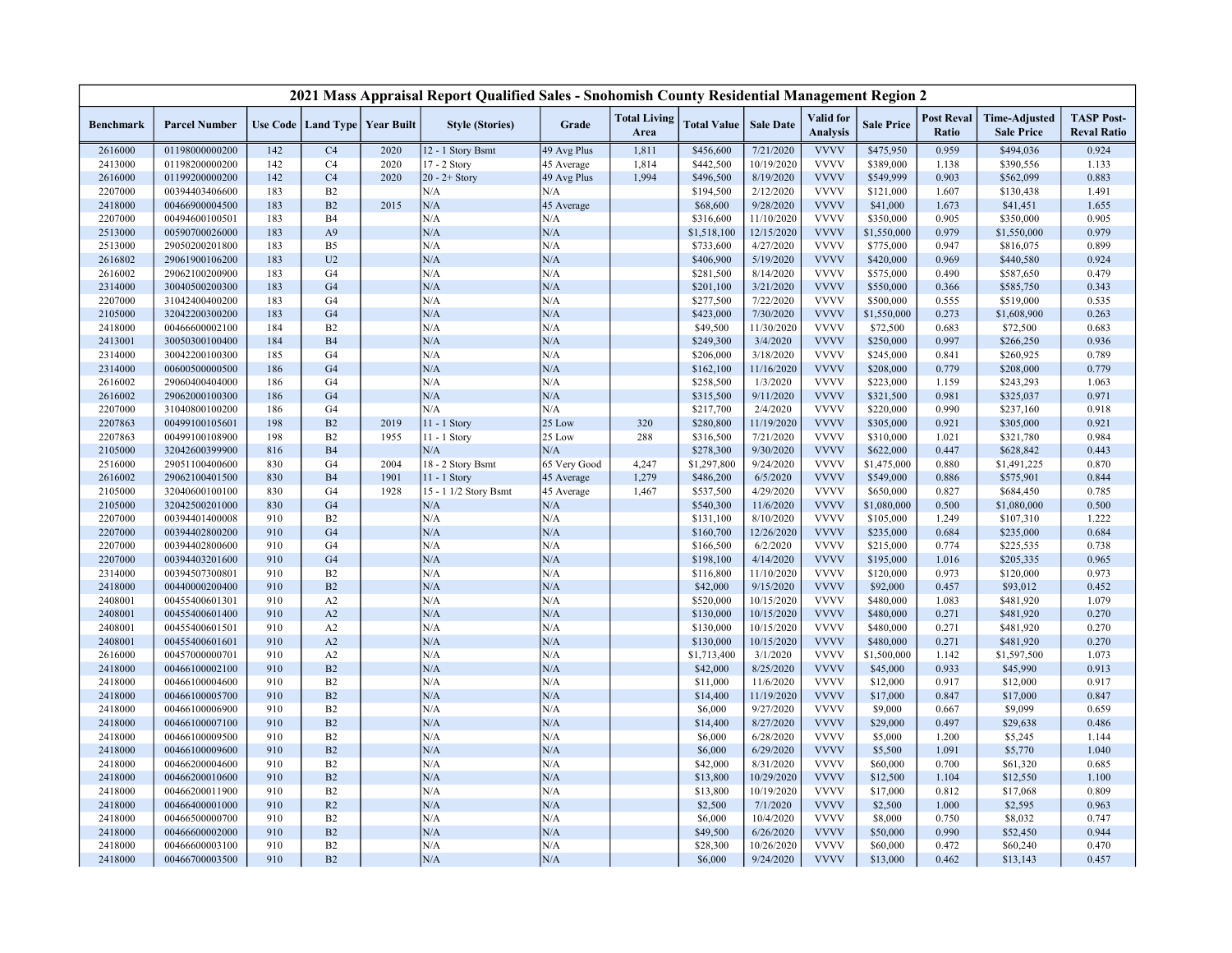| 2021 Mass Appraisal Report Qualified Sales - Snohomish County Residential Management Region 2 |                      |     |                                   |      |                        |            |                             |                    |                  |                                     |                   |                                   |                                           |                                         |
|-----------------------------------------------------------------------------------------------|----------------------|-----|-----------------------------------|------|------------------------|------------|-----------------------------|--------------------|------------------|-------------------------------------|-------------------|-----------------------------------|-------------------------------------------|-----------------------------------------|
| <b>Benchmark</b>                                                                              | <b>Parcel Number</b> |     | Use Code   Land Type   Year Built |      | <b>Style (Stories)</b> | Grade      | <b>Total Living</b><br>Area | <b>Total Value</b> | <b>Sale Date</b> | <b>Valid</b> for<br><b>Analysis</b> | <b>Sale Price</b> | <b>Post Reval</b><br><b>Ratio</b> | <b>Time-Adjusted</b><br><b>Sale Price</b> | <b>TASP Post-</b><br><b>Reval Ratio</b> |
| 2418000                                                                                       | 00466700003800       | 910 | B2                                |      | N/A                    | N/A        |                             | \$42,000           | 11/20/2020       | <b>VVVV</b>                         | \$66,000          | 0.636                             | \$66,000                                  | 0.636                                   |
| 2418000                                                                                       | 00466700004000       | 910 | B2                                |      | N/A                    | N/A        |                             | \$42,000           | 11/12/2020       | <b>VVVV</b>                         | \$35,000          | 1.200                             | \$35,000                                  | 1.200                                   |
| 2418000                                                                                       | 00466700007200       | 910 | B2                                |      | N/A                    | N/A        |                             | \$14,400           | 8/24/2020        | <b>VVVV</b>                         | \$23,000          | 0.626                             | \$23,506                                  | 0.613                                   |
| 2418000                                                                                       | 00466900002100       | 910 | B2                                |      | N/A                    | N/A        |                             | \$42,000           | 12/16/2020       | <b>VVVV</b>                         | \$45,000          | 0.933                             | \$45,000                                  | 0.933                                   |
| 2418000                                                                                       | 00466900002700       | 910 | B2                                |      | N/A                    | N/A        |                             | \$6,000            | 9/11/2020        | <b>VVVV</b>                         | \$8,000           | 0.750                             | \$8,088                                   | 0.742                                   |
| 2418000                                                                                       | 00466900008800       | 910 | B2                                |      | N/A                    | N/A        |                             | \$6,000            | 3/13/2020        | <b>VVVV</b>                         | \$5,500           | 1.091                             | \$5,858                                   | 1.024                                   |
| 2418000                                                                                       | 00467000003000       | 910 | B2                                |      | N/A                    | N/A        |                             | \$25,800           | 6/25/2020        | <b>VVVV</b>                         | \$45,000          | 0.573                             | \$47,205                                  | 0.547                                   |
| 2418000                                                                                       | 00467000003100       | 910 | B2                                |      | N/A                    | N/A        |                             | \$25,800           | 6/25/2020        | <b>VVVV</b>                         | \$45,000          | 0.573                             | \$47,205                                  | 0.547                                   |
| 2418000                                                                                       | 00467100005800       | 910 | B2                                |      | N/A                    | N/A        |                             | \$14,400           | 9/9/2020         | <b>VVVV</b>                         | \$25,000          | 0.576                             | \$25,275                                  | 0.570                                   |
| 2418000                                                                                       | 00467100005900       | 910 | B2                                |      | N/A                    | N/A        |                             | \$14,400           | 5/19/2020        | <b>VVVV</b>                         | \$25,500          | 0.565                             | \$26,750                                  | 0.538                                   |
| 2418000                                                                                       | 00467100011000       | 910 | B2                                |      | N/A                    | N/A        |                             | \$6,000            | 3/2/2020         | <b>VVVV</b>                         | \$5,750           | 1.043                             | \$6,124                                   | 0.980                                   |
| 2207000                                                                                       | 00485300000700       | 910 | B2                                |      | N/A                    | N/A        |                             | \$166,200          | 8/13/2020        | <b>VVVV</b>                         | \$177,000         | 0.939                             | \$180,894                                 | 0.919                                   |
| 2105861                                                                                       | 00490100005400       | 910 | B2                                |      | N/A                    | N/A        |                             | \$192,400          | 12/17/2020       | <b>VVVV</b>                         | \$200,000         | 0.962                             | \$200,000                                 | 0.962                                   |
| 2616000                                                                                       | 00493401400700       | 910 | A2                                |      | N/A                    | N/A        |                             | \$266,700          | 5/8/2020         | <b>VVVV</b>                         | \$475,000         | 0.561                             | \$498,275                                 | 0.535                                   |
| 2616000                                                                                       | 00493401400800       | 910 | A2                                |      | N/A                    | N/A        |                             | \$266,300          | 5/8/2020         | <b>VVVV</b>                         | \$475,000         | 0.561                             | \$498,275                                 | 0.534                                   |
| 2207000                                                                                       | 00494511300100       | 910 | B <sub>4</sub>                    |      | N/A                    | N/A        |                             | \$228,800          | 8/12/2020        | <b>VVVV</b>                         | \$299,950         | 0.763                             | \$306,549                                 | 0.746                                   |
| 2207000                                                                                       | 00494511301101       | 910 | G <sub>4</sub>                    |      | N/A                    | N/A        |                             | \$144,800          | 1/7/2020         | <b>VVVV</b>                         | \$150,000         | 0.965                             | \$163,650                                 | 0.885                                   |
| 2207807                                                                                       | 00494511602500       | 910 | L2                                |      | N/A                    | N/A        |                             | \$101,500          | 7/16/2020        | <b>VVVV</b>                         | \$65,000          | 1.562                             | \$67,470                                  | 1.504                                   |
| 2207000                                                                                       | 00494600100406       | 910 | <b>B4</b>                         |      | N/A                    | N/A        |                             | \$192,600          | 6/25/2020        | <b>VVVV</b>                         | \$240,000         | 0.803                             | \$251,760                                 | 0.765                                   |
| 2207000                                                                                       | 00494600101104       | 910 | <b>B4</b>                         |      | N/A                    | N/A        |                             | \$185,300          | 8/17/2020        | <b>VVVV</b>                         | \$259,950         | 0.713                             | \$265,669                                 | 0.697                                   |
| 2207000                                                                                       | 00494600300907       | 910 | G <sub>4</sub>                    |      | N/A                    | N/A        |                             | \$164,200          | 11/30/2020       | <b>VVVV</b>                         | \$239,950         | 0.684                             | \$239,950                                 | 0.684                                   |
| 2207863                                                                                       | 00499100101800       | 910 | B2                                |      | N/A                    | N/A        |                             | \$179,000          | 7/14/2020        | <b>VVVV</b>                         | \$139,950         | 1.279                             | \$145,268                                 | 1.232                                   |
| 2307000                                                                                       | 00511000005500       | 910 | B2                                |      | N/A                    | N/A        |                             | \$68,000           | 6/2/2020         | <b>VVVV</b>                         | \$70,000          | 0.971                             | \$73,430                                  | 0.926                                   |
| 2307000                                                                                       | 00532000000100       | 910 | G <sub>4</sub>                    |      | N/A                    | N/A        |                             | \$101,000          | 12/23/2020       | <b>VVVV</b>                         | \$200,000         | 0.505                             | \$200,000                                 | 0.505                                   |
| 2314000                                                                                       | 00547900000100       | 910 | B2                                |      | N/A                    | N/A        |                             | \$94,200           | 4/27/2020        | <b>VVVV</b>                         | \$80,000          | 1.178                             | \$84,240                                  | 1.118                                   |
| 2314000                                                                                       | 00547900000600       | 910 | B2                                |      | N/A                    | N/A        |                             | \$109,200          | 7/10/2020        | <b>VVVV</b>                         | \$105,000         | 1.040                             | \$108,990                                 | 1.002                                   |
| 2314000                                                                                       | 00582600501300       | 910 | UD                                |      | N/A                    | N/A        |                             | \$19,000           | 3/4/2020         | <b>VVVV</b>                         | \$20,000          | 0.950                             | \$21,300                                  | 0.892                                   |
| 2207000                                                                                       | 00585200005303       | 910 | G <sub>4</sub>                    |      | N/A                    | N/A        |                             | \$154,700          | 8/12/2020        | <b>VVVV</b>                         | \$148,000         | 1.045                             | \$151,256                                 | 1.023                                   |
| 2616000                                                                                       | 00586900000306       | 910 | B2                                |      | N/A                    | N/A        |                             | \$206,300          | 9/23/2020        | <b>VVVV</b>                         | \$215,000         | 0.960                             | \$217,365                                 | 0.949                                   |
| 2106001                                                                                       | 00587600600300       | 910 | A1                                |      | N/A                    | N/A        |                             | \$132,700          | 9/11/2020        | <b>VVVV</b>                         | \$420,000         | 0.316                             | \$424,620                                 | 0.313                                   |
| 2513000                                                                                       | 00590700005304       | 910 | A <sub>3</sub>                    |      | N/A                    | N/A        |                             | \$381,300          | 10/15/2020       | <b>VVVV</b>                         | \$463,000         | 0.824                             | \$464,852                                 | 0.820                                   |
| 2513000                                                                                       | 00590700005305       | 910 | A <sub>3</sub>                    |      | N/A                    | N/A        |                             | \$125,500          | 10/15/2020       | <b>VVVV</b>                         | \$463,000         | 0.271                             | \$464,852                                 | 0.270                                   |
| 2513000                                                                                       | 00590700005306       | 910 | A <sub>3</sub>                    |      | N/A                    | N/A        |                             | \$130,300          | 10/15/2020       | <b>VVVV</b>                         | \$463,000         | 0.281                             | \$464,852                                 | 0.280                                   |
| 2513000                                                                                       | 00590700006600       | 910 | A <sub>9</sub>                    |      | N/A                    | N/A        |                             | \$421,200          | 5/30/2020        | <b>VVVV</b>                         | \$900,000         | 0.468                             | \$944,100                                 | 0.446                                   |
| 2513000                                                                                       | 00590700007702       | 910 | B <sub>5</sub>                    |      | N/A                    | N/A        |                             | \$103,800          | 9/18/2020        | <b>VVVV</b>                         | \$60,000          | 1.730                             | \$60,660                                  | 1.711                                   |
| 2513000                                                                                       | 00590700018406       | 910 | B2                                |      | N/A                    | N/A        |                             | \$83,600           | 9/21/2020        | <b>VVVV</b>                         | \$89,000          | 0.939                             | \$89,979                                  | 0.929                                   |
| 2315000                                                                                       | 00602400002100       | 910 | G <sub>4</sub>                    |      | N/A                    | N/A        |                             | \$148,500          | 1/7/2020         | <b>VVVV</b>                         | \$405,000         | 0.367                             | \$441,855                                 | 0.336                                   |
| 2207000                                                                                       | 00609000002400       | 910 | B2                                |      | N/A                    | N/A        |                             | \$142,200          | 6/10/2020        | <b>VVVV</b>                         | \$150,000         | 0.948                             | \$157,350                                 | 0.904                                   |
| 2207000                                                                                       | 00609100004400       | 910 | B2                                |      | N/A                    | N/A        |                             | \$34,800           | 9/30/2020        | <b>VVVV</b>                         | \$20,000          | 1.740                             | \$20,220                                  | 1.721                                   |
| 2314000                                                                                       | 00736500001100       | 910 | B2                                |      | $\rm N/A$              | N/A        |                             | \$234,600          | 12/3/2020        | <b>VVVV</b>                         | \$180,000         | 1.303                             | \$180,000                                 | 1.303                                   |
| 2408000                                                                                       | 00898300005700       | 910 | A <sub>3</sub>                    | 2021 | 17 - 2 Story           | 45 Average | 2,353                       | \$153,800          | 12/17/2020       | <b>VVVV</b>                         | \$200,000         | 0.769                             | \$200,000                                 | 0.769                                   |
| 2314000                                                                                       | 00900900000800       | 910 | <b>B4</b>                         |      | N/A                    | N/A        |                             | \$135,000          | 10/21/2020       | <b>VVVV</b>                         | \$145,000         | 0.931                             | \$145,580                                 | 0.927                                   |
| 2513000                                                                                       | 01016000099600       | 910 | A2                                |      | N/A                    | N/A        |                             | \$532,100          | 8/21/2020        | <b>VVVV</b>                         | \$2,000,000       | 0.266                             | \$2,044,000                               | 0.260                                   |
| 2513000                                                                                       | 01083400099900       | 910 | A2                                |      | N/A                    | N/A        |                             | \$2,418,200        | 8/21/2020        | <b>VVVV</b>                         | \$2,000,000       | 1.209                             | \$2,044,000                               | 1.183                                   |
| 2105000                                                                                       | 01165600000300       | 910 | <b>B4</b>                         |      | N/A                    | N/A        |                             | \$187,800          | 11/30/2020       | <b>VVVV</b>                         | \$259,000         | 0.725                             | \$259,000                                 | 0.725                                   |
| 2616000                                                                                       | 01186000099700       | 910 | A <sub>3</sub>                    |      | N/A                    | N/A        |                             | \$171,500          | 9/3/2020         | <b>VVVV</b>                         | \$175,000         | 0.980                             | \$176,925                                 | 0.969                                   |
| 2207000                                                                                       | 01190300000900       | 910 | G <sub>4</sub>                    |      | N/A                    | N/A        |                             | \$173,200          | 6/24/2020        | <b>VVVV</b>                         | \$165,000         | 1.050                             | \$173,085                                 | 1.001                                   |
| 2207000                                                                                       | 01190300001300       | 910 | G <sub>4</sub>                    |      | N/A                    | N/A        |                             | \$158,400          | 10/13/2020       | <b>VVVV</b>                         | \$165,000         | 0.960                             | \$165,660                                 | 0.956                                   |
| 2207000                                                                                       | 01190300001400       | 910 | G4                                |      | N/A                    | N/A        |                             | \$179,500          | 6/23/2020        | <b>VVVV</b>                         | \$165,000         | 1.088                             | \$173,085                                 | 1.037                                   |
| 2207000                                                                                       | 01190300001500       | 910 | G <sub>4</sub>                    |      | N/A                    | N/A        |                             | \$179,500          | 6/23/2020        | <b>VVVV</b>                         | \$165,000         | 1.088                             | \$173,085                                 | 1.037                                   |
| 2513000                                                                                       | 01199100000100       | 910 | A <sub>3</sub>                    |      | N/A                    | N/A        |                             | \$4,520,600        | 10/30/2020       | <b>VVVV</b>                         | \$4,615,000       | 0.980                             | \$4,633,460                               | 0.976                                   |
| 2513000                                                                                       | 01199100002400       | 910 | A <sub>3</sub>                    |      | N/A                    | N/A        |                             | \$476,000          | 8/10/2020        | <b>VVVV</b>                         | \$500,000         | 0.952                             | \$511,000                                 | 0.932                                   |
| 2616000                                                                                       | 29060600405600       | 910 | A2                                |      | N/A                    | N/A        |                             | \$385,400          | 5/15/2020        | <b>VVVV</b>                         | \$425,000         | 0.907                             | \$445,825                                 | 0.864                                   |